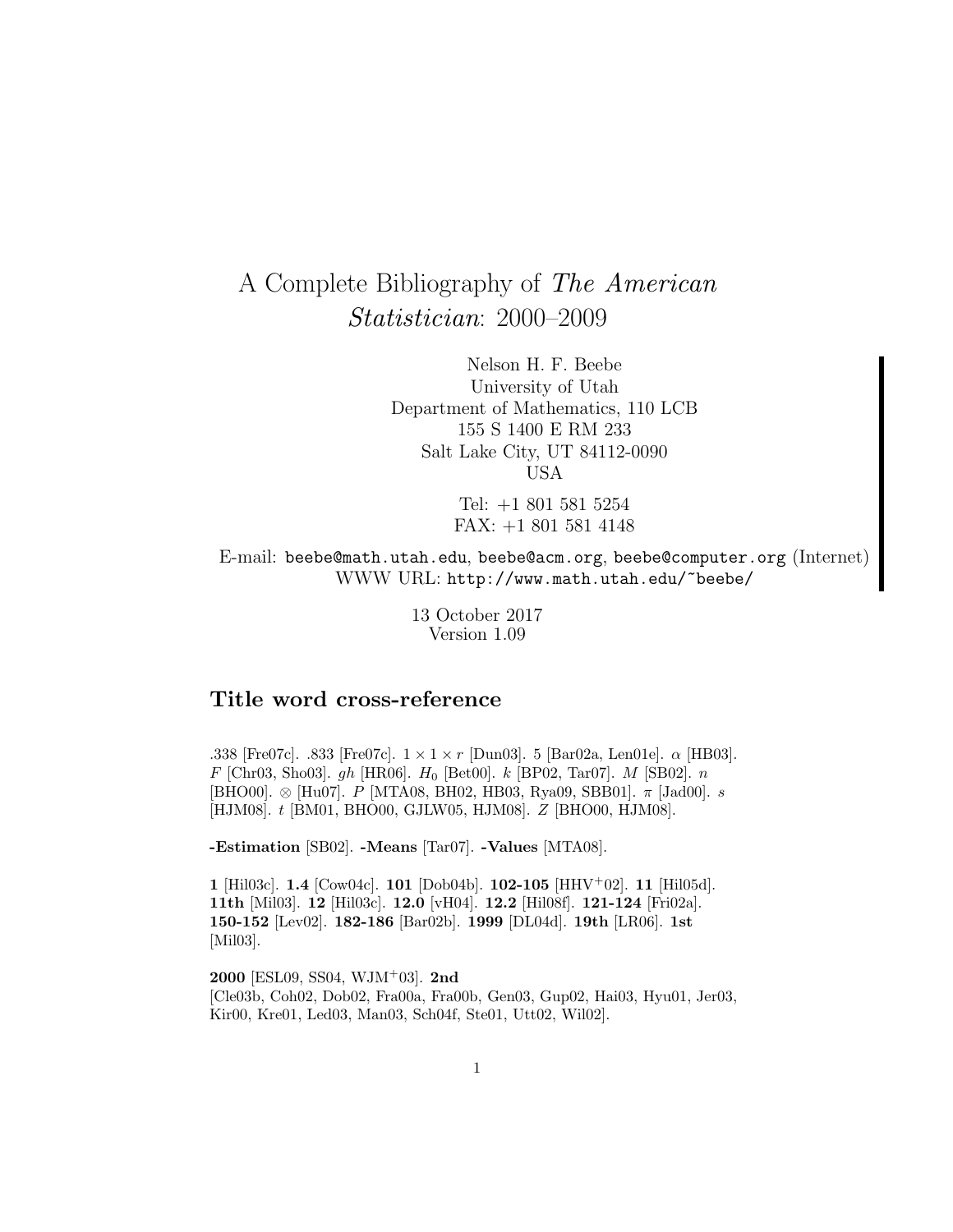**3.0** [Hil03c]. **3.1** [Hil05i]. **325** [Fri15]. **3rd** [ACA03, Can01, Jam02, Jam03, Mil03, Pie01].

**4.0** [Hil06b]. **4.03** [Alt02]. **4th** [Cow04a, Gon03, Wal00b].

**5** [Hil07a]. **5.1** [Hil02e]. **5.2** [Hil06a]. **5.5** [HH06]. **55** [Bar02b, Fri02a, Fri15, HHV<sup>+</sup>02, Lev02, ZvD02]. **57** [JH04, RM04]. **58** [Les04, WCLS04]. **5th** [Cle00b].

**7** [Hil07f].

**8.0** [Yal07]. **8.02** [Hil03c].

**9** [Hil07b]. **9.0** [Hil05a, Hil05c, Hil06b].

**Absolute** [BS03, Bon04]. **Abuse** [HH01]. **Academic** [Moo01]. **Academics** [Sta01]. **Accident** [HS03]. **Accuracy** [Alt02, CLS07]. **Achieving** [Cle06a]. **Action** [Lyn03, Mil04c]. **Active** [Kva00]. **ActivEpi** [Sch04f, Sch04f]. **Activities** [SMC<sup>+</sup>07]. **ActivStats** [MJ04]. **Actuarial** [W¨ut08]. **Acyclic** [HKS06]. **Adding** [AC00a]. **Adjacent** [DM01]. **Adjust** [KP07]. **Adjusted** [Ann06a, BM01, LM03, LGH09]. **Adjustment** [And09, BSTM09]. **Admission** [Les04, WB04]. **Ado** [HK07]. **Adventures** [Cle03d, Pic06]. **Advice** [Gel04, HS04b, RSH01, Rub04b, VM03]. **Afifi** [Mil01]. **Afraid** [Tra07]. **Age** [BB04, Cle05a]. **Agencies** [Gal03]. **Ages** [Ano04p]. **Agreeing** [LS01]. **Agreement** [LR06, dM07]. **Agricultural** [ACA03]. **Agriculture** [Rob07a]. **Aid** [Lee07]. **Aitsahlia** [Lun04c]. **Albert** [Lea04, Cle04]. **Algebra** [Dav06]. **Algorithm** [DM01, Hit03, Tar07]. **Algorithms** [HMRW01, HL04, LR01]. **All-Time** [Ann06a]. **Allegations** [BB04]. **Altered** [KKO<sup>+</sup>06]. **Alternative** [Bet00, BH02, FMA<sup>+</sup>09, Ros00a]. **Amelioration** [MB06]. **America** [Tor07]. **American** [Alb03c, AHL04, Alb05a, Alb05b, Bar02b, Fri02a, Fri15, HHV<sup>+</sup>02, JH04, Les04, Lev02, RM04, WCLS04, ZvD02, RA04, SMC<sup>+</sup>07, Wal05]. **Among** [Bol03, XN03]. **Analyses** [Gup02, KBH09, Lac00, Lun07b, Man03, OH08a, OH08b]. **Analysis** [Ann07, Ano04b, Bon02, BGF<sup>+</sup>08, Car00, Cav07b, Cle08a, Cle08b, Cow04b, DD06, Dav08b, Dav08d, DLM01, Dev07a, Dev07c, Dia05, Fre08, GL00, GGR05, HLW09, HH01, Hu07, IdBPT00, IM01, Jan00, Ker07, Len01a, Lis08, Mac01, McG05, MB06, Men00, Mil03, Nel07, Ost02, Ost03, OSC00, Owe01, PH02, Pri05b, RHCR06, Rob07b, Rue04, Rum01, Vic08, Wie06, Wil02, Woo08, Wul03, Zim07, vH04, Gen03, Hai03, Jam03, War02, AC06a, Pou02]. **Analytics** [Wie08]. **Analyzing** [Ano04i, Hal08, Han05, Kel04, Pan02, Was06]. **Anderson** [Ano04p]. **Andreescu** [DL04d]. **Annalisa** [Ano04s]. **Anne** [Mil04c]. **AnotherWorld** [Sne08]. **ANOVA** [AC04b, BSTM09]. **ANOVA-Type** [BSTM09]. **Answer**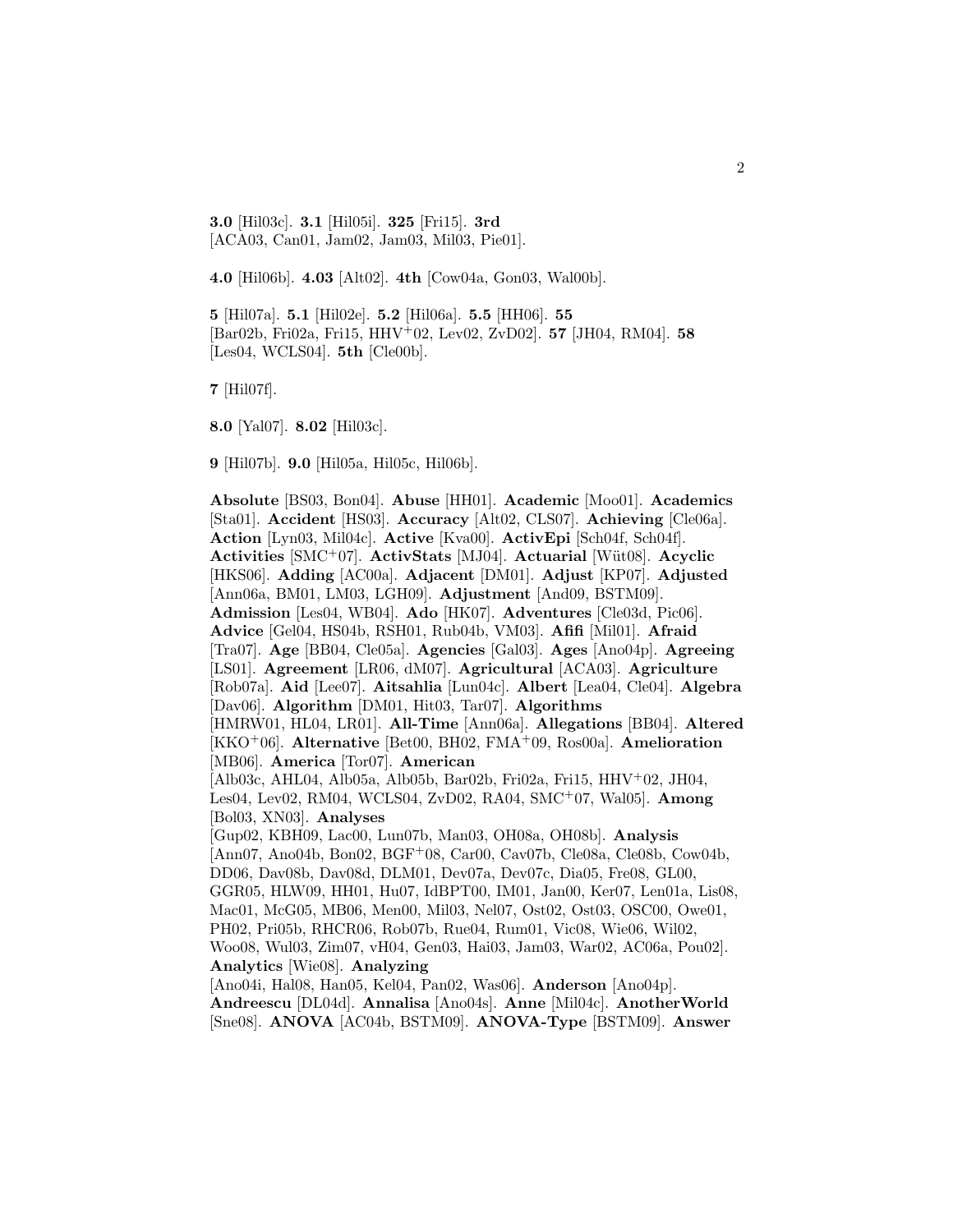[BHA02]. **AppDev** [Pra08b]. **APPL** [GEL01]. **Application** [DM01, DO04, Hag09]. **Applications**

[Abb02, Bar09, Fer04, GV09, Hai07, Hu03, JTFK04, LHD00, Lun04b, Mor07, RH02, Rid09, Sta08, Tan02, Ver01, Wie07, vDK02, DH05, Lun04a, Dev01]. **Applied** [And09, BGF<sup>+</sup>08, Cow03, Dev07a, Kir00, Mis06, RT01, Sim07, Woo08, Fox02, Ano00b, Ano04b, Fot02, Gon03, Jam02, Wil02]. **Applying** [LG00]. **Approach**

[AC04b, Cle08b, GV09, Har08, Lee08, LR06, LGH09, Mea03, MS02, RM04, Sim07, TTT09, Zim07, dML09, Fra00a, Fra00b, Len01d, Owe01, Ree02]. **Approaches** [Men04a, Men04b, SB09]. **Approximate** [FLP07, Rya09]. **Approximation** [CLPC08, Kuo00, Pro08]. **Approximations** [JB04, LJ09]. **ARIMA** [HT02]. **Art** [Arn07, Gla04]. **Arthur** [Gla04]. **Aspects** [IJW06]. **Assessing** [BUK<sup>+</sup>08, ESL09, Haz03, Haz04, JH04, PC02, Tob04]. **Assessment** [FS01, Grö09, KBH09]. **Assessments** [Tob04]. **Assisted** [Len04b, Mil04a]. **Associated** [Wil08]. **Association** [SMC<sup>+</sup>07, Wal05]. **Assumptions** [AL07, SF00]. **Assurance** [Hyd01]. **Asymmetric** [BM01, DR01]. **Asymmetry** [DR07]. **Atlas** [SW05]. **Attention** [Alt02]. **Auctions** [HJS06]. **Audits** [MSL<sup>+</sup>08]. **Australia** [Lud05]. **Autoregressive** [WGHE09, YW09]. **Average** [SD01, YW09]. **Avoid** [AC04a, AC04c].

**B** [DL04c, War02, BI09]. **B-Splines** [BI09]. **Babies** [CS05]. **Babylon** [Ano04p]. **Bachelor** [BGNP01]. **Back** [Ano00c, Ano00d, Ano00e, Ano00f, Ano01b, Ano01c, Ano01d, Ano01e, Ano02a, Ano04c, Ano04d, Ano04e, Sch03c]. **Bacon** [DH05]. **Bag** [Cle05b]. **Bagged** [Ber07]. **Balanced** [BHA02]. **Ballots** [WJM<sup>+</sup>03]. **Bands** [Ros00a]. **Barker** [Sch04f]. **Bartko** [Bar02b]. **Baseball** [Ann06a, Coc05b, Lea04, SG00, Cle04]. **Based** [APT07, BA02, CF01, Fre05, Gr¨o07, HQ08, KBH09, LG05, MSL<sup>+</sup>08, RT01, SV03, Wal00a, dML09]. **Basic** [AC03, ACL04, Coc05a, Dob02, Dob06a, Wal00b, Mil03, War02]. **Basics** [Ann05c]. **Basis** [Bro01]. **Basketball** [Gil00, RHCR06]. **Batting** [Ann06a]. **Bayes** [Chr05, Gel08, Lit06, NVB09, SS02, TGM08]. **Bayesian** [Ree02, AR08, BM02a, DD06, Dip04, Fre07b, GS08, GGR05, GJLW05, HMRW01, IBP05, KB07, Lee08, MR09, Rum06, Sin08, UJ08]. **Be** [Fre07a, FG00, BHO00, Fre07b, JW04]. **Beam** [DT00]. **Been** [Tra07]. **Beginner** [Nel01]. **Beginners** [Gel04, HS04b, Rub04b]. **Beginnings** [Dav08a]. **Behavior** [CL02]. **Behavioral** [Kre01, Lee08]. **Behrens** [DO04]. **Beichelt** [Lun04a]. **Being** [FS06, Fri15, LSO01, WSF02]. **Believed** [Fre07b]. **B´elisle** [Lev02]. **Bend** [WWD03]. **Benefit** [Hai03]. **Benford** [CG07, Few09, LSE00]. **Benjamin** [Gla04]. **Berger** [Dob04b]. **Berlinghoff** [Ano04p]. **Best** [Ann06a, Eli00, Gur06]. **Beta** [DH05]. **Beta-Binomial** [DH05]. **Bethel** [AC04b]. **Bets** [Alb02]. **Better** [Fre07c, WE08, WGHE09]. **Between** [DS08, EW02, GS06, IBP05, SG01, Shi01, Bar02b, Fri02a]. **Beyond** [Ann05c, Bel05, DS02, Nel07]. **Bias** [Bar07, ESL09, Gad01, GN02, HLP03, JS03, KH04, MR09]. **Biases** [Ros01, vH04]. **Bimodal** [SWW02]. **Binary** [Fay02]. **Binomial** [Afs08,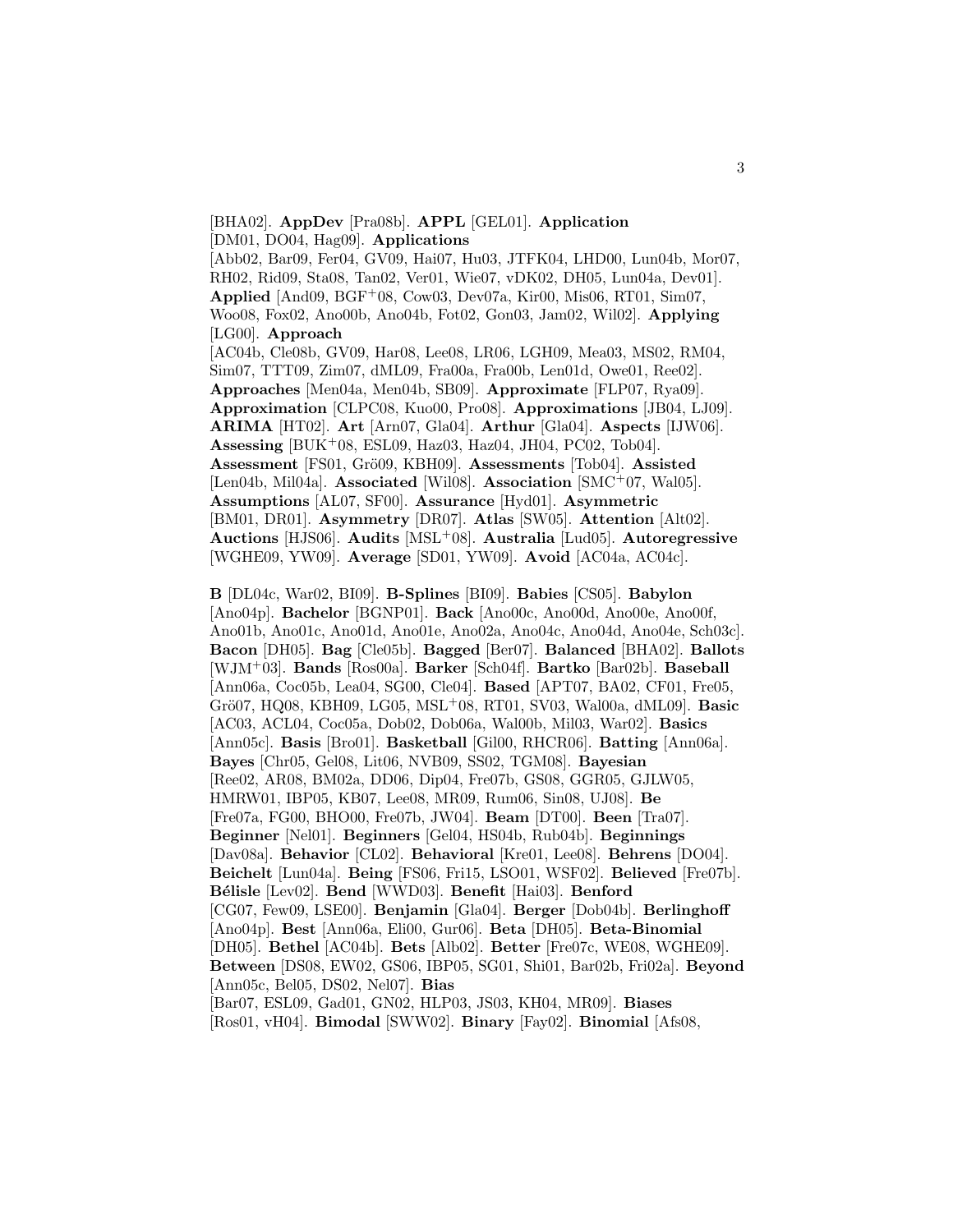BRRB01, CLPC08, CL02, DH05, FM08, HM01, Hwa09, LJ09, Pro08, Ros07]. **Bioassay** [DO04]. **Bioinformatics** [Fos08]. **Biology** [Rob07b, ACA03]. **Biomedical** [Rue04]. **Biosciences** [Cle01]. **Biostatistics** [Fer04, HFDJ08, KYA<sup>+</sup>07, Zha07b, Mil01]. **Biotechnology** [Kha04]. **Birth** [SD04]. **Bit** [Tur07]. **Bivariate** [DH05, MS02]. **Black** [Bro07, Tal07, WH07]. **Block** [GL00, Pad08]. **Board** [Coc05a]. **Boen** [HHV<sup>+</sup>02]. **Bonus** [Kes00]. **Book** [Abb02, AC02, AC03, ACA03, AC04b, ACL04, AC04a, AC05a, AC06a, AC08a, AC08b, Bat04, Ber00a, Ber00b, Ber00c, Bon02, Can01, Car00, Cha04, Che00, Cle00a, Cle00b, Cle03b, Cle03a, Cle03c, Cle03d, Cle04, Cob00, Coh02, Cow03, Cow04a, Cow04b, Dev02, Dix07, Dob02, Dob03b, Dob03a, Dob04b, DL04e, DL04c, DL04d, DL04a, DL04f, DL04b, Dun04, Fer04, Fot02, Fra00a, Fra00b, Gen03, Gla04, Gon03, Gup02, Hai03, Ham00, Har00, Hu03, Jam00, Jam01a, Jam01b, Jam02, Jam03, Jer03, Kan00, Kir00, Lac00, Led03, Len00, Len01a, Len01b, Len01c, Len04a, LF00, Lun02b, Lun02a, Lun04c, Lun04a, Lun07b, Man03, Mil03, Mil04b, Mil04a, Mil04c, Min07, Nel01, Owe01, Pag00, Pie01, Ree00, RH02, Rob03, Rob08, Ros00b, Row02]. **Book** [Rue04, Sch00, Sch04e, Sch04f, Ste01, Sti00, Tan02, Ter03, Utt02, Ver01, Wal02, Wal00b, Wil02, Wul03]. **Books** [Ano02g, Ano09g, Ano09h, Ano09i, Ano09j, Cle01, Col01, Dev01, Hai01, Hil01, Hyd01, Hyu01, Jam01d, Jam01c, Kre01, Len01d, Len01e, Len02, Mac01, Mil01, Pou02, Ree02, Rum01, Sha01, Str02, War02]. **Bootstrap** [AT04, DK07, FF02, JS03, RZR05, TKM04, Fer04]. **Borel** [SS01]. **Borovkov** [Sch04e]. **Bottles** [TH00]. **Bowditch** [RA04]. **Bowler** [DPS04]. **Box** [DR07, FLP07]. **Box-and-Whiskers** [DR07]. **Boxer** [Gel06]. **Bragged** [Ber07]. **Breaking** [CG07]. **Breviary** [SW05]. **Brian** [Sha01]. **Bridge** [Shu01]. **Brief** [Ano03a, Ano04f, Ano07b, Ano07c, Ano07d, Ano08b, Ano08c, DL04g, DL05, DAC05, DAC06, RACK07, RD05]. **Brown** [Les04]. **BS** [RSH01]. **Buffett** [FS06]. **Build** [Bro08]. **Bunker** [Col01]. **Business** [AR08, Chi08, Cle08b, Dev06c, Dev07a, Dev07b, Edw07, LH02, Mil01, Owe01, Sim07, Skl07, SB09, Wal02].

**C** [Dob04b, DL04c, Mon06]. **Calculated** [Alb02]. **Calculating** [Bro01, Men04a, Men04b]. **Calculation** [AC00b]. **Calculations** [Bro01, HH01, PB03, SRC07]. **Calculator** [Mon06]. **Calculus** [Hag09, Hwa09, SB02, Wan02]. **Calibrated** [Lit06]. **Calibration** [Fin06, SBB01, YHZ08, Zha00]. **California** [Tob04]. **Called** [Fre06]. **campaign** [CG07]. **Can** [Ann06a, Coc05a, Fre07a, GN02, Sch03c, Tra07, Utt03a, VM07]. **Candid** [WSF02]. **Can't** [GN02, Ros00b]. **Capital** [Rum07]. **Carlo** [FF02, KBH09]. **Carolina** [Mon04, Ste08]. **Cars** [Ano04s]. **Case** [BA02, Cal03, Kos05, PHSN08, Shu01, SB09, Tob04]. **Case-Control** [PHSN08]. **CAST** [Len04b, Mil04a]. **Categorical** [LBTM03, Ost02, Ost03, Was06]. **Categories** [MFS<sup>+</sup>03]. **Causality** [Ros05]. **Causation** [Fri15]. **Cautionary** [AH02]. **Caveats** [Gam09]. **CBMS** [SS04].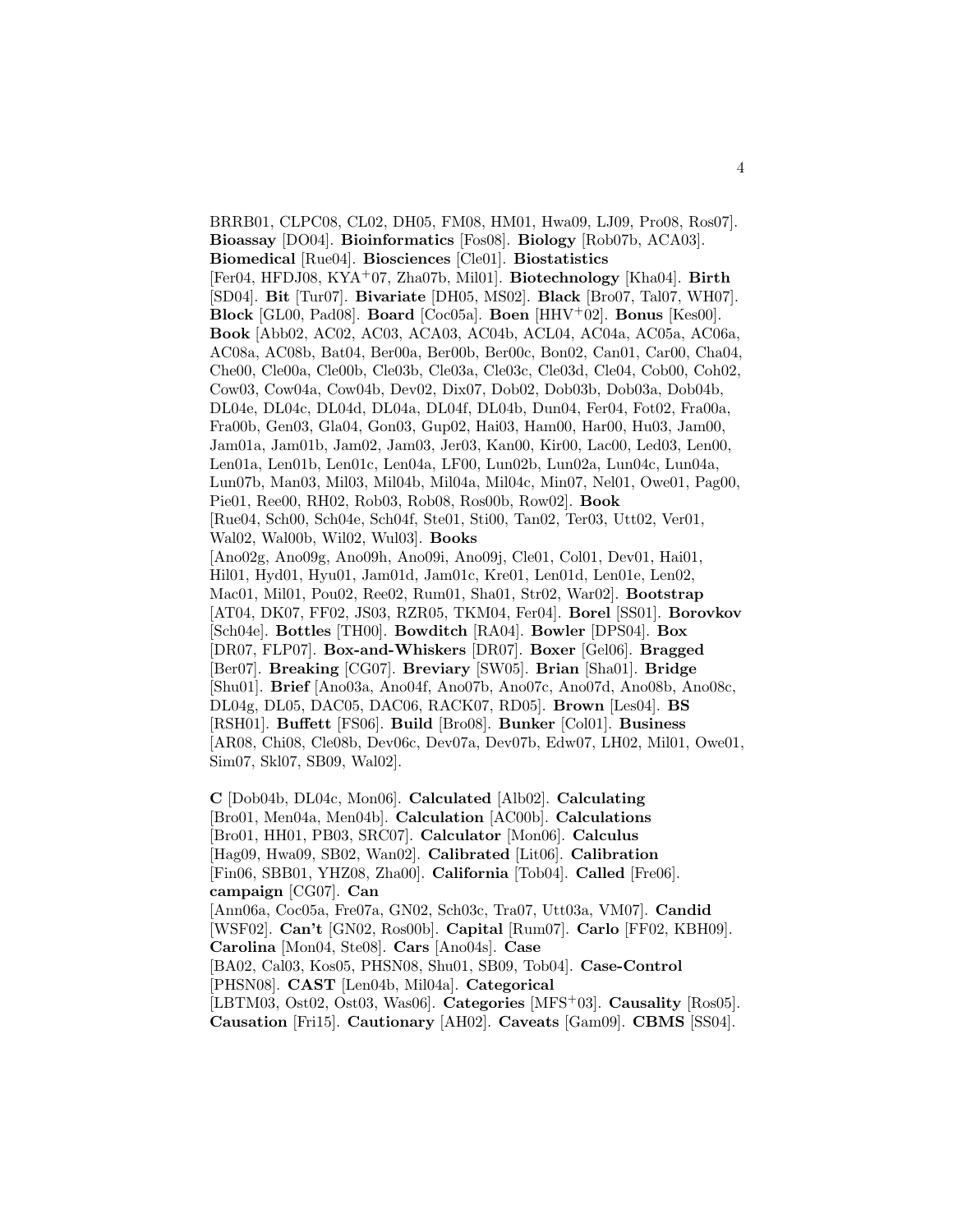**CD** [Bon02, Mil03, Sch04f]. **CD-ROM** [Mil03, Sch04f]. **Ceiling** [AB03]. **Censored** [BH08, FM08]. **Censoring** [Man07, SD01]. **Census** [Cra08, CHS04, Tor07]. **Central** [Sko08, Bel01]. **Century** [DL00, LR06, Cle03c]. **Chakraborti** [DL04f]. **Challenge** [AC06b, Bra07, Cle06a, Fin06, Hol07, Nor07]. **Championship** [Ano04q, Bil04, Col04, Har04, Mas04, Mea04, SMH<sup>+</sup>04]. **Chance** [AC05b, Cle06b, Gue06, Sch06b, Hai01, Mac01]. **Chances** [Cle03d]. **Change** [BA06, Zho01]. **Changing** [Tor07]. **Characteristic** [BK07, DG07, Hal08]. **Characterization** [Hu08]. **Characterizing** [EKG02, FRD07]. **Charles** [MS01]. **Chart** [RHCR06, Wil06a]. **Charts** [Bor02, LHD00, SF00]. **Chebyshev** [AC00b]. **Chen** [ZvD02]. **Chernick** [Fer04]. **Chi** [Mir01, WN07]. **Chi-Squared** [Mir01]. **Chicago** [AC05a, AC06a]. **Chip** [Lee07]. **Chisini** [GV09]. **Chocolate** [Lee07]. **Choice** [BHA02, Wal00a]. **Choice-Based** [Wal00a]. **Cholesky** [EW02]. **Choosing** [LS08]. **Christopher** [Mac01]. **Chung** [Lev02, Lun04c, WCLS04]. **Citizens** [Utt03b]. **Claims** [Utt02]. **Clark** [Ano04b]. **Clarke** [Rue04]. **Class** [Dip04, HLW09, NVB09]. **Classes** [AL07, SB09]. **Classical** [HB03, WMAY09]. **Classification** [HV03]. **Classroom** [BG08, Shu06, Ter05, DL04c]. **Clear** [Ros00b]. **Client** [Sow03]. **Clients** [JW04]. **Clinical** [CRM01, De 06, DL04a]. **Clinicians** [Lis08]. **Clowns** [Ano04s]. **Cluster** [HLW09, WF09]. **Clustered** [Pan02]. **Clustering** [Tar07]. **Clusters** [Moe05a, Moe05b]. **Cobb** [Mil01, Mil04c]. **Coefficient** [DR01, Fri02a, Mir01, Shi01, Tju09]. **Coefficients** [Fri02a, LM03, Men00, Men04a, Men04b, Shi01, Tju09]. **Coffee** [Ano04s]. **Cognitive** [LG00]. **Coherent** [SRMP08]. **Coin** [CS05, GN02, Gel06, KB07, Shu06]. **Coincidence** [Ste08]. **Collaborators** [Ano00a, Ano01a, Ano04a, Ano05a, Ano06a, Ano07a, Ano08a, Ano09a]. **Collapse** [MFS<sup>+</sup>03]. **Collection** [War02]. **Collections** [BM03, SGK00]. **Collector** [Kuo00]. **College** [Alb03a, Ano04q, Bil04, Col04, Dun04, Har04, Mas04, Mea03, Mea04, Par04, RM04, SMH<sup>+</sup>04]. **Collinearity** [FK09]. **Column** [Alb03c]. **Combinatorial** [Gla04]. **Combining** [CRM01, SMC<sup>+</sup>07]. **Comment** [Bar02b, Fri02a, Fri15, GR09, HS09, Joh09, JH04, Les04, Lev02, MG09, NL09, RM04, WCLS04, ZvD02]. **Comments** [HHV<sup>+</sup>02]. **Common** [AC04c, AC04a, DL04a]. **Communication** [Rie06]. **Community** [RT01]. **Community-Based** [RT01]. **Compact** [MY05]. **Companion** [Cow03, Mil01, Sch04f, Fox02]. **Comparing** [ALTY00, Cal03]. **Comparison** [AW06, Ano04i, Bar02a, HT02, HL01, IdBPT00, KB07, TGM08, tWGB01]. **Comparisons** [BA06]. **Complex** [Rid09]. **Complex-Step** [Rid09]. **Components** [GR04]. **Computation** [Nie05]. **Computational** [AG04, Car00, Gen04, Har08, Lan04]. **Computations** [Bar09]. **Compute** [GV09]. **Computer** [CF01, Car08, Cow06, GC04, Len04b, Mil04a, Owe01, Rob07b]. **Computer-Assisted** [Len04b, Mil04a]. **Computer-Based** [CF01]. **Computer-Intensive** [Rob07b]. **Computers** [Alb02]. **Computing**

[Alt02, Cow04b, DC01, Gen04, HM01, Hil02c, Hil02d, Hil04f, Hil07g, HL01,

5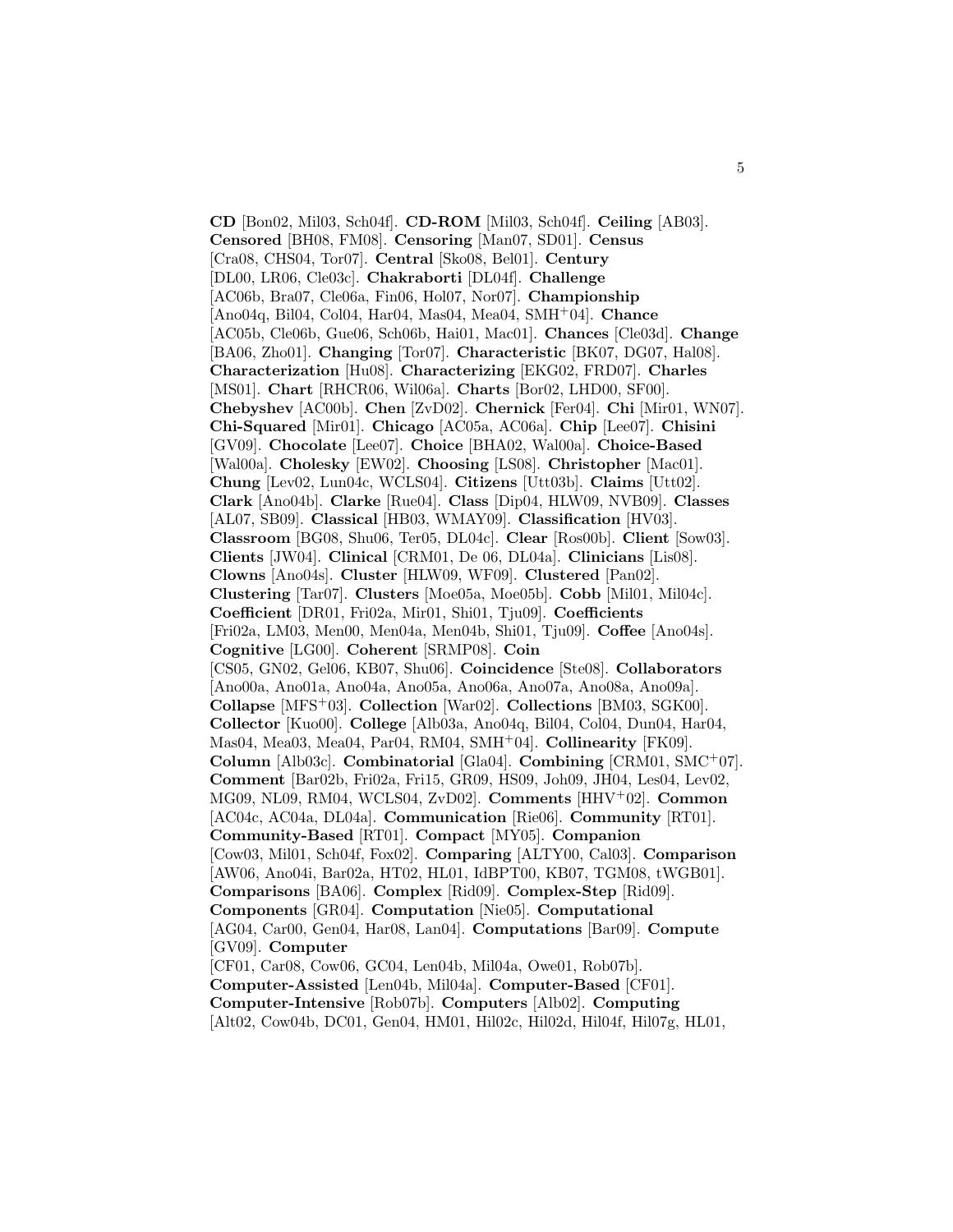Hun05, LR01, Mon04, Sko08, Zim00]. **Conceptions** [Alb03a]. **Concepts** [BM02b, IM01, Kre01, Len02, Lun02b, Mor07, dML09]. **Conceptual** [Bro08, Kah06]. **Concerning** [Sen08, SS09]. **Concise** [Cra05]. **Concurrency** [HJS06]. **Condition** [Hu08]. **Conditional** [BW08, De 08, HHvdWZ06, OI07, Pan02, Upt00, VSL01]. **Conditions** [CBH09]. **Conferences** [LH02]. **Confidence** [Afs08, AC00a, And09, Bar02a, Bar09, Bar02b, BR03, BS03, Bon04, CRM01, CL07, DC01, HM01, HHV<sup>+</sup>02, LR08, MG04, New01, PE05, Ros03, Ros00a, Rya09, SG01, VH05, WBT01, WS01, ZG00, Cle03b]. **Confidentiality** [KKO<sup>+</sup>06]. **Confirmatory** [Woo08]. **Conflict** [MR09, Spi07]. **Confounder** [JTFK04]. **Confounding** [Lyn03]. **Confuse** [AC05b]. **Confusion** [HB03]. **Consequences** [BHA02]. **Conservative** [WSF02]. **Consistent** [LE00]. **Constrained** [MV07]. **Construction** [And09]. **Consultants** [GB06]. **Consulting** [JW04, AC02]. **Contemporary** [Wal02]. **Context** [Bol03]. **Contingency** [Mir01]. **Continuous** [LBTM03, Rak06]. **Contour** [DG07]. **Contract** [Shu01]. **Contrasts** [Lan06b]. **Contribution** [RA04]. **Contributions** [Kha04]. **Control** [CLR13, JTFK04, LC09, PHSN08, SF00, AC08a]. **Controversies** [Utt02]. **Convergence** [TKM04, dML09]. **Conversation** [Sin00]. **Conversion** [Hil07a]. **Cookies** [Lee07]. **Corner** [BHM01, CF01, CR01, HJP<sup>+</sup>01, HM01, HGA01, IM01, Jan00, RT01, Zho01]. **Correction** [Ano03b, Ano03c, Ano04g, Ano05b, Ano05c, Ano06b, CLR13, JS03, Men04a, Upt00]. **Corrections** [Ano02b, Ano03d, Ano04h, Ano08d, Bon04, Haz04, Len04b, Str04]. **Correlated** [Fri15, IdBPT00, Kel04, LSO01, PLC00, SC09]. **Correlation** [And09, Dav09, DR01, Fri02a, Fri15, Fri02b, HCW07, RA04, Shi01, Zim00]. **Correlations** [Lan06b, MS02]. **Corrgrams** [Fri02b]. **Count** [Gla04]. **Counterfactual** [SGM07]. **Coupon** [MS01]. **Course** [AC08a, BHM01, Cra05, Dav07, Dev02, Dev07a, Gel05, HM01, Len01d, LP00, Mac01, Mar07, Mru07, Pou02, Pri05b, Rob03, SV03, Wal00b, Wul03, Cha04, Row02]. **Courses** [Ano04s, CF01, FR04, Gen04, Hun05, LJLC05, Par04]. **Cousins** [BSTM09]. **Covariate** [AH02, SJI05]. **Covariates** [Zho01]. **Coverage** [LS08]. **Cox** [FLP07, Zho01]. **Cramer** [Kag01, Nay02]. **Crannell** [Ano04s]. **Crash** [Dav07, SR04]. **Crashed** [Ano04s]. **Crisis** [Dun04]. **Criteria** [GR04, HCW07, VH05]. **Crossing** [FRD07]. **Crude** [LGH09]. **Cryer** [Mil01]. **Current** [Hil03c, WY04]. **Curriculum** [BGNP01]. **Curves** [BK07, Hal08].

**D** [Ano04i, Dob04b, Mil01, RM04, Sch04f]. **Daily** [BG08]. **Damned** [AC05b]. **Data** [AW01, AC07c, Ann07, Ano04i, Arn07, Bon02, BH08, BGF<sup>+</sup>08, Cav07b, CF07, Cle08a, Cle08b, Cow04b, Dav08b, Dev07c, Dia05, DT00, FM08, GL00, Gen03, GR04, GC04, Han04, Han05, HDE<sup>+</sup>03, HQ08, HH01, Kah06, KKO<sup>+</sup>06, Kel04, Kha08, Len01e, Les04, Mac01, Mil03, Ost02, Ost03, OH08a, OH08b, OSC00, Owe01, PLC00, Pan02, Pri05b, Rak06, Ree02, RHCR06, Ric08, Rob07b, Rum01, SS08, SMVD09, Spa08, Su08, WWD03, WB04, War02,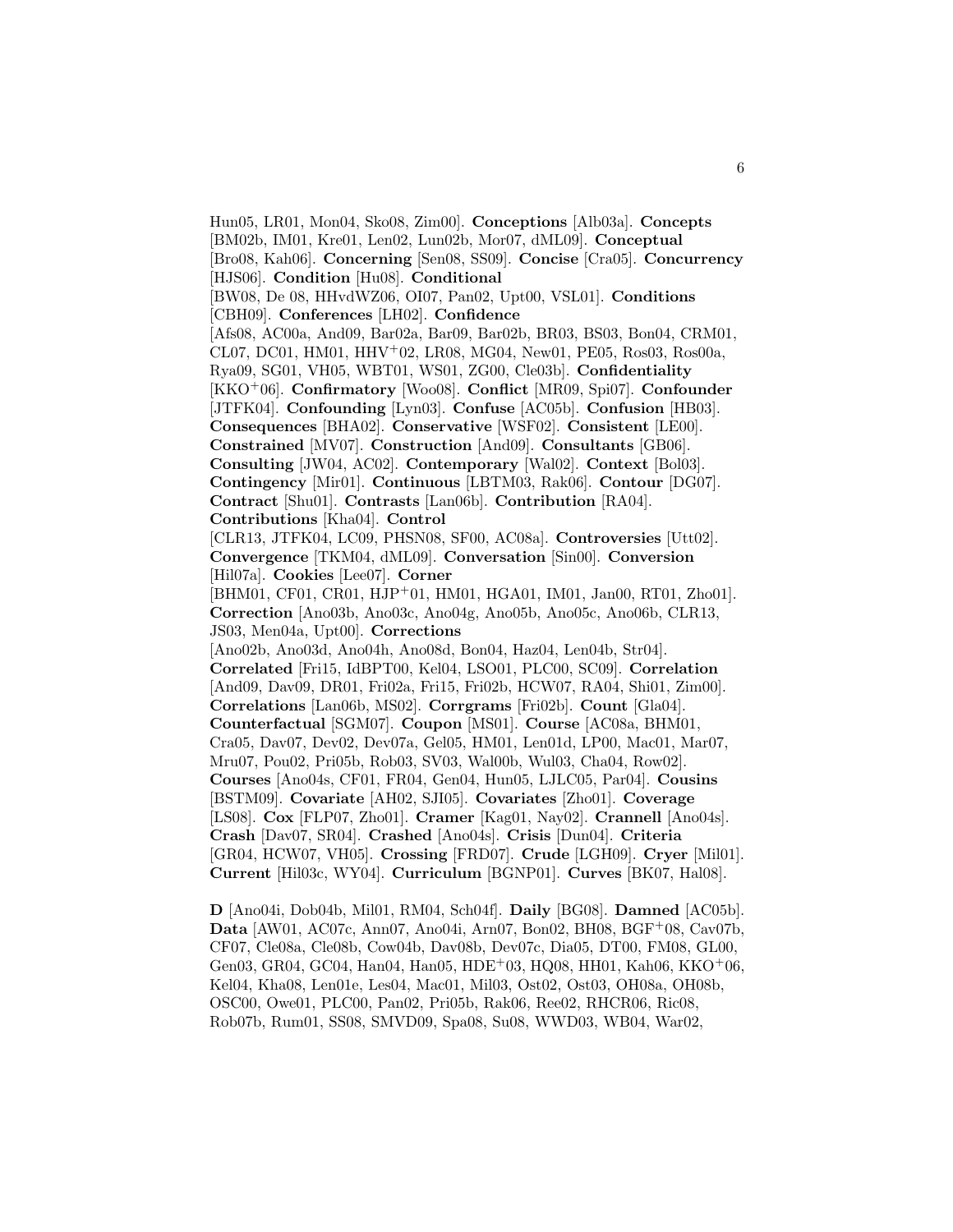Was06, Wie06, Wie08, Wil02, tWGB01, Zim00, Zim07, Mil04c, Rue04, Car00]. **Databases** [OI07]. **Datasets** [Bra08a]. **David** [DL04b, Sch04f]. **Dawid** [Sen08]. **Day** [Cha04]. **Death** [Gue06, Lud05, SD04]. **Deaths** [Cle03d]. **Debate** [CR01]. **Debating** [BB04]. **Deborah** [Dev01]. **Decision** [Vic08, WY04]. **Decisions** [CLS07, Cle08b]. **Decline** [VD05]. **Decomposition** [EW02, Grö07]. **Deem** [JW04]. **Deeper** [Mil04b]. **Degree** [JW04]. **Degrees** [BGNP01, FMA<sup>+</sup>09]. **Degrees-of-Freedom** [FMA<sup>+</sup>09]. **Delaney** [Ano04i]. **Delivery** [Pra08b]. **Delta** [SRMP08]. **Deming** [Hah02, Sne08, SF00]. **Demonstrate** [SF00]. **Demonstrations** [Mil04b]. **Density** [CC06, FRD07, SA03]. **Department** [Sti08]. **Dependence** [FS01, GB03, MG04, Shu01]. **Dependency** [Sab02]. **Derivation** [GS02, Sol00]. **Derivations** [Bet00]. **Derive** [Kuk09, VE06]. **Description** [BCB00]. **Descriptive** [Dav08d]. **Design** [AC07a, Arn06, BM02a, Ber06, BGF<sup>+</sup>08, DLM01, DO04, Eas04, Gam09, HS03, IM01, Len01a, Len01d, Lis08, Mru07, OF03, Pie01, Pra08a, Rob07a, Rub04a, Tan02, Wul03]. **Designing** [FF02, Ano04i]. **Designs** [HMRW01, Pad08]. **Desired** [Men09, Stu09]. **Detect** [AW01]. **Detecting** [Bar07, GB03]. **detection** [CG07]. **Determination** [Afs08, Fri02a, IBP05, Len01f, LM03, Men00, Shi01, Tju09]. **Determine** [LB00]. **Developing** [AC06b, AT04]. **Development** [BGF<sup>+</sup>08, Zam08]. **Deviation** [HJP<sup>+</sup>01, Lev02]. **Deviations** [BS03, Bon04]. **DHEA** [EKG02]. **Diagnostic** [Vic08]. **Diagnostics** [FK09]. **Diagram** [Upt01]. **Diamond** [LBTM03]. **Diamond-Shaped** [LBTM03]. **Diamonds** [DL04e]. **Dicing** [Gue06]. **Dickinson** [DL04f]. **Diebold** [Hyu01]. **Difference** [GS06]. **Differences** [AC00a, Bar02b, Les04, Man07, SG01, WB04]. **Different** [BLS00]. **Differential** [Hwa09, Wan02]. **Differentiation** [Rid09]. **Difficulties** [CLS04, WCLS04]. **Digit** [Rod04]. **Digital** [BGF<sup>+</sup>08]. **Digits** [Jad00]. **Dimension** [GR04]. **Dimension-Reducing** [GR04]. **Dimensional** [CW04]. **Dimensions** [TKM04]. **Direct** [HT02]. **Directed** [HKS06]. **Discipline** [BM02b]. **Disciplines** [KC09]. **Discovery** [Ber06, Kha04, Pic06, Ree02, Ric08]. **Discrete** [LR08, MF07, Ter05, VH05, Wal00a]. **Discriminant** [LGH09]. **Discrimination** [BB04, Tju09]. **Discussion** [Bel05, Ber03, Bil04, Bra07, Car03, Col04, Gel04, Har04, Mas04, Mea04, Nor07]. **Discussions** [SB09, SMH<sup>+</sup>04]. **Disease** [MB06]. **Dispersion** [MY05]. **Display** [BM03, LBTM03, Pri05b]. **Displaying** [Jac08]. **Displays** [ALTY00, DT00, Fri02b, HT02]. **Dissimilar** [CF07]. **Distance** [HFDJ08]. **Distributed** [Jad00, JB04, tWGB01]. **Distribution** [CLPC08, DH05, Dav05, GS02, Hag09, HR06, LM08, LJ09, LR01, LB00, MF07, OSC00, SA00, Sko08, SRMP08, Wil08, vDK02]. **Distributions** [BM03, Jam00, LS01, LSE00, MS02, OI07, Rod04, SS02, VE06, Wie07, XN03, ZG00]. **Diurnal** [EKG02]. **Do** [GB06, Men09, Mon06, SG00, Stu09, TS03, Los04a]. **DOE** [BA02]. **Does** [BHO00, FDC09, MFS<sup>+</sup>03]. **Doing** [SHS04]. **Domains** [Tal07]. **Double** [Rya09]. **Doughnut** [Bor02]. **Draft** [DM01]. **Drawing** [CLS04, WCLS04].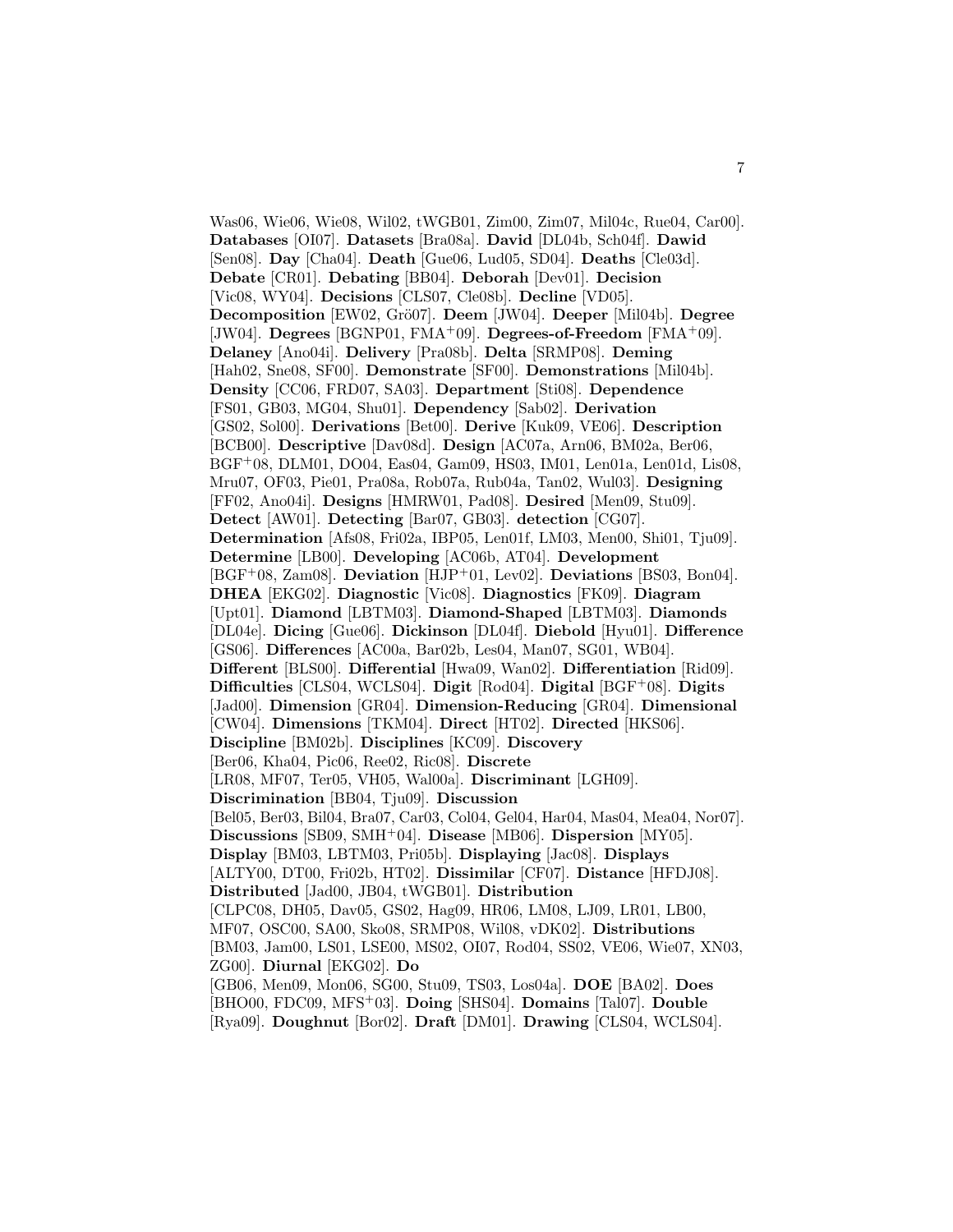**Driven** [Zim07]. **Drug** [Kha04]. **Drug-Discovery** [Kha04]. **Drugs** [BHM01]. **Dual** [Nad09]. **Duelling** [Cle03d]. **Dunn** [Ano04b]. **Dyadic** [Ann07]. **Dyk** [ZvD02]. **Dynamic** [AC07c, Col01, IM01].

**Early** [APT07, Bet00]. **Easy** [CLR13, LC09, Len01e]. **Ecological** [For05]. **Economic** [Dev07a]. **Economics** [Dev06c, Edw07, Gel08, RH02, Sha01]. **Ed** [Utt02, ACA03, Can01, Cle03b, Coh02, Cow04a, Dob02, Fra00a, Fra00b, Gen03, Gon03, Hai03, Jam03, Jer03, Kir00, Kre01, Led03, Man03, Mil03, Pie01, Sch04f, Ste01, Gup02]. **Edition**

[Wil02, Hyu01, Sha01, Jam01c, Cle00b, Wal00b, Bon02, Jam02]. **Editor** [Alb03b, AHL04, Alb05a, Alb05b, Ano00l, Ano00m, Ano00n, Ano01j, Ano02d, Ano02e, Ano02f, Ano03e, Ano03f, Ano03g, Ano03h, Ano04m, Ano04n, Ano04o, Ano05d, Ano05e, Ano06c, Ano06d, Ano06e, Ano06f, Ano07e, Ano07f, Ano07g, Ano08f, Ano08g, Ano08h, Ano08i, Ano09d, Ano09f, Ano09e, BCW01, DBD<sup>+</sup>01, GGF<sup>+</sup>01, HV09, Hil00a, Hil00b, Hil02c, Hil02d, Hil02a, Hil02b, Hil03a, Hil03b, Hil04a, Hil04c, Hil04d, Hil04e, Hil05e, Hil05f, Hil05g, Hil05h, Hil06c, Hil06d, Hil06e, Hil06f, Hil07c, Hil07d, Hil07e, Hil08c, Hil08d, Hil08e, Hil08b, Hil09, HB05b, LBH+00, LDH+00, LIdBP+00, Ost09a, Ost09b, SOS<sup>+</sup>01, SHD<sup>+</sup>00, Sto01, Sto02, SA02, Stu09, Tuy09, Wes07, Wes08]. **Editorial**

[Ano00a, Ano01a, Ano04a, Ano05a, Ano06a, Ano07a, Ano08a, Ano09a, Wes06]. **Educated** [Utt03b]. **Educating** [Sow03]. **Education** [Cle06a, Gel08, Kre01, LH02, SS04, Wil06b, Dun04]. **Edwards** [Sne08]. **Effect** [AB03, Gam09, KP07, Kva00, MG04, Tim04, YT01]. **Effective** [AC00a, FMA<sup>+</sup>09, HHV<sup>+</sup>02, Len01f, LH02, WBT01]. **Effects** [CK01, GL00, LBTM03, MB00, Ros01, Ros03, SGK00, SF00, ZvD02]. **Efficiency** [YT01]. **Efficient** [DO04, NVB09]. **Eggs** [DH05]. **Einstein** [Igl07]. **Election** [CF08, WJM<sup>+</sup>03]. **Electronic** [HS03, Mil01]. **Elementary** [Bro08, Cha08, Mil03, Rum01, YA09, DL04b, Lun04c]. **Elements** [RH02, Hyu01, Sch04e]. **Eleven** [Mir01]. **Elicitation** [BI09]. **Eliciting** [SGM07]. **Else** [AC05b, LB00]. **Elyn** [Ano04s]. **Employers** [RSH01]. **Encounters** [Mac01]. **Engineering** [AC08b, Hu03, Kva00, Tan02, War02, vDK02, Jam00, Kir00]. **Engineers** [Cle08a, Kie06, Ste01, Kir00, Car00, Hyd01]. **Enhance** [RT01, Sow03]. **Enough** [BH08]. **Ensembles** [Zhu08]. **Enterprise** [Dix07, Spe08]. **Entry** [DM01]. **Environment** [SM09]. **Environmental** [DL04c]. **Epidemiology** [Gil08, Str04, SGCS04]. **ePrint** [Hil07a]. **Equal** [Sho03]. **Equality** [RZR05]. **Equations** [tWGB01]. **Equiponderant** [LBTM03]. **Equitable** [BS00a]. **Equivalence** [BRRB01, CLR13, EW02, LC09]. **Erickson** [Col01]. **Errata** [Ano09b]. **Error** [AB03, KBH09, Nay02, VD05]. **Errors** [AC04a, AC04c, Dem06, Fre06, Fre05, Gad01, HB03, LE00, SC09, Koe09]. **Essence** [Dob06a]. **Essential** [BUK<sup>+</sup>08, Dev06a, Can01]. **Essentials** [Edw07, Mil03]. **Estimable** [PE05]. **Estimate** [Bar09, WE08]. **Estimates** [JP01, SA03]. **Estimating** [LGH09, SD04, Tim04, tWGB01]. **Estimation**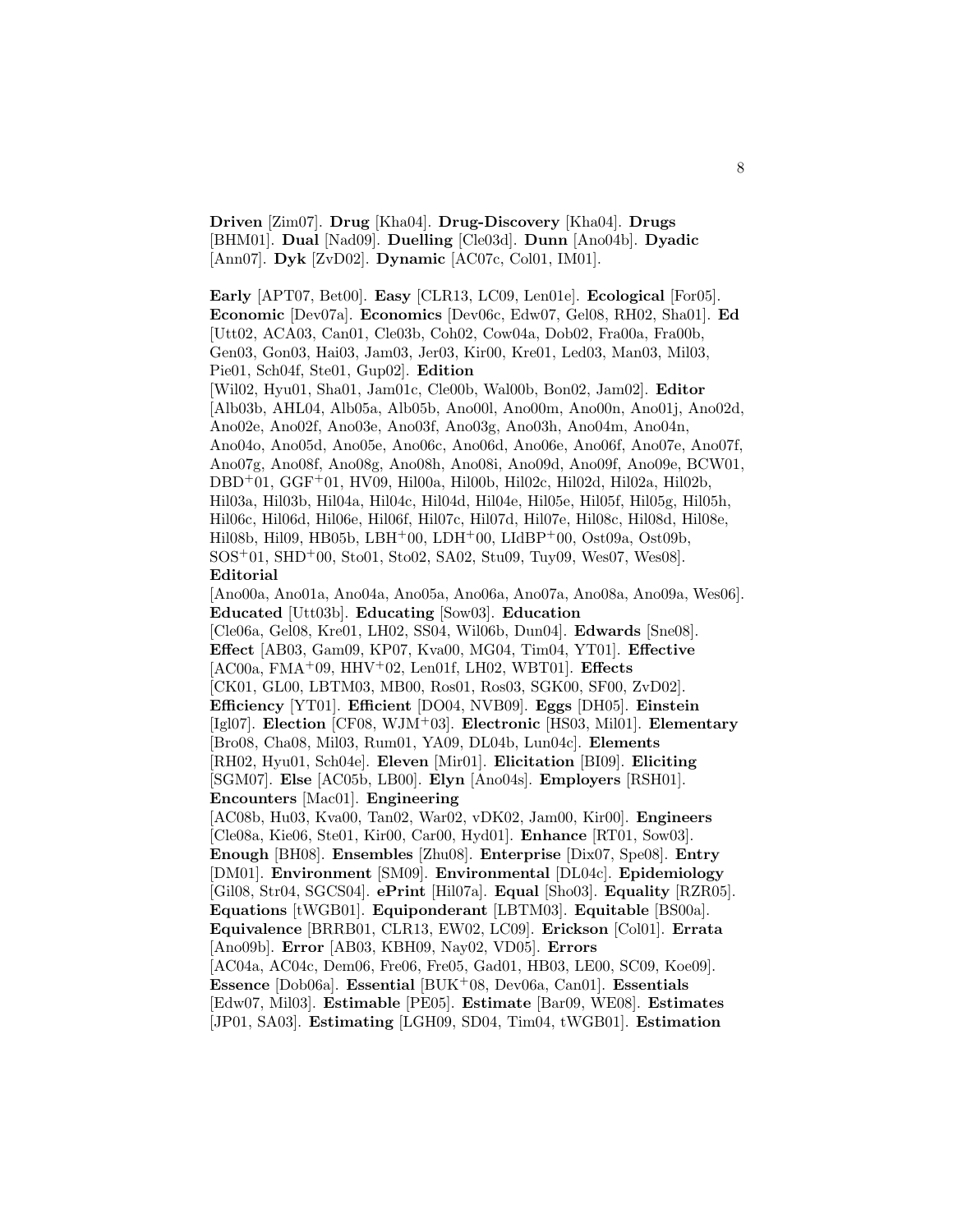[BS00b, Boy08, BH08, CL07, CK01, HS03, OI07, SB02, Wal00a, ZvD02]. **Estimator** [Fre06, SD01, SJI05]. **Estimators** [Grö07, Lee09, YT01]. **Ethics** [VM03]. **Evaluating** [GR04, KKO<sup>+</sup>06]. **Evaluation** [MJ04, Vic08, VH05, WY04]. **Evans** [CHS04]. **Even** [Tra07]. **Event** [GC04, LHD00]. **Events** [Bar02a]. **Ever** [Tra07]. **Everyday** [Ros00b, Sch06b]. **Everyone** [Tra07]. **Everything** [AC05b]. **Evidence** [APT07, BB04, HB03]. **Evidence-Based** [APT07]. **Evidential** [SRC07]. **Evolution** [UJ08]. **Evolutionary** [Nie05]. **Exact** [CL02, Hil02e, KR02, Ost02, Ost03, OH08a, OH08b, Ros03]. **Examination** [LJLC05, Ost02, Ost03, OH08a, OH08b]. **Examining** [Bar02b, SG01, WGHE09]. **Example** [BH08, CLS04, ESL09, Gur08, JS03, LF00, TKM04, WCLS04]. **Examples** [Dob06b, Pra08b, Pri05b, Ter05, DL04a]. **Excel** [LF00, Wal02]. **Excerpt** [Dem06, SD04, SW05]. **Exchangeable** [LS01]. **Exemplar** [Bul05]. **Exercise** [DLM01]. **Exercises** [ACL04, Bel07, FZ00]. **Existence** [KC02]. **Expected** [Bar02a, CRM01]. **Experiences** [BG08, JW04, SV03]. **Experiment** [GL00, Pad08, SF00]. **Experimental** [ACA03, AC07a, DO04, Eas04, HMRW01, IM01, Mru07, Pie01, Tim04, Tan02]. **Experimenters** [Ber06]. **Experiments** [Ano04i, Arn06, Koe09, Law03, Len01a, Len01d, Pra08a, Rob07a, Wul03]. **Explained** [Moo07]. **Explaining** [CLR01, Lan06b]. **Explanation** [Few09, Paw00]. **Exploration** [Cav07b, HBQ04, YCF06]. **Exploratory** [Dev07c, Fri02b, Tim04]. **Explore** [DT00]. **Exploring** [HM01]. **Exponential**

[ML09]. **Extend** [Sin00]. **Extended** [SJI05]. **Extensions** [LHD00]. **Extent** [SD04]. **Exuberance** [SR05].

**F** [Bar02b, Mac01, Rue04]. **Factor** [GL00, Woo08]. **Factorials** [SGK00]. **Factors** [JW04, SS02, WGHE09]. **Failures** [AC00a]. **Fall** [VD05]. **Fallacy** [HH01]. **Fallibility** [Paw00]. **Families** [ML09]. **Family** [Han04, WWD03]. **Farid** [Lun04c]. **Fascination** [Coc05b]. **Fast** [LR01]. **Fathom** [Col01]. **Fathoms** [Mil04b]. **Fatti** [Lun04a]. **Favor** [Bet00]. **Favorites** [FDC09]. **Feared** [Men09, Stu09]. **Features** [SMC<sup>+</sup>07]. **Fences** [DR07]. **Feng** [DL04d]. **Fernando** [Ano04p]. **Fetterman** [AC04b]. **Fiducial** [Wan00]. **Field** [Ann06a]. **Fields** [Utt02]. **Fifth** [Sha01]. **Fifty** [Mil04b]. **Figure** [WY04]. **Figures** [HQ08]. **Filter** [EW02]. **finance** [CG07, Lun04c]. **Financial** [Dia05, vDK02]. **Finding** [HMRW01]. **Finite** [CLS04, KT02, LaM08, Ter05, WCLS04, WS01]. **Finite-Mixture** [CLS04, WCLS04]. **Finzer** [Col01]. **First** [BHM01, Cle03c, Dev02, HM01, Igl07, KC02, Len01d, Mac01, Mar07, Mru07, Rod04, Wul03]. **First-Year** [BHM01]. **Fisher** [Box05, Chr05, DO04, Lud05]. **Fit** [PC02, Ros00a]. **Fitting** [HV03]. **Fixing** [Sho03]. **Flexible** [PHSN08, Rub04a]. **Flip** [CS05, Gel06]. **Florida** [WJM<sup>+</sup>03]. **Football** [AW06, Ano04q, Bil04, Col04, Gil00, Har04, Mas04, Mea03, Mea04, RM04, SMH<sup>+</sup>04]. **Forecasting** [IJW06, LS01, Hyu01]. **Forensic** [Wei07]. **Forest** [Grö09]. **Forgotten** [MF07]. **Forms** [Eli00].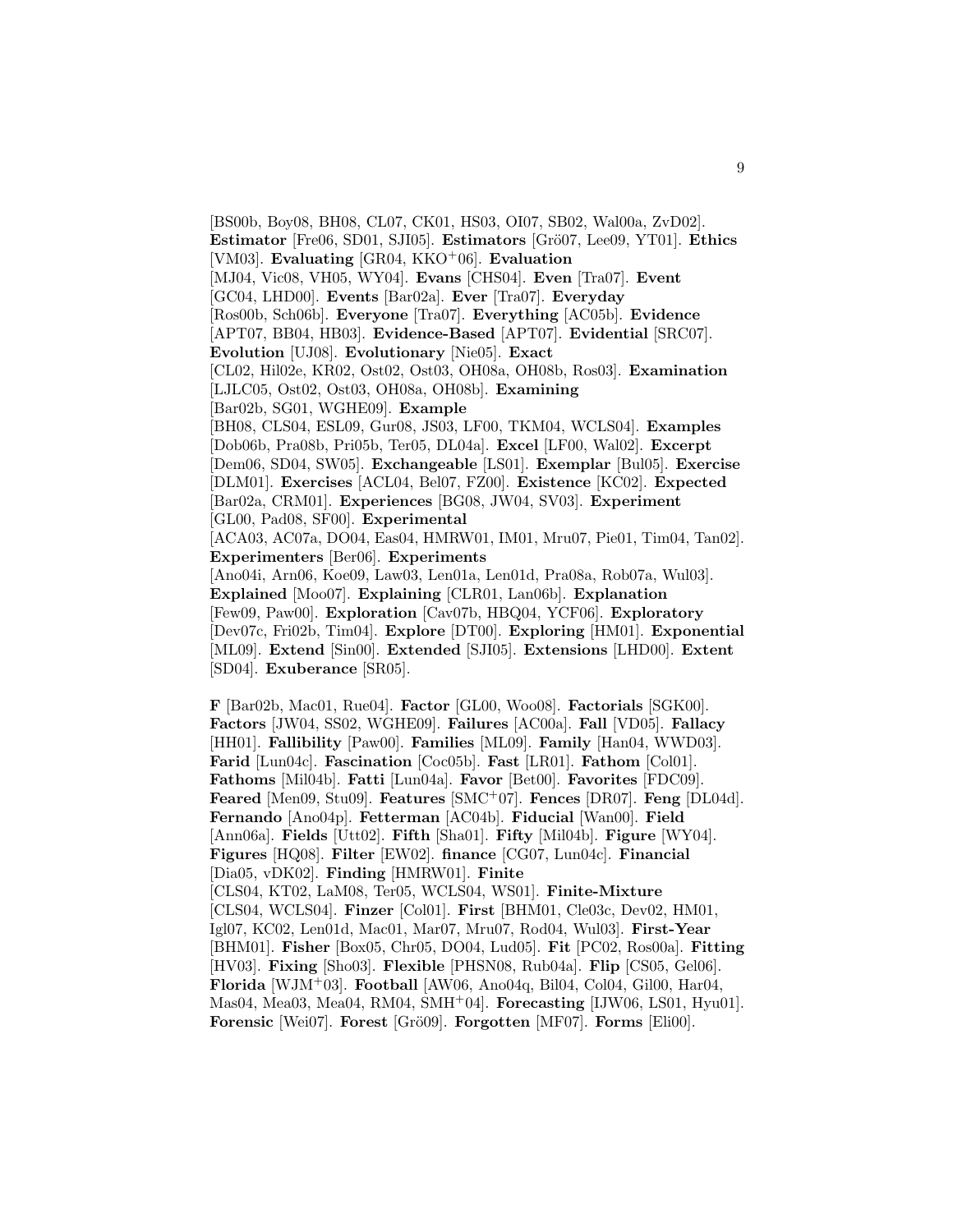**Formula** [Sko08]. **Forward** [Sch03c]. **Foundations** [McC01]. **Fraction** [Fre07b]. **Frailty** [DJ05]. **Frames** [PHSN08]. **Framework** [KKO<sup>+</sup>06, PO07]. **Francis** [Hyu01]. **Frank** [Lun04a]. **fraud** [CG07]. **Freedom** [FMA<sup>+</sup>09]. **Frequency** [SMC<sup>+</sup>07, SS08]. **Frequentist** [IBP05, MR09]. **Fresh** [LGH09]. **Friedman** [Fri02a, Fri15]. **Friendly** [CG06, Ros00b]. **Friis** [Fer04]. **Front** [Ano00g, Ano00h, Ano00i, Ano00j, Ano01f, Ano01g, Ano01h, Ano01i, Ano02c, Ano04j, Ano04k, Ano04l]. **Frontiers** [Loh04]. **Fulcrum** [DT00]. **Function** [HT06, LGH09, Pal08]. **Functions** [DG07, LJ09, PE05, Ros00a, VE06]. **Fundamental** [Har08]. **Fundamentals** [Cle08a, Zha07b]. **Funnel** [SF00]. **Fusaro** [DL04c]. **Future** [Moo01].

**G** [Fri02a, Mil01, Sch04f]. **Galton** [Han04, WWD03]. **Gambling** [Alb02, AC05b]. **Game** [BH08, Coc05a, Coc05b, Gil00, GDL08, Shu01, Shu06, Rum07]. **Games** [ESL09]. **Gamma** [Hag09]. **GAUSS** [Yal07, Cle05a]. **Gavin** [Ano04s]. **GEE** [HCW07, tWGB01]. **Geisser** [BSTM09]. **General** [DS08, Eli00, FG00, Rub04a, SC09, Ver01, Wil08]. **Generalized** [DD06, DJ05, Hu08, Hu03]. **Generating** [CF07, VE06]. **Generation** [DL00, Jon02]. **Generators** [Tur07]. **Genetic** [HMRW01]. **Genetics** [Sis07]. **GenStat** [Hil07b]. **Gentle** [Ano04p, OF03]. **Gentleman** [Bar02b]. **Geometrically** [JB04]. **George** [DL04d, Mac01, Mil04c]. **Gerald** [Sha01]. **Get** [Sta01]. **Getting** [Sow03]. **Gibbons** [DL04f]. **GIS** [Cra08]. **Give** [LF06]. **Given** [ALTY00]. **Glenn** [DL04a]. **Global** [HV03]. **Go** [Ano04s, VM07]. **Goel** [JP01]. **Gold** [HLW09]. **Golf** [BS00a]. **Good** [AC04a]. **Goodness** [Ros00a]. **Gosset** [HJM08]. **Gossip** [Cle03d]. **Gouvêa** [Ano04p]. **Grade** [Dun04]. **Graduate** [GS08, Gel08, HR05, Moo05, Ter03]. **Graphic** [Pic06, Ros00a]. **Graphical** [FS01, FW05, Haz03, Haz04, IM01, JH04, LBTM03, PC02, SW05, dML09]. **Graphics** [AC07c, Bra08a, CF07, Pra08b, WC07]. **Graphs** [GPD02, HKS06]. **Greenhouse** [BSTM09]. **Group** [Les04, WB04]. **Groups** [Par04]. **Growth** [Bel05, Rum07]. **Guide** [AC05a, AC05b, AC06a, Bra08b, Cle06b, Dev07c, Dix07, Dob06b, Gen03, Gil08, Gur08, Lis08, Moo07, Ros00b, Spe08, Tra07, Utt02, ACL04, AC03, Hil01, Nel01]. **Guided** [KC09]. **Guidelines** [BGNP01, Fin06, Len01f]. **GUM** [Los04b].

**H** [Cha04, Fer04, Les04, WCLS04]. **Haenszel** [Upt00]. **Hamada** [Gel04]. **Handbook** [Cle06c, Dav08b, Gup02, Lac00, Lun07b, Man03, Wie07]. **Handicapping** [BS00a]. **Handling** [Rub04a]. **Hands** [DPS04]. **Hanley** [Lev02]. **Hanna** [Dob04b]. **Happens** [Dun03]. **Hardin** [AC04a]. **Harold** [Ano04i]. **Harvard** [Sti08]. **Hastings** [Hit03]. **Hatcher** [ACL04, ACL04]. **Hawkes** [Hil08a]. **Hazelton** [JH04]. **Health** [Dav08c, Fer04, Gel08, Gue06, Str04, SGCS04, Utt02]. **Heat** [WF09]. **Height** [SWW02]. **Helicopter** [Ann05b]. **Help** [MFS<sup>+</sup>03, Utt03a]. **Helping** [Bro08]. **Heterogeneity** [DJ05, Ros05]. **Heterogeneous** [JB04].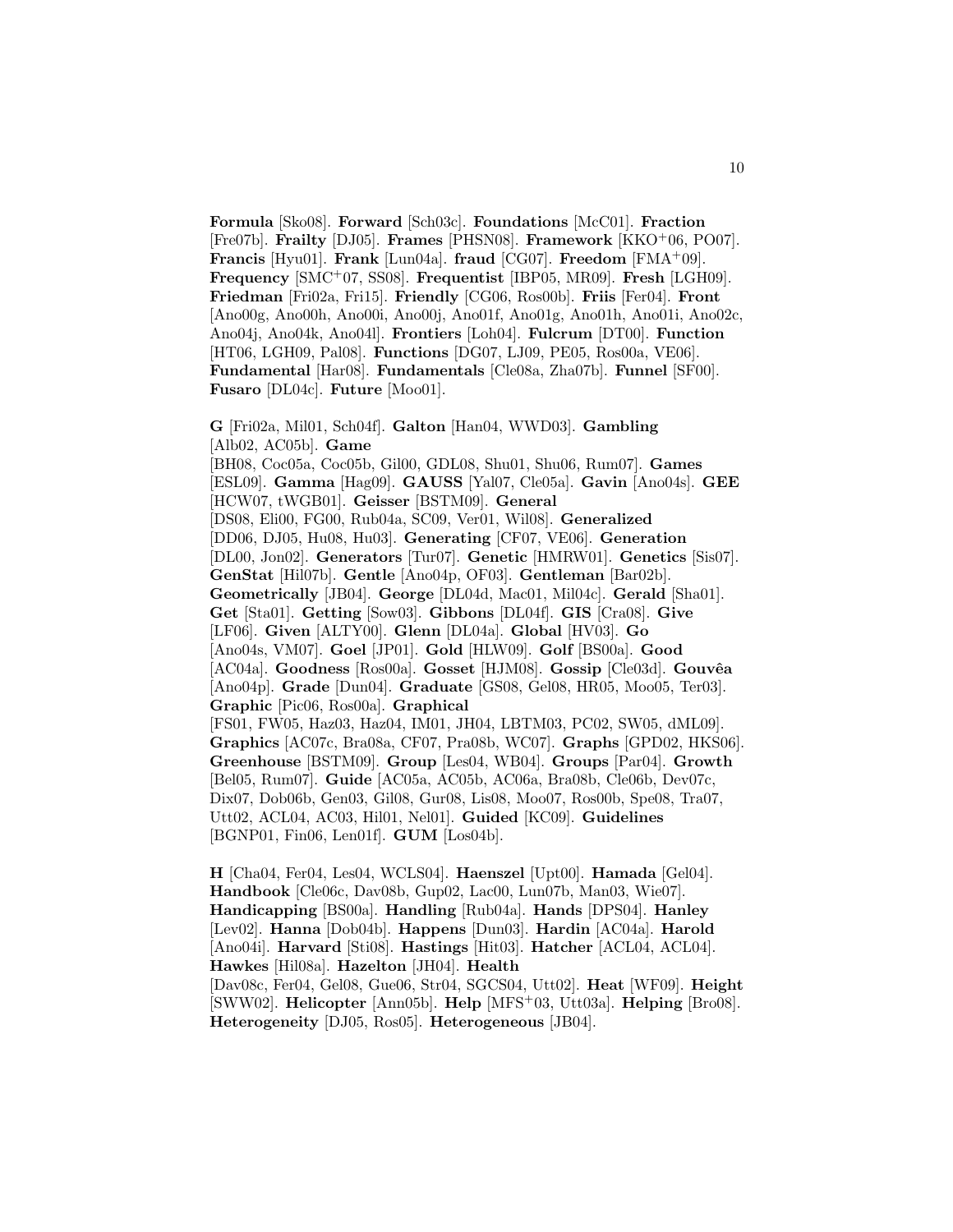**Heteroscedasticity** [LE00]. **Higgins** [Min07]. **High** [SR04, TKM04]. **High-Tech** [SR04]. **Higher** [Cle06a]. **Highlighting** [Man07]. **Hilfertys** [Koe09]. **Histograms** [SS08]. **Historical** [Dav09, Jam01c]. **History** [Ano04p, Hit03, Jam01d, Len02, WF09]. **Hitter** [Fre07c]. **Hitters** [Ann06a]. **HIV** [BW08]. **Hockey** [DM01, Gil00]. **Holmes** [Ano04p]. **Home** [Ann06a, LP00]. **Homogeneity** [GGR05]. **Honsberger** [DL04e]. **Hot** [DPS04]. **Hour** [GS08]. **Huber** [Fre06]. **Human** [Han04, SWW02]. **Hurricanes** [IJW06]. **Hyper** [NVB09]. **Hyper-Efficient** [NVB09]. **Hypergeometric** [AC00b, LR01, MF07]. **Hyperstat** [Jer03]. **Hypotheses** [SBB01]. **Hypothesis** [BH02, BH08, FF02, Jan00, KT02].

**I-A** [AW06]. **Ideas** [BUK<sup>+</sup>08, Dob02, Pag00]. **Identical** [CF07]. **Identically** [Jad00]. **Idiots** [Cle03d]. **if** [HJM08]. **II** [Ost03, VD05]. **I'll** [LF06]. **Illustrated** [Les04, WB04]. **Illustrates** [JS03]. **Illustrating** [BR03, BP02, SJI05]. **Illustrative** [Ter05]. **Impact** [SJI05]. **Implementations** [FF02]. **Importance** [Grö07, Grö09, HB05a, Tho04]. **Improve** [YHZ08]. **Improved** [CLPC08]. **Improvement** [AC07b]. **Improvements** [BS00b, WY04]. **Improving** [HQ08, YA09]. **Imputation** [HR06, HL01, HLP03, Sch05e, YHZ08]. **In-Sample** [Fre05]. **Including** [Fer04]. **Inconsistent** [Fre07a]. **Incorporate** [SA03]. **Independence** [DS08, Dav09, De 08, Upt00]. **Independent** [Jad00, Mea03, RM04]. **Index** [Ano00k, Ano08e, Ano09c]. **Indices** [dM07]. **Industry** [Cle08b]. **Inequalities** [Gho02, Nay02]. **Inequality** [Fri02a, Kag01, Shi01]. **Inference** [Cra05, Fre07b, Gad01, Hil02e, HHvdWZ06, NVB09, DL04f, Mac01]. **Inferences** [CLS04, WCLS04]. **Inflation** [AB03, Dun04]. **Influence** [Fay02, SC09]. **Information** [Ano00o, Ano01k, Ano04r, SA03]. **Informative** [WSF02]. **Informed** [Cle08b]. **InfoTrac** [Mil03]. **Innovation** [Ber06]. **Innovations** [Cle06a]. **Insignificant** [Chr03]. **Instruction** [BA02, LG00]. **Instructors** [SB09]. **Insurance** [Ver01]. **Integrated** [AC04b, Owe01]. **Integration** [DG07]. **Intensive** [Rob07b]. **Interactions** [SGK00]. **Interactive** [AC07c]. **Interesting** [JS03]. **Intermediate** [Pri05b, Row02, Fra00a, Fra00b, Rum01]. **International** [DL04d]. **Interpretation** [Dav08b, HQ08, Les04, Str02, WB04]. **Interval** [And09, BS00b, Boy08, CRM01, CL07, FM08, HM01, HHV+02, WBT01]. **Interval-Censored** [FM08]. **Intervals** [Afs08, AC00a, Bar02a, Bar09, Bar02b, BR03, BS03, Bon04, BHO00, LS08, LR08, MG04, New01, PE05, Ros03, Rya09, SG01, SS08, VH05, Wan00, WS01, YA09, ZG00]. **Intro** [McD04]. **Introduce** [KS08, KC09]. **Introduction** [CG06, Chi08, Cle08a, Cle08b, Coh02, Cow04b, Dav06, Dev07b, Fos08, Har06, Ker07, Len01a, Lun04c, Mäc07, McG05, Nel07, OF03, Pra08a, Rob07b, Rum06, Sch03a, Sch03b, Sch04a, Sch04b, Sch04c, Sch04d, Sch05a, Sch05b, Sch05c, Sch05d, Sch06a, Sin08, SW05, Str02, SRC07, Stu09, Wei07, Cle00b, Mil03, Jam03, Lun02a, Min07, Owe01, Ste01, Ver01]. **Introductory** [AL07, CF01, CR01, FR04, HR00, Moo07, SB09, Bat04, Fer04]. **Intuitive**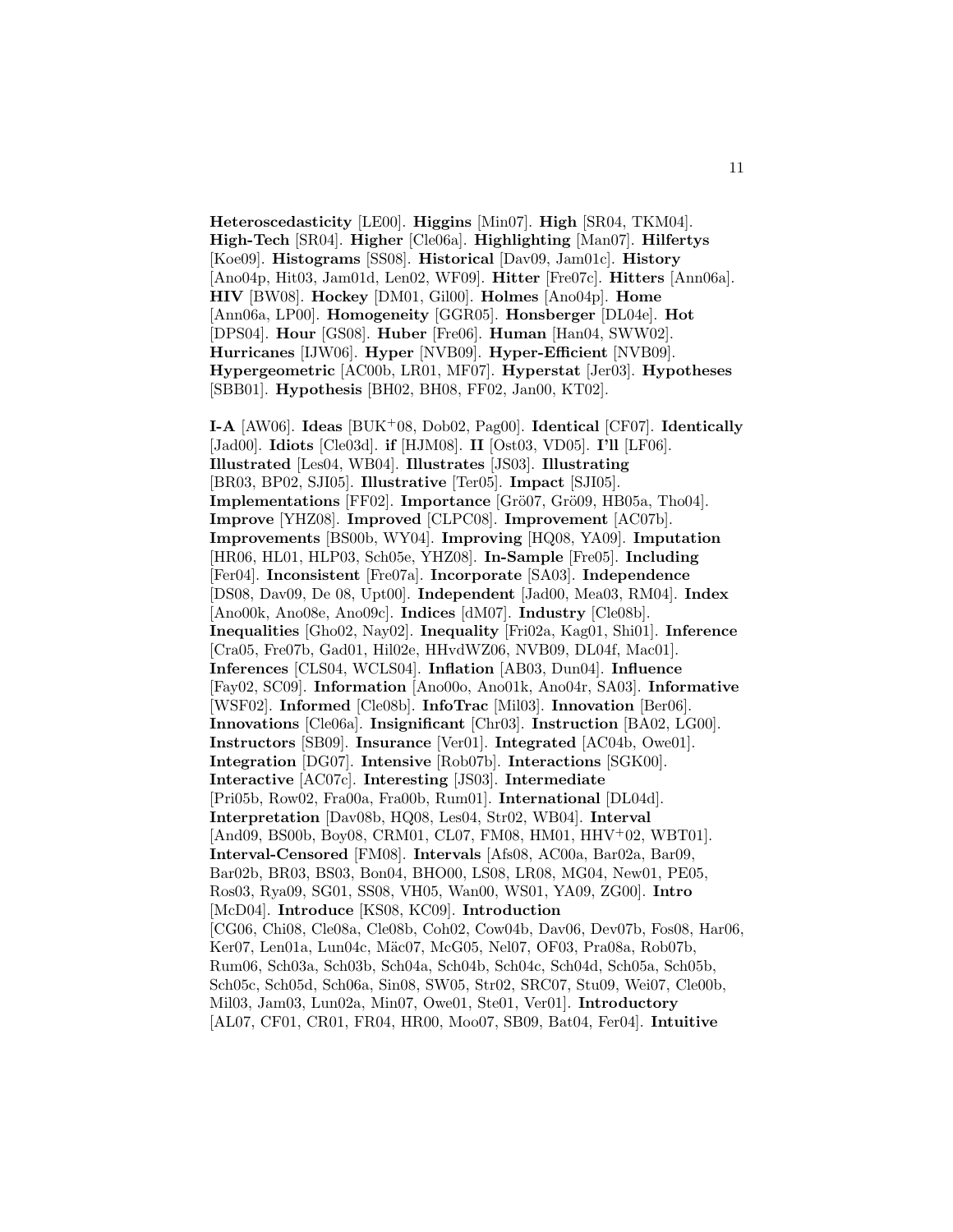[Rus08]. **Inventions** [SW05]. **Inverse** [Hu08, New01, SD01]. **Inverse-Probability-of-Censoring** [SD01]. **Inverting** [Ros03]. **Investigating** [HJS06, Mor07]. **Investigation** [KR02]. **Investigations** [Cle01]. **Invitation** [Stu09]. **Involving** [HS03]. **Iowa** [FDS05]. **iPod** [FDC09]. **Iraq** [Spi07]. **Irrational** [SR05]. **Irregular** [SS08]. **Island** [Meh09]. **Issue** [Gra08]. **Issues** [AC05b]. **Itching** [MB06]. **Itself** [GS06].

**J** [Bar02b, Gla04, HHV<sup>+</sup>02, Lev02, Mac01, Mil01, Min07, War02, WCLS04]. **Jacobian** [DD06]. **James** [AC04a, Min07]. **Java** [Pra08b]. **Jean** [Ano04b, DL04f]. **Jeffreys** [TGM08]. **Jennifer** [Gla04]. **Jill** [Col01]. **Jim** [Cle04, Lea04]. **JMP** [Alt02]. **Job** [Sta01]. **Jobe** [War02]. **Johnson** [Dun04]. **Joint** [GC04]. **Joseph** [Lev02]. **Journalists** [Cle06c]. **Journals** [TS03]. **Jr.** [DL04d]. **Judging** [Bar02b, ESL09, SG01]. **Jury** [Bar07]. **Just** [AC05b, Mil03].

**Kai** [Lun04c]. **Kalman** [EW02]. **Kaplan** [Bar09, SD01, SJI05]. **Kappa** [dM07]. **Kappa-Type** [dM07]. **Karl** [Cle05a]. **Katz** [Ano04p]. **Keith** [AC04b]. **Keller** [Sha01]. **Kendall** [DF07, GB03]. **Kenschaft** [DL04c]. **Kernel** [PW06]. **Kernels** [Zhu08]. **Kevin** [Sch04f]. **Key** [BHA02]. **Key-Balanced** [BHA02]. **Khintchine** [Jon02]. **Kleinbaum** [Sch04f]. **Know** [Ter03, Utt03b]. **Known** [DS08]. **Kuczma** [DL04d]. **Kuo** [ZvD02]. **Kurtosis** [KS08].

**L** [JH04, Les04, Lev02, Lun04a, Mil04c, WCLS04, ZvD02]. **Lab** [CF01]. **Labs** [Dev01, KC09]. **Lai** [Lun04c]. **Langford** [Fri15]. **Language** [Bro07, GEL01]. **Laplace** [TGM08]. **Laptops** [BG08]. **Large** [BR03, BHO00, Bra08a, OI07]. **Larose** [Ano04s]. **Larry** [ACL04]. **Last** [SS06]. **Late** [Gil00]. **Late-Game** [Gil00]. **Latent** [HLW09, HLW09]. **Law** [BR03, CG07, Few09, Koe09, LSE00]. **Laws** [Gra08]. **Leaf** [SMC<sup>+</sup>07]. **League** [DM01]. **Learn** [Coc05a, Tra07]. **Learning** [Arn07, BGF<sup>+</sup>08, Gur08, Hil01, Hil08a, Kva00, MJ04, RT01]. **Least** [Lee09, Tar00, deL06]. **Lee** [DL04d, Mil01]. **Lego** [HHvdWZ06]. **Lemma** [BP02]. **Length** [BCB00]. **Lesser** [Les04]. **Let** [GPD02]. **Letter** [Ano09d, Ano09e, HV09, SS09, Tuy09]. **Letters** [Ano00l, Ano00m, Ano00n, Ano01j, Ano02d, Ano02e, Ano02f, Ano03e, Ano03f, Ano03g, Ano03h, Ano04m, Ano04n, Ano04o, Ano05d, Ano05e, Ano06c, Ano06d, Ano06e, Ano06f, Ano07e, Ano07f, Ano07g, Ano08f, Ano08g, Ano08h, Ano08i, Ano09f, BCW01, DBD<sup>+</sup>01, GGF<sup>+</sup>01, HB05b, LBH<sup>+</sup>00, LDH<sup>+</sup>00, LIdBP<sup>+</sup>00, SOS<sup>+</sup>01, SHD<sup>+</sup>00]. **Level** [Ann06a, CF08, Gel05]. **Levels** [GL00]. **Levine** [Lev02]. **Licensing** [Les04, WB04]. **Licks** [SS06]. **Lies** [AC05b]. **Life** [Cle05a, Cle06b, Kha08, Lud05, Moo07, Sch06b, Ros00b]. **Lifelong** [Coc05b]. **Lifetime** [OSC00]. **Likelihood** [Boy08, JP01, KR02, LG05, Mea03, MV07, Pan02, Paw00, RM04, WS01]. **Likelihoods** [BM03]. **Likely** [PP09]. **LIMDEP** [Hil06b]. **Limit** [Bel01]. **Limited** [Rak06]. **Linear** [CBH09, Cow04a, DD06, Eli00, FW05, Grö07,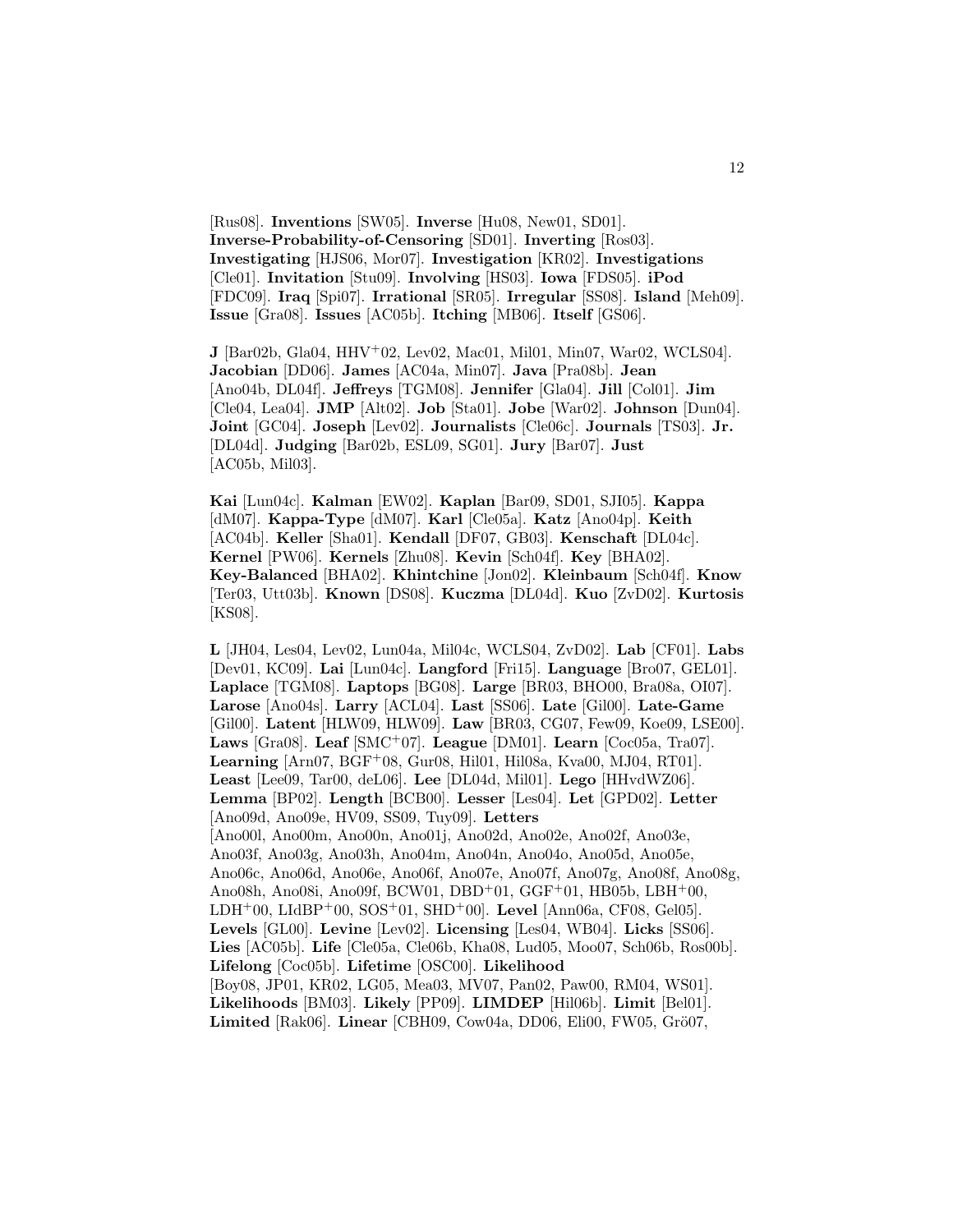Grö09, Gur06, Hu03, Jam03, Len01d, LE00, MB00, PLC00, PE05, Pri05a, SC09, Tar07, Tim04, VSL01, XN03]. **Lines** [MB00]. **Link** [CG06]. **Link-Probit-Normal** [CG06]. **Literacy** [AC06b, Cle06a, Gal03, Utt03a]. **Literary** [GGR05, PH02]. **Little** [Dix07, Len01e, She07]. **Liver** [MB06]. **Lives** [She07]. **Load** [GN02]. **Local** [HV03, Iri01]. **Locally** [Kuk09]. **Location** [HJP<sup>+</sup>01, Lev02]. **Logistic** [Fay02, KR02, LM03, Men00, Men04a, Men04b, MFS<sup>+</sup>03, PC02, Tju09]. **Logit** [CK01, New01, ZvD02]. **Lognormal** [SA00, Sko08]. **Logrank** [Cal03]. **LogXact** [Har00]. **Long** [BH08, HR00]. **Longitudinal** [GC04, Hor06, SMVD09, Zim00]. **Look** [Kag01, LGH09, Mir01, Nas06, Sch03c]. **Looking** [Sch03c]. **Lottery** [Ste08]. **Love** [AC05b]. **Lower** [GP09]. **Lucullus** [Mis06]. **Lyell** [MS01].

**M** [Ano04b, Fri15, Gel04, HHV<sup>+</sup>02, JH04, Les04, Lev02, Mil01, Sch04f]. **Macintosh** [Han05]. **Main** [SGK00]. **Making** [CS05, Dev07c, LH02, Sne08]. **Management** [Sha01, Tan02]. **Managing** [SB09]. **Mann** [BLS00, Ran01]. **Mantel** [Upt00]. **Manufacturing** [SM09]. **Many** [ALTY00]. **Map** [WF09]. **Mar** [SS09]. **Marcin** [DL04d]. **Marcus** [War02]. **Marginal** [JTFK04, PLC00, Pan02, SA03]. **Margins** [Mea03, RM04]. **Markers** [Vic08]. **Market** [AC05b, Ann06b]. **Marketing** [AR08]. **Markov** [Gho02]. **Marlow** [Ano04p]. **Matching** [PMO08]. **Material** [BGF<sup>+</sup>08, FR04]. **Materials** [Ano02g, Ano03a, Ano04f, Ano07b, Ano07c, Ano07d, Ano08b, Ano08c, Ano09g, Ano09h, Ano09i, Ano09j, Cle01, Col01, Dev01, DL04g, DL05, DAC05, DAC06, Hai01, Hil01, Hyd01, Hyu01, Jam01d, Jam01c, Kre01, Len01d, Len01e, Len02, Mac01, Mil01, Pou02, Ree02, RACK07, RD05, Rum01, Sha01, Str02, War02]. **Math** [Lan06a, Len01e, Ano04p]. **Mathematica** [Hil06a, Sti00]. **Mathematical** [Alb02, Ano04p, Coh02, Dev01, DL04d, HBQ04, Lun04c, Sta08, Dob02, DL04e]. **Mathematics** [AC03, Ano04s, Dev06a, DL04c, Ter03, Hai01]. **MATLAB** [Rus08]. **Matrices** [Fri02b]. **Matrix** [Dav06]. **Matter** [Ano00c, Ano00d, Ano00e, Ano00f, Ano00g, Ano00h, Ano00i, Ano00j, Ano01b, Ano01c, Ano01d, Ano01e, Ano01f, Ano01g, Ano01h, Ano01i, Ano02a, Ano02c, Ano04c, Ano04d, Ano04e, Ano04j, Ano04k, Ano04l]. **Matters** [HV03, Kah06]. **Maurer** [Dob04b]. **Maurice** [DF07]. **Maximal** [Pal08]. **Maximization** [LG05]. **Maximum** [JP01, JB04, KR02, Mea03, RM04]. **Maxwell** [Ano04i]. **MCLUST** [HLW09]. **Me** [LF06, Bon02]. **Mean** [Bar09, Ber07, BS03, Bon04, DK07, Gra08, GV09, HHV<sup>+</sup>02, JB04, KP07, LF06, Muk06, Nay02, SG00, WBT01, Zha07a]. **Meaningful** [Iri01]. **Means** [Tar07, ZG00]. **Mease** [RM04]. **Measured** [Cle03c]. **Measures** [HB03, SC09]. **Measuring** [Fay02, HB05a, Sab02, Str04, SGCS04]. **Median** [Bar09, Ber07, BH02, CLS07, FLP07, FKLL03, FG00, HJP<sup>+</sup>01, Koe09, LR08,

Lev02]. **Medical** [Dav08c, Les04, SZM<sup>+</sup>07, WB04, Wie06]. **Medicine** [APT07, Zam08, Abb02]. **Meier** [Bar09, SD01, SJI05]. **Men** [Han04]. **Message** [Koe09]. **Method**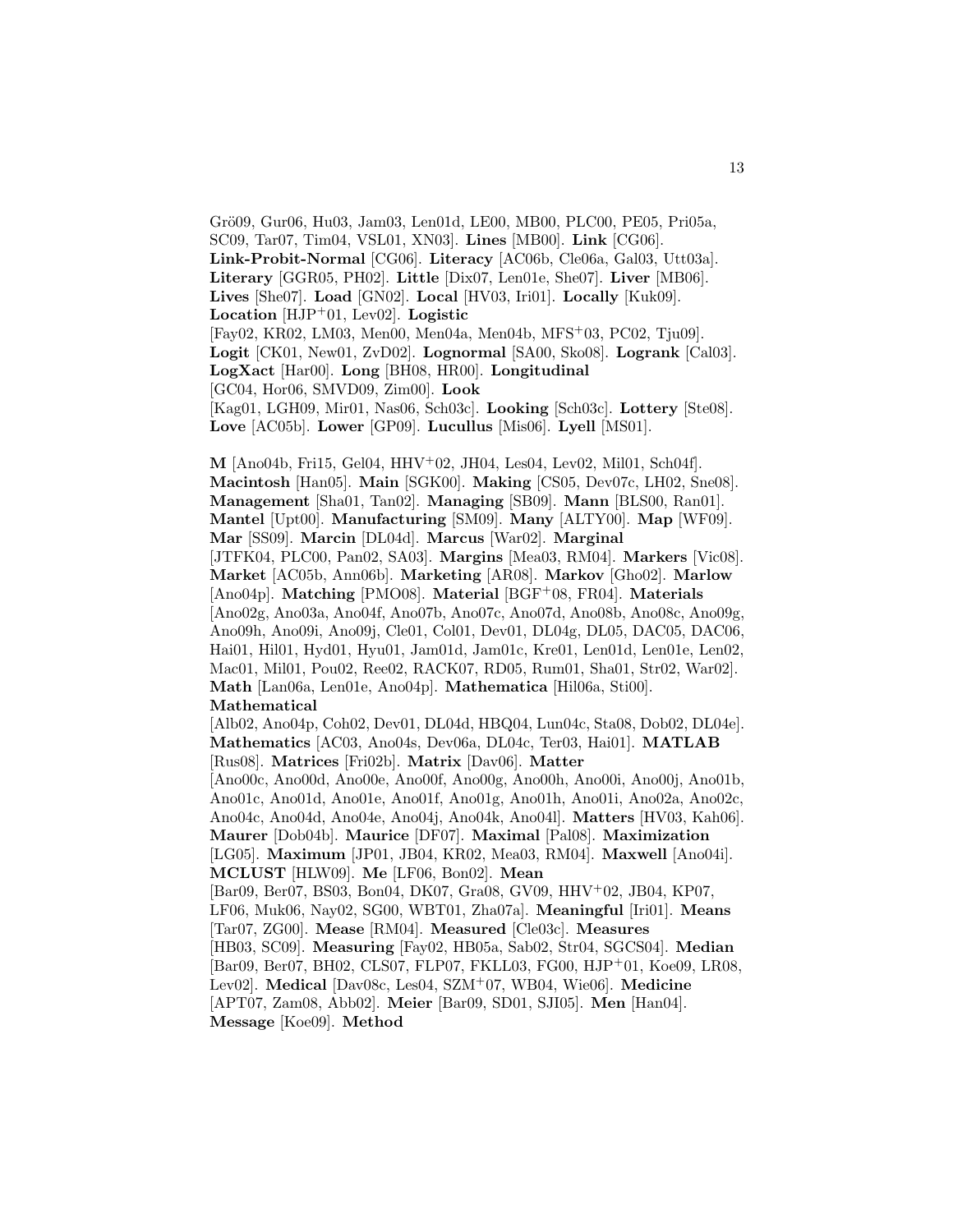[FMA<sup>+</sup>09, Fre05, LF06, McC01, McI05, PC02, Rid09, SD04]. **Methods** [ACA03, AT04, Bel07, CHS04, Car00, CL02, DL04a, Dob06a, DS02, Gen03, Har06, Hyd01, Jam02, Kva00, Lee08, Mar07, Mor07, Ost02, Ost03, OH08a, OH08b, PW06, Rie06, Rob07b, Rue04, Su08, Wüt08, YA09, Len01e, Len02. **Metropolis** [Hit03]. **Michael** [Fer04]. **Mickey** [Ano04b]. **Microsoft** [LF00, Wal02, Bor02]. **Mighty** [Kes00]. **Milk** [Pic06]. **Million** [Bra08a]. **Mind** [Cav07a]. **Minded** [dML09]. **Minimizing** [Fre05]. **Minimum** [BCB00, HJP<sup>+</sup>01, Lev02]. **Minimum-Deviation** [HJP<sup>+</sup>01, Lev02]. **Mining** [DHN<sup>+</sup>05, Dev07c, HDE<sup>+</sup>03, Su08]. **MINITAB** [AC07b, Arn06]. **MINITAB**TM [Cle01]. **MINQUE** [tWGB01]. **Missed** [Ter03]. **Missing** [HL01, Spa08, vH04]. **Mixed** [DJ05, Gur06, MB00, Nel07, PO07, VSL01, Wul07]. **Mixed-Effects** [MB00]. **Mixture** [CLS04, LR06, MS02, VE06, WCLS04]. **Mixtures** [Rod04]. **ML** [tWGB01]. **MLE** [FM08]. **MM** [HL04]. **Model** [AW01, AH02, Ano04i, BCB00, CK01, Eli00, Gur06, HQ08, Jan00, JP01, JTFK04, KB07, LR06, LE00, MF07, MB00, PC02, PE05, PO07, SA00, Tim04, ZvD02]. **Model-Based** [HQ08]. **Model/Data** [AW01]. **Modeling** [Alb02, GC04, Hai07, Hor06, KP07, Rak06, Sim07, Sch04e]. **Modelling** [Nel07]. **Models** [AT04, CG06, CBH09, CLS04, CW04, DD06, DJ05, HV03, HT02, HL01, Hu03, JTFK04, Len01d, Mam06, OF03, PO07, Pri05a, SMVD09, SC09, Su08, Tju09, VSL01, Vic08, Wal00a, WCLS04, WGHE09, Wul07, YW09, Zho01, Cow04a, Fot02]. **Modern** [Abb02, Fer04, Fra00a, Fra00b, Min07, Sta08, AC08b]. **Molecular** [Vic08]. **Moment** [KC02, VE06]. **Moments** [De 08, LB00, Sko08, WN07]. **Monotone** [RT03]. **Monte** [FF02, KBH09]. **Moore** [Hu08]. **Most** [Kuk09]. **Motivational** [FR04]. **Movies** [ZL09]. **Moving** [Bel05, YW09]. **Much** [HK07, Len01e, LB00]. **Mudgeon** [Mon06]. **Muller** [AC04b]. **Multicollinearity** [FW05]. **Multidimensional** [Dav08d, Par04]. **Multilevel** [Hor06]. **Multinomial** [CK01, GGR05, ZvD02]. **Multiple** [BHA02, FW05, HR06, HL01, HLP03, KC09, Men00, Sch05e]. **Multiple-Choice** [BHA02]. **Multiplicative** [YW09]. **Multiplicity** [CLR13, LC09]. **Multistage** [CF08]. **Multivariable** [Lis08]. **Multivariate** [Ald00, AC06a, Ano00b, Dav08b, Dob06a, GR04, Gon03, Hu07, Sko08, SA03, Wil02]. **Murder** [Gra08]. **MVUE** [Muk06].

**N** [Bar02b, Fri15]. **Named** [ML09]. **Nancy** [Sch04f]. **National** [Bol03, You05, DM01]. **Natural** [Jam01d, ML09, Rob07a]. **NCAA** [AW06]. **Near** [HMRW01]. **Near-Optimal** [HMRW01]. **Nearly** [SA03]. **Need** [Mon06, Ter03]. **Negative** [KC02, MF07, MPR07]. **Negligible** [HS03]. **Neil** [Cha04]. **Network** [SS01]. **Neutral** [Ran01]. **News** [Utt02]. **Next** [Men09, Stu09]. **Neyman** [BP02, Chr05]. **NFL** [WB02]. **NHL** [BH08]. **Nine** [Bar02a]. **NLOGIT** [Hil06b]. **Nolan** [Dev01]. **Non** [Kha08]. **Non-Simple-Random** [Kha08]. **Noncentral** [LR01, WN07]. **Nonclinical** [Kha04]. **Nonconstant** [Ros03]. **Nonhomogeneous** [Hag09]. **Nonlinear**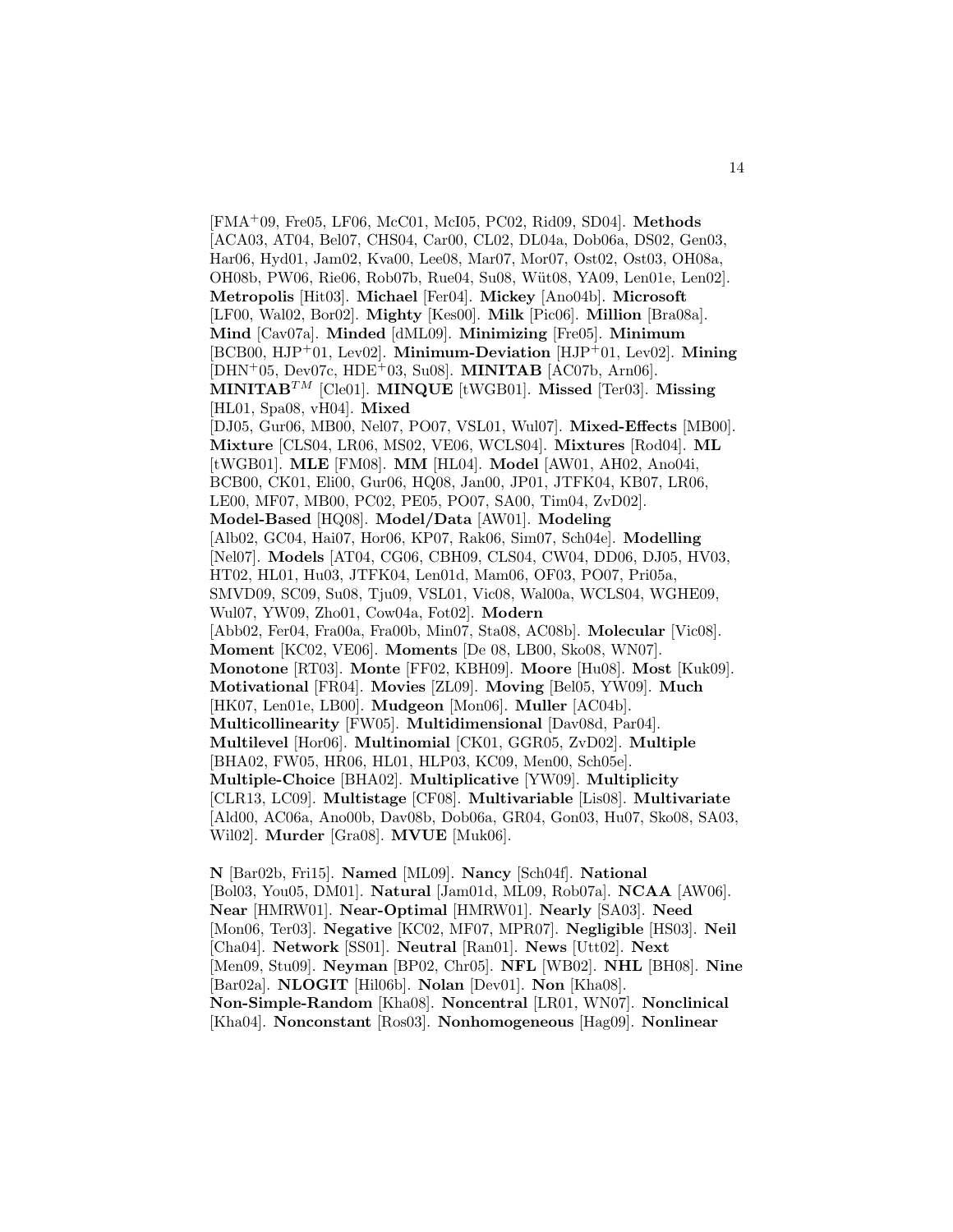[Dav08d, SMVD09]. **Nonlinearity** [WWD03]. **Nonparametric** [CHJ08, Jam02, Min07, OH08a, OH08b, SA03, DL04f]. **Nonrandomized** [TTT09]. **Nonregular** [NVB09]. **Nonresponse** [HH04, KH04, Rub04a]. **Nonstatisticians** [UJ08]. **Nontransitivity** [Fri15]. **Normal** [CG06, CL07, CLPC08, Dav05, LJ09, Pro08, Wil08]. **Normality** [Haz03, Haz04, JH04]. **Normally** [tWGB01]. **North** [Mon04, Ste08]. **Note** [BI09, CLPC08, CK01, Dav09, Hil08b, PLC00, Pan02, Sen08, Tar00, Wes08, ZvD02]. **Notes** [Hil00a, Hil00b, Hil02c, Hil02d, Hil02a, Hil02b, Hil03a, Hil03b, Hil04a, Hil04c, Hil04d, Hil04e, Hil05e, Hil05f, Hil05g, Hil05h, Hil06c, Hil06d, Hil06e, Hil06f, Hil07c, Hil07d, Hil07e, Hil08c, Hil08d, Hil08e, Hil09, Ost09a, Ost09b]. **Nothing** [HK07, Jam01d]. **Null** [SBB01]. **Number** [Bar02a, DL00, Fre05, WE08]. **Numbers** [AC05b, BR03, Cle06c, Coc05b, She07, Utt02, AC05a]. **Numeracy** [Sow03]. **Numerator** [WSF02]. **Numerical** [Alt02, Rid09, Yal07]. **Nursing** [GS08].

**Observation** [Muk06]. **Occupancy** [WMAY09]. **Odds** [LGH09, Rob03]. **Office** [Cle03d]. **Official** [Bra07, Hol07, Nor07]. **Okumoto** [JP01]. **Olive** [Ano04b]. **Olympiads** [DL04d]. **Olympic** [ESL09, Bra07, Hol07, Nor07]. **One** [CLR13, Cha04, CW04, GS08, HHV<sup>+</sup>02, LC09, Law03, MS06, Muk06, WBT01, ZG00]. **One-Day** [Cha04]. **One-Dimensional** [CW04]. **One-Hour** [GS08]. **One-Sided** [CLR13, LC09, ZG00]. **One-Step** [Law03]. **Online** [HQ08, HJS06, LJLC05]. **Operating** [BK07, Hal08]. **Opinion** [IdBPT00]. **Opportunities** [KYA<sup>+</sup>07]. **Optimal** [HMRW01, OF03]. **Optimization** [Lan04, LG05, Law03]. **Optimizing** [Nie05]. **Order** [BP02, Mon06]. **Ordered** [MFS<sup>+</sup>03]. **Ordering** [Nie05, SRMP08]. **Origins** [BM02b]. **Orthogonal** [Lan06b]. **Orthogonality** [deL06]. **Other** [Ano04p, CF08, Cle03d, Pic06, TGM08]. **Our** [She07]. **Outcome** [MFS<sup>+</sup>03]. **Outcomes** [BLS00, CF08, LBTM03]. **Outlier** [Fin06]. **Output** [Pra08b]. **Overlap** [Bar02b, SG01]. **Overtime** [BH08]. **Owens** [Fri15].

**P** [Ano04p, DL04c, Lev02, KP07]. **Packages** [BLS00, Cal03, DHN<sup>+</sup>05, GC04, HDE<sup>+</sup>03, HKS06, HLW09, HL01, Kel04, Ost02, Ost03, OH08a, OH08b]. **Pages** [LP00]. **Paired** [OSC00]. **Paired-Data** [OSC00]. **Paleontology** [MS01]. **Paper** [Ann05b, Igl07]. **Paradox** [CBH09, KS05, Sen08, Shu06, Sin00, SS01, Bel05, CBH09, PP09, RT03, SR04, SR05]. **Paradoxes** [BS00b, Les04, WB04]. **Parameter** [Bar02a, HM01, LaM08, MV07, SGM07]. **Parameters** [Iri01]. **Parametric** [CHJ08, Hil02e, OH08a, OH08b, Ros00a, SA03]. **Pareto** [Wil06a]. **Part** [Hil04b, Hil05b, Hil03c, Ost03]. **Partial** [CW04]. **Passing** [Lan09]. **Passion** [Lan09]. **Patterns** [Rod04]. **Paul** [Dob04b, Lun04a]. **PDF** [HT06]. **PDFs** [Nad09]. **Peace** [You05]. **Peak** [KS08]. **Pearson** [BP02, Chr05, Cle05a]. **Pedagogy** [BM02b]. **Peirce** [BK07, LR06, RA04]. **Penalized** [Mea03, PW06, RM04]. **Penn** [HR05]. **Penrose** [Hu08]. **Perceive** [TS03].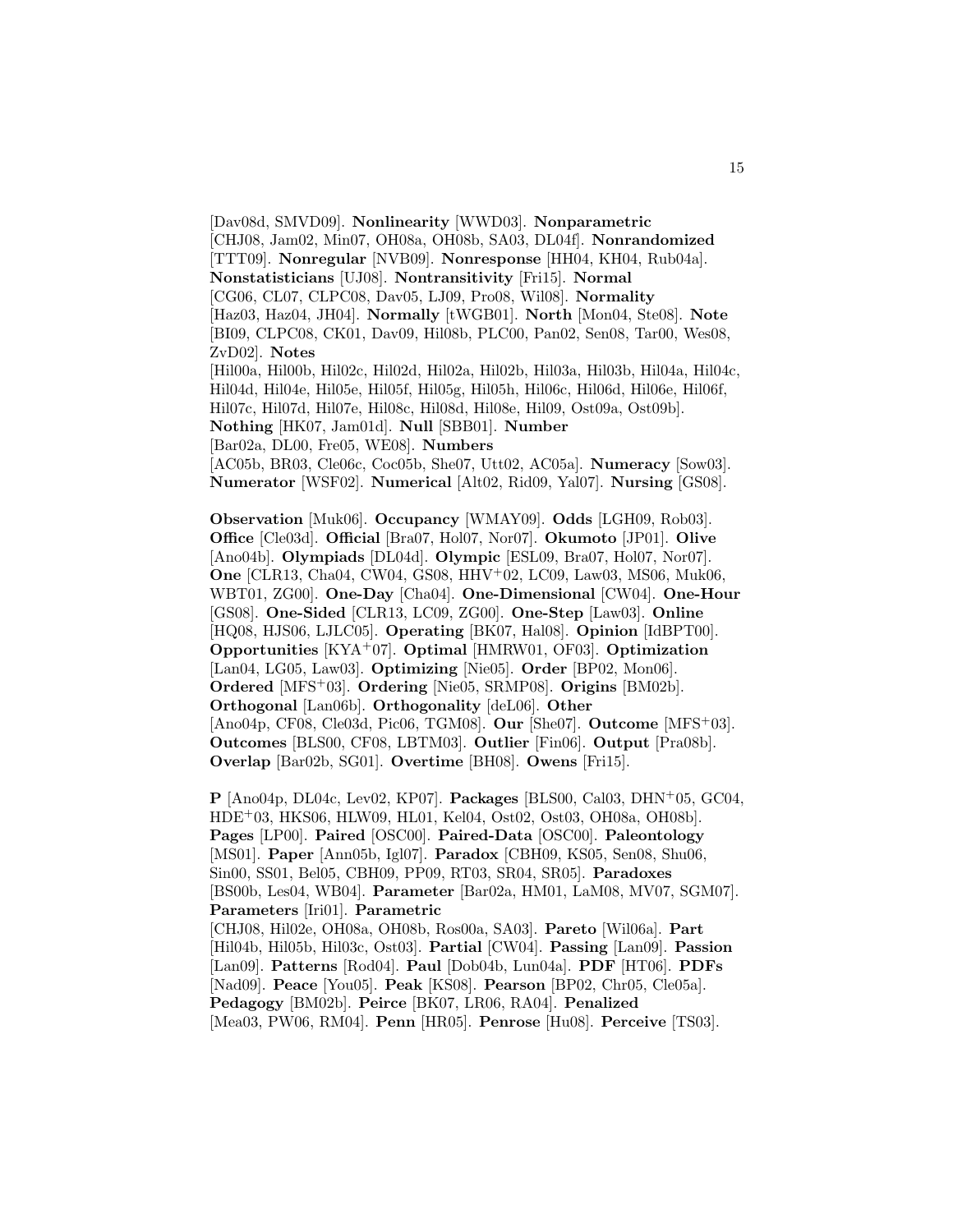**Percent** [BA06]. **Percentage** [MSL<sup>+</sup>08]. **Percentage-Based** [MSL<sup>+</sup>08]. **Percentile** [CL07]. **Perfect** [CLR01]. **Performance** [Ann06a, Tob04]. **Period** [BH08]. **Permutation** [FF02]. **Personal** [BG08]. **Persons** [Moe05a, Moe05b]. **Perspective** [Ano04i, Jam01c]. **Perturbing** [Wil08]. **Pervasive** [HH01]. **Petersburg** [Bel05, Rum07, SR04, SR05]. **Petition** [WE08]. **Pharmaceutical** [Bra08b]. **Phillip** [AC04a]. **Philosophical** [Cle06b]. **Picture** [FS01]. **Picturing** [Cha08]. **Pieces** [Dob03b]. **Pilot** [MB06]. **Place** [Jon02]. **Planning** [IJW06]. **Platt** [Lev02]. **Play** [FDC09]. **Player** [Shu06]. **Players** [SG00]. **Playfair** [SW05]. **Playing** [Ann06a, Coc05a]. **Playoff** [AW06]. **Plot** [AH02, CC06, Jan00, Pad08, SMC<sup>+</sup>07]. **Plots** [BM03, DR07, GB03, MB00, SRMP08]. **Plotting** [Lan06b]. **PLUS** [Cow03, Har06, Dia05, Fox02, Man03, Pri05b, Lun02b]. **Plutarch** [Mis06]. **Pocket** [Gil08]. **Point** [DC01, Kes00, Sin00]. **Points** [FRD07, Spi07]. **Poisson** [Bar02a, LJ09]. **poLCA** [HLW09]. **Political** [Gel08]. **Polls** [CF08]. **Polychotomous** [WB02]. **Polynomials** [AC00b]. **Pool** [DM01]. **Pool-Adjacent-Violators** [DM01]. **Pooling** [Jan00]. **Population** [LR08, MG04]. **Populations** [KT02, RZR05, Str04, SGCS04, WS01]. **Positively** [Fri15, LSO01, ZG00]. **Possible** [WY04]. **Post** [Zha00]. **Post-Stratification** [Zha00]. **Posttest** [YT01]. **Potential** [AW06, HLP03]. **Power** [Bro01, CRM01, CL02, De 06, HH01, MSL<sup>+</sup>08, vDK02]. **Powerful** [Kuk09]. **Practical** [Bra08b, Dev07c, Gen03, Len01f, Lis08, SB09, LF00]. **Practice** [BRRB01, Bro01, CRM01, CK01, DLM01, Dob03b, Dob04b, Dob04a, GPD02, HMRW01, HL01, Len01f, MS01, Nas06, Ran01, SG01, WSF02]. **Practices** [Fin06]. **Pre** [CF08]. **Pre-Election** [CF08]. **Preach** [GPD02]. **Precise** [SBB01]. **Predict** [Len01e]. **Predicting** [CF08]. **Prediction** [Ald00, LS08, Nay02, Tar00, Vic08, YA09]. **Predictive** [AT04]. **Predictor** [Eli00, GP09]. **Predictors** [LBTM03]. **Preliminary** [KR02]. **Preparation** [Wie08]. **Preparing** [Moo05]. **Preschool** [HGA01]. **Presence** [AB03, BH08, FKLL03, KP07]. **Presentation** [HQ08]. **Presidential** [CF08, WJM<sup>+</sup>03]. **Pretest** [YT01]. **Pretest-Posttest** [YT01]. **Previously** [WWD03]. **Primer** [For05]. **Principle** [BCB00]. **Principles** [Str04, SGCS04, Sch00]. **Prior** [SS02]. **Priors** [De 06, TGM08, WSF02]. **PRISM** [Zim00]. **Proactive** [Hah02]. **Probabilistic** [Ros07, Wüt08]. **Probabilities** [AC00b, She07]. **Probability** [Alb03a, Ann05a, BG08, BW08, Car08, Cle03d, Cle06b, Cle08a, Coc05a, Coh02, Cow06, Dev06b, Dob04b, Dob04a, FR04, Fot02, Gho02, GEL01, Hai07, Har08, Kie06, Kir00, LS08, Lun04c, Mil03, Rob03, Rus08, SD01, Sch06b, Ste01, Utt03b, DL04b, Cle03d, Dev02, Dob03a, Nel01]. **Probit** [CG06]. **Problem** [Cle08b, DO04, HH04, Meh09, Sny05, SS09, WMAY09, Kuo00, MS01].

**Problems** [Dob04b, DL04d, Dob04a, HV03, NVB09, WSF02, Dob03a]. **PROC** [Ann05c]. **Procedure** [And09, CRM01, KH04]. **Procedures** [Hil02e].

16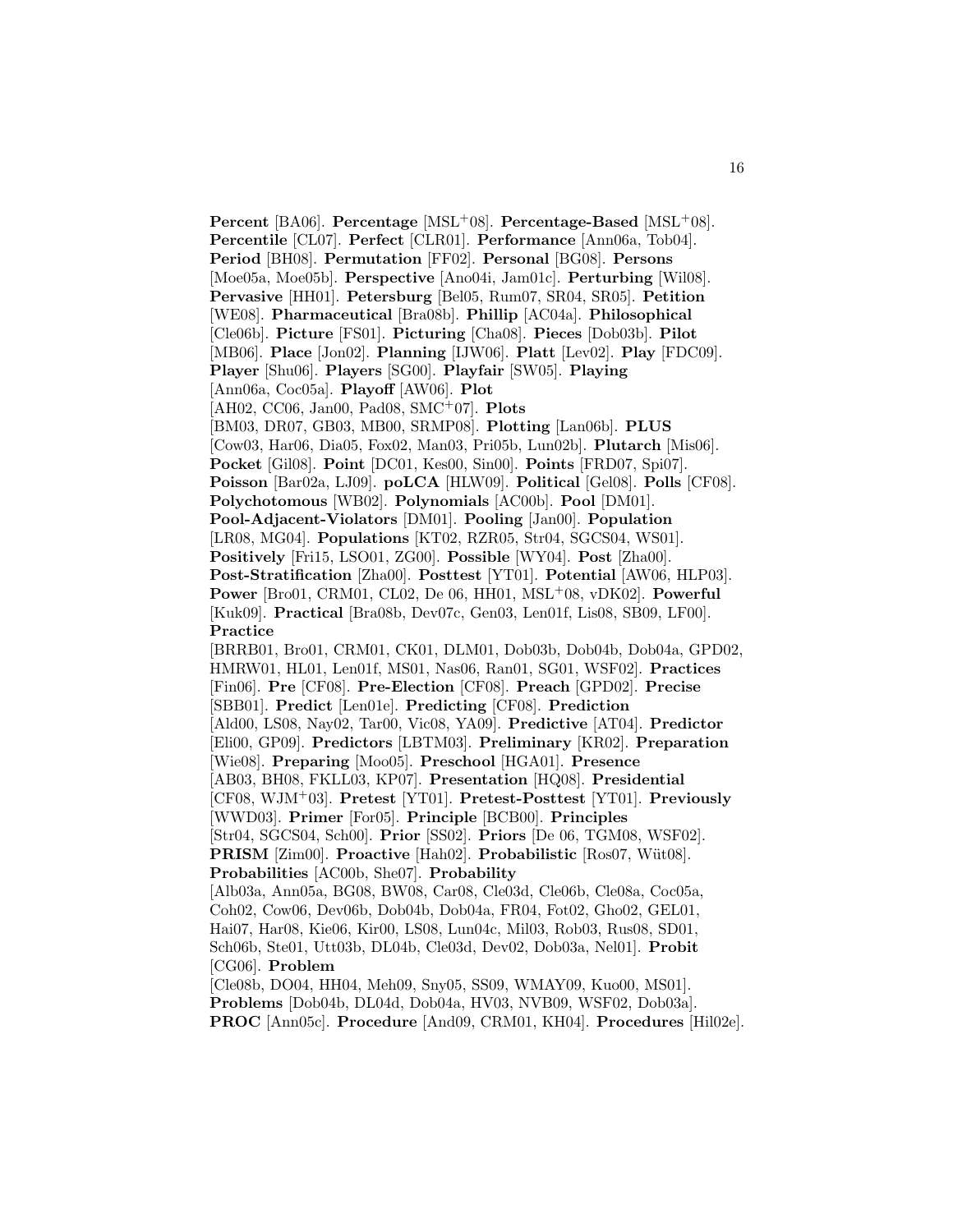**Process** [AC08a, Law03, Sin00]. **Processes** [Dev06b, Hai07, Lun02a, Lun04c, Lun04a, Lun04b, Rus08]. **Products** [Hil03c]. **Profession** [Lan09]. **Professional** [Gil00, Hil07a]. **Professor** [Mon06]. **Profitable** [Len01e]. **Program** [Zim07]. **Program-Driven** [Zim07]. **Programmer** [Gur08]. **Programming** [Cha04, GEL01, Spe08, Zim07]. **Programs** [Moo01]. **Project** [Dip04, HR00]. **Projects** [Ano04s, RT01]. **Promoting** [Bol03]. **Proof** [DS08, Hwa09, Ros07, Gla04]. **Proofs** [Gla04]. **Propensity** [PMO08]. **Properties** [DR01, JS03, vDK02]. **Property** [Fri15, LSO01, Wil08]. **Proportion** [Afs08, CRM01, CL02, Fre07b, MG04]. **Proportions** [AC00a, IdBPT00, KT02, WS01]. **Proposal** [Tju09]. **Prospective** [RSH01]. **Prosperity** [Sny05]. **Protect** [KKO<sup>+</sup>06]. **Psychiatry** [Ham00]. **Psychologists** [Row02]. **Psychology** [Jam01c, Mru07]. **Public** [AC05b, Gel08]. **Published** [Igl07]. **Putting** [Dob03b]. **Puzzlers** [Cle03d].

**Q** [Ano04p]. **Quality** [AC07a, AC07b, Hyd01, Zam08]. **Quantify** [SR05]. **Quantile** [Ros00a]. **Quantitative** [Cle06a, PH02, Cle01]. **Quantum** [Tur07]. **Quarter** [GP09]. **Quarterbacks** [WB02]. **Questions** [Mon06, TTT09]. **Quick** [AC08a, MY05]. **Quinn** [Gla04].

**R** [Cow03, Fer04, Gel04, HHV<sup>+</sup>02, Lev02, Mon06, Rue04, Fox02, HJM08, Har06, HBQ04, Mäc07, Pri05a, Pri05b, Rob08, WC07, Bat04, Lun07b]. **R.** [Box05, Lud05]. **R/S** [Har06]. **R/S-PLUS** [Har06]. **Raindrop** [BM03]. Random [BRRB01, Bel01, CK01, DL00, FR04, GL00, Grö09, Hai07, HT06, JB04, Jon02, Kah06, Kha08, MB00, MTA08, Nel01, Pal08, Rus08, SHS04, Ter05, Tur07, Wil08, ZvD02]. **Randomization** [Dav08a, Gad01, Moe05a, Moe05b]. **Randomized** [Dip04]. **Range** [Bro01, Fay02]. **Rank** [Ald00, Kuk09, Ros03]. **Ranked** [McI05]. **Ranking** [Fre05, Mea03, RM04, WB02]. **Rankings** [GDL08]. **Rao** [Kag01, Nay02]. **Rate** [ZL09]. **Rater** [LR06]. **Raters** [ZL09]. **Rates** [CLS07, Gra08, HS03, SD04, VD05]. **Rating** [ZL09]. **Ratings** [HQ08]. **Ratio** [MV07, PE05]. **Ratios** [LGH09]. **Ratliff** [Ano04s]. **Real** [DLM01, JS03, Kha08]. **Real-Life** [Kha08]. **Realism** [Ste07]. **Really** [Coc05a, FDC09, Gla04]. **Reasoning** [AC06b]. **Reassessing** [CLS07]. **Receiver** [BK07, Hal08]. **Record** [SS05]. **Recurrence** [WN07]. **Recursive** [Sko08]. **Reduced** [Ald00]. **Reduced-Rank** [Ald00]. **Reducing** [GR04, KH04]. **Reduction** [SM09]. **Reformulation** [Lee09]. **Regarding** [Ter05]. **Regions** [DC01]. **Registration** [SD04]. **Regress** [SG00]. **Regression** [Ald00, Ano04b, CBH09, CW04, Dev07a, DR01, Eli00, Fay02, FLP07, FW05, Gra08, Grö07, Grö09, HL01, Iri01, Jam03, Ker07, KR02, KP07, LM03, LE00, Men00, Men04a, Men04b, Mon06, MFS<sup>+</sup>03, Nel07, OF03, PLC00, PC02, Rak06, RT03, RA04, Sim07, Tju09, WWD03, WB02, XN03, Zho01, Fox02, AC04b, Cow03]. **Regrouping** [RT03]. **Rejoinder** [Ano03i, BK09a, OH08b]. **Related** [Dav05, Gho02, Utt02, XN03]. **Relating**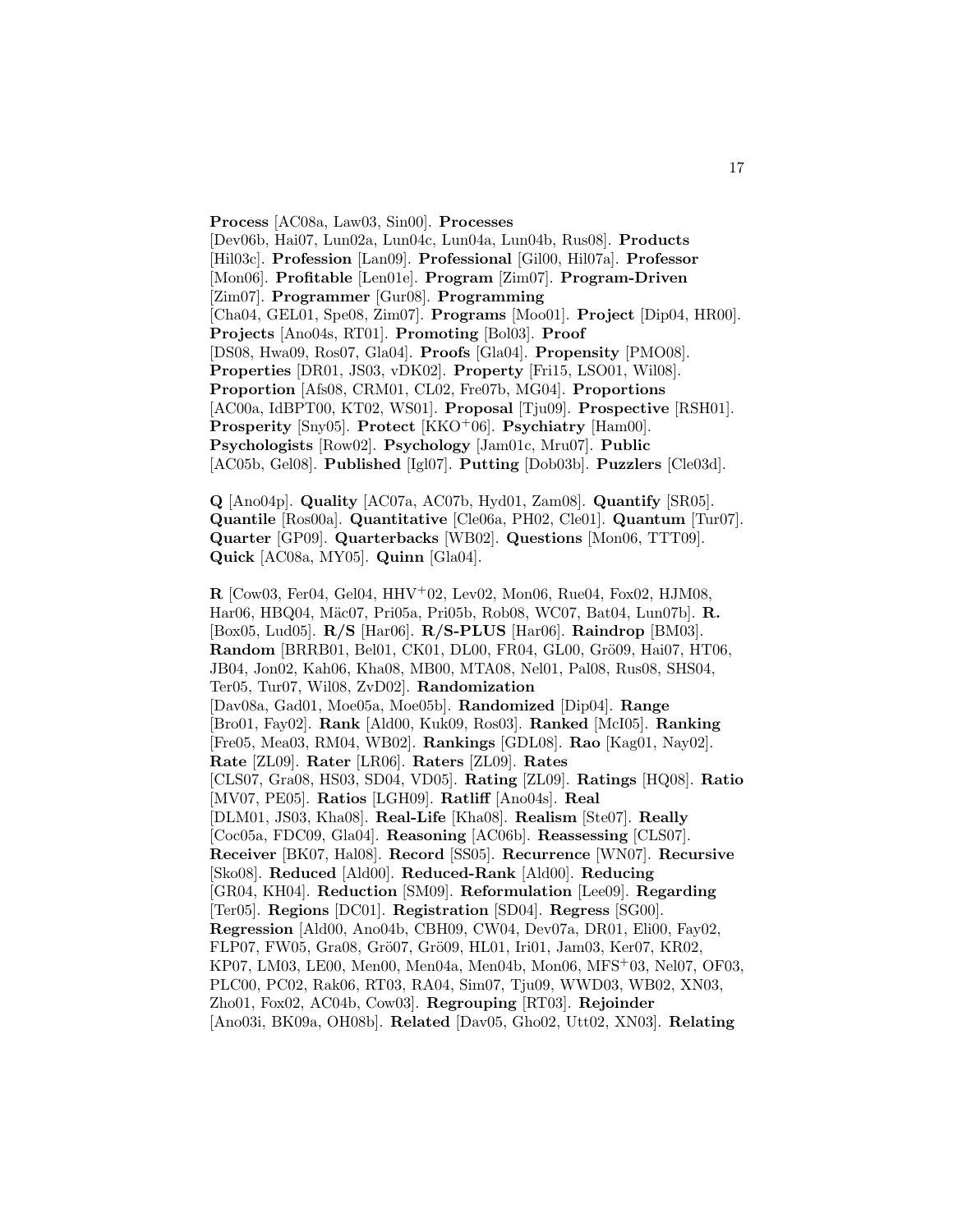[JW04]. **Relation** [CBH09, WN07]. **Relationship** [IBP05, SGK00]. **Relationships** [LM08]. **Relative** [Grö07, HB05a]. **Relatives** [ML09]. **Reliability** [JP01, SS01, WJM<sup>+</sup>03, Yal07]. **Remain** [SR05]. **Reminder** [Paw00]. **Reminiscence** [Box05]. **REML** [Gur06, tWGB01]. **Replacement** [KH04]. **Replicating** [Ros01]. **Replications** [BM02a]. **Reply** [Ano04q, HHV<sup>+</sup>02, SMH<sup>+</sup>04, JH04, RM04, WCLS04]. **Report** [AHL04, Alb05a, Alb05b, Dob06b, SS04, Sto01, Wes07]. **Reporting** [Utt02]. **Reports** [Alb03b, Sto02, SA02]. **Representation** [YW09]. **Representing** [Bor02]. **Reproducing** [PW06]. **Republication** [SW05]. **Resampling** [Har06, Gen03]. **Research** [Ann06b, DL04a, Gel04, HS04b, Kha04, KC09, Los04a, Rub04b, SHS04, SZM<sup>+</sup>07, Woo08, Str02]. **Residual** [Ste07]. **Residue** [Hag09]. **Response** [DC01, Dip04, HS04a, PLC00, Rak06, SHS04, SR05, TTT09, Fay02]. **Responses** [Ran01]. **Restricted** [Tar00]. **Result** [AC00a]. **Results** [DS08]. **Retention** [BUK<sup>+</sup>08, Kva00]. **Rethinking** [Ann05b]. **Retired** [FG00]. **rev** [McG05]. **Revealing** [Sch00]. **Revenge** [Lun07a]. **Reversals** [Gil00]. **Review** [Abb02, Alt02, AC02, ACA03, AC04b, ACL04, AC04a, AC05a, AC06a, AC08a, AC08b, Bat04, Ber00a, Ber00b, Ber00c, Bon02, Can01, Car00, Cha04, Che00, Cle00a, Cle00b, Cle03b, Cle03a, Cle03c, Cle04, Cob00, Coh02, Cow03, Cow04a, Cow04b, Cow04c, DHN<sup>+</sup>05, Dev02, Dob02, Dob03b, Dob03a, Dob04b, DL04e, DL04c, DL04d, DL04a, DL04f, DL04b, Dun04, Fer04, Fot02, Fra00a, Fra00b, Gen03, Gla04, Gon03, Gup02, Hai03, Ham00, Har00, HH06, HDE<sup>+</sup>03, HKS06, HLW09, Hil03c, Hil04b, Hil05b, Hil05d, Hil05a, Hil05c, Hil06b, Hu03, Jam00, Jam01a, Jam01b, Jam02, Jam03, Jan00, Jer03, JTFK04, Kan00, Kel04, Kir00, Lac00, LJLC05, Led03, Len00, Len01a, Len01b, Len01c, LF00, Los04b, Lun02b, Lun02a, Lun04c, Lun04a, Lun07b, Man03]. **Review** [Mil04b, Mil04a, Mil04c, Nel01, Owe01, Pag00, Pie01, Ree00, RH02, Rob03, Ros00b, Row02, Rue04, Sch00, Sch04e, Sch04f, Ste01, Sti00, Tan02, Ter03, Utt02, Ver01, Wal02, Wal00b, Wil02, Wul03, AC03, Min07]. **Reviews** [Alt02, Ano02g, Ano03a, Ano04f, Ano07b, Ano07c, Ano07d, Ano08b, Ano08c, Ano09g, Ano09h, Ano09i, Ano09j, Cle01, Cle03d, Col01, Dev01, DL04g, DL05, DAC05, DAC06, Hai01, Hil01, Hil02c, Hil02d, Hil04f, Hil07g, HL01, Hyd01, Hyu01, Jam01d, Jam01c, Kre01, Len01d, Len01e, Len02, Len04a, Mac01, Mil01, Mil03, Pou02, Ree02, RACK07, RD05, Rum01, Sha01, Str02, War02, Zim00]. **Revising** [Wil06a]. **Revisited** [KC02, Meh09]. **Revisiting** [WMAY09]. **Reviving** [MF07]. **Rhythm** [EKG02]. **Richard** [Mil04c]. **Risk** [Gue06, Hai03]. **Risk-Benefit** [Hai03]. **Robert** [Dob04b, Fer04, Rue04]. **Robin** [Ano04p]. **Robust** [Fre06]. **Rock** [BHM01]. **Role** [Boy08, HF04, Wal05, WSF02]. **Roll** [BHM01]. **Rolled** [Dun03]. **ROM** [Mil03, Sch04f]. **Ross** [DL04e]. **Rounding** [HLP03, YHZ08]. **Rule** [Bet00, BP02, She07, WY04]. **Rules** [Cle03a, Sch06b]. **Runs** [Ann06a]. **Ruth** [Ano04b]. **Rykken** [Ano04s].

**S** [Cow03, Dia05, Fox02, Man03, Pri05b, Lun02b]. **S-PLUS**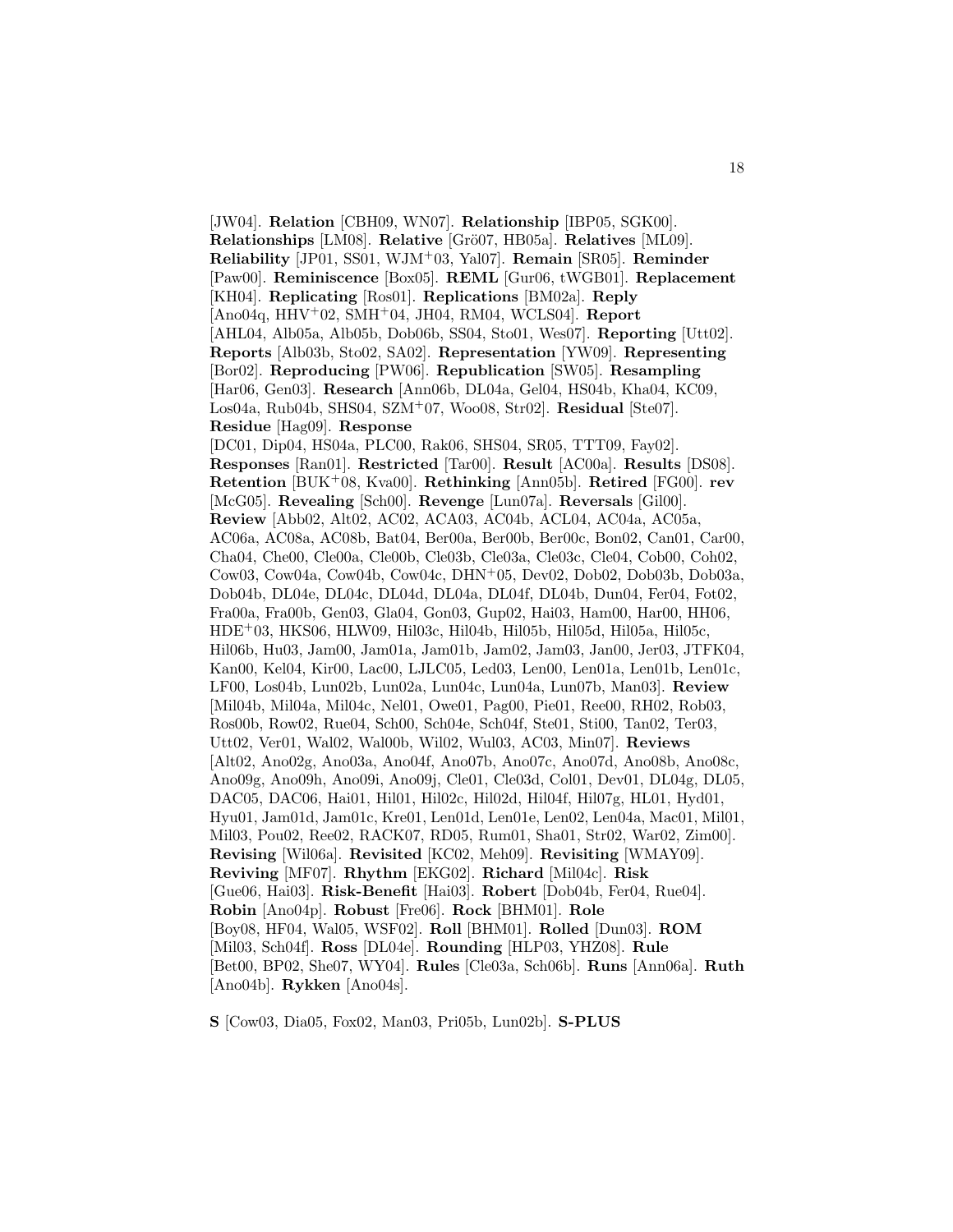[Cow03, Har06, Dia05, Fox02, Man03, Pri05b, Lun02b]. **Saba** [SS09]. **Saddlepoint** [Kuo00]. **Sample** [Afs08, BM01, Bro01, CRM01, CL02, DK07, FMA<sup>+</sup>09, Fre05, GJLW05, HH04, IBP05, Kha08, LaM08, Len01f, MS06, MY05, PB03, Rub04a, SRC07, TTT09, Zha07a]. **Sampler** [CLR01]. **Samples** [HHV<sup>+</sup>02, Kha08, MFS<sup>+</sup>03, Wal00a, WBT01]. **Sampling** [AL07, Bel01, Bel07, Bul05, HS03, LR01, Loh04, McI05, Mis06, PHSN08, Rya09]. **Samuel** [Dob04b, DM06]. **Sandwich** [Fre06]. **SARS** [YCF06]. **SAS** [AC04b, ACL04, Ano00b, DL04a, Gup02, Ann05c, Bra08b, Cot06, Dix07, Dob06b, Gur08, Hal08, Pra08b, Pri05b, Spe08, Wie06, Wie08, Wul07, Zim07, Cha04, Cow04a]. **Satisfying** [LSE00]. **Saw** [CL02]. **Saw-Toothed** [CL02]. **Scaling** [Par04]. **Scatter** [Upt01]. **Schaeffer** [Mil04c]. **Schenker** [Bar02b]. **School** [Bol03, Les04, Ter03, Tob04, WB04]. **Schools** [LH02]. **Schwertman** [Fri15]. **Science** [Ann05a, Arn07, BGNP01, Cle05a, Cow06, Dev06a, Gel08, Rie06, W¨ut08, BGNP01]. **Sciences** [Dav08c, Fer04, Lee08, Rob07a, Gon03, Kre01, Hu03, RH02, Tan02]. **Scientific** [Cle05a, HH06]. **Scientists** [Car00, Car08, Kie06, Moo07, Wei07, Ste01]. **Score** [Fre07a, MV07, MPR07, PMO08, VM07]. **Scott** [Ano04i]. **Screening** [Law03]. **Seasonal** [YW09]. **Seber** [Mac01]. **Second** [Dev07a, Jam01c]. **Secondary** [Bol03]. **Section** [AG04, Utt03a, Hil00a, Hil00b, Hil02c, Hil02d, Hil02a, Hil02b, Hil03a, Hil03b, Hil04a, Hil04c, Hil04d, Hil04e, Hil05e, Hil05f, Hil05g, Hil05h, Hil06c, Hil06d, Hil06e, Hil06f, Hil07c, Hil07d, Hil07e, Hil08c, Hil08d, Hil08e, Hil08b, Hil09, Ost09a, Ost09b]. **Sectioned** [CC06]. **Seeing** [AC07c, Cav07a]. **Seek** [BHA02]. **Selected** [Dob02]. **Selecting** [Gur06, Par04]. **Selection** [Bar07, BCB00, HCW07, JTFK04, MR09, SA00, Sen08]. **Selective** [McI05]. **Semielasticity** [HF04]. **Seminar** [GS08]. **Semiparametric** [BI09]. **Sense** [Dev07c]. **Sensitive** [TTT09]. **Sensitivity** [SGM07, SS02]. **Separate** [BM02b, GC04]. **Separation** [XN03]. **Sequence** [GGR05, HR00, Jad00]. **Sequences** [BHA02]. **Sequencing** [CR01]. **Sequential** [LS01]. **Series** [Pou02]. **Service** [BHM01, RT01]. **Service-Learning** [RT01]. **Services** [Gal03]. **Sets** [McI05]. **Setting** [DR01]. **Sex** [BHM01]. **Shading** [Jac08]. **Shall** [Gra08]. **Shall-Issue** [Gra08]. **Shaped** [LBTM03]. **Sharpening** [Cot06]. **Sherlock** [Ano04p]. **Shewhart** [SF00]. **Shieh** [Fri02a]. **Shot** [RHCR06]. **Should** [FG00, Sin00, Utt03b]. **Shrunk** [Ald00]. **Sided** [CLR13, KB07, LC09, ZG00, vDK02]. **Sigma** [AC07b]. **SigmaPlot** [Hil03c, Hil05a]. **SigmaStat** [Hil03c, Hil05i]. **Sign** [FKLL03, Ran01]. **Signatures** [WE08]. **Signed** [Ros03]. **Significance** [Bar02b, SG01]. **Significant** [GS06, Rod04]. **Significantly** [Chr03]. **Simple** [AC00a, And09, Bel01, CLS04, Eli00, Few09, Fre07b, Fri02a, GS02, Hwa09, Kha08, Kos05, Pal08, PO07, Ros07, SGK00, Shi01, Sol00, WCLS04]. **Simpson** [CBH09, PP09, RT03]. **Simulating** [MS02]. **Simulation** [KBH09, KP07, Shu01, dML09]. **Simulation-Based** [KBH09, dML09]. **Simulations** [AW01]. **Simultaneous** [PE05]. **Single** [Bon02, CL02]. **Sinh**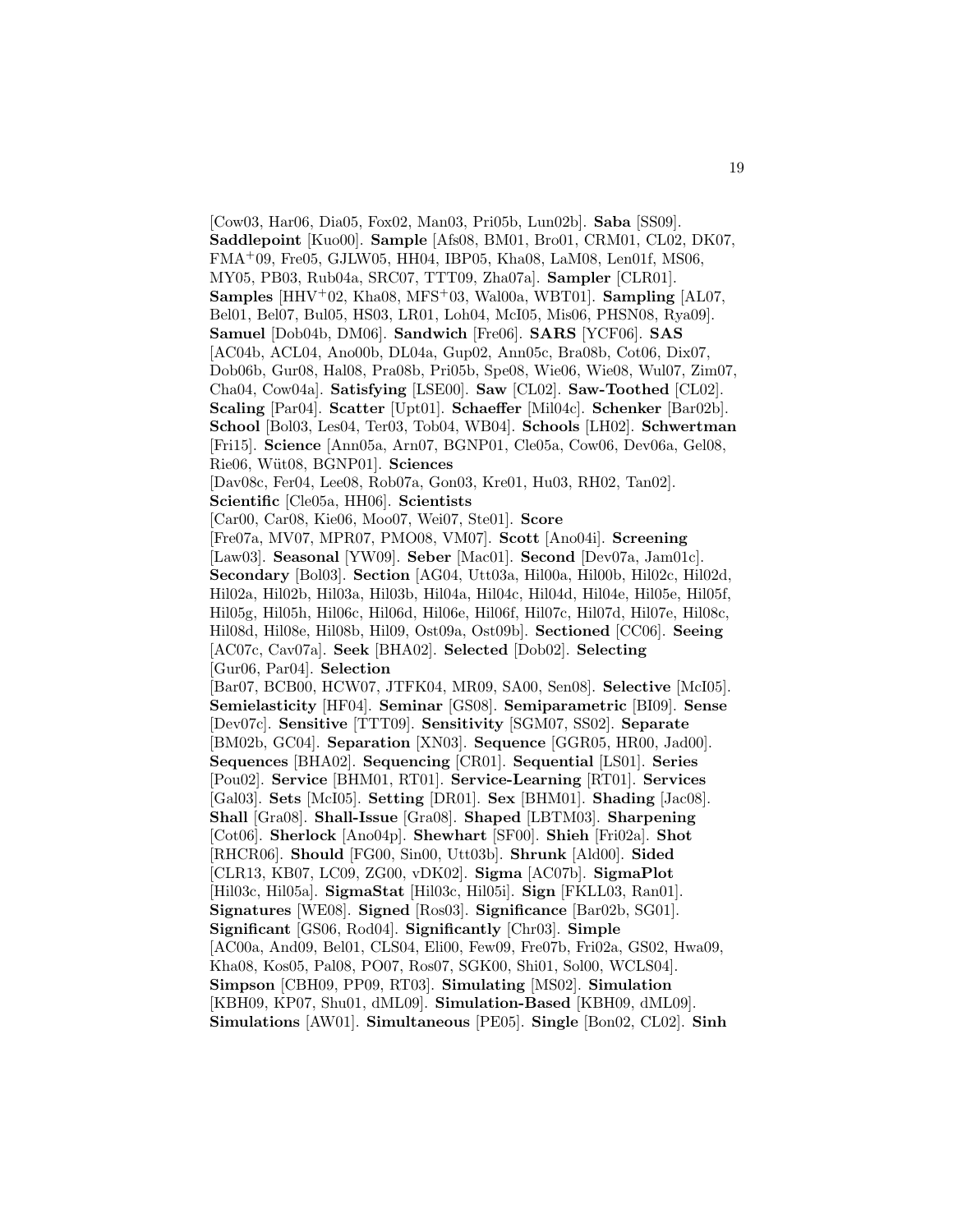[New01]. **Sir** [DF07]. **Sitter** [Gel04]. **Six** [AC07b, LJLC05, Men04a, Men04b]. **Size** [Afs08, Bro01, CRM01, CL02, FMA<sup>+</sup>09, HHV<sup>+</sup>02, IBP05, Len01f, PB03, SRC07, WBT01]. **Sizes** [Tim04]. **Skating** [WY04]. **Skew** [CLPC08]. **Skew-Normal** [CLPC08]. **Skewed** [ZG00]. **Skills** [Cot06]. **Sleuth** [Led03]. **Slow** [TKM04]. **Sluggers** [Ann06a]. **Small** [FMA<sup>+</sup>09, MFS<sup>+</sup>03, Par04]. **Small-Sample** [FMA<sup>+</sup>09]. **Smoothed** [SS08]. **Smoothing** [Sol00]. **So-Called** [Fre06]. **Social** [Gon03, Lee08, Rak06, RH02]. **Sociology** [Gel08]. **Softly** [Ald00]. **Software** [Alt02, Cal03, CL02, HDE+03, HKS06, Hil02c, Hil02d, Hil04f, Hil07g, HL01, JP01, Kel04, Ost02, Ost03, OH08a, OH08b, Zim00, AC04b, Ano00b, Col01]. **Solution** [CLS04, WCLS04]. **Solutions** [Bel07, CL02, DL04d]. **Solving** [Cle08b]. **Some** [DS08, Gel04, HS04b, Len01f, LJ09, SHS04, Ter05, VM03, YA09]. **Sometimes** [Jan00]. **Sources** [HB05a]. **Space** [MV07, PO07]. **Spaced** [GL00]. **Spaces** [LaM08]. **Spatial** [RHCR06]. **SPC** [BA02]. **Special** [AG04, Alt02, Dob04b, Dob04a, Utt03a]. **Specified** [MS02]. **Speed** [Dev01]. **Spencer** [Cha04]. **Spline** [Sol00, TH00]. **Splines** [BI09, PW06]. **Split** [AH02, Jan00, Pad08]. **Split-Plot** [AH02, Jan00]. **Splitting** [GP09]. **SPlus** [Cow04b]. **Sports** [Coc05a, Fel08]. **Spreadsheets** [Nas06]. **SPSS** [Dav07, Dav08b, Han05, Hil03c, Hil04b, Hil05b, MJ04, vH04, Str02]. **SQL** [Ann05c]. **Square** [Abb02, DK07, WN07]. **Squared** [Fri02a, Mir01, Nay02, Shi01]. **Squares** [Lee09, Tar00, deL06]. **St.** [Bel05, Rum07, SR04, SR05]. **Stable** [LR01]. **Standard** [Fre06, Gad01, GC04, LE00, vDK02]. **Standardized** [Men04a, Men04b]. **Stanley** [DM06]. **Stat** [Dev01]. **Stata** [Hor06, Hil05c, McG05, Lac00]. **StatConcepts** [Pag00]. **State** [ALTY00, CF08, FDS05, HR05, Mon04, PO07, SS04]. **State-Level** [CF08]. **State-Space** [PO07]. **Stationary** [DC01]. **Statistic** [BSTM09, MPR07, Paw00, Tar00]. **STATISTICA** [Hil07f]. **Statistical** [Abb02, Alt02, AC06b, AC08a, BRRB01, BB04, BUK<sup>+</sup>08, Bol03, Bro01, BGNP01, Cal03, CHS04, Car00, CRM01, CK01, Cle05a, Cle08a, Cle08b, Cra05, DLM01, Dia05, DL04a, DL04f, DS02, Fel08, Gal03, Gel04, Gen04, GB06, Gup02, HMRW01, HS04b, HM01, Hil02c, Hil02d, Hil02e, Hil04f, Hil07g, HL01, HB03, Hun05, IJW06, Jam02, JW04, Kha04, KBH09, KC09, Lac00, Led03, Len01f, Len02, Les04, Lis08, Loh04, Los04a, Lun02b, Lun07b, Mam06, Man03, Mar07, MSL<sup>+</sup>08, MS01, McC01, Mon04, Mor07, Nas06, Ost02, Ost03, OH08a, OH08b, Pag00, Pri05b, Ran01, Rid09, Rie06, Rub04b, Sch00, SG01, SMC<sup>+</sup>07, SS09, SW05, Str04, SGCS04, Utt02, Utt03a, WB04, Wal05, Wie06, Wie07, Wil06b, WSF02, Wüt08, YCF06, Zam08, Zim00, CG07, AC02, ACA03]. **Statistical** [Cle03a, Cow04b, Hyd01, Jam00, Kre01, Rue04]. **Statistical-Power-Based** [MSL<sup>+</sup>08]. **Statistically** [GS06]. **Statistician** [Bar02b, Fri02a, Fri15, Hah02, HHV<sup>+</sup>02, JH04, Les04, Lev02, RM04, WCLS04, ZvD02, Alb03c, AHL04, Alb05a, Alb05b]. **Statisticians** [RSH01, Sow03, TS03, VM03]. **Statistics**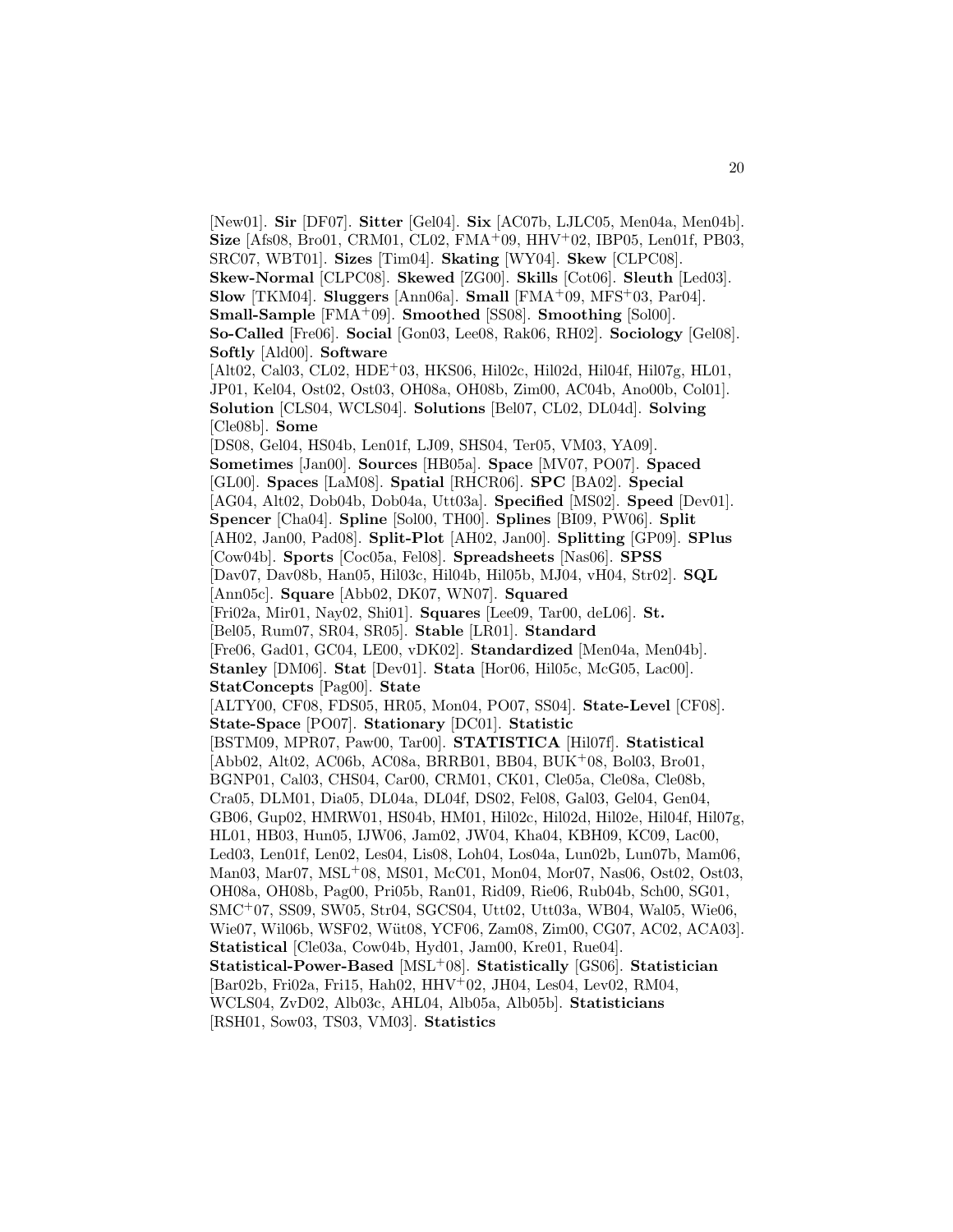[AG04, AL07, AR08, ACL04, AC04a, AC04c, AC05b, AC07c, Ann05a, Ann06a, Ann06b, Ano00b, Ano04b, Ano04q, Arn07, Bat04, BG08, Ber06, BLS00, BM02b, Bil04, BHM01, Bra07, Bra08b, Bro08, BK09a, BK09b, CF01, Car08, Cav07b, Cav07a, CR01, Cha08, CF07, Chi08, CHJ08, Cle04, Cle05b, Cle06a, Cle06c, Cle08a, Cle08b, Coc05b, Col04, Cow06, Cra05, DS08, Dav06, Dav08c, Dev01, Dev06a, Dev06b, Dev06c, Dev07a, Dev07b, Dev08, Dob02, Dob03b, Dob04a, Edw07, FR04, For05, Fra00a, Fra00b, FDS05, GS08, Gal03, Gel05, Gen04, GR09, Gon03, Har06, HR05, Har04, HF04, HS09, HGA01, HR00, Hol07, HBQ04, Joh09, Kah06, Kha08, Kie06, Kir00, Kva00, Lan06a, Lan04, LJLC05, Lea04, Len04b, LP00, LF00, LH02, LG00, M¨ac07]. **Statistics** [MG09, Mas04, Mea04, Mil03, Mil04b, Mil04a, Moo01, Moo05, Moo07, Mru07, NL09, Nor07, Owe01, Ree02, RH02, Ric08, RT01, Ros00b, Rum06, SS04, Sin08, Skl07, SB09, Sta08, Ste01, SMH<sup>+</sup>04, Sti08, SZM<sup>+</sup>07, SV03, Tal07, TS03, Tra07, Utt03b, UJ08, VM03, Ver01, Wal02, Wan02, Wei07, You05, deL06, Can01, Coh02, Dob04b, Mil01, Mil03, Wal00b, Mil01, Min07, Abb02, AC08b, Cle00a, Cle00b, Cle03b, Ham00, Jam01c, Len02, Mil04c, Pie01, Rob03, Ros00b, Row02, Rum01, Sha01, Sti00]. **Stats** [McD04]. **Stature** [Han04, WWD03]. **StatXact** [Cal03]. **Steadfast** [SR05]. **Stem** [SMC<sup>+</sup>07]. **Stem-and-Leaf** [SMC<sup>+</sup>07]. **Step** [ACL04, CRM01, Law03, Rid09, ACL04]. **Step-by-Step** [ACL04, ACL04]. **Stephen** [War02]. **Stochastic** [Dev06b, Lun04c, Lun04b, RZR05, Sch04e, Lun02a, Lun04a]. **Stock** [AC05b, Bel05]. **Stocks** [SR04]. **Stopping** [Bet00, BP02]. **Strategic** [SMC<sup>+</sup>07]. **Stratification** [Zha00]. **Streakiness** [AW01]. **Strikeouts** [Ann06a]. **Strizaker** [DL04b]. **Strong** [Bro07]. **Structural** [JTFK04]. **Structure** [HCW07, Zim00]. **Student** [Alb03a, ACL04, BUK<sup>+</sup>08, Kva00, RT01, HJM08]. **Students** [AR08, Bol03, Bro08, GS08, Gel08, HR05, KYA<sup>+</sup>07, Mon06, Moo05]. **Studies** [PHSN08, Tim04]. **Studio** [Pra08b]. **Study** [BA02, Jan00, Lis08, MB06, Shu01, YT01]. **Style** [GGR05]. **Styles** [PH02]. **Subhabrata** [DL04f]. **Success** [JW04]. **Successes** [AC00a]. **Successful** [BM02a]. **Sufficiency** [KS05, LaM08]. **Sufficient** [CBH09]. **Suggestions** [LJ09]. **Sullivan** [Sch04f]. **Sum** [Fri02a, Hag09, Shi01, Tar00]. **Summarize** [SMC<sup>+</sup>07]. **Sums** [Ter05]. **Supplement** [CF01, Sch04f]. **Support** [Ter05]. **Suppression** [FW05, Lyn03]. **Surface** [DC01]. **Surprising** [FM08, SS05]. **Survey** [BHM01, Loh04]. **Surveys** [Dem06, HH04, Kha08, Rub04a, TTT09]. **Survival** [Bar09, Fre08, Kel04, LSE00, McG05]. **Swan** [Lun07a, WH07]. **Swans** [Bro07, Tal07]. **Swing** [IdBPT00]. **Symmetric** [Pal08]. **Symmetrized** [BA06]. **Synthesis** [Zha00]. **Systat** [Hil05d, Hil08f]. **System** [HHvdWZ06, Pra08b, Rub04a]. **Systems** [AW06, Col01, Hil08a].

**T** [Gla04, MS06]. **Table** [Len02, SMC<sup>+</sup>07]. **Tables** [Dav05, GPD02, Kos05, Mir01, Nie05]. **Tabulation** [MSL<sup>+</sup>08]. **Tail** [LB00]. **Tails** [KS08]. **Tale** [AH02]. **Tales** [Ano04p]. **Teach** [CR01, Moo05, Bon02]. **Teach/Me** [Bon02]. **Teacher**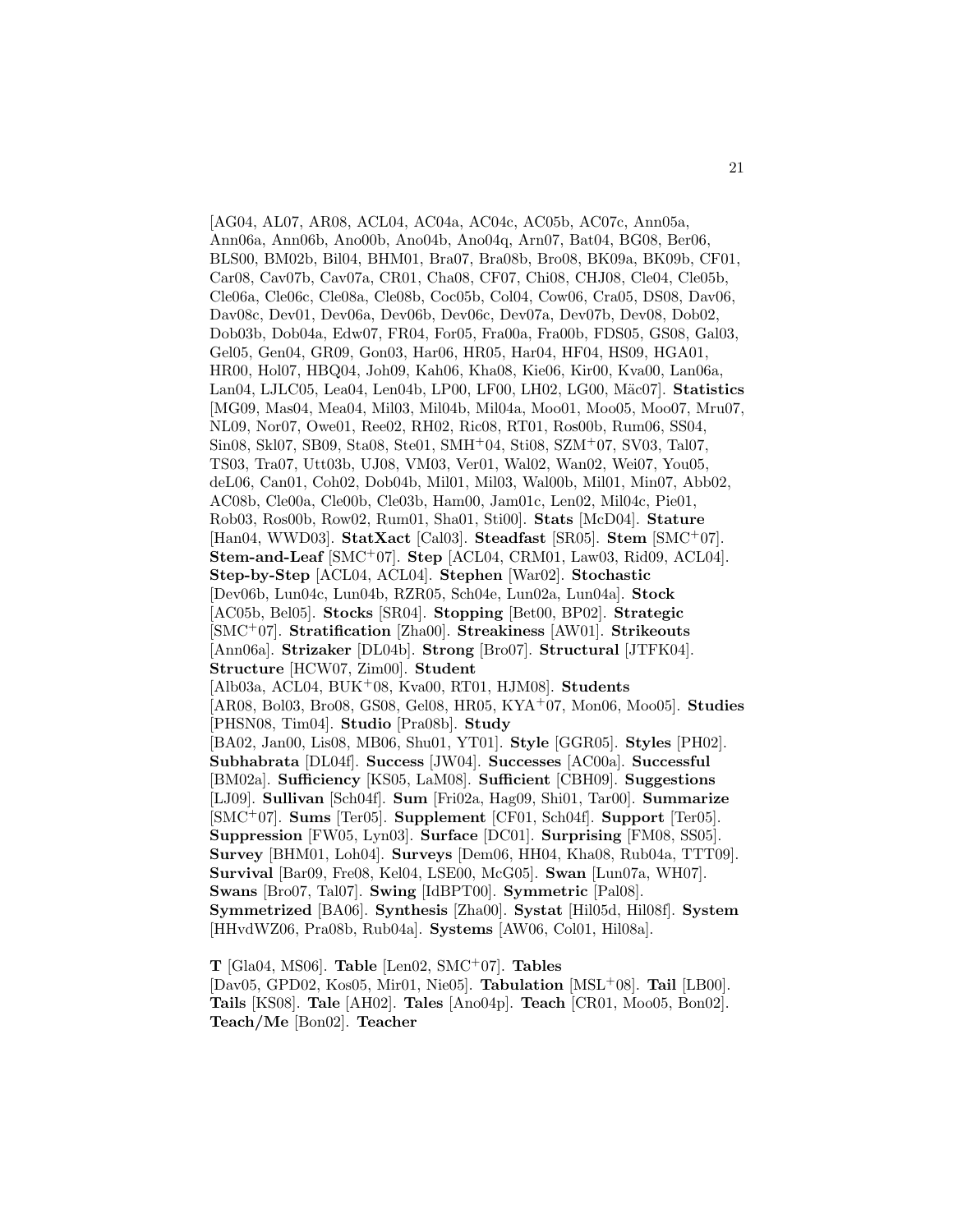[BHM01, CF01, CR01, HJP<sup>+</sup>01, HM01, HGA01, IM01, Jan00, RT01, Zho01]. **Teachers** [Ano04p, FDS05]. **Teaching** [AG04, AR08, Ano02g, Ano03a, Ano04f, Ano07b, Ano07c, Ano07d, Ano08b, Ano08c, Ano09g, Ano09h, Ano09i, Ano09j, BG08, BH08, Cle01, Cle05b, Cle06a, Col01, Dev01, DL04g, DL05, DAC05, DAC06, Eas04, Gal03, Gel05, Gel08, Hai01, HR05, Hil01, Hun05, Hyd01, Hyu01, IM01, Jam01d, Jam01c, Kre01, KB07, Lea04, Lee07, Len01d, Len01e, Len02, Len04b, LP00, LJ09, Mac01, Mil01, Mil04a, MJ04, Mon04, Pou02, Ree02, RACK07, RD05, Rum01, Sha01, SM09, Str02, Str04, SGCS04, SV03, UJ08, War02, Cle04]. **Teams** [Mea03, RM04]. **Tech** [SR04, BM05]. **Technique** [DD06]. **Techniques** [Cle08a, KC09]. **Tell** [LF06]. **Term** [HR00]. **Term-Long** [HR00]. **Ternary** [Upt01]. **Terry** [Dev01]. **Test** [BM01, BRRB01, BLS00, Cal03, FKLL03, Fre07a, FG00, GJLW05, MS06, MY05, MPR07, Ran01, RZR05, Ros03, Sho03, Upt00, VM07]. **Testing** [BRRB01, BW08, BH08, CLR13, CRM01, Chr05, HB03, KT02, LC09, Ros00a, SBB01]. **Tests** [BHA02, CLR13, Chr03, Dav08a, FF02, FS01, Jan00, Kuk09, LC09, MV07, Sab02, Vic08]. **Text** [DHN<sup>+</sup>05]. **Text-Mining** [DHN<sup>+</sup>05]. **Textbook** [Dav08c, Sch04f]. **Their** [BHA02, De 06, JW04, Lun04a, Lun04b, ML09, PE05, SGK00, Sow03]. **Them** [AC04a, AC04c, ZL09]. **Themes** [Dob06a]. **Theorem** [Gho02, Hwa09, Jon02, Ros07, Bel01]. **Theory** [Coh02, Hun05, Lan04, LG00, Lun04c, Zim07]. **Think** [Cle00a]. **Thinking** [AC06b, Bol03, Dob06a, Fel08, Ros00b]. **Third** [GP09]. **Thomas** [Ano04s]. **Thoughts** [BM02b, SHS04]. **Three** [HKS06, HLW09, Hu08, KB07]. **Three-Condition** [Hu08]. **Three-Sided** [KB07]. **Thumb** [Cle03a]. **Tiered** [WB02]. **Ties** [FKLL03, Ran01]. **Tim** [Col01]. **Time** [Ann06a, GC04, Pou02, SJI05, Zho01]. **Time-Change** [Zho01]. **Time-Varying** [SJI05]. **Titan** [Cle05a]. **Titu** [DL04d]. **Toast** [Sti08]. **Together** [Dob03b]. **Tool** [DC01, Haz03, Haz04, JH04]. **Toolbox** [HBQ04]. **Tools** [IM01, LG05]. **Toothed** [CL02]. **Topics** [CR01, Dob02]. **Toroidal** [Upt01]. **Tour** [Pag00]. **Toxicologists** [Pie01]. **Toys** [HS03]. **Traditional** [DS02]. **Training** [BM05, FDS05, GS08, HR05, RSH01]. **Transformation** [FLP07, New01]. **Transformations** [SA00, Tar07]. **Transitive** [Fri15, LSO01]. **Transmuting** [Han04]. **Treatment** [BA06, YT01]. **Trees** [Bor02]. **Trends** [Len01e]. **Trial** [YT01]. **Trials** [CRM01, De 06]. **Tricks** [Cle05b]. **Trout** [Pic06]. **Truncation** [Man07]. **Trust** [Ros00b]. **Tukey** [HR06]. **Tunable** [JB04]. **Turning** [GPD02, Spi07]. **Tutorial** [HL04]. **Tweedie** [HHV<sup>+</sup>02]. **Twins** [BSTM09]. **Two** [Abb02, AC00a, BM01, CLR13, CRM01, DS08, DHN<sup>+</sup>05, GJLW05, HHV<sup>+</sup>02, IdBPT00, KT02, LC09, Les04, LBTM03, MS06, MY05, PE05, RZR05, Shu06, WB04, WBT01, vDK02]. **Two-Player** [Shu06]. **Two-Sample** [BM01, GJLW05, MS06, MY05]. **Two-Sided** [vDK02]. **Two-Step** [CRM01]. **Type** [BSTM09, Nay02, dM07, AB03, VD05].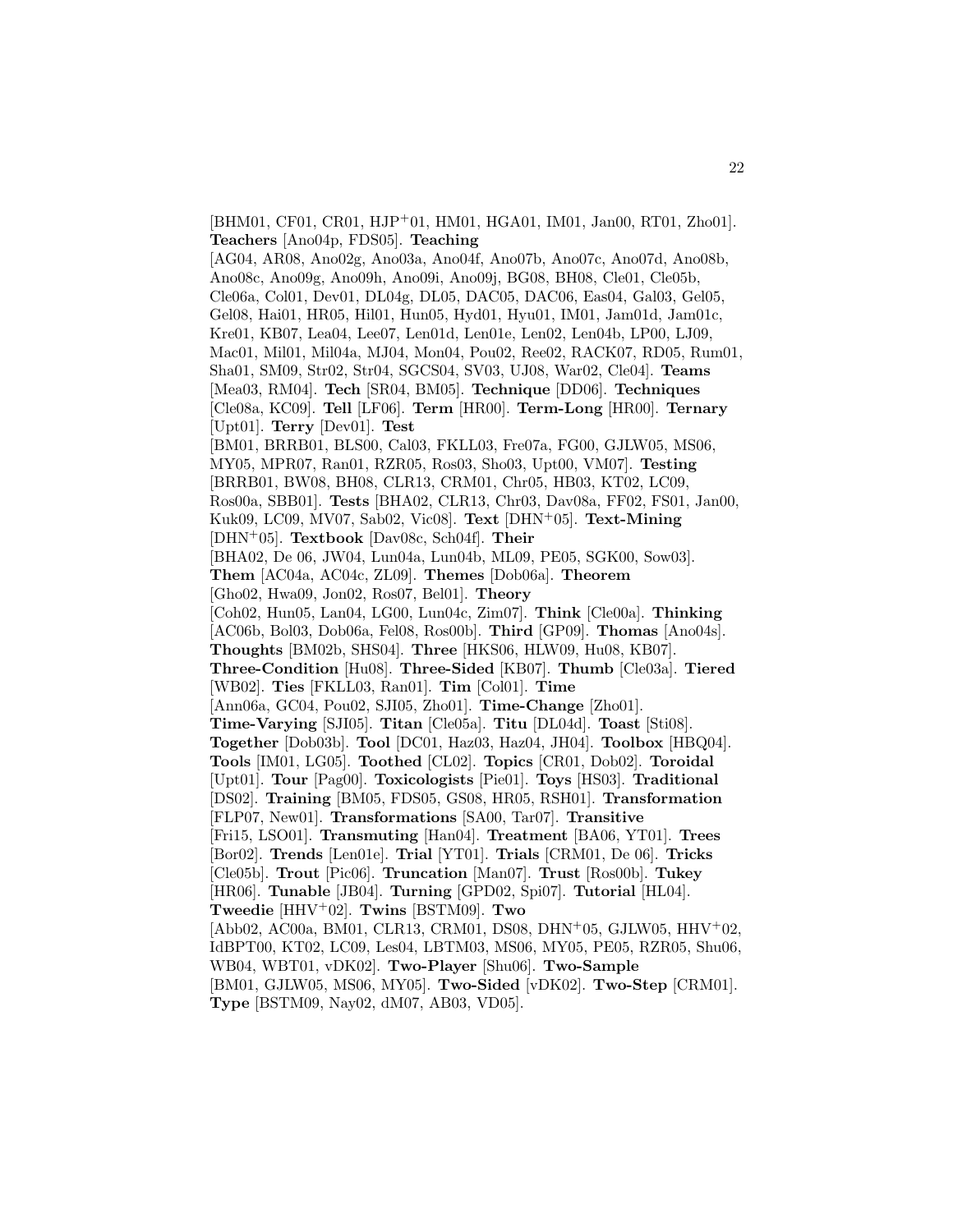**U.S.** [CHS04]. **UCLA** [Lan04]. **Unbalanced** [GL00]. **Unbiased** [Eli00, McI05]. **Uncertainty** [Ann05a, Jac08]. **Uncertified** [WJM<sup>+</sup>03]. **Undergraduate** [Moo01, SS04, Wil06b]. **Underlying** [SF00]. **Understand** [Bel05, WGHE09]. **Understanding** [Abb02, Bro08, DJ05, Han05, Mil04c, RT01, Sch06b, Skl07, Zho01, dML09, Lun02b, Mil04b]. **Undiscovered** [WWD03]. **Unequally** [GL00]. **Uniform** [Rod04]. **Uniformly** [NVB09]. **Unifying** [ML09]. **Unique** [Wil08]. **Univariate** [Dav08b, LM08]. **University** [Gel05, GDL08, FDS05, HR05, Mon04]. **Unknown** [MS06]. **Unlocking** [Cra08]. **untitled** [Ber00a, Ber00b, Ber00c, Che00, Cob00, Jam01a, Jam01b, Kan00, Len00, Len01b, Len01c, Ree00]. **Updated** [Dav07]. **Upper** [GP09]. **Urgent** [Cle06a]. **Use** [BRRB01, BB04, CHS04, De 06, FKLL03, FG00, HBQ04, LP00, Pan02, Sch04f, SZM<sup>+</sup>07, Str02]. **Used** [KC09]. **User** [Bon02, CG06]. **User-Friendly** [CG06]. **Users** [Spe08]. **Uses** [Cle06b]. **Using** [AW01, Ald00, AC00b, AC04b, ACL04, Ann05c, Bor02, Bra08b, Bro01, BCB00, CLR13, CL02, CF08, Cle04, Cle08b, DD06, DT00, GC04, Han05, HB05a, HR00, Hor06, Hwa09, Lac00, LG05, LC09, Lea04, LF00, LE00, Lun02b, Lun07b, McG05, McI05, Ost02, Ost03, OH08a, OH08b, Pra08b, RT01, Shu06, SF00, SM09, Str04, SGCS04, Tim04, VE06, Wie06, Wie08, YHZ08, Cle01, Cow04b, Gup02, M¨ac07, Man03, Rus08]. **Utah** [CHS04]. **Utility** [Hil07a, KKO<sup>+</sup>06].

**v** [CHS04]. **Valen** [Dun04]. **Valid** [WE08]. **Valuation** [Bel05]. **Value** [BH02, vH04]. **Values** [KP07, MTA08, SBB01]. **Vardeman** [War02]. **Variable** [Grö09, HT06, Wil08]. **Variables** [BRRB01, HL01, JB04, MTA08, Nel01, Rak06, Ter05, Upt01]. **Variance** [Ano04b, DK07, Grö07, HB05a, Jan00, JB04, MS06, Nel07, Zha07a]. **Variances** [Sho03]. **Variate** [Jon02]. **Variates** [Hag09]. **Variation** [HB05a, SM09]. **Variations** [Pad08]. **Varying** [SJI05]. **vec** [Hu07]. **Vector** [Wan02, YW09]. **Versions** [Dav07]. **Versus**  $[CL02, HV03, HB03, Moe05a, Moe05b, WSF02, Grö09, KR02, MR09, MSL<sup>+</sup>08].$ **Very** [Cle06b]. **via** [FLP07, HMRW01]. **Victor** [Ano04p]. **Victory** [Mea03, RM04, deL06]. **Viewing** [Zim00]. **Viewpoints** [MR09]. **Views** [FW05]. **Violating** [SF00]. **Violators** [DM01]. **Virginia** [Ano04b, BM05]. **Virtual** [SM09]. **Visual** [AC07c, Pag00, Pic06, dML09]. **Visual-Minded** [dML09]. **Visualization** [HJS06]. **Visualizing** [Bra08a, FK09, HJP<sup>+</sup>01, KS08, Lev02]. **vol** [Dob02]. **Volume** [AHL04, Alb05a, Alb05b, Ano00k, Ano00o, Ano01k, Ano04r, Ano09c, Sab02, Ano08e]. **Voodoo** [Cle03d]. **Vote** [MSL<sup>+</sup>08].

**W** [AC04a, Lev02, Mil01, Mil04c]. **W.** [Sne08]. **Wainer** [Les04]. **Wald** [MV07, Paw00]. **Waldo** [FK09]. **Walk** [Pal08]. **Walker** [DL04a]. **Walks** [FR04]. **Wall** [HHV<sup>+</sup>02]. **War** [You05]. **Warrack** [Sha01]. **Warren** [FS06]. **Watkins** [Mil04c]. **Way** [BM03, Kuk09]. **Ways** [Mir01]. **Web** [LG05, SV03]. **Web-Based** [LG05, SV03]. **Weighing** [Rob03]. **Weighted**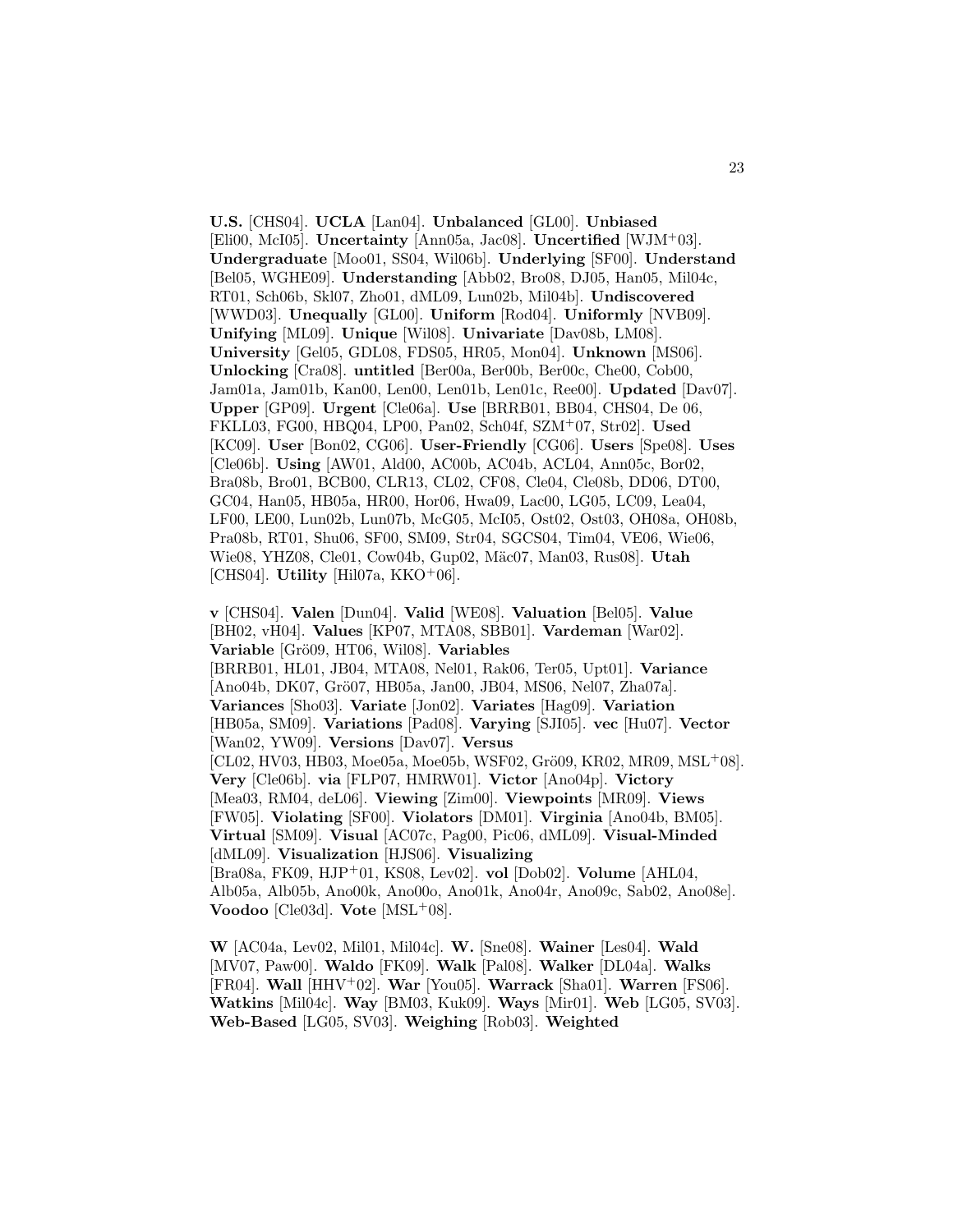[DM01, Kha08, Lee09, SD01]. **Whence** [BHA02]. **Where** [FK09, HV03, Sin00]. **Which** [BRRB01, JW04]. **Whiskers** [DR07]. **White** [Lun07a]. **Whitney** [BLS00, Ran01]. **Who** [Tra07, ZL09]. **Width** [CRM01]. **Wilcoxon** [BLS00, Ran01]. **Wild** [Mac01]. **Wilks** [DM06]. **William** [Ano04p, Col01, Rue04, SW05]. **Wilson** [Ano04p, Koe09]. **Win** [Alb02]. **WinBUGS** [Cow04c]. **Windows** [Dav07, Str02, Han05, Har00]. **Wisdom** [Sow03]. **Wishart** [GS02]. **Within** [Moe05a, Moe05b]. **Without** [DG07, HB05a, Hu07, Lan06a]. **Witmer** [Mil01, Mil01]. **Wittkowski** [HHV<sup>+</sup>02]. **Women** [Han04]. **Woolson** [Rue04]. **Workbench** [Los04b]. **Working** [Cle06c, HCW07]. **Working-Correlation-Structure** [HCW07]. **WorkPlace** [HH06]. **Workshop** [Ric08, Ree02]. **World** [Cha08, DLM01, DL04d, Kah06, Mil04c]. **Worth** [FS01]. **Wrestler** [Gel06]. **Writing** [AC05a, AC06a, Dob06b, Mon06, Ano04s]. **Wrong** [VM07].

**X** [Hyu01]. **XploRe** [Hil01]. **XPro** [Hil02e].

**Yates** [Upt00]. **Year** [BHM01]. **Years** [Men09, Stu09]. **Youden** [BK07]. **Young** [VM03].

**Z** [AC03, ZvD02]. **Zero** [Dav09, WSF02, Jam01d]. **Zero-Numerator** [WSF02]. **Zeros** [Ran01]. **Zuming** [DL04d].

# **References**

# **Austin:2003:TEI**

[AB03] Peter C. Austin and Lawrence J. Brunner. Type I error inflation in the presence of a ceiling effect. The American Statistician, 57 (2):97–??, May 2003. CODEN ASTAAJ. ISSN 0003-1305 (print), 1537-2731 (electronic). URL http://oberon.ingentaselect. com/cgi-bin/linker?ini=asa&reqidx=/cw/asa/00031305/v57n2/ s8/p97.

# **Abbott:2002:BRB**

[Abb02] Robert D. Abbott. Book review: Statistics at Square Two: Understanding Modern Statistical Applications in Medicine. The American Statistician, 56(4):331–??, November 2002. CO-DEN ASTAAJ. ISSN 0003-1305 (print), 1537-2731 (electronic). URL http://oberon.ingentaselect.com/cgi-bin/ linker?ini=asa&reqidx=/cw/asa/00031305/v56n4/s16/p331.

**Agresti:2000:SEC**

[AC00a] Alan Agresti and Brian Caffo. Simple and effective confidence intervals for proportions and differences of proportions result from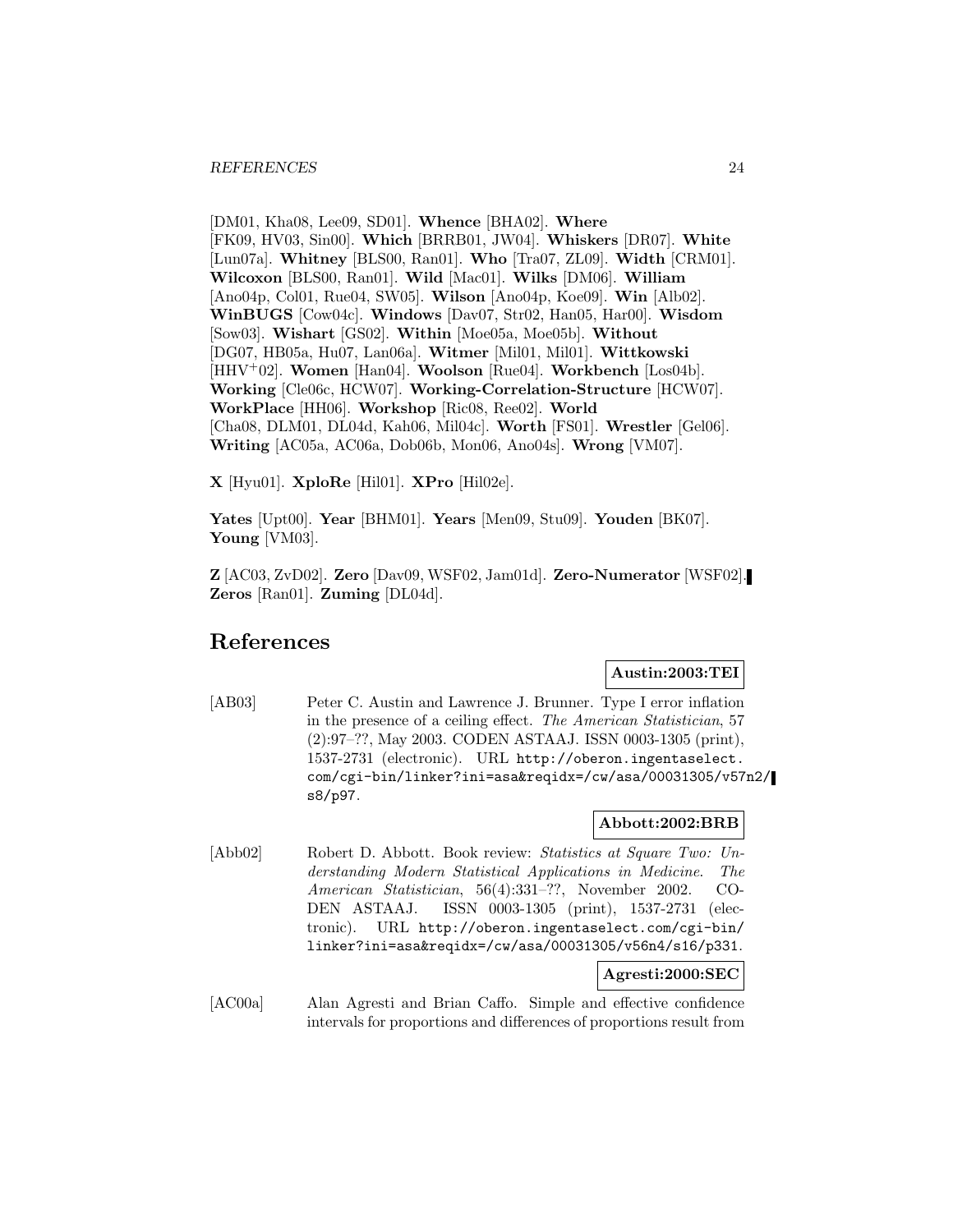adding two successes and two failures. The American Statistician, 54(4):280–288, November 2000. CODEN ASTAAJ. ISSN 0003- 1305 (print), 1537-2731 (electronic). URL http://www.jstor. org/stable/2685779.

# **Alvo:2000:CHP**

[AC00b] M. Alvo and P. Cabilio. Calculation of hypergeometric probabilities using Chebyshev polynomials. The American Statistician, 54(2):141–144, May 2000. CODEN ASTAAJ. ISSN 0003-1305 (print), 1537-2731 (electronic). URL http: //www.amstat.org/publications/tas/Alvo.htm; http:// www.jstor.org/stable/2686033.

# **Anderson-Cook:2002:BRB**

[AC02] C. M. Anderson-Cook. Book review: Statistical Consulting. The American Statistician, 56(4):329–??, November 2002. CODEN ASTAAJ. ISSN 0003-1305 (print), 1537-2731 (electronic). URL http://oberon.ingentaselect.com/cgi-bin/ linker?ini=asa&reqidx=/cw/asa/00031305/v56n4/s13/p329.

# **Anderson-Cook:2003:BRBa**

[AC03] Christine M. Anderson-Cook. Book review: The A to Z of Mathematics: A Basic Guide. The American Statistician, 57(3):218–??, August 2003. CODEN ASTAAJ. ISSN 0003-1305 (print), 1537- 2731 (electronic). URL http://oberon.ingentaselect.com/ cgi-bin/linker?ini=asa&reqidx=/cw/asa/00031305/v57n3/ s16/p218.

# **Anderson-Cook:2004:BRBc**

[AC04a] Christine M. Anderson-Cook. Book review: Common Errors in Statistics (and How to Avoid Them), by Phillip I. Good; James W. Hardin. The American Statistician, 58(4):359, November 2004. CODEN ASTAAJ. ISSN 0003-1305 (print), 1537-2731 (electronic). URL http://www.jstor.org/stable/27643597.

#### **Anderson-Cook:2004:BRBa**

[AC04b] Christine M. Anderson-Cook. Book review: Regression and ANOVA: An Integrated Approach Using SAS Software, by Keith E. Muller; Bethel A. Fetterman. The American Statistician, 58 (2):172–173, May 2004. CODEN ASTAAJ. ISSN 0003-1305 (print), 1537-2731 (electronic). URL http://www.jstor.org/ stable/27643532.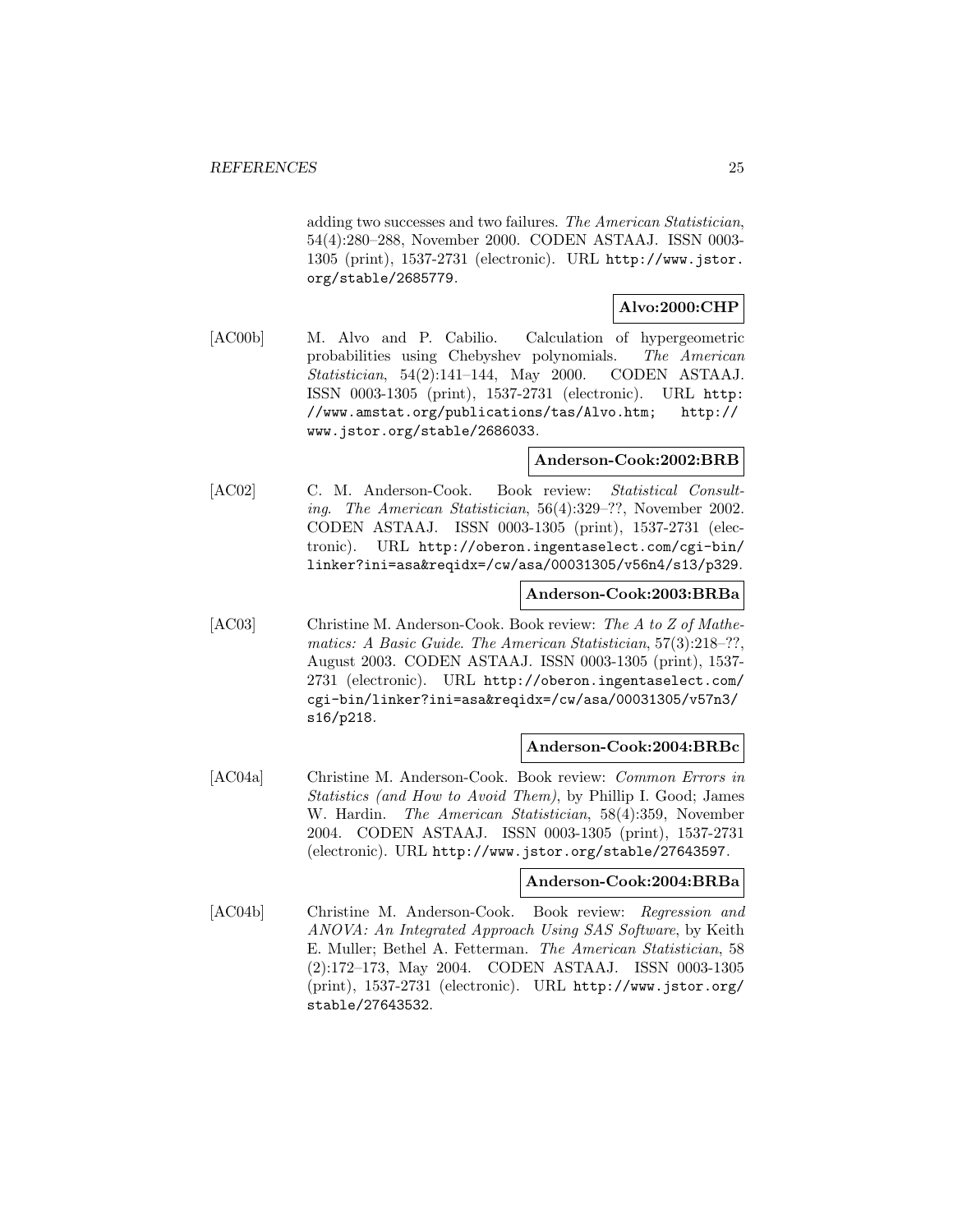#### **Anderson-Cook:2004:CES**

[AC04c] Christine M. Anderson-Cook. Common errors in statistics (and how to avoid them). The American Statistician, 58(4):359, November 2004. CODEN ASTAAJ. ISSN 0003-1305 (print), 1537-2731 (electronic).

## **Anderson-Cook:2005:BRB**

[AC05a] Christine M. Anderson-Cook. Book review: The Chicago Guide to Writing About Numbers. The American Statistician, 59(3): 274, August 2005. CODEN ASTAAJ. ISSN 0003-1305 (print), 1537-2731 (electronic).

#### **Anderson-Cook:2005:MDL**

[AC05b] Christine M. Anderson-Cook. More damned lies and statistics: How numbers confuse public issues and chance: a guide to gambling, love, the stock market, & just about everything else. The American Statistician, 59(3):274–275, August 2005. CODEN AS-TAAJ. ISSN 0003-1305 (print), 1537-2731 (electronic).

# **Anderson-Cook:2006:BRB**

[AC06a] Christine M. Anderson-Cook. Book review: The Chicago Guide to Writing About Multivariate Analysis. The American Statistician, 60(2):203–204, May 2006. CODEN ASTAAJ. ISSN 0003-1305 (print), 1537-2731 (electronic).

## **Anderson-Cook:2006:CDS**

[AC06b] Christine M. Anderson-Cook. The challenge of developing statistical literacy, reasoning and thinking. The American Statistician, 60(1):99, February 2006. CODEN ASTAAJ. ISSN 0003-1305 (print), 1537-2731 (electronic).

# **Anderson-Cook:2007:QED**

[AC07a] Christine M. Anderson-Cook. Quality by experimental design. The American Statistician, 61(2):183–184, May 2007. CODEN ASTAAJ. ISSN 0003-1305 (print), 1537-2731 (electronic).

#### **Anderson-Cook:2007:SSQ**

[AC07b] Christine M. Anderson-Cook. Six sigma quality improvement with MINITAB. The American Statistician, 61(2):185, May 2007. CODEN ASTAAJ. ISSN 0003-1305 (print), 1537-2731 (electronic).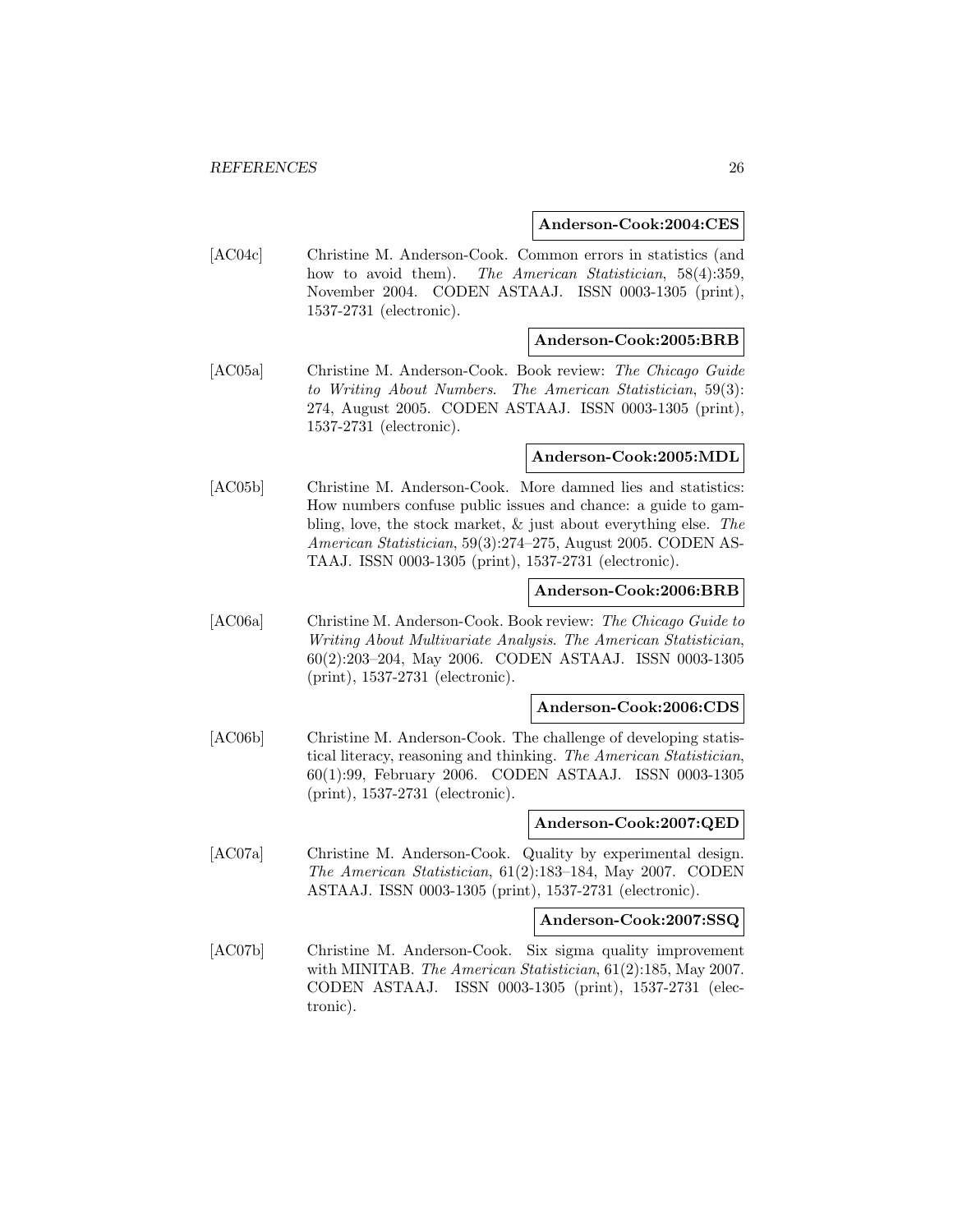#### **Anderson-Cook:2007:VSS**

[AC07c] Christine M. Anderson-Cook. Visual statistics: Seeing data with dynamic interactive graphics. The American Statistician, 61(3): 278, August 2007. CODEN ASTAAJ. ISSN 0003-1305 (print), 1537-2731 (electronic).

## **Anderson-Cook:2008:BRBa**

[AC08a] Christine M. Anderson-Cook. Book review: A Quick Course in Statistical Process Control. The American Statistician, 62(2):183, May 2008. CODEN ASTAAJ. ISSN 0003-1305 (print), 1537-2731 (electronic).

#### **Anderson-Cook:2008:BRBb**

[AC08b] Christine M. Anderson-Cook. Book review: Modern Engineering Statistics. The American Statistician, 62(3):270–271, August 2008. CODEN ASTAAJ. ISSN 0003-1305 (print), 1537-2731 (electronic).

# **Anderson-Cook:2003:BRBb**

[ACA03] Christine M. Anderson-Cook and Marcus M. Alley. Book review: Statistical Methods in Agricultural and Experimental Biology (3rd ed.). The American Statistician, 57(4):317–??, November 2003. CODEN ASTAAJ. ISSN 0003-1305 (print), 1537-2731 (electronic). URL http://oberon.ingentaselect.com/cgi-bin/ linker?ini=asa&reqidx=/cw/asa/00031305/v57n4/s18/p317.

# **Anderson-Cook:2004:BRBb**

[ACL04] Christine M. Anderson-Cook and Russell V. Lenth. Book review: Step-by-Step Basic Statistics Using SAS: Student Guide, by Larry Hatcher; Step-by-Step Basic Statistics Using SAS: Exercises by Larry Hatcher. The American Statistician, 58(3):262, August 2004. CODEN ASTAAJ. ISSN 0003-1305 (print), 1537-2731 (electronic). URL http://www.jstor.org/stable/27643572.

#### **Afshartous:2008:SSD**

[Afs08] David Afshartous. Sample size determination for binomial proportion confidence intervals. The American Statistician, 62(1): 27–31, February 2008. CODEN ASTAAJ. ISSN 0003-1305 (print), 1537-2731 (electronic).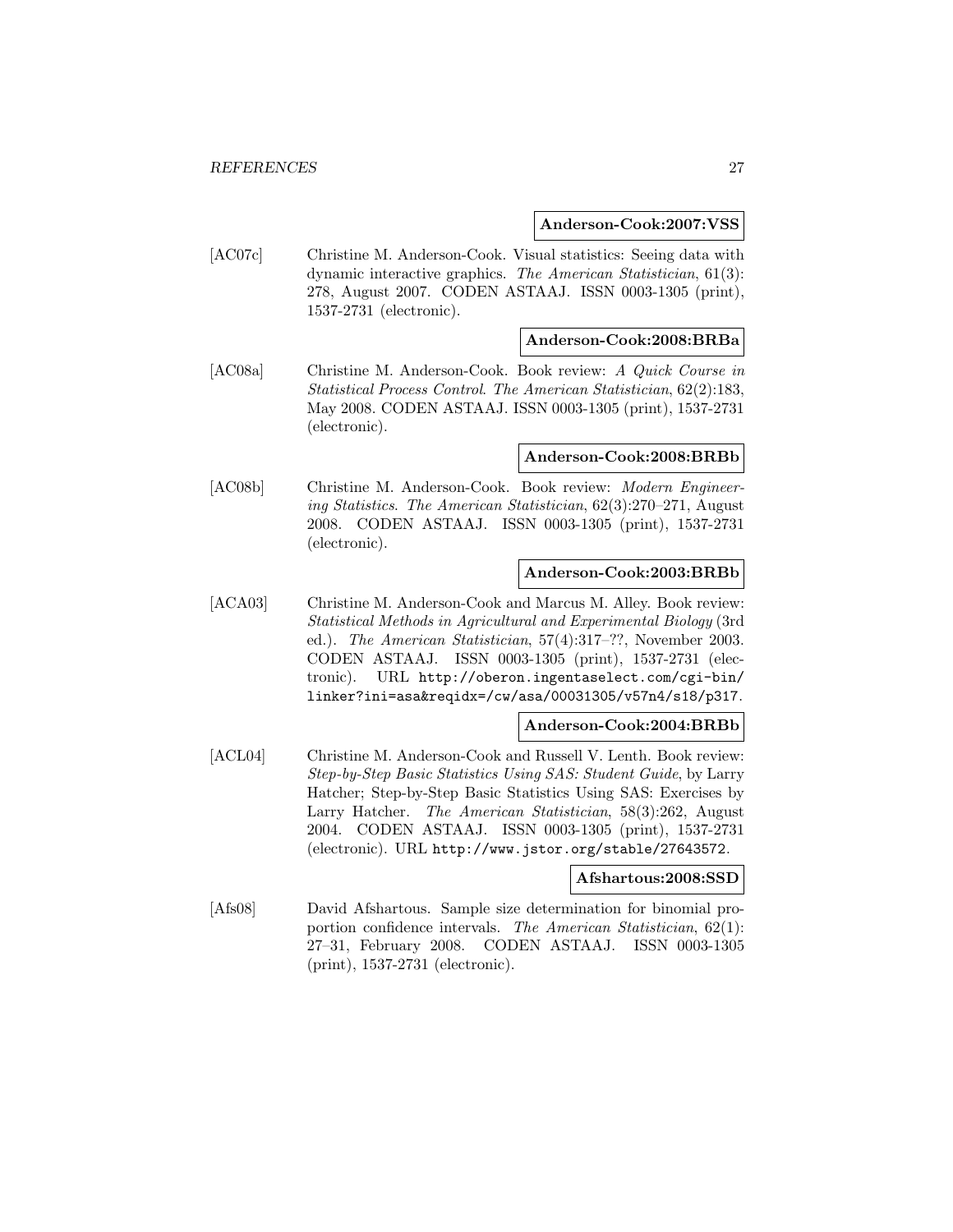# **Albert:2004:SST**

[AG04] James H. Albert and James E. Gentle. Special section: Teaching computational statistics. The American Statistician, 58(1):1–??, February 2004. CODEN ASTAAJ. ISSN 0003-1305 (print), 1537- 2731 (electronic). URL http://oberon.ingentaselect.com/ cgi-bin/linker?ini=asa&reqidx=/cw/asa/00031305/v58n1/ s1/p1.

# **Aldworth:2002:SPM**

[AH02] Jeremy Aldworth and Wherly P. Hoffman. Split-plot model with covariate: a cautionary tale. The American Statistician, 56(4):284–??, November 2002. CODEN ASTAAJ. ISSN 0003- 1305 (print), 1537-2731 (electronic). URL http://oberon. ingentaselect.com/cgi-bin/linker?ini=asa&reqidx=/cw/asa/ 00031305/v56n4/s4/p284.

## **Albert:2004:ERB**

[AHL04] James H. Albert, Joseph M. Hilbe, and Russell V. Lenth. Editor's report for The American Statistician, volume 57 (2003). The American Statistician, 58(2):91–92, May 2004. CODEN AS-TAAJ. ISSN 0003-1305 (print), 1537-2731 (electronic). URL http://www.jstor.org/stable/27643515.

# **Alf:2007:SAI**

[AL07] Cherié Alf and Sharon Lohr. Sampling assumptions in introductory statistics classes. The American Statistician, 61(1):71–77, February 2007. CODEN ASTAAJ. ISSN 0003-1305 (print), 1537- 2731 (electronic).

# **Albert:2002:CBC**

[Alb02] James H. Albert. Calculated bets: Computers, gambling, and mathematical modeling to win. The American Statistician, 56 (4):329–??, November 2002. CODEN ASTAAJ. ISSN 0003- 1305 (print), 1537-2731 (electronic). URL http://oberon. ingentaselect.com/cgi-bin/linker?ini=asa&reqidx=/cw/asa/ 00031305/v56n4/s14/p329.

#### **Albert:2003:CSC**

[Alb03a] James H. Albert. College students' conceptions of probability. The American Statistician, 57(1):37–??, February 2003. CODEN ASTAAJ. ISSN 0003-1305 (print), 1537-2731 (electronic). URL http://oberon.ingentaselect.com/cgi-bin/ linker?ini=asa&reqidx=/cw/asa/00031305/v57n1/s6/p37.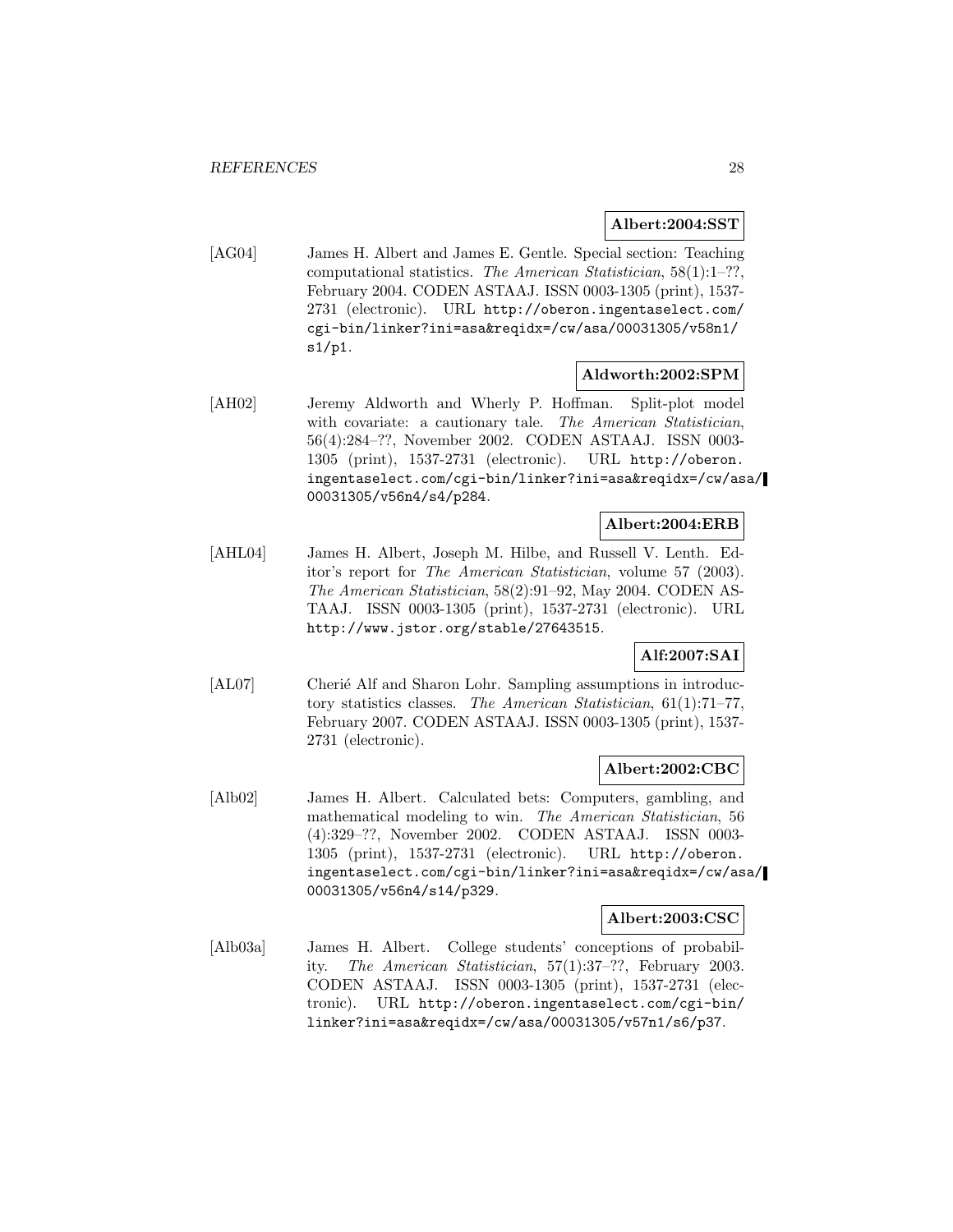# **Albert:2003:ER**

[Alb03b] James H. Albert. Editor's reports. The American Statistician, 57(3):153–??, August 2003. CODEN ASTAAJ. ISSN 0003-1305 (print), 1537-2731 (electronic). URL http://oberon. ingentaselect.com/cgi-bin/linker?ini=asa&reqidx=/cw/asa/ 00031305/v57n3/s1/p153.

# **Albert:2003:NCB**

[Alb03c] James H. Albert. A new column in The American Statistician. The American Statistician, 57(2):94–??, May 2003. CODEN ASTAAJ. ISSN 0003-1305 (print), 1537-2731 (electronic). URL http://oberon.ingentaselect.com/cgi-bin/ linker?ini=asa&reqidx=/cw/asa/00031305/v57n2/s6/p94.

# **Albert:2005:ERBa**

[Alb05a] James H. Albert. Editor's report for The American Statistician, volume 58 (2004). The American Statistician, 59(3):205–206, August 2005. CODEN ASTAAJ. ISSN 0003-1305 (print), 1537-2731 (electronic).

## **Albert:2005:ERBb**

[Alb05b] James H. Albert. Editor's report for The American Statistician, volume 59 (2005). The American Statistician, 59(4):281, November 2005. CODEN ASTAAJ. ISSN 0003-1305 (print), 1537-2731 (electronic).

# **Aldrin:2000:MPU**

[Ald00] Magne Aldrin. Multivariate prediction using softly shrunk reduced-rank regression. The American Statistician, 54(1):29– 34, February 2000. CODEN ASTAAJ. ISSN 0003-1305 (print), 1537-2731 (electronic). URL http://www.jstor.org/stable/ 2685607.

## **Altman:2002:SCS**

[Alt02] Micah Altman. Statistical computing software reviews: a review of JMP 4.03 with special attention to its numerical accuracy. The American Statistician, 56(1):72–75, February 2002. CODEN ASTAAJ. ISSN 0003-1305 (print), 1537-2731 (electronic). URL http://www.jstor.org/stable/3087331.

# **Almond:2000:DCG**

[ALTY00] Russell G. Almond, Charles Lewis, John W. Tukey, and Duanli Yan. Displays for comparing a given state to many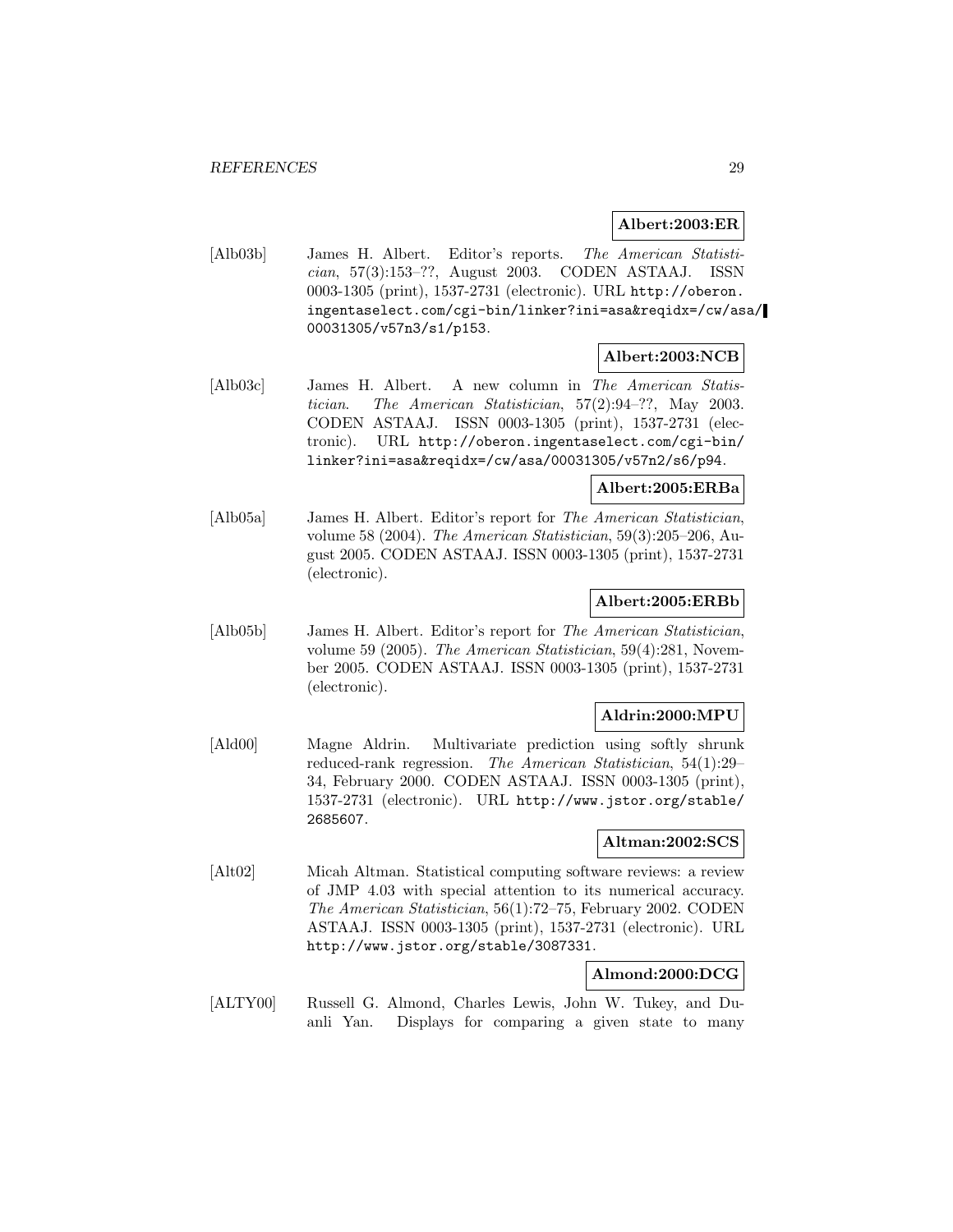others. The American Statistician, 54(2):89–93, May 2000. CODEN ASTAAJ. ISSN 0003-1305 (print), 1537-2731 (electronic). URL http://www.amstat.org/publications/tas/ Almond.htm; http://www.jstor.org/stable/2686023.

## **Andersson:2009:SCA**

[And09] Per Gösta Andersson. A simple correlation adjustment procedure applied to confidence interval construction. The American Statistician, 63(3):258–262, August 2009. CODEN ASTAAJ. ISSN 0003-1305 (print), 1537-2731 (electronic).

# **Annis:2005:PSS**

[Ann05a] Dave H. Annis. Probability and statistics: The science of uncertainty. The American Statistician, 59(3):276–277, August 2005. CODEN ASTAAJ. ISSN 0003-1305 (print), 1537-2731 (electronic).

# **Annis:2005:RPH**

[Ann05b] David H. Annis. Rethinking the paper helicopter. The American Statistician, 59(4):320–326, November 2005. CODEN ASTAAJ. ISSN 0003-1305 (print), 1537-2731 (electronic).

# **Annis:2005:PSB**

[Ann05c] Izabela E. Annis. PROC SQL: Beyond the basics using SAS. The American Statistician, 59(4):350, November 2005. CODEN ASTAAJ. ISSN 0003-1305 (print), 1537-2731 (electronic).

# **Annis:2006:BAT**

[Ann06a] David H. Annis. Baseball's all-time best hitters: How statistics can level the playing field and baseball's all-time best sluggers: Adjusted batting performance from strikeouts to home runs. The American Statistician, 60(1):97, February 2006. CODEN AS-TAAJ. ISSN 0003-1305 (print), 1537-2731 (electronic).

# **Annis:2006:SMR**

[Ann06b] Izabela E. Annis. Statistics in market research. The American Statistician, 60(4):345, November 2006. CODEN ASTAAJ. ISSN 0003-1305 (print), 1537-2731 (electronic).

#### **Annis:2007:DDA**

[Ann07] David H. Annis. Dyadic data analysis. The American Statistician, 61(4):371, November 2007. CODEN ASTAAJ. ISSN 0003-1305 (print), 1537-2731 (electronic).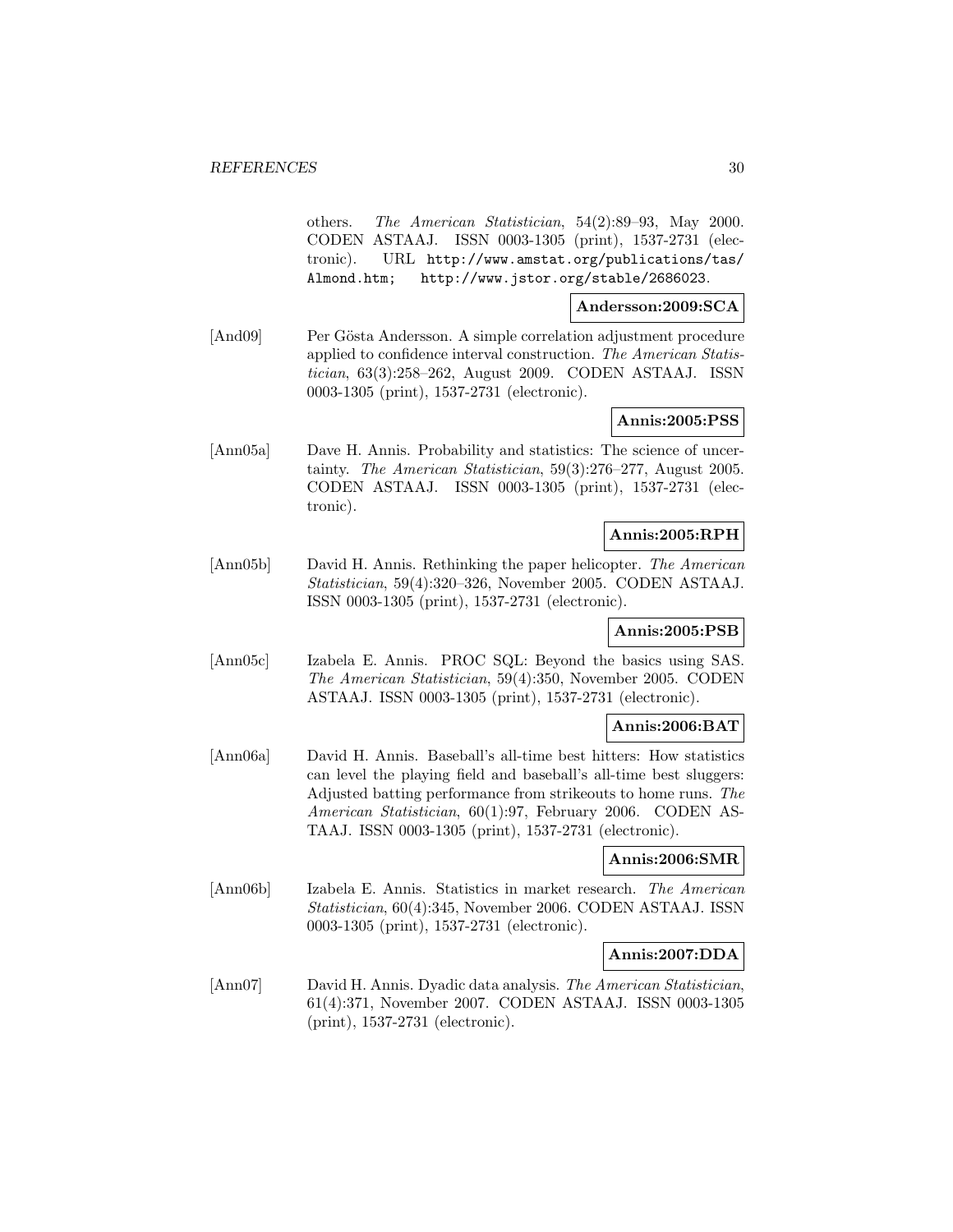#### **Anonymous:2000:EC**

[Ano00a] Anonymous. 2000 editorial collaborators. The American Statistician, 54(4):329–330, November 2000. CODEN ASTAAJ. ISSN 0003-1305 (print), 1537-2731 (electronic). URL http://www. jstor.org/stable/2685792.

## **Anonymous:2000:AMS**

[Ano00b] Anonymous. Applied Multivariate Statistics with SAS Software. The American Statistician, 54(2):154–??, May 2000. CODEN ASTAAJ. ISSN 0003-1305 (print), 1537-2731 (electronic).

#### **Anonymous:2000:BMa**

[Ano00c] Anonymous. Back matter. The American Statistician, 54(1): ??, February 2000. CODEN ASTAAJ. ISSN 0003-1305 (print), 1537-2731 (electronic). URL http://www.jstor.org/stable/ 2685625.

## **Anonymous:2000:BMb**

[Ano00d] Anonymous. Back matter. The American Statistician, 54(2):??, May 2000. CODEN ASTAAJ. ISSN 0003-1305 (print), 1537-2731 (electronic). URL http://www.jstor.org/stable/2686043.

#### **Anonymous:2000:BMc**

[Ano00e] Anonymous. Back matter. The American Statistician, 54(3): ??, August 2000. CODEN ASTAAJ. ISSN 0003-1305 (print), 1537-2731 (electronic). URL http://www.jstor.org/stable/ 2685600.

#### **Anonymous:2000:BMd**

[Ano00f] Anonymous. Back matter. The American Statistician, 54(4): ??, November 2000. CODEN ASTAAJ. ISSN 0003-1305 (print), 1537-2731 (electronic). URL http://www.jstor.org/stable/ 2685793.

#### **Anonymous:2000:FMa**

[Ano00g] Anonymous. Front matter. The American Statistician, 54(1): ??, February 2000. CODEN ASTAAJ. ISSN 0003-1305 (print), 1537-2731 (electronic). URL http://www.jstor.org/stable/ 2685601.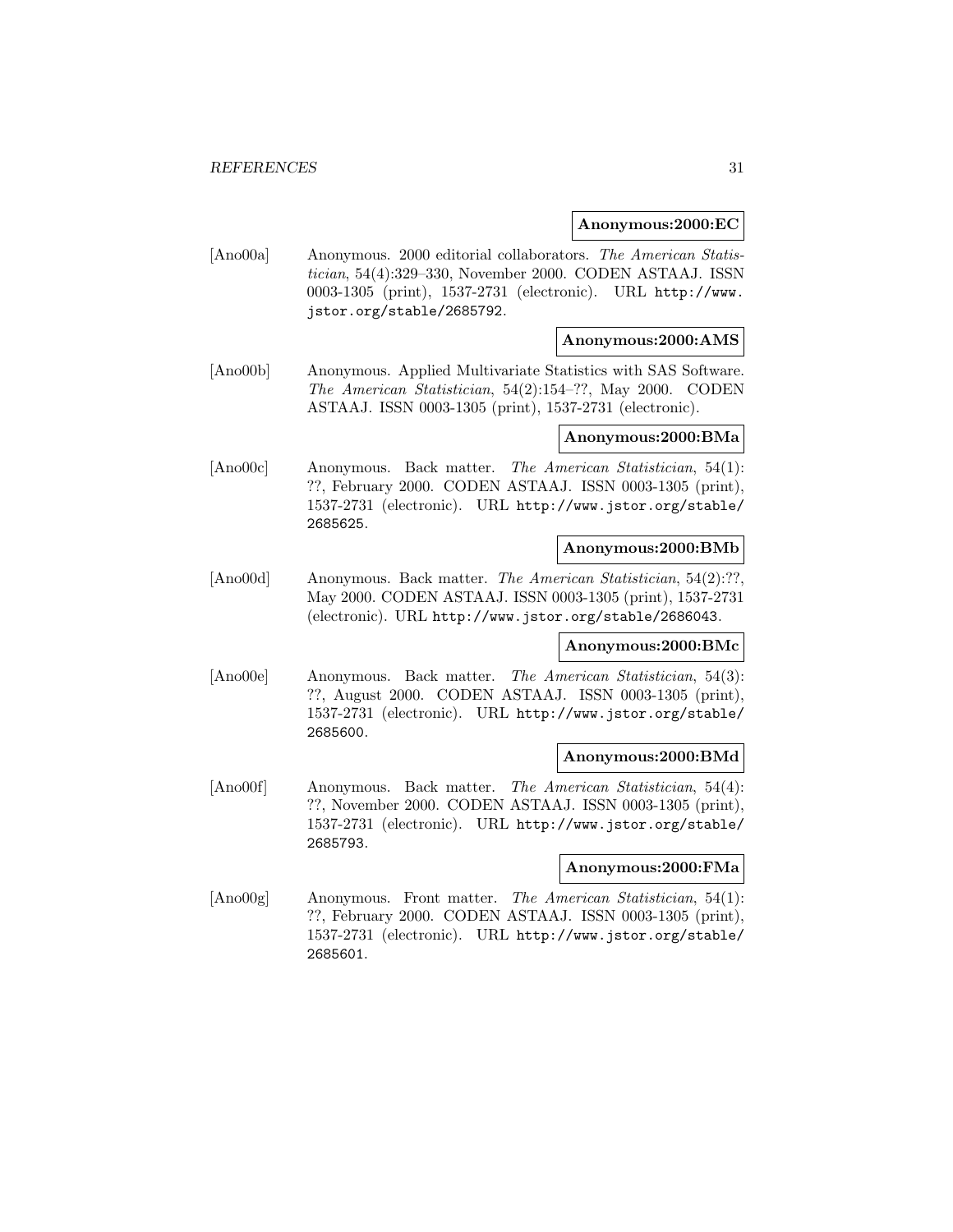## **Anonymous:2000:FMb**

[Ano00h] Anonymous. Front matter. The American Statistician, 54(2):??, May 2000. CODEN ASTAAJ. ISSN 0003-1305 (print), 1537-2731 (electronic). URL http://www.jstor.org/stable/2686022.

#### **Anonymous:2000:FMc**

[Ano00i] Anonymous. Front matter. The American Statistician, 54(3): ??, August 2000. CODEN ASTAAJ. ISSN 0003-1305 (print), 1537-2731 (electronic). URL http://www.jstor.org/stable/ 2685583.

## **Anonymous:2000:FMd**

[Ano00j] Anonymous. Front matter. The American Statistician, 54(4): ??, November 2000. CODEN ASTAAJ. ISSN 0003-1305 (print), 1537-2731 (electronic). URL http://www.jstor.org/stable/ 2685771.

## **Anonymous:2000:IV**

[Ano00k] Anonymous. Index of volume 54. The American Statistician, 54 (4):331–??, November 2000. CODEN ASTAAJ. ISSN 0003-1305 (print), 1537-2731 (electronic).

# **Anonymous:2000:LEa**

[Ano00l] Anonymous. Letters to the Editor. The American Statistician, 54(2):156–??, May 2000. CODEN ASTAAJ. ISSN 0003-1305 (print), 1537-2731 (electronic).

#### **Anonymous:2000:LEb**

[Ano00m] Anonymous. Letters to the Editor. The American Statistician, 54(3):227–??, August 2000. CODEN ASTAAJ. ISSN 0003-1305 (print), 1537-2731 (electronic).

#### **Anonymous:2000:LEc**

[Ano00n] Anonymous. Letters to the Editor. The American Statistician, 54 (4):325–??, November 2000. CODEN ASTAAJ. ISSN 0003-1305 (print), 1537-2731 (electronic).

# **Anonymous:2000:VI**

[Ano00o] Anonymous. Volume information. The American Statistician, 54(4):331–332, November 2000. CODEN ASTAAJ. ISSN 0003- 1305 (print), 1537-2731 (electronic). URL http://www.jstor. org/stable/2685770.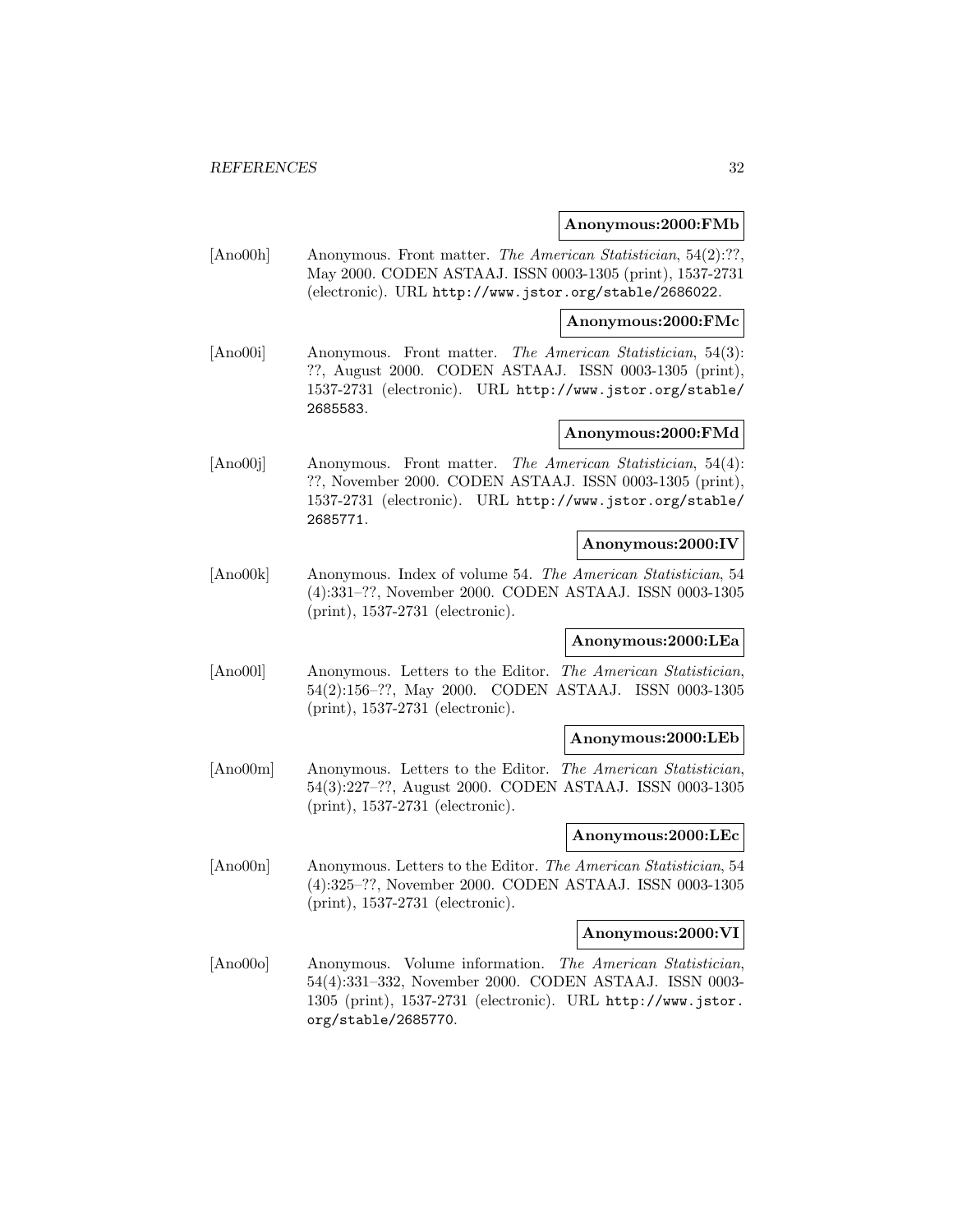#### **Anonymous:2001:EC**

[Ano01a] Anonymous. 2001 editorial collaborators. The American Statistician, 55(4):377, November 2001. CODEN ASTAAJ. ISSN 0003- 1305 (print), 1537-2731 (electronic). URL http://www.jstor. org/stable/2685710.

# **Anonymous:2001:BMa**

[Ano01b] Anonymous. Back matter. The American Statistician, 55(1): ??, February 2001. CODEN ASTAAJ. ISSN 0003-1305 (print), 1537-2731 (electronic). URL http://www.jstor.org/stable/ 2685541.

#### **Anonymous:2001:BMb**

[Ano01c] Anonymous. Back matter. The American Statistician, 55(2):??, May 2001. CODEN ASTAAJ. ISSN 0003-1305 (print), 1537-2731 (electronic). URL http://www.jstor.org/stable/2686011.

#### **Anonymous:2001:BMc**

[Ano01d] Anonymous. Back matter. The American Statistician, 55(3): ??, August 2001. CODEN ASTAAJ. ISSN 0003-1305 (print), 1537-2731 (electronic). URL http://www.jstor.org/stable/ 2685817.

# **Anonymous:2001:BMd**

[Ano01e] Anonymous. Back matter. The American Statistician, 55(4): ??, November 2001. CODEN ASTAAJ. ISSN 0003-1305 (print), 1537-2731 (electronic). URL http://www.jstor.org/stable/ 2685711.

#### **Anonymous:2001:FMa**

[Ano01f] Anonymous. Front matter. The American Statistician, 55(1): ??, February 2001. CODEN ASTAAJ. ISSN 0003-1305 (print), 1537-2731 (electronic). URL http://www.jstor.org/stable/ 2685521.

## **Anonymous:2001:FMb**

[Ano01g] Anonymous. Front matter. The American Statistician, 55(2):??, May 2001. CODEN ASTAAJ. ISSN 0003-1305 (print), 1537-2731 (electronic). URL http://www.jstor.org/stable/2685991.

# **Anonymous:2001:FMc**

[Ano01h] Anonymous. Front matter. The American Statistician, 55(3): ??, August 2001. CODEN ASTAAJ. ISSN 0003-1305 (print),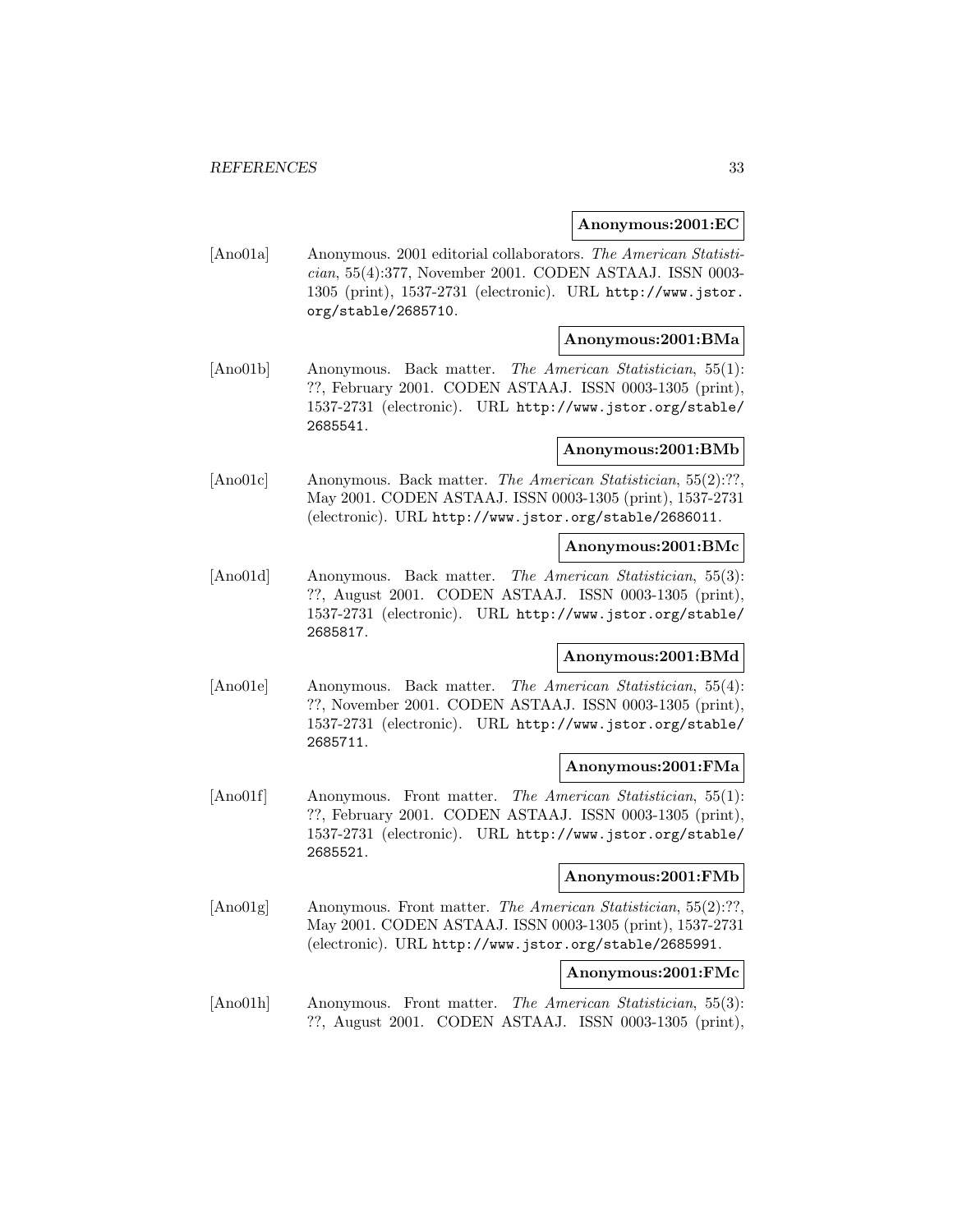1537-2731 (electronic). URL http://www.jstor.org/stable/ 2685794.

## **Anonymous:2001:FMd**

[Ano01i] Anonymous. Front matter. The American Statistician, 55(4): ??, November 2001. CODEN ASTAAJ. ISSN 0003-1305 (print), 1537-2731 (electronic). URL http://www.jstor.org/stable/ 2685685.

# **Anonymous:2001:LE**

[Ano01j] Anonymous. Letters to the Editor. The American Statistician, 55(1):85–??, February 2001. CODEN ASTAAJ. ISSN 0003-1305 (print), 1537-2731 (electronic).

# **Anonymous:2001:VI**

[Ano01k] Anonymous. Volume information. The American Statistician, 55(4):378–380, November 2001. CODEN ASTAAJ. ISSN 0003- 1305 (print), 1537-2731 (electronic). URL http://www.jstor. org/stable/2685684.

# **Anonymous:2002:BM**

[Ano02a] Anonymous. Back matter. The American Statistician, 56(1): ??, February 2002. CODEN ASTAAJ. ISSN 0003-1305 (print), 1537-2731 (electronic). URL http://www.jstor.org/stable/ 3087342.

# **Anonymous:2002:C**

[Ano02b] Anonymous. Corrections. The American Statistician, 56(3):258– ??, August 2002. CODEN ASTAAJ. ISSN 0003-1305 (print), 1537-2731 (electronic). URL http://oberon.ingentaselect. com/cgi-bin/linker?ini=asa&reqidx=/cw/asa/00031305/v56n3/ s22/p258.

# **Anonymous:2002:FM**

[Ano02c] Anonymous. Front matter. The American Statistician, 56(1): ??, February 2002. CODEN ASTAAJ. ISSN 0003-1305 (print), 1537-2731 (electronic). URL http://www.jstor.org/stable/ 3087319.

# **Anonymous:2002:LEa**

[Ano02d] Anonymous. Letters to the Editor. The American Statistician, 56(2):159–??, May 2002. CODEN ASTAAJ. ISSN 0003- 1305 (print), 1537-2731 (electronic). URL http://oberon.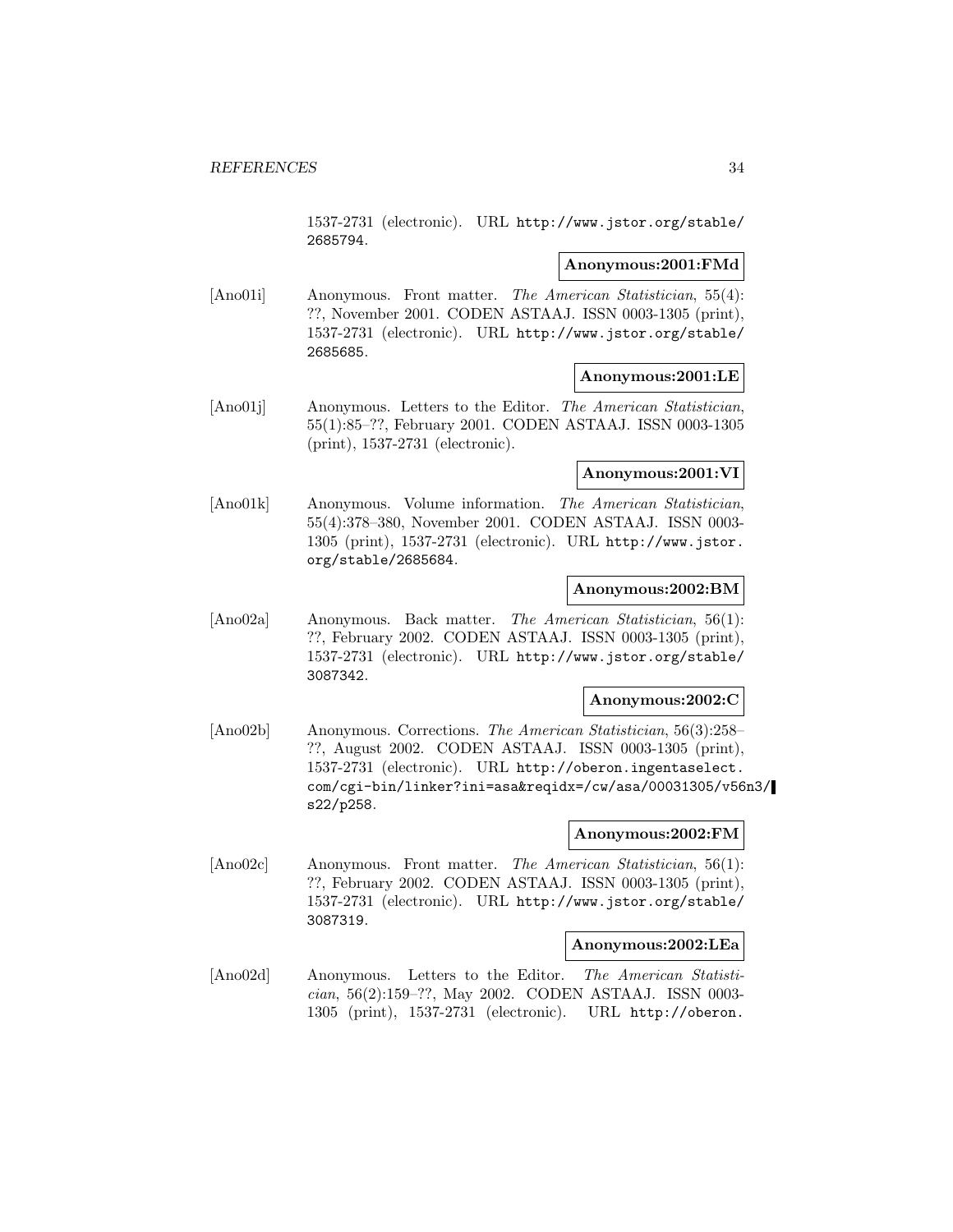ingentaselect.com/cgi-bin/linker?ini=asa&reqidx=/cw/asa/ 00031305/v56n2/s14/p159.

#### **Anonymous:2002:LEb**

[Ano02e] Anonymous. Letters to the Editor. The American Statistician, 56(3):252–??, November 2002. CODEN ASTAAJ. ISSN 0003-1305 (print), 1537-2731 (electronic). URL http://oberon. ingentaselect.com/cgi-bin/linker?ini=asa&reqidx=/cw/asa/ 00031305/v56n3/s21/p252.

## **Anonymous:2002:LEc**

[Ano02f] Anonymous. Letters to the Editor. The American Statistician, 56(4):337–??, November 2002. CODEN ASTAAJ. ISSN 0003-1305 (print), 1537-2731 (electronic). URL http://oberon. ingentaselect.com/cgi-bin/linker?ini=asa&reqidx=/cw/asa/ 00031305/v56n4/s24/p337.

# **Anonymous:2002:RBT**

[Ano02g] Anonymous. Reviews of books and teaching materials. The American Statistician, 56(2):156–??, May 2002. CODEN ASTAAJ. ISSN 0003-1305 (print), 1537-2731 (electronic). URL http://oberon.ingentaselect.com/cgi-bin/linker? ini=asa&reqidx=/cw/asa/00031305/v56n2/s13/p156.

# **Anonymous:2003:BRT**

[Ano03a] Anonymous. Brief reviews of teaching materials. The American Statistician, 57(4):319–??, February 2003. CO-DEN ASTAAJ. ISSN 0003-1305 (print), 1537-2731 (electronic). URL http://oberon.ingentaselect.com/cgi-bin/ linker?ini=asa&reqidx=/cw/asa/00031305/v57n4/s20/p318.

#### **Anonymous:2003:Ca**

[Ano03b] Anonymous. Correction. The American Statistician, 57(2):151– ??, May 2003. CODEN ASTAAJ. ISSN 0003-1305 (print), 1537- 2731 (electronic). URL http://oberon.ingentaselect.com/ cgi-bin/linker?ini=asa&reqidx=/cw/asa/00031305/v57n2/ s21/p151.

#### **Anonymous:2003:Cb**

[Ano03c] Anonymous. Correction. The American Statistician, 57(3):227– ??, August 2003. CODEN ASTAAJ. ISSN 0003-1305 (print),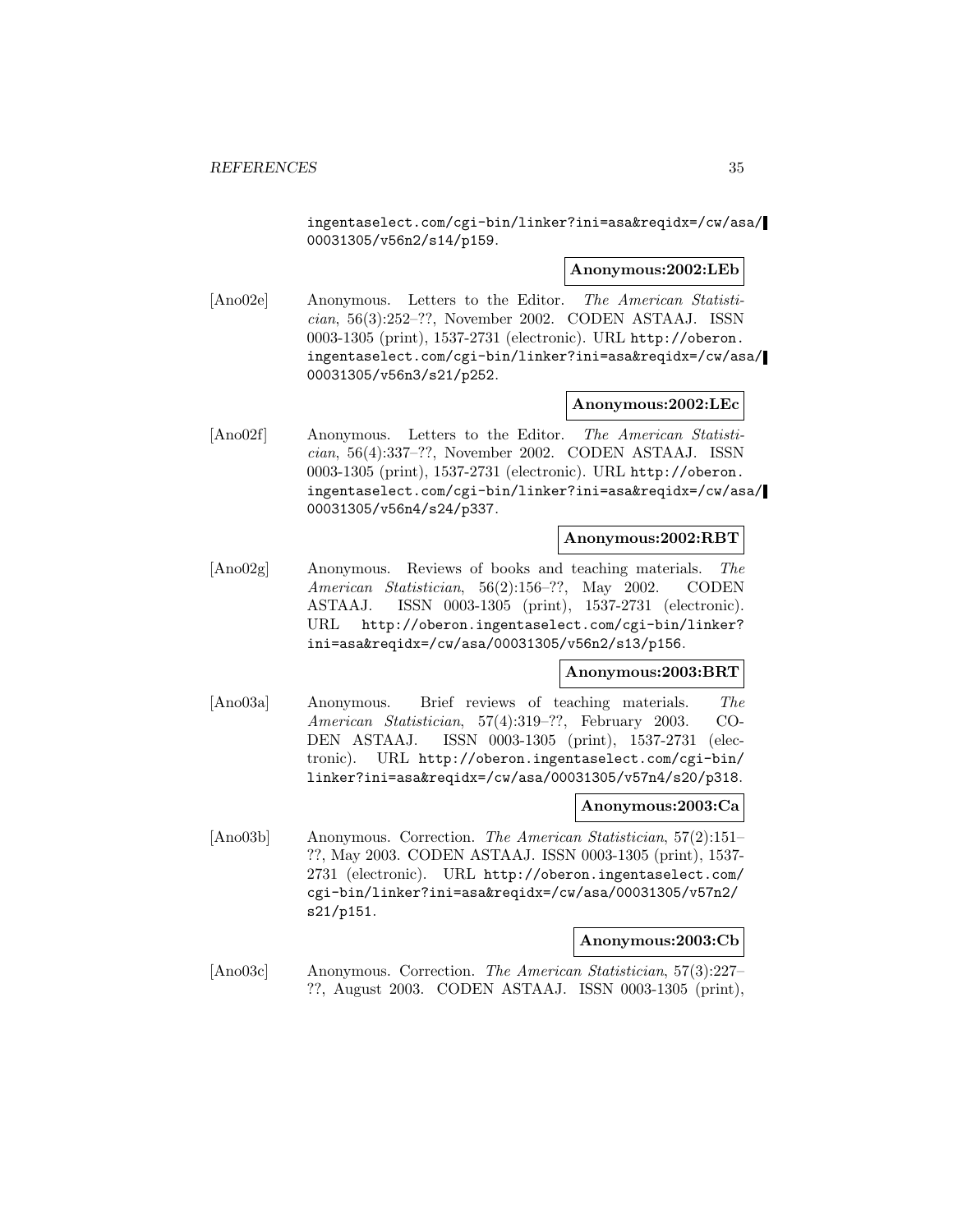1537-2731 (electronic). URL http://oberon.ingentaselect. com/cgi-bin/linker?ini=asa&reqidx=/cw/asa/00031305/v57n3/ s21/p227.

# **Anonymous:2003:Cc**

[Ano03d] Anonymous. Corrections. The American Statistician, 57(4):322– ??, November 2003. CODEN ASTAAJ. ISSN 0003-1305 (print), 1537-2731 (electronic). URL http://oberon.ingentaselect. com/cgi-bin/linker?ini=asa&reqidx=/cw/asa/00031305/v57n4/ s21/p322.

# **Anonymous:2003:LEa**

[Ano03e] Anonymous. Letters to the Editor. The American Statistician, 57(1):71–??, February 2003. CODEN ASTAAJ. ISSN 0003-1305 (print), 1537-2731 (electronic). URL http://oberon. ingentaselect.com/cgi-bin/linker?ini=asa&reqidx=/cw/asa/ 00031305/v57n1/s19/p71.

## **Anonymous:2003:LEb**

[Ano03f] Anonymous. Letters to the Editor. The American Statistician, 57(2):147–??, February 2003. CODEN ASTAAJ. ISSN 0003-1305 (print), 1537-2731 (electronic). URL http://oberon. ingentaselect.com/cgi-bin/linker?ini=asa&reqidx=/cw/asa/ 00031305/v57n2/s20/p147.

#### **Anonymous:2003:LEc**

[Ano03g] Anonymous. Letters to the Editor. The American Statistician, 57(3):221–??, February 2003. CODEN ASTAAJ. ISSN 0003-1305 (print), 1537-2731 (electronic). URL http://oberon. ingentaselect.com/cgi-bin/linker?ini=asa&reqidx=/cw/asa/ 00031305/v57n3/s20/p221.

# **Anonymous:2003:LEd**

[Ano03h] Anonymous. Letters to the Editor. The American Statistician, 57(4):319–??, February 2003. CODEN ASTAAJ. ISSN 0003-1305 (print), 1537-2731 (electronic). URL http://oberon. ingentaselect.com/cgi-bin/linker?ini=asa&reqidx=/cw/asa/ 00031305/v57n4/s20/p319.

# **Anonymous:2003:R**

[Ano03i] Anonymous. Rejoinder. The American Statistician, 57(3):189–??, August 2003. CODEN ASTAAJ. ISSN 0003-1305 (print), 1537- 2731 (electronic). URL http://oberon.ingentaselect.com/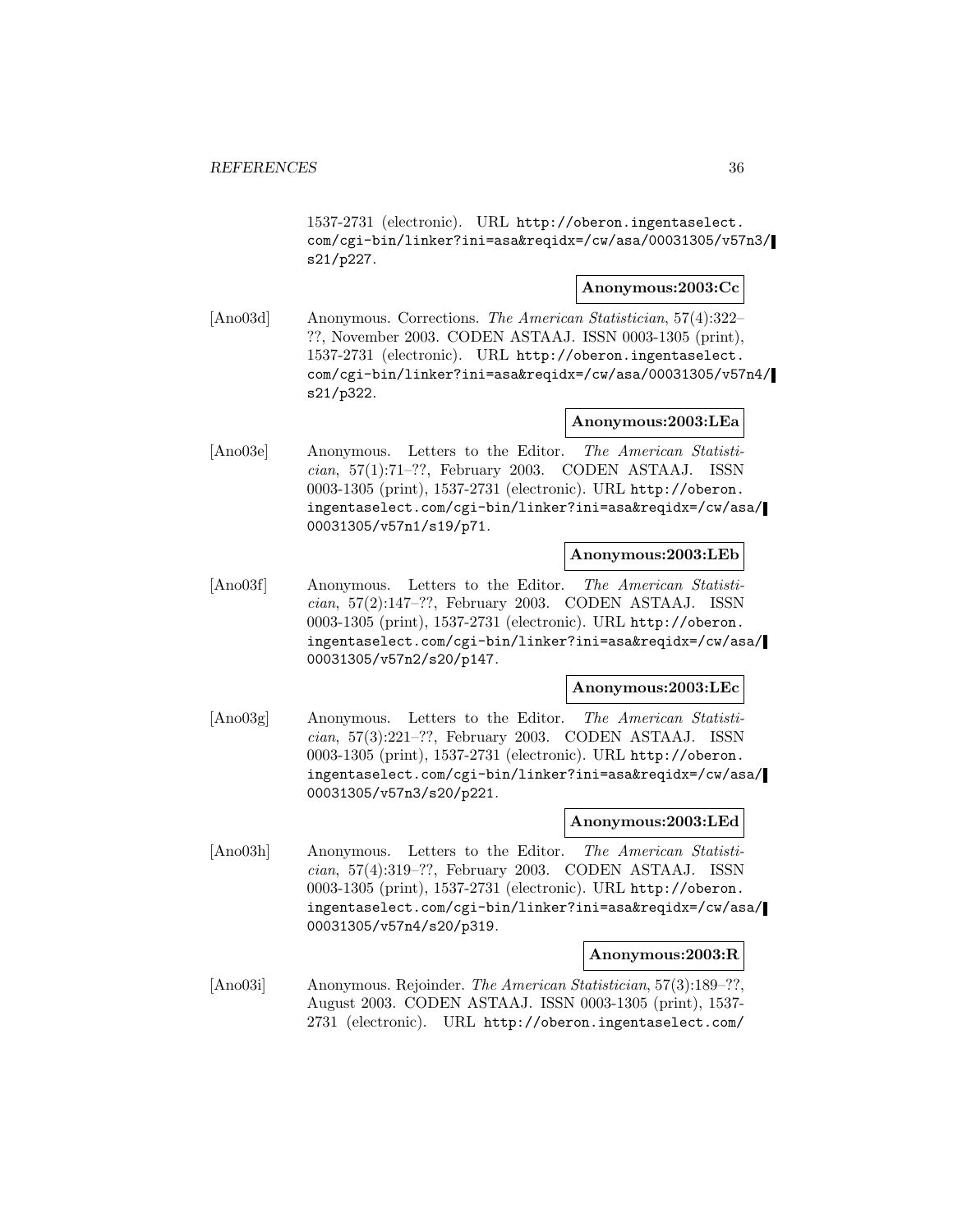cgi-bin/linker?ini=asa&reqidx=/cw/asa/00031305/v57n3/ s10/p181.

#### **Anonymous:2004:EC**

[Ano04a] Anonymous. 2004 editorial collaborators. The American Statistician, 58(4):365–368, November 2004. CODEN ASTAAJ. ISSN 0003-1305 (print), 1537-2731 (electronic).

## **Anonymous:2004:ASA**

[Ano04b] Anonymous. Applied Statistics: Analysis of Variance and Regression by Ruth M. Mickey; Olive Jean Dunn; Virginia A. Clark. The American Statistician, 58(3):262, August 2004. CODEN AS-TAAJ. ISSN 0003-1305 (print), 1537-2731 (electronic). URL http://www.jstor.org/stable/27643573.

# **Anonymous:2004:BMa**

[Ano04c] Anonymous. Back matter. The American Statistician, 58(2):??, May 2004. CODEN ASTAAJ. ISSN 0003-1305 (print), 1537-2731 (electronic). URL http://www.jstor.org/stable/27643548.

#### **Anonymous:2004:BMb**

[Ano04d] Anonymous. Back matter. The American Statistician, 58(3): ??, August 2004. CODEN ASTAAJ. ISSN 0003-1305 (print), 1537-2731 (electronic). URL http://www.jstor.org/stable/ 27643577.

#### **Anonymous:2004:BMc**

[Ano04e] Anonymous. Back matter. The American Statistician, 58(4): ??, November 2004. CODEN ASTAAJ. ISSN 0003-1305 (print), 1537-2731 (electronic). URL http://www.jstor.org/stable/ 27643604.

#### **Anonymous:2004:BRT**

[Ano04f] Anonymous. Brief reviews of teaching materials. The American Statistician, 58(3):262–263, August 2004. CODEN ASTAAJ. ISSN 0003-1305 (print), 1537-2731 (electronic).

#### **Anonymous:2004:Cb**

[Ano04g] Anonymous. Correction. The American Statistician, 58(4):364, November 2004. CODEN ASTAAJ. ISSN 0003-1305 (print), 1537-2731 (electronic).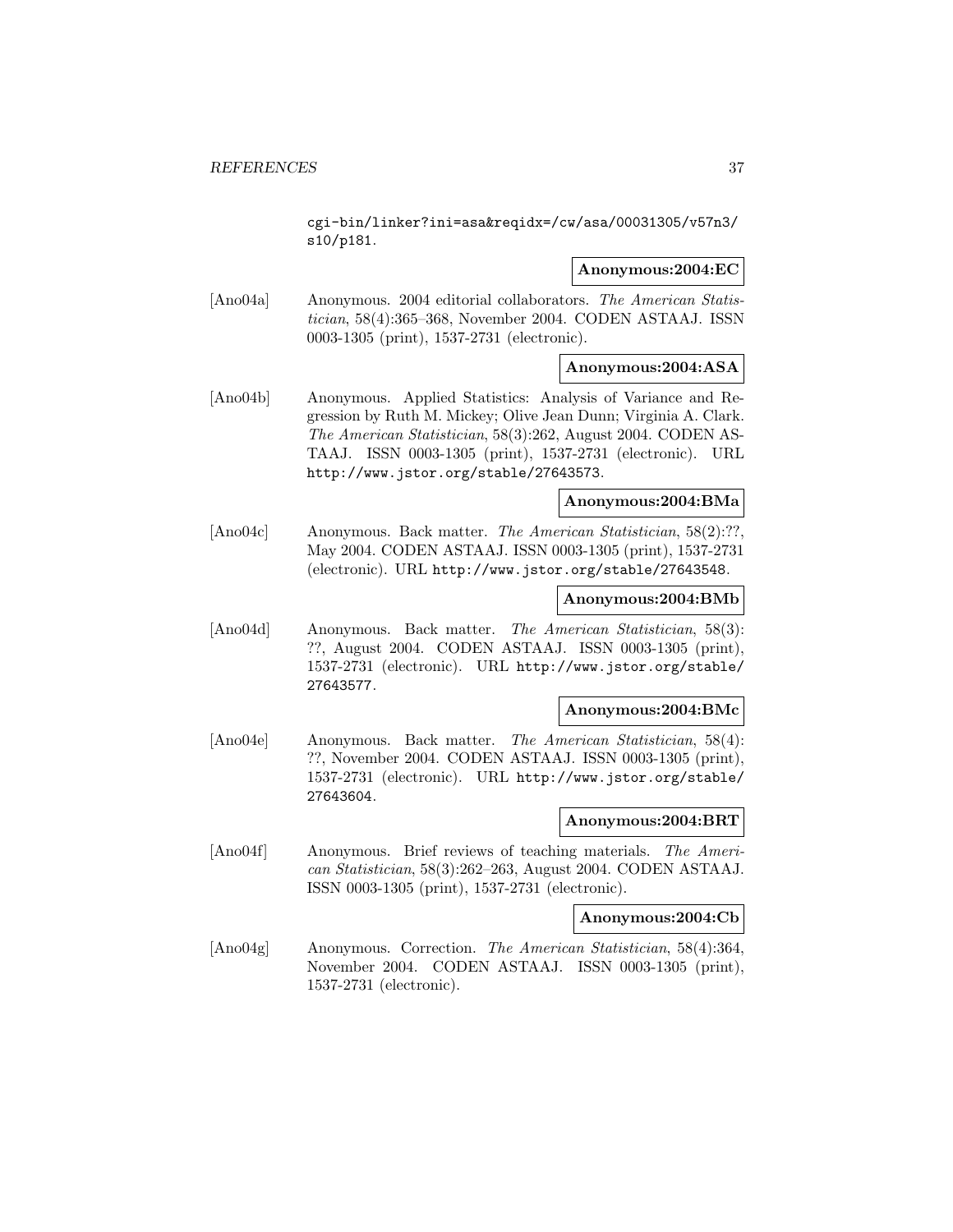### **Anonymous:2004:Ca**

[Ano04h] Anonymous. Corrections. The American Statistician, 58(2):178, May 2004. CODEN ASTAAJ. ISSN 0003-1305 (print), 1537-2731 (electronic).

### **Anonymous:2004:DEA**

[Ano04i] Anonymous. Designing Experiments and Analyzing Data: a Model Comparison Perspective by Scott E. Maxwell; Harold D. Delaney. The American Statistician, 58(3):262, August 2004. CO-DEN ASTAAJ. ISSN 0003-1305 (print), 1537-2731 (electronic). URL http://www.jstor.org/stable/27643574.

## **Anonymous:2004:FMa**

[Ano04]] Anonymous. Front matter. The American Statistician, 58(2):??, May 2004. CODEN ASTAAJ. ISSN 0003-1305 (print), 1537-2731 (electronic). URL http://www.jstor.org/stable/27643514.

#### **Anonymous:2004:FMb**

[Ano04k] Anonymous. Front matter. The American Statistician, 58(3): ??, August 2004. CODEN ASTAAJ. ISSN 0003-1305 (print), 1537-2731 (electronic). URL http://www.jstor.org/stable/ 27643550.

### **Anonymous:2004:FMc**

[Ano04l] Anonymous. Front matter. The American Statistician, 58(4): ??, November 2004. CODEN ASTAAJ. ISSN 0003-1305 (print), 1537-2731 (electronic). URL http://www.jstor.org/stable/ 27643580.

### **Anonymous:2004:LEa**

[Ano04m] Anonymous. Letters to the Editor. The American Statisti $cian$ , 58(1):90–??, February 2004. CODEN ASTAAJ. ISSN 0003-1305 (print), 1537-2731 (electronic). URL http://oberon. ingentaselect.com/cgi-bin/linker?ini=asa&reqidx=/cw/asa/ 00031305/v58n1/s23/p90.

#### **Anonymous:2004:LEb**

[Ano04n] Anonymous. Letters to the Editor. The American Statistician, 58(2):176–177, May 2004. CODEN ASTAAJ. ISSN 0003-1305 (print), 1537-2731 (electronic).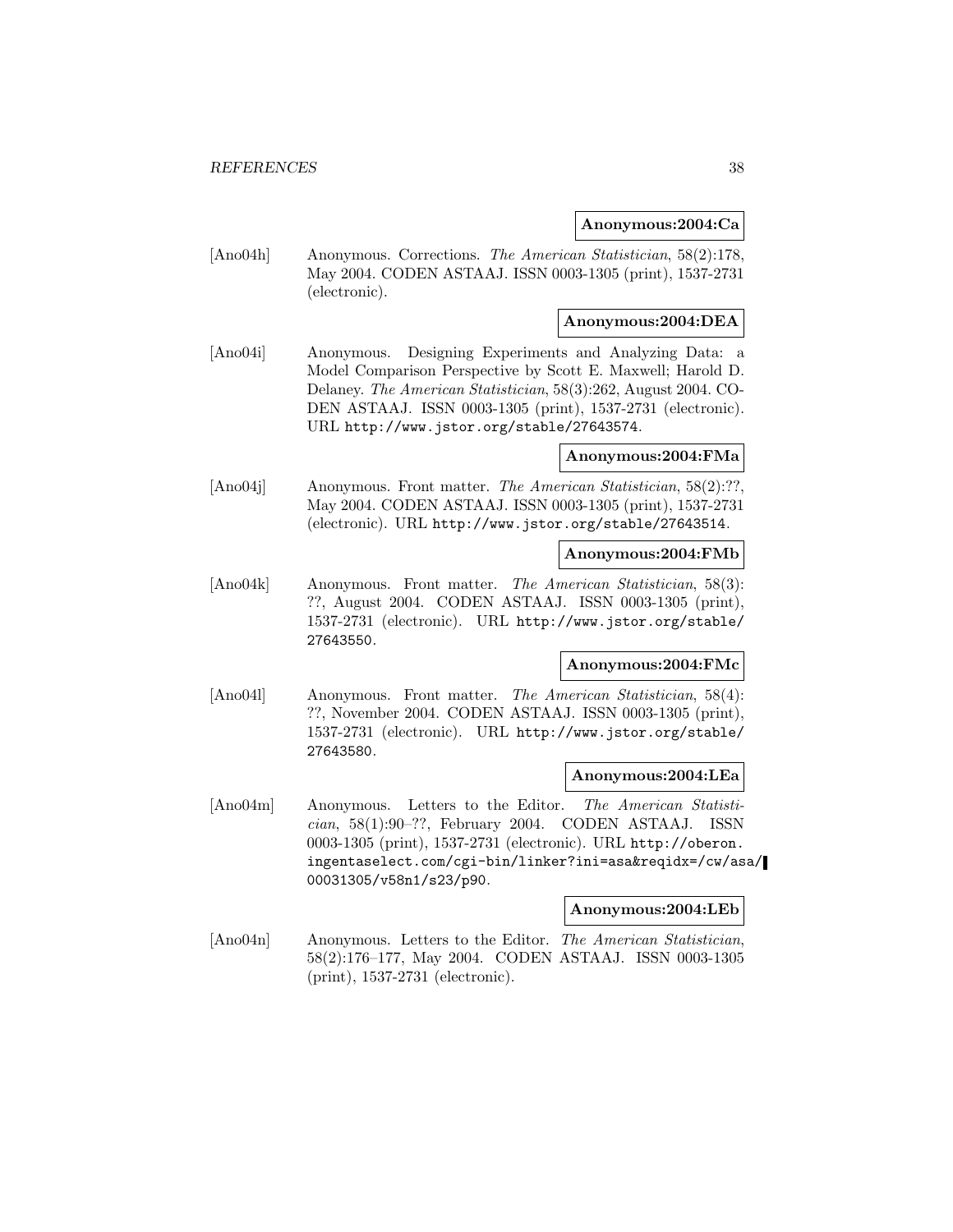#### **Anonymous:2004:LEc**

[Ano04o] Anonymous. Letters to the Editor. The American Statistician, 58 (4):362–363, November 2004. CODEN ASTAAJ. ISSN 0003-1305 (print), 1537-2731 (electronic).

### **Anonymous:2004:MTA**

[Ano04p] Anonymous. Math through the Ages: a Gentle History for Teachers and Others by William P. Berlinghoff; Fernando Q. Gouvêa; Sherlock Holmes in Babylon and Other Tales of Mathematical History by Marlow Anderson; Victor Katz; Robin Wilson. The American Statistician, 58(3):262, August 2004. CODEN AS-TAAJ. ISSN 0003-1305 (print), 1537-2731 (electronic). URL http://www.jstor.org/stable/27643575.

## **Anonymous:2004:RSC**

[Ano04q] Anonymous. Reply: Statistics and the college football championship. The American Statistician, 58(3):194–195, August 2004. CODEN ASTAAJ. ISSN 0003-1305 (print), 1537-2731 (electronic).

### **Anonymous:2004:VI**

[Ano04r] Anonymous. Volume information. The American Statistician, 58(4):??, November 2004. CODEN ASTAAJ. ISSN 0003-1305 (print), 1537-2731 (electronic). URL http://www.jstor.org/ stable/27643579.

#### **Anonymous:2004:WPM**

[Ano04s] Anonymous. Writing Projects for Mathematics Courses: Crashed Clowns, Cars, and Coffee to Go by Annalisa Crannell; Gavin Larose; Thomas Ratliff; Elyn Rykken. The American Statistician, 58(3):262–263, August 2004. CODEN ASTAAJ. ISSN 0003-1305 (print), 1537-2731 (electronic). URL http://www.jstor.org/ stable/27643576.

#### **Anonymous:2005:EC**

[Ano05a] Anonymous. 2005 editorial collaborators. The American Statistician, 59(4):355–358, November 2005. CODEN ASTAAJ. ISSN 0003-1305 (print), 1537-2731 (electronic).

#### **Anonymous:2005:Ca**

[Ano05b] Anonymous. Correction. The American Statistician, 59(1):119, February 2005. CODEN ASTAAJ. ISSN 0003-1305 (print), 1537- 2731 (electronic).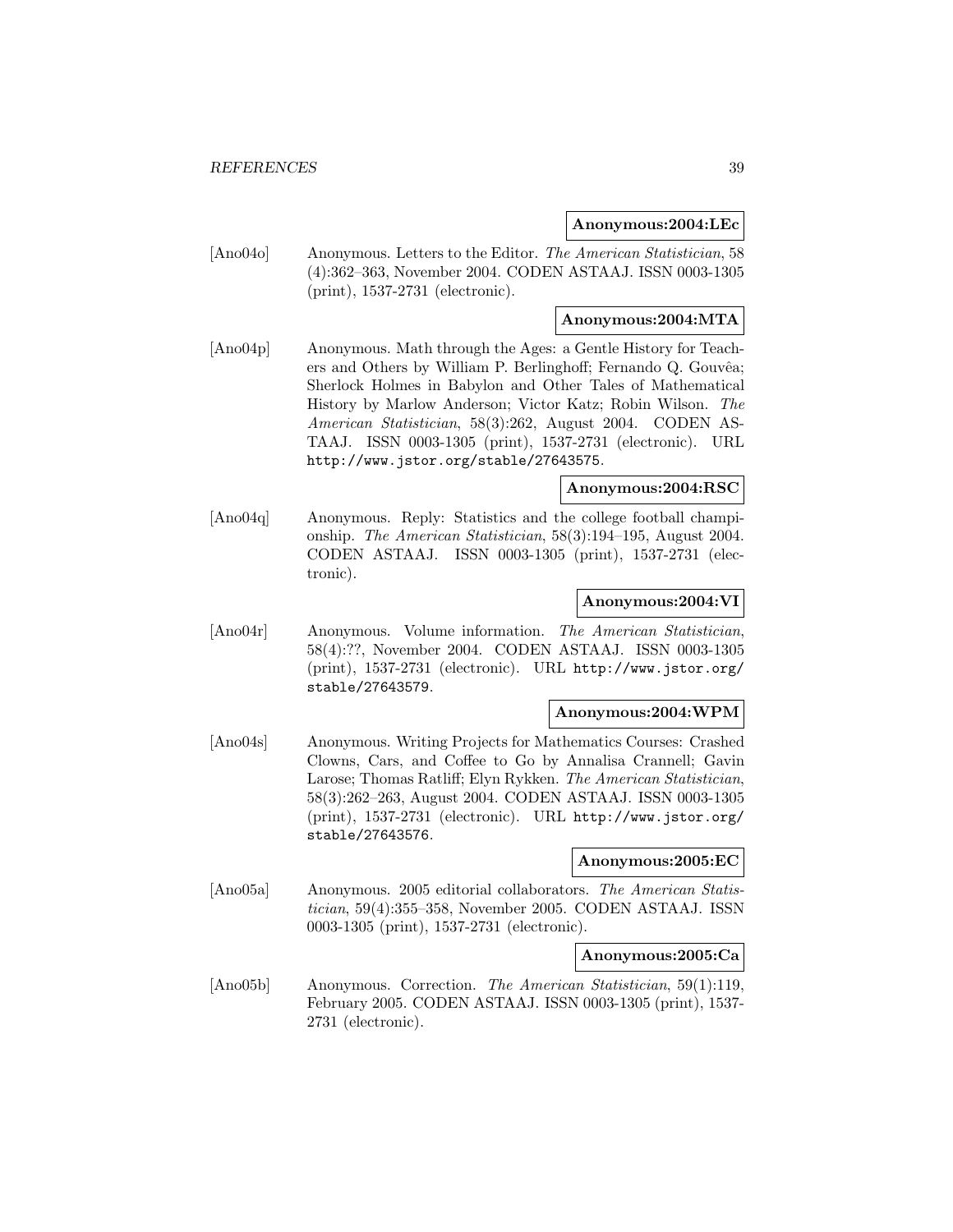#### **Anonymous:2005:Cb**

[Ano05c] Anonymous. Correction. The American Statistician, 59(3):280, August 2005. CODEN ASTAAJ. ISSN 0003-1305 (print), 1537- 2731 (electronic).

#### **Anonymous:2005:LEa**

[Ano05d] Anonymous. Letters to the Editor. The American Statistician, 59 (1):116–118, February 2005. CODEN ASTAAJ. ISSN 0003-1305 (print), 1537-2731 (electronic).

## **Anonymous:2005:LEb**

[Ano05e] Anonymous. Letters to the Editor. The American Statistician, 59 (3):279, August 2005. CODEN ASTAAJ. ISSN 0003-1305 (print), 1537-2731 (electronic).

#### **Anonymous:2006:EC**

[Ano06a] Anonymous. 2006 editorial collaborators. The American Statistician, 60(4):350–353, November 2006. CODEN ASTAAJ. ISSN 0003-1305 (print), 1537-2731 (electronic).

## **Anonymous:2006:C**

[Ano06b] Anonymous. Correction. The American Statistician, 60(2):212, May 2006. CODEN ASTAAJ. ISSN 0003-1305 (print), 1537-2731 (electronic).

#### **Anonymous:2006:LEa**

[Ano06c] Anonymous. Letters to the Editor. The American Statistician, 60 (1):101–103, February 2006. CODEN ASTAAJ. ISSN 0003-1305 (print), 1537-2731 (electronic).

#### **Anonymous:2006:LEb**

[Ano06d] Anonymous. Letters to the Editor. The American Statistician, 60(2):208–211, May 2006. CODEN ASTAAJ. ISSN 0003-1305 (print), 1537-2731 (electronic).

#### **Anonymous:2006:LEc**

[Ano06e] Anonymous. Letters to the Editor. The American Statistician, 60(3):295–297, August 2006. CODEN ASTAAJ. ISSN 0003-1305 (print), 1537-2731 (electronic).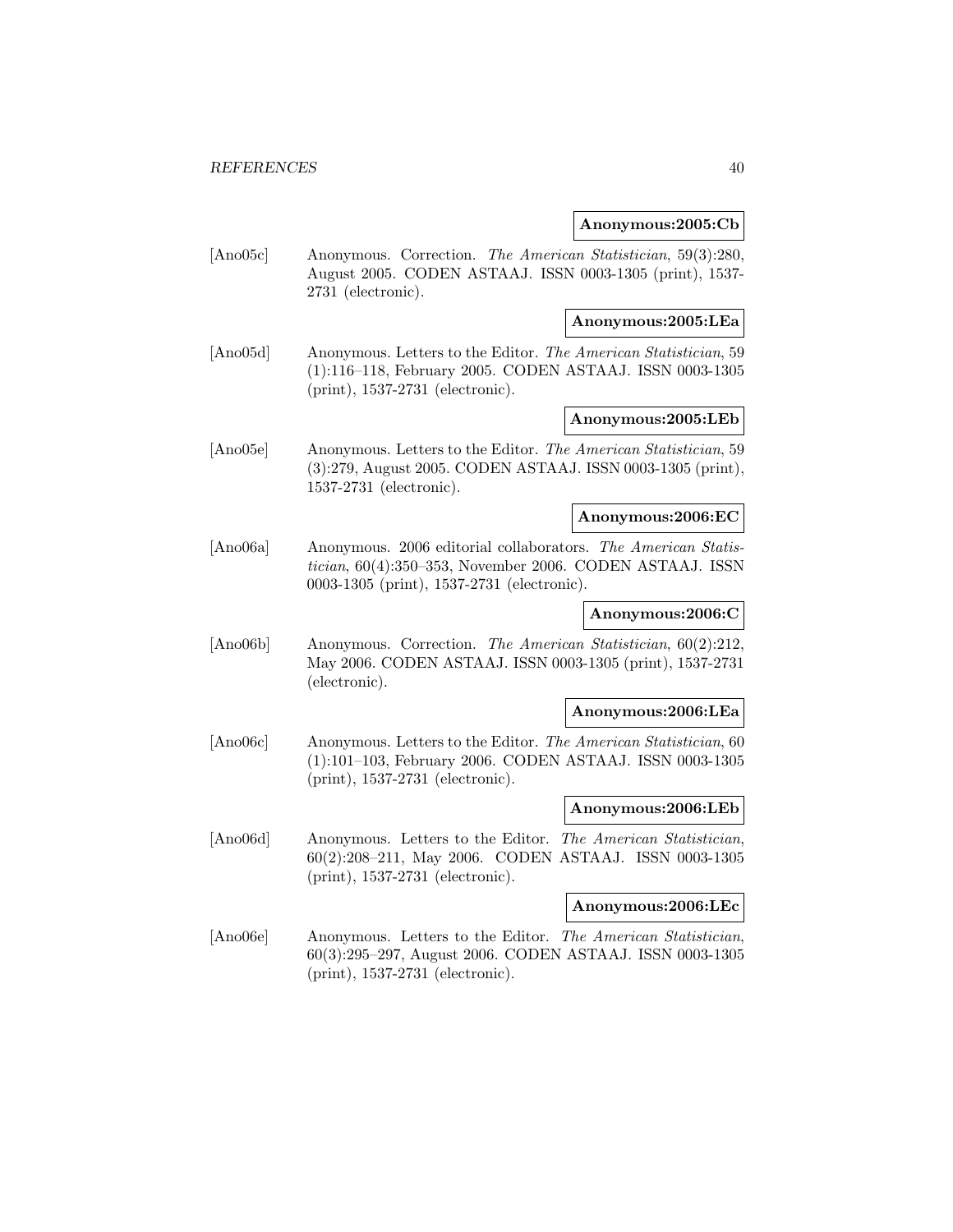#### **Anonymous:2006:LEd**

[Ano06f] Anonymous. Letters to the Editor. The American Statistician, 60 (4):347–349, November 2006. CODEN ASTAAJ. ISSN 0003-1305 (print), 1537-2731 (electronic).

### **Anonymous:2007:EC**

[Ano07a] Anonymous. 2007 editorial collaborators. The American Statistician, 61(4):374–379, November 2007. CODEN ASTAAJ. ISSN 0003-1305 (print), 1537-2731 (electronic).

## **Anonymous:2007:BRTa**

[Ano07b] Anonymous. Brief reviews of teaching materials. The American Statistician, 61(2):186, May 2007. CODEN ASTAAJ. ISSN 0003- 1305 (print), 1537-2731 (electronic).

#### **Anonymous:2007:BRTb**

[Ano07c] Anonymous. Brief reviews of teaching materials. The American Statistician, 61(3):279, August 2007. CODEN ASTAAJ. ISSN 0003-1305 (print), 1537-2731 (electronic).

## **Anonymous:2007:BRTc**

[Ano07d] Anonymous. Brief reviews of teaching materials. The American Statistician, 61(4):372, November 2007. CODEN ASTAAJ. ISSN 0003-1305 (print), 1537-2731 (electronic).

#### **Anonymous:2007:LEa**

[Ano07e] Anonymous. Letters to the Editor. The American Statistician, 61(2):187–188, May 2007. CODEN ASTAAJ. ISSN 0003-1305 (print), 1537-2731 (electronic).

#### **Anonymous:2007:LEb**

[Ano07f] Anonymous. Letters to the Editor. The American Statistician, 61(3):280–284, August 2007. CODEN ASTAAJ. ISSN 0003-1305 (print), 1537-2731 (electronic).

#### **Anonymous:2007:LEc**

[Ano07g] Anonymous. Letters to the Editor. The American Statistician, 61(4):373, November 2007. CODEN ASTAAJ. ISSN 0003-1305 (print), 1537-2731 (electronic).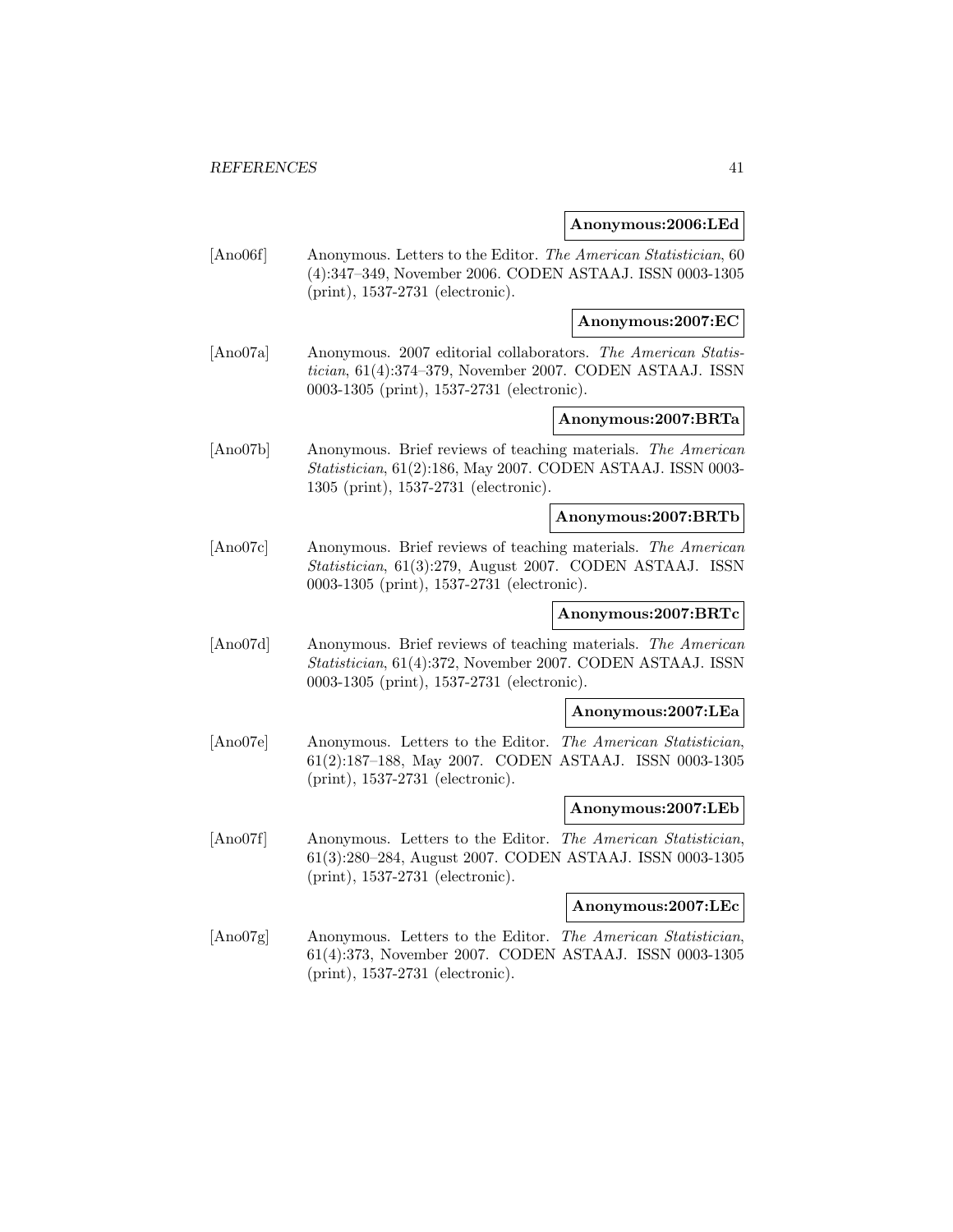#### **Anonymous:2008:EC**

[Ano08a] Anonymous. 2008 editorial collaborators. The American Statistician, 62(4):366–367, November 2008. CODEN ASTAAJ. ISSN 0003-1305 (print), 1537-2731 (electronic).

**Anonymous:2008:BRTa**

[Ano08b] Anonymous. Brief reviews of teaching materials. The American Statistician, 62(1):94, February 2008. CODEN ASTAAJ. ISSN 0003-1305 (print), 1537-2731 (electronic).

## **Anonymous:2008:BRTb**

[Ano08c] Anonymous. Brief reviews of teaching materials. The American Statistician, 62(2):185, May 2008. CODEN ASTAAJ. ISSN 0003- 1305 (print), 1537-2731 (electronic).

#### **Anonymous:2008:C**

[Ano08d] Anonymous. Corrections. The American Statistician, 62(2):188, May 2008. CODEN ASTAAJ. ISSN 0003-1305 (print), 1537-2731 (electronic).

## **Anonymous:2008:IV**

[Ano08e] Anonymous. Index to volume 62. The American Statistician, 62 (4):368–370, November 2008. CODEN ASTAAJ. ISSN 0003-1305 (print), 1537-2731 (electronic).

#### **Anonymous:2008:LEa**

[Ano08f] Anonymous. Letters to the Editor. The American Statistician, 62(1):95–96, February 2008. CODEN ASTAAJ. ISSN 0003-1305 (print), 1537-2731 (electronic).

#### **Anonymous:2008:LEb**

[Ano08g] Anonymous. Letters to the Editor. The American Statistician, 62(2):186–187, May 2008. CODEN ASTAAJ. ISSN 0003-1305 (print), 1537-2731 (electronic).

#### **Anonymous:2008:LEc**

[Ano08h] Anonymous. Letters to the Editor. The American Statistician, 62(3):274–278, August 2008. CODEN ASTAAJ. ISSN 0003-1305 (print), 1537-2731 (electronic).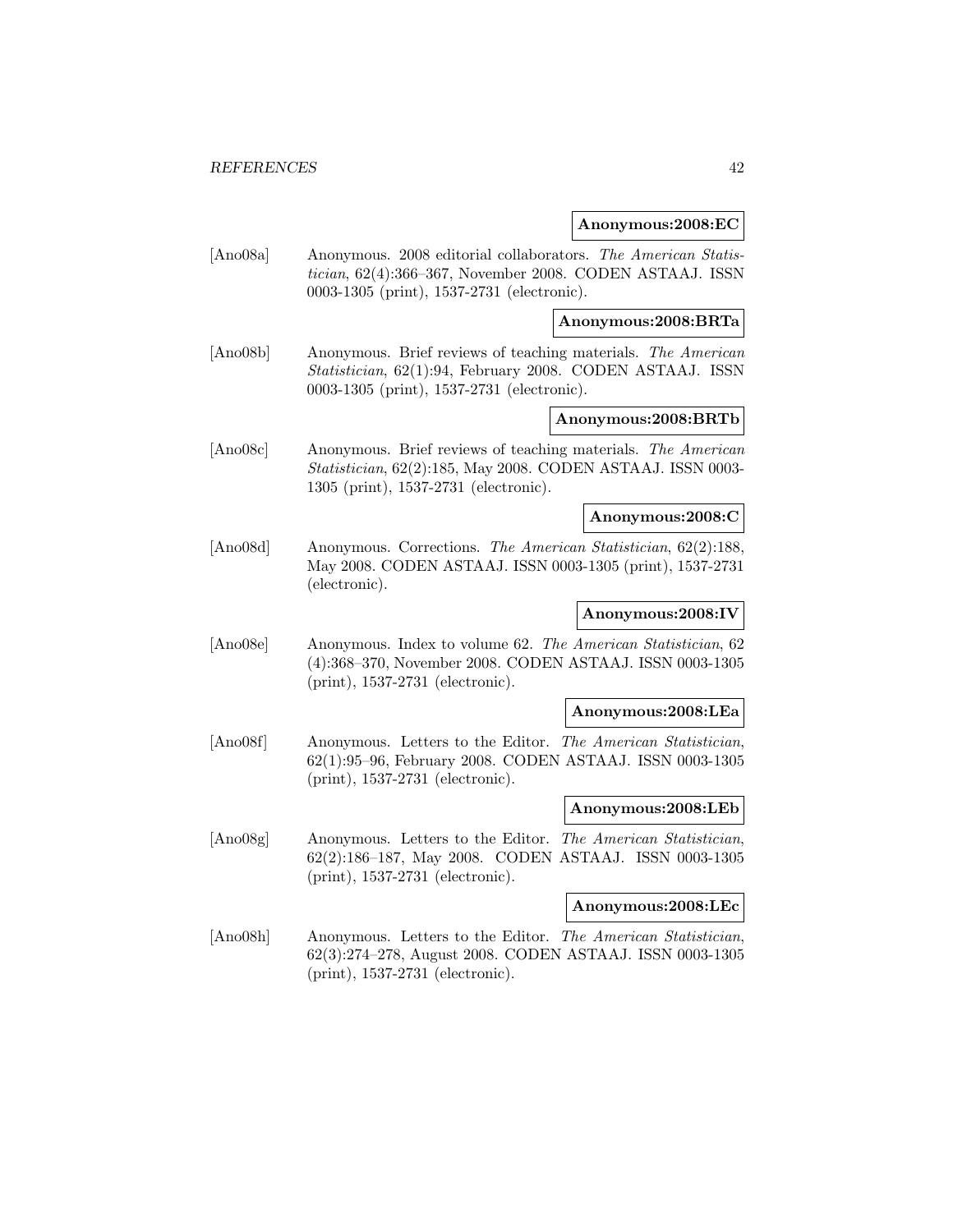#### **Anonymous:2008:LEd**

[Ano08i] Anonymous. Letters to the Editor. The American Statistician, 62 (4):364–365, November 2008. CODEN ASTAAJ. ISSN 0003-1305 (print), 1537-2731 (electronic).

#### **Anonymous:2009:EC**

[Ano09a] Anonymous. 2009 editorial collaborators. The American Statistician, 63(4):407–408, November 2009. CODEN ASTAAJ. ISSN 0003-1305 (print), 1537-2731 (electronic).

# **Anonymous:2009:E**

[Ano09b] Anonymous. Errata. The American Statistician, 63(2):200, May 2009. CODEN ASTAAJ. ISSN 0003-1305 (print), 1537-2731 (electronic).

#### **Anonymous:2009:IV**

[Ano09c] Anonymous. Index to volume 63. The American Statistician, 63 (4):409–411, November 2009. CODEN ASTAAJ. ISSN 0003-1305 (print), 1537-2731 (electronic).

## **Anonymous:2009:LEa**

[Ano09d] Anonymous. Letter to the Editor. The American Statistician, 63 (1):102–103, February 2009. CODEN ASTAAJ. ISSN 0003-1305 (print), 1537-2731 (electronic).

#### **Anonymous:2009:LEc**

[Ano09e] Anonymous. Letter to the Editor. The American Statistician, 63(4):406, November 2009. CODEN ASTAAJ. ISSN 0003-1305 (print), 1537-2731 (electronic).

#### **Anonymous:2009:LEb**

[Ano09f] Anonymous. Letters to the Editor. The American Statistician, 63(2):197–199, May 2009. CODEN ASTAAJ. ISSN 0003-1305 (print), 1537-2731 (electronic).

#### **Anonymous:2009:RBTa**

[Ano09g] Anonymous. Reviews of books and teaching materials. The American Statistician, 63(1):92–101, February 2009. CODEN ASTAAJ. ISSN 0003-1305 (print), 1537-2731 (electronic).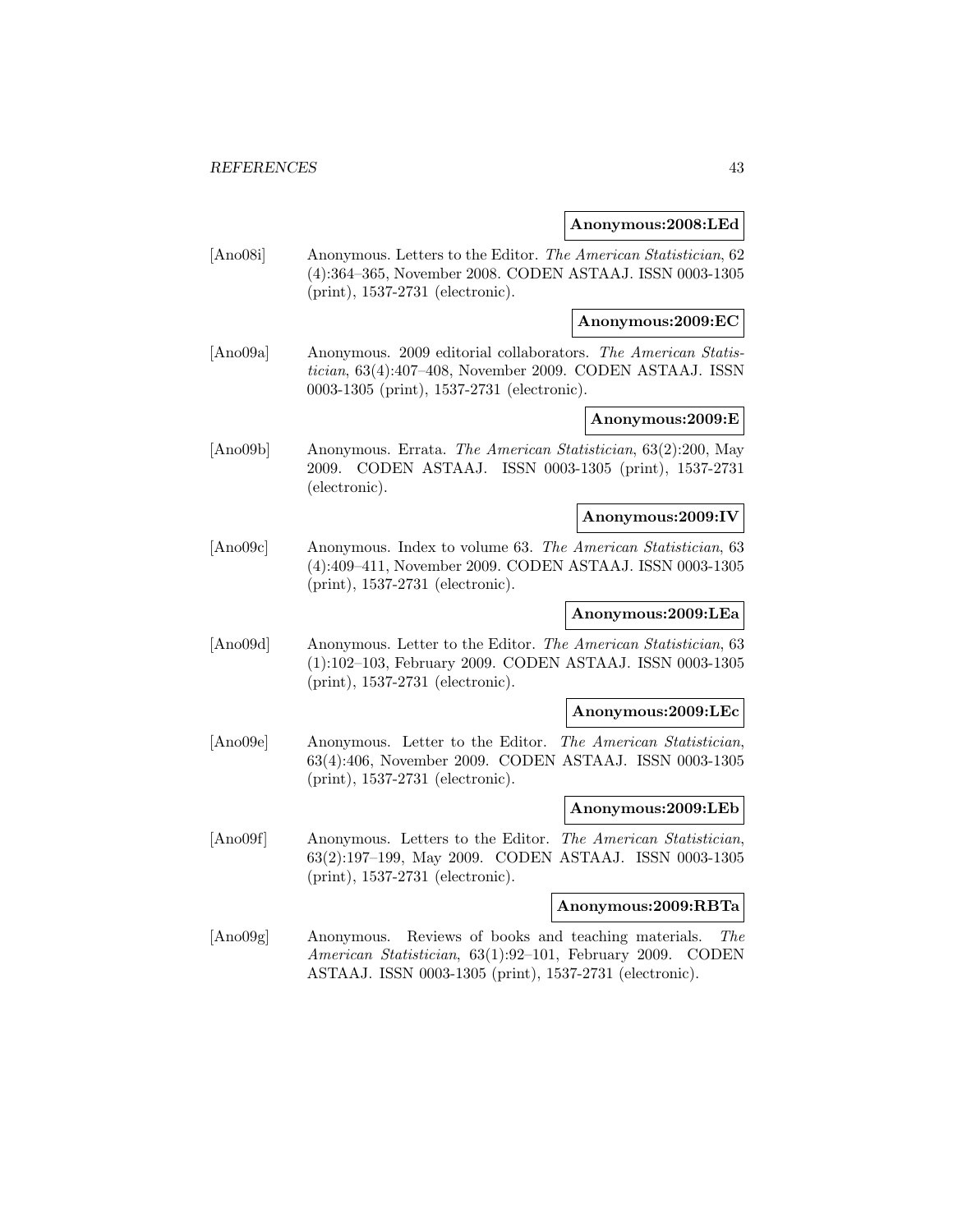#### **Anonymous:2009:RBTb**

[Ano09h] Anonymous. Reviews of books and teaching materials. The American Statistician, 63(2):189–196, May 2009. CODEN ASTAAJ. ISSN 0003-1305 (print), 1537-2731 (electronic).

**Anonymous:2009:RBTc**

[Ano09i] Anonymous. Reviews of books and teaching materials. The American Statistician, 63(3):281–293, August 2009. CODEN ASTAAJ. ISSN 0003-1305 (print), 1537-2731 (electronic).

## **Anonymous:2009:RBTd**

[Ano09j] Anonymous. Reviews of books and teaching materials. The American Statistician, 63(4):401–405, November 2009. CODEN AS-TAAJ. ISSN 0003-1305 (print), 1537-2731 (electronic).

## **Athanasios:2007:EEB**

[APT07] Diamandopoulos A. Athanasios, Goudas C. Pavlos, and Kassimatis I. Theodoros. Early evidence-based medicine. The American Statistician, 61(2):154–158, May 2007. CODEN ASTAAJ. ISSN 0003-1305 (print), 1537-2731 (electronic).

## **Allenby:2008:TBS**

[AR08] Greg M. Allenby and Peter E. Rossi. Teaching Bayesian statistics to marketing and business students. The American Statistician, 62(3):195–198, August 2008. CODEN ASTAAJ. ISSN 0003-1305 (print), 1537-2731 (electronic).

## **Arnold:2006:DEM**

[Arn06] Steven F. Arnold. Design of experiments with MINITAB. The American Statistician, 60(2):205, May 2006. CODEN ASTAAJ. ISSN 0003-1305 (print), 1537-2731 (electronic).

#### **Arnholt:2007:SAS**

[Arn07] Alan T. Arnholt. Statistics: The art and science of learning from data. The American Statistician, 61(2):181–182, May 2007. CO-DEN ASTAAJ. ISSN 0003-1305 (print), 1537-2731 (electronic).

#### **Austin:2004:BMD**

[AT04] Peter C. Austin and Jack V. Tu. Bootstrap methods for developing predictive models. The American Statistician, 58(2):131–137, May 2004. CODEN ASTAAJ. ISSN 0003-1305 (print), 1537-2731 (electronic). URL http://www.jstor.org/stable/27643521.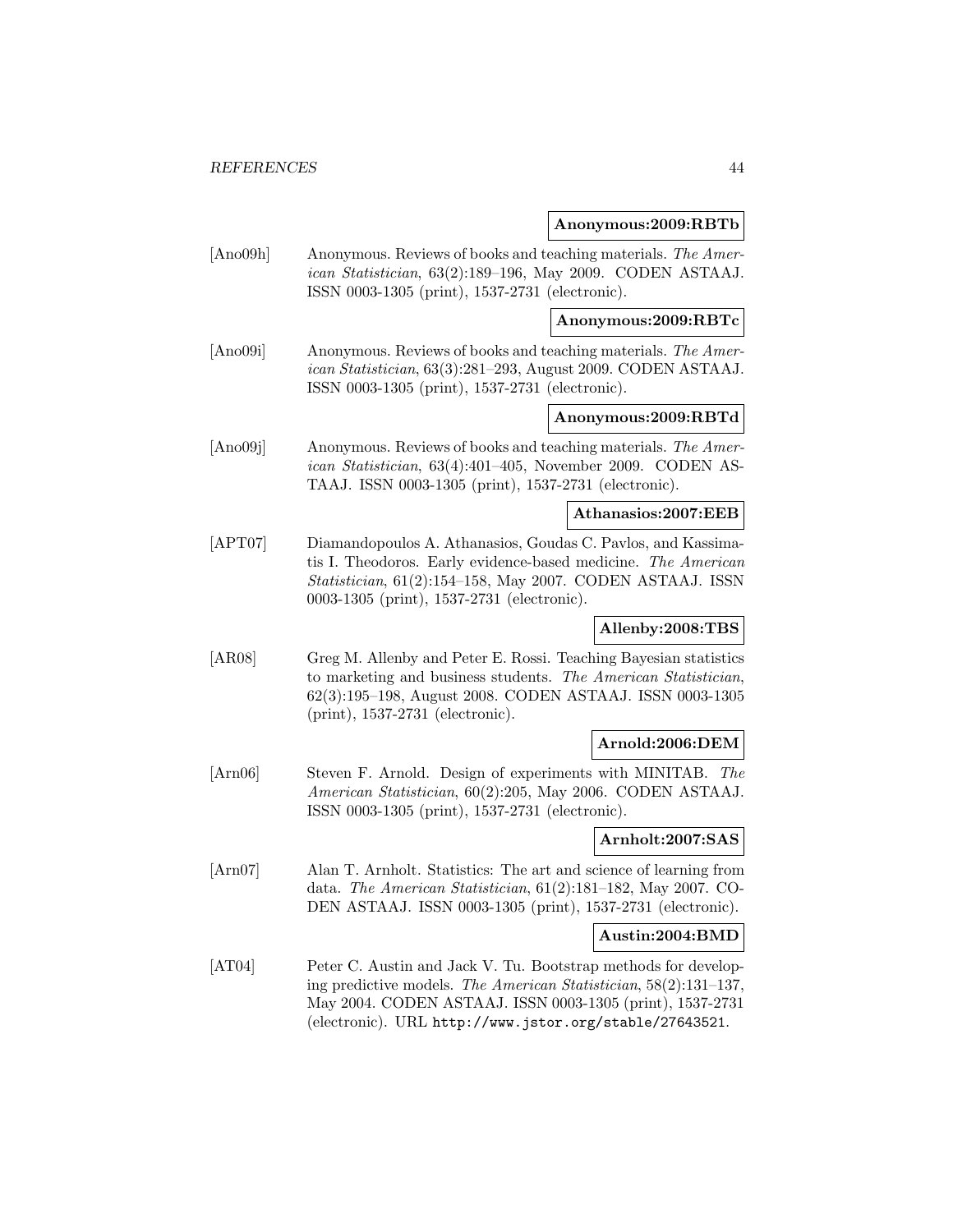#### **Albert:2001:UMD**

[AW01] Jim Albert and Patricia Williamson. Using model/data simulations to detect streakiness. The American Statistician, 55(1):41–50, February 2001. CODEN ASTAAJ. ISSN 0003-1305 (print), 1537-2731 (electronic). URL http://www. amstat.org/publications/tas/Albert.htm; http://www. jstor.org/stable/2685528.

### **Annis:2006:CPP**

[AW06] David H. Annis and Samuel S. Wu. A comparison of potential playoff systems for NCAA I-A football. The American Statistician, 60(2):151–157, May 2006. CODEN ASTAAJ. ISSN 0003- 1305 (print), 1537-2731 (electronic).

# **Brady:2002:CSB**

[BA02] James E. Brady and Theodore T. Allen. Case study based instruction of DOE and SPC. The American Statistician, 56(4):312–??, November 2002. CODEN ASTAAJ. ISSN 0003-1305 (print), 1537-2731 (electronic). URL http://oberon.ingentaselect. com/cgi-bin/linker?ini=asa&reqidx=/cw/asa/00031305/v56n4/ s9/p312.

## **Berry:2006:SPC**

[BA06] Donald A. Berry and Gregory D. Ayers. Symmetrized percent change for treatment comparisons. The American Statistician, 60(1):27–31, February 2006. CODEN ASTAAJ. ISSN 0003-1305 (print), 1537-2731 (electronic).

#### **Barker:2002:CNC**

[Bar02a] Lawrence Barker. A comparison of nine confidence intervals for a Poisson parameter when the expected number of events is 5. The American Statistician, 56(2):85–??, May 2002. CODEN ASTAAJ. ISSN 0003-1305 (print), 1537-2731 (electronic). URL http://oberon.ingentaselect.com/cgi-bin/ linker?ini=asa&reqidx=/cw/asa/00031305/v56n2/s2/p85.

### **Bartko:2002:SGJ**

[Bar02b] John J. Bartko. Schenker, N., and Gentleman, J. F. (2001), "On Judging the Significance of Differences by Examining the Overlap between Confidence Intervals," The American Statistician, **55**, 182-186: Comment by Bartko. The American Statistician, 56(1): 81, February 2002. CODEN ASTAAJ. ISSN 0003-1305 (print),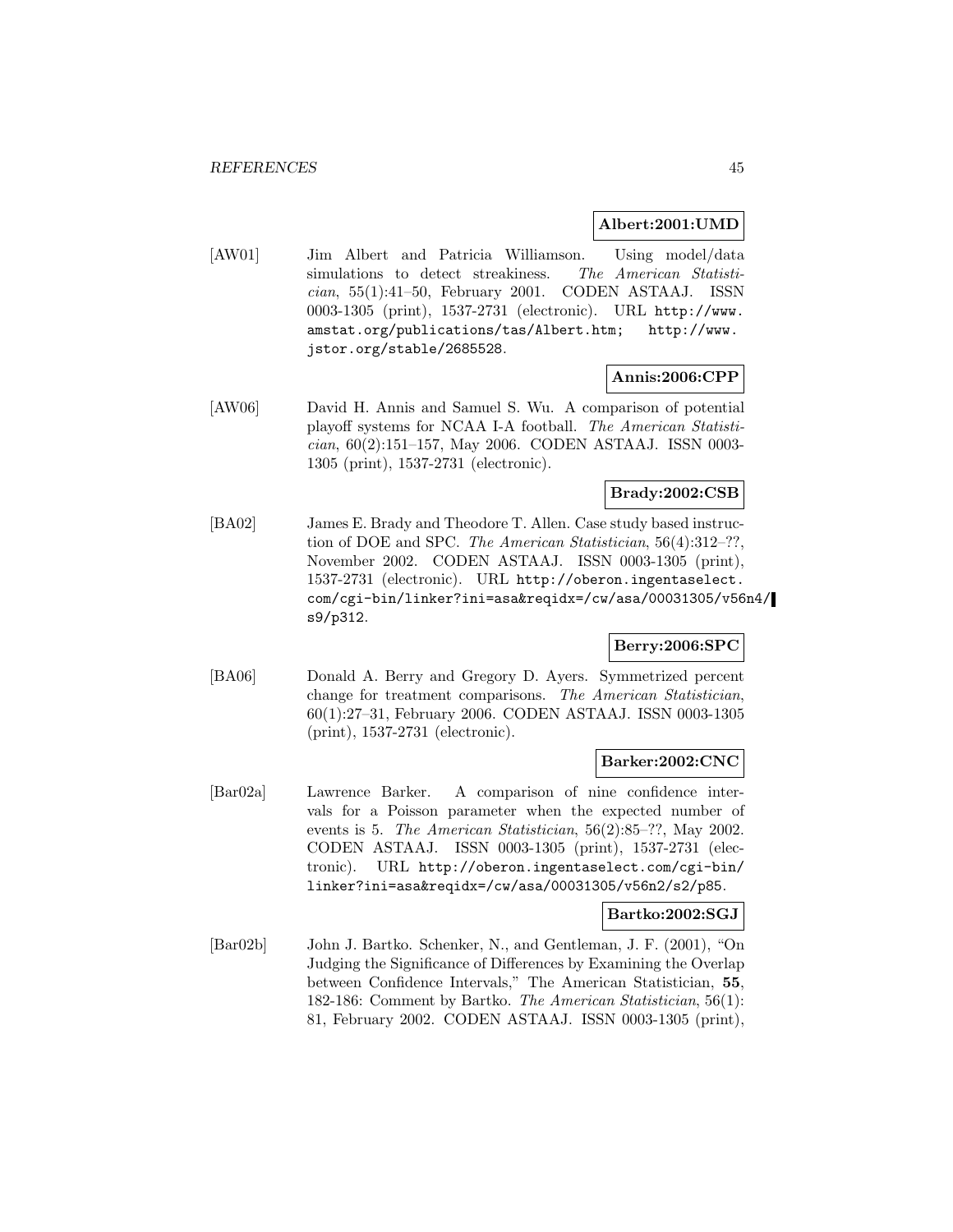1537-2731 (electronic). URL http://www.jstor.org/stable/ 3087339.

## **Barrett:2007:DBJ**

[Bar07] Bruce E. Barrett. Detecting bias in jury selection. The American Statistician, 61(4):296–301, November 2007. CODEN ASTAAJ. ISSN 0003-1305 (print), 1537-2731 (electronic).

## **Barker:2009:MMC**

[Bar09] Chris Barker. The mean, median, and confidence intervals of the Kaplan–Meier survival estimate — computations and applications. The American Statistician, 63(1):78–80, February 2009. CODEN ASTAAJ. ISSN 0003-1305 (print), 1537-2731 (electronic).

## **Bates:2004:BRB**

[Bat04] Samantha C. Bates. Book review: Introductory Statistics with R. The American Statistician, 58(1):88–??, February 2004. CODEN ASTAAJ. ISSN 0003-1305 (print), 1537-2731 (electronic). URL http://oberon.ingentaselect.com/cgi-bin/ linker?ini=asa&reqidx=/cw/asa/00031305/v58n1/s20/p88.

## **Barry:2004:DUS**

[BB04] Daniel Barry and Philip J. Boland. Debating the use of statistical evidence in allegations of age discrimination. The American Statistician, 58(2):102–109, May 2004. CODEN ASTAAJ. ISSN 0003-1305 (print), 1537-2731 (electronic). URL http:// www.jstor.org/stable/27643517.

### **Bryant:2000:MSU**

[BCB00] Peter G. Bryant and Olga I. Cordero-Brana. Model selection using the minimum description length principle. The American Statistician, 54(4):257–268, November 2000. CO-DEN ASTAAJ. ISSN 0003-1305 (print), 1537-2731 (electronic). URL http://www.amstat.org/publications/tas/ Bryant.htm; http://www.jstor.org/stable/2685777.

### **Berger:2001:LE**

[BCW01] Roger L. Berger, Basil W. Coutant, and Don G. Wardell. Letters to the Editor. The American Statistician, 55(1):85, February 2001. CODEN ASTAAJ. ISSN 0003-1305 (print), 1537-2731 (electronic). URL http://www.jstor.org/stable/2685540.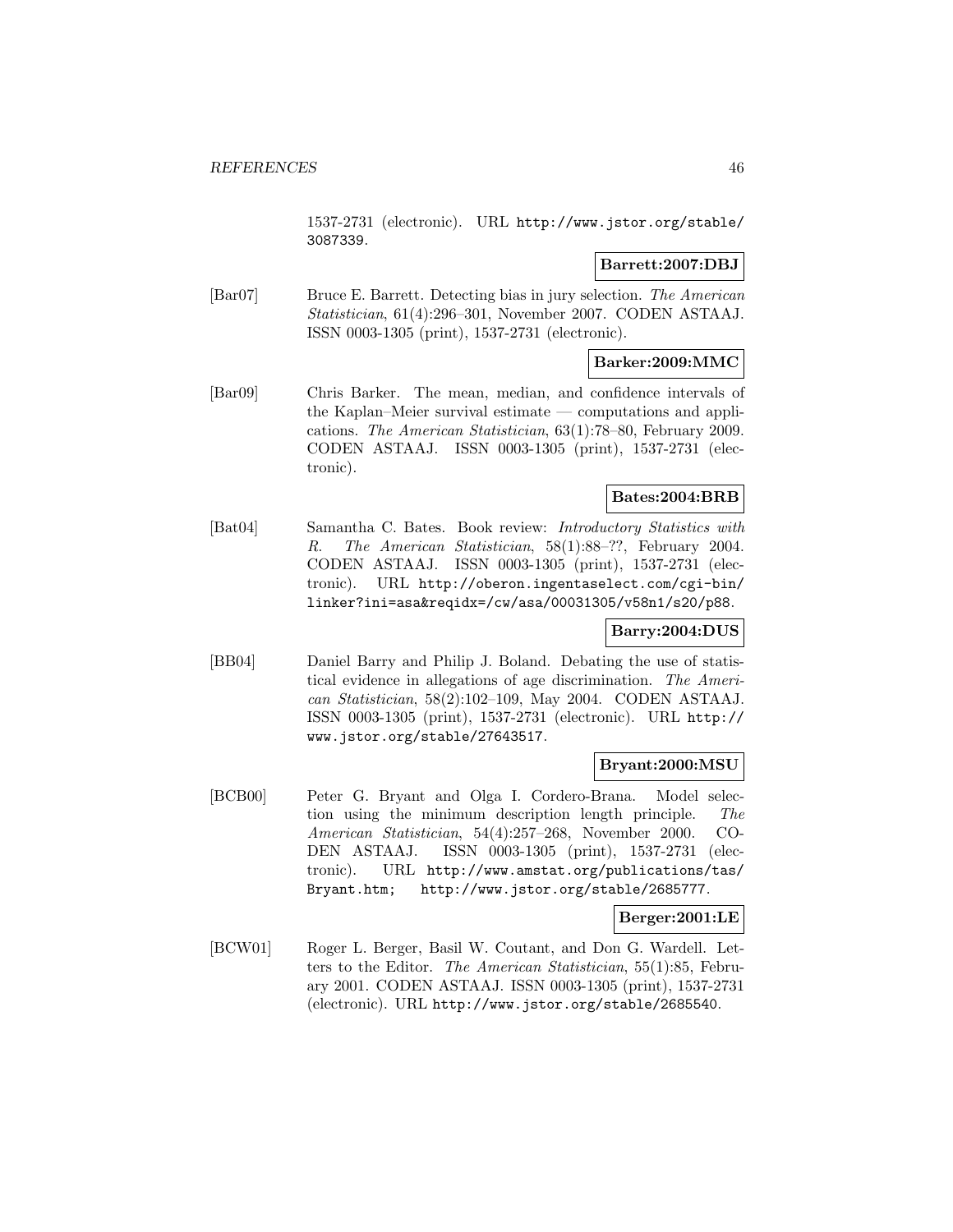#### **Bellhouse:2001:CLT**

[Bel01] D. R. Bellhouse. The Central Limit Theorem under simple random sampling. The American Statistician, 55(4):352–357, November 2001. CODEN ASTAAJ. ISSN 0003-1305 (print), 1537-2731 (electronic). URL http://www.jstor.org/stable/ 2685700.

#### **Belden:2005:DMB**

[Bel05] Susan Belden. Discussion: Moving beyond the St. Petersburg Paradox to understand growth stock valuation. The American Statistician, 59(3):233–234, August 2005. CODEN ASTAAJ. ISSN 0003-1305 (print), 1537-2731 (electronic).

# **Bellhouse:2007:SME**

[Bel07] David R. Bellhouse. Sampling methods: Exercises and solutions. The American Statistician, 61(3):276, August 2007. CODEN AS-TAAJ. ISSN 0003-1305 (print), 1537-2731 (electronic).

## **Berk:2000:BRBa**

[Ber00a] Kenneth N. Berk. Book review: [untitled]. The American Statistician, 54(1):82, February 2000. CODEN ASTAAJ. ISSN 0003- 1305 (print), 1537-2731 (electronic). URL http://www.jstor. org/stable/2685619.

# **Berk:2000:BRBb**

[Ber00b] Kenneth N. Berk. Book review: [untitled]. The American Statistician, 54(1):82–83, February 2000. CODEN ASTAAJ. ISSN 0003- 1305 (print), 1537-2731 (electronic). URL http://www.jstor. org/stable/2685620.

#### **Berk:2000:BRBc**

[Ber00c] Kenneth N. Berk. Book review: [untitled]. The American Statistician, 54(2):154–155, May 2000. CODEN ASTAAJ. ISSN 0003- 1305 (print), 1537-2731 (electronic). URL http://www.jstor. org/stable/2686040.

#### **Berk:2003:D**

[Ber03] Kenneth N. Berk. Discussion. The American Statistician, 57(3): 178–??, August 2003. CODEN ASTAAJ. ISSN 0003-1305 (print), 1537-2731 (electronic). URL http://oberon.ingentaselect. com/cgi-bin/linker?ini=asa&reqidx=/cw/asa/00031305/v57n3/ s6/p178.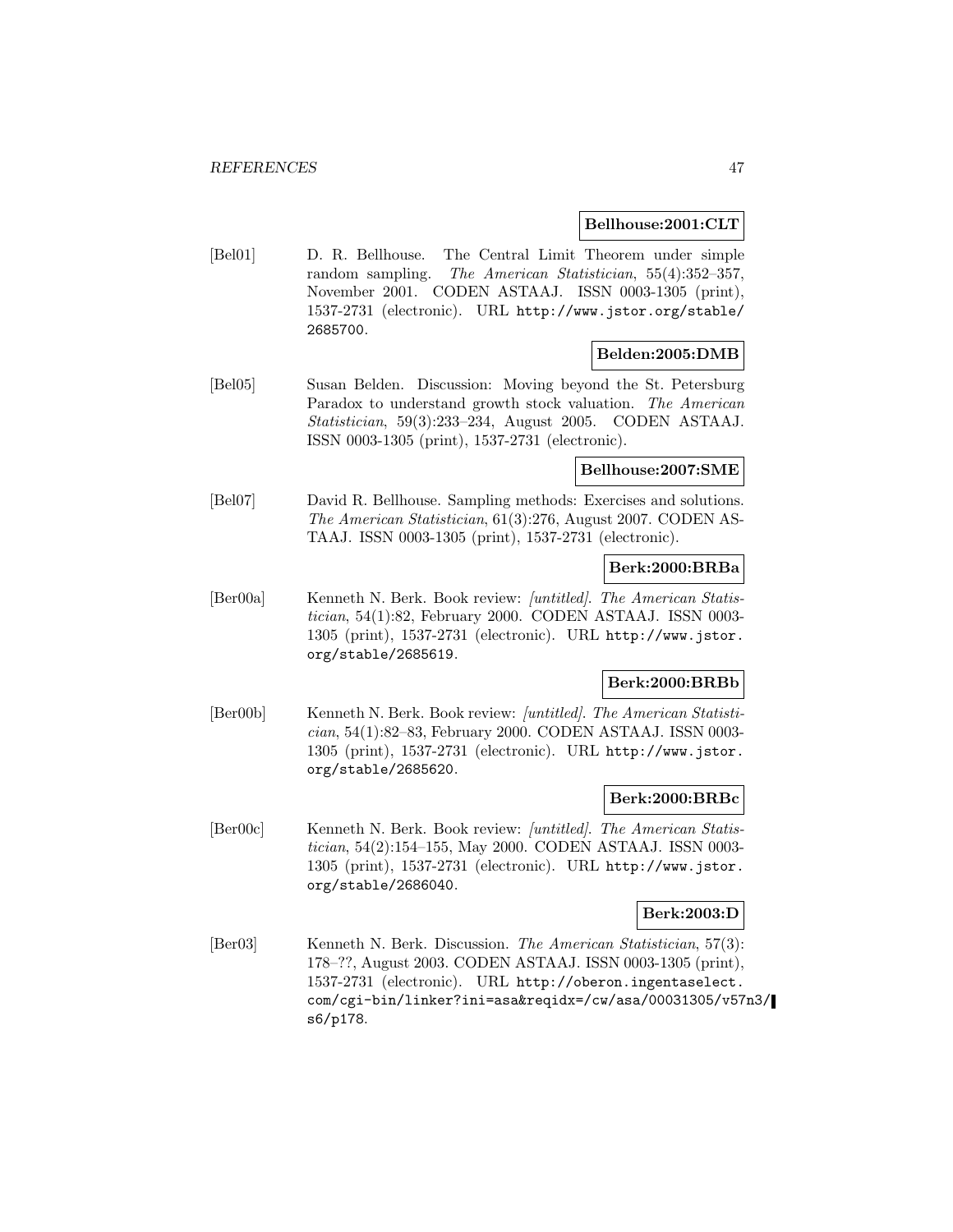#### **Berengut:2006:SED**

[Ber06] David Berengut. Statistics for experimenters: Design, innovation, and discovery. The American Statistician, 60(4):341–342, November 2006. CODEN ASTAAJ. ISSN 0003-1305 (print), 1537-2731 (electronic).

## **Berrendero:2007:BMB**

[Ber07] José R. Berrendero. The bagged median and the bragged mean. The American Statistician, 61(4):325–330, November 2007. CO-DEN ASTAAJ. ISSN 0003-1305 (print), 1537-2731 (electronic).

#### **Betensky:2000:ADR**

[Bet00] Rebecca A. Betensky. Alternative derivations of a rule for early stopping in favor of  $H_0$ . The American Statistician, 54(1):35– 39, February 2000. CODEN ASTAAJ. ISSN 0003-1305 (print), 1537-2731 (electronic). URL http://www.jstor.org/stable/ 2685608.

## **Bell:2008:ETP**

[BG08] Richard C. Bell, Jr. and Andrew G. Glen. Experiences teaching probability and statistics with personal laptops in the classroom daily. The American Statistician, 62(2):155–160, May 2008. CO-DEN ASTAAJ. ISSN 0003-1305 (print), 1537-2731 (electronic).

#### **Busstra:2008:DDD**

[BGF<sup>+</sup>08] M. C. Busstra, A. Geelen, E. J. Feskens, R. J. M. Hartog, and P. van 't Veer. Design and development of digital learning material for applied data analysis. The American Statistician, 62(4): 329–339, November 2008. CODEN ASTAAJ. ISSN 0003-1305 (print), 1537-2731 (electronic).

#### **Bryce:2001:CGB**

[BGNP01] G. Rex Bryce, Robert Gould, William I. Notz, and Roxy L. Peck. Curriculum guidelines for Bachelor of Science degrees in statistical science. The American Statistician, 55(1):7–13, February 2001. CODEN ASTAAJ. ISSN 0003-1305 (print), 1537-2731 (electronic). URL http://www.jstor.org/stable/2685523.

#### **Bhattacharya:2002:MVU**

[BH02] Bhaskar Bhattacharya and Desale Habtzghi. Median of the p value under the alternative hypothesis. The American Statistician, 56(3):202–??, August 2002. CODEN ASTAAJ. ISSN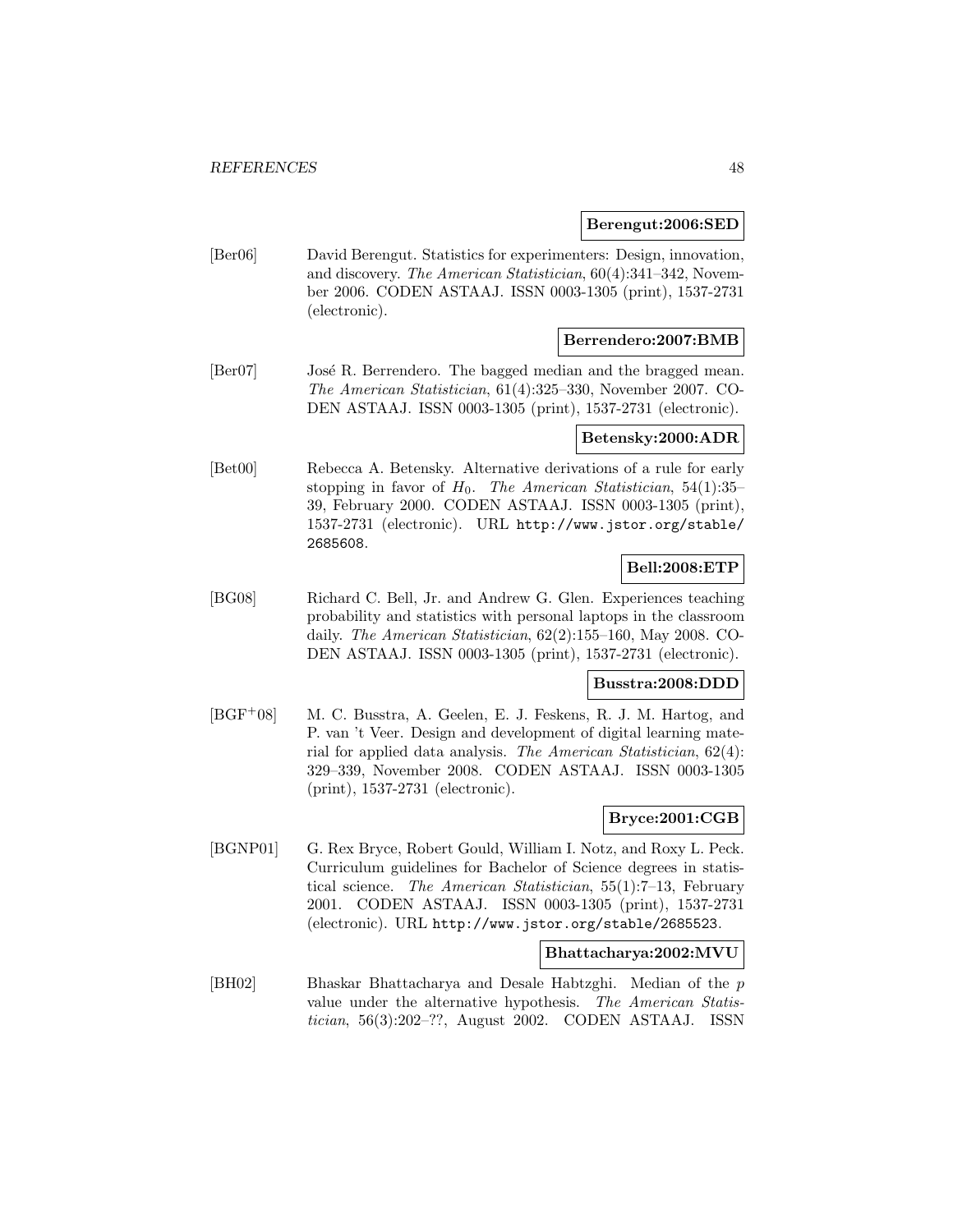0003-1305 (print), 1537-2731 (electronic). URL http://oberon. ingentaselect.com/cgi-bin/linker?ini=asa&reqidx=/cw/asa/ 00031305/v56n3/s7/p202.

# **Brimberg:2008:OPN**

[BH08] Jack Brimberg and W. J. Hurley. Is the overtime period in an NHL game long enough? an example for teaching estimation and hypothesis testing in the presence of censored data. The American Statistician, 62(2):151–154, May 2008. CODEN ASTAAJ. ISSN 0003-1305 (print), 1537-2731 (electronic).

# **Bar-Hillel:2002:SWA**

[BHA02] Maya Bar-Hillel and Yigal Attali. Seek whence: Answer sequences and their consequences in key-balanced multiple-choice tests. The American Statistician, 56(4):299–??, November 2002. CODEN ASTAAJ. ISSN 0003-1305 (print), 1537-2731 (electronic). URL http://oberon.ingentaselect.com/cgi-bin/ linker?ini=asa&reqidx=/cw/asa/00031305/v56n4/s6/p299.

### **Bolstad:2001:TCS**

[BHM01] W. M. Bolstad, Lyn A. Hunt, and Judith L. McWhirter. Teacher's corner: Sex, drugs, and rock & roll survey in a first-year service course in statistics. The American Statistician, 55(2):145–149, May 2001. CODEN ASTAAJ. ISSN 0003-1305 (print), 1537-2731 (electronic). URL http://www.jstor.org/stable/2686002.

### **Boos:2000:HLD**

[BHO00] Dennis D. Boos and Jacqueline M. Hughes-Oliver. How large does n have to be for  $Z$  and  $t$  intervals? The American Statistician, 54(2):121–128, May 2000. CODEN ASTAAJ. ISSN 0003-1305 (print), 1537-2731 (electronic). URL http: //www.amstat.org/publications/tas/Boos.htm; http:// www.jstor.org/stable/2686030.

### **Bornkamp:2009:NBS**

[BI09] Björn Bornkamp and Katja Ickstadt. A note on B-splines for semiparametric elicitation. The American Statistician, 63(4):373– 377, November 2009. CODEN ASTAAJ. ISSN 0003-1305 (print), 1537-2731 (electronic).

# **Billingsley:2004:DSC**

[Bil04] Richard Billingsley. Discussion: Statistics and the college football championship. The American Statistician, 58(3):190, Au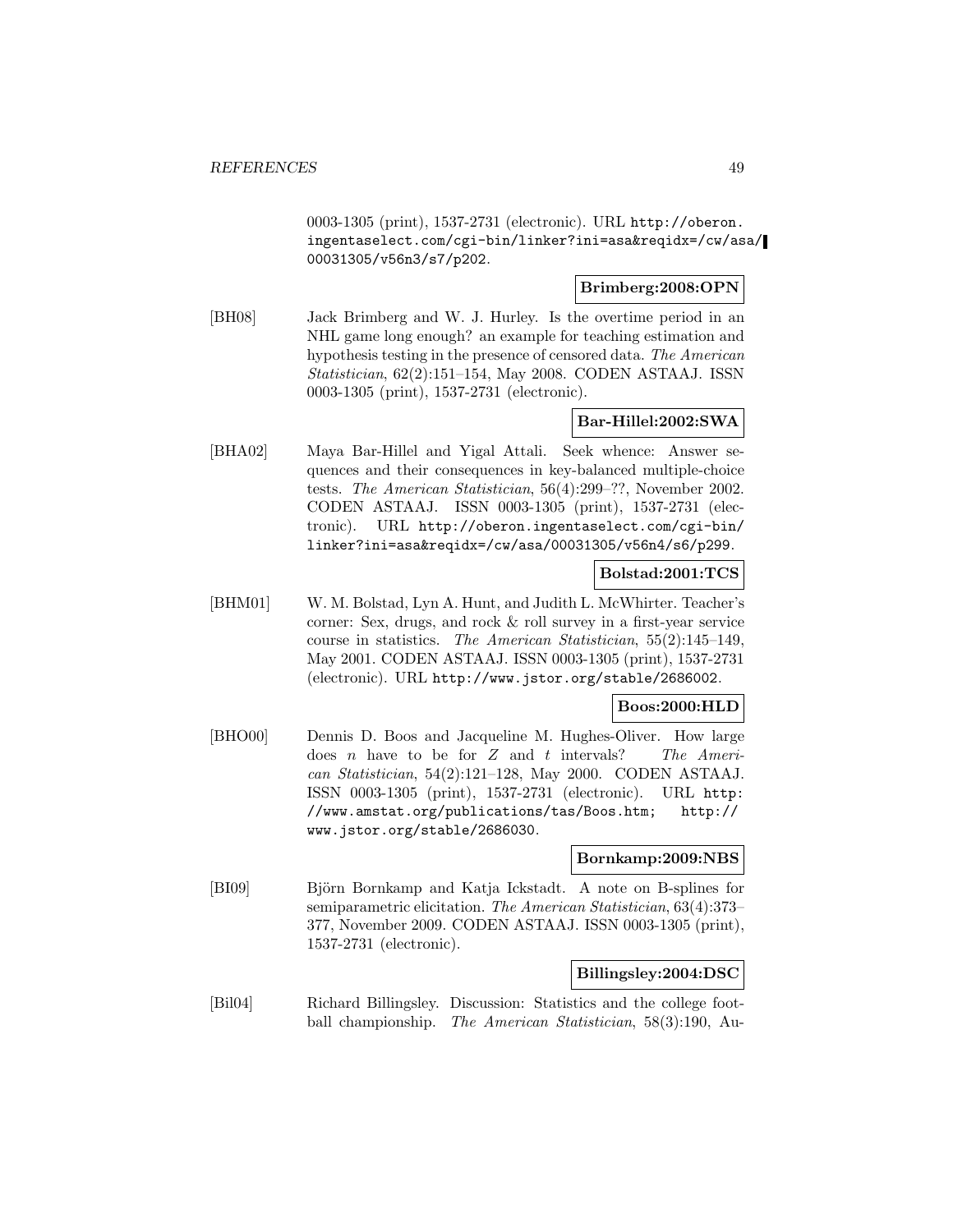gust 2004. CODEN ASTAAJ. ISSN 0003-1305 (print), 1537-2731 (electronic).

## **Baker:2007:PYR**

[BK07] Stuart G. Baker and Barnett S. Kramer. Peirce, Youden, and receiver operating characteristic curves. The American Statistician, 61(4):343–346, November 2007. CODEN ASTAAJ. ISSN 0003-1305 (print), 1537-2731 (electronic).

## **Brown:2009:RWS**

[BK09a] Emery N. Brown and Robert E. Kass. Rejoinder: What is statistics? The American Statistician, 63(2):122–123, May 2009. CO-DEN ASTAAJ. ISSN 0003-1305 (print), 1537-2731 (electronic).

### **Brown:2009:WS**

[BK09b] Emery N. Brown and Robert E. Kass. What is statistics? The American Statistician, 63(2):105–110, May 2009. CODEN AS-TAAJ. ISSN 0003-1305 (print), 1537-2731 (electronic).

# **Bergmann:2000:DOW**

[BLS00] Reinhard Bergmann, John Ludbrook, and Will P. J. M. Spooren. Different outcomes of the Wilcoxon–Mann–Whitney test from different statistics packages. The American Statistician, 54(1):72– 77, February 2000. CODEN ASTAAJ. ISSN 0003-1305 (print), 1537-2731 (electronic). URL http://www.jstor.org/stable/ 2685616.

# **Balkin:2001:AAT**

[BM01] Sandy D. Balkin and Colin L. Mallows. An adjusted, asymmetric two-sample t test. The American Statistician, 55(3):203–206, August 2001. CODEN ASTAAJ. ISSN 0003-1305 (print), 1537-2731 (electronic). URL http://www.jstor.org/stable/2685800.

## **Bayarri:2002:BDS**

[BM02a] M. J. Bayarri and A. M. Mayoral. Bayesian design of "successful" replications. The American Statistician, 56(3):207–??, August 2002. CODEN ASTAAJ. ISSN 0003-1305 (print), 1537- 2731 (electronic). URL http://oberon.ingentaselect.com/ cgi-bin/linker?ini=asa&reqidx=/cw/asa/00031305/v56n3/ s8/p207.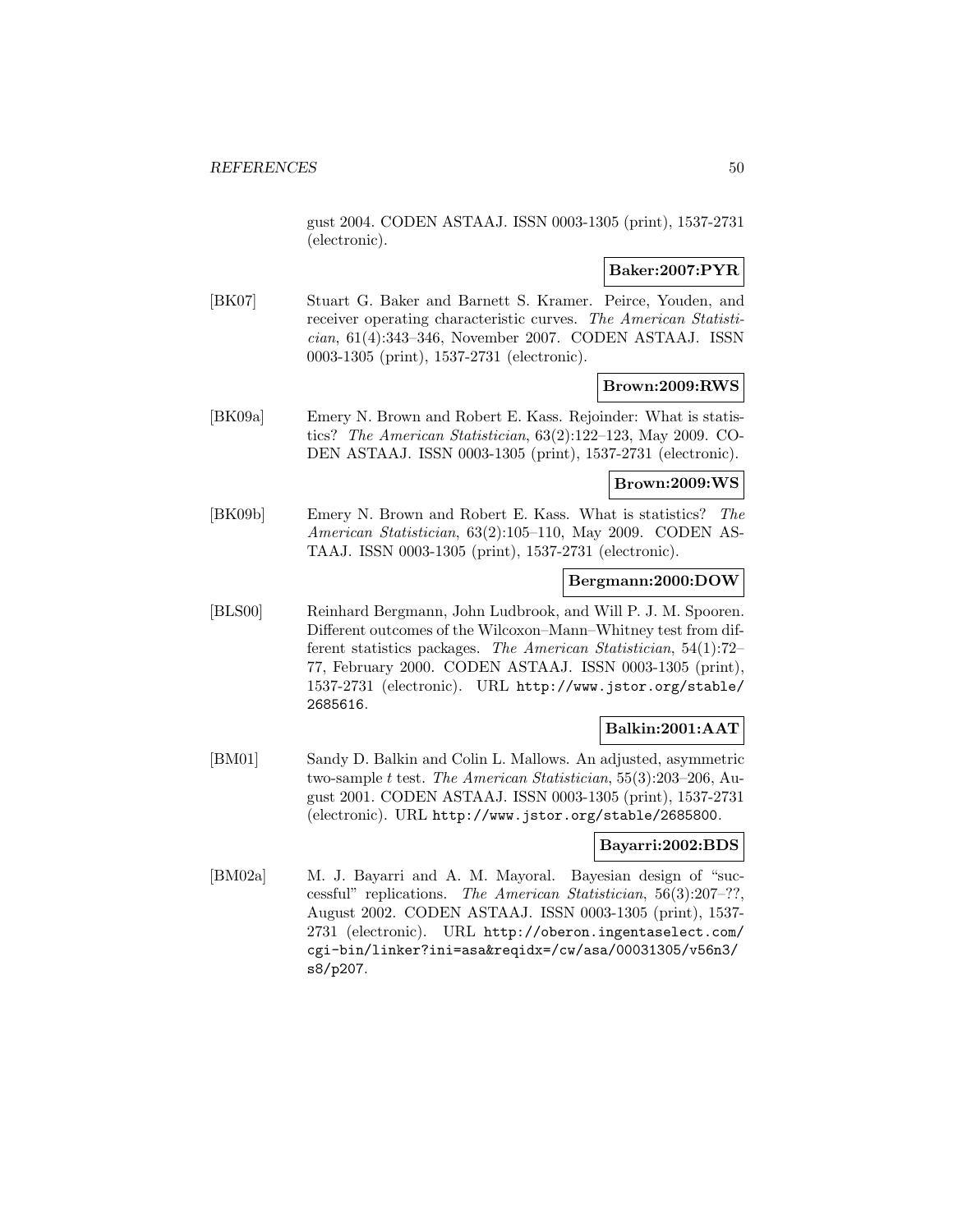#### **Bessant:2002:TOC**

[BM02b] Kenneth C. Bessant and Eric D. MacPherson. Thoughts on the origins, concepts, and pedagogy of statistics as a "separate discipline". The American Statistician, 56(1):22–28, February 2002. CODEN ASTAAJ. ISSN 0003-1305 (print), 1537-2731 (electronic). URL http://www.jstor.org/stable/3087323.

# **Barrowman:2003:RPN**

[BM03] Nicholas J. Barrowman and Ransom A. Myers. Raindrop plots: a new way to display collections of likelihoods and distributions. The American Statistician, 57(4):268–??, November 2003. CODEN ASTAAJ. ISSN 0003-1305 (print), 1537-2731 (electronic). URL http://oberon.ingentaselect.com/cgi-bin/ linker?ini=asa&reqidx=/cw/asa/00031305/v57n4/s10/p268.

## **Birch:2005:TVT**

[BM05] Jeffrey B. Birch and J. P. Morgan. TA training at Virginia Tech. The American Statistician, 59(1):14–18, February 2005. CODEN ASTAAJ. ISSN 0003-1305 (print), 1537-2731 (electronic).

## **Boland:2003:PST**

[Bol03] Philip J. Boland. Promoting statistical thinking among secondary school students in the national context. The American Statistician, 57(2):85–??, May 2003. CODEN ASTAAJ. ISSN 0003-1305 (print), 1537-2731 (electronic). URL http://oberon.ingentaselect.com/cgi-bin/linker? ini=asa&reqidx=/cw/asa/00031305/v57n2/s4/p85.

# **Bond:2002:BRB**

[Bon02] Marjorie E. Bond. Book review: Teach/Me Data Analysis CD: Single User Edition. The American Statistician, 56(4):335–??, November 2002. CODEN ASTAAJ. ISSN 0003-1305 (print), 1537-2731 (electronic). URL http://oberon.ingentaselect. com/cgi-bin/linker?ini=asa&reqidx=/cw/asa/00031305/v56n4/ s23/p335.

#### **Bonett:2004:CCI**

[Bon04] Douglas G. Bonett. Corrections: Confidence intervals for mean absolute deviations. The American Statistician, 58(2):178, May 2004. CODEN ASTAAJ. ISSN 0003-1305 (print), 1537-2731 (electronic). URL http://www.jstor.org/stable/27643544.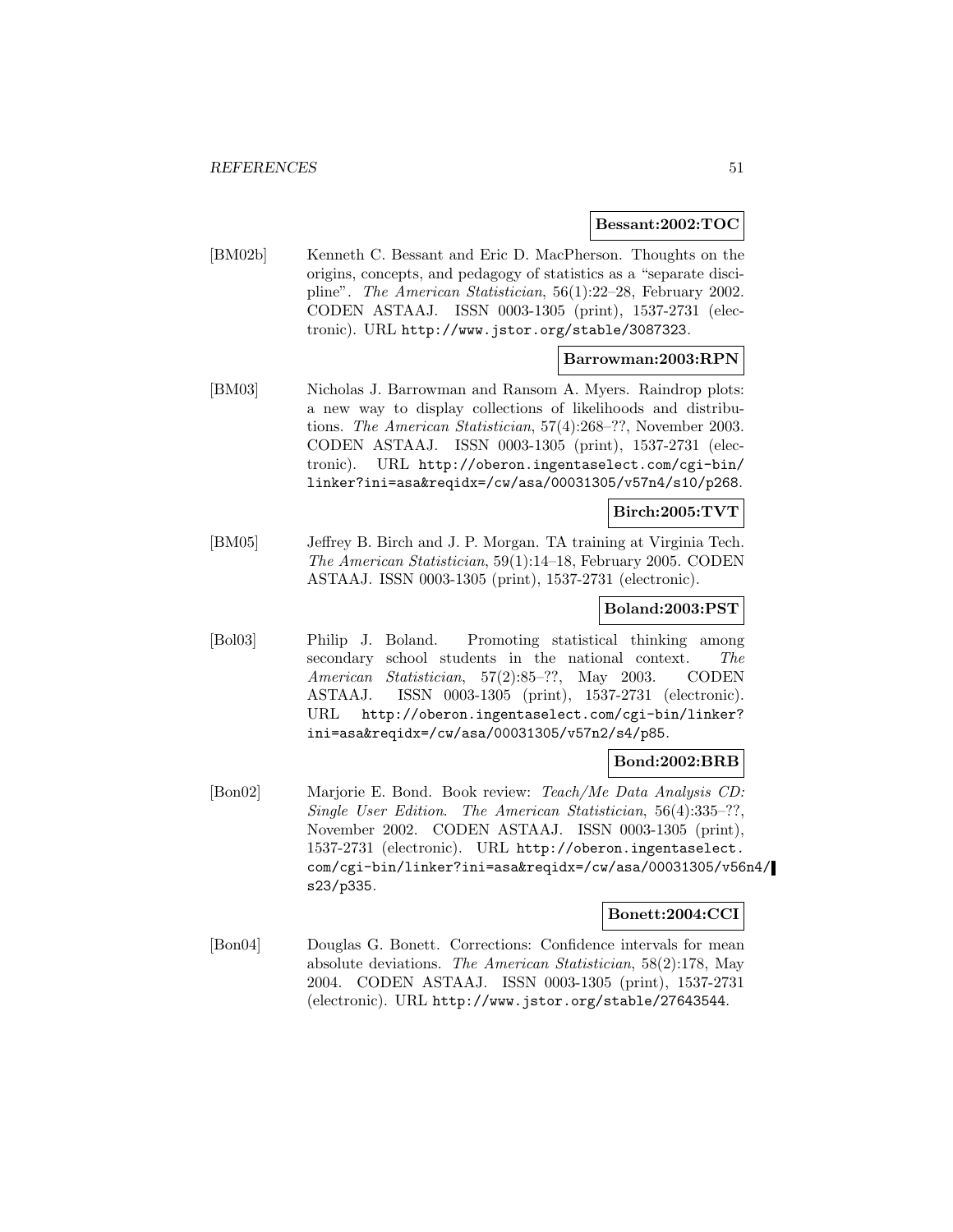#### **Bordley:2002:RTU**

[Bor02] Robert F. Bordley. Representing trees using Microsoft doughnut charts. The American Statistician, 56(2):139–??, May 2002. CODEN ASTAAJ. ISSN 0003-1305 (print), 1537-2731 (electronic). URL http://oberon.ingentaselect.com/cgi-bin/ linker?ini=asa&reqidx=/cw/asa/00031305/v56n2/s10/p139.

# **Box:2005:RRF**

[Box05] Joan Fisher Box. A reminiscence of R. A. Fisher. The American Statistician, 59(4):312–314, November 2005. CODEN ASTAAJ. ISSN 0003-1305 (print), 1537-2731 (electronic).

### **Boyles:2008:RLI**

[Boy08] Russell A. Boyles. The role of likelihood in interval estimation. The American Statistician, 62(1):22–26, February 2008. CODEN ASTAAJ. ISSN 0003-1305 (print), 1537-2731 (electronic).

#### **Bradstreet:2002:INP**

[BP02] Thomas E. Bradstreet and Milton N. Parnes. Illustrating the Neyman–Pearson lemma with a stopping rule of order k. The American Statistician, 56(2):113–??, May 2002. CO-DEN ASTAAJ. ISSN 0003-1305 (print), 1537-2731 (electronic). URL http://oberon.ingentaselect.com/cgi-bin/ linker?ini=asa&reqidx=/cw/asa/00031305/v56n2/s7/p113.

# **Blume:2003:ILL**

[BR03] Jeffrey D. Blume and Richard M. Royall. Illustrating the law of large numbers (and confidence intervals). The American Statistician, 57(1):51–??, February 2003. CODEN ASTAAJ. ISSN 0003-1305 (print), 1537-2731 (electronic). URL http://oberon.ingentaselect.com/cgi-bin/linker? ini=asa&reqidx=/cw/asa/00031305/v57n1/s8/p51.

### **Brackstone:2007:DOS**

[Bra07] Gordon Brackstone. Discussion: The official statistics Olympic challenge. The American Statistician, 61(1):9–12, February 2007. CODEN ASTAAJ. ISSN 0003-1305 (print), 1537-2731 (electronic).

### **Bradstreet:2008:GLD**

[Bra08a] Thomas E. Bradstreet. Graphics of large datasets: Visualizing a million. The American Statistician, 62(2):180–181, May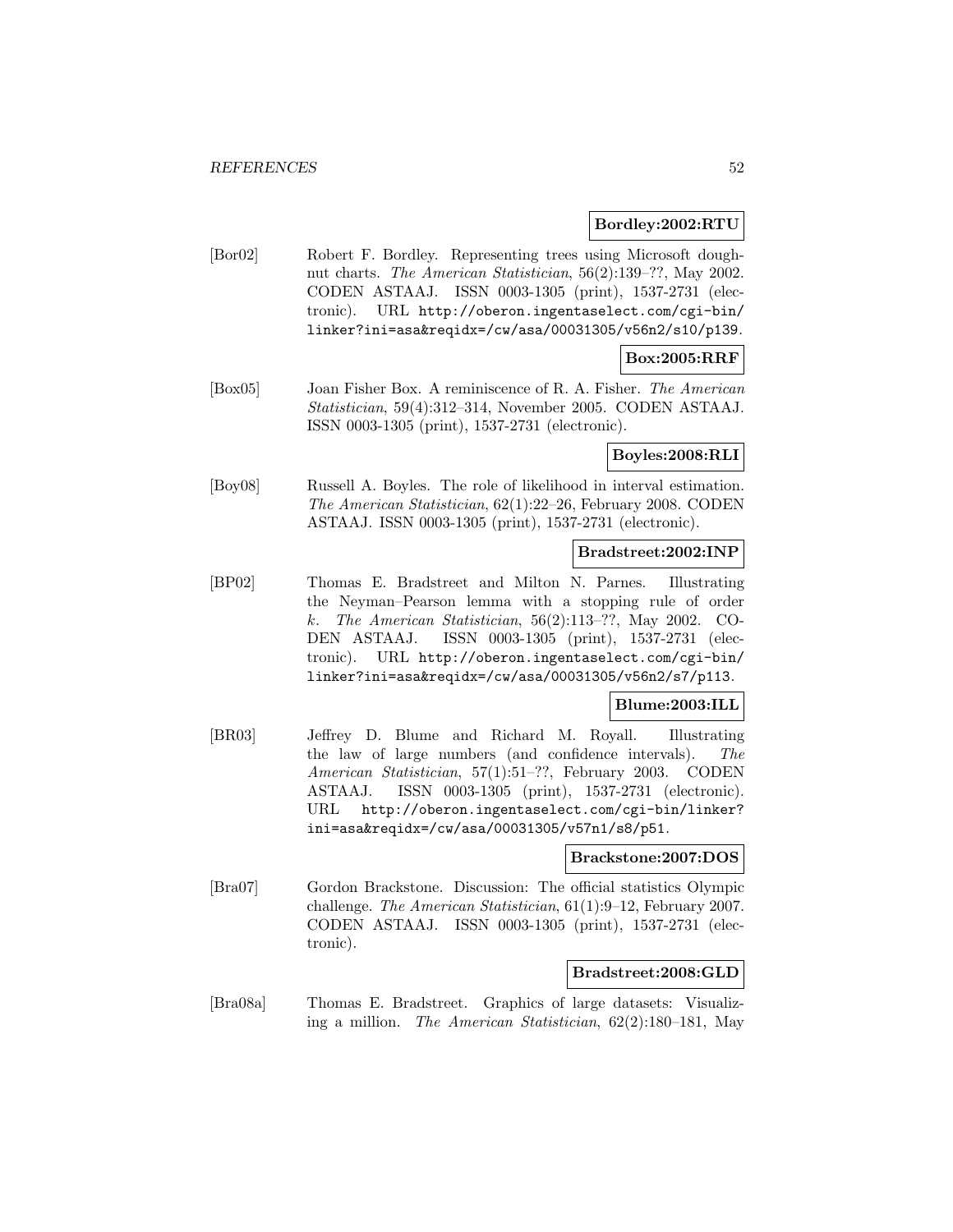2008. CODEN ASTAAJ. ISSN 0003-1305 (print), 1537-2731 (electronic).

#### **Bradstreet:2008:PSU**

[Bra08b] Thomas E. Bradstreet. Pharmaceutical statistics using SAS: a practical guide. The American Statistician, 62(2):183, May 2008. CODEN ASTAAJ. ISSN 0003-1305 (print), 1537-2731 (electronic).

## **Browne:2001:SPU**

[Bro01] Richard H. Browne. Statistical practice: Using the sample range as a basis for calculating sample size in power calculations. The American Statistician, 55(4):293–298, November 2001. CODEN ASTAAJ. ISSN 0003-1305 (print), 1537-2731 (electronic). URL http://www.jstor.org/stable/2685690.

### **Brown:2007:SLB**

[Bro07] Aaron Brown. Strong language on black swans. The American Statistician, 61(3):195–197, August 2007. CODEN ASTAAJ. ISSN 0003-1305 (print), 1537-2731 (electronic).

# **Broers:2008:HSB**

[Bro08] Nick J. Broers. Helping students to build a conceptual understanding of elementary statistics. The American Statistician, 62(2):161–166, May 2008. CODEN ASTAAJ. ISSN 0003-1305 (print), 1537-2731 (electronic).

### **Barker:2001:SPE**

[BRRB01] Lawrence Barker, Henry Rolka, Deborah Rolka, and Cedric Brown. Statistical practice: Equivalence testing for binomial random variables: Which test to use? The American Statistician, 55(4):279–287, November 2001. CODEN ASTAAJ. ISSN 0003- 1305 (print), 1537-2731 (electronic). URL http://www.jstor. org/stable/2685688.

### **Bingham:2000:EHG**

[BS00a] Derek R. Bingham and Tim B. Swartz. Equitable handicapping in golf. The American Statistician, 54(3):170–177, August 2000. CODEN ASTAAJ. ISSN 0003-1305 (print), 1537-2731 (electronic). URL http://www.amstat.org/publications/tas/ Bingham.htm; http://www.jstor.org/stable/2685586.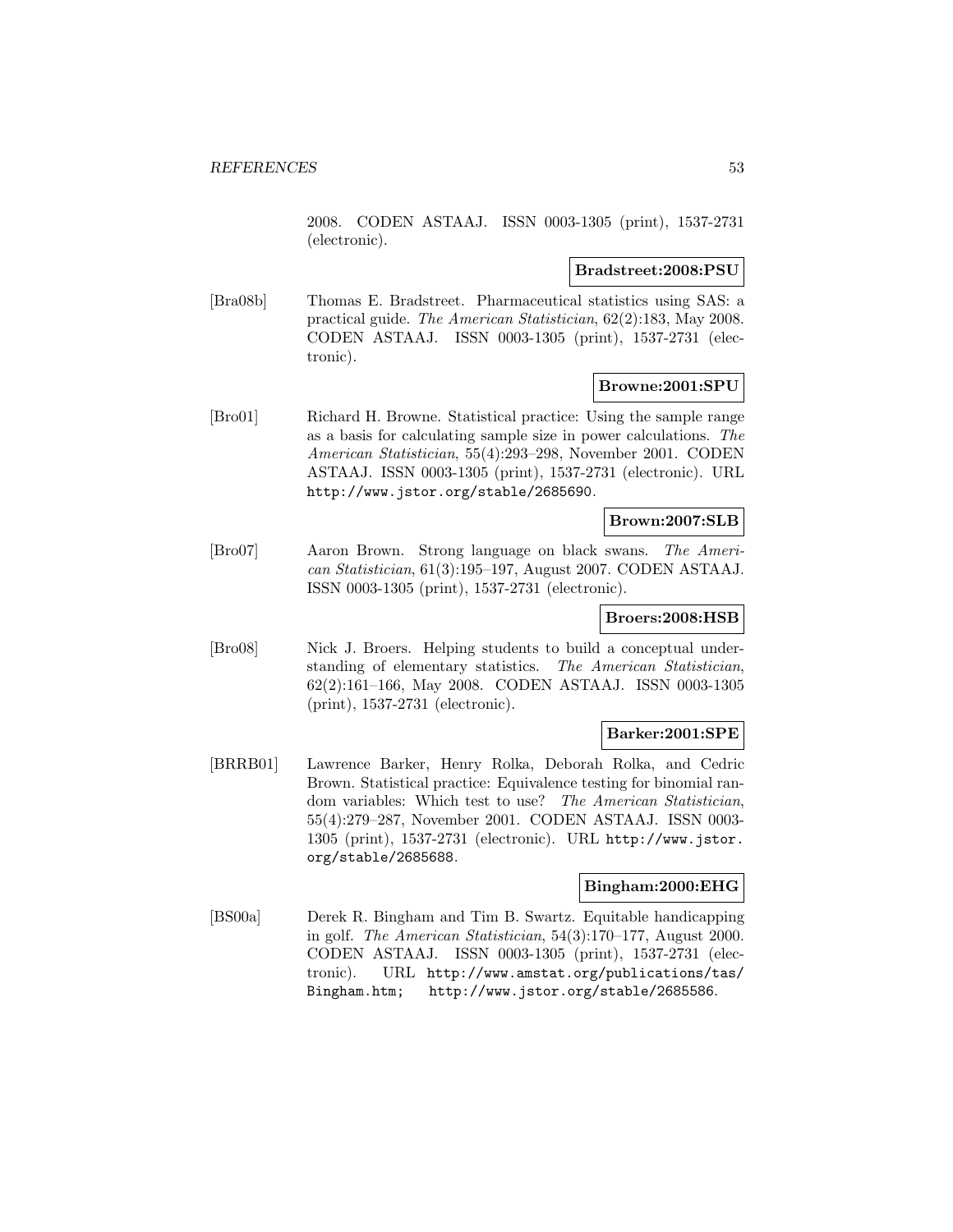#### **Blaker:2000:PII**

[BS00b] Helge Blaker and Emil Spjotvoll. Paradoxes and improvements in interval estimation. The American Statistician, 54(4):242–247, November 2000. CODEN ASTAAJ. ISSN 0003-1305 (print), 1537-2731 (electronic). URL http://www. amstat.org/publications/tas/Blaker.htm; http://www. jstor.org/stable/2685774.

### **Bonett:2003:CIM**

[BS03] Douglas G. Bonett and Edith Seier. Confidence intervals for mean absolute deviations. The American Statistician, 57(4):233– ??, November 2003. CODEN ASTAAJ. ISSN 0003-1305 (print), 1537-2731 (electronic). URL http://oberon.ingentaselect. com/cgi-bin/linker?ini=asa&reqidx=/cw/asa/00031305/v57n4/ s2/p233.

# **Bathke:2009:GGA**

[BSTM09] Arne C. Bathke, Oliver Schabenberger, Randall D. Tobias, and Laurence V. Madden. Greenhouse–Geisser adjustment and the ANOVA-type statistic: Cousins or twins? The American Statistician, 63(3):239–246, August 2009. CODEN ASTAAJ. ISSN 0003-1305 (print), 1537-2731 (electronic).

## **Berenson:2008:ASR**

[BUK<sup>+</sup>08] Mark L. Berenson, Jessica Utts, Karen A. Kinard, Deborah J. Rumsey, Albyn Jones, and Leonard M. Gaines. Assessing student retention of essential statistical ideas. The American Statistician, 62(1):54–61, February 2008. CODEN ASTAAJ. ISSN 0003-1305 (print), 1537-2731 (electronic).

#### **Bull:2005:ES**

[Bul05] Brian Bull. Exemplar sampling. The American Statistician, 59(2):166–172, May 2005. CODEN ASTAAJ. ISSN 0003-1305 (print), 1537-2731 (electronic).

# **Bhatti:2008:CPH**

[BW08] Chad R. Bhatti and Jennifer L. Wightman. Conditional probability and HIV testing. The American Statistician, 62(3):238–241, August 2008. CODEN ASTAAJ. ISSN 0003-1305 (print), 1537- 2731 (electronic).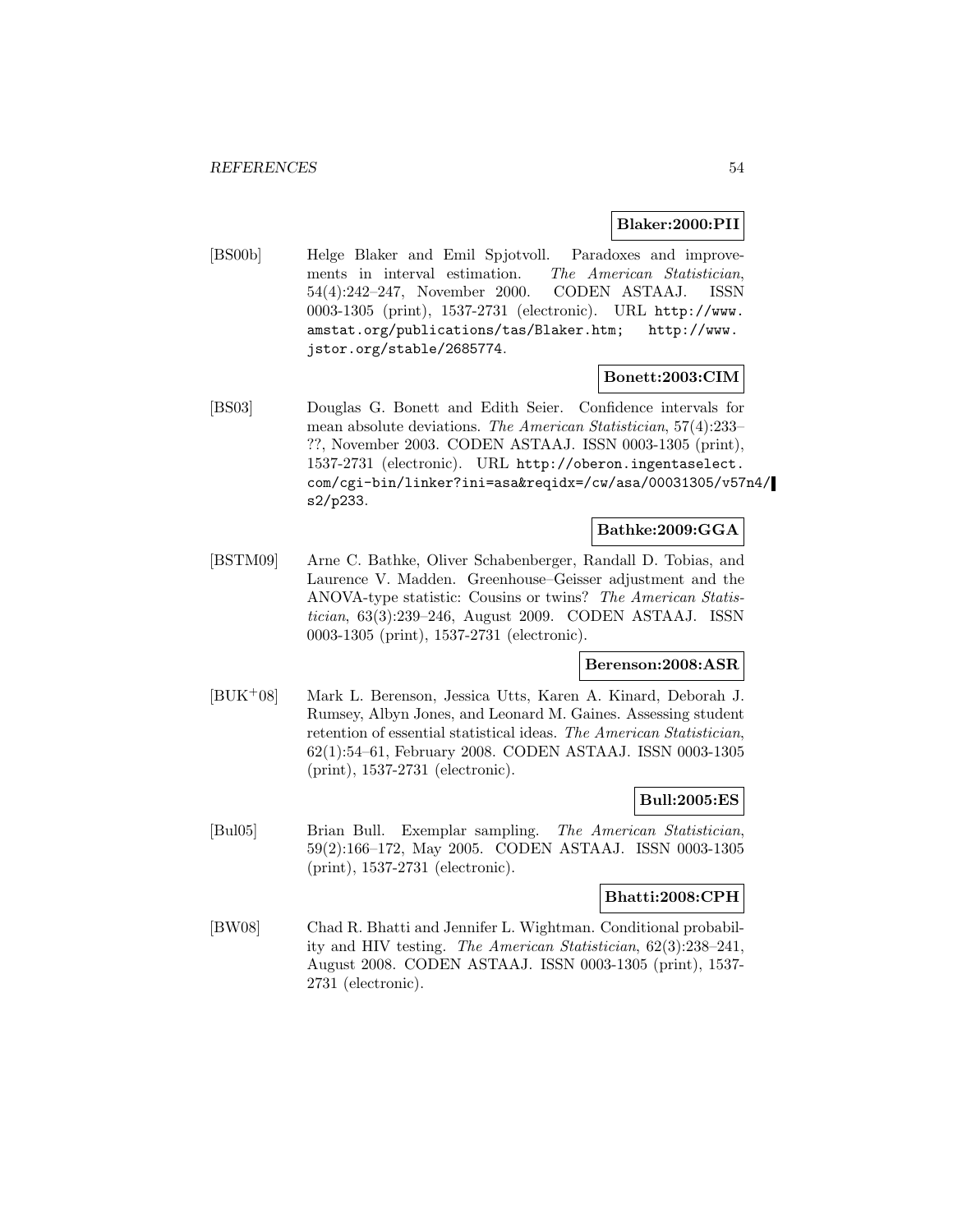#### **Callaert:2003:CSS**

[Cal03] Herman Callaert. Comparing statistical software packages: The case of the logrank test in StatXact. The American Statistician, 57(3):214–??, August 2003. CODEN ASTAAJ. ISSN 0003-1305 (print), 1537-2731 (electronic). URL http://oberon. ingentaselect.com/cgi-bin/linker?ini=asa&reqidx=/cw/asa/ 00031305/v57n3/s15/p214.

### **Cannon:2001:BRB**

[Can01] Ann Cannon. Book review: Essential Statistics (3rd ed.). The American Statistician, 55(1):83, February 2001. CODEN AS-TAAJ. ISSN 0003-1305 (print), 1537-2731 (electronic). URL http://www.jstor.org/stable/2685537.

#### **Carlton:2000:BRB**

[Car00] Matthew A. Carlton. Book review: Data Analysis: Statistical and Computational Methods for Scientists and Engineers. The American Statistician, 54(2):155, May 2000. CODEN ASTAAJ. ISSN 0003-1305 (print), 1537-2731 (electronic). URL http:// www.jstor.org/stable/2686041.

### **Carlton:2003:D**

[Car03] Matthew A. Carlton. Discussion. The American Statistician, 57(3):179–??, August 2003. CODEN ASTAAJ. ISSN 0003- 1305 (print), 1537-2731 (electronic). URL http://oberon. ingentaselect.com/cgi-bin/linker?ini=asa&reqidx=/cw/asa/ 00031305/v57n3/s7/p179.

### **Carlton:2008:PSC**

[Car08] Matthew A. Carlton. Probability and statistics for computer scientists. The American Statistician, 62(3):271–272, August 2008. CODEN ASTAAJ. ISSN 0003-1305 (print), 1537-2731 (electronic).

# **Cavanaugh:2007:STS**

[Cav07a] Joseph Cavanaugh. Seeing through statistics and mind on statistics. The American Statistician, 61(1):95, February 2007. CO-DEN ASTAAJ. ISSN 0003-1305 (print), 1537-2731 (electronic).

# **Cavanaugh:2007:SEA**

[Cav07b] Joseph Cavanaugh. Statistics: The exploration and analysis of data. The American Statistician, 61(1):97–98, February 2007.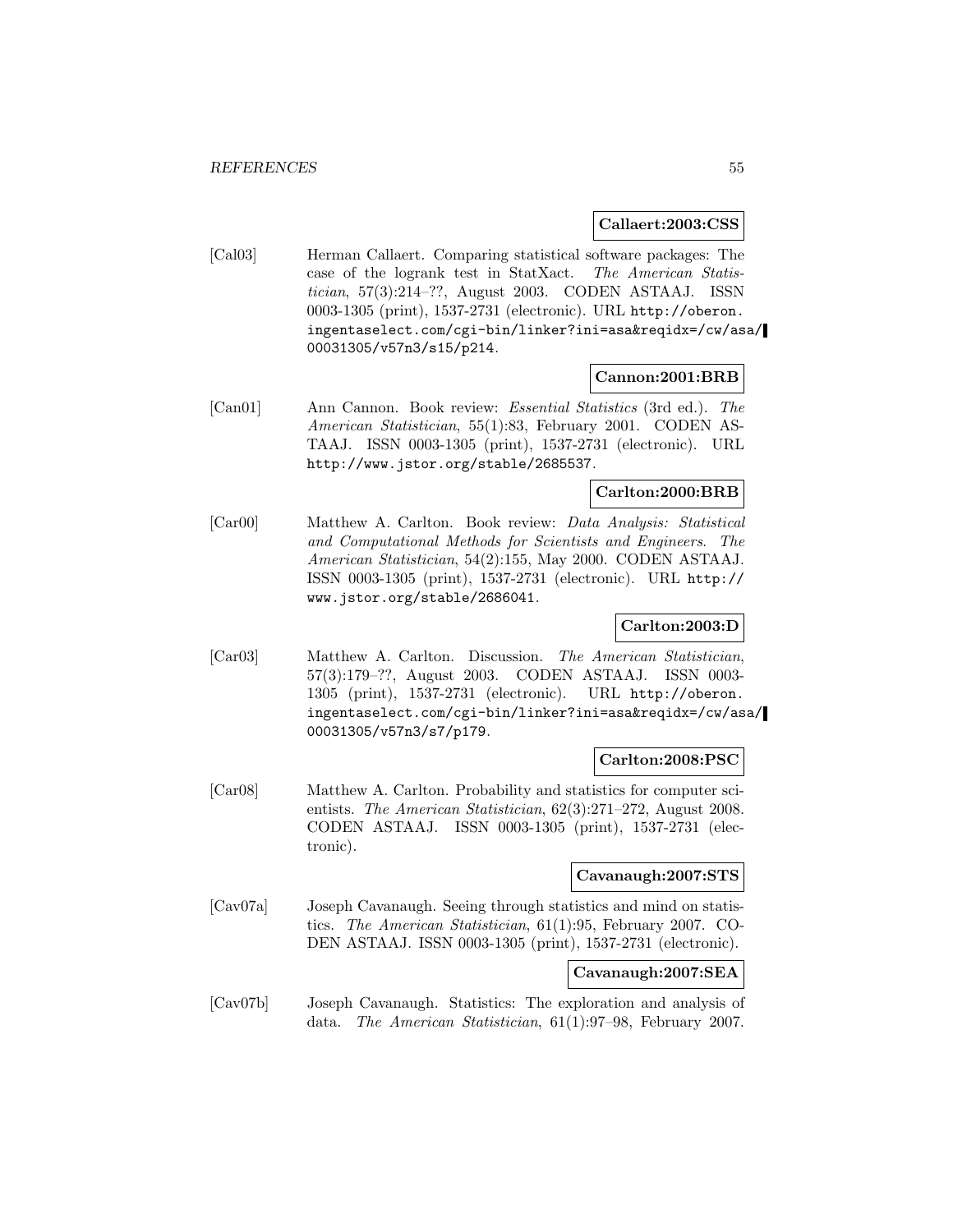CODEN ASTAAJ. ISSN 0003-1305 (print), 1537-2731 (electronic).

# **Chen:2009:RPL**

[CBH09] Aiyou Chen, Thomas Bengtsson, and Tin Kam Ho. A regression paradox for linear models: Sufficient conditions and relation to Simpson's Paradox. The American Statistician, 63(3):218–225, August 2009. CODEN ASTAAJ. ISSN 0003-1305 (print), 1537- 2731 (electronic).

### **Cohen:2006:SDP**

[CC06] Dale J. Cohen and Jon Cohen. The sectioned density plot. The American Statistician, 60(2):167–174, May 2006. CODEN AS-TAAJ. ISSN 0003-1305 (print), 1537-2731 (electronic).

### **Cabilio:2001:TCC**

[CF01] P. Cabilio and P. J. Farrell. Teacher's corner: a computer-based lab supplement to courses in introductory statistics. The American Statistician, 55(3):228–232, August 2001. CODEN ASTAAJ. ISSN 0003-1305 (print), 1537-2731 (electronic). URL http:// www.jstor.org/stable/2685806.

### **Chatterjee:2007:GDI**

[CF07] Sangit Chatterjee and Aykut Firat. Generating data with identical statistics but dissimilar graphics. The American Statistician, 61(3):248–254, August 2007. CODEN ASTAAJ. ISSN 0003-1305 (print), 1537-2731 (electronic).

### **Christensen:2008:PPO**

[CF08] William F. Christensen and Lindsay W. Florence. Predicting presidential and other multistage election outcomes using statelevel pre-election polls. The American Statistician, 62(1):1–10, February 2008. CODEN ASTAAJ. ISSN 0003-1305 (print), 1537- 2731 (electronic).

### **Caffo:2006:UFI**

[CG06] Brian Caffo and Michael Griswold. A user-friendly introduction to link-probit-normal models. The American Statistician, 60(2): 139–145, May 2006. CODEN ASTAAJ. ISSN 0003-1305 (print), 1537-2731 (electronic).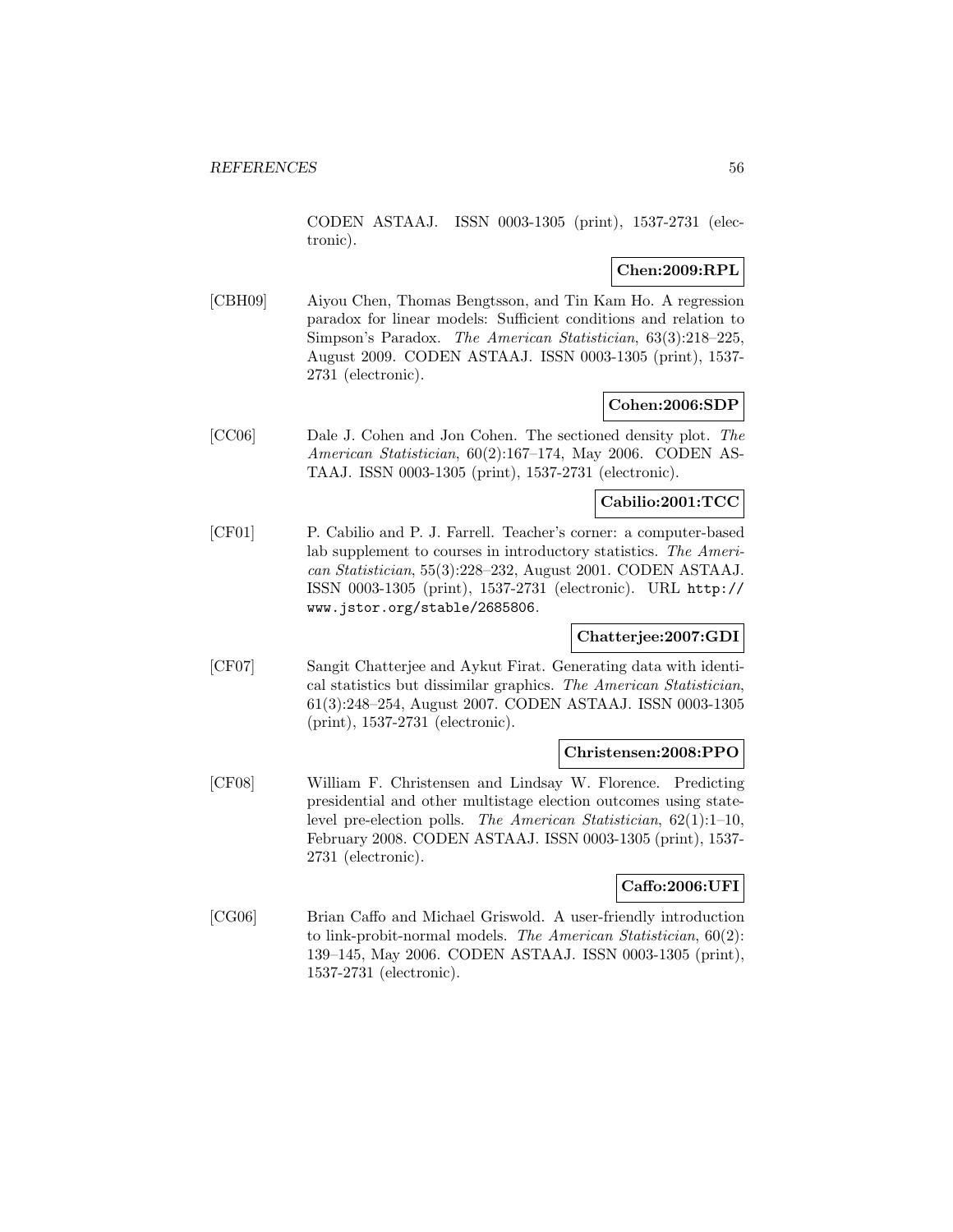## **Cho:2007:BBL**

[CG07] Wendy K. Tam Cho and Brian J. Gaines. Breaking the (Benford) law: statistical fraud detection in campaign finance. The American Statistician, 61(3):218–223, August 2007. CODEN ASTAAJ. ISSN 0003-1305 (print), 1537-2731 (electronic). URL http:// pubs.amstat.org/doi/pdfplus/10.1198/000313007X223496; http://www.tandfonline.com/doi/abs/10.1198/000313007X223496.

## **Chan:2004:BRB**

[Cha04] Grace Chan. Book review: SAS Programming: The One-Day Course, by Neil H. Spencer. The American Statistician, 58(3): 260, August 2004. CODEN ASTAAJ. ISSN 0003-1305 (print), 1537-2731 (electronic). URL http://www.jstor.org/stable/ 27643570.

## **Chapman:2008:ESP**

[Cha08] Jessica Chapman. Elementary statistics: Picturing the world. The American Statistician, 62(4):357–358, November 2008. CO-DEN ASTAAJ. ISSN 0003-1305 (print), 1537-2731 (electronic).

### **Chen:2000:BRB**

[Che00] Victoria Chen. Book review: [untitled]. The American Statistician, 54(1):81–82, February 2000. CODEN ASTAAJ. ISSN 0003- 1305 (print), 1537-2731 (electronic). URL http://www.jstor. org/stable/2685618.

#### **Chitturi:2008:IBS**

[Chi08] Pallavi Chitturi. Introduction to business statistics. The American Statistician, 62(3):269, August 2008. CODEN ASTAAJ. ISSN 0003-1305 (print), 1537-2731 (electronic).

#### **Christensen:2008:PNS**

[CHJ08] Ronald Christensen, Timothy Hanson, and Alejandro Jara. Parametric nonparametric statistics. The American Statistician, 62 (4):296–306, November 2008. CODEN ASTAAJ. ISSN 0003-1305 (print), 1537-2731 (electronic).

#### **Christensen:2003:SIT**

[Chr03] Ronald Christensen. Significantly insignificant F tests. The American Statistician, 57(1):27–??, February 2003. CODEN ASTAAJ. ISSN 0003-1305 (print), 1537-2731 (electronic). URL http://oberon.ingentaselect.com/cgi-bin/linker? ini=asa&reqidx=/cw/asa/00031305/v57n1/s4/p27.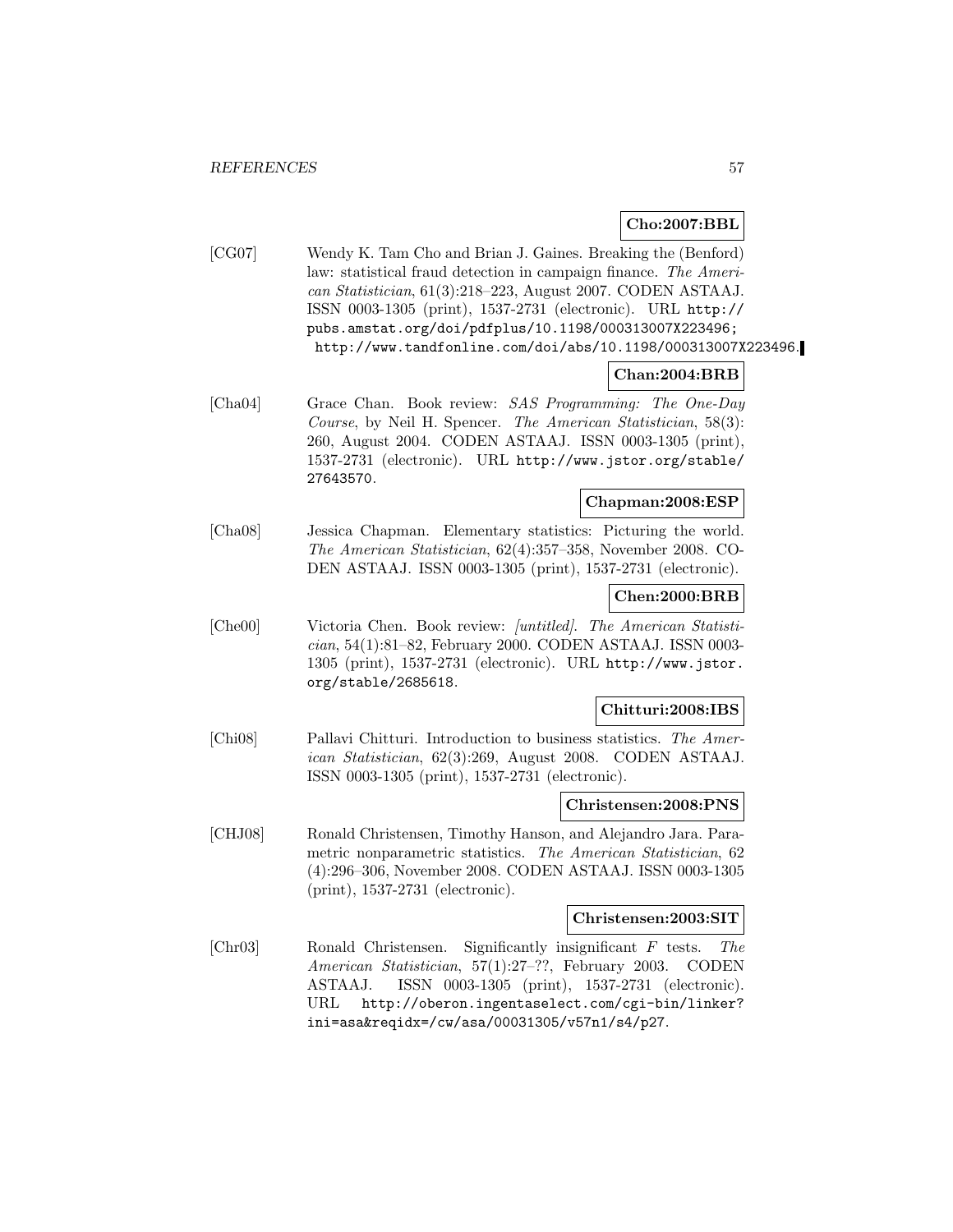#### **Christensen:2005:TFN**

[Chr05] Ronald Christensen. Testing Fisher, Neyman, Pearson, and Bayes. The American Statistician, 59(2):121–126, May 2005. CO-DEN ASTAAJ. ISSN 0003-1305 (print), 1537-2731 (electronic).

#### **Cantwell:2004:USM**

[CHS04] Patrick J. Cantwell, Howard Hogan, and Kathleen M. Styles. The use of statistical methods in the U.S. Census: "Utah v. Evans". The American Statistician, 58(3):203–212, August 2004. CODEN ASTAAJ. ISSN 0003-1305 (print), 1537-2731 (electronic). URL http://www.jstor.org/stable/27643558.

## **Chen:2001:SPN**

[CK01] Zhen Chen and Lynn Kuo. Statistical practice: a note on the estimation of the multinomial logit model with random effects. The American Statistician, 55(2):89–95, May 2001. CODEN AS-TAAJ. ISSN 0003-1305 (print), 1537-2731 (electronic). URL http://www.jstor.org/stable/2685993.

## **Chernick:2002:STB**

[CL02] Michael R. Chernick and Christine Y. Liu. The sawtoothed behavior of power versus sample size and software solutions: Single binomial proportion using exact methods. The American Statistician, 56(2):149–??, May 2002. CO-DEN ASTAAJ. ISSN 0003-1305 (print), 1537-2731 (electronic). URL http://oberon.ingentaselect.com/cgi-bin/ linker?ini=asa&reqidx=/cw/asa/00031305/v56n2/s12/p149.

#### **Chakraborti:2007:CIE**

[CL07] S. Chakraborti and J. Li. Confidence interval estimation of a normal percentile. The American Statistician, 61(4):331–336, November 2007. CODEN ASTAAJ. ISSN 0003-1305 (print), 1537-2731 (electronic).

### **Cleary:2000:BRBa**

[Cle00a] Richard Cleary. Book review: How to Think About Statistics. The American Statistician, 54(4):322, November 2000. CODEN ASTAAJ. ISSN 0003-1305 (print), 1537-2731 (electronic). URL http://www.jstor.org/stable/2685787.

#### **Cleary:2000:BRBb**

[Cle00b] Richard Cleary. Book review: Statistics: An Introduction, 5th edition. The American Statistician, 54(4):324, November 2000.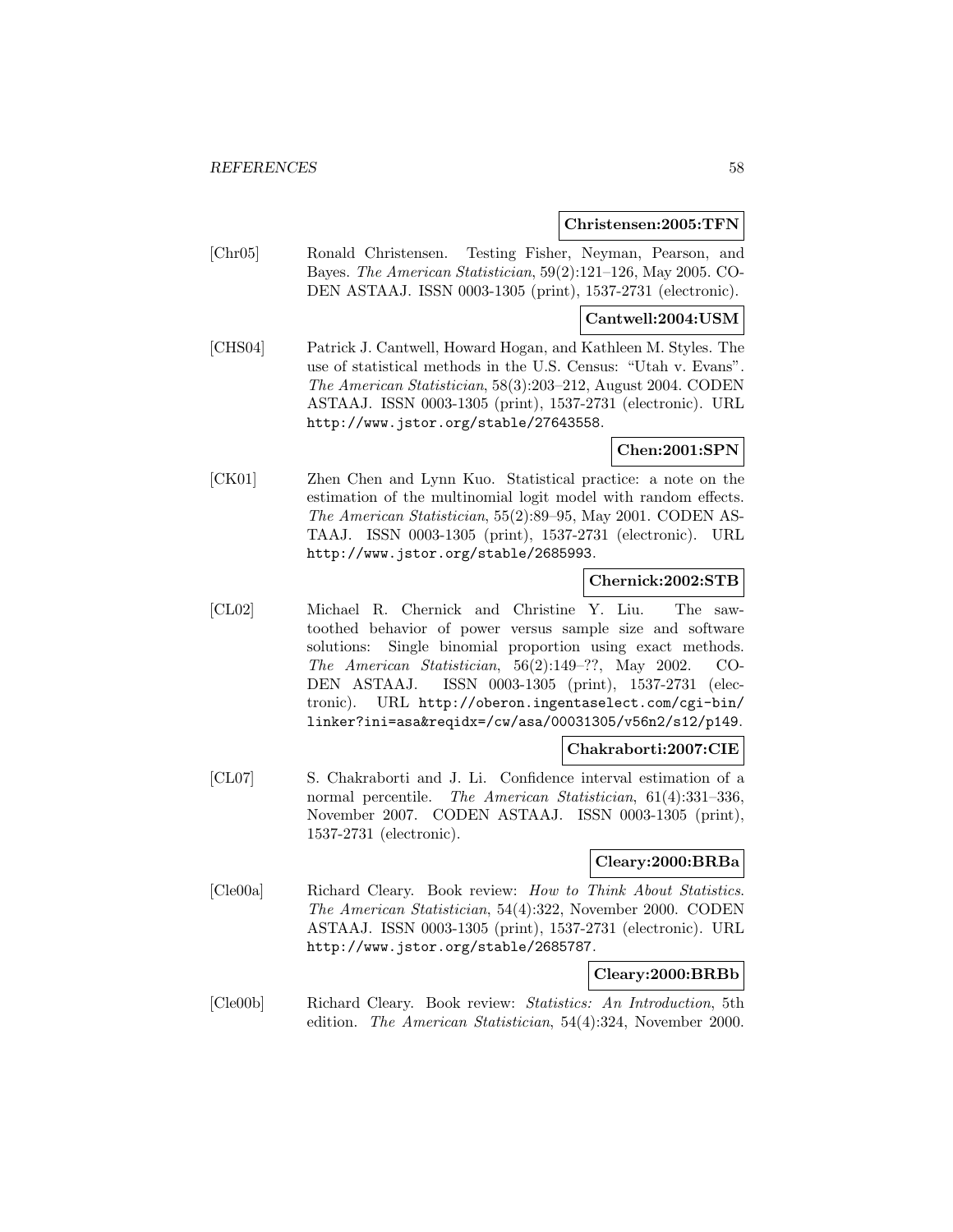CODEN ASTAAJ. ISSN 0003-1305 (print), 1537-2731 (electronic). URL http://www.jstor.org/stable/2685790.

## **Cleary:2001:RBT**

[Cle01] Richard J. Cleary. Reviews of books and teaching materials: Quantitative Investigations in the Biosciences using MINITA $B^{TM}$ . The American Statistician, 55(2):167-168, May 2001. CODEN ASTAAJ. ISSN 0003-1305 (print), 1537-2731 (electronic). URL http://www.jstor.org/stable/2686007.

## **Cleary:2003:BRBb**

[Cle03a] Richard J. Cleary. Book review: Statistical Rules of Thumb. The American Statistician, 57(2):142–??, May 2003. CO-DEN ASTAAJ. ISSN 0003-1305 (print), 1537-2731 (electronic). URL http://oberon.ingentaselect.com/cgi-bin/ linker?ini=asa&reqidx=/cw/asa/00031305/v57n2/s14/p142.

## **Cleary:2003:BRBa**

[Cle03b] Richard J. Cleary. Book review: Statistics with Confidence (2nd ed.). The American Statistician, 57(1):66–??, February 2003. CODEN ASTAAJ. ISSN 0003-1305 (print), 1537-2731 (electronic). URL http://oberon.ingentaselect.com/cgi-bin/ linker?ini=asa&reqidx=/cw/asa/00031305/v57n1/s11/p66.

## **Cleary:2003:BRBc**

[Cle03c] Richard J. Cleary. Book review: The First Measured Century. The American Statistician, 57(2):143–??, May 2003. CODEN ASTAAJ. ISSN 0003-1305 (print), 1537-2731 (electronic). URL http://oberon.ingentaselect.com/cgi-bin/ linker?ini=asa&reqidx=/cw/asa/00031305/v57n2/s16/p143.

### **Cleary:2003:BRBd**

[Cle03d] Richard J. Cleary. Book reviews: Duelling Idiots and Other Probability Puzzlers and What are the Chances? Voodoo Deaths and Office Gossip and Other Adventures in Probability. The American Statistician, 57(3):218–??, August 2003. CODEN ASTAAJ. ISSN 0003-1305 (print), 1537-2731 (electronic). URL http://oberon.ingentaselect.com/cgi-bin/ linker?ini=asa&reqidx=/cw/asa/00031305/v57n3/s18/p218.

# **Cleary:2004:BRB**

[Cle04] Richard J. Cleary. Book review: Teaching Statistics Using Baseball, by Jim Albert. The American Statistician, 58(4):358,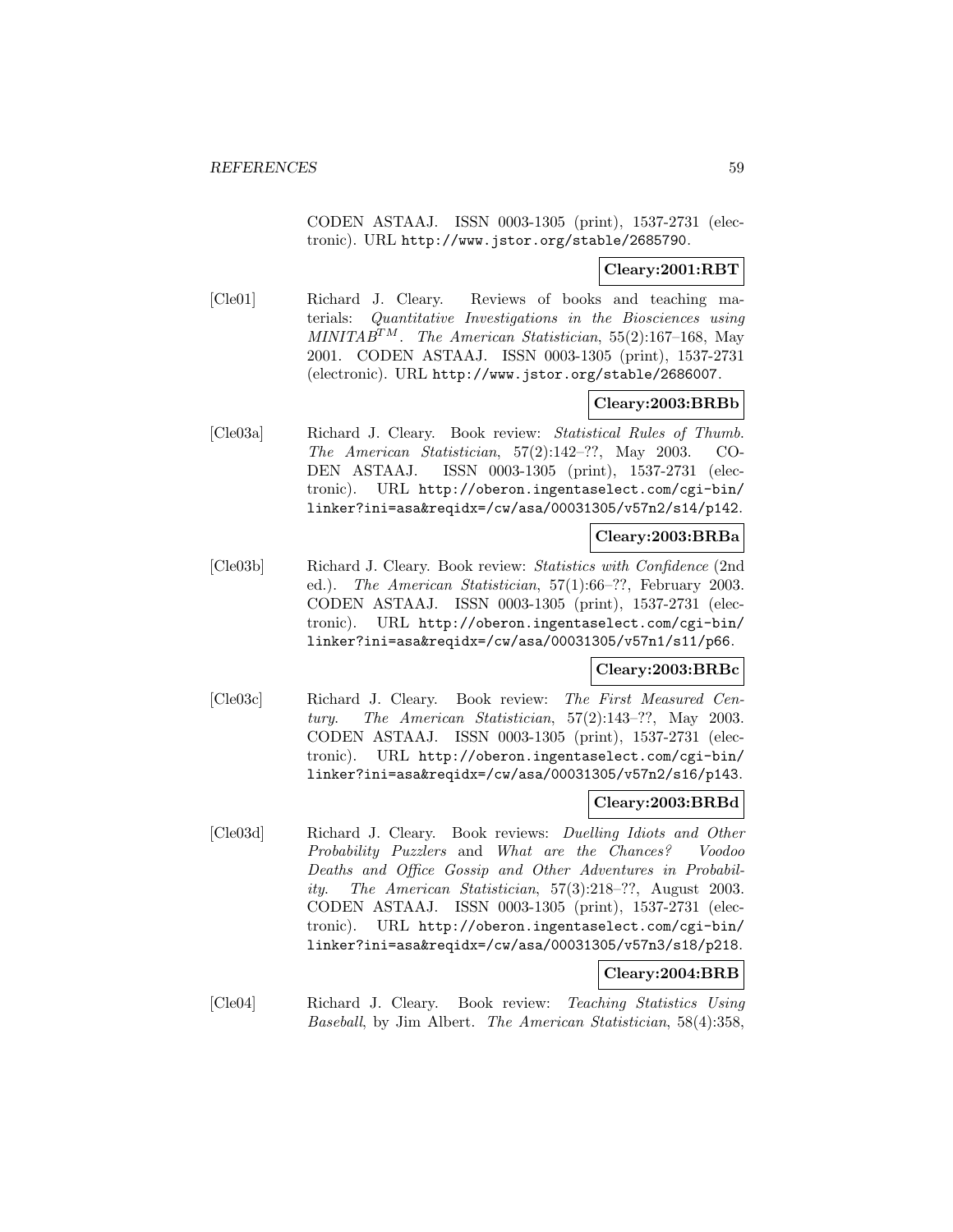November 2004. CODEN ASTAAJ. ISSN 0003-1305 (print), 1537-2731 (electronic). URL http://www.jstor.org/stable/ 27643596.

## **Cleary:2005:GTS**

[Cle05a] Richard J. Cleary. Gauss: Titan of science and Karl Pearson: The scientific life in a statistical age. The American Statistician, 59(4):349, November 2005. CODEN ASTAAJ. ISSN 0003-1305 (print), 1537-2731 (electronic). URL http://pubs.amstat.org/ doi/pdfplus/10.1198/tas.2005.s31.

# **Cleary:2005:TSB**

[Cle05b] Richard J. Cleary. Teaching statistics: a bag of tricks. The American Statistician, 59(3):275, August 2005. CODEN ASTAAJ. ISSN 0003-1305 (print), 1537-2731 (electronic).

## **Cleary:2006:ITS**

[Cle06a] Richard J. Cleary. Innovations in teaching statistics and achieving quantitative literacy: An urgent challenge for higher education. The American Statistician, 60(1):99–100, February 2006. CO-DEN ASTAAJ. ISSN 0003-1305 (print), 1537-2731 (electronic).

# **Cleary:2006:PVG**

[Cle06b] Richard J. Cleary. Probability is the very guide of life: The philosophical uses of chance. The American Statistician, 60(3): 290, August 2006. CODEN ASTAAJ. ISSN 0003-1305 (print), 1537-2731 (electronic).

### **Cleary:2006:WNS**

[Cle06c] Richard J. Cleary. Working with numbers and statistics: a handbook for journalists. The American Statistician, 60(2):203, May 2006. CODEN ASTAAJ. ISSN 0003-1305 (print), 1537-2731 (electronic).

# **Cleary:2008:FPS**

[Cle08a] Richard J. Cleary. Fundamentals of probability and statistics for engineers, statistical techniques for data analysis and statistics: An introduction. The American Statistician, 62(1):90–91, February 2008. CODEN ASTAAJ. ISSN 0003-1305 (print), 1537-2731 (electronic).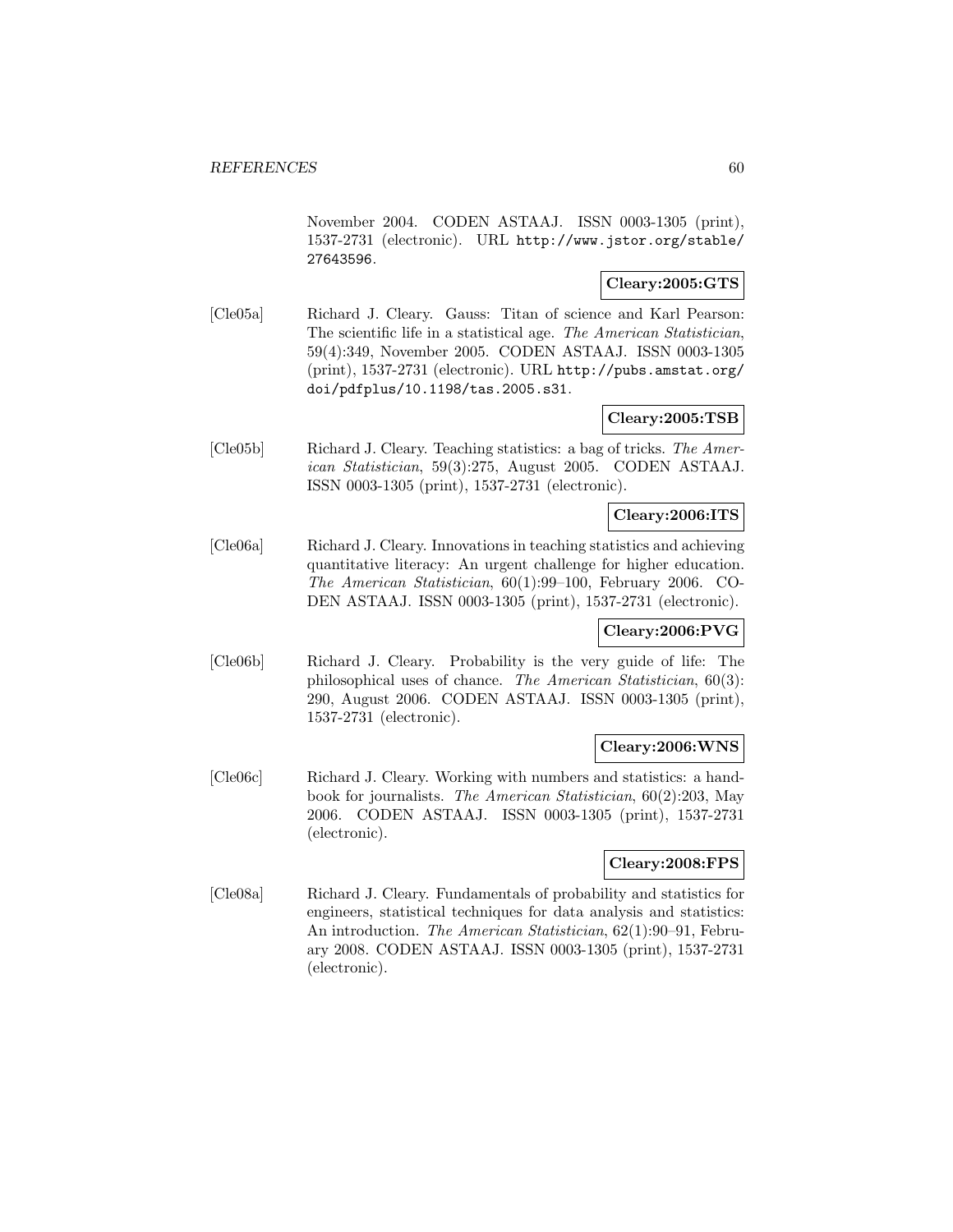### **Cleary:2008:SID**

[Cle08b] Richard J. Cleary. Statistics: Informed decisions using data and an introduction to statistical analysis for business and industry: a problem solving approach. The American Statistician, 62(2): 183–184, May 2008. CODEN ASTAAJ. ISSN 0003-1305 (print), 1537-2731 (electronic).

# **Chang:2008:NIA**

[CLPC08] Ching-Hui Chang, Jyh-Jiuan Lin, Nabendu Pal, and Miao-Chen Chiang. A note on improved approximation of the binomial distribution by the skew-normal distribution. The American Statistician, 62(2):167–170, May 2008. CODEN ASTAAJ. ISSN 0003- 1305 (print), 1537-2731 (electronic).

# **Casella:2001:EPS**

[CLR01] George Casella, Michael Lavine, and Christian P. Robert. Explaining the perfect sampler. The American Statistician, 55(4): 299–305, November 2001. CODEN ASTAAJ. ISSN 0003-1305 (print), 1537-2731 (electronic). URL http://www.jstor.org/ stable/2685691.

## **Caffo:2013:CSM**

[CLR13] Brian Caffo, Carolyn Lauzon, and Joachim Röhmel. Correction to "Easy Multiplicity Control in Equivalence Testing Using Two One-Sided Tests". The American Statistician, 67(2):115– 116, 2013. CODEN ASTAAJ. ISSN 0003-1305 (print), 1537-2731 (electronic). See [LC09].

## **Chung:2004:DDI**

[CLS04] Hwan Chung, Eric Loken, and Joseph L. Schafer. Difficulties in drawing inferences with finite-mixture models: a simple example with a simple solution. The American Statistician, 58(2):152-158, May 2004. CODEN ASTAAJ. ISSN 0003-1305 (print), 1537-2731 (electronic). URL http://www.jstor.org/stable/27643526.

### **Capotorti:2007:RAR**

[CLS07] Andrea Capotorti, Frank Lad, and Giuseppe Sanfilippo. Reassessing accuracy rates of median decisions. The American Statistician, 61(2):132–138, May 2007. CODEN ASTAAJ. ISSN 0003- 1305 (print), 1537-2731 (electronic).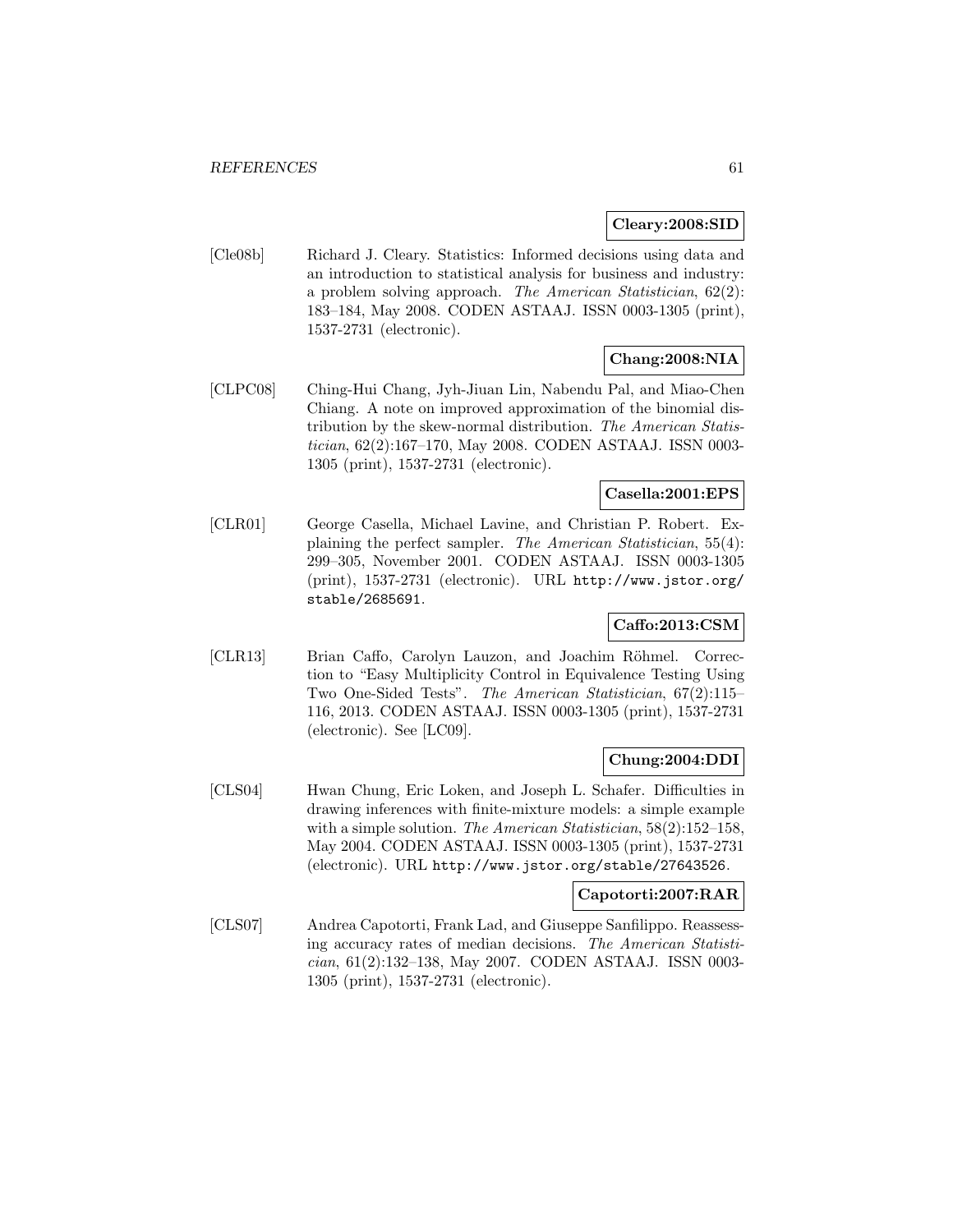## **Cobb:2000:BRB**

[Cob00] George W. Cobb. Book review: [untitled]. The American Statistician, 54(1):78–81, February 2000. CODEN ASTAAJ. ISSN 0003- 1305 (print), 1537-2731 (electronic). URL http://www.jstor. org/stable/2685617.

## **Cochran:2005:CYR**

[Coc05a] James J. Cochran. Can you really learn basic probability by playing a sports board game? The American Statistician, 59 (3):266–272, August 2005. CODEN ASTAAJ. ISSN 0003-1305 (print), 1537-2731 (electronic).

### **Cochran:2005:NGB**

[Coc05b] James J. Cochran. The numbers game: Baseball's lifelong fascination with statistics. The American Statistician, 59(2):203, May 2005. CODEN ASTAAJ. ISSN 0003-1305 (print), 1537- 2731 (electronic).

# **Cohen:2002:BRB**

[Coh02] Arthur Cohen. Book review: An Introduction to Probability Theory and Mathematical Statistics, (2nd ed.). The American Statistician, 56(4):331–??, November 2002. CO-DEN ASTAAJ. ISSN 0003-1305 (print), 1537-2731 (electronic). URL http://oberon.ingentaselect.com/cgi-bin/ linker?ini=asa&reqidx=/cw/asa/00031305/v56n4/s17/p331.

# **Collings:2001:RBT**

[Col01] Patti B. Collings. Reviews of books and teaching materials: Fathom: Dynamic Systems Software, by William Finzer; Tim Erickson; Jill Bunker. The American Statistician, 55(3):258– 259, August 2001. CODEN ASTAAJ. ISSN 0003-1305 (print), 1537-2731 (electronic). URL http://www.jstor.org/stable/ 2685814.

### **Colleys:2004:DSC**

[Col04] Wes Colleys. Discussion: Statistics and the college football championship. The American Statistician, 58(3):191–192, August 2004. CODEN ASTAAJ. ISSN 0003-1305 (print), 1537-2731 (electronic).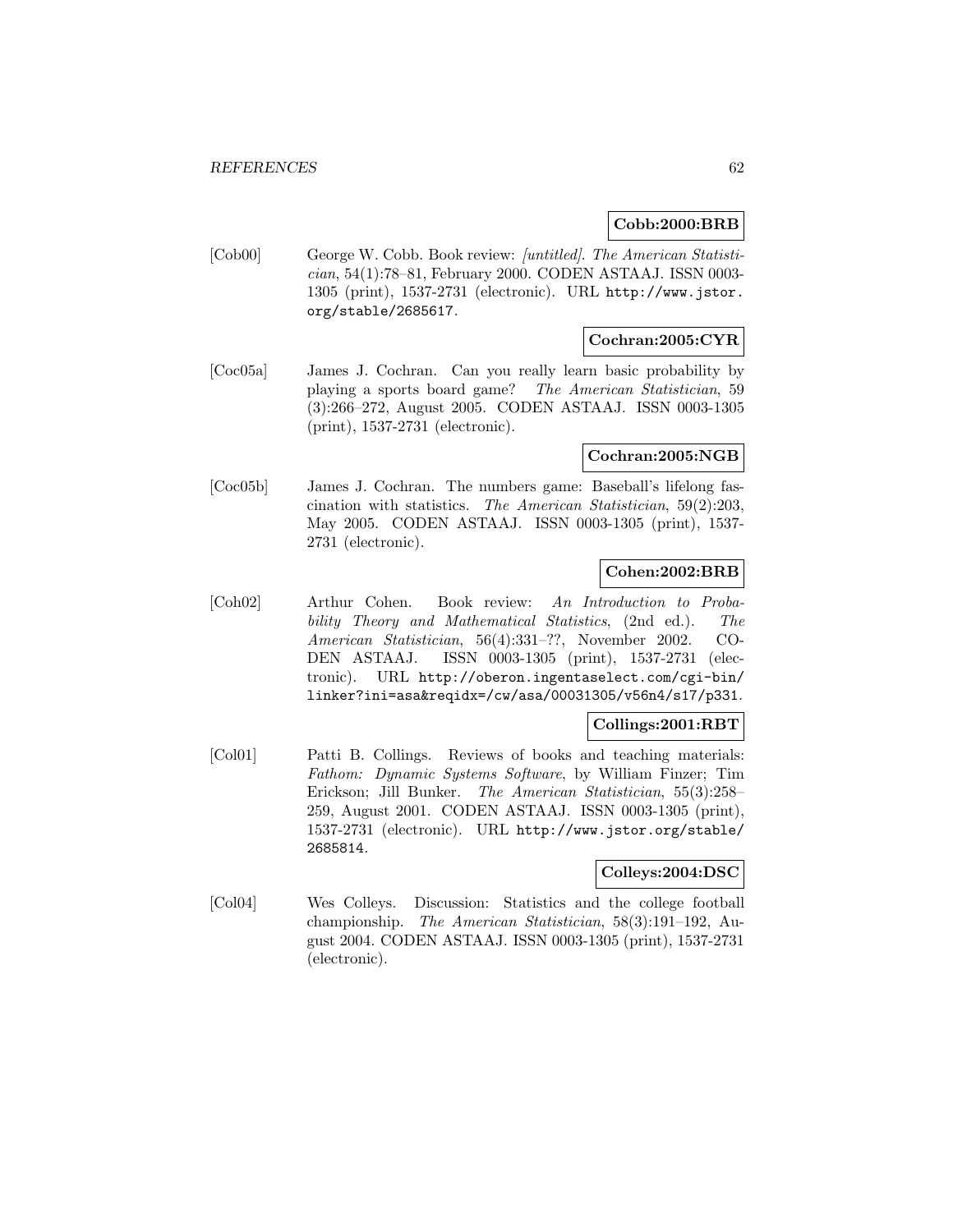#### **Cotsonis:2006:SYS**

[Cot06] George Cotsonis. Sharpening your SAS skills. The American Statistician, 60(4):346, November 2006. CODEN ASTAAJ. ISSN 0003-1305 (print), 1537-2731 (electronic).

## **Cowles:2003:BRB**

[Cow03] Mary Kathryn Cowles. Book review: An R and S-PLUS Companion to Applied Regression. The American Statistician, 57(4):316– ??, November 2003. CODEN ASTAAJ. ISSN 0003-1305 (print), 1537-2731 (electronic). URL http://oberon.ingentaselect. com/cgi-bin/linker?ini=asa&reqidx=/cw/asa/00031305/v57n4/ s16/p316. Review of [Fox02].

### **Cowles:2004:BRBa**

[Cow04a] Mary Kathryn Cowles. Book review: SAS for Linear Models (4th ed.). The American Statistician, 58(1):89–??, February 2004. CODEN ASTAAJ. ISSN 0003-1305 (print), 1537-2731 (electronic). URL http://oberon.ingentaselect.com/cgi-bin/ linker?ini=asa&reqidx=/cw/asa/00031305/v58n1/s21/p89; http://oberon.ingentaselect.com/cgi-bin/linker?ini=asa& reqidx=/cw/asa/00031305/v58n1/s22/p89.

### **Cowles:2004:BRBb**

[Cow04b] Mary Kathryn Cowles. Book review: Statistical Computing: An Introduction to Data Analysis using SPlus. The American Statistician, 58(1):89–??, February 2004. CO-DEN ASTAAJ. ISSN 0003-1305 (print), 1537-2731 (electronic). URL http://oberon.ingentaselect.com/cgi-bin/ linker?ini=asa&reqidx=/cw/asa/00031305/v58n1/s21/p89; http://oberon.ingentaselect.com/cgi-bin/linker?ini=asa& reqidx=/cw/asa/00031305/v58n1/s22/p89.

#### **Cowles:2004:RW**

[Cow04c] Mary Kathryn Cowles. Review of WinBUGS 1.4. The American Statistician, 58(4):330–336, November 2004. CODEN ASTAAJ. ISSN 0003-1305 (print), 1537-2731 (electronic). URL http:// www.jstor.org/stable/27643593.

#### **Cowles:2006:PSC**

[Cow06] Mary Kathryn Cowles. Probability and statistics for computer science. The American Statistician, 60(1):98, February 2006. CO-DEN ASTAAJ. ISSN 0003-1305 (print), 1537-2731 (electronic).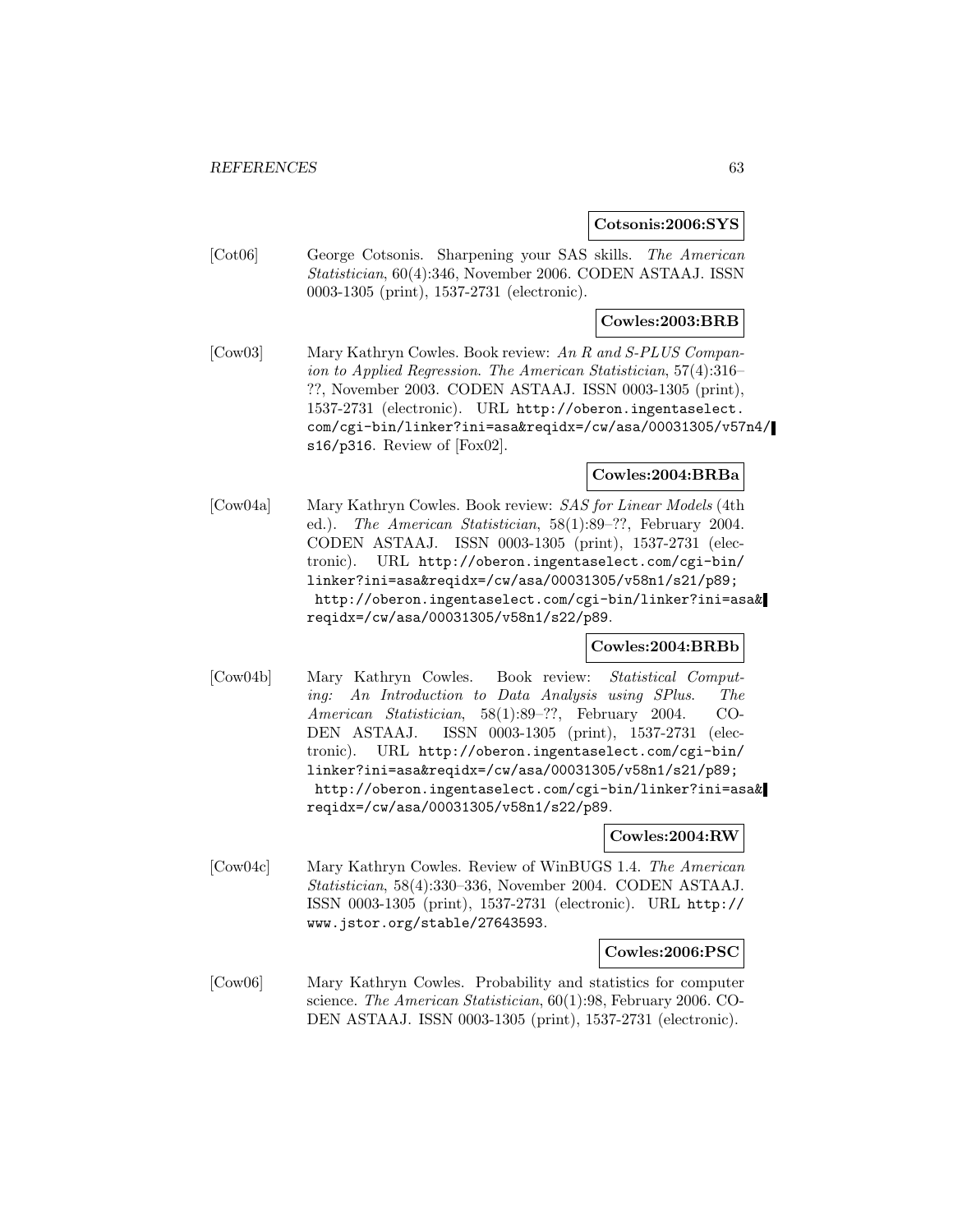#### **Chance:2001:TCS**

[CR01] Beth L. Chance and Allan J. Rossman. Teacher's corner: Sequencing topics in introductory statistics: a debate on what to teach when. The American Statistician, 55(2):140–144, May 2001. CODEN ASTAAJ. ISSN 0003-1305 (print), 1537-2731 (electronic). URL http://www.jstor.org/stable/2686001.

## **Craigmile:2005:ASC**

[Cra05] Peter F. Craigmile. All of statistics: a concise course in statistical inference. The American Statistician, 59(2):203–204, May 2005. CODEN ASTAAJ. ISSN 0003-1305 (print), 1537-2731 (electronic).

### **Crawford:2008:UCG**

[Cra08] Carol A. Gotway Crawford. Unlocking the census with GIS. The American Statistician, 62(4):363, November 2008. CODEN AS-TAAJ. ISSN 0003-1305 (print), 1537-2731 (electronic).

### **Cesana:2001:SPS**

[CRM01] B. M. Cesana, G. Reina, and E. Marubini. Statistical practice: Sample size for testing a proportion in clinical trials: a "twostep" procedure combining power and confidence interval expected width. The American Statistician, 55(4):288–292, November 2001. CODEN ASTAAJ. ISSN 0003-1305 (print), 1537-2731 (electronic). URL http://www.jstor.org/stable/2685689.

### **Carlton:2005:MBF**

[CS05] Matthew A. Carlton and William D. Stansfield. Making babies by the flip of a coin? The American Statistician, 59(2):180–182, May 2005. CODEN ASTAAJ. ISSN 0003-1305 (print), 1537-2731 (electronic).

## **Cook:2004:POD**

[CW04] R. Dennis Cook and Sanford Weisberg. Partial one-dimensional regression models. The American Statistician, 58(2):110–116, May 2004. CODEN ASTAAJ. ISSN 0003-1305 (print), 1537-2731 (electronic). URL http://www.jstor.org/stable/27643518.

## **Dobler:2005:BRTb**

[DAC05] Carolyn Pillers Dobler and Christine M. Anderson-Cook. Brief reviews of teaching materials. The American Statistician, 59(3):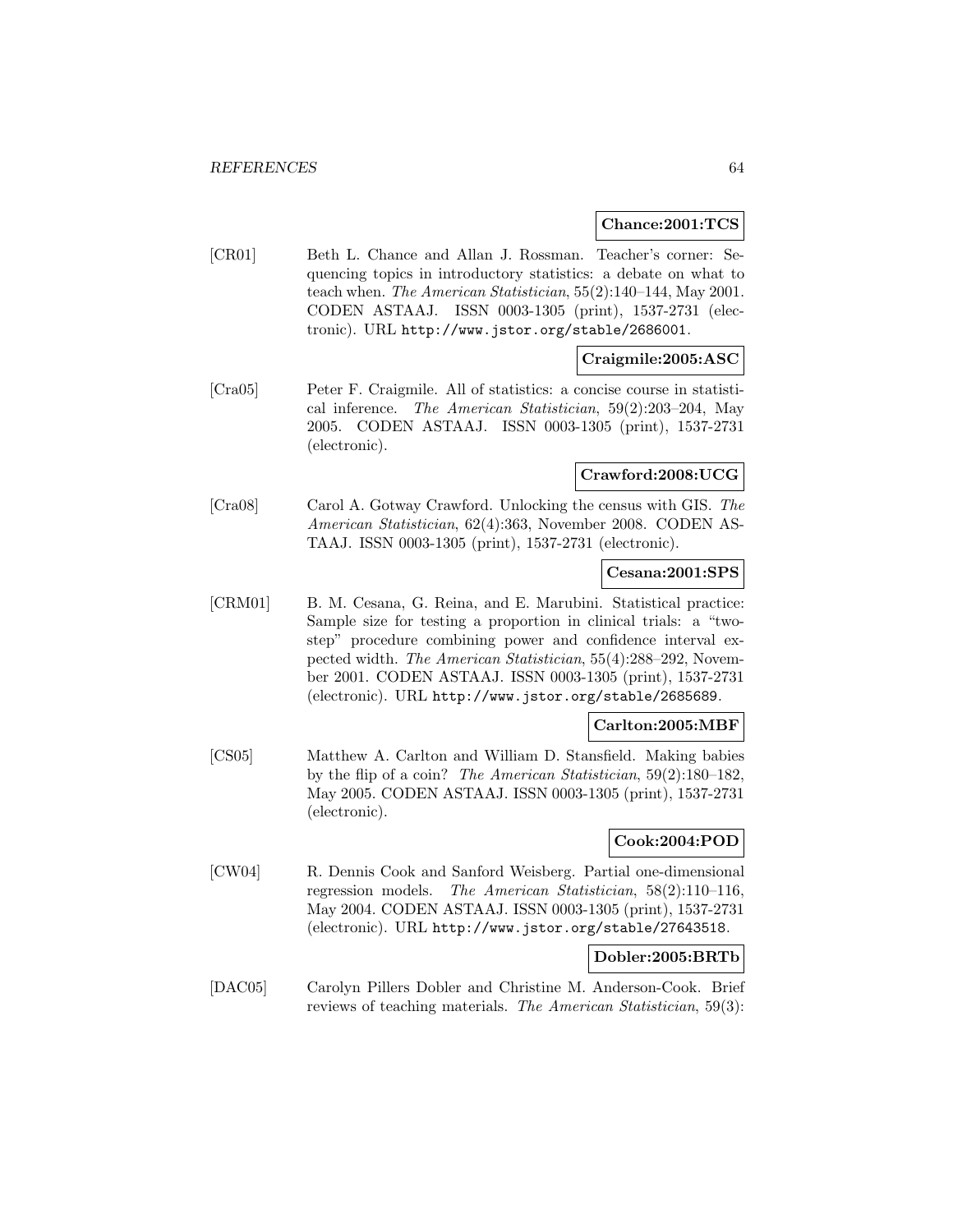278, August 2005. CODEN ASTAAJ. ISSN 0003-1305 (print), 1537-2731 (electronic).

## **Dobler:2006:BRT**

[DAC06] Carolyn Pillers Dobler and Christine M. Anderson-Cook. Brief reviews of teaching materials. The American Statistician, 60(2): 207, May 2006. CODEN ASTAAJ. ISSN 0003-1305 (print), 1537- 2731 (electronic).

## **David:2005:TRN**

[Dav05] Herbert A. David. Tables related to the normal distribution. The American Statistician, 59(4):309–311, November 2005. CODEN ASTAAJ. ISSN 0003-1305 (print), 1537-2731 (electronic).

# **David:2006:IMA**

[Dav06] H. A. David. The introduction of matrix algebra into statistics. The American Statistician, 60(2):162, May 2006. CODEN AS-TAAJ. ISSN 0003-1305 (print), 1537-2731 (electronic).

# **Davis:2007:CCS**

[Dav07] J. Wade Davis. A crash course in SPSS for windows: Updated for versions 10, 11, 12 and 13. The American Statistician, 61(1): 99, February 2007. CODEN ASTAAJ. ISSN 0003-1305 (print), 1537-2731 (electronic).

## **David:2008:BRT**

[Dav08a] Herbert A. David. The beginnings of randomization tests. The American Statistician, 62(1):70–72, February 2008. CODEN AS-TAAJ. ISSN 0003-1305 (print), 1537-2731 (electronic).

# **Davis:2008:HUM**

[Dav08b] J. Wade Davis. Handbook of univariate and multivariate data analysis and interpretation with SPSS. The American Statistician, 62(3):268, August 2008. CODEN ASTAAJ. ISSN 0003-1305 (print), 1537-2731 (electronic).

#### **Davis:2008:MST**

[Dav08c] J. Wade Davis. Medical statistics: a textbook for the health sciences. The American Statistician, 62(4):362, November 2008. CODEN ASTAAJ. ISSN 0003-1305 (print), 1537-2731 (electronic).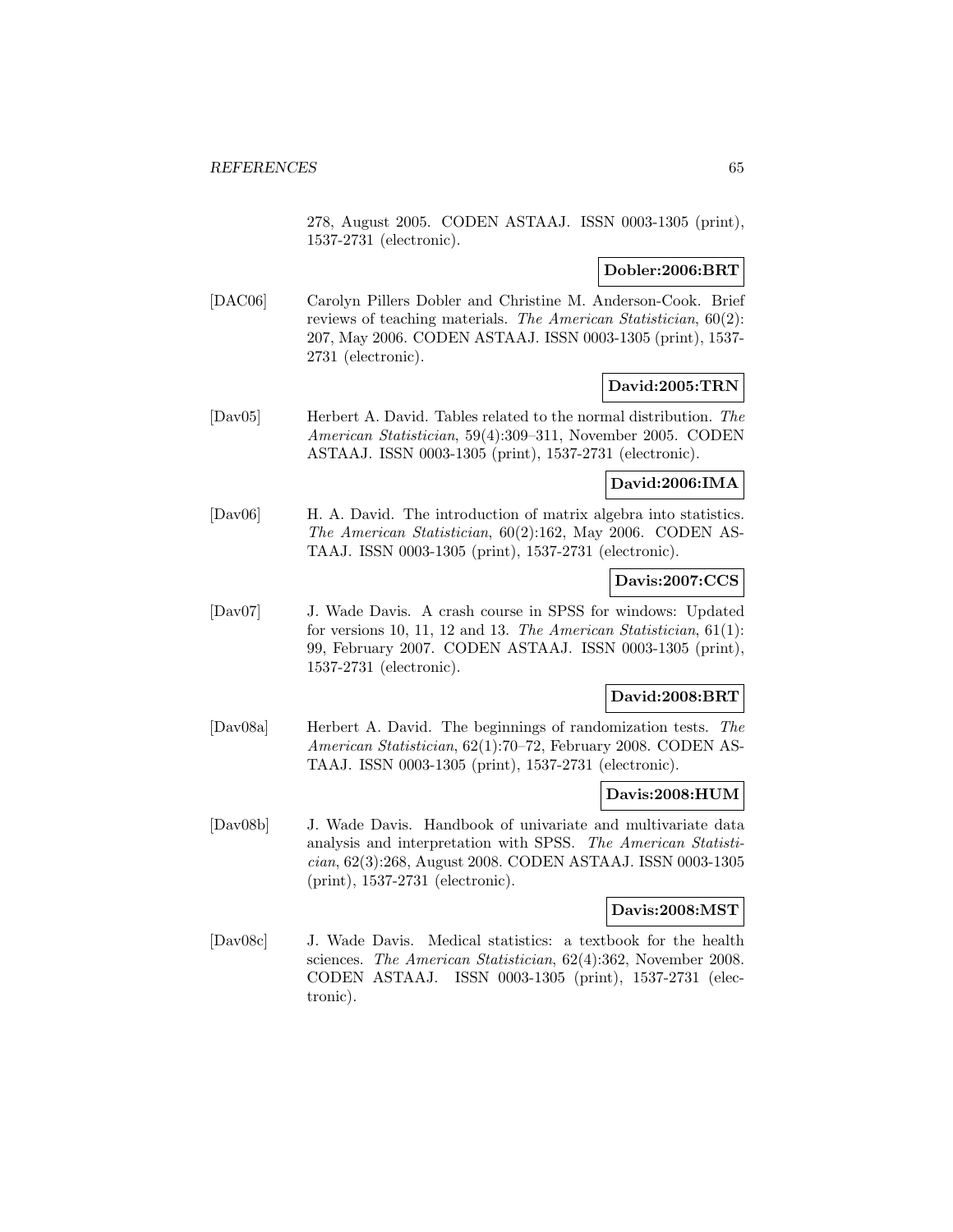#### **Davis:2008:MND**

[Dav08d] J. Wade Davis. Multidimensional nonlinear descriptive analysis. The American Statistician, 62(3):271, August 2008. CODEN ASTAAJ. ISSN 0003-1305 (print), 1537-2731 (electronic).

## **David:2009:HNZ**

[Dav09] Herbert A. David. A historical note on zero correlation and independence. The American Statistician, 63(2):185–186, May 2009. CODEN ASTAAJ. ISSN 0003-1305 (print), 1537-2731 (electronic).

# **Dielman:2001:LE**

[DBD<sup>+</sup>01] Terry E. Dielman, Roger L. Berger, Jimmy Doi, Robert G. Lehr, Rand R. Wilcox, Paul Vos, Josef Schmee, and John Wendell. Letters to the Editor. The American Statistician, 55(4):373–376, November 2001. CODEN ASTAAJ. ISSN 0003-1305 (print), 1537-2731 (electronic). URL http://www.jstor.org/stable/ 2685709.

### **DelCastillo:2001:TCC**

[DC01] Enrique Del Castillo and Suntara Cahya. A tool for computing confidence regions on the stationary point of response surface. The American Statistician, 55(4):358–365, November 2001. CO-DEN ASTAAJ. ISSN 0003-1305 (print), 1537-2731 (electronic). URL http://www.jstor.org/stable/2685701.

## **Das:2006:BAG**

[DD06] Sourish Das and Dipak K. Dey. On Bayesian analysis of generalized linear models using the Jacobian technique. The American Statistician, 60(3):264–268, August 2006. CODEN ASTAAJ. ISSN 0003-1305 (print), 1537-2731 (electronic).

#### **DeSantis:2006:PPT**

[De 06] Fulvio De Santis. Power priors and their use in clinical trials. The American Statistician, 60(2):122–129, May 2006. CODEN ASTAAJ. ISSN 0003-1305 (print), 1537-2731 (electronic).

#### **DePaula:2008:CMI**

[De 08] Aureo De Paula. Conditional moments and independence. The American Statistician, 62(3):219–221, August 2008. CODEN AS-TAAJ. ISSN 0003-1305 (print), 1537-2731 (electronic).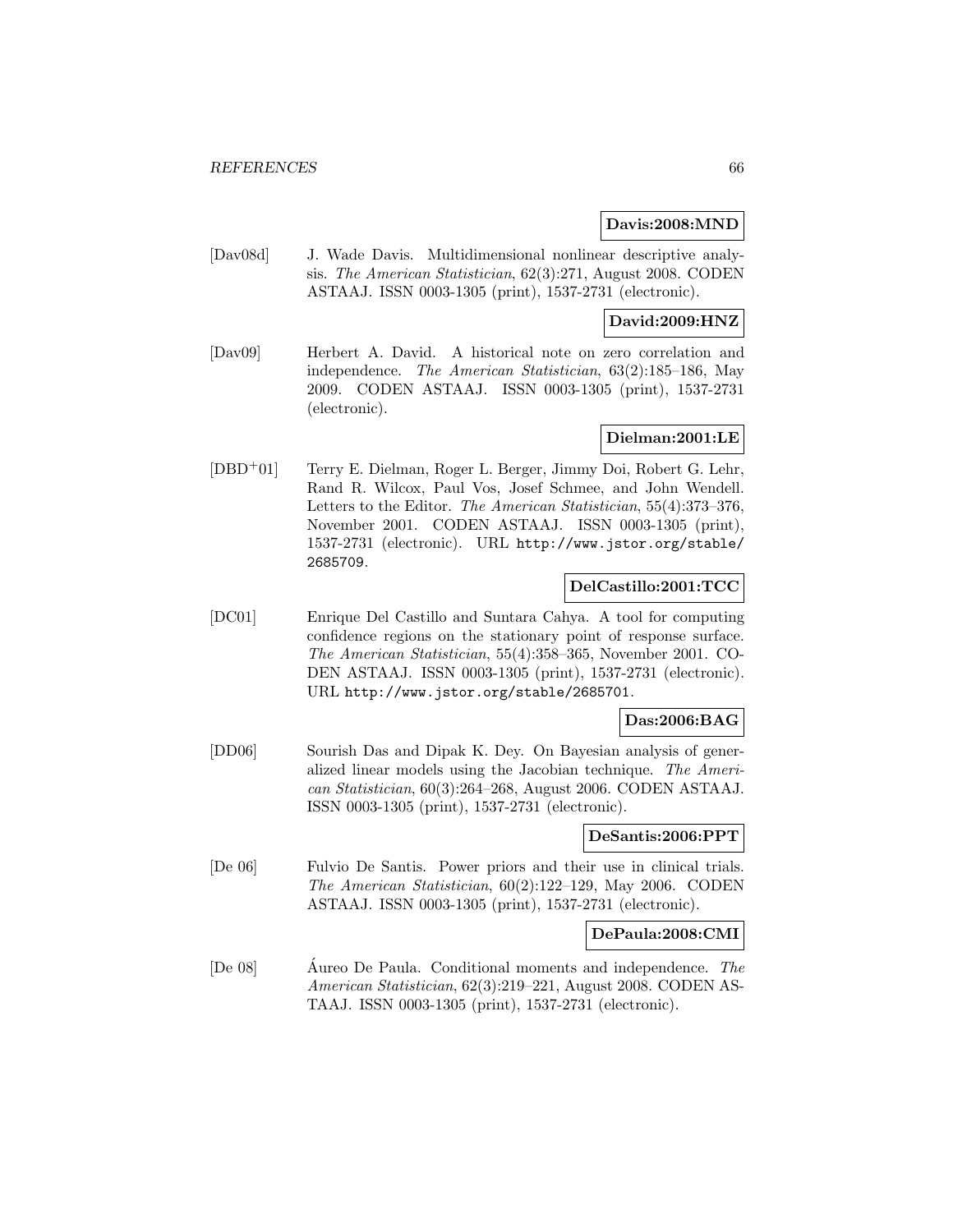#### **deLaubenfels:2006:VLS**

[deL06] Ralph deLaubenfels. The victory of least squares and orthogonality in statistics. The American Statistician, 60(4):315–321, November 2006. CODEN ASTAAJ. ISSN 0003-1305 (print), 1537-2731 (electronic).

#### **Deming:2006:ESE**

[Dem06] W. Edwards Deming. On errors in surveys (an excerpt). The American Statistician, 60(1):34–38, February 2006. CODEN AS-TAAJ. ISSN 0003-1305 (print), 1537-2731 (electronic).

## **Devore:2001:RBT**

[Dev01] Jay Devore. Reviews of books and teaching materials: Stat Labs: Mathematical Statistics Through Applications, by Deborah Nolan; Terry Speed. The American Statistician, 55(3):257–258, August 2001. CODEN ASTAAJ. ISSN 0003-1305 (print), 1537-2731 (electronic). URL http://www.jstor.org/stable/2685813.

## **Devore:2002:BRB**

[Dev02] Jay Devore. Book review: A First Course in Probability. The American Statistician, 56(3):247–??, August 2002. CO-DEN ASTAAJ. ISSN 0003-1305 (print), 1537-2731 (electronic). URL http://oberon.ingentaselect.com/cgi-bin/ linker?ini=asa&reqidx=/cw/asa/00031305/v56n3/s14/p247.

#### **Devore:2006:EMS**

[Dev06a] Jay Devore. Essential mathematics and statistics for science. The American Statistician, 60(4):344–345, November 2006. CODEN ASTAAJ. ISSN 0003-1305 (print), 1537-2731 (electronic).

## **Devore:2006:PSS**

[Dev06b] Jay Devore. Probability, statistics, and stochastic processes. The American Statistician, 60(3):290, August 2006. CODEN AS-TAAJ. ISSN 0003-1305 (print), 1537-2731 (electronic).

#### **Devore:2006:SBE**

[Dev06c] Jay Devore. Statistics for business and economics. The American Statistician, 60(4):342–343, November 2006. CODEN ASTAAJ. ISSN 0003-1305 (print), 1537-2731 (electronic).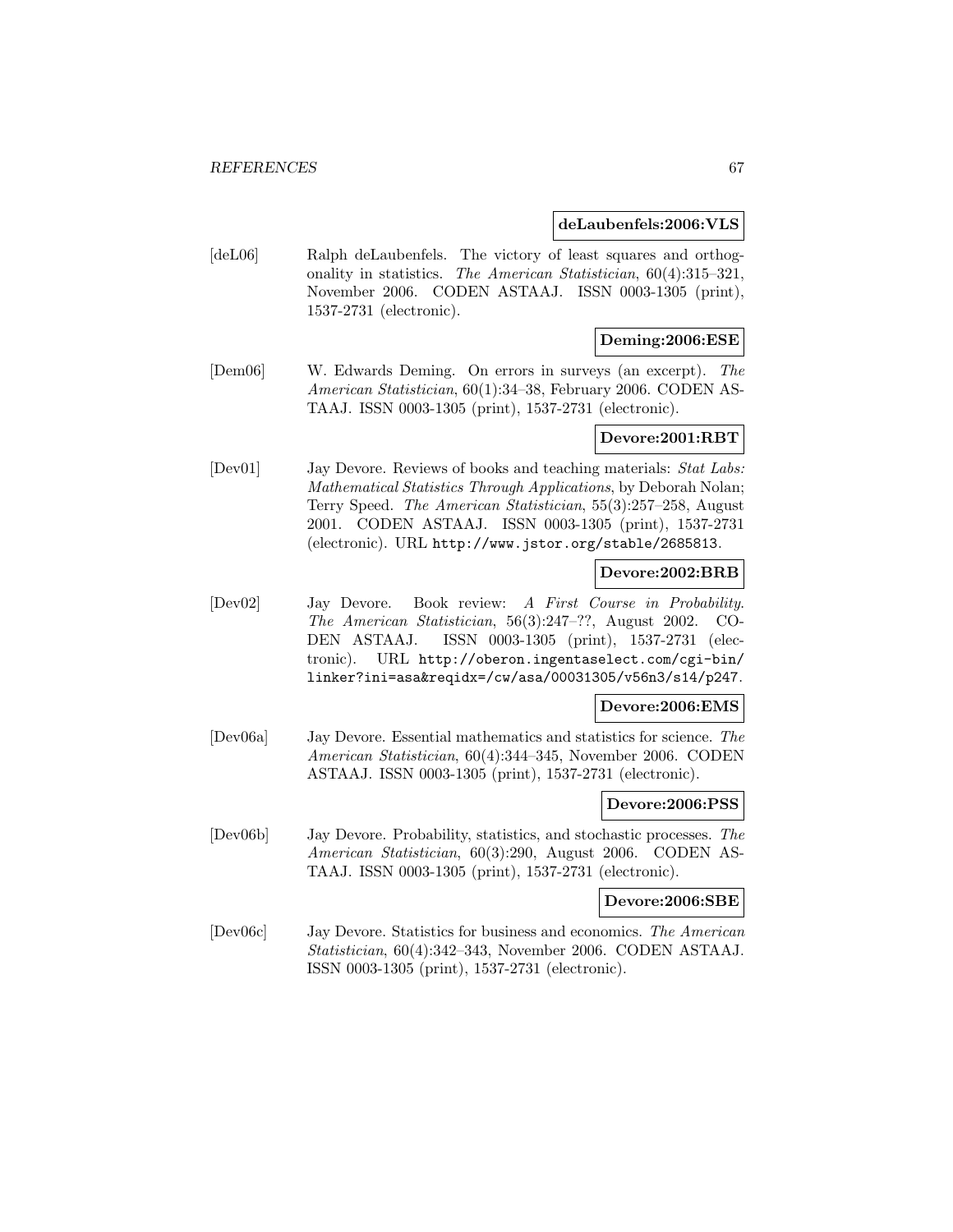#### **Devore:2007:ARA**

[Dev07a] Jay Devore. Applied regression analysis: a second course in business and economic statistics. The American Statistician, 61(4): 367, November 2007. CODEN ASTAAJ. ISSN 0003-1305 (print), 1537-2731 (electronic).

## **Devore:2007:IBS**

[Dev07b] Jay Devore. Introduction to business statistics. The American Statistician, 61(1):97, February 2007. CODEN ASTAAJ. ISSN 0003-1305 (print), 1537-2731 (electronic).

#### **Devore:2007:MSD**

[Dev07c] Jay Devore. Making sense of data: a practical guide to exploratory data analysis and data mining. The American Statistician, 61(4):370–371, November 2007. CODEN ASTAAJ. ISSN 0003-1305 (print), 1537-2731 (electronic).

## **Devore:2008:S**

[Dev08] Jay Devore. Statistics. The American Statistician, 62(4):362– 363, November 2008. CODEN ASTAAJ. ISSN 0003-1305 (print), 1537-2731 (electronic).

## **David:2007:SMK**

[DF07] Herbert A. David and Wayne A. Fuller. Sir Maurice Kendall (1907–1983). The American Statistician,  $61(1):41-46$ , February 2007. CODEN ASTAAJ. ISSN 0003-1305 (print), 1537-2731 (electronic).

### **Datta:2007:CFC**

[DG07] Gauri Sankar Datta and Malay Ghosh. Characteristic functions without contour integration. The American Statistician, 61(1):67–70, February 2007. CODEN ASTAAJ. ISSN 0003-1305 (print), 1537-2731 (electronic).

## **Danaher:2005:BYE**

[DH05] Peter J. Danaher and Bruce G. S. Hardie. Bacon with your eggs? Applications of a new bivariate beta-binomial distribution. The American Statistician, 59(4):282–286, November 2005. CODEN ASTAAJ. ISSN 0003-1305 (print), 1537-2731 (electronic).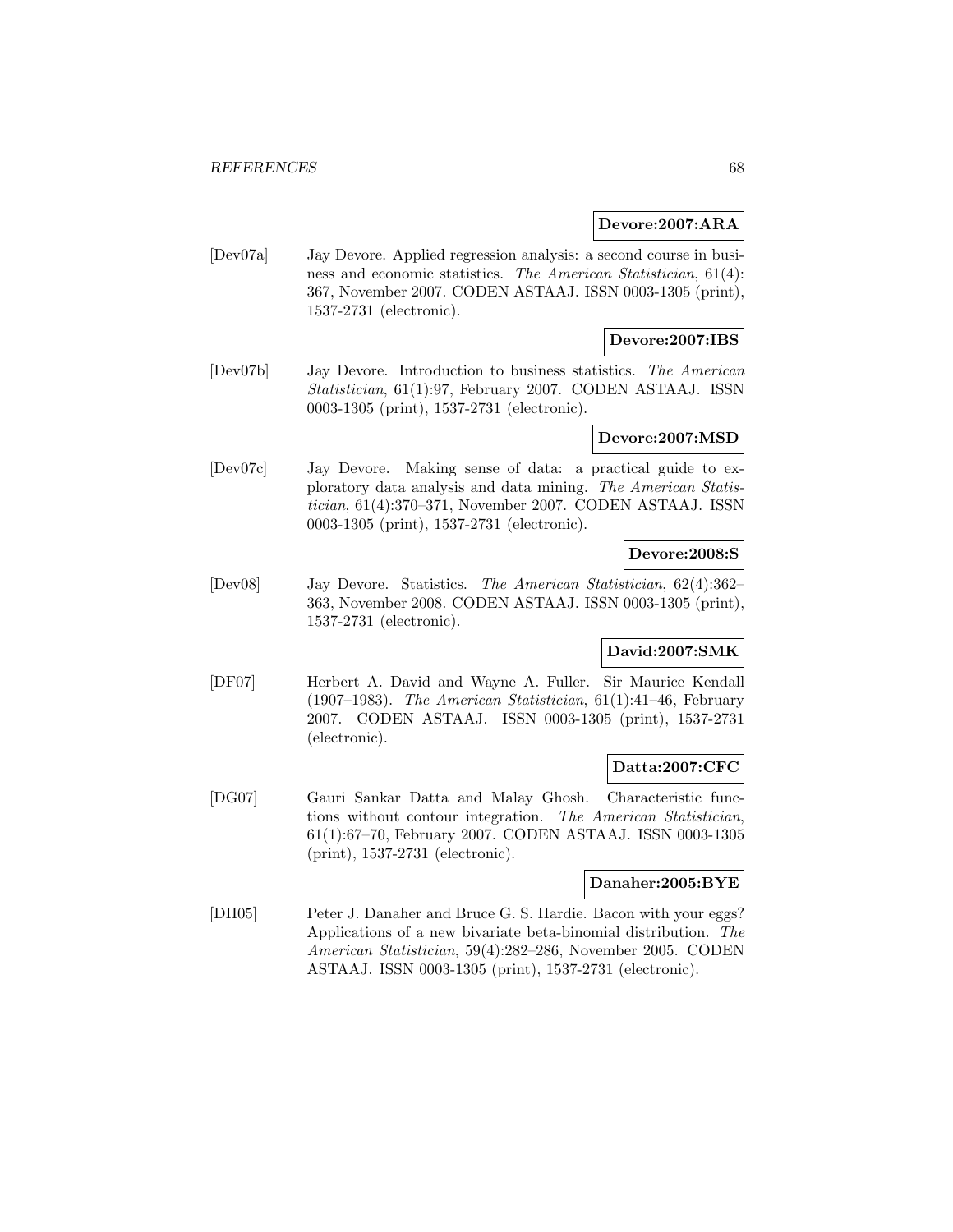## **Davi:2005:RTT**

[DHN<sup>+</sup>05] Angelique Davi, Dominique Haughton, Nada Nasr, Gaurav Shah, Maria Skaletsky, and Ruth Spack. A review of two text-mining packages. The American Statistician, 59(1):89–103, February 2005. CODEN ASTAAJ. ISSN 0003-1305 (print), 1537-2731 (electronic).

# **Dias:2005:SAF**

[Dia05] Alexandra Dias. Statistical analysis of financial data in S-Plus. The American Statistician, 59(4):351, November 2005. CODEN ASTAAJ. ISSN 0003-1305 (print), 1537-2731 (electronic).

# **Dipietro:2004:BRR**

[Dip04] Michele Dipietro. Bayesian randomized response as a class project. The American Statistician, 58(4):303–309, November 2004. CODEN ASTAAJ. ISSN 0003-1305 (print), 1537-2731 (electronic). URL http://www.jstor.org/stable/27643588.

### **Dixon:2007:LSB**

[Dix07] Philip Dixon. The little SAS book for enterprise guide 3.0. The American Statistician, 61(3):277, August 2007. CODEN AS-TAAJ. ISSN 0003-1305 (print), 1537-2731 (electronic).

## **Duchateau:2005:UHG**

[DJ05] Luc Duchateau and Paul Janssen. Understanding heterogeneity in generalized mixed and frailty models. The American Statistician, 59(2):143–146, May 2005. CODEN ASTAAJ. ISSN 0003- 1305 (print), 1537-2731 (electronic).

### **Dodd:2007:BVS**

[DK07] Lori E. Dodd and Edward L. Korn. The bootstrap variance of the square of a sample mean. The American Statistician, 61(2): 127–131, May 2007. CODEN ASTAAJ. ISSN 0003-1305 (print), 1537-2731 (electronic).

### **Deng:2000:RNG**

[DL00] Lih-Yuan Deng and Dennis K. J. Lin. Random number generation for the New Century. The American Statistician, 54(2):145–150, May 2000. CODEN ASTAAJ. ISSN 0003-1305 (print), 1537-2731 (electronic). URL http://www.amstat.org/publications/ tas/Deng.htm; http://www.jstor.org/stable/2686034.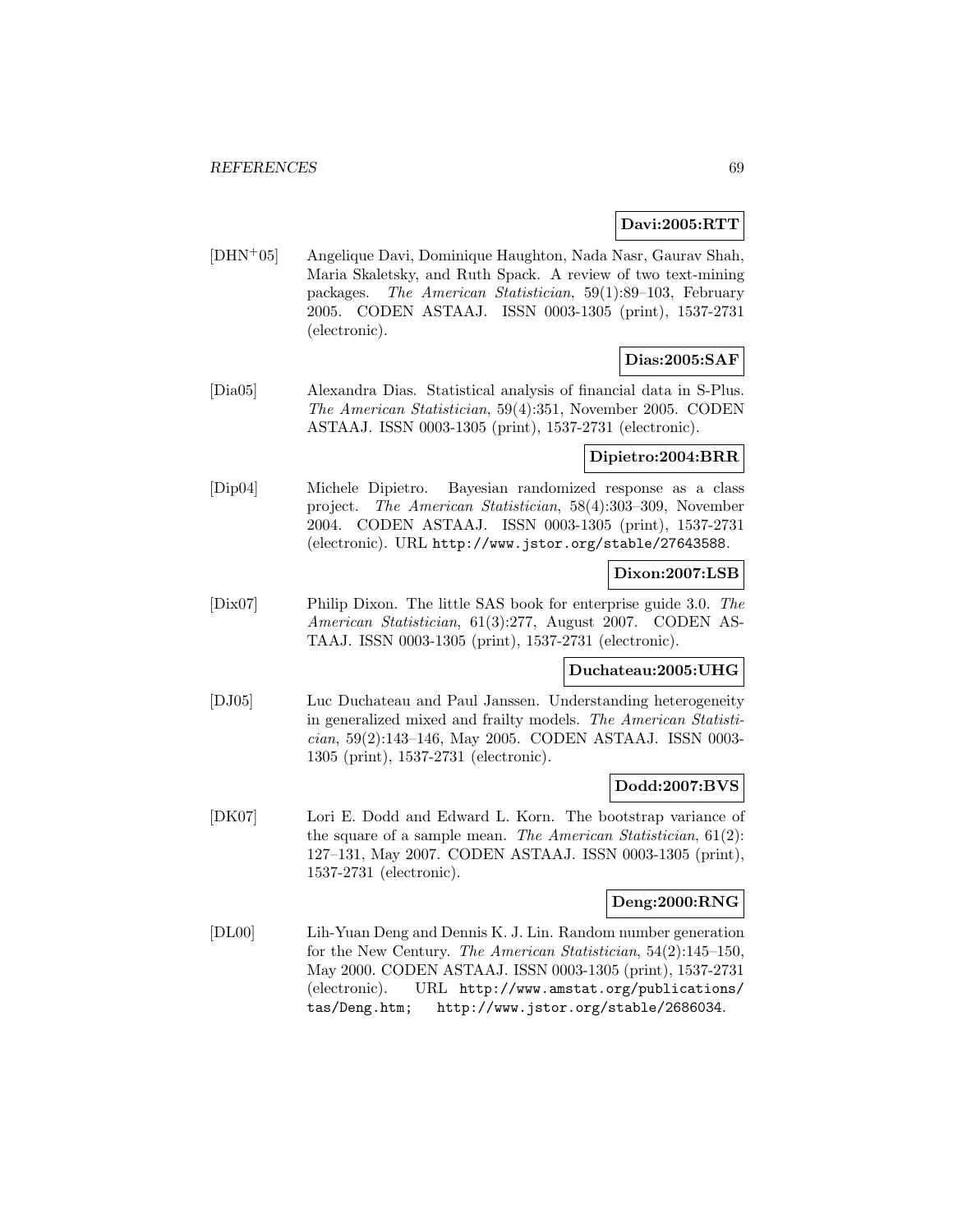#### **Dobler:2004:BRBe**

[DL04a] Carolyn Pillers Dobler and Russell V. Lenth. Book review: Common Statistical Methods for Clinical Research with SAS Examples, by Glenn A. Walker. The American Statistician, 58(2):175, May 2004. CODEN ASTAAJ. ISSN 0003-1305 (print), 1537-2731 (electronic). URL http://www.jstor.org/stable/27643539.

# **Dobler:2004:BRBg**

[DL04b] Carolyn Pillers Dobler and Russell V. Lenth. Book review: Elementary Probability, by David Strizaker. The American Statistician, 58(2):175, May 2004. CODEN ASTAAJ. ISSN 0003-1305 (print), 1537-2731 (electronic). URL http://www.jstor.org/ stable/27643541.

# **Dobler:2004:BRBc**

[DL04c] Carolyn Pillers Dobler and Russell V. Lenth. Book review: Environmental Mathematics in the Classroom, by B. A. Fusaro; P. C. Kenschaft. The American Statistician, 58(2):175, May 2004. CO-DEN ASTAAJ. ISSN 0003-1305 (print), 1537-2731 (electronic). URL http://www.jstor.org/stable/27643537.

## **Dobler:2004:BRBd**

[DL04d] Carolyn Pillers Dobler and Russell V. Lenth. Book review: International Mathematical Olympiads 1986–1999, by Marcin E. Kuczma; Mathematical Olympiads 2003–2001: Problems and Solutions From Around the World by Titu Andreescu; Zuming Feng; George Lee, Jr. The American Statistician, 58(2):175, May 2004. CODEN ASTAAJ. ISSN 0003-1305 (print), 1537-2731 (electronic). URL http://www.jstor.org/stable/27643538.

### **Dobler:2004:BRBb**

[DL04e] Carolyn Pillers Dobler and Russell V. Lenth. Book review: Mathematical Diamonds, by Ross Honsberger. The American Statistician, 58(2):175, May 2004. CODEN ASTAAJ. ISSN 0003-1305 (print), 1537-2731 (electronic). URL http://www.jstor.org/ stable/27643536.

#### **Dobler:2004:BRBf**

[DL04f] Carolyn Pillers Dobler and Russell V. Lenth. Book review: Nonparametric Statistical Inference, by Jean Dickinson Gibbons; Subhabrata Chakraborti. The American Statistician, 58(2):175, May 2004. CODEN ASTAAJ. ISSN 0003-1305 (print), 1537-2731 (electronic). URL http://www.jstor.org/stable/27643540.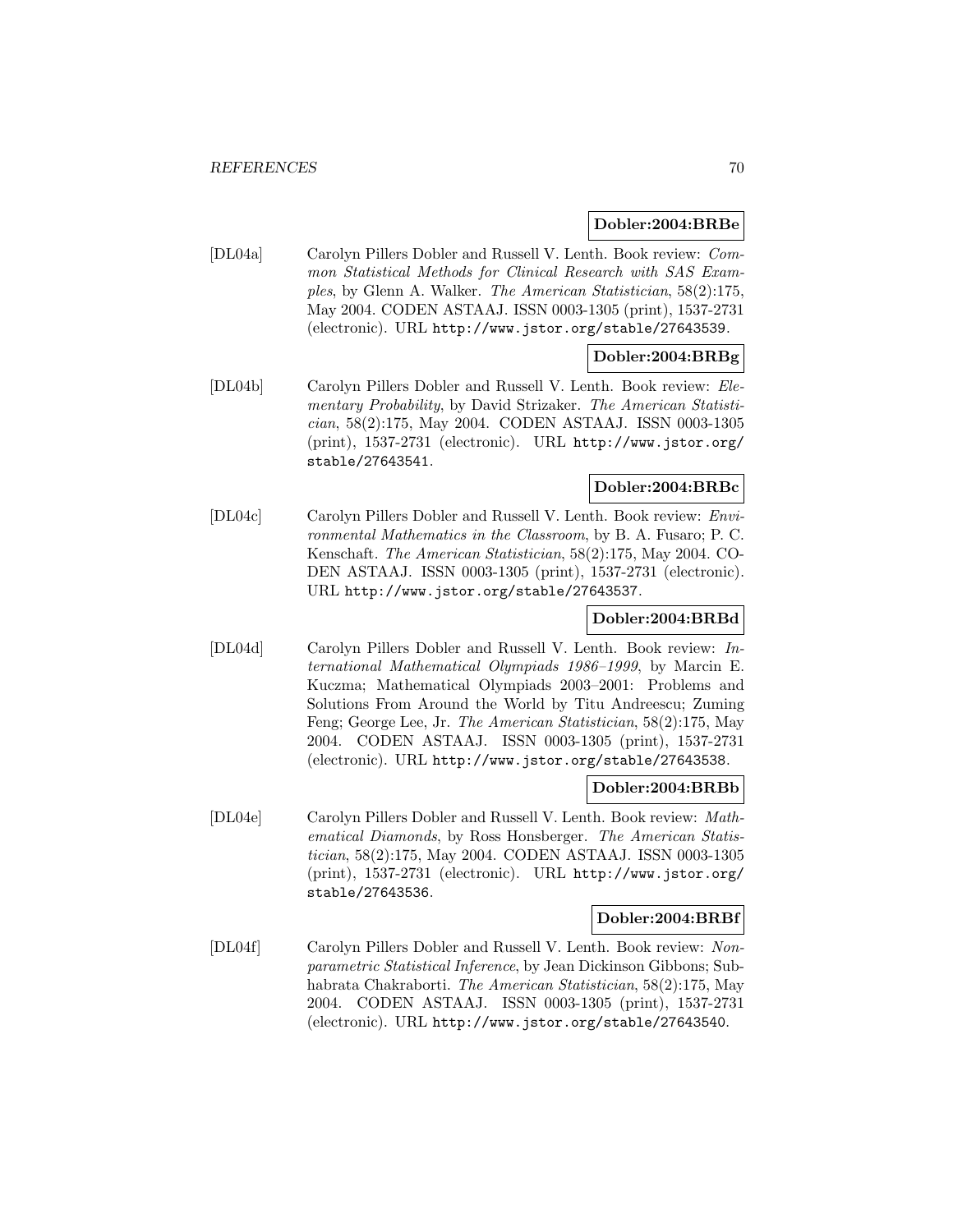#### **Dobler:2004:BRT**

[DL04g] Carolyn Pillers Dobler and Russell V. Lenth. Brief reviews of teaching materials. The American Statistician, 58(2):175, May 2004. CODEN ASTAAJ. ISSN 0003-1305 (print), 1537-2731 (electronic).

# **Dobler:2005:BRTa**

[DL05] Carolyn Pillers Dobler and Russell V. Lenth. Brief reviews of teaching materials. The American Statistician, 59(1):114–115, February 2005. CODEN ASTAAJ. ISSN 0003-1305 (print), 1537- 2731 (electronic).

## **Denby:2001:SPE**

[DLM01] L. Denby, J. M. Landwehr, and C. L. Mallows. Statistical practice: An exercise in the real world of design and analysis. The American Statistician, 55(4):263–271, November 2001. CODEN ASTAAJ. ISSN 0003-1305 (print), 1537-2731 (electronic). URL http://www.jstor.org/stable/2685686.

## **Dawson:2001:NHL**

[DM01] Don Dawson and Lonnie Magee. The National Hockey League Entry Draft, 1969–1995: An application of a weighted pooladjacent-violators algorithm. The American Statistician, 55(3): 194–199, August 2001. CODEN ASTAAJ. ISSN 0003-1305 (print), 1537-2731 (electronic). URL http://www.jstor.org/ stable/2685798.

### **David:2006:SSW**

[DM06] Herbert A. David and Donald F. Morrison. Samuel Stanley Wilks (1906–1964). The American Statistician,  $60(1):46-49$ , February 2006. CODEN ASTAAJ. ISSN 0003-1305 (print), 1537-2731 (electronic).

### **deMast:2007:AKT**

[dM07] Jeroen de Mast. Agreement and kappa-type indices. The American Statistician, 61(2):148–153, May 2007. CODEN ASTAAJ. ISSN 0003-1305 (print), 1537-2731 (electronic).

### **deMicheaux:2009:UCC**

[dML09] Pierre Lafaye de Micheaux and Benoit Liquet. Understanding convergence concepts: a visual-minded and graphical simulationbased approach. The American Statistician, 63(2):173–178, May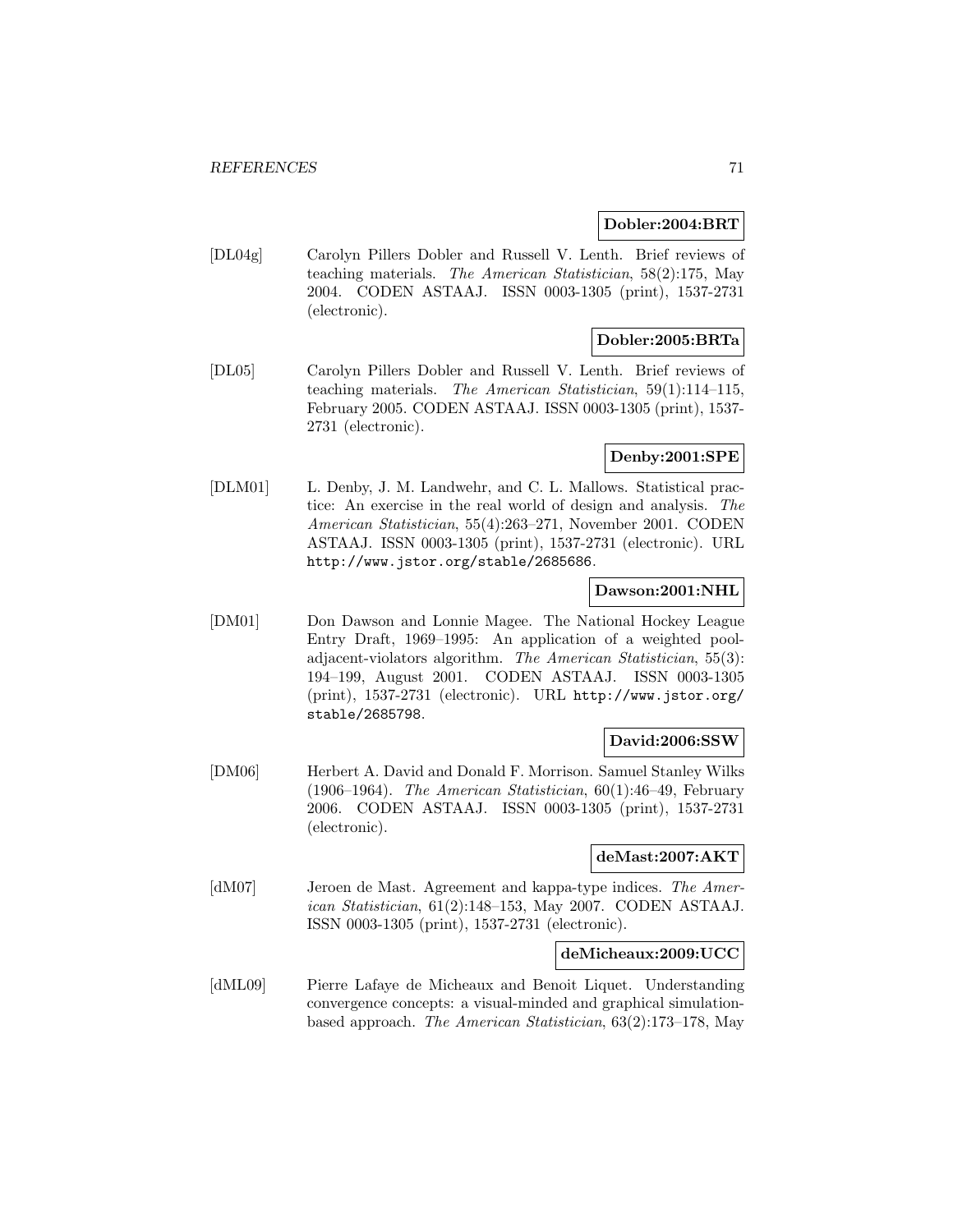2009. CODEN ASTAAJ. ISSN 0003-1305 (print), 1537-2731 (electronic).

## **Dette:2004:EED**

[DO04] Holger Dette and Timothy E. O'Brien. Efficient experimental design for the Behrens–Fisher problem with application to bioassay. The American Statistician, 58(2):138–143, May 2004. CODEN ASTAAJ. ISSN 0003-1305 (print), 1537-2731 (electronic). URL http://www.jstor.org/stable/27643522.

### **Dobler:2002:BRB**

[Dob02] Carolyn Pillers Dobler. Book review: Mathematical Statistics: Basic Ideas and Selected Topics (vol. 1, 2nd ed.). The American Statistician, 56(4):332–??, November 2002. CO-DEN ASTAAJ. ISSN 0003-1305 (print), 1537-2731 (electronic). URL http://oberon.ingentaselect.com/cgi-bin/ linker?ini=asa&reqidx=/cw/asa/00031305/v56n4/s18/p332.

## **Dobler:2003:BRBb**

[Dob03a] Carolyn Pillers Dobler. Book review: Problems in Probability. The American Statistician, 57(3):218–??, August 2003. CODEN ASTAAJ. ISSN 0003-1305 (print), 1537-2731 (electronic). URL http://oberon.ingentaselect.com/cgi-bin/ linker?ini=asa&reqidx=/cw/asa/00031305/v57n3/s17/p218.

### **Dobler:2003:BRBa**

[Dob03b] Carolyn Pillers Dobler. Book review: The Practice of Statistics: Putting the Pieces Together. The American Statistician, 57(2): 142–??, May 2003. CODEN ASTAAJ. ISSN 0003-1305 (print), 1537-2731 (electronic). URL http://oberon.ingentaselect. com/cgi-bin/linker?ini=asa&reqidx=/cw/asa/00031305/v57n2/ s15/p142.

#### **Dobler:2004:SPP**

[Dob04a] Carolyn Pillers Dobler. 101 special practice problems in probability and statistics. The American Statistician, 58(2):173, May 2004. CODEN ASTAAJ. ISSN 0003-1305 (print), 1537-2731 (electronic).

# **Dobler:2004:BRBa**

[Dob04b] Carolyn Pillers Dobler. Book review: 101 Special Practice Problems in Probability and Statistics, by Paul D. Berger; Samuel C. Hanna; Robert E. Maurer. The American Statistician, 58(2):173,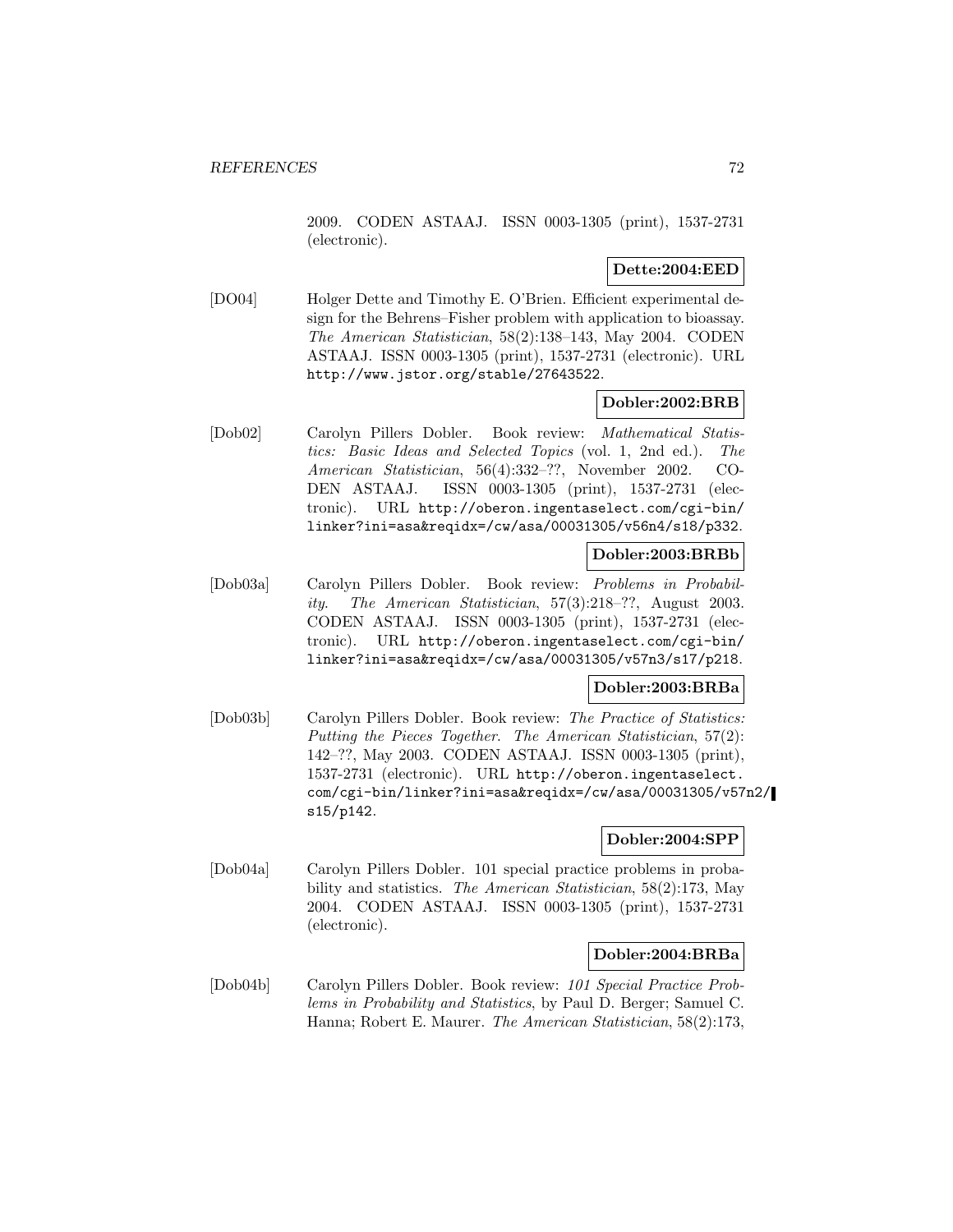May 2004. CODEN ASTAAJ. ISSN 0003-1305 (print), 1537-2731 (electronic). URL http://www.jstor.org/stable/27643533.

#### **Dobler:2006:EMT**

[Dob06a] Carolyn Pillers Dobler. The essence of multivariate thinking: Basic themes and methods. The American Statistician, 60(3): 292, August 2006. CODEN ASTAAJ. ISSN 0003-1305 (print), 1537-2731 (electronic).

#### **Dobler:2006:SGR**

[Dob06b] Carolyn Pillers Dobler. SAS guide to report writing: Examples. The American Statistician, 60(3):294, August 2006. CODEN AS-TAAJ. ISSN 0003-1305 (print), 1537-2731 (electronic).

### **Dorsey-Palmateer:2004:BHH**

[DPS04] Reid Dorsey-Palmateer and Gary Smith. Bowlers' hot hands. The American Statistician, 58(1):38–??, February 2004. CO-DEN ASTAAJ. ISSN 0003-1305 (print), 1537-2731 (electronic). URL http://oberon.ingentaselect.com/cgi-bin/ linker?ini=asa&reqidx=/cw/asa/00031305/v58n1/s10/p38.

# **Dodge:2001:APC**

[DR01] Yadolah Dodge and Valentin Rousson. On asymmetric properties of the correlation coefficient in the regression setting. The American Statistician, 55(1):51–54, February 2001. CO-DEN ASTAAJ. ISSN 0003-1305 (print), 1537-2731 (electronic). URL http://www.amstat.org/publications/tas/Dodge.htm; http://www.jstor.org/stable/2685529.

### **Dumbgen:2007:FAB**

[DR07] Lutz Dümbgen and Hans Riedwyl. On fences and asymmetry in box-and-whiskers plots. The American Statistician, 61(4):356– 359, November 2007. CODEN ASTAAJ. ISSN 0003-1305 (print), 1537-2731 (electronic).

#### **Duckworth:2002:BTS**

[DS02] William M. Duckworth and W. Robert Stephenson. Beyond traditional statistical methods. The American Statistician, 56(3):230– ??, August 2002. CODEN ASTAAJ. ISSN 0003-1305 (print), 1537-2731 (electronic). URL http://oberon.ingentaselect. com/cgi-bin/linker?ini=asa&reqidx=/cw/asa/00031305/v56n3/ s11/p230.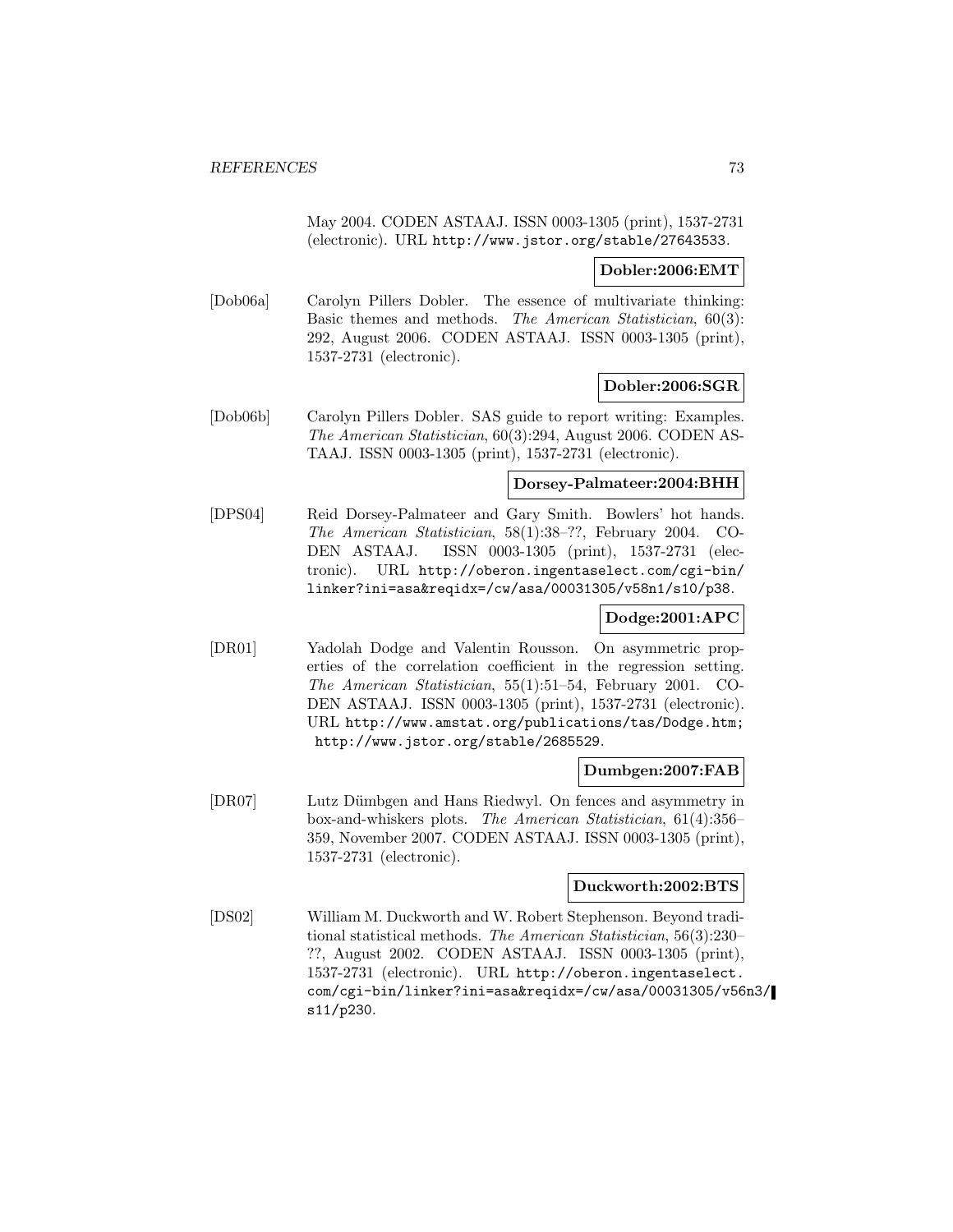### **Datta:2008:GPS**

[DS08] Gauri S. Datta and Sanat K. Sarkar. A general proof of some known results of independence between two statistics. The American Statistician, 62(2):141–143, May 2008. CODEN ASTAAJ. ISSN 0003-1305 (print), 1537-2731 (electronic).

### **Doane:2000:UBF**

[DT00] David P. Doane and Ronald L. Tracy. Using beam and fulcrum displays to explore data. The American Statistician, 54(4):289–290, November 2000. CODEN ASTAAJ. ISSN 0003-1305 (print), 1537-2731 (electronic). URL http:/ /www.amstat.org/publications/tas/Doane.htm; http:// www.jstor.org/stable/2685780.

## **Dunn:2003:WHW**

[Dun03] Peter K. Dunn. What happens when a  $1 \times 1 \times r$  die is rolled? The American Statistician, 57(4):258–??, November 2003. CODEN ASTAAJ. ISSN 0003-1305 (print), 1537-2731 (electronic). URL http://oberon.ingentaselect.com/cgi-bin/ linker?ini=asa&reqidx=/cw/asa/00031305/v57n4/s8/p258.

# **Duncan:2004:BRB**

[Dun04] Kristin A. Duncan. Book review: Grade Inflation: A Crisis in College Education, by Valen E. Johnson. The American Statistician, 58(3):259, August 2004. CODEN ASTAAJ. ISSN 0003-1305 (print), 1537-2731 (electronic). URL http://www.jstor.org/ stable/27643568.

### **Easterling:2004:TED**

[Eas04] Robert G. Easterling. Teaching experimental design. The American Statistician, 58(3):244–252, August 2004. CODEN ASTAAJ. ISSN 0003-1305 (print), 1537-2731 (electronic). URL http:// www.jstor.org/stable/27643565.

#### **Edwards:2007:ESB**

[Edw07] Phillip Edwards. Essentials of statistics for business and economics. The American Statistician, 61(2):182–183, May 2007. CODEN ASTAAJ. ISSN 0003-1305 (print), 1537-2731 (electronic).

#### **Erosheva:2002:CDR**

[EKG02] Elena A. Erosheva, Patricia D. Kroboth, and Joel B. Greenhouse. Characterizing the diurnal rhythm of DHEA. The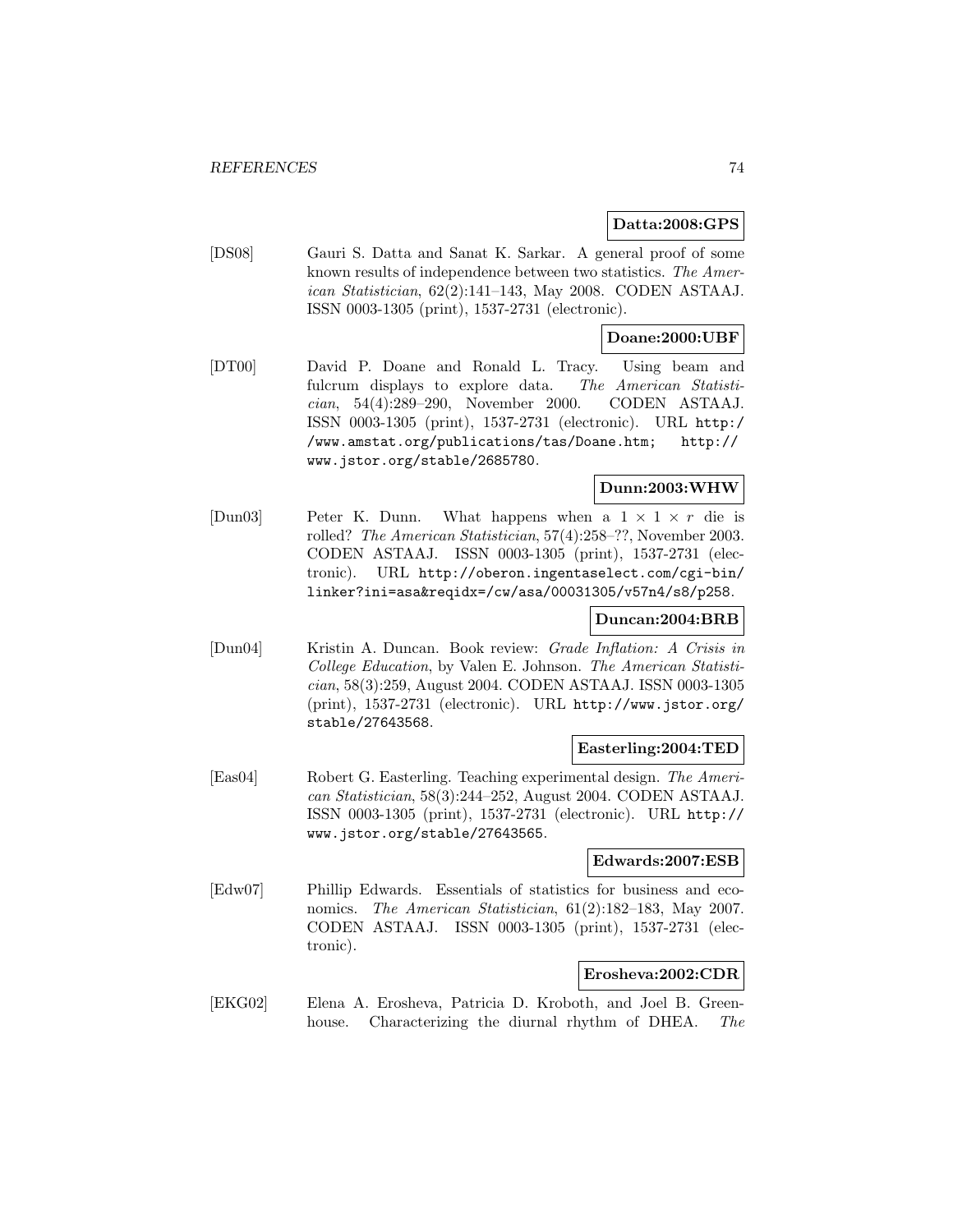American Statistician, 56(4):273–??, November 2002. CO-DEN ASTAAJ. ISSN 0003-1305 (print), 1537-2731 (electronic). URL http://oberon.ingentaselect.com/cgi-bin/ linker?ini=asa&reqidx=/cw/asa/00031305/v56n4/s3/p273.

### **Elian:2000:SFB**

[Eli00] Silvia N. Elian. Simple forms of the best linear unbiased predictor in the general linear regression model. The American Statistician, 54(1):25–28, February 2000. CODEN ASTAAJ. ISSN 0003-1305 (print), 1537-2731 (electronic). URL http://www.jstor.org/ stable/2685606.

## **Emerson:2009:AJB**

[ESL09] John W. Emerson, Miki Seltzer, and David Lin. Assessing judging bias: An example from the 2000 Olympic Games. The American Statistician, 63(2):124–131, May 2009. CODEN ASTAAJ. ISSN 0003-1305 (print), 1537-2731 (electronic).

#### **Eubank:2002:EBC**

[EW02] R. L. Eubank and Suojin Wang. The equivalence between the Cholesky decomposition and the Kalman filter. The American Statistician, 56(1):39–43, February 2002. CODEN ASTAAJ. ISSN 0003-1305 (print), 1537-2731 (electronic). URL http:// www.jstor.org/stable/3087325.

# **Fay:2002:MBR**

[Fay02] Michael P. Fay. Measuring a binary Response's range of influence in logistic regression. The American Statistician, 56(1):5– 9, February 2002. CODEN ASTAAJ. ISSN 0003-1305 (print), 1537-2731 (electronic). URL http://www.jstor.org/stable/ 3087321.

## **Froelich:2009:DYI**

[FDC09] Amy G. Froelich, William M. Duckworth, and Jessica Culhane. Does your iPod really play favorites? The American Statistician, 63(3):263–268, August 2009. CODEN ASTAAJ. ISSN 0003-1305 (print), 1537-2731 (electronic).

### **Froelich:2005:TST**

[FDS05] Amy G. Froelich, William M. Duckworth, and W. Robert Stephenson. Training statistics teachers at Iowa State University. The American Statistician, 59(1):8–10, February 2005. CODEN ASTAAJ. ISSN 0003-1305 (print), 1537-2731 (electronic).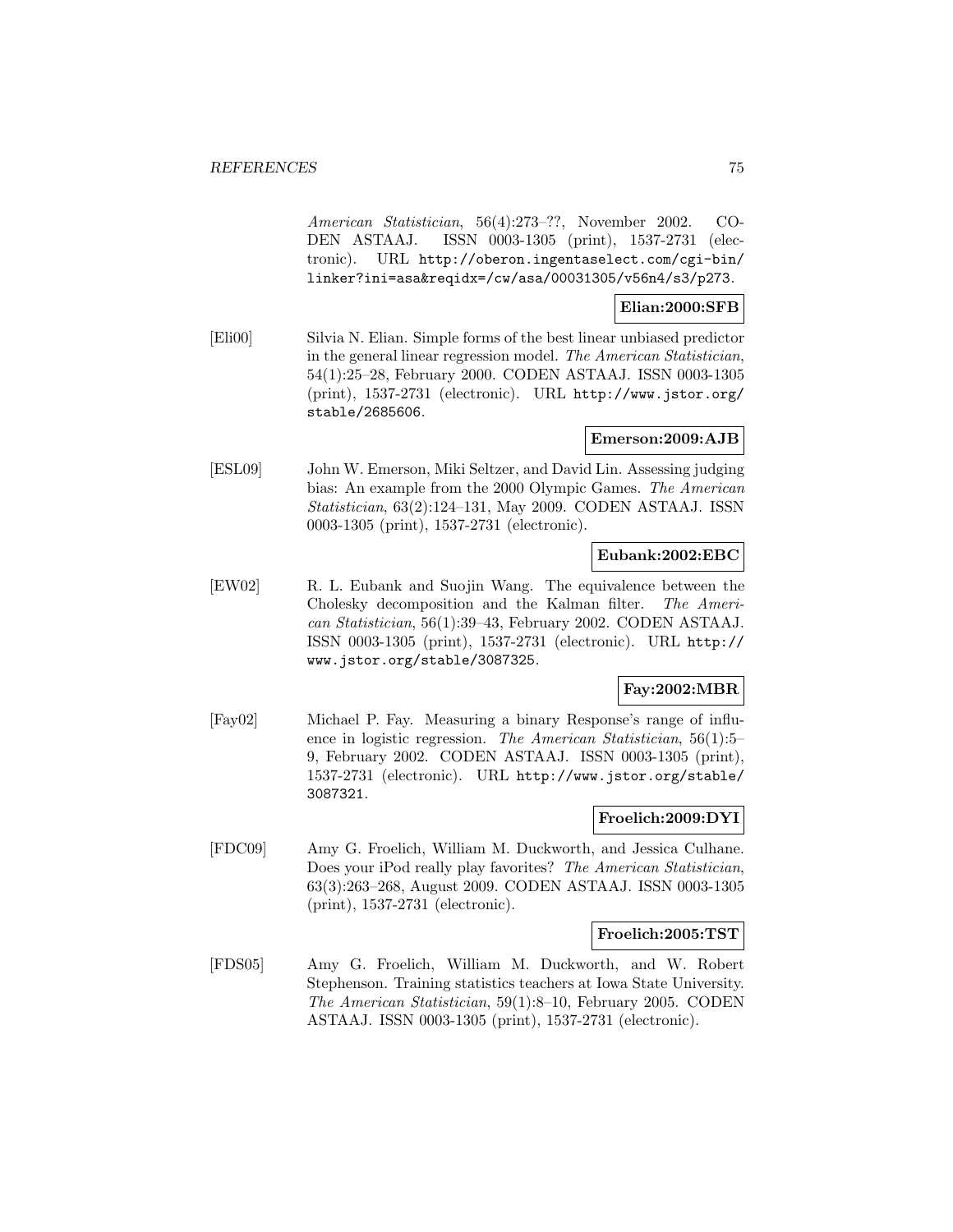#### **Fellingham:2008:STS**

[Fel08] Gilbert W. Fellingham. Statistical thinking in sports. The American Statistician, 62(4):360–361, November 2008. CODEN AS-TAAJ. ISSN 0003-1305 (print), 1537-2731 (electronic).

### **Ferketich:2004:BRB**

[Fer04] Amy K. Ferketich. Book review: Introductory Biostatistics for the Health Sciences: Modern Applications Including Bootstrap, by Michael R. Chernick; Robert H. Friis. The American Statistician, 58(2):172, May 2004. CODEN ASTAAJ. ISSN 0003-1305 (print), 1537-2731 (electronic). URL http://www.jstor.org/stable/ 27643531.

### **Fewster:2009:SEB**

[Few09] R. M. Fewster. A simple explanation of Benford's Law. The American Statistician, 63(1):26–32, February 2009. CODEN AS-TAAJ. ISSN 0003-1305 (print), 1537-2731 (electronic). URL http://pubs.amstat.org/doi/pdfplus/10.1198/tast.2009. 0005.

# **Fay:2002:DMC**

[FF02] Michael P. Fay and Dean A. Follmann. Designing Monte Carlo implementations of permutation or bootstrap hypothesis tests. The American Statistician, 56(1):63–70, February 2002. CODEN ASTAAJ. ISSN 0003-1305 (print), 1537-2731 (electronic). URL http://www.jstor.org/stable/3087329.

### **Freidlin:2000:SMT**

[FG00] Boris Freidlin and Joseph L. Gastwirth. Should the median test be retired from general use? The American Statistician, 54(3):161–164, August 2000. CODEN ASTAAJ. ISSN 0003-1305 (print), 1537-2731 (electronic). URL http:// www.amstat.org/publications/tas/Freidlin.htm; http: //www.jstor.org/stable/2685584.

### **Finney:2006:CGC**

[Fin06] David J. Finney. Calibration guidelines challenge outlier practices. The American Statistician, 60(4):309–314, November 2006. CODEN ASTAAJ. ISSN 0003-1305 (print), 1537-2731 (electronic).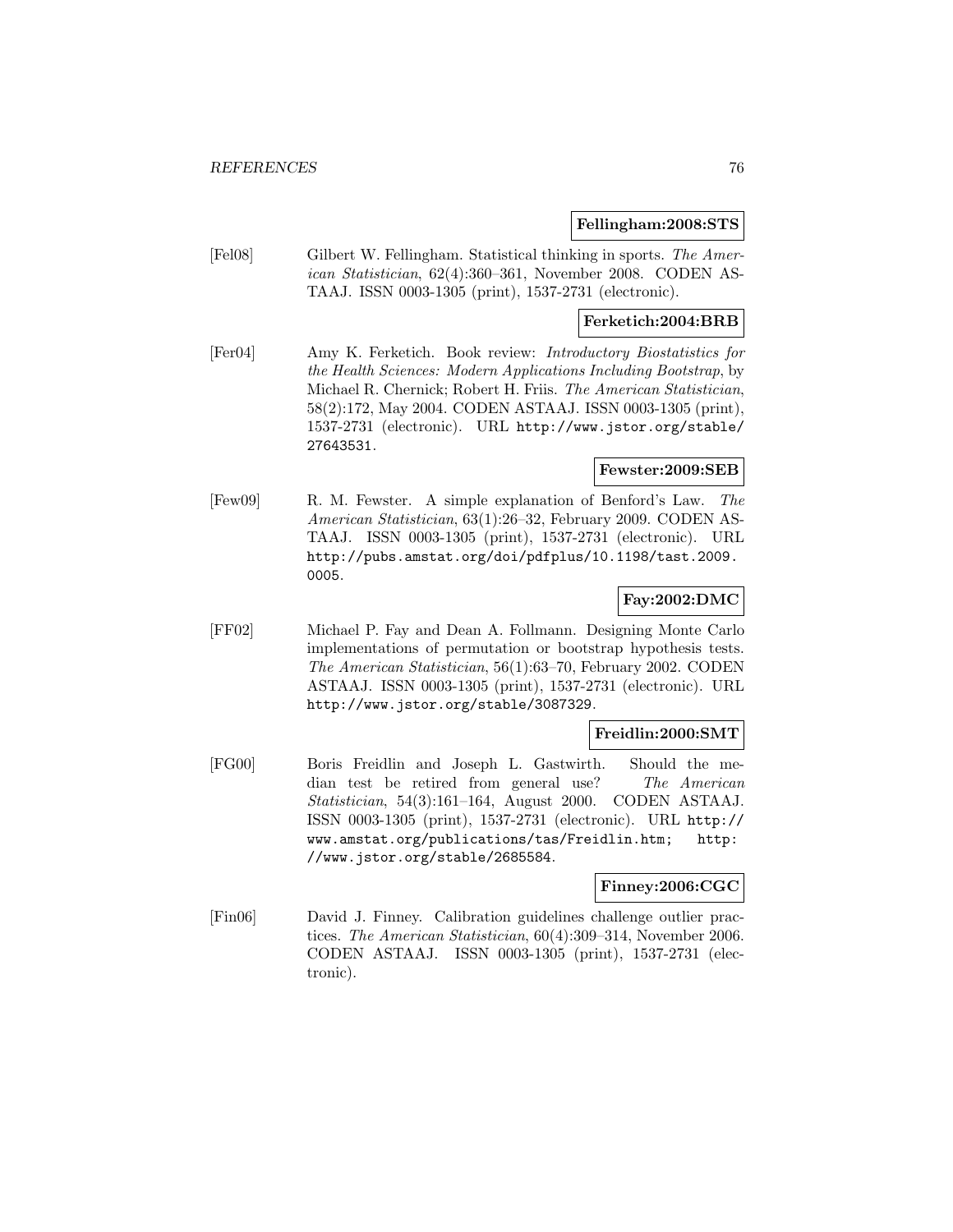#### **Friendly:2009:WWV**

[FK09] Michael Friendly and Ernest Kwan. Where's Waldo? visualizing collinearity diagnostics. The American Statistician, 63(1):56–65, February 2009. CODEN ASTAAJ. ISSN 0003-1305 (print), 1537- 2731 (electronic).

### **Fong:2003:UST**

[FKLL03] Daniel Y. T. Fong, C. W. Kwan, K. F. Lam, and Karen S. L. Lam. Use of the sign test for the median in the presence of ties. The American Statistician, 57(4):237–??, November 2003. CODEN ASTAAJ. ISSN 0003-1305 (print), 1537-2731 (electronic). URL http://oberon.ingentaselect.com/cgi-bin/ linker?ini=asa&reqidx=/cw/asa/00031305/v57n4/s3/p237.

### **Fitzmaurice:2007:AMR**

[FLP07] Garrett M. Fitzmaurice, Stuart R. Lipsitz, and Michael Parzen. Approximate median regression via the Box–Cox transformation. The American Statistician, 61(3):233–238, August 2007. CODEN ASTAAJ. ISSN 0003-1305 (print), 1537-2731 (electronic).

### **Frey:2008:SMI**

[FM08] Jesse Frey and Osvaldo Marrero. A surprising MLE for intervalcensored binomial data. The American Statistician, 62(2):135– 137, May 2008. CODEN ASTAAJ. ISSN 0003-1305 (print), 1537- 2731 (electronic).

### **Faes:2009:ESS**

[FMA<sup>+</sup>09] Christel Faes, Geert Molenberghs, Marc Aerts, Geert Verbeke, and Michael G. Kenward. The effective sample size and an alternative small-sample degrees-of-freedom method. The American Statistician, 63(4):389–399, November 2009. CODEN ASTAAJ. ISSN 0003-1305 (print), 1537-2731 (electronic).

#### **Ford:2005:PES**

[For05] E. David Ford. A primer of ecological statistics. The American Statistician, 59(4):350, November 2005. CODEN ASTAAJ. ISSN 0003-1305 (print), 1537-2731 (electronic).

#### **Foster:2008:IB**

[Fos08] Eric D. Foster. Introduction to bioinformatics. The American Statistician, 62(3):268–269, August 2008. CODEN ASTAAJ. ISSN 0003-1305 (print), 1537-2731 (electronic).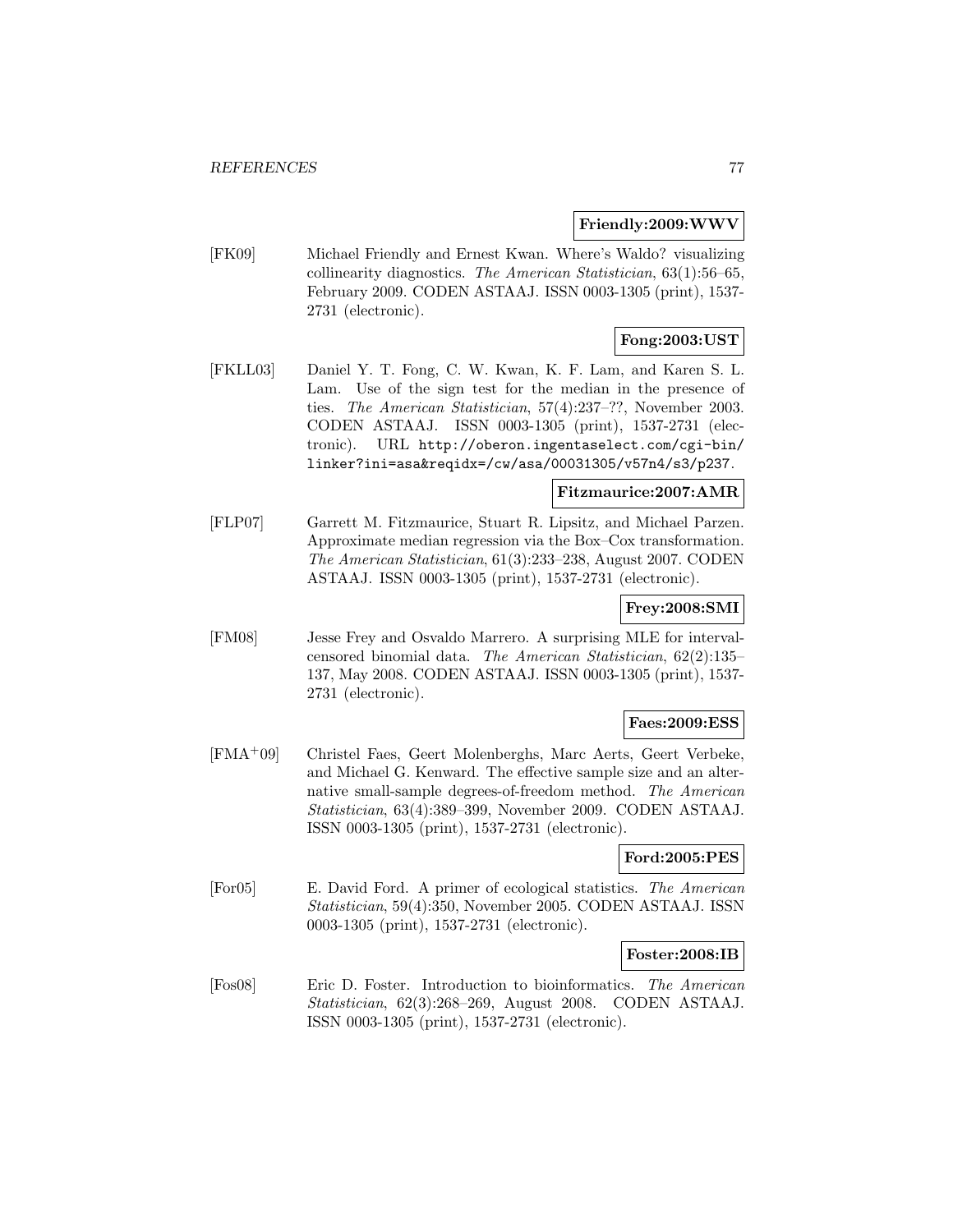#### **Fotopoulos:2002:BRB**

[Fot02] Stergios B. Fotopoulos. Book review: Applied Probability Models. The American Statistician, 56(3):248–??, August 2002. CODEN ASTAAJ. ISSN 0003-1305 (print), 1537-2731 (electronic). URL http://oberon.ingentaselect.com/cgi-bin/ linker?ini=asa&reqidx=/cw/asa/00031305/v56n3/s15/p248.

# **Fox:2002:RPC**

[Fox02] John Fox. An R and S-Plus companion to applied regression. Sage Publications, Thousand Oaks, CA, USA, 2002. ISBN 0- 7619-2279-2, 0-7619-2280-6 (paperback). xvi + 312 pp. LCCN QA278.2 .F628 2002.

### **Fisher:2004:RWM**

[FR04] Lynn A. Fisher and Donald St. P. Richards. Random walks as motivational material in introductory statistics and probability courses. The American Statistician, 58(4):310–316, November 2004. CODEN ASTAAJ. ISSN 0003-1305 (print), 1537-2731 (electronic). URL http://www.jstor.org/stable/27643589.

#### **Franklin:2000:BRB**

[Fra00a] Christine Franklin. Book review: Intermediate Statistics: A Modern Approach (2nd ed.). The American Statistician, 54(3): 225, August 2000. CODEN ASTAAJ. ISSN 0003-1305 (print), 1537-2731 (electronic). URL http://www.jstor.org/stable/ 2685595.

#### **Franklin:2000:BRBb**

[Fra00b] Christine Franklin. Book review: Intermediate Statistics: A Modern Approach (2nd ed.). The American Statistician, 54(3):225–??, August 2000. CODEN ASTAAJ. ISSN 0003-1305 (print), 1537- 2731 (electronic).

### **Finner:2007:CDC**

[FRD07] Helmut Finner, Markus Roters, and Thorsten Dickhaus. Characterizing density crossing points. The American Statistician, 61 (1):28–33, February 2007. CODEN ASTAAJ. ISSN 0003-1305 (print), 1537-2731 (electronic).

### **Frey:2005:RMB**

[Fre05] Jesse Frey. A ranking method based on minimizing the number of in-sample errors. The American Statistician, 59(3):207–216,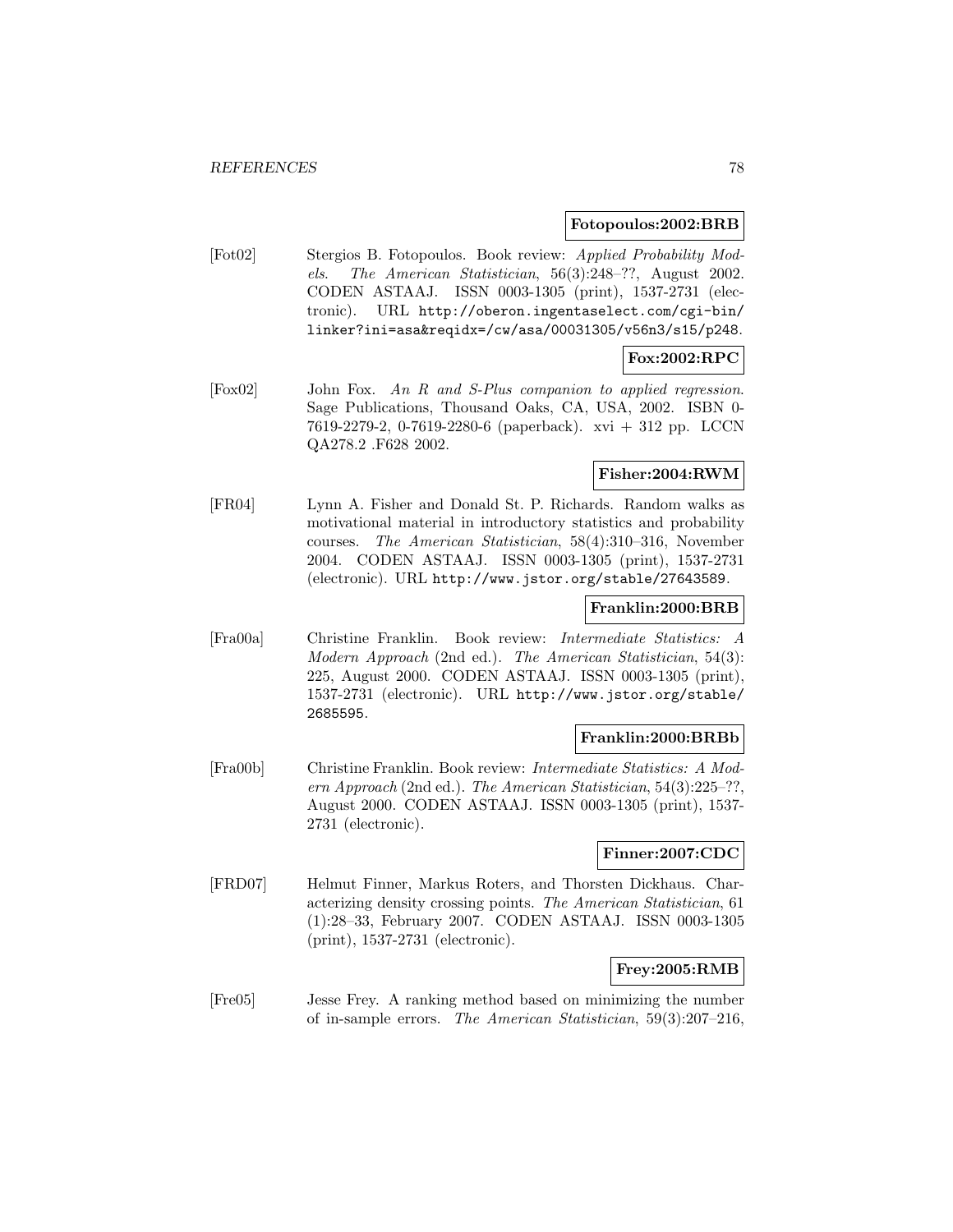August 2005. CODEN ASTAAJ. ISSN 0003-1305 (print), 1537- 2731 (electronic).

#### **Freedman:2006:CHS**

[Fre06] David A. Freedman. On the so-called "Huber Sandwich Estimator" and "Robust Standard Errors". The American Statistician, 60(4):299–302, November 2006. CODEN ASTAAJ. ISSN 0003- 1305 (print), 1537-2731 (electronic).

### **Freedman:2007:HCS**

[Fre07a] David A. Freedman. How can the score test be inconsistent? The American Statistician, 61(4):291–295, November 2007. CODEN ASTAAJ. ISSN 0003-1305 (print), 1537-2731 (electronic).

### **Frey:2007:BIP**

[Fre07b] Jesse Frey. Bayesian inference on a proportion believed to be a simple fraction. The American Statistician, 61(3):201–206, August 2007. CODEN ASTAAJ. ISSN 0003-1305 (print), 1537-2731 (electronic).

# **Frey:2007:HBT**

[Fre07c] Jesse Frey. Is an .833 hitter better than a .338 hitter? The American Statistician, 61(2):105–111, May 2007. CODEN ASTAAJ. ISSN 0003-1305 (print), 1537-2731 (electronic).

#### **Freedman:2008:SA**

[Fre08] David A. Freedman. Survival analysis. The American Statistician, 62(2):110–119, May 2008. CODEN ASTAAJ. ISSN 0003- 1305 (print), 1537-2731 (electronic).

### **Friedman:2002:SGI**

[Fri02a] Lynn Friedman. Shieh, G. (2001), "The Inequality between the Coefficient of Determination and the Sum of Squared Simple Correlation Coefficients," The American Statistician, **55**, 121- 124: Comment by Friedman. The American Statistician, 56(1): 82, February 2002. CODEN ASTAAJ. ISSN 0003-1305 (print), 1537-2731 (electronic). URL http://www.jstor.org/stable/ 3087341.

### **Friendly:2002:CED**

[Fri02b] Michael Friendly. Corrgrams: Exploratory displays for correlation matrices. The American Statistician, 56(4):316–??, Novem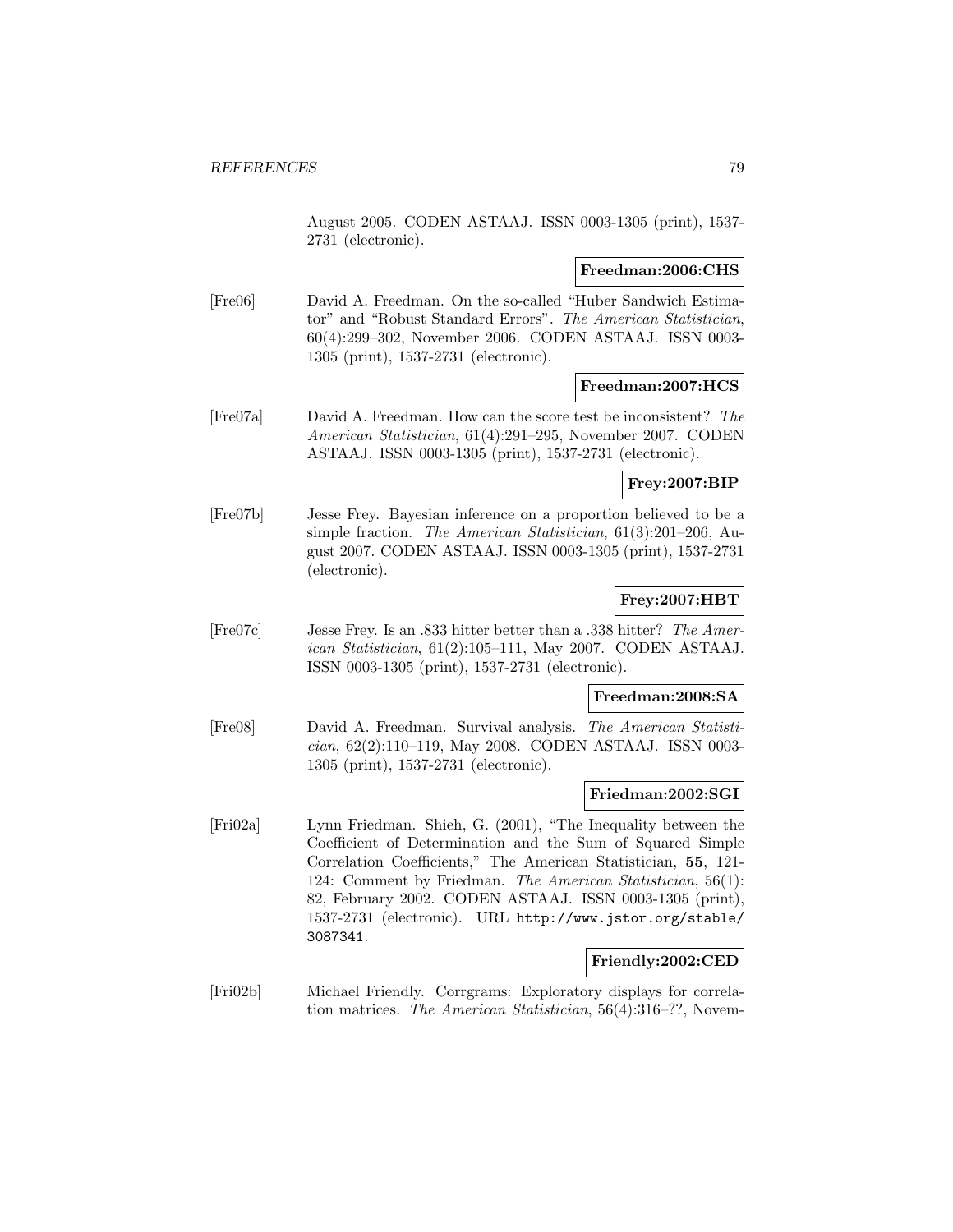ber 2002. CODEN ASTAAJ. ISSN 0003-1305 (print), 1537- 2731 (electronic). URL http://oberon.ingentaselect.com/ cgi-bin/linker?ini=asa&reqidx=/cw/asa/00031305/v56n4/ s10/p316.

## **Friedman:2015:NCC**

[Fri15] Emil M. Friedman. Nontransitivity, correlation, and causation: Langford, E., Schwertman, N., and Owens, M. (2001), "Is the Property of Being Positively Correlated Transitive?" The American Statistician, **55**, 322–325: Comment by Friedman. The American Statistician, 69(3):257, 2015. CODEN ASTAAJ. ISSN 0003-1305 (print), 1537-2731 (electronic). URL http://www. tandfonline.com/doi/abs/10.1080/00031305.2015.1056382. See [LSO01].

## **Fisher:2001:GAD**

[FS01] N. I. Fisher and P. Switzer. Graphical assessment of dependence: Is a picture worth 100 tests? The American Statistician, 55 (3):233–239, August 2001. CODEN ASTAAJ. ISSN 0003-1305 (print), 1537-2731 (electronic). URL http://www.jstor.org/ stable/2685807.

# **Foster:2006:BWB**

[FS06] Dean P. Foster and Robert A. Stine. Being Warren Buffett. The American Statistician, 60(1):53–60, February 2006. CODEN AS-TAAJ. ISSN 0003-1305 (print), 1537-2731 (electronic).

### **Friedman:2005:GVS**

[FW05] Lynn Friedman and Melanie Wall. Graphical views of suppression and multicollinearity in multiple linear regression. The American Statistician, 59(2):127–136, May 2005. CODEN ASTAAJ. ISSN 0003-1305 (print), 1537-2731 (electronic).

### **Flury:2000:EE**

[FZ00] Bernard Flury and Alice Zoppe. Exercises in EM. The American Statistician, 54(3):207–209, August 2000. CODEN ASTAAJ. ISSN 0003-1305 (print), 1537-2731 (electronic). URL http://www.amstat.org/publications/tas/Flury.htm; http://www.jstor.org/stable/2685591.

# **Gadbury:2001:RIB**

[Gad01] Gary L. Gadbury. Randomization inference and bias of standard errors. The American Statistician, 55(4):310–313, Novem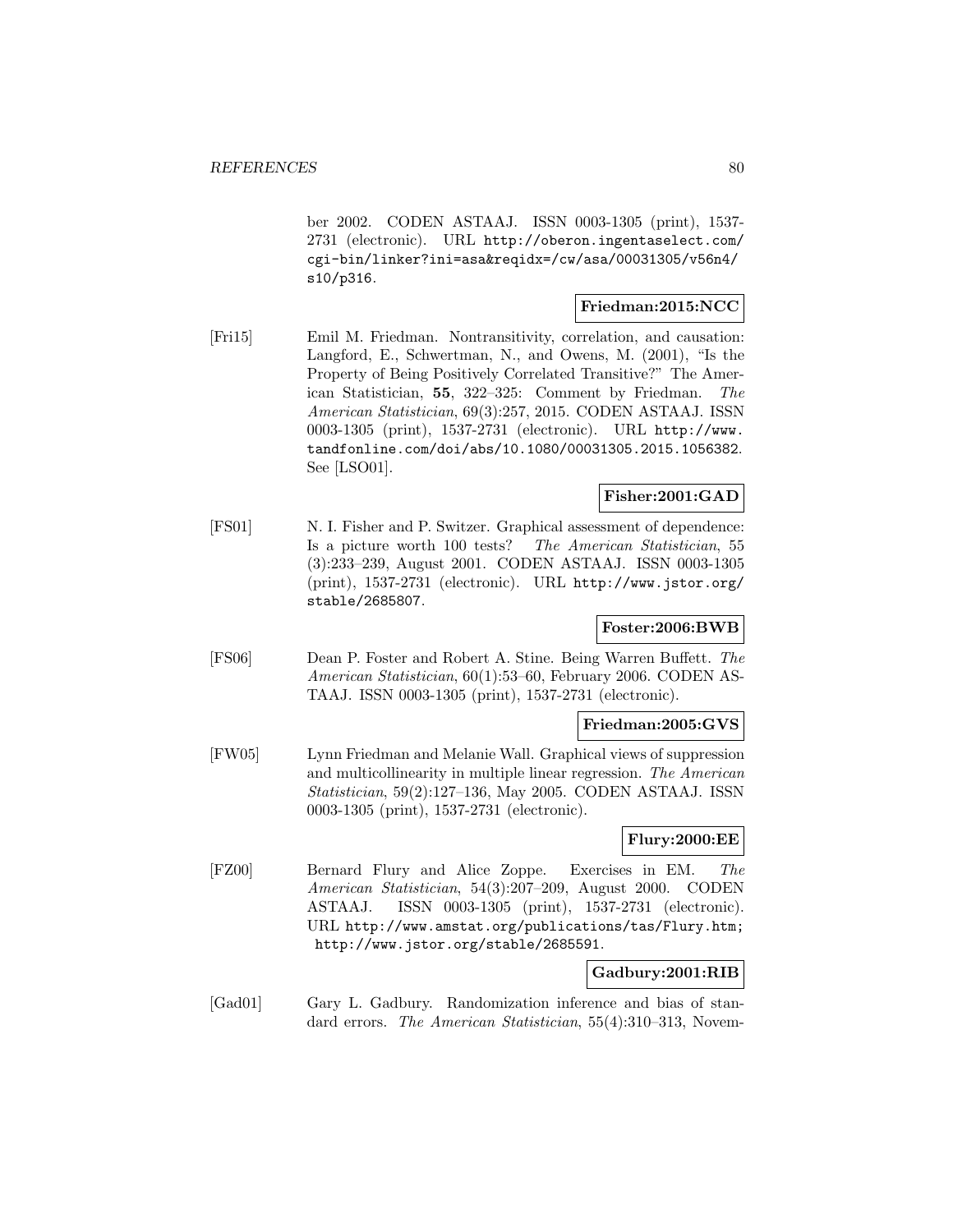ber 2001. CODEN ASTAAJ. ISSN 0003-1305 (print), 1537-2731 (electronic). URL http://www.jstor.org/stable/2685693.

### **Gal:2003:TSL**

[Gal03] Iddo Gal. Teaching for statistical literacy and services of statistics agencies. The American Statistician, 57(2):80–??, May 2003. CODEN ASTAAJ. ISSN 0003-1305 (print), 1537-2731 (electronic). URL http://oberon.ingentaselect.com/cgi-bin/ linker?ini=asa&reqidx=/cw/asa/00031305/v57n2/s3/p80.

### **Gambino:2009:DEC**

[Gam09] Jack G. Gambino. Design effect caveats. The American Statistician, 63(2):141–146, May 2009. CODEN ASTAAJ. ISSN 0003- 1305 (print), 1537-2731 (electronic).

### **Genest:2003:DDK**

[GB03] Christian Genest and Jean-Claude Boies. Detecting dependence with Kendall plots. The American Statistician, 57(4):275-??, November 2003. CODEN ASTAAJ. ISSN 0003-1305 (print), 1537-2731 (electronic). URL http://oberon.ingentaselect. com/cgi-bin/linker?ini=asa&reqidx=/cw/asa/00031305/v57n4/ s11/p275.

### **Gullion:2006:WSC**

[GB06] Christina M. Gullion and Nancy Berman. What statistical consultants do. The American Statistician, 60(2):130–138, May 2006. CODEN ASTAAJ. ISSN 0003-1305 (print), 1537-2731 (electronic).

# **Guo:2004:SJM**

[GC04] Xu Guo and Bradley P. Carlin. Separate and joint modeling of longitudinal and event time data using standard computer packages. The American Statistician, 58(1):16–??, February 2004. CODEN ASTAAJ. ISSN 0003-1305 (print), 1537-2731 (electronic). URL http://oberon.ingentaselect.com/cgi-bin/ linker?ini=asa&reqidx=/cw/asa/00031305/v58n1/s7/p16.

### **Grewal:2008:URG**

[GDL08] Rajdeep Grewal, James A. Dearden, and Gary L. Llilien. The university rankings game. The American Statistician, 62(3):232– 237, August 2008. CODEN ASTAAJ. ISSN 0003-1305 (print), 1537-2731 (electronic).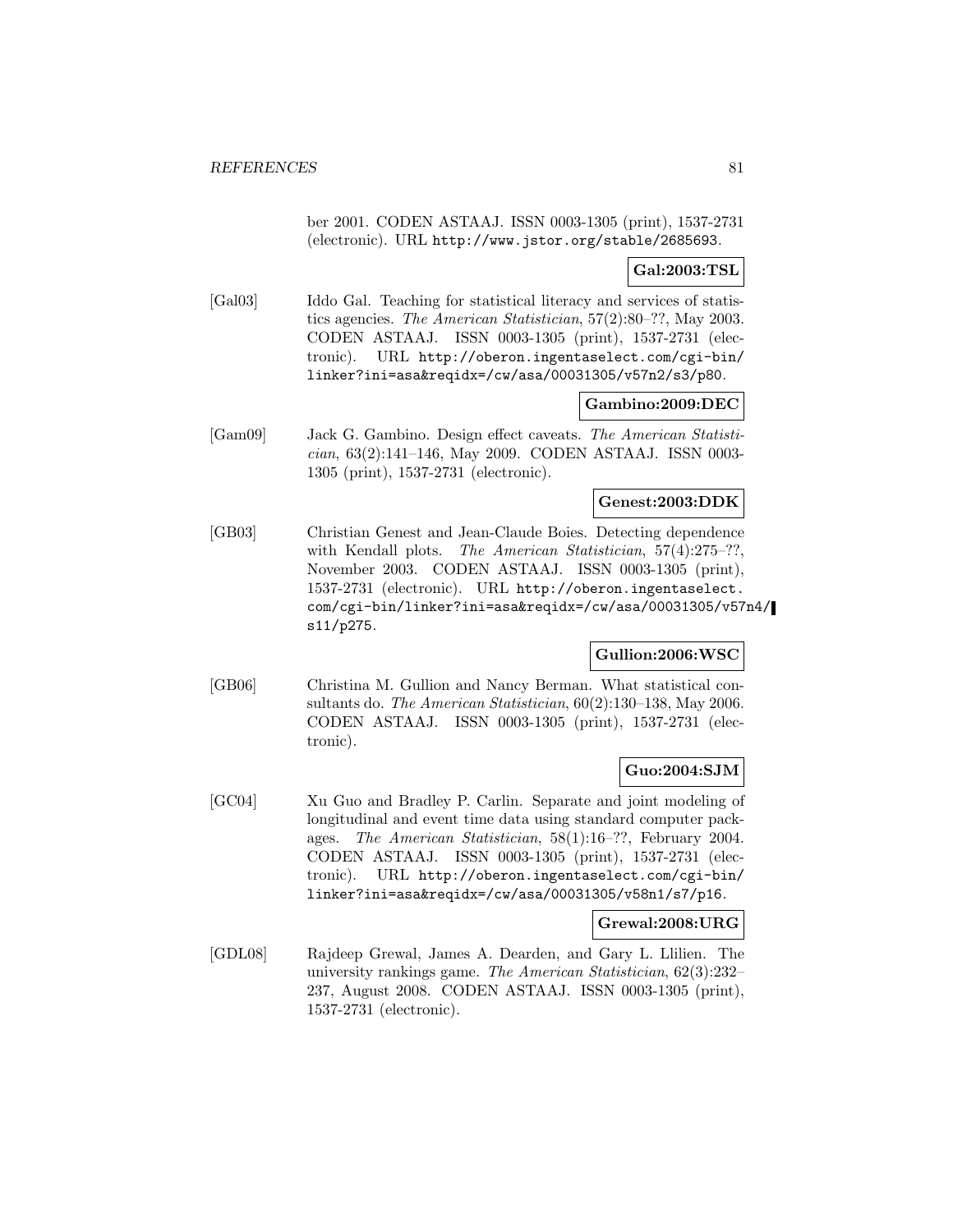### **Glen:2001:APP**

[GEL01] Andrew G. Glen, Diane L. Evans, and Lawrence M. Leemis. APPL: a probability programming language. The American Statistician, 55(2):156–166, May 2001. CODEN ASTAAJ. ISSN 0003-1305 (print), 1537-2731 (electronic). URL http://www. jstor.org/stable/2686005.

### **Gelfand:2004:DSR**

[Gel04] Alan E. Gelfand. Discussion of "Statistical Research: Some Advice for Beginners" by M. Hamada and R. Sitter. The American Statistician, 58(3):197–198, August 2004. CODEN ASTAAJ. ISSN 0003-1305 (print), 1537-2731 (electronic). URL http:// www.jstor.org/stable/27643553. See [HS04b].

# **Gelman:2005:CTS**

[Gel05] Andrew Gelman. A course on teaching statistics at the university level. The American Statistician, 59(1):4–7, February 2005. CO-DEN ASTAAJ. ISSN 0003-1305 (print), 1537-2731 (electronic).

### **Gelman:2006:BWC**

[Gel06] Andrew Gelman. The boxer, the wrestler, and the coin flip. The American Statistician, 60(2):146–150, May 2006. CODEN AS-TAAJ. ISSN 0003-1305 (print), 1537-2731 (electronic).

### **Gelman:2008:TBG**

[Gel08] Andrew Gelman. Teaching Bayes to graduate students in political science, sociology, public health, education, economics, ... . The American Statistician, 62(3):202–205, August 2008. CODEN ASTAAJ. ISSN 0003-1305 (print), 1537-2731 (electronic).

#### **Gentleman:2003:BRB**

[Gen03] Robert Gentleman. Book review: Resampling Methods: A Practical Guide to Data Analysis (2nd ed.). The American Statistician, 57(1):70–??, February 2003. CODEN ASTAAJ. ISSN 0003-1305 (print), 1537-2731 (electronic). URL http://oberon. ingentaselect.com/cgi-bin/linker?ini=asa&reqidx=/cw/asa/ 00031305/v57n1/s18/p70.

#### **Gentle:2004:CSC**

[Gen04] James E. Gentle. Courses in statistical computing and computational statistics. The American Statistician, 58(1):2–??, February 2004. CODEN ASTAAJ. ISSN 0003-1305 (print), 1537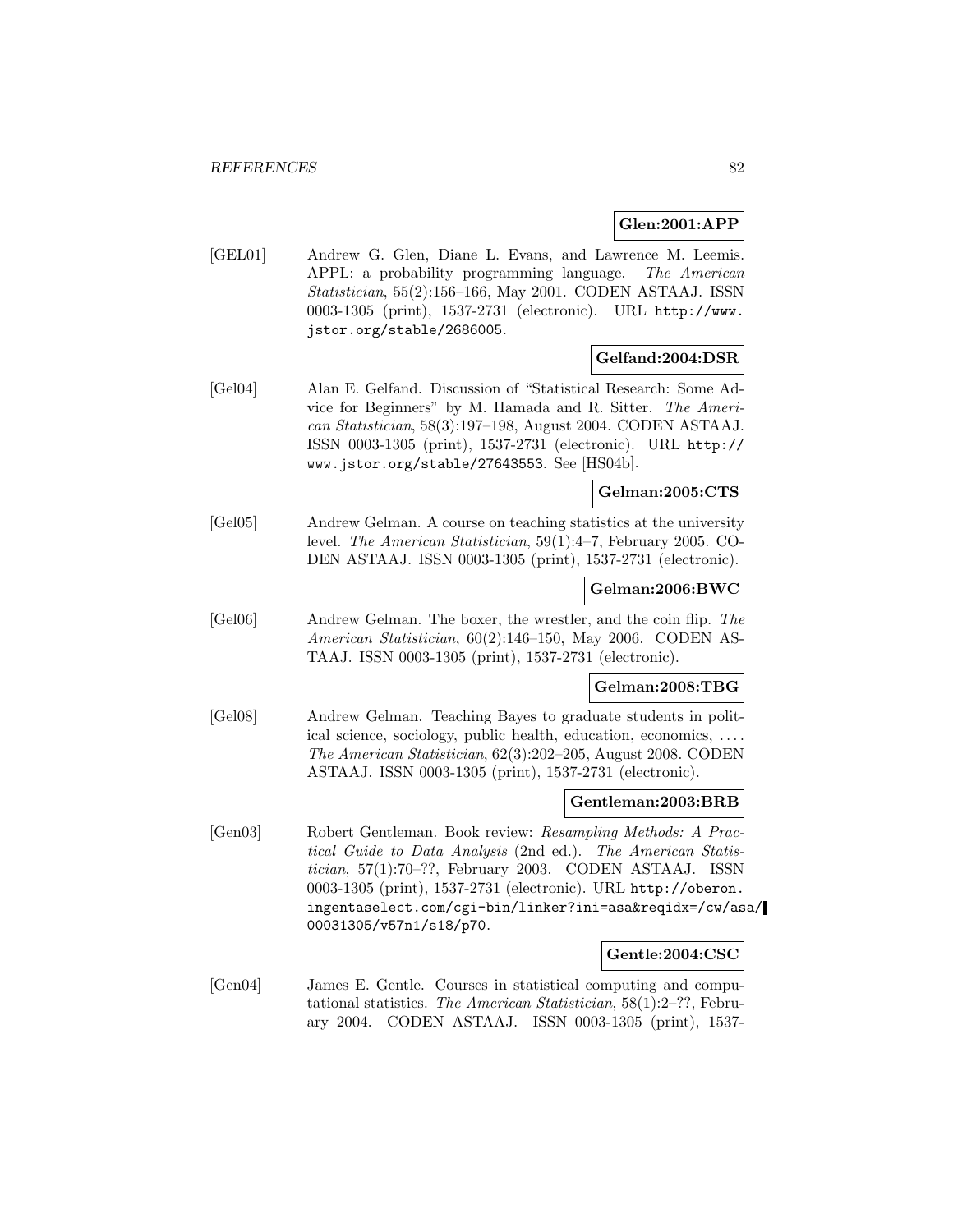2731 (electronic). URL http://oberon.ingentaselect.com/ cgi-bin/linker?ini=asa&reqidx=/cw/asa/00031305/v58n1/ s2/p2.

## **Gartside:2001:LE**

[GGF<sup>+</sup>01] Peter S. Gartside, Joseph L. Gastwirth, Boris Freidlin, W. Fred Webber, Walter A. Rosenkrantz, Sander Greenland, Alan Agresti, Herman Callaert, Reinhard Bergmann, and I. J. Good. Letters to the Editor. The American Statistician, 55(2):171–174, May 2001. CODEN ASTAAJ. ISSN 0003-1305 (print), 1537-2731 (electronic). URL http://www.jstor.org/stable/2686010.

### **Giron:2005:BAM**

[GGR05] Javier Girón, Josep Ginebra, and Alex Riba. Bayesian analysis of a multinomial sequence and homogeneity of literary style. The American Statistician, 59(1):19–30, February 2005. CODEN ASTAAJ. ISSN 0003-1305 (print), 1537-2731 (electronic).

### **Ghosh:2002:PIR**

[Gho02] B. K. Ghosh. Probability inequalities related to Markov's theorem. The American Statistician, 56(3):186–??, August 2002. CODEN ASTAAJ. ISSN 0003-1305 (print), 1537-2731 (electronic). URL http://oberon.ingentaselect.com/cgi-bin/ linker?ini=asa&reqidx=/cw/asa/00031305/v56n3/s4/p186.

# **Gill:2000:LGR**

[Gil00] Paramjit S. Gill. Late-game reversals in professional basketball, football, and hockey. The American Statistician, 54(2):94–99, May 2000. CODEN ASTAAJ. ISSN 0003-1305 (print), 1537-2731 (electronic). URL http://www.amstat.org/publications/ tas/Gill.htm; http://www.jstor.org/stable/2686024.

### **Gilbert:2008:PGE**

[Gil08] Gregory E. Gilbert. A pocket guide to epidemiology. The American Statistician, 62(1):92–93, February 2008. CODEN ASTAAJ. ISSN 0003-1305 (print), 1537-2731 (electronic).

**Gonen:2005:BTS**

[GJLW05] Mithat Gönen, Wesley O. Johnson, Yonggang Lu, and Peter H. Westfall. The Bayesian two-sample t test. The American Statistician, 59(3):252–257, August 2005. CODEN ASTAAJ. ISSN 0003-1305 (print), 1537-2731 (electronic).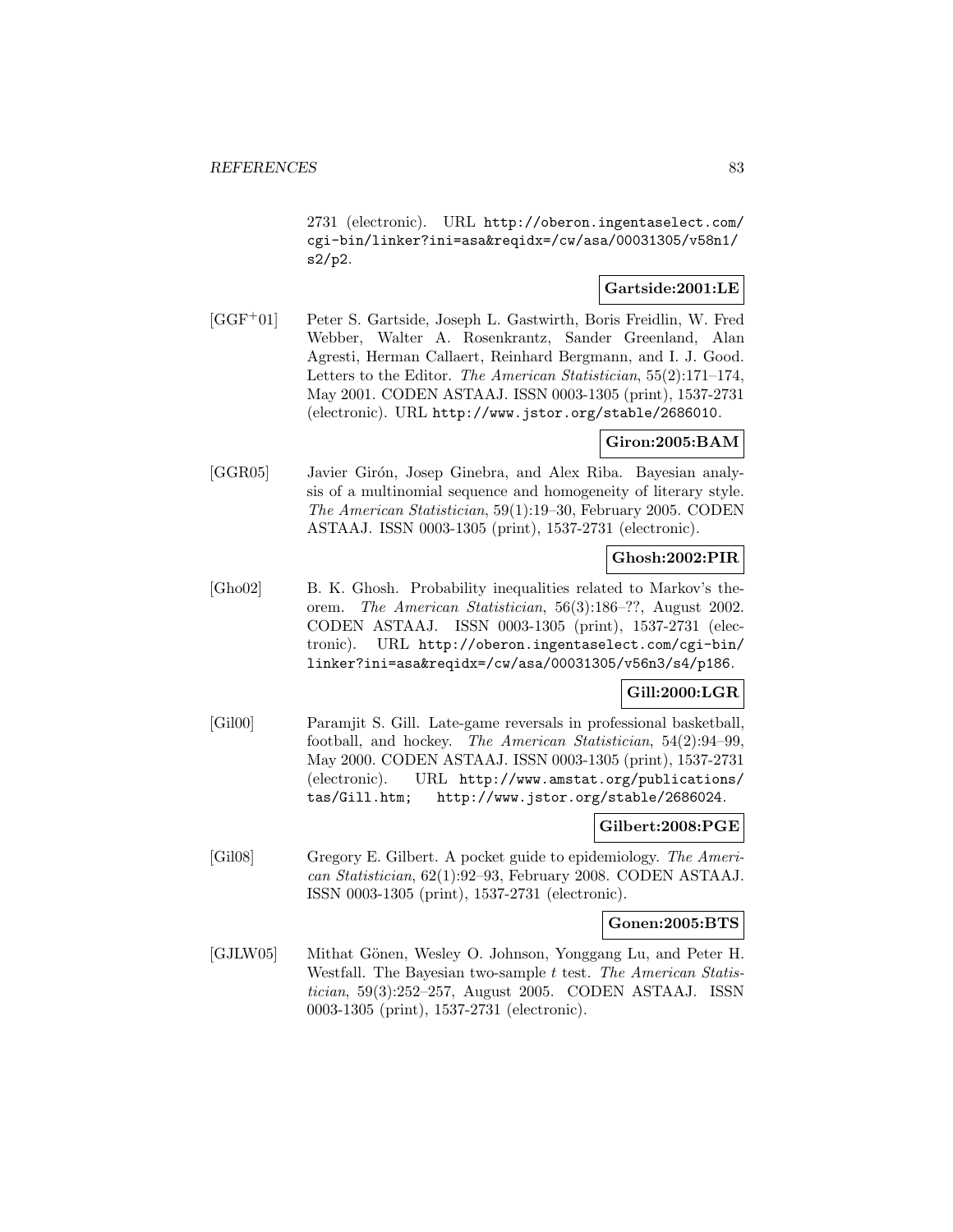### **Ganju:2000:AUD**

[GL00] Jitendra Ganju and James M. Lucas. Analysis of unbalanced data from an experiment with random block effects and unequally spaced factor levels. The American Statistician, 54(1): 5–11, February 2000. CODEN ASTAAJ. ISSN 0003-1305 (print), 1537-2731 (electronic). URL http://www.jstor.org/stable/ 2685603.

### **Glass:2004:BRB**

[Gla04] D. Glass. Book review: Proofs That Really Count: The Art of Combinatorial Proof, by Arthur T. Benjamin; Jennifer J. Quinn. The American Statistician, 58(4):360, November 2004. CODEN ASTAAJ. ISSN 0003-1305 (print), 1537-2731 (electronic). URL http://www.jstor.org/stable/27643599.

### **Gelman:2002:YCL**

[GN02] Andrew Gelman and Deborah Nolan. You can load a die, but you can't bias a coin. The American Statistician, 56(4):308–??, November 2002. CODEN ASTAAJ. ISSN 0003-1305 (print), 1537-2731 (electronic). URL http://oberon.ingentaselect. com/cgi-bin/linker?ini=asa&reqidx=/cw/asa/00031305/v56n4/ s8/p308.

### **Gonzalez:2003:BRB**

[Gon03] Richard Gonzalez. Book review: Applied Multivariate Statistics for the Social Sciences (4th ed.). The American Statistician, 57(1):68–??, February 2003. CODEN ASTAAJ. ISSN 0003-1305 (print), 1537-2731 (electronic). URL http://oberon. ingentaselect.com/cgi-bin/linker?ini=asa&reqidx=/cw/asa/ 00031305/v57n1/s15/p68.

#### **Gelman:2009:SPU**

[GP09] Andrew Gelman and David K. Park. Splitting a predictor at the upper quarter or third and the lower quarter or third. The American Statistician, 63(1):1–8, February 2009. CODEN ASTAAJ. ISSN 0003-1305 (print), 1537-2731 (electronic).

### **Gelman:2002:LPW**

[GPD02] Andrew Gelman, Cristian Pasarica, and Rahul Dodhia. Let's practice what we preach: Turning tables into graphs. The American Statistician, 56(2):121–??, May 2002. CODEN ASTAAJ. ISSN 0003-1305 (print), 1537-2731 (electronic).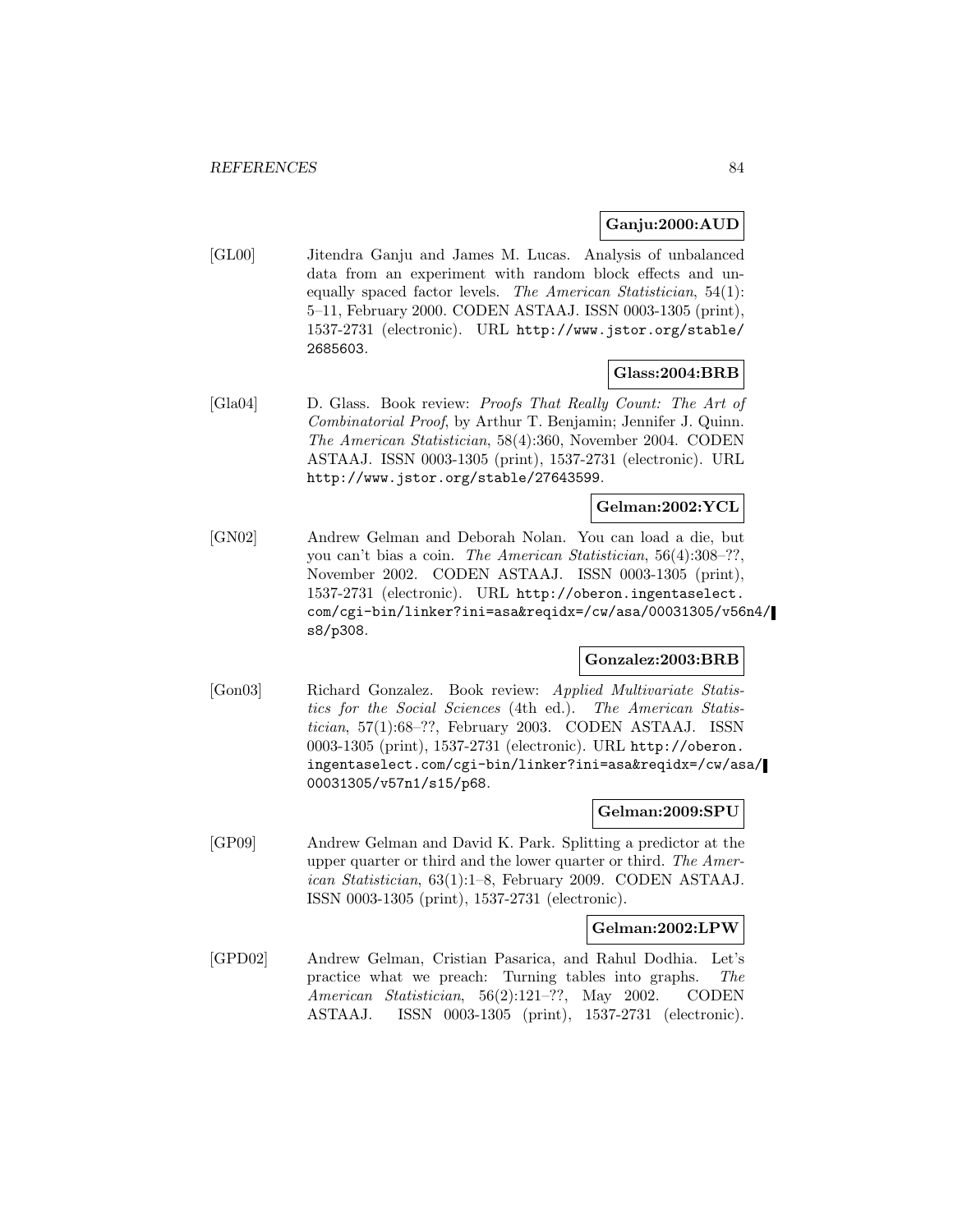URL http://oberon.ingentaselect.com/cgi-bin/linker? ini=asa&reqidx=/cw/asa/00031305/v56n2/s8/p121.

### **Gervini:2004:CED**

[GR04] Daniel Gervini and Valentin Rousson. Criteria for evaluating dimension-reducing components for multivariate data. The American Statistician, 58(1):72–??, February 2004. CO-DEN ASTAAJ. ISSN 0003-1305 (print), 1537-2731 (electronic). URL http://oberon.ingentaselect.com/cgi-bin/ linker?ini=asa&reqidx=/cw/asa/00031305/v58n1/s14/p72.

# **Gibbs:2009:CWS**

[GR09] Alison Gibbs and Nancy Reid. Comment: What is statistics? The American Statistician, 63(2):112–113, May 2009. CODEN ASTAAJ. ISSN 0003-1305 (print), 1537-2731 (electronic).

#### **Grambsch:2008:RMM**

[Gra08] Patricia Grambsch. Regression to the mean, murder rates, and shall-issue laws. The American Statistician, 62(4):289–295, November 2008. CODEN ASTAAJ. ISSN 0003-1305 (print), 1537-2731 (electronic).

### **Gromping:2007:ERI**

[Grö07] Ulrike Grömping. Estimators of relative importance in linear regression based on variance decomposition. The American Statistician, 61(2):139–147, May 2007. CODEN ASTAAJ. ISSN 0003- 1305 (print), 1537-2731 (electronic).

# **Gromping:2009:VIA**

[Grö09] Ulrike Grömping. Variable importance assessment in regression: Linear regression versus random forest. The American Statistician, 63(4):308–319, November 2009. CODEN ASTAAJ. ISSN 0003-1305 (print), 1537-2731 (electronic).

### **Ghosh:2002:SDW**

[GS02] Malay Ghosh and Bimal K. Sinha. A simple derivation of the Wishart distribution. The American Statistician, 56(2):100-??, May 2002. CODEN ASTAAJ. ISSN 0003-1305 (print), 1537- 2731 (electronic). URL http://oberon.ingentaselect.com/ cgi-bin/linker?ini=asa&reqidx=/cw/asa/00031305/v56n2/ s4/p100.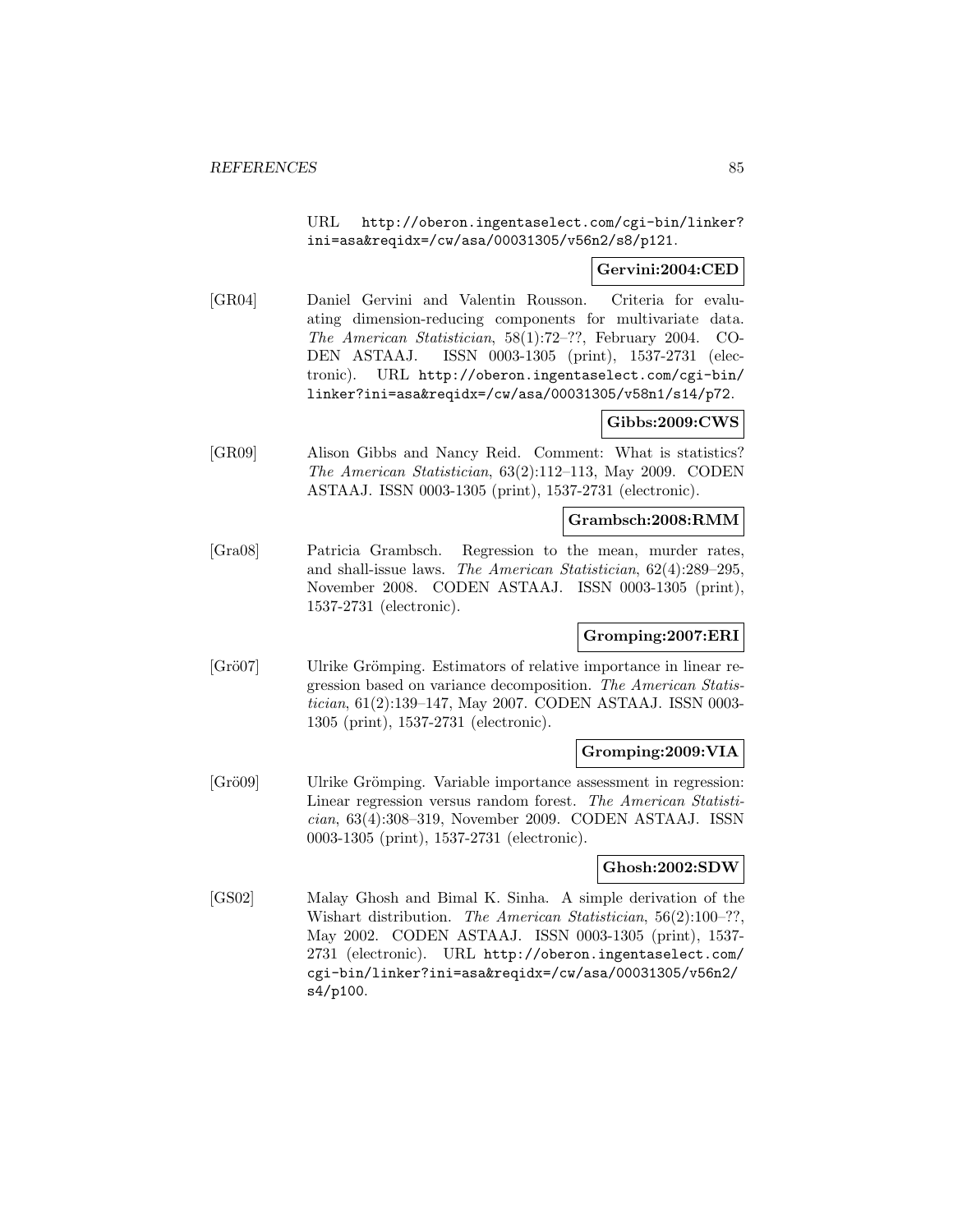#### **Gelman:2006:DBS**

[GS06] Andrew Gelman and Hal Stern. The difference between "significant" and "not significant" is not itself statistically significant. The American Statistician, 60(4):328–331, November 2006. CO-DEN ASTAAJ. ISSN 0003-1305 (print), 1537-2731 (electronic).

### **Gajewski:2008:OHT**

[GS08] Byron J. Gajewski and Stephen D. Simon. A one-hour training seminar on Bayesian statistics for nursing graduate students. The American Statistician, 62(3):190–194, August 2008. CODEN ASTAAJ. ISSN 0003-1305 (print), 1537-2731 (electronic).

### **Guerra:2006:DDC**

[Gue06] Rudy Guerra. Dicing with death: Chance, risk, and health. The American Statistician, 60(2):204, May 2006. CODEN ASTAAJ. ISSN 0003-1305 (print), 1537-2731 (electronic).

### **Gupta:2002:BRB**

[Gup02] Ghanshyam Gupta. Book review: A Handbook of Statistical Analyses using SAS, 2nd ed. The American Statistician, 56(4):334– ??, November 2002. CODEN ASTAAJ. ISSN 0003-1305 (print), 1537-2731 (electronic). URL http://oberon.ingentaselect. com/cgi-bin/linker?ini=asa&reqidx=/cw/asa/00031305/v56n4/ s22/p334.

### **Gurka:2006:SBL**

[Gur06] Matthew J. Gurka. Selecting the best linear mixed model under REML. The American Statistician, 60(1):19–26, February 2006. CODEN ASTAAJ. ISSN 0003-1305 (print), 1537-2731 (electronic).

## **Gurwit:2008:LSE**

[Gur08] Margie R. Gurwit. Learning SAS by example: a programmer's guide. The American Statistician, 62(2):182–183, May 2008. CO-DEN ASTAAJ. ISSN 0003-1305 (print), 1537-2731 (electronic).

#### **Graziani:2009:HCM**

[GV09] Rebecca Graziani and Piero Veronese. How to compute a mean? the Chisini approach and its applications. The American Statistician, 63(1):33–36, February 2009. CODEN ASTAAJ. ISSN 0003-1305 (print), 1537-2731 (electronic).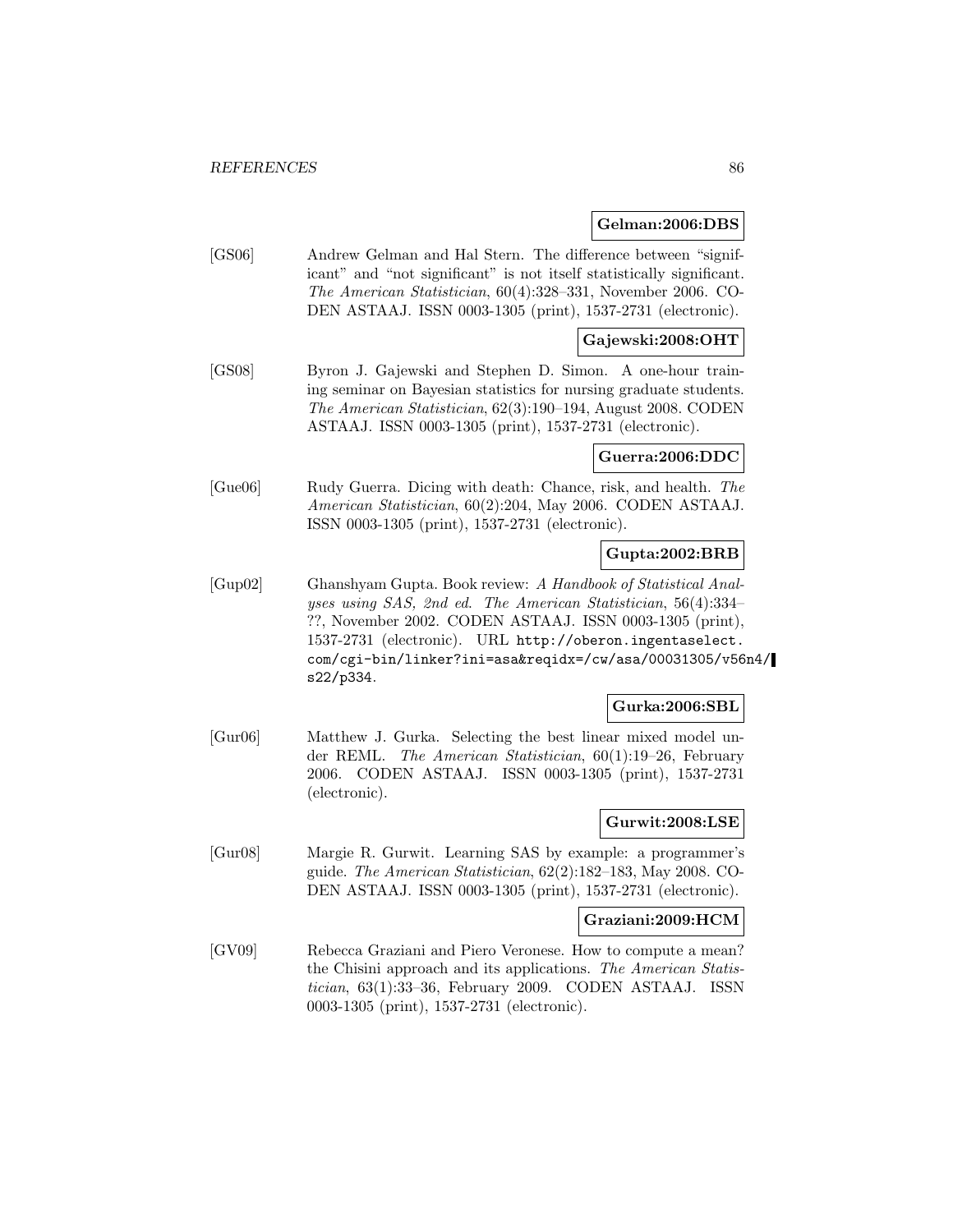#### **Hagwood:2009:ARC**

[Hag09] Charles Hagwood. An application of the residue calculus: The distribution of the sum of nonhomogeneous gamma variates. The American Statistician, 63(1):37–39, February 2009. CODEN AS-TAAJ. ISSN 0003-1305 (print), 1537-2731 (electronic).

### **Hahn:2002:DPS**

[Hah02] Gerald J. Hahn. Deming and the proactive statistician. The American Statistician, 56(4):290–??, November 2002. CO-DEN ASTAAJ. ISSN 0003-1305 (print), 1537-2731 (electronic). URL http://oberon.ingentaselect.com/cgi-bin/ linker?ini=asa&reqidx=/cw/asa/00031305/v56n4/s5/p290.

### **Haigh:2001:RBT**

[Hai01] John Haigh. Reviews of books and teaching materials: Mathematics of Chance. The American Statistician, 55(4):372, November 2001. CODEN ASTAAJ. ISSN 0003-1305 (print), 1537-2731 (electronic). URL http://www.jstor.org/stable/2685707.

### **Haigh:2003:BRB**

[Hai03] John Haigh. Book review: Risk-Benefit Analysis (2nd ed.). The American Statistician, 57(1):69–??, February 2003. CO-DEN ASTAAJ. ISSN 0003-1305 (print), 1537-2731 (electronic). URL http://oberon.ingentaselect.com/cgi-bin/ linker?ini=asa&reqidx=/cw/asa/00031305/v57n1/s16/p69.

### **Haigh:2007:PMA**

[Hai07] John Haigh. Probability: Modeling and applications to random processes. The American Statistician, 61(3):276–277, August 2007. CODEN ASTAAJ. ISSN 0003-1305 (print), 1537-2731 (electronic).

### **Hall:2008:ARO**

[Hal08] Daniel B. Hall. Analyzing receiver operating characteristic curves with SAS. The American Statistician, 62(4):362, November 2008. CODEN ASTAAJ. ISSN 0003-1305 (print), 1537-2731 (electronic).

### **Hamer:2000:BRB**

[Ham00] Robert M. Hamer. Book review: Statistics in Psychiatry. The American Statistician, 54(4):322–323, November 2000. CODEN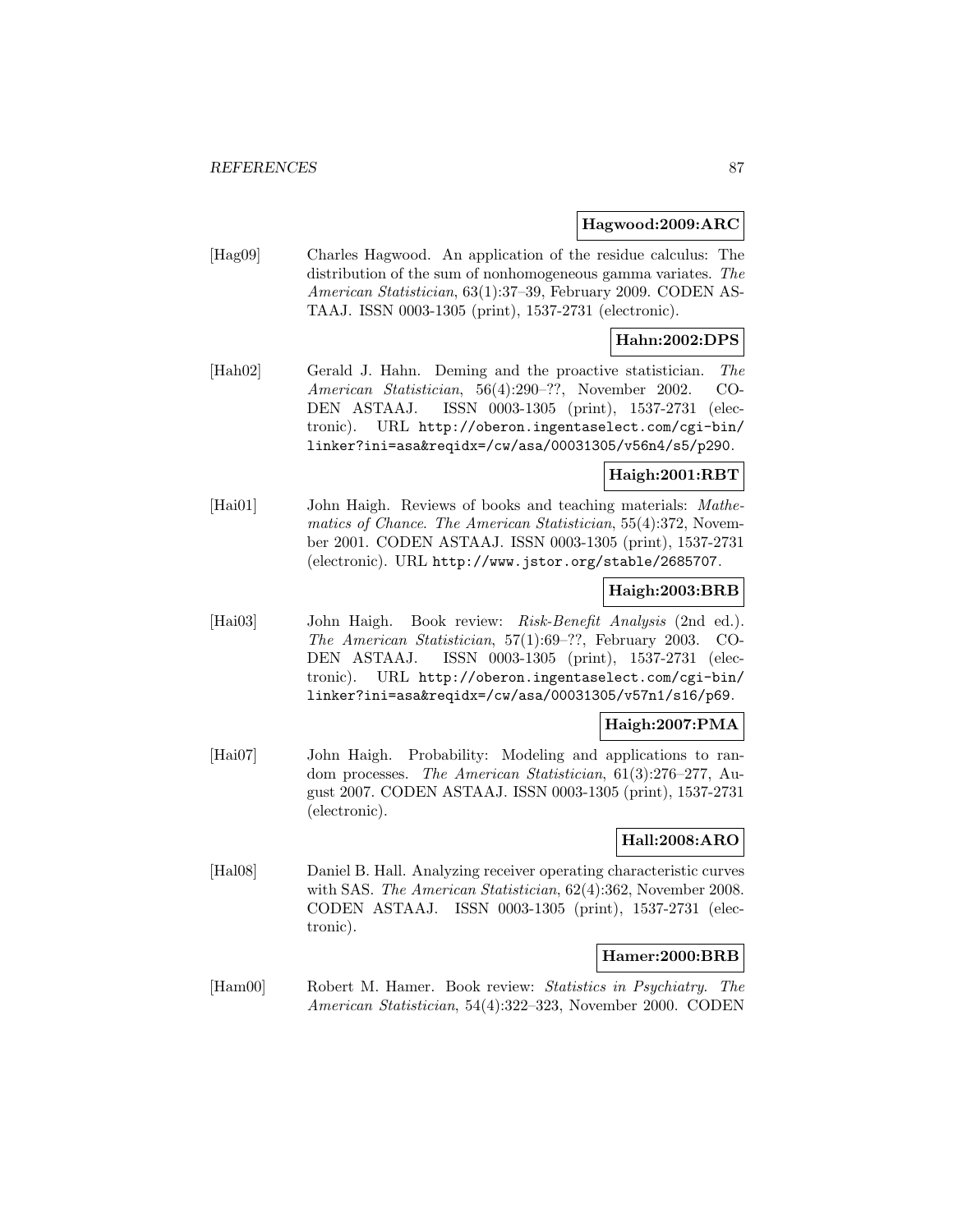ASTAAJ. ISSN 0003-1305 (print), 1537-2731 (electronic). URL http://www.jstor.org/stable/2685788.

### **Hanley:2004:TWM**

[Han04] James A. Hanley. "transmuting" women into men: Galton's family data on human stature. The American Statistician, 58(3):237– 243, August 2004. CODEN ASTAAJ. ISSN 0003-1305 (print), 1537-2731 (electronic). URL http://www.jstor.org/stable/ 27643564.

### **Hansen:2005:USW**

[Han05] John. Hansen. Using SPSS for Windows and Macintosh: Analyzing and understanding data. The American Statistician, 59(1): 113, February 2005. CODEN ASTAAJ. ISSN 0003-1305 (print), 1537-2731 (electronic).

### **Hardin:2000:BRB**

[Har00] James W. Hardin. Book review: LogXact 4.1 for Windows. The American Statistician, 54(4):320–321, November 2000. CODEN ASTAAJ. ISSN 0003-1305 (print), 1537-2731 (electronic). URL http://www.jstor.org/stable/2685786.

### **Harville:2004:DSC**

[Har04] David A. Harville. Discussion: Statistics and the college football championship. The American Statistician, 58(3):187–189, August 2004. CODEN ASTAAJ. ISSN 0003-1305 (print), 1537-2731 (electronic).

### **Hardin:2006:IST**

[Har06] Jo Hardin. Introduction to statistics through resampling methods and R/S-PLUS. The American Statistician, 60(4):343–344, November 2006. CODEN ASTAAJ. ISSN 0003-1305 (print), 1537-2731 (electronic).

### **Harvill:2008:FPC**

[Har08] Jane L. Harvill. Fundamental probability: a computational approach. The American Statistician, 62(2):179–180, May 2008. CODEN ASTAAJ. ISSN 0003-1305 (print), 1537-2731 (electronic).

# **Hazelton:2003:GTA**

[Haz03] Martin L. Hazelton. A graphical tool for assessing normality. The American Statistician, 57(4):285–??, November 2003.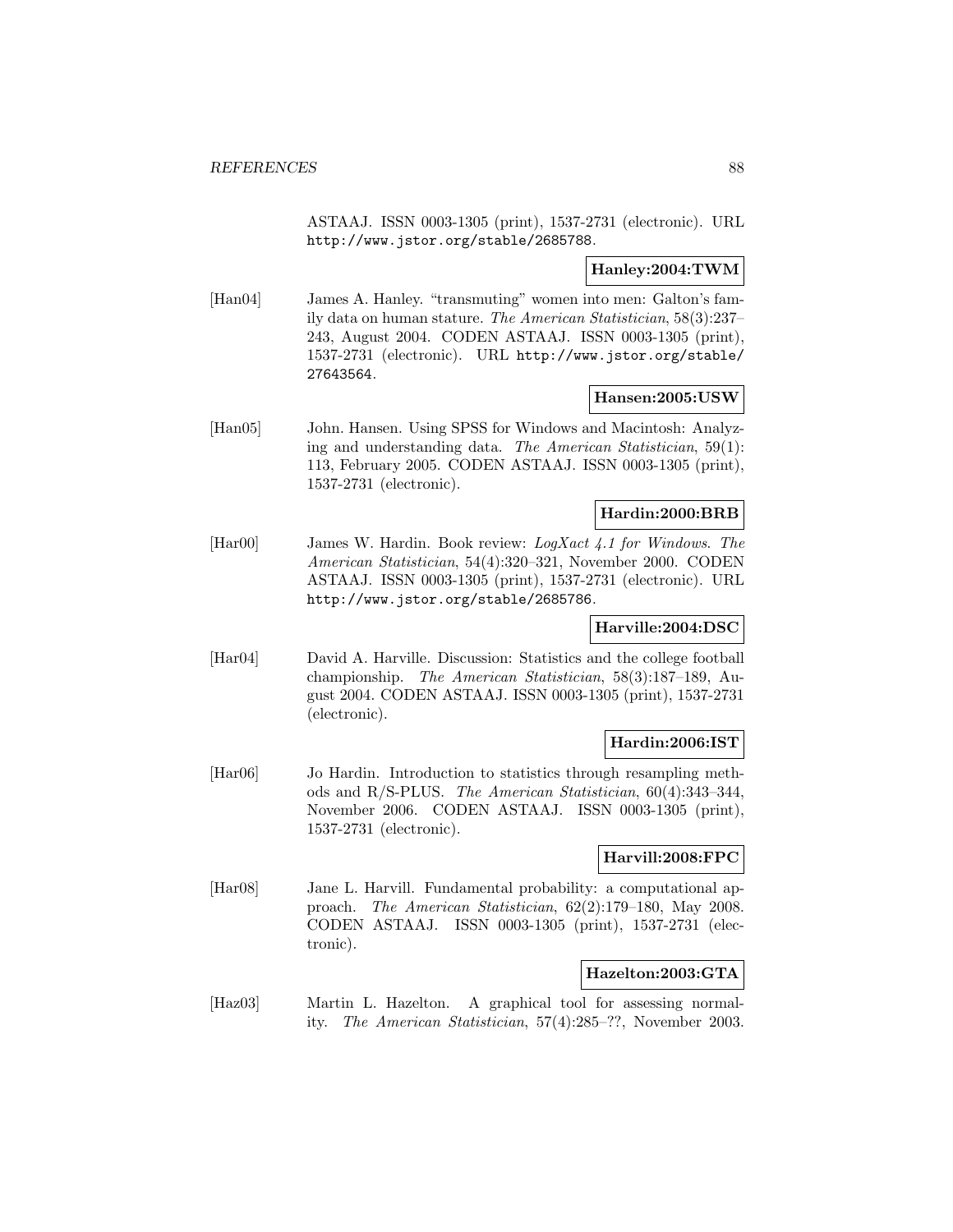CODEN ASTAAJ. ISSN 0003-1305 (print), 1537-2731 (electronic). URL http://oberon.ingentaselect.com/cgi-bin/ linker?ini=asa&reqidx=/cw/asa/00031305/v57n4/s12/p285.

#### **Hazelton:2004:CGT**

[Haz04] Martin L. Hazelton. Corrections: a graphical tool for assessing normality. The American Statistician, 58(2):178, May 2004. CO-DEN ASTAAJ. ISSN 0003-1305 (print), 1537-2731 (electronic). URL http://www.jstor.org/stable/27643545.

### **Hubbard:2003:CME**

[HB03] Raymond Hubbard and M. J. Bayarri. Confusion over measures of evidence  $(p's)$  versus errors  $(\alpha's)$  in classical statistical testing. The American Statistician, 57(3):171–??, August 2003. CODEN ASTAAJ. ISSN 0003-1305 (print), 1537-2731 (electronic). URL http://oberon.ingentaselect.com/cgi-bin/ linker?ini=asa&reqidx=/cw/asa/00031305/v57n3/s5/p171.

### **Harris:2005:MRI**

[HB05a] Ian R. Harris and Brent D. Burch. Measuring relative importance of sources of variation without using variance. The American Statistician, 59(3):217–222, August 2005. CODEN ASTAAJ. ISSN 0003-1305 (print), 1537-2731 (electronic).

### **Hubbard:2005:LE**

[HB05b] Raymond. Hubbard and M. J. Bayarri. Letters to the Editor. The American Statistician, 59(4):353–354, November 2005. CODEN ASTAAJ. ISSN 0003-1305 (print), 1537-2731 (electronic).

### **Horton:2004:URT**

[HBQ04] Nicholas J. Horton, Elizabeth R. Brown, and Linjuan Qian. Use of R as a toolbox for mathematical statistics exploration. The American Statistician, 58(4):343–357, November 2004. CODEN ASTAAJ. ISSN 0003-1305 (print), 1537-2731 (electronic). URL http://www.jstor.org/stable/27643595.

### **Hin:2007:CWC**

[HCW07] Lin-Yee Hin, Vincent J. Carey, and You-Gan Wang. Criteria for working-correlation-structure selection in GEE. The American Statistician, 61(4):360–364, November 2007. CODEN ASTAAJ. ISSN 0003-1305 (print), 1537-2731 (electronic).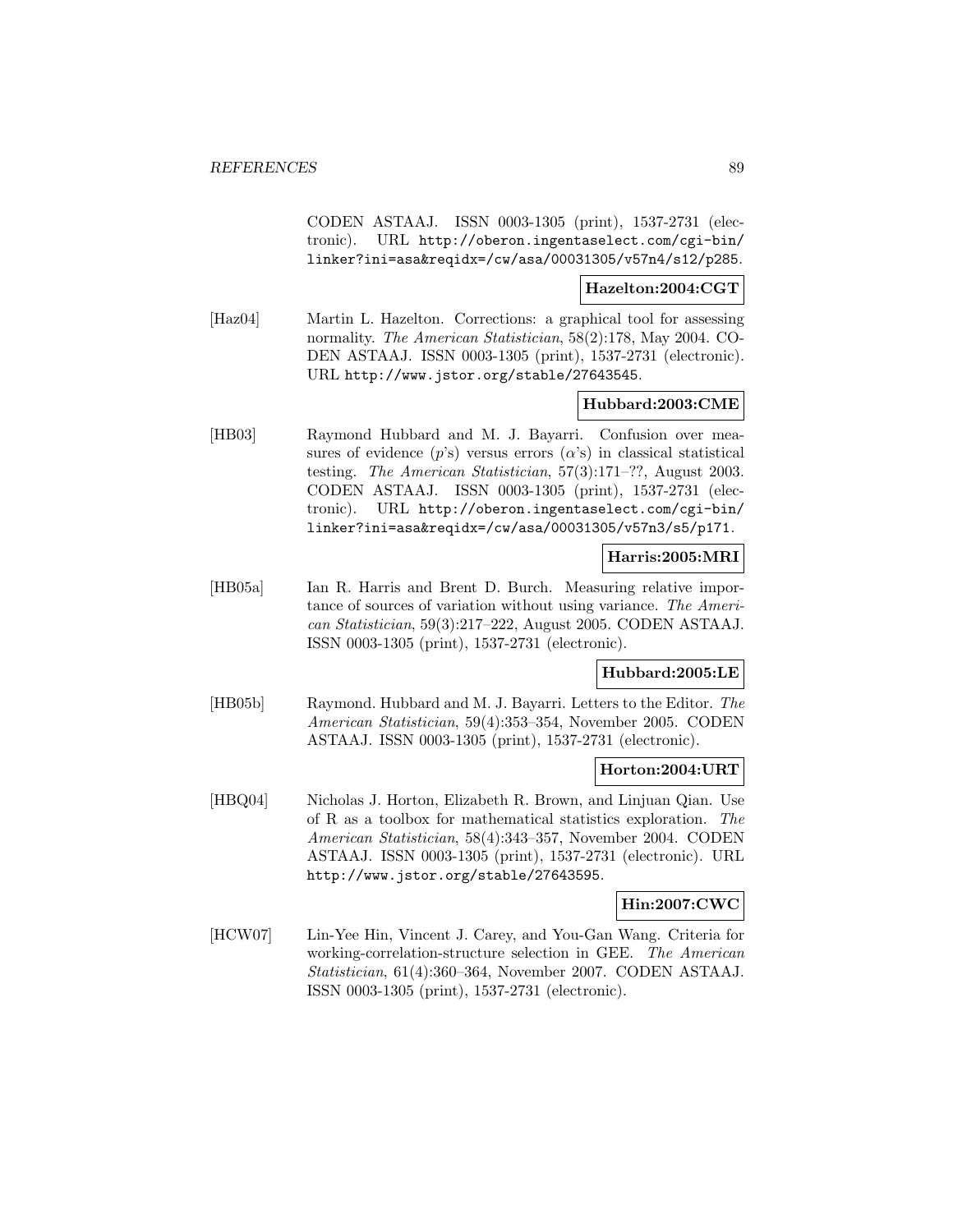#### **Haughton:2003:RSP**

[HDE<sup>+</sup>03] Dominique Haughton, Joel Deichmann, Abdolreza Eshghi, Selin Sayek, Nicholas Teebagy, and Heikki Topi. A review of software packages for data mining. The American Statistician, 57(4):290–??, November 2003. CODEN ASTAAJ. ISSN 0003-1305 (print), 1537-2731 (electronic). URL http://oberon.ingentaselect.com/cgi-bin/linker? ini=asa&reqidx=/cw/asa/00031305/v57n4/s14/p290.

#### **Hatzinikolaou:2004:RSS**

[HF04] Dimitris Hatzinikolaou and Kosmas Ferentinos. On the role of semielasticity in statistics. The American Statistician, 58(2):150– 151, May 2004. CODEN ASTAAJ. ISSN 0003-1305 (print), 1537-2731 (electronic). URL http://www.jstor.org/stable/ 27643525.

### **Heller:2008:BD**

[HFDJ08] Gillian Z. Heller, Andrew B. Forbes, Keith B. G. Dear, and Erica Jobling. Biostatistics @ distance. The American Statistician, 62 (4):321–328, November 2008. CODEN ASTAAJ. ISSN 0003-1305 (print), 1537-2731 (electronic).

### **Hilton:2001:TCS**

[HGA01] Sterling C. Hilton, Scott D. Grimshaw, and Genan T. Anderson. Teacher's corner: Statistics in preschool. The American Statistician, 55(4):332–336, November 2001. CODEN ASTAAJ. ISSN 0003-1305 (print), 1537-2731 (electronic). URL http:// www.jstor.org/stable/2685697.

## **Hoenig:2001:APP**

[HH01] John M. Hoenig and Dennis M. Heisey. The abuse of power: The pervasive fallacy of power calculations for data analysis. The American Statistician, 55(1):19–24, February 2001. CODEN ASTAAJ. ISSN 0003-1305 (print), 1537-2731 (electronic). URL http://www.amstat.org/publications/tas/ Hoenig.htm; http://www.jstor.org/stable/2685525.

#### **Hansen:2004:PNS**

[HH04] Morris H. Hansen and William N. Hurwitz. The problem of nonresponse in sample surveys. The American Statistician, 58(4): 292–294, November 2004. CODEN ASTAAJ. ISSN 0003-1305 (print), 1537-2731 (electronic). URL http://www.jstor.org/ stable/27643585.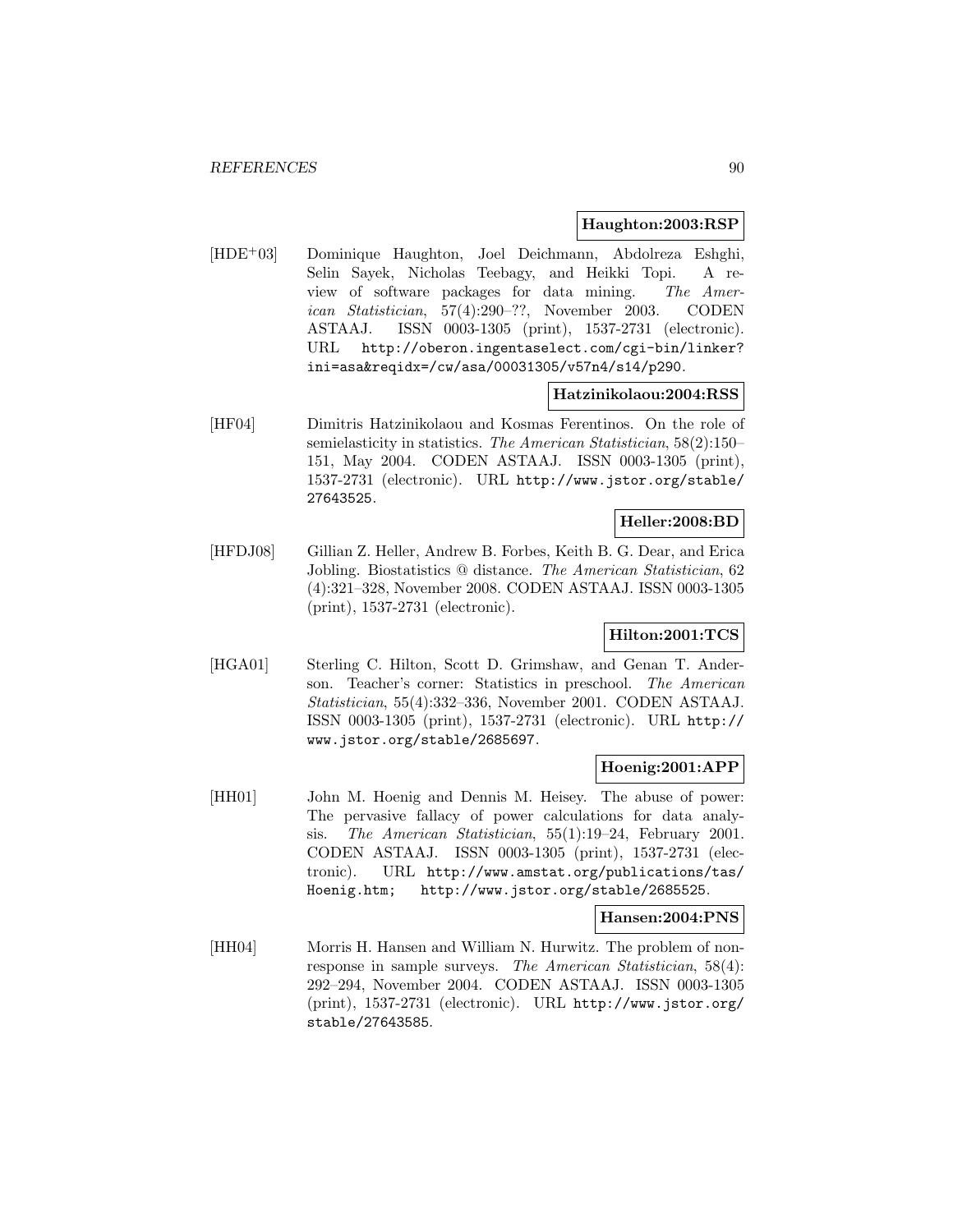### **Hardin:2006:RSW**

[HH06] James W. Hardin and Joseph M. Hilbe. A review of Scientific WorkPlace 5.5. The American Statistician, 60(1):93–96, February 2006. CODEN ASTAAJ. ISSN 0003-1305 (print), 1537-2731 (electronic).

# **Hodge:2002:WMM**

[HHV<sup>+</sup>02] Susan E. Hodge, Jian Huang, Paul Vos, Knut M. Wittkowski, and Melanie M. Wall. Wall, M. M., Boen, J., and Tweedie, R. (2001), "An Effective Confidence Interval for the Mean with Samples of Size One and Two," The American Statistician, **55**, 102-105. Comments by Hodge and Huang, Vos, and Wittkowski and reply. The American Statistician, 56(1):79–80, February 2002. CODEN ASTAAJ. ISSN 0003-1305 (print), 1537-2731 (electronic). URL http://www.jstor.org/stable/3087337.

### **Hothorn:2006:LSC**

[HHvdWZ06] Torsten Hothorn, Kurt Hornik, Mark A. van de Wiel, and Achim Zeileis. A Lego system for conditional inference. The American Statistician, 60(3):257–263, August 2006. CODEN ASTAAJ. ISSN 0003-1305 (print), 1537-2731 (electronic).

# **Hilbe:2000:SENa**

[Hil00a] Joseph Hilbe. Section Editor's notes. The American Statistician, 54(1):71, February 2000. CODEN ASTAAJ. ISSN 0003-1305 (print), 1537-2731 (electronic). URL http://www.jstor.org/ stable/2685615.

### **Hilbe:2000:SENb**

[Hil00b] Joseph Hilbe. Section Editor's notes. The American Statistician, 54(4):319, November 2000. CODEN ASTAAJ. ISSN 0003-1305 (print), 1537-2731 (electronic). URL http://www.jstor.org/ stable/2685785.

# **Hilbe:2001:BRB**

[Hil01] Joseph Hilbe. Reviews of books and teaching materials:  $X p l o Re$ : Learning Guide. The American Statistician, 55(2):169–170, May 2001. CODEN ASTAAJ. ISSN 0003-1305 (print), 1537-2731 (electronic). URL http://www.jstor.org/stable/2686009.

## **Hilbe:2002:SENb**

[Hil02a] Joseph Hilbe. Section Editor's notes. The American Statistician, 56(2):148–??, May 2002. CODEN ASTAAJ. ISSN 0003-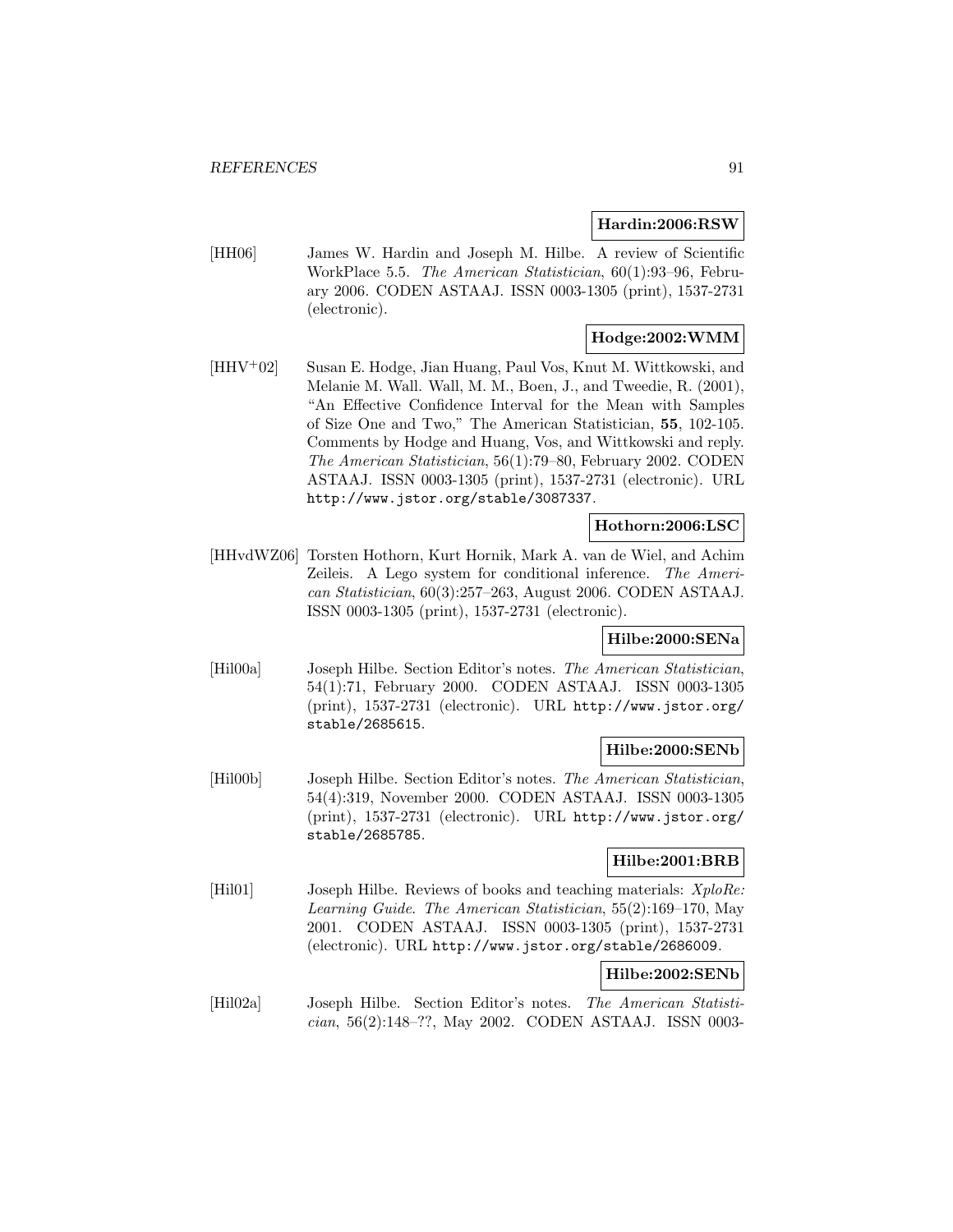1305 (print), 1537-2731 (electronic). URL http://oberon. ingentaselect.com/cgi-bin/linker?ini=asa&reqidx=/cw/asa/ 00031305/v56n2/s11/p148.

## **Hilbe:2002:SENc**

[Hil02b] Joseph Hilbe. Section Editor's notes. The American Statistician, 56(3):234–??, August 2002. CODEN ASTAAJ. ISSN 0003-1305 (print), 1537-2731 (electronic). URL http://oberon. ingentaselect.com/cgi-bin/linker?ini=asa&reqidx=/cw/asa/ 00031305/v56n3/s12/p234.

### **Hilbe:2002:SCSa**

[Hil02c] Joseph Hilbe. Statistical computing software reviews: Section Editor's notes. The American Statistician, 56(1):71, February 2002. CODEN ASTAAJ. ISSN 0003-1305 (print), 1537-2731 (electronic). URL http://www.jstor.org/stable/3087330.

## **Hilbe:2002:SCSb**

[Hil02d] Joseph Hilbe. Statistical computing software reviews: Section Editor's notes. The American Statistician, 56(4):325–??, November 2002. CODEN ASTAAJ. ISSN 0003-1305 (print), 1537- 2731 (electronic). URL http://oberon.ingentaselect.com/ cgi-bin/linker?ini=asa&reqidx=/cw/asa/00031305/v56n4/ s11/p325.

### **Hilbe:2002:XEP**

[Hil02e] Joseph M. Hilbe. XPro 5.1: Exact procedures for parametric statistical inference. The American Statistician, 56(4):326–??, November 2002. CODEN ASTAAJ. ISSN 0003-1305 (print), 1537-2731 (electronic). URL http://oberon.ingentaselect. com/cgi-bin/linker?ini=asa&reqidx=/cw/asa/00031305/v56n4/ s12/p326.

#### **Hilbe:2003:SENa**

[Hil03a] Joseph Hilbe. Section Editor's notes. The American Statistician, 57(3):200–??, August 2003. CODEN ASTAAJ. ISSN 0003-1305 (print), 1537-2731 (electronic). URL http://oberon. ingentaselect.com/cgi-bin/linker?ini=asa&reqidx=/cw/asa/ 00031305/v57n3/s13/p200.

## **Hilbe:2003:SENb**

[Hil03b] Joseph Hilbe. Section Editor's notes. The American Statistician, 57(4):289–??, November 2003. CODEN ASTAAJ. ISSN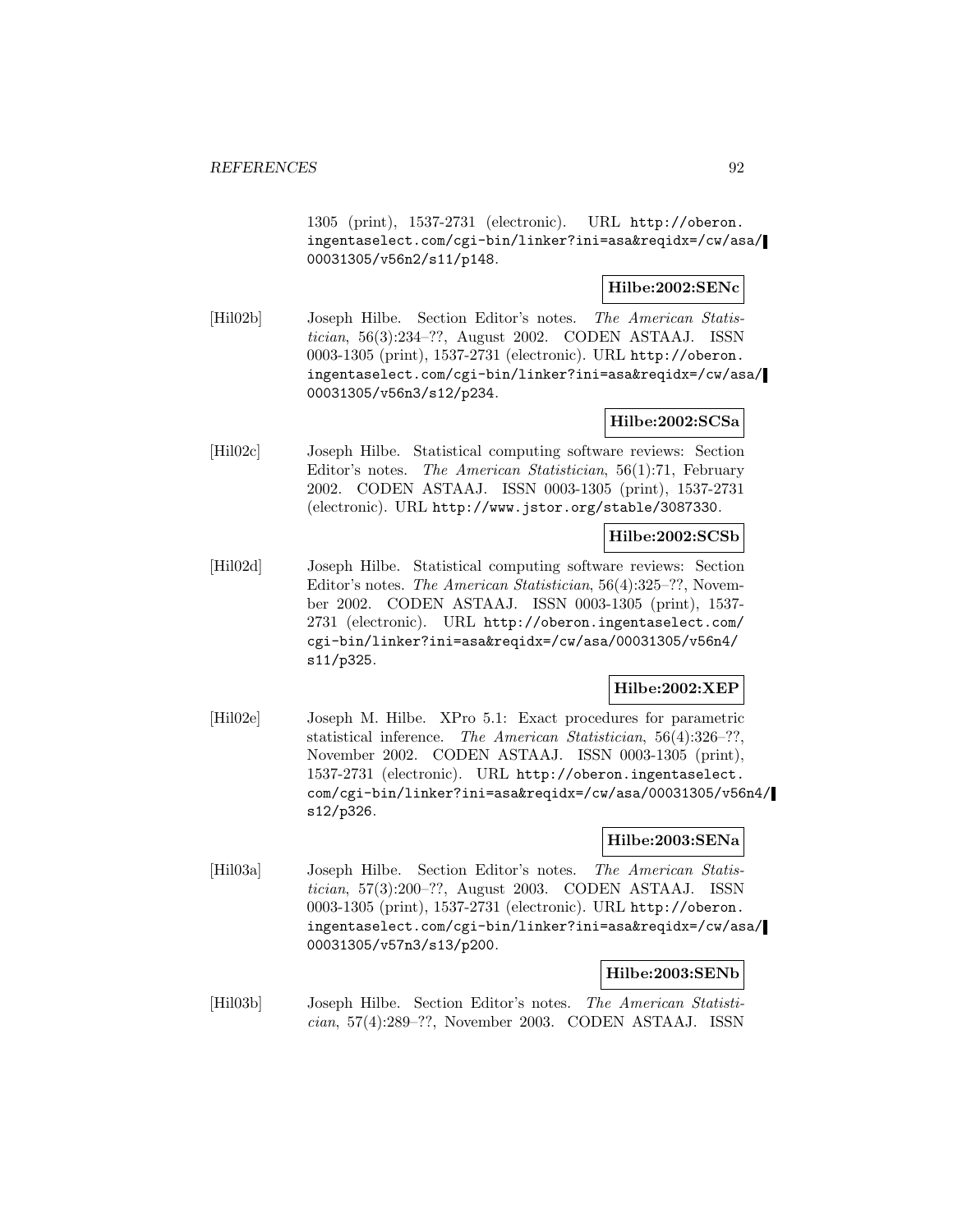0003-1305 (print), 1537-2731 (electronic). URL http://oberon. ingentaselect.com/cgi-bin/linker?ini=asa&reqidx=/cw/asa/ 00031305/v57n4/s13/p289.

### **Hilbe:2003:RCS**

[Hil03c] Joseph M. Hilbe. A review of current SPSS products: SPSS 12, SigmaPlot 8.02, SigmaStat 3.0, Part 1. The American Statistician, 57(4):310–??, November 2003. CODEN ASTAAJ. ISSN 0003-1305 (print), 1537-2731 (electronic). URL http://oberon.ingentaselect.com/cgi-bin/linker? ini=asa&reqidx=/cw/asa/00031305/v57n4/s15/p310.

# **Hilbe:2004:SENa**

[Hil04a] Joseph Hilbe. Section Editor's notes. The American Statistician, 58(1):85–??, February 2004. CODEN ASTAAJ. ISSN 0003-1305 (print), 1537-2731 (electronic). URL http://oberon. ingentaselect.com/cgi-bin/linker?ini=asa&reqidx=/cw/asa/ 00031305/v58n1/s16/p85.

### **Hilbe:2004:RSP**

[Hil04b] Joseph M. Hilbe. A review of SPSS 12.01, part 2. The American Statistician, 58(2):168–171, May 2004. CODEN ASTAAJ. ISSN 0003-1305 (print), 1537-2731 (electronic). URL http:// www.jstor.org/stable/27643530.

# **Hilbe:2004:SENb**

[Hil04c] Joseph M. Hilbe. Section Editor's notes. The American Statistician, 58(2):159, May 2004. CODEN ASTAAJ. ISSN 0003-1305 (print), 1537-2731 (electronic). URL http://www.jstor.org/ stable/27643527.

## **Hilbe:2004:SENc**

[Hil04d] Joseph M. Hilbe. Section Editor's notes. The American Statistician, 58(3):253, August 2004. CODEN ASTAAJ. ISSN 0003-1305 (print), 1537-2731 (electronic). URL http://www.jstor.org/ stable/27643566.

#### **Hilbe:2004:SENd**

[Hil04e] Joseph M. Hilbe. Section Editor's notes. The American Statistician, 58(4):328–329, November 2004. CODEN ASTAAJ. ISSN 0003-1305 (print), 1537-2731 (electronic). URL http://www. jstor.org/stable/27643592.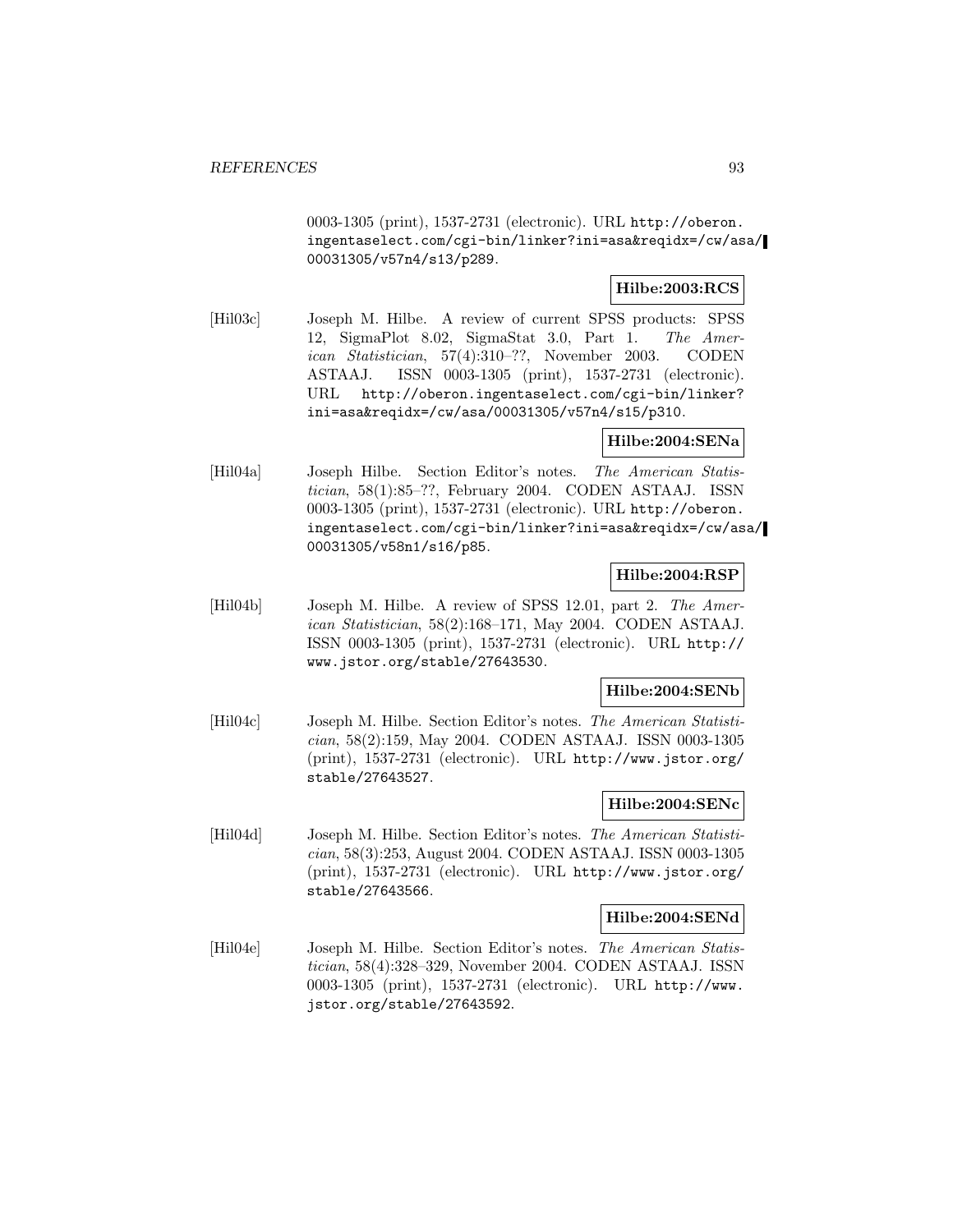#### **Hilbe:2004:SCS**

[Hil04f] Joseph M. Hilbe. Statistical computing software reviews. The American Statistician, 58(2):92, May 2004. CODEN ASTAAJ. ISSN 0003-1305 (print), 1537-2731 (electronic).

**Hilbe:2005:RSb**

[Hil05a] Joseph M. Hilbe. Review of SigmaPlot 9.0. The American Statistician, 59(1):111–112, February 2005. CODEN ASTAAJ. ISSN 0003-1305 (print), 1537-2731 (electronic).

# **Hilbe:2005:RSP**

[Hil05b] Joseph M. Hilbe. A review of SPSS, part 3. The American Statistician, 59(2):185–186, May 2005. CODEN ASTAAJ. ISSN 0003- 1305 (print), 1537-2731 (electronic).

### **Hilbe:2005:RSc**

[Hil05c] Joseph M. Hilbe. A review of Stata 9.0. The American Statistician, 59(4):335–348, November 2005. CODEN ASTAAJ. ISSN 0003-1305 (print), 1537-2731 (electronic).

# **Hilbe:2005:RSa**

[Hil05d] Joseph M. Hilbe. A review of Systat 11. The American Statistician, 59(1):104–110, February 2005. CODEN ASTAAJ. ISSN 0003-1305 (print), 1537-2731 (electronic).

#### **Hilbe:2005:SENa**

[Hil05e] Joseph M. Hilbe. Section Editor's notes. The American Statistician, 59(1):88, February 2005. CODEN ASTAAJ. ISSN 0003- 1305 (print), 1537-2731 (electronic).

#### **Hilbe:2005:SENb**

[Hil05f] Joseph M. Hilbe. Section Editor's notes. The American Statistician, 59(2):183–184, May 2005. CODEN ASTAAJ. ISSN 0003- 1305 (print), 1537-2731 (electronic).

#### **Hilbe:2005:SENc**

[Hil05g] Joseph M. Hilbe. Section Editor's notes. The American Statistician, 59(3):273, August 2005. CODEN ASTAAJ. ISSN 0003-1305 (print), 1537-2731 (electronic).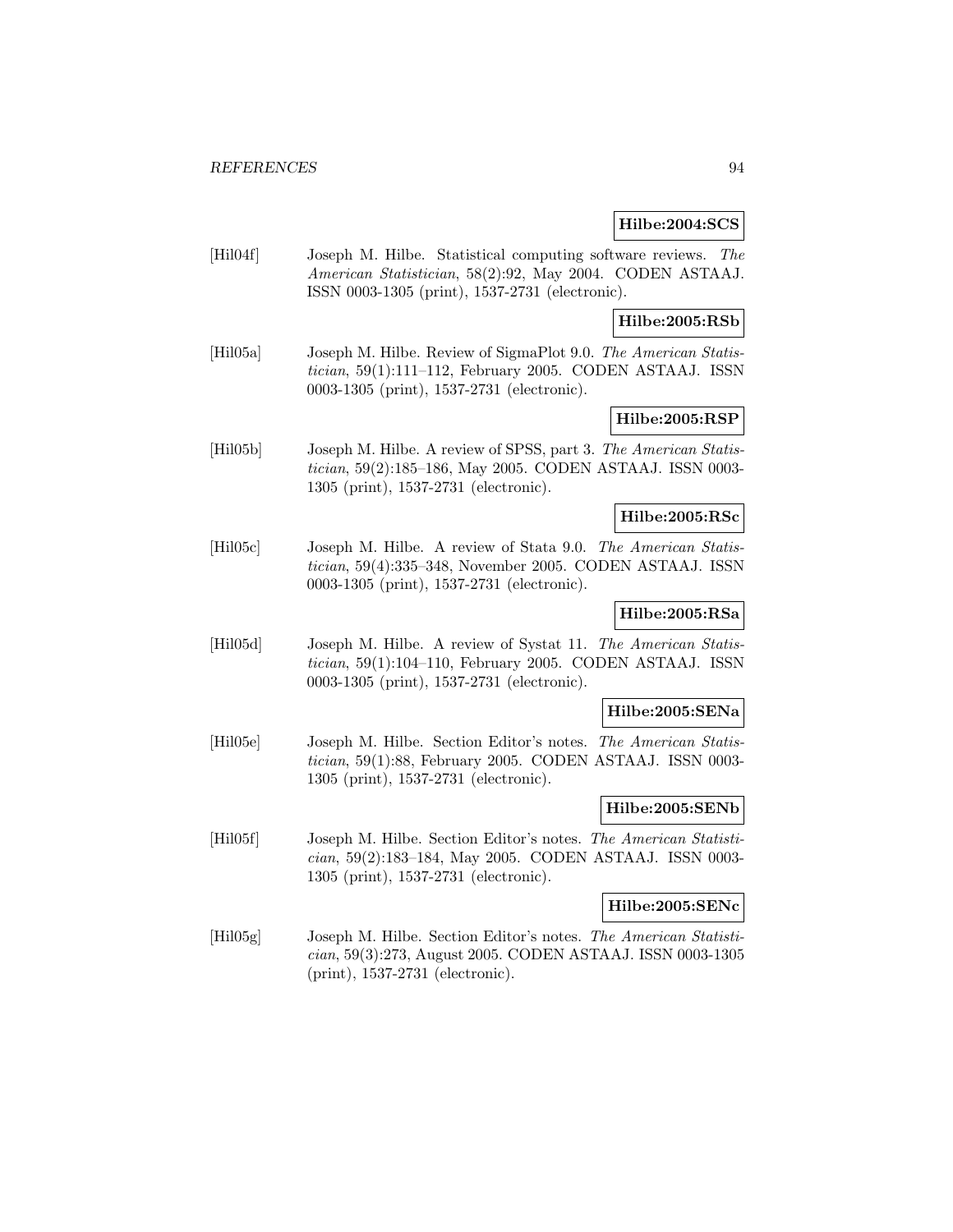#### **Hilbe:2005:SENd**

[Hil05h] Joseph M. Hilbe. Section Editor's notes. The American Statistician, 59(4):334, November 2005. CODEN ASTAAJ. ISSN 0003- 1305 (print), 1537-2731 (electronic).

# **Hilbe:2005:S**

[Hil05i] Joseph M. Hilbe. SigmaStat 3.1. The American Statistician, 59(2):187–191, May 2005. CODEN ASTAAJ. ISSN 0003-1305 (print), 1537-2731 (electronic).

# **Hilbe:2006:M**

[Hil06a] Joseph M. Hilbe. Mathematica 5.2. The American Statistician, 60(2):176–186, May 2006. CODEN ASTAAJ. ISSN 0003-1305 (print), 1537-2731 (electronic).

## **Hilbe:2006:RLN**

[Hil06b] Joseph M. Hilbe. A review of LIMDEP 9.0 and NLOGIT 4.0. The American Statistician, 60(2):187–202, May 2006. CODEN ASTAAJ. ISSN 0003-1305 (print), 1537-2731 (electronic).

# **Hilbe:2006:SENa**

[Hil06c] Joseph M. Hilbe. Section Editor's notes. The American Statistician, 60(1):92, February 2006. CODEN ASTAAJ. ISSN 0003- 1305 (print), 1537-2731 (electronic).

#### **Hilbe:2006:SENb**

[Hil06d] Joseph M. Hilbe. Section Editor's notes. The American Statistician, 60(2):175, May 2006. CODEN ASTAAJ. ISSN 0003-1305 (print), 1537-2731 (electronic).

#### **Hilbe:2006:SENc**

[Hil06e] Joseph M. Hilbe. Section Editor's notes. The American Statistician, 60(3):271, August 2006. CODEN ASTAAJ. ISSN 0003-1305 (print), 1537-2731 (electronic).

### **Hilbe:2006:SENd**

[Hil06f] Joseph M. Hilbe. Section Editor's notes. The American Statistician, 60(4):340, November 2006. CODEN ASTAAJ. ISSN 0003- 1305 (print), 1537-2731 (electronic).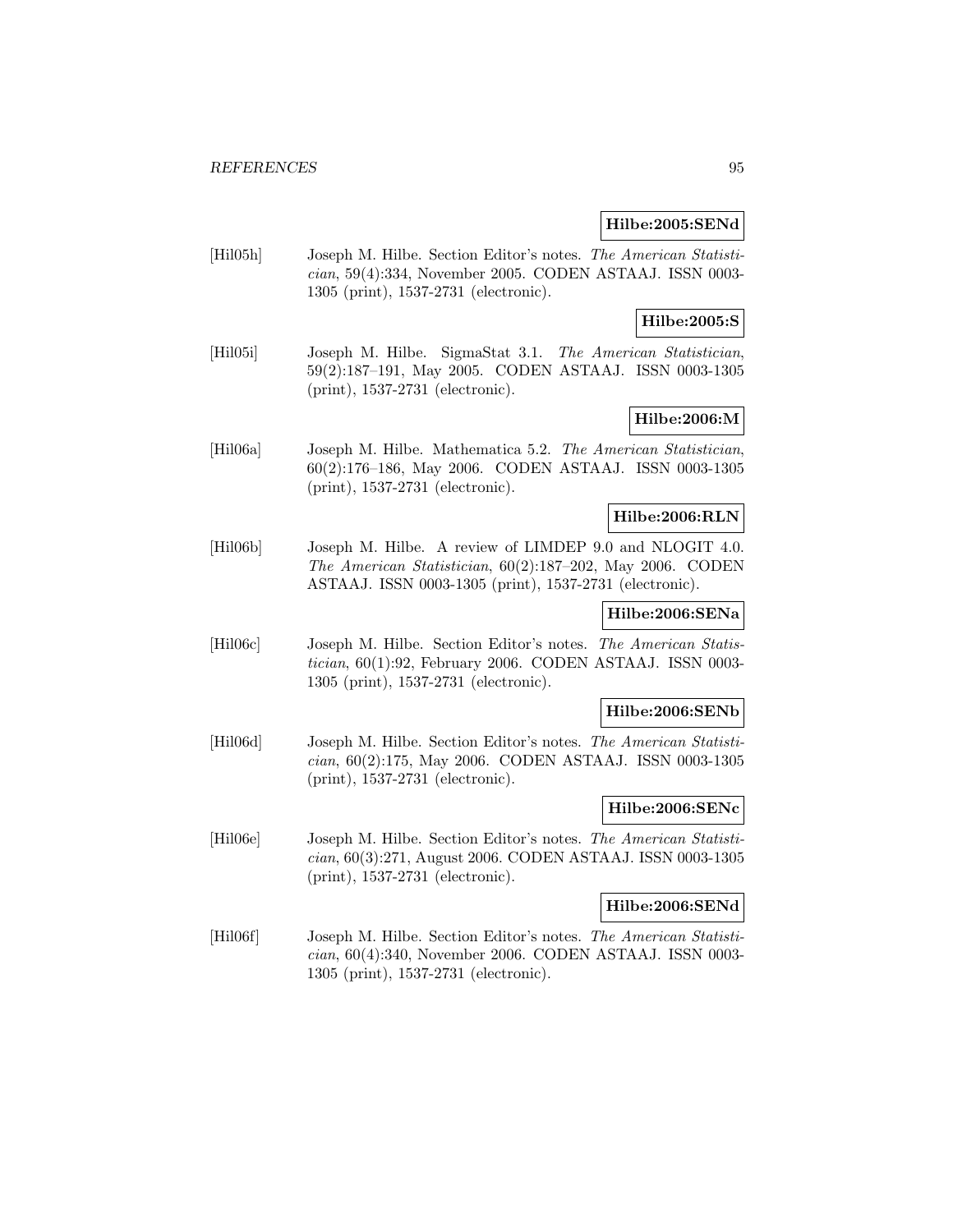#### **Hilbe:2007:EPC**

[Hil07a] Joseph M. Hilbe. ePrint 5 professional conversion utility. The American Statistician, 61(2):179–180, May 2007. CODEN AS-TAAJ. ISSN 0003-1305 (print), 1537-2731 (electronic).

### **Hilbe:2007:G**

[Hil07b] Joseph M. Hilbe. GenStat 9. The American Statistician, 61 (3):269–273, August 2007. CODEN ASTAAJ. ISSN 0003-1305 (print), 1537-2731 (electronic).

# **Hilbe:2007:SENa**

[Hil07c] Joseph M. Hilbe. Section Editor's notes. The American Statistician, 61(2):178, May 2007. CODEN ASTAAJ. ISSN 0003-1305 (print), 1537-2731 (electronic).

### **Hilbe:2007:SENb**

[Hil07d] Joseph M. Hilbe. Section Editor's notes. The American Statistician, 61(3):260–261, August 2007. CODEN ASTAAJ. ISSN 0003-1305 (print), 1537-2731 (electronic).

## **Hilbe:2007:SENc**

[Hil07e] Joseph M. Hilbe. Section Editor's notes. The American Statistician, 61(4):365–366, November 2007. CODEN ASTAAJ. ISSN 0003-1305 (print), 1537-2731 (electronic).

### **Hilbe:2007:S**

[Hil07f] Joseph M. Hilbe. STATISTICA 7. The American Statistician, 61(1):91–94, February 2007. CODEN ASTAAJ. ISSN 0003-1305 (print), 1537-2731 (electronic).

#### **Hilbe:2007:SCS**

[Hil07g] Joseph M. Hilbe. Statistical computing software reviews. The American Statistician, 61(1):78, February 2007. CODEN AS-TAAJ. ISSN 0003-1305 (print), 1537-2731 (electronic).

## **Hilbe:2008:HLS**

[Hil08a] Joseph M. Hilbe. Hawkes learning systems. The American Statistician, 62(1):85–89, February 2008. CODEN ASTAAJ. ISSN 0003-1305 (print), 1537-2731 (electronic).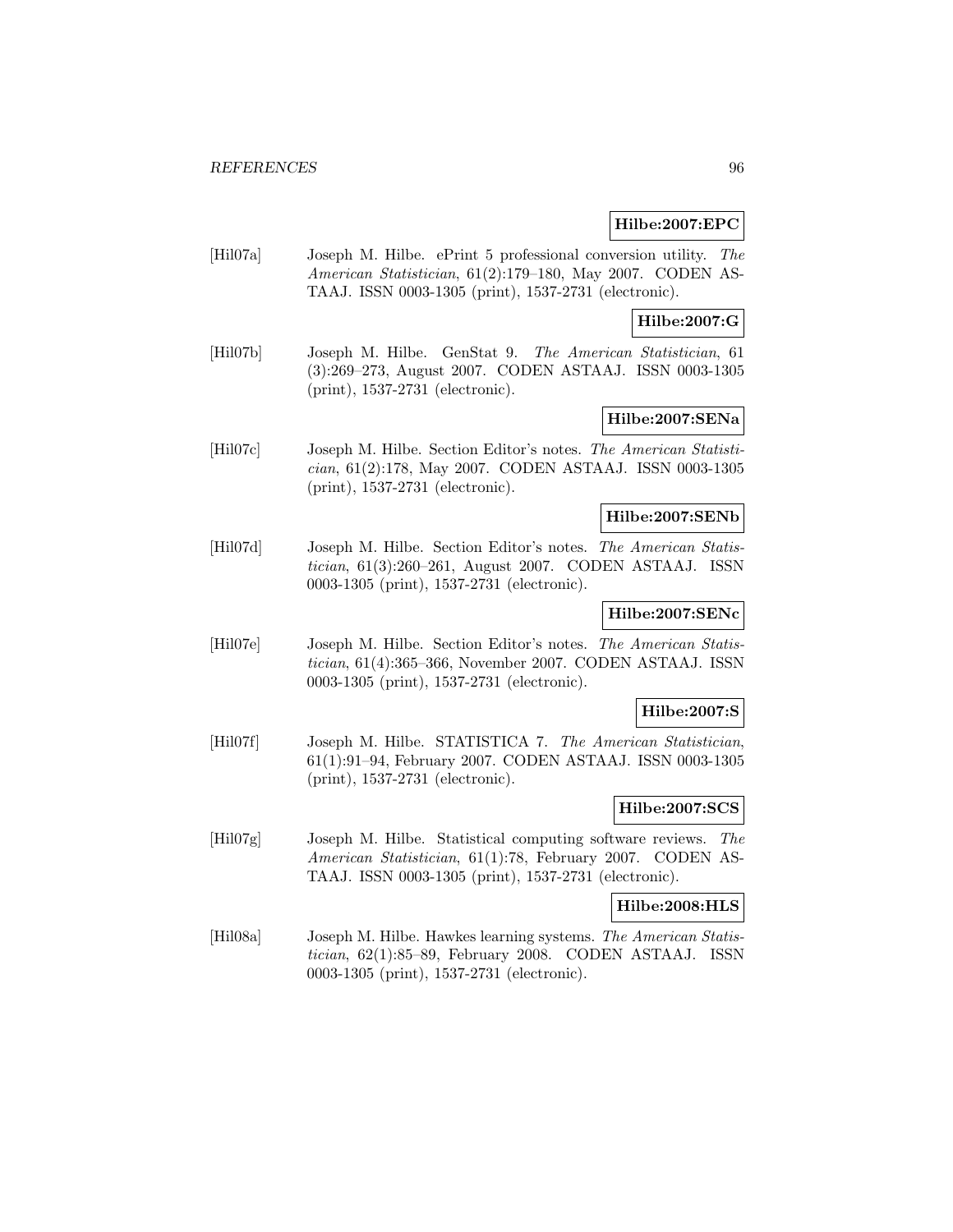#### **Hilbe:2008:SENd**

[Hil08b] Joseph M. Hilbe. Section Editor's note. The American Statistician, 62(4):355, November 2008. CODEN ASTAAJ. ISSN 0003- 1305 (print), 1537-2731 (electronic).

### **Hilbe:2008:SENa**

[Hil08c] Joseph M. Hilbe. Section Editor's notes. The American Statistician, 62(1):73, February 2008. CODEN ASTAAJ. ISSN 0003- 1305 (print), 1537-2731 (electronic).

# **Hilbe:2008:SENb**

[Hil08d] Joseph M. Hilbe. Section Editor's notes. The American Statistician, 62(2):171–172, May 2008. CODEN ASTAAJ. ISSN 0003- 1305 (print), 1537-2731 (electronic).

### **Hilbe:2008:SENc**

[Hil08e] Joseph M. Hilbe. Section Editor's notes. The American Statistician, 62(3):267, August 2008. CODEN ASTAAJ. ISSN 0003-1305 (print), 1537-2731 (electronic).

# **Hilbe:2008:S**

[Hil08f] Joseph M. Hilbe. Systat 12.2. The American Statistician, 62(2): 177–178, May 2008. CODEN ASTAAJ. ISSN 0003-1305 (print), 1537-2731 (electronic).

#### **Hilbe:2009:SEN**

[Hil09] Joseph M. Hilbe. Section Editor's notes. The American Statistician, 63(1):75–77, February 2009. CODEN ASTAAJ. ISSN 0003-1305 (print), 1537-2731 (electronic).

### **Hitchcock:2003:HMH**

[Hit03] David B. Hitchcock. A history of the Metropolis–Hastings algorithm. The American Statistician, 57(4):254–257, November 2003. CODEN ASTAAJ. ISSN 0003-1305 (print), 1537- 2731 (electronic). URL http://oberon.ingentaselect.com/ cgi-bin/linker?ini=asa&reqidx=/cw/asa/00031305/v57n4/ s7/p254; http://www.jstor.org/stable/30037292.

### **Hanley:2008:SWI**

[HJM08] James A. Hanley, Marilyse Julien, and Erica E. M. Moodie. Student's z, t, and s: What if Gosset had R? The American Statis-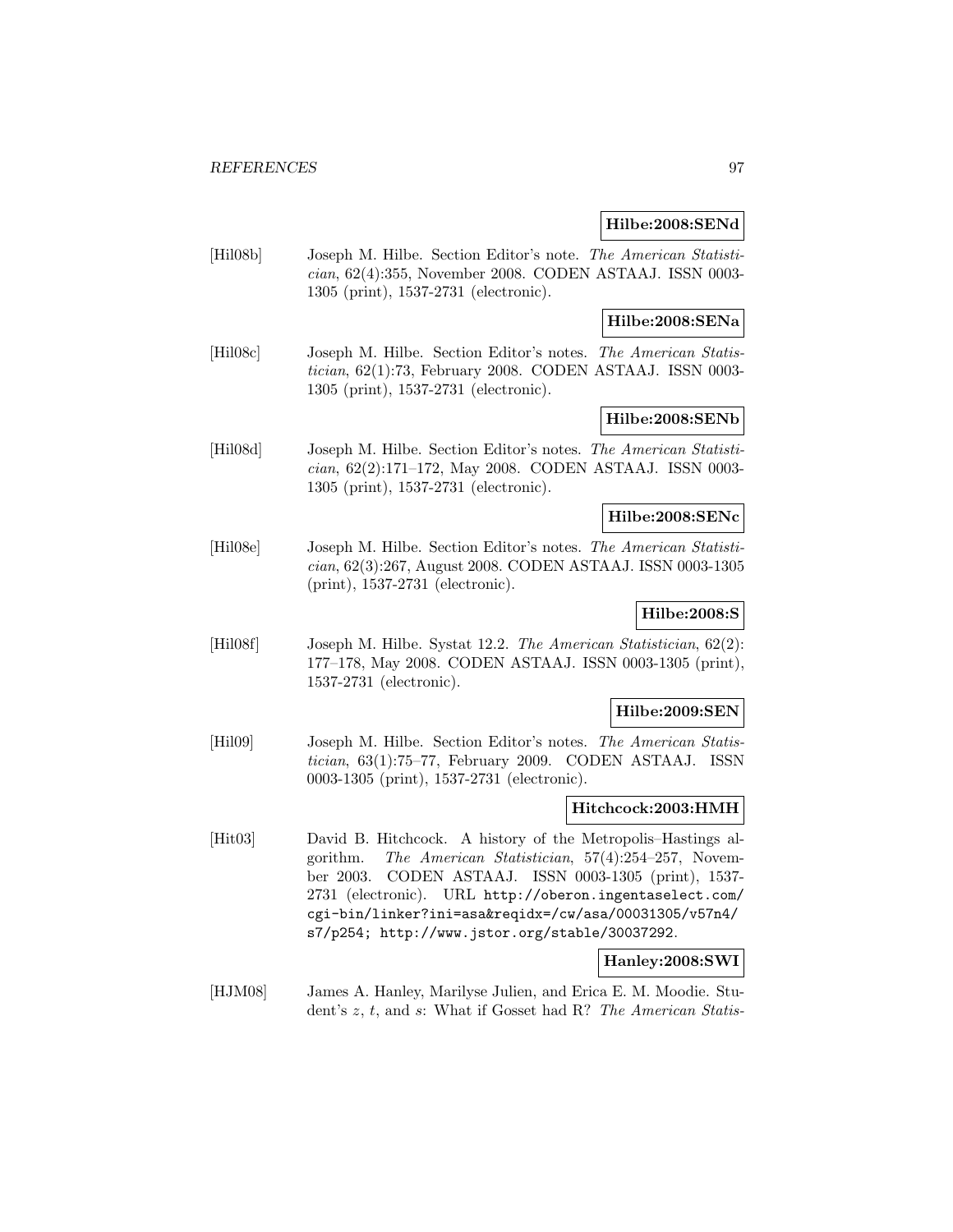tician, 62(1):64–69, February 2008. CODEN ASTAAJ. ISSN 0003-1305 (print), 1537-2731 (electronic).

# **Hanley:2001:TCV**

[HJP<sup>+</sup>01] James A. Hanley, Lawrence Joseph, Robert W. Platt, Moo K. Chung, and Patrick Belisle. Teacher's corner: Visualizing the median as the minimum-deviation location. The American Statistician, 55(2):150–152, May 2001. CODEN ASTAAJ. ISSN 0003- 1305 (print), 1537-2731 (electronic). URL http://www.jstor. org/stable/2686003.

### **Hyde:2006:ICO**

[HJS06] Valerie Hyde, Wolfgang Jank, and Galit Shmueli. Investigating concurrency in online auctions through visualization. The American Statistician, 60(3):241–250, August 2006. CODEN ASTAAJ. ISSN 0003-1305 (print), 1537-2731 (electronic).

## **Horton:2007:MAA**

[HK07] Nicholas J. Horton and Ken P. Kleinman. Much ado about nothing. The American Statistician, 61(1):79–90, February 2007. CO-DEN ASTAAJ. ISSN 0003-1305 (print), 1537-2731 (electronic).

### **Haughton:2006:RTD**

[HKS06] Dominique Haughton, Arnold Kamis, and Patrick Scholten. A review of three directed acyclic graphs software packages. The American Statistician, 60(3):272–286, August 2006. CODEN AS-TAAJ. ISSN 0003-1305 (print), 1537-2731 (electronic).

### **Horton:2001:SCS**

[HL01] Nicholas J. Horton and Stuart R. Lipsitz. Statistical computing software reviews: Multiple imputation in practice: Comparison of software packages for regression models with missing variables. The American Statistician, 55(3):244–254, August 2001. CODEN ASTAAJ. ISSN 0003-1305 (print), 1537-2731 (electronic). URL http://www.jstor.org/stable/2685809.

## **Hunter:2004:TMA**

[HL04] David R. Hunter and Kenneth Lange. A tutorial on MM algorithms. The American Statistician, 58(1):30–??, February 2004. CODEN ASTAAJ. ISSN 0003-1305 (print), 1537-2731 (electronic). URL http://oberon.ingentaselect.com/cgi-bin/ linker?ini=asa&reqidx=/cw/asa/00031305/v58n1/s9/p30.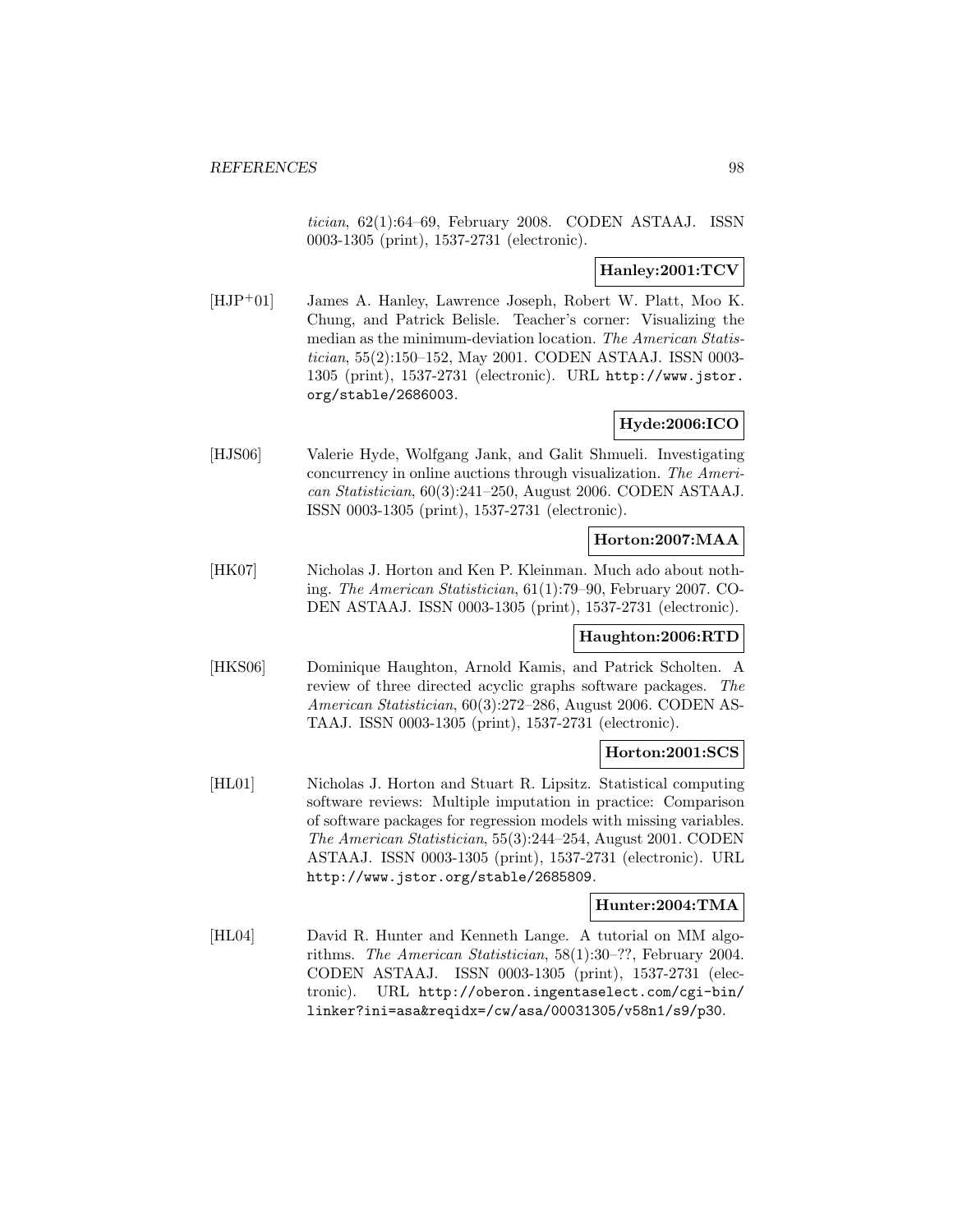#### **Horton:2003:PBW**

[HLP03] Nicholas J. Horton, Stuart R. Lipsitz, and Michael Parzen. A potential for bias when rounding in multiple imputation. The American Statistician, 57(4):229–??, November 2003. CO-DEN ASTAAJ. ISSN 0003-1305 (print), 1537-2731 (electronic). URL http://oberon.ingentaselect.com/cgi-bin/ linker?ini=asa&reqidx=/cw/asa/00031305/v57n4/s1/p229.

### **Haughton:2009:RTL**

[HLW09] Dominique Haughton, Pascal Legrand, and Sam Woolford. Review of three latent class cluster analysis packages: Latent Gold, poLCA, and MCLUST. The American Statistician, 63(1):81–91, February 2009. CODEN ASTAAJ. ISSN 0003-1305 (print), 1537- 2731 (electronic).

# **Henderson:2001:TCE**

[HM01] Michael Henderson and Mary C. Meyer. Teacher's corner: Exploring the confidence interval for a binomial parameter in a first course in statistical computing. The American Statistician, 55(4): 337–344, November 2001. CODEN ASTAAJ. ISSN 0003-1305 (print), 1537-2731 (electronic). URL http://www.jstor.org/ stable/2685698.

#### **Hamada:2001:SPF**

[HMRW01] M. Hamada, H. F. Martz, C. S. Reese, and A. G. Wilson. Statistical practice: Finding near-optimal Bayesian experimental designs via genetic algorithms. The American Statistician, 55(3):175– 181, August 2001. CODEN ASTAAJ. ISSN 0003-1305 (print), 1537-2731 (electronic). URL http://www.jstor.org/stable/ 2685795.

### **Holt:2007:OSO**

[Hol07] D. Tim Holt. The official statistics Olympic challenge. The American Statistician, 61(1):1–8, February 2007. CODEN ASTAAJ. ISSN 0003-1305 (print), 1537-2731 (electronic).

### **Horton:2006:MLM**

[Hor06] Nicholas J. Horton. Multilevel and longitudinal modeling using stata. The American Statistician, 60(3):293–294, August 2006. CODEN ASTAAJ. ISSN 0003-1305 (print), 1537-2731 (electronic).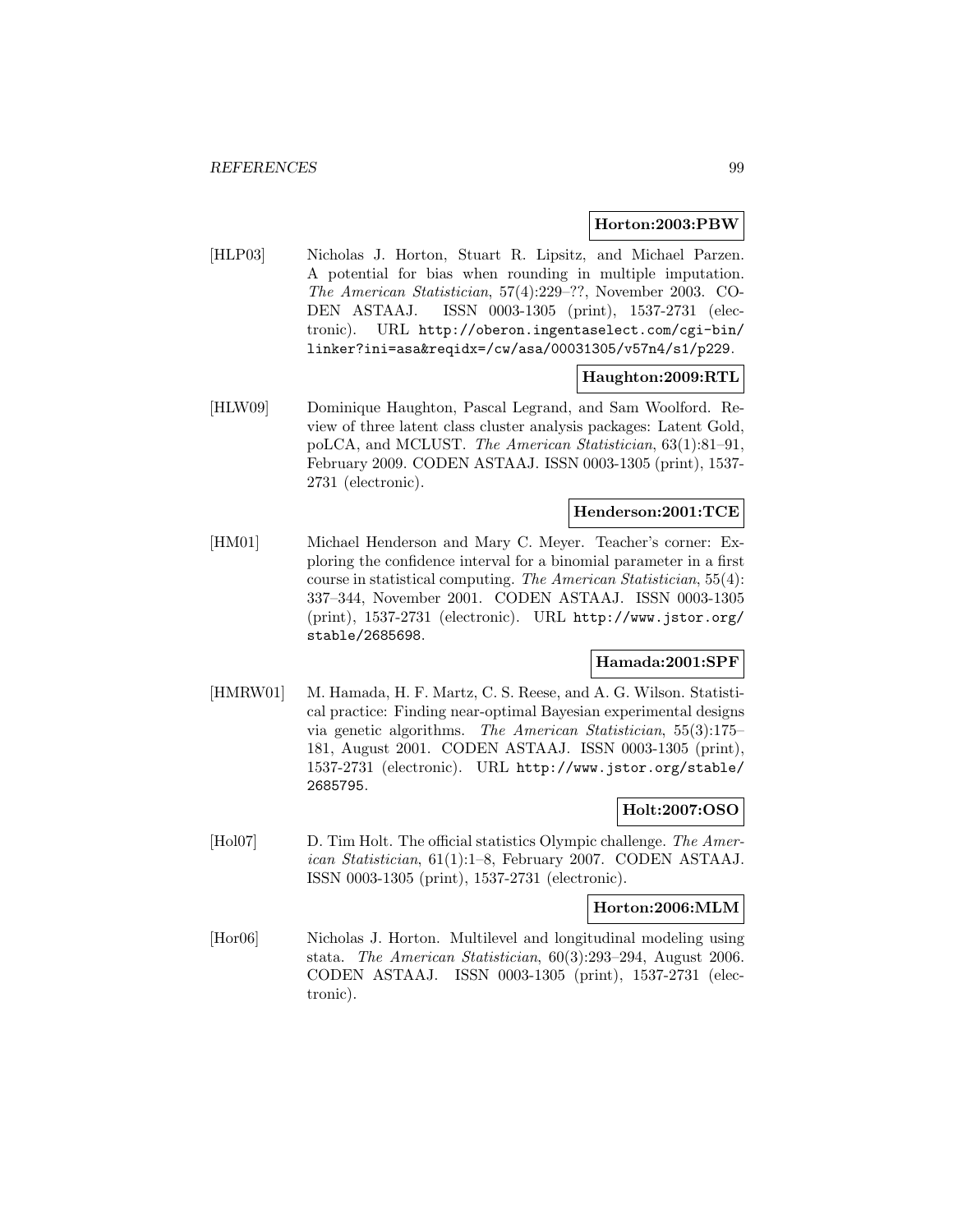# **Ho:2008:IPI**

[HQ08] Daniel E. Ho and Kevin M. Quinn. Improving the presentation and interpretation of online ratings data with model-based figures. The American Statistician, 62(4):279–288, November 2008. CODEN ASTAAJ. ISSN 0003-1305 (print), 1537-2731 (electronic).

# **Holcomb:2000:UTL**

[HR00] John P. Holcomb, Jr. and Rochelle L. Ruffer. Using a term-long project sequence in introductory statistics. The American Statistician, 54(1):49–53, February 2000. CODEN ASTAAJ. ISSN 0003-1305 (print), 1537-2731 (electronic). URL http://www. jstor.org/stable/2685611.

# **Harkness:2005:TGS**

[HR05] W. L. Harkness and J. L. Rosenberger. Training graduate students at Penn State University in teaching statistics. The American Statistician, 59(1):11–13, February 2005. CODEN ASTAAJ. ISSN 0003-1305 (print), 1537-2731 (electronic).

# **He:2006:TDM**

[HR06] Yulei He and Trivellore E. Raghunathan. Tukey's gh distribution for multiple imputation. The American Statistician, 60(3):251– 256, August 2006. CODEN ASTAAJ. ISSN 0003-1305 (print), 1537-2731 (electronic).

### **Hedayat:2003:SDE**

[HS03] A. S. Hedayat and Bikas K. Sinha. On a sampling design for estimation of negligible accident rates involving electronic toys. The American Statistician, 57(4):249–??, November 2003. CODEN ASTAAJ. ISSN 0003-1305 (print), 1537-2731 (electronic). URL http://oberon.ingentaselect.com/cgi-bin/ linker?ini=asa&reqidx=/cw/asa/00031305/v57n4/s5/p249.

### **Hamada:2004:R**

[HS04a] Michael Hamada and Randy Sitter. Response. The American Statistician, 58(3):202, August 2004. CODEN ASTAAJ. ISSN 0003-1305 (print), 1537-2731 (electronic).

# **Hamada:2004:SRS**

[HS04b] Michael Hamada and Randy Sitter. Statistical research: Some advice for beginners. The American Statistician, 58(2):93–101,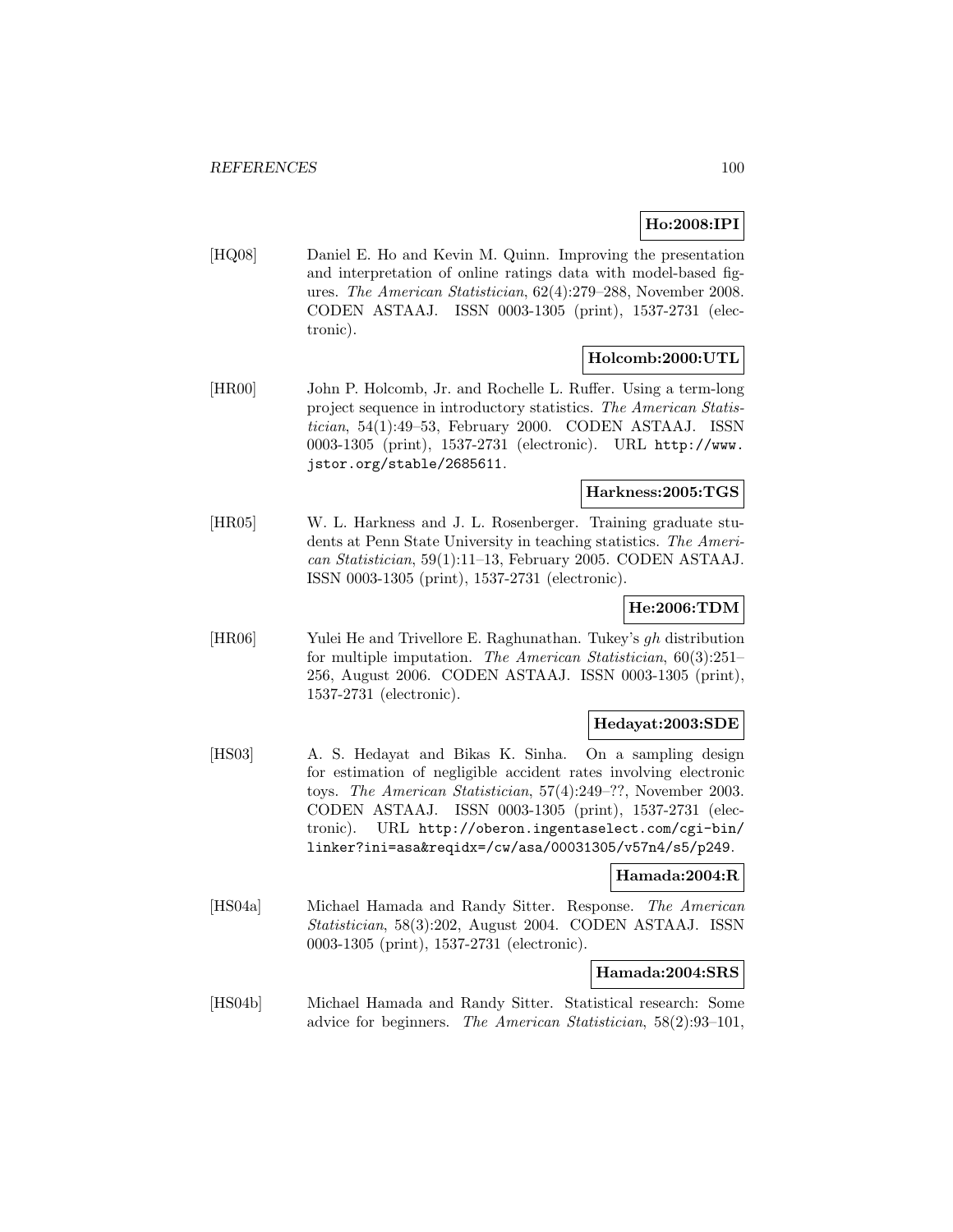May 2004. CODEN ASTAAJ. ISSN 0003-1305 (print), 1537-2731 (electronic). URL http://www.jstor.org/stable/27643516. See discussion [Gel04].

## **Hedayat:2009:CWS**

[HS09] Samad Hedayat and John Stufken. Comment: What is statistics? The American Statistician, 63(2):115–116, May 2009. CODEN ASTAAJ. ISSN 0003-1305 (print), 1537-2731 (electronic).

#### **Heiberger:2002:DDC**

[HT02] Richard M. Heiberger and Paulo Teles. Displays for direct comparison of ARIMA models. The American Statistician, 56(2):131– ??, May 2002. CODEN ASTAAJ. ISSN 0003-1305 (print), 1537- 2731 (electronic). URL http://oberon.ingentaselect.com/ cgi-bin/linker?ini=asa&reqidx=/cw/asa/00031305/v56n2/ s9/p131.

# **Hanley:2006:PFR**

[HT06] James A. Hanley and Dana Teltsch. The PDF of a function of a random variable. The American Statistician, 60(1):61–67, February 2006. CODEN ASTAAJ. ISSN 0003-1305 (print), 1537- 2731 (electronic).

# **Hu:2003:BRB**

[Hu03] X. Joan Hu. Book review: Generalized Linear Models: With Applications in Engineering and the Sciences. The American Statistician, 57(1):67–??, February 2003. CODEN ASTAAJ. ISSN 0003-1305 (print), 1537-2731 (electronic). URL http://oberon.ingentaselect.com/cgi-bin/linker? ini=asa&reqidx=/cw/asa/00031305/v57n1/s14/p67.

# **Hu:2007:MAV**

[Hu07] Xiaomi Hu. Multivariate analysis without "vec" and "⊗". The American Statistician, 61(1):64–66, February 2007. CODEN AS-TAAJ. ISSN 0003-1305 (print), 1537-2731 (electronic).

#### **Hu:2008:TCC**

[Hu08] Xiaomi Hu. A three-condition characterization of the Moore– Penrose generalized inverse. The American Statistician, 62(3): 216–218, August 2008. CODEN ASTAAJ. ISSN 0003-1305 (print), 1537-2731 (electronic).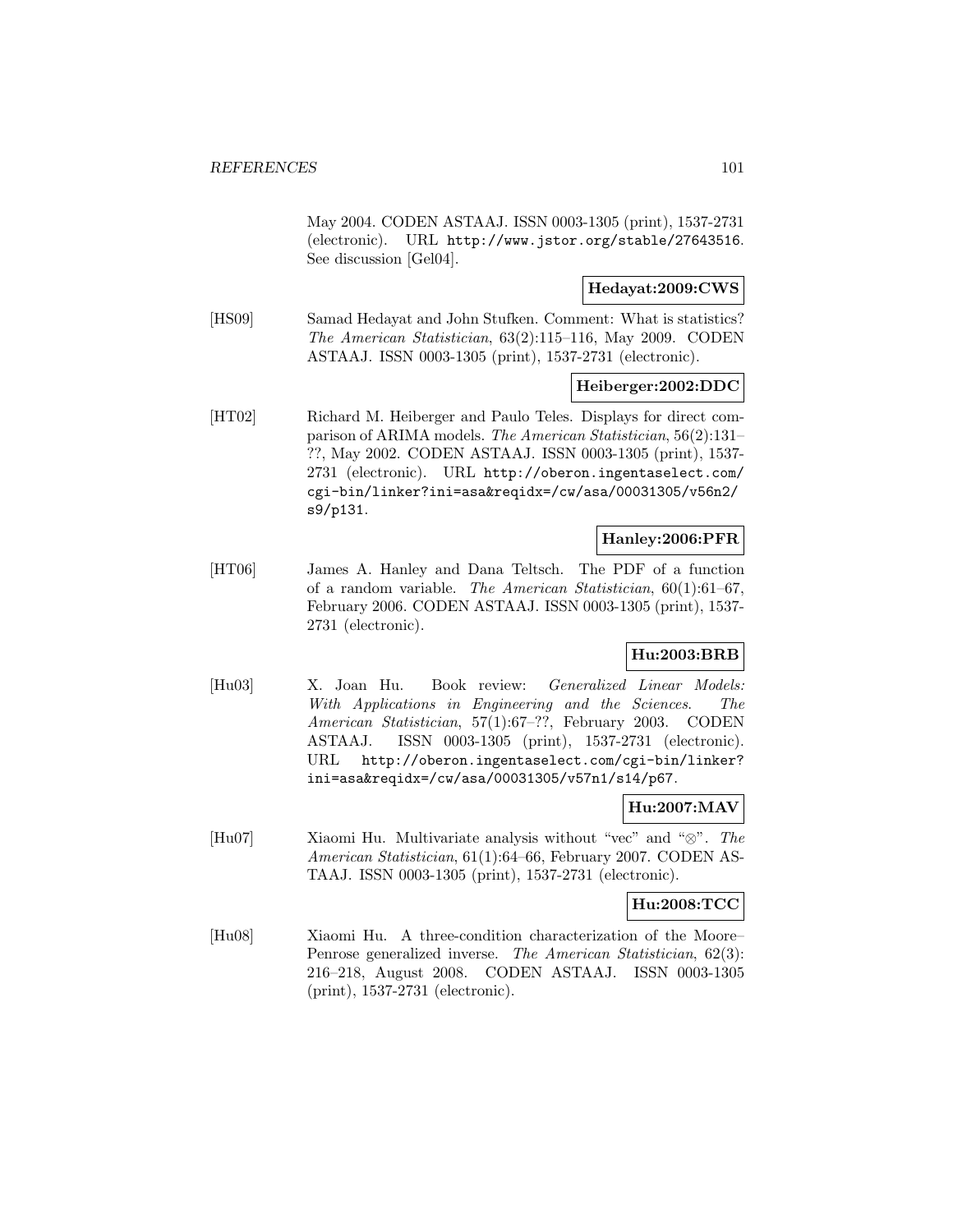### **Hunter:2005:TCS**

[Hun05] David R. Hunter. Teaching computing in statistical theory courses. The American Statistician, 59(4):327–333, November 2005. CODEN ASTAAJ. ISSN 0003-1305 (print), 1537-2731 (electronic).

# **Hand:2003:LVG**

[HV03] David J. Hand and Veronica Vinciotti. Local versus global models for classification problems: Fitting models where it matters. The American Statistician, 57(2):124–??, May 2003. CODEN ASTAAJ. ISSN 0003-1305 (print), 1537-2731 (electronic). URL http://oberon.ingentaselect.com/cgi-bin/ linker?ini=asa&reqidx=/cw/asa/00031305/v57n2/s11/p124.

# **Hamedani:2009:LE**

[HV09] G. G. Hamedani and H. W. Volkmer. Letter to the Editor. The American Statistician, 63(3):295, August 2009. CODEN AS-TAAJ. ISSN 0003-1305 (print), 1537-2731 (electronic).

#### **Hwang:2009:SPB**

[Hwa09] Leng-Cheng Hwang. A simple proof of the binomial theorem using differential calculus. The American Statistician, 63(1):43– 44, February 2009. CODEN ASTAAJ. ISSN 0003-1305 (print), 1537-2731 (electronic).

# **Hyden:2001:RBT**

[Hyd01] Paul Hyden. Reviews of books and teaching materials: Statistical Quality Assurance Methods for Engineers. The American Statistician, 55(2):167, May 2001. CODEN ASTAAJ. ISSN 0003-1305 (print), 1537-2731 (electronic). URL http://www.jstor.org/ stable/2686006.

### **Hyung:2001:RBT**

[Hyu01] Namwon Hyung. Reviews of books and teaching materials: Elements of Forecasting, 2nd Edition, by Francis X. Diebold. The American Statistician, 55(4):371–372, November 2001. CODEN ASTAAJ. ISSN 0003-1305 (print), 1537-2731 (electronic). URL http://www.jstor.org/stable/2685705.

### **Inoue:2005:RBB**

[IBP05] Lurdes Y. T. Inoue, Donald A. Berry, and Giovanni Parmigiani. Relationship between Bayesian and frequentist sample size determination. The American Statistician, 59(1):79–87, February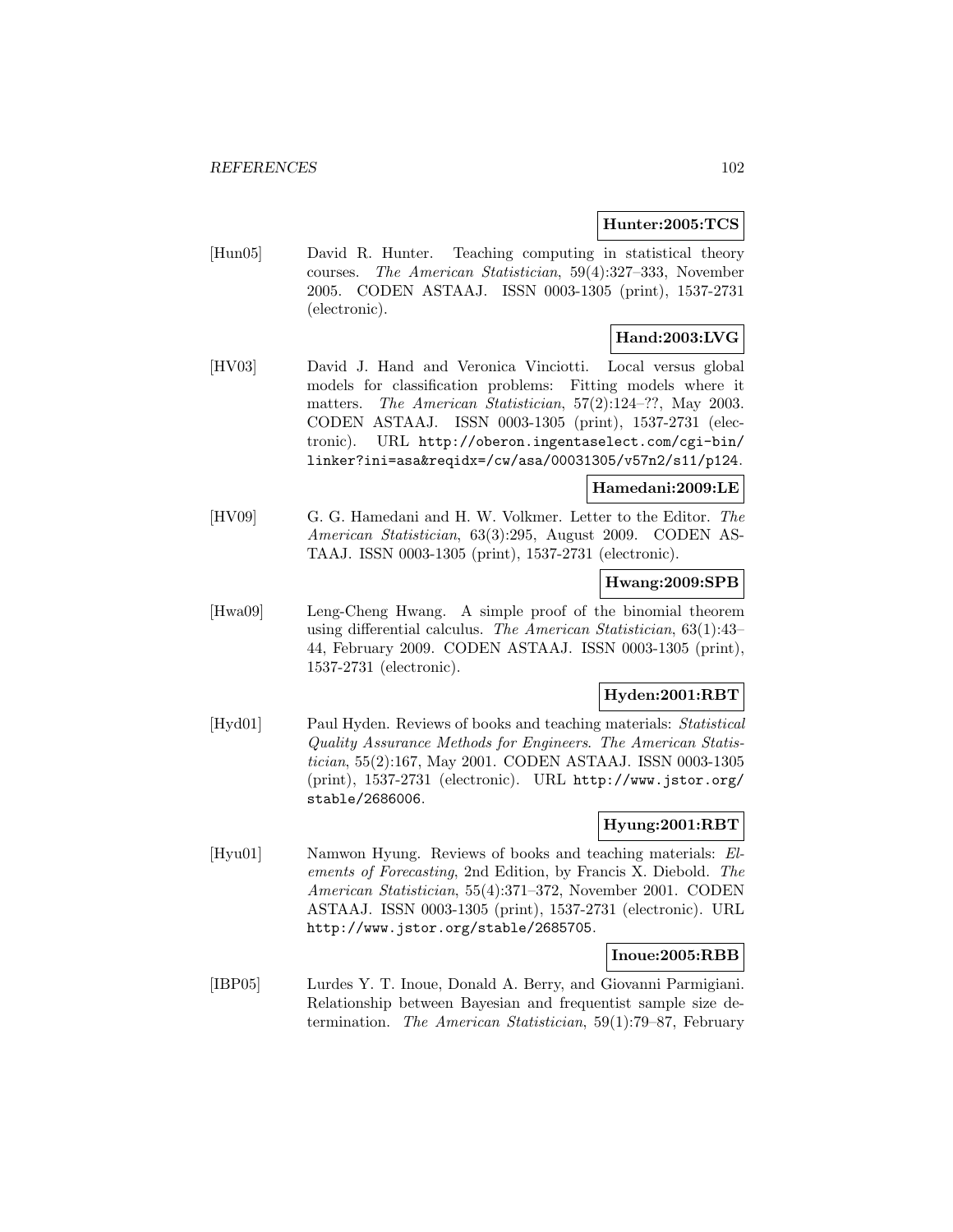2005. CODEN ASTAAJ. ISSN 0003-1305 (print), 1537-2731 (electronic).

## **Irony:2000:AOS**

[IdBPT00] Telba Z. Irony, Carlos A. de B. Pereira, and Ram C. Tiwari. Analysis of opinion swing: Comparison of two correlated proportions. The American Statistician, 54(1):57–62, February 2000. CODEN ASTAAJ. ISSN 0003-1305 (print), 1537-2731 (electronic). URL http://www.jstor.org/stable/2685613.

### **Iglewicz:2007:EFP**

[Igl07] Boris Iglewicz. Einstein's first published paper. The American Statistician, 61(4):339–342, November 2007. CODEN ASTAAJ. ISSN 0003-1305 (print), 1537-2731 (electronic).

### **Iman:2006:SAF**

[IJW06] Ronald L. Iman, Mark E. Johnson, and Charles C. Watson, Jr. Statistical aspects of forecasting and planning for hurricanes. The American Statistician, 60(2):105–121, May 2006. CODEN AS-TAAJ. ISSN 0003-1305 (print), 1537-2731 (electronic).

## **Iversen:2001:TCD**

[IM01] Philip Iversen and Mervyn Marasinghe. Teacher's corner: Dynamic graphical tools for teaching experimental design and analysis concepts. The American Statistician, 55(4):345–351, November 2001. CODEN ASTAAJ. ISSN 0003-1305 (print), 1537-2731 (electronic). URL http://www.jstor.org/stable/2685699.

### **Irizarry:2001:LRM**

[Iri01] Rafael A. Irizarry. Local regression with meaningful parameters. The American Statistician, 55(1):72–79, February 2001. CODEN ASTAAJ. ISSN 0003-1305 (print), 1537-2731 (electronic). URL http://www.amstat.org/publications/tas/ Irizarry.htm; http://www.jstor.org/stable/2685532.

### **Jackson:2008:DUS**

[Jac08] Christopher H. Jackson. Displaying uncertainty with shading. The American Statistician, 62(4):340–347, November 2008. CO-DEN ASTAAJ. ISSN 0003-1305 (print), 1537-2731 (electronic).

# **Jaditz:2000:DPI**

[Jad00] Ted Jaditz. Are the digits of  $\pi$  an independent and identically distributed sequence? The American Statistician, 54(1):12–16,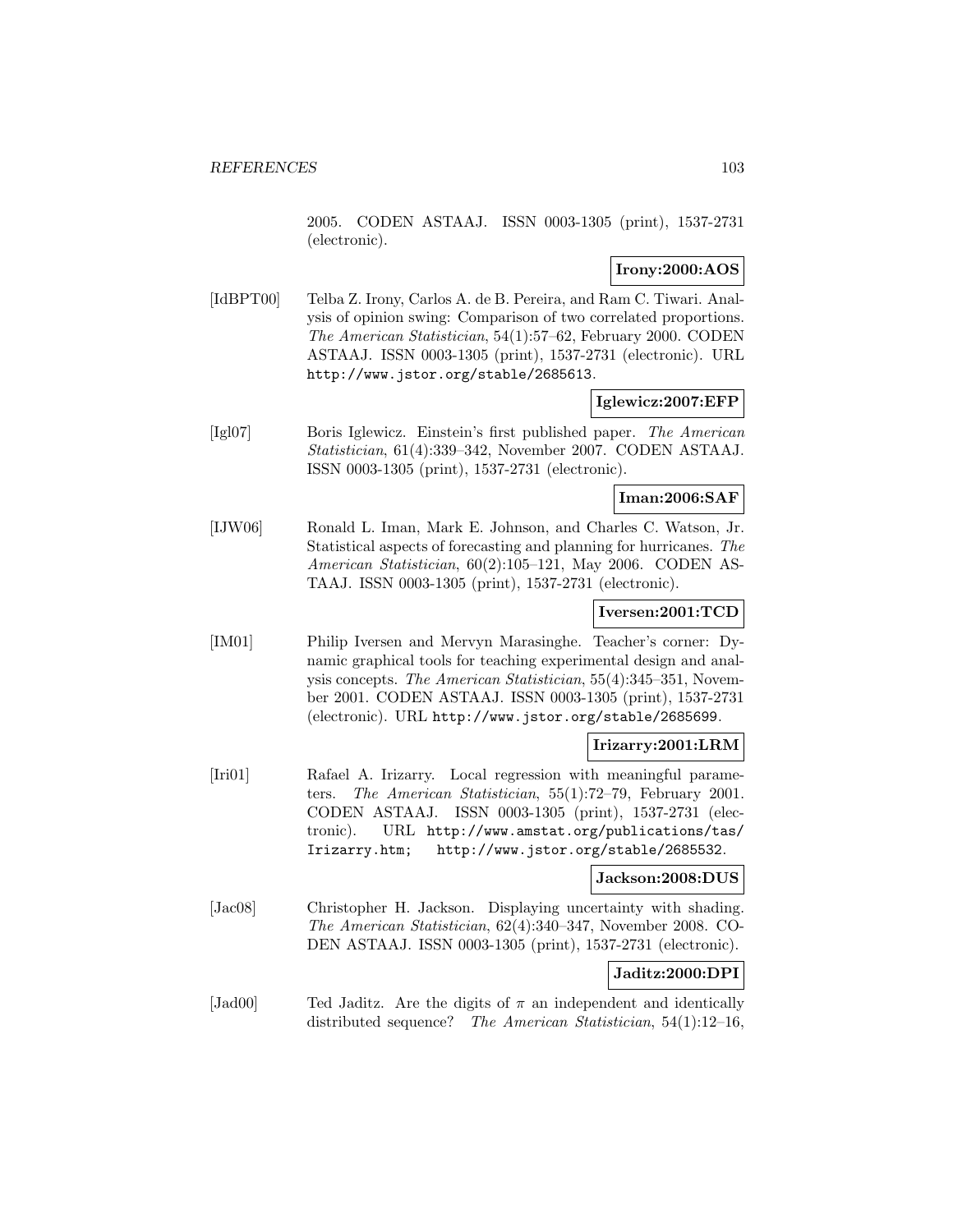February 2000. CODEN ASTAAJ. ISSN 0003-1305 (print), 1537-2731 (electronic). URL http://www.jstor.org/stable/ 2685604.

## **Jammalamadaka:2000:BRB**

[Jam00] Sreenivasa Rao Jammalamadaka. Book review: Statistical Distributions in Engineering. The American Statistician, 54(3): 226, August 2000. CODEN ASTAAJ. ISSN 0003-1305 (print), 1537-2731 (electronic). URL http://www.jstor.org/stable/ 2685598.

### **Jammalamadaka:2001:BRBa**

[Jam01a] Sreenivasa Rao Jammalamadaka. Book review: [untitled]. The American Statistician, 55(4):372, November 2001. CODEN AS-TAAJ. ISSN 0003-1305 (print), 1537-2731 (electronic). URL http://www.jstor.org/stable/2685706.

#### **Jammalamadaka:2001:BRBb**

[Jam01b] Sreenivasa Rao Jammalamadaka. Book review: [untitled]. The American Statistician, 55(4):372, November 2001. CODEN AS-TAAJ. ISSN 0003-1305 (print), 1537-2731 (electronic). URL http://www.jstor.org/stable/2685708.

### **Jammalamadaka:2001:RBTb**

[Jam01c] Sreenivasa Rao Jammalamadaka. Reviews of books and teaching materials: Statistics in Psychology: An Historical Perspective, Second Edition. The American Statistician, 55(4):372–??, 2001. CODEN ASTAAJ. ISSN 0003-1305 (print), 1537-2731 (electronic).

#### **Jammalamadaka:2001:RBTa**

[Jam01d] Sreenivasa Rao Jammalamadaka. Reviews of books and teaching materials: The Nothing That Is: a Natural History of Zero. The American Statistician, 55(4):372, 2001. CODEN ASTAAJ. ISSN 0003-1305 (print), 1537-2731 (electronic).

#### **Jammalamadaka:2002:BRB**

[Jam02] Sreenivasa Rao Jammalamadaka. Book review: Applied Nonparametric Statistical Methods, 3rd Edition. The American Statistician, 56(3):251–??, August 2002. CODEN ASTAAJ. ISSN 0003-1305 (print), 1537-2731 (electronic). URL http://oberon. ingentaselect.com/cgi-bin/linker?ini=asa&reqidx=/cw/asa/ 00031305/v56n3/s20/p251.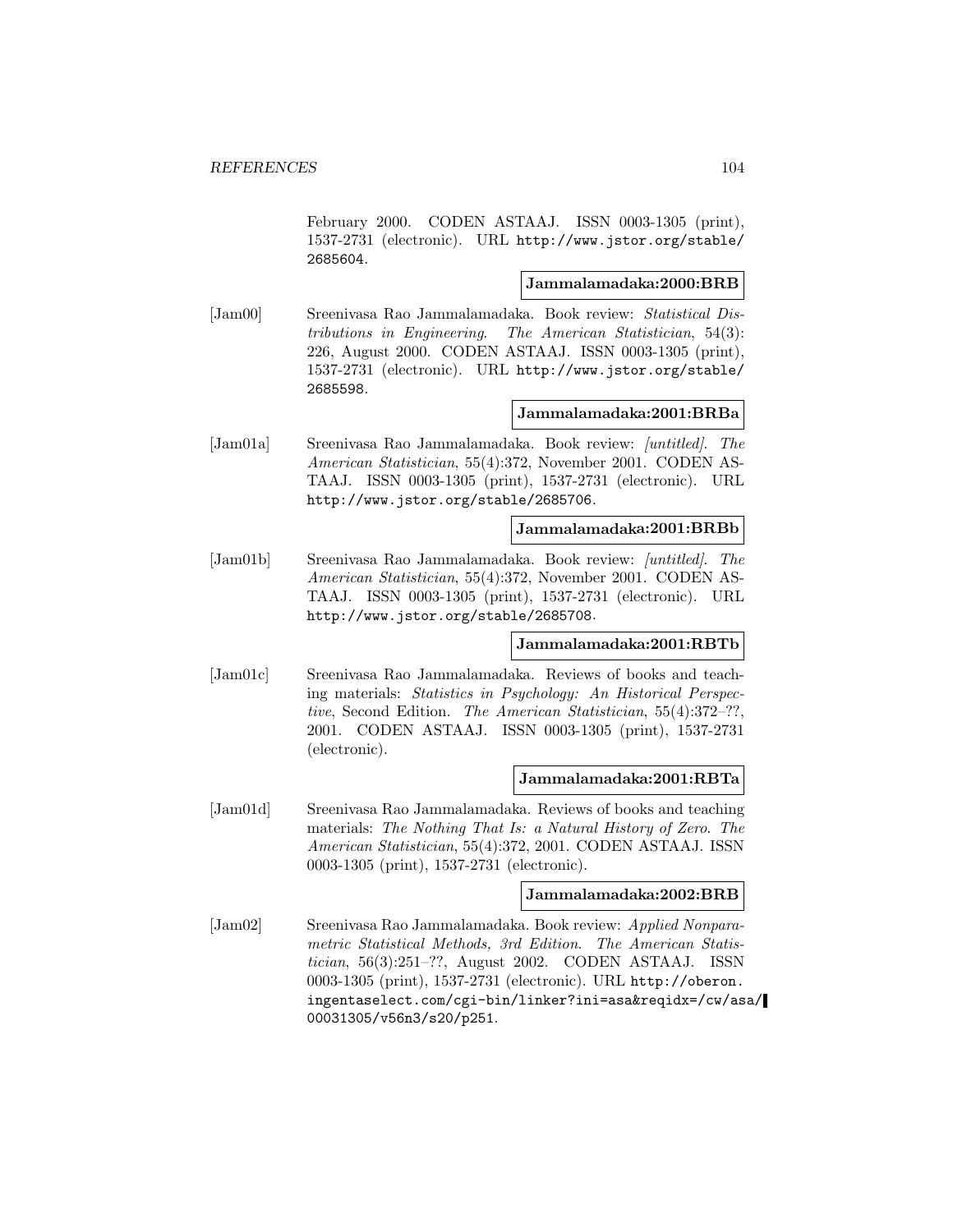#### **Jammalamadaka:2003:BRB**

[Jam03] Sreenivasa Rao Jammalamadaka. Book review: Introduction to Linear Regression Analysis (3rd ed.). The American Statistician, 57(1):67–??, February 2003. CODEN ASTAAJ. ISSN 0003-1305 (print), 1537-2731 (electronic). URL http://oberon. ingentaselect.com/cgi-bin/linker?ini=asa&reqidx=/cw/asa/ 00031305/v57n1/s13/p67.

### **Janky:2000:TCS**

[Jan00] Denis G. Janky. Teacher's corner: Sometimes pooling for analysis of variance hypothesis tests: a review and study of a split-plot model. The American Statistician, 54 (4):269–279, November 2000. CODEN ASTAAJ. ISSN 0003-1305 (print), 1537-2731 (electronic). URL http:// www.amstat.org/publications/tas/Agresti.htm; http:/ /www.amstat.org/publications/tas/Janky.htm; http:// www.jstor.org/stable/2685778.

# **Jeske:2004:TAM**

[JB04] Daniel R. Jeske and Todd Blessinger. Tunable approximations for the mean and variance of the maximum of heterogeneous geometrically distributed random variables. The American Statistician, 58(4):322–327, November 2004. CODEN ASTAAJ. ISSN 0003- 1305 (print), 1537-2731 (electronic). URL http://www.jstor. org/stable/27643591.

# **Jersky:2003:BRB**

[Jer03] Brian Jersky. Book review: Hyperstat (2nd ed.). The American Statistician, 57(4):316–??, November 2003. CO-DEN ASTAAJ. ISSN 0003-1305 (print), 1537-2731 (electronic). URL http://oberon.ingentaselect.com/cgi-bin/ linker?ini=asa&reqidx=/cw/asa/00031305/v57n4/s17/p316.

#### **Jones:2004:HMG**

[JH04] M. C. Jones and Martin L. Hazelton. Hazelton, M. L. (2003), "A Graphical Tool for Assessing Normality," The American Statistician," **57**, 285–288: Comment by Jones and Reply. The American Statistician, 58(2):176–177, May 2004. CODEN ASTAAJ. ISSN 0003-1305 (print), 1537-2731 (electronic). URL http:// www.jstor.org/stable/27643543.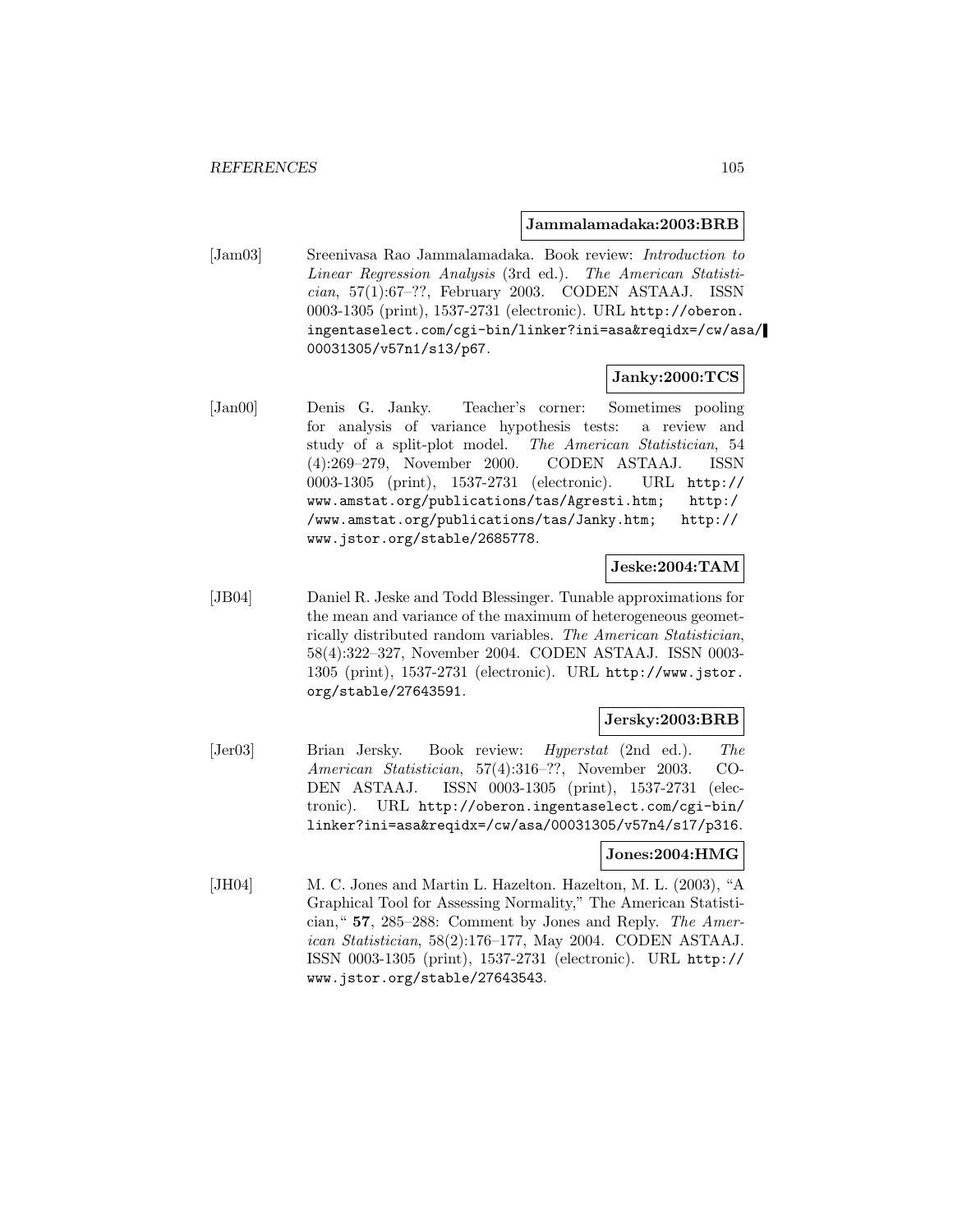#### **Johnstone:2009:CWS**

[Joh09] Iain Johnstone. Comment: What is statistics? The American Statistician, 63(2):111, May 2009. CODEN ASTAAJ. ISSN 0003- 1305 (print), 1537-2731 (electronic).

# **Jones:2002:KTP**

[Jon02] M. C. Jones. On Khintchine's theorem and its place in random variate generation. The American Statistician, 56(4):304– ??, November 2002. CODEN ASTAAJ. ISSN 0003-1305 (print), 1537-2731 (electronic). URL http://oberon.ingentaselect. com/cgi-bin/linker?ini=asa&reqidx=/cw/asa/00031305/v56n4/ s7/p304.

### **Jeske:2001:MLE**

[JP01] Daniel R. Jeske and Hoang Pham. On the maximum likelihood estimates for the Goel–Okumoto software reliability model. The American Statistician, 55(3):219–222, August 2001. CODEN AS-TAAJ. ISSN 0003-1305 (print), 1537-2731 (electronic). URL http://www.jstor.org/stable/2685804.

## **Jeske:2003:REI**

[JS03] Daniel R. Jeske and Ashwin Sampath. A real example that illustrates interesting properties of bootstrap bias correction. The American Statistician, 57(1):62–??, February 2003. CO-DEN ASTAAJ. ISSN 0003-1305 (print), 1537-2731 (electronic). URL http://oberon.ingentaselect.com/cgi-bin/ linker?ini=asa&reqidx=/cw/asa/00031305/v57n1/s10/p62.

## **Joffe:2004:MSC**

[JTFK04] Marshall M. Joffe, Thomas R. Ten Have, Harold I. Feldman, and Stephen E. Kimmel. Model selection, confounder control, and marginal structural models: Review and new applications. The American Statistician, 58(4):272–279, November 2004. CODEN ASTAAJ. ISSN 0003-1305 (print), 1537-2731 (electronic). URL http://www.jstor.org/stable/27643582.

#### **Johnson:2004:FRD**

[JW04] H. Dean Johnson and Dennis A. Warner. Factors relating to the degree to which statistical consulting clients deem their consulting experiences to be a success. The American Statistician, 58(4): 280–289, November 2004. CODEN ASTAAJ. ISSN 0003-1305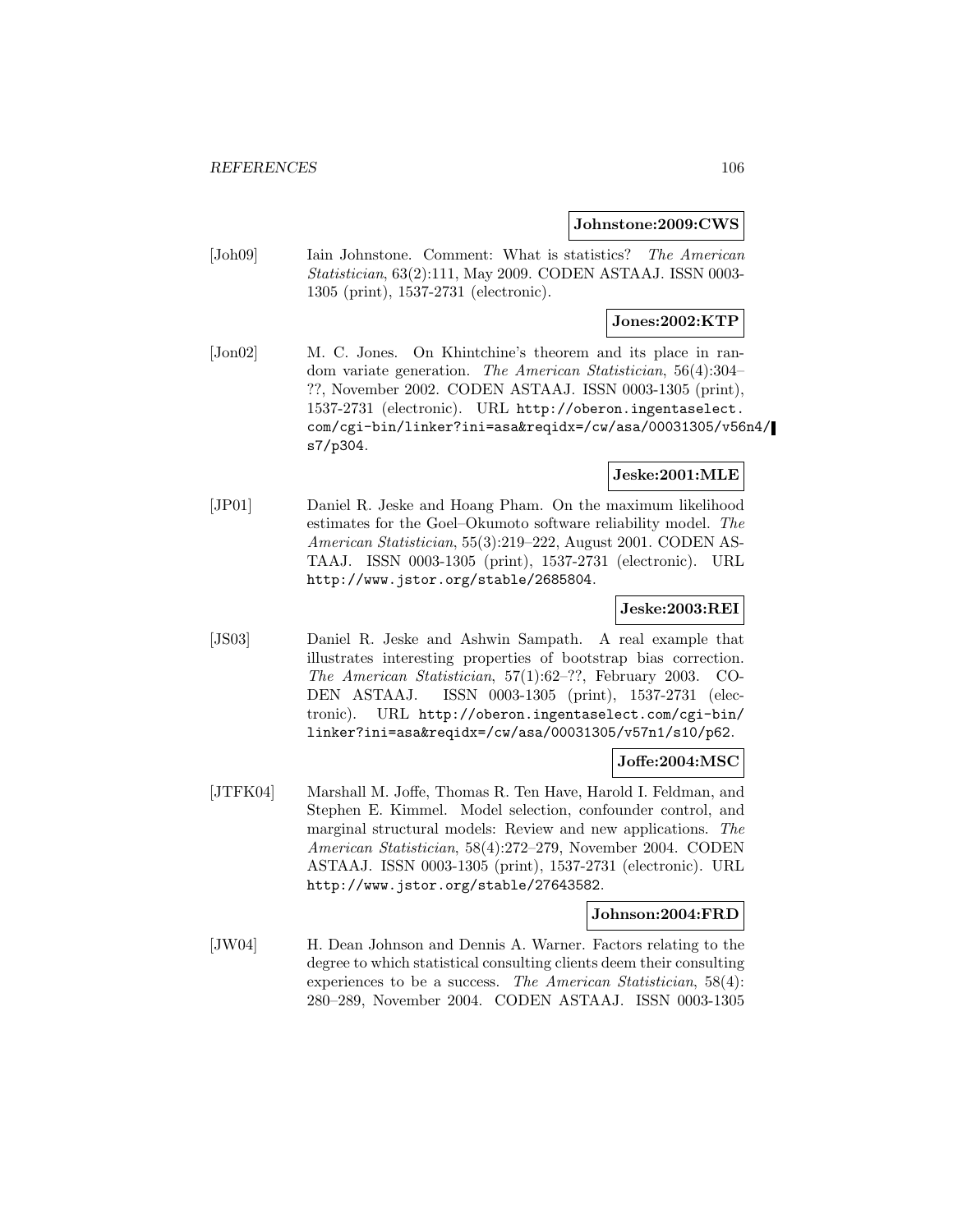(print), 1537-2731 (electronic). URL http://www.jstor.org/ stable/27643583.

# **Kagan:2001:ALC**

[Kag01] Abram Kagan. Another look at the Cramer–Rao inequality. The American Statistician, 55(3):211–212, August 2001. CODEN AS-TAAJ. ISSN 0003-1305 (print), 1537-2731 (electronic). URL http://www.jstor.org/stable/2685802.

## **Kahn:2006:DMC**

[Kah06] Michael Kahn. Data matters: Conceptual statistics for a random world. The American Statistician, 60(3):292–293, August 2006. CODEN ASTAAJ. ISSN 0003-1305 (print), 1537-2731 (electronic).

### **Kang:2000:BRB**

[Kan00] Heejoon Kang. Book review: [untitled]. The American Statistician, 54(1):84, February 2000. CODEN ASTAAJ. ISSN 0003- 1305 (print), 1537-2731 (electronic). URL http://www.jstor. org/stable/2685623.

### **Kuindersma:2007:TBM**

[KB07] Scott R. Kuindersma and Brian S. Blais. Teaching Bayesian model comparison with the three-sided coin. The American Statistician, 61(3):239–244, August 2007. CODEN ASTAAJ. ISSN 0003-1305 (print), 1537-2731 (electronic).

### **Koehler:2009:AMC**

[KBH09] Elizabeth Koehler, Elizabeth Brown, and Sebastien J.-P. A. Haneuse. On the assessment of Monte Carlo error in simulationbased statistical analyses. The American Statistician, 63(2):155– 162, May 2009. CODEN ASTAAJ. ISSN 0003-1305 (print), 1537- 2731 (electronic).

### **Khuri:2002:EFN**

[KC02] André Khuri and George Casella. The existence of the first negative moment revisited. The American Statistician, 56(1):44– 47, February 2002. CODEN ASTAAJ. ISSN 0003-1305 (print), 1537-2731 (electronic). URL http://www.jstor.org/stable/ 3087326.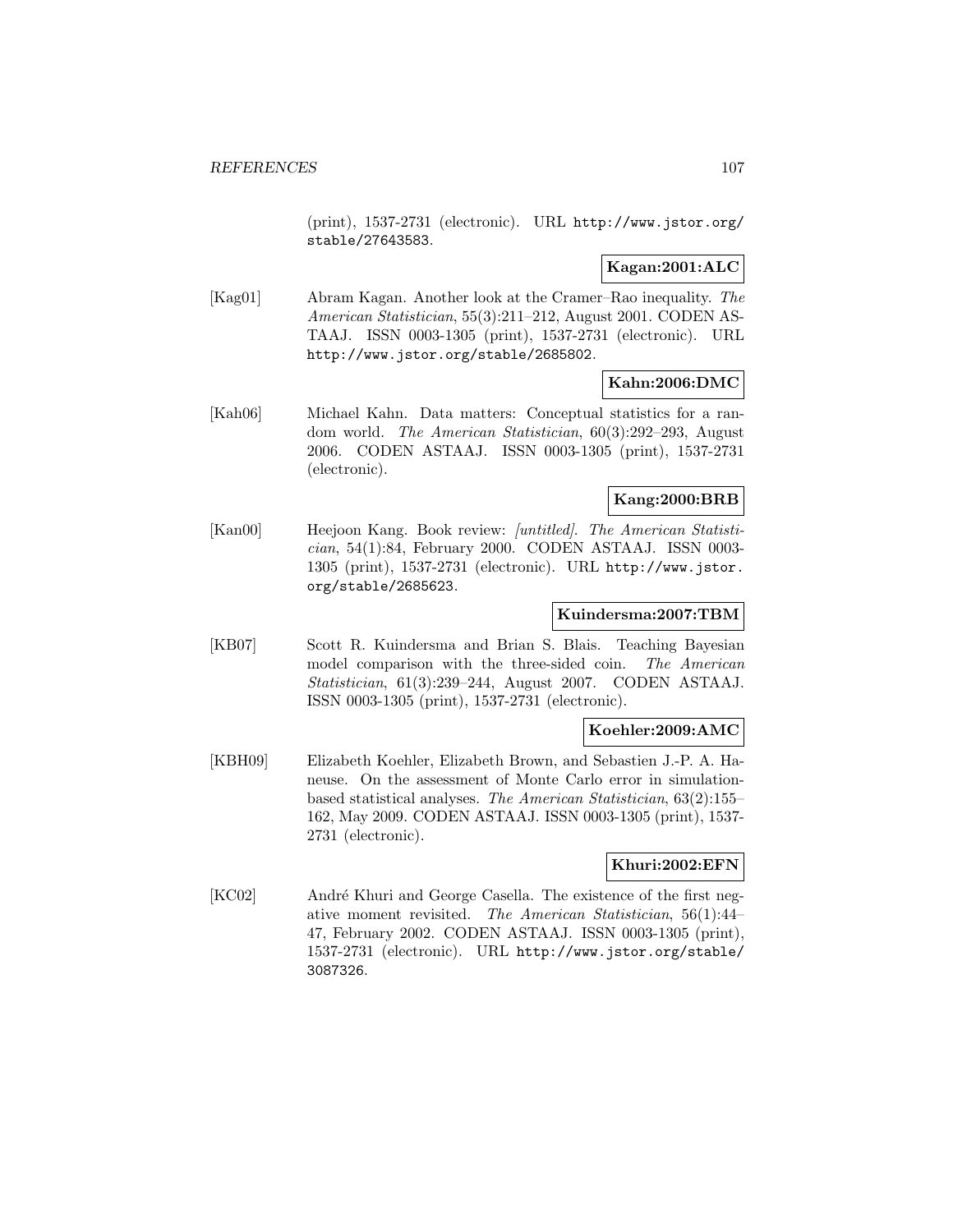# **Kuiper:2009:GLI**

[KC09] Shonda Kuiper and Linda Collins. Guided labs that introduce statistical techniques used in research from multiple disciplines. The American Statistician, 63(4):343–347, November 2009. CO-DEN ASTAAJ. ISSN 0003-1305 (print), 1537-2731 (electronic).

# **Kelly:2004:RSP**

[Kel04] Patrick J. Kelly. A review of software packages for analyzing correlated survival data. The American Statistician, 58(4):337– 342, November 2004. CODEN ASTAAJ. ISSN 0003-1305 (print), 1537-2731 (electronic). URL http://www.jstor.org/stable/ 27643594.

# **Kern:2007:IRA**

[Ker07] John C. Kern II. Introduction to regression analysis. The American Statistician, 61(1):101, February 2007. CODEN ASTAAJ. ISSN 0003-1305 (print), 1537-2731 (electronic).

# **Kesling:2000:MBP**

[Kes00] George D. Kesling. The mighty bonus point. The American Statistician, 54(3):215–216, August 2000. CODEN ASTAAJ. ISSN 0003-1305 (print), 1537-2731 (electronic). URL http:/ /www.amstat.org/publications/tas/Kesling.htm; http: //www.amstat.org/publications/tas/Long.htm; http:// www.jstor.org/stable/2685593.

### **Kish:2004:RPR**

[KH04] Leslie Kish and Irene Hess. A "replacement" procedure for reducing the bias of nonresponse. The American Statistician, 58(4): 295–297, November 2004. CODEN ASTAAJ. ISSN 0003-1305 (print), 1537-2731 (electronic). URL http://www.jstor.org/ stable/27643586.

# **Khatry:2004:SCB**

[Kha04] Deepak B. Khatry. Statistical contributions in biotechnology and nonclinical drug-discovery research. The American Statistician, 58(3):199, August 2004. CODEN ASTAAJ. ISSN 0003-1305 (print), 1537-2731 (electronic). URL http://www.jstor.org/ stable/27643555.

# **Khan:2008:SRL**

[Kha08] M. G. M. Khan. Statistics for real-life sample surveys: Nonsimple-random samples and weighted data. The American Statis-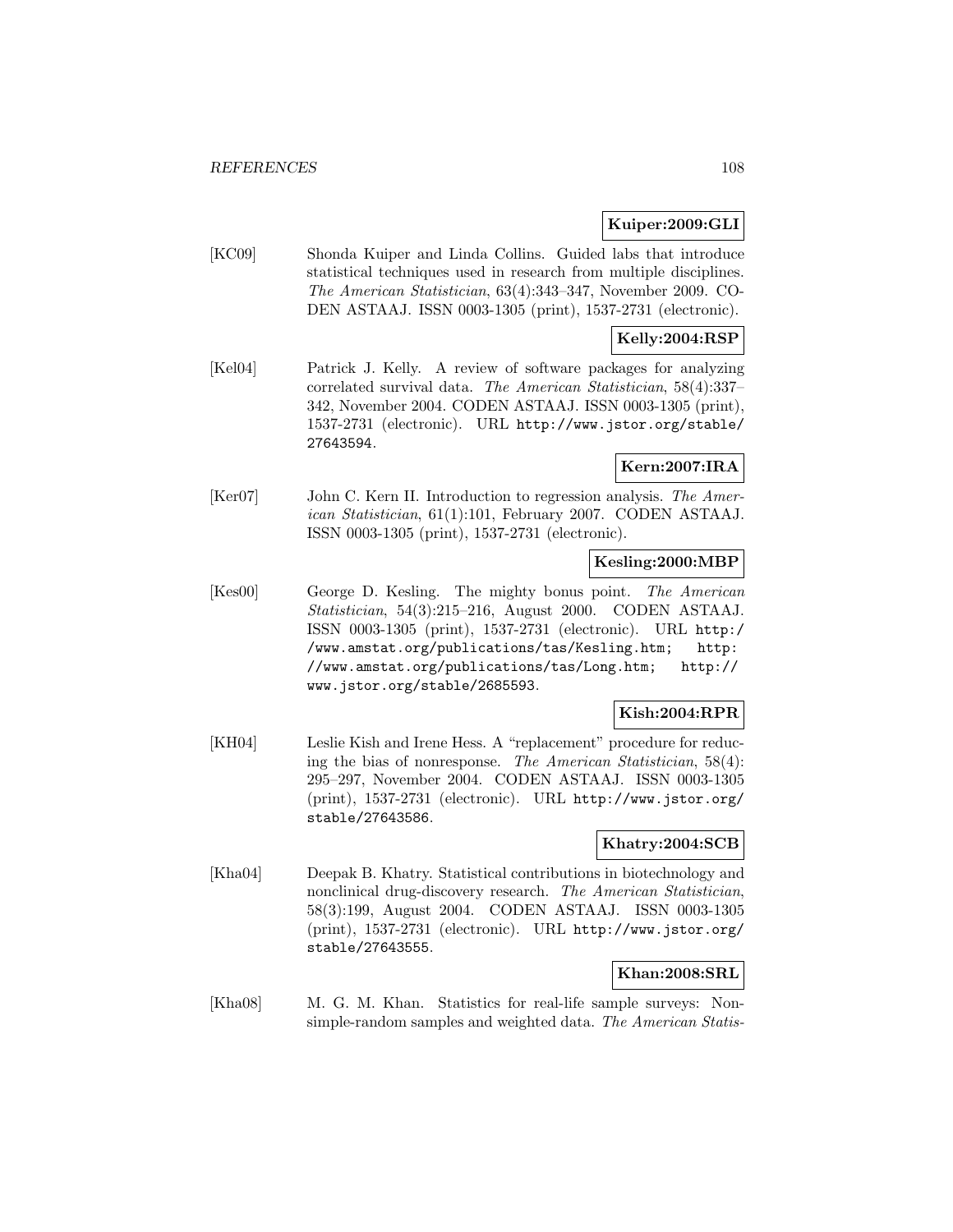tician, 62(4):361, November 2008. CODEN ASTAAJ. ISSN 0003- 1305 (print), 1537-2731 (electronic).

#### **Kiessler:2006:PSE**

[Kie06] Peter C. Kiessler. Probability and statistics for engineers and scientists. The American Statistician, 60(4):343, November 2006. CODEN ASTAAJ. ISSN 0003-1305 (print), 1537-2731 (electronic).

## **Kirmani:2000:BRB**

[Kir00] Syed N. U. A. Kirmani. Book review: Engineering Statistics and Applied Statistics and Probability for Engineers (2nd ed.). The American Statistician, 54(3):226, August 2000. CODEN ASTAAJ. ISSN 0003-1305 (print), 1537-2731 (electronic). URL http://www.jstor.org/stable/2685597.

#### **Karr:2006:FEU**

[KKO<sup>+</sup>06] A. F. Karr, C. N. Kohnen, A. Oganian, J. P. Reiter, and A. P. Sanil. A framework for evaluating the utility of data altered to protect confidentiality. The American Statistician, 60(3):224–232, August 2006. CODEN ASTAAJ. ISSN 0003-1305 (print), 1537- 2731 (electronic).

### **Koenker:2009:MMW**

[Koe09] Roger Koenker. The median is the message: Wilson and Hilfertys experiments on the Law of Errors. The American Statistician, 63 (1):20–25, February 2009. CODEN ASTAAJ. ISSN 0003-1305 (print), 1537-2731 (electronic).

#### **Koschat:2005:CST**

[Kos05] Martin A. Koschat. A case for simple tables. The American Statistician, 59(1):31–40, February 2005. CODEN ASTAAJ. ISSN 0003-1305 (print), 1537-2731 (electronic).

#### **Krause:2007:MSA**

[KP07] Andreas Krause and José Pinheiro. Modeling and simulation to adjust p values in presence of a regression to the mean effect. The American Statistician, 61(4):302–307, November 2007. CODEN ASTAAJ. ISSN 0003-1305 (print), 1537-2731 (electronic).

## **King:2002:PIM**

[KR02] Elizabeth N. King and Thomas P. Ryan. A preliminary investigation of maximum likelihood logistic regression versus exact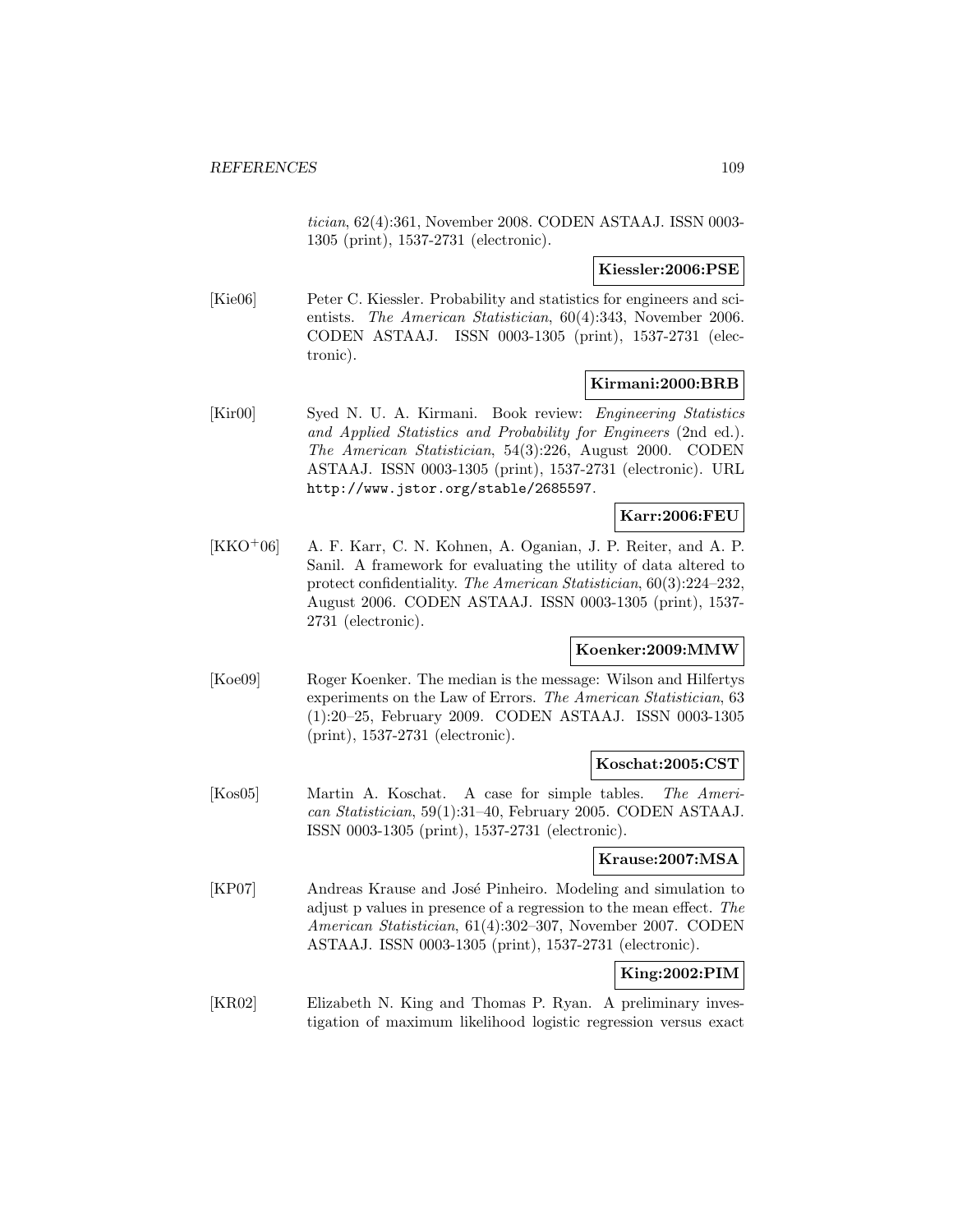logistic regression. The American Statistician, 56(3):163–??, August 2002. CODEN ASTAAJ. ISSN 0003-1305 (print), 1537- 2731 (electronic). URL http://oberon.ingentaselect.com/ cgi-bin/linker?ini=asa&reqidx=/cw/asa/00031305/v56n3/ s1/p163.

# **Kreft:2001:RBT**

[Kre01] Ita G. G. Kreft. Reviews of books and teaching materials: Statistical Concepts: Education and Behavioral Sciences (2nd ed.). The American Statistician, 55(3):259, August 2001. CODEN AS-TAAJ. ISSN 0003-1305 (print), 1537-2731 (electronic). URL http://www.jstor.org/stable/2685815.

# **Kagan:2005:SP**

[KS05] Abram Kagan and Lawrence A. Shepp. A sufficiency paradox. The American Statistician, 59(1):54–56, February 2005. CODEN ASTAAJ. ISSN 0003-1305 (print), 1537-2731 (electronic).

### **Kotz:2008:VPT**

[KS08] Samuel Kotz and Edith Seier. Visualizing peak and tails to introduce kurtosis. The American Statistician, 62(4):348–354, November 2008. CODEN ASTAAJ. ISSN 0003-1305 (print), 1537-2731 (electronic).

### **Krishnamoorthy:2002:HTA**

[KT02] K. Krishnamoorthy and Jessica Thomson. Hypothesis testing about proportions in two finite populations. The American Statistician, 56(3):215–??, August 2002. CODEN ASTAAJ. ISSN 0003-1305 (print), 1537-2731 (electronic). URL http://oberon. ingentaselect.com/cgi-bin/linker?ini=asa&reqidx=/cw/asa/ 00031305/v56n3/s9/p215.

# **Kuk:2009:NWD**

[Kuk09] Anthony Y. C. Kuk. A new way to derive locally most powerful rank tests. The American Statistician, 63(3):278–280, August 2009. CODEN ASTAAJ. ISSN 0003-1305 (print), 1537-2731 (electronic).

### **Kuonen:2000:SAC**

[Kuo00] Diego Kuonen. A saddlepoint approximation for the Collector's Problem. The American Statistician, 54(3):165–169, August 2000. CODEN ASTAAJ. ISSN 0003-1305 (print), 1537-2731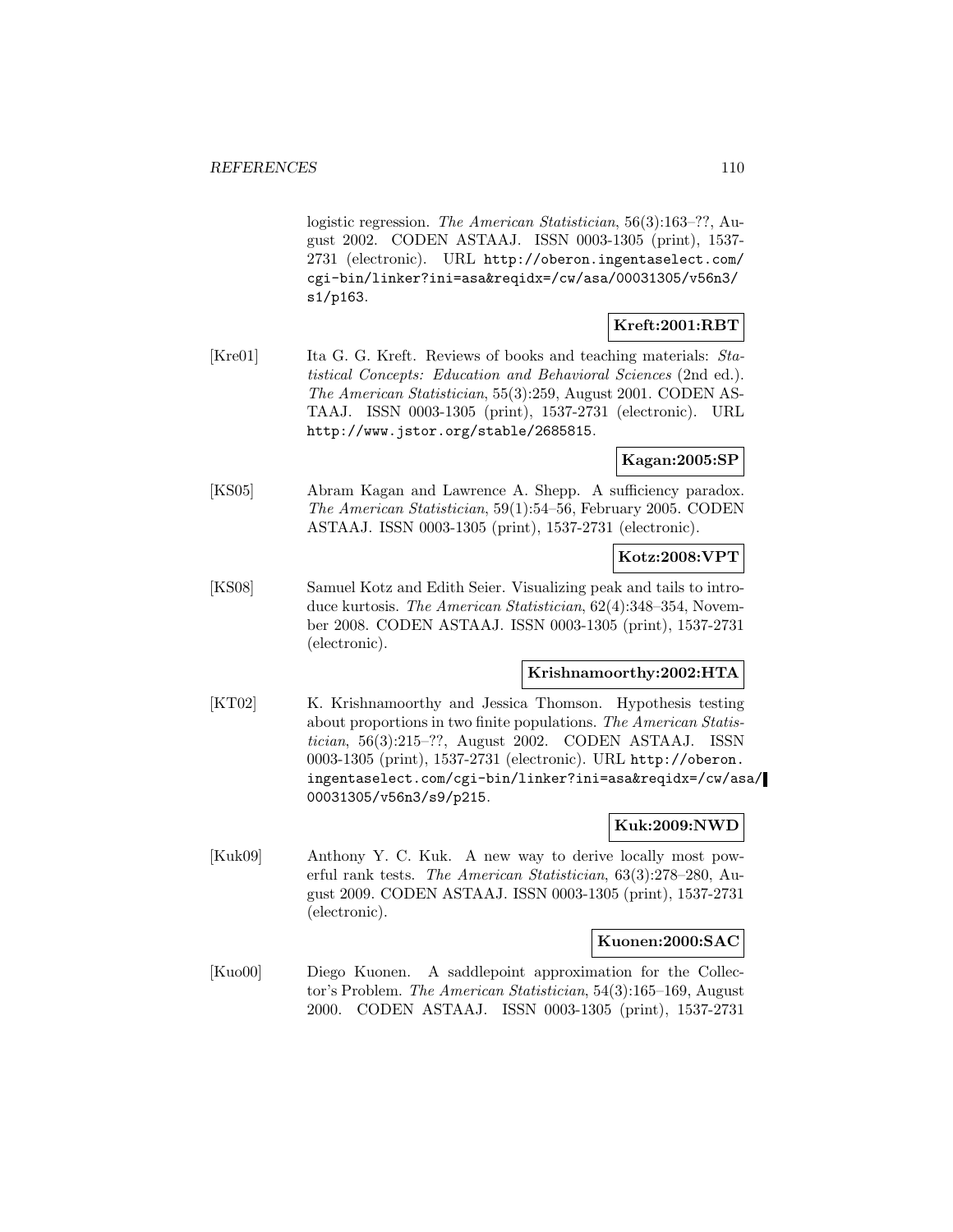(electronic). URL http://www.amstat.org/publications/ tas/Kuonen.htm; http://www.jstor.org/stable/2685585.

# **Kvam:2000:EAL**

[Kva00] Paul H. Kvam. The effect of active learning methods on student retention in engineering statistics. The American Statistician, 54(2):136–140, May 2000. CODEN ASTAAJ. ISSN 0003-1305 (print), 1537-2731 (electronic). URL http: //www.amstat.org/publications/tas/Kvam.htm; http:// www.jstor.org/stable/2686032.

## **Kennedy:2007:OBS**

[KYA<sup>+</sup>07] Richard E. Kennedy, Sharon D. Yeatts, Kellie J. Archer, Chris Gennings, and Viswanathan Ramakrishnan. Opportunities for biostatistics students. The American Statistician, 61(2):120–126, May 2007. CODEN ASTAAJ. ISSN 0003-1305 (print), 1537-2731 (electronic).

#### **Lachenbruch:2000:BRB**

[Lac00] Peter A. Lachenbruch. Book review: A Handbook of Statistical Analyses Using Stata. The American Statistician, 54(2):153–154, May 2000. CODEN ASTAAJ. ISSN 0003-1305 (print), 1537-2731 (electronic). URL http://www.jstor.org/stable/2686039.

### **LaMotte:2008:SFP**

[LaM08] Lynn Roy LaMotte. Sufficiency in finite parameter and sample spaces. The American Statistician, 62(3):211–215, August 2008. CODEN ASTAAJ. ISSN 0003-1305 (print), 1537-2731 (electronic).

### **Lange:2004:CSO**

[Lan04] Kenneth Lange. Computational statistics and optimization theory at UCLA. The American Statistician, 58(1):9–??, February 2004. CODEN ASTAAJ. ISSN 0003-1305 (print), 1537- 2731 (electronic). URL http://oberon.ingentaselect.com/ cgi-bin/linker?ini=asa&reqidx=/cw/asa/00031305/v58n1/ s4/p9.

#### **Lane:2006:SM**

[Lan06a] David Lane. Statistics without math. The American Statistician, 60(2):205–206, May 2006. CODEN ASTAAJ. ISSN 0003-1305 (print), 1537-2731 (electronic).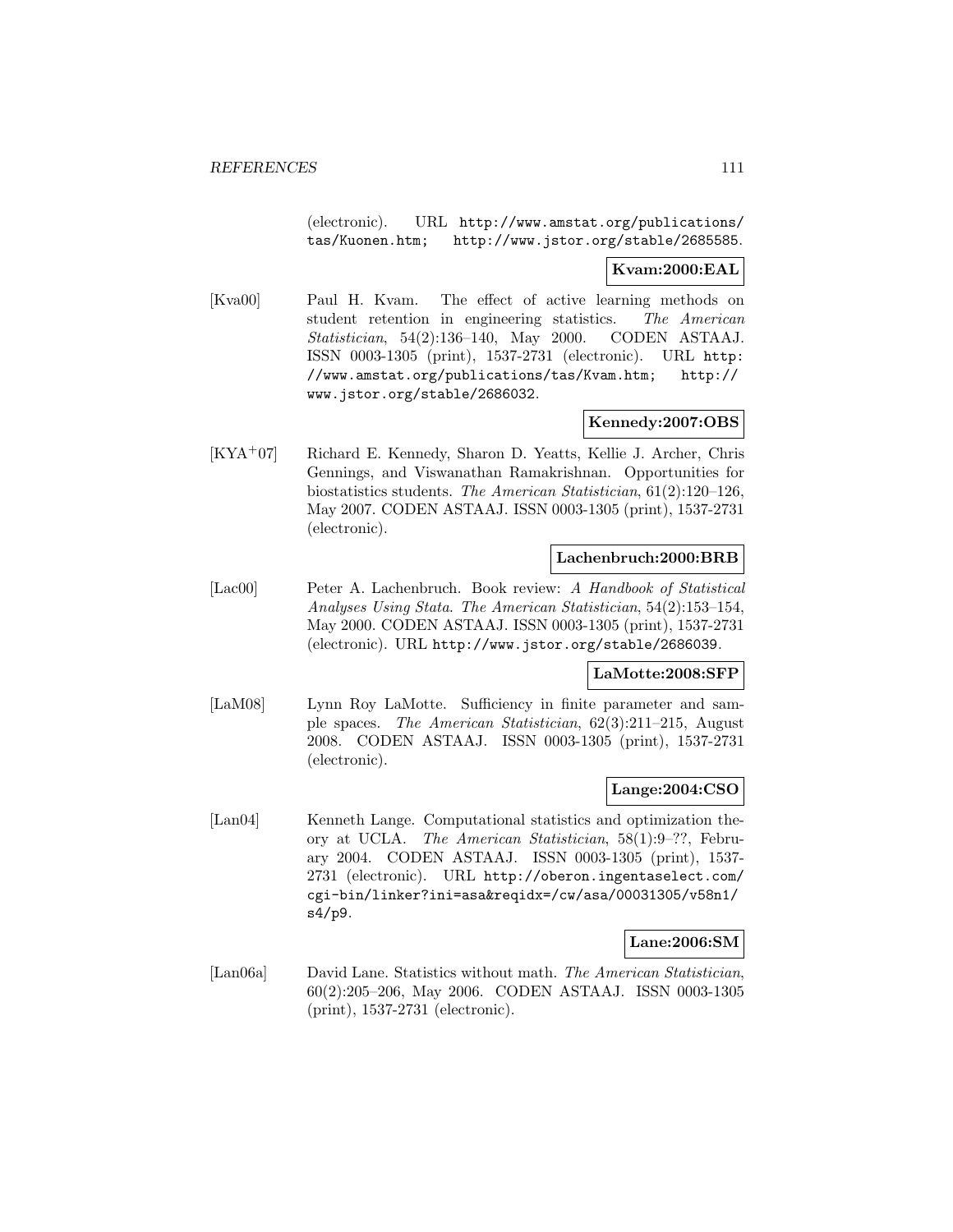### **Langsrud:2006:ECP**

[Lan06b] Øyvind Langsrud. Explaining correlations by plotting orthogonal contrasts. The American Statistician, 60(4):335–339, November 2006. CODEN ASTAAJ. ISSN 0003-1305 (print), 1537-2731 (electronic).

## **Landes:2009:PPP**

[Lan09] Reid D. Landes. Passing on the passion for the profession. The American Statistician, 63(2):163–172, May 2009. CODEN AS-TAAJ. ISSN 0003-1305 (print), 1537-2731 (electronic).

# **Lawson:2003:OSS**

[Law03] John Lawson. One-step screening and process optimization experiments. The American Statistician, 57(1):15–??, February 2003. CODEN ASTAAJ. ISSN 0003-1305 (print), 1537-2731 (electronic). URL http://oberon.ingentaselect.com/cgi-bin/ linker?ini=asa&reqidx=/cw/asa/00031305/v57n1/s2/p15.

# **Lindsay:2000:MDT**

[LB00] Bruce G. Lindsay and Prasanta Basak. Moments determine the tail of a distribution (but not much else). The American Statistician, 54(4):248–251, November 2000. CO-DEN ASTAAJ. ISSN 0003-1305 (print), 1537-2731 (electronic). URL http://www.amstat.org/publications/tas/ Lindsay.htm; http://www.jstor.org/stable/2685775.

### **Langbehn:2000:LEa**

[LBH<sup>+</sup>00] Douglas R. Langbehn, Vance Berger, James J. Higgins, R. Clifford Blair, Colin L. Mallows, John Ludbrook, Hugh A. F. Dudley, Carles M. Cuadras, David Rindskopf, Alan Agresti, and Brent Coull. Letters to the Editor. The American Statistician, 54 (1):85–88, February 2000. CODEN ASTAAJ. ISSN 0003-1305 (print), 1537-2731 (electronic). URL http://www.jstor.org/ stable/2685624.

### **Li:2003:DSE**

[LBTM03] Xiuhong Li, Jennifer M. Buechner, Patrick M. Tarwater, and Alvaro Muñoz. A diamond-shaped equiponderant graphical display of the effects of two categorical predictors on continuous outcomes. The American Statistician, 57(3):193–??, August 2003. CODEN ASTAAJ. ISSN 0003-1305 (print), 1537-2731 (electronic). URL http://oberon.ingentaselect.com/cgi-bin/ linker?ini=asa&reqidx=/cw/asa/00031305/v57n3/s12/p193.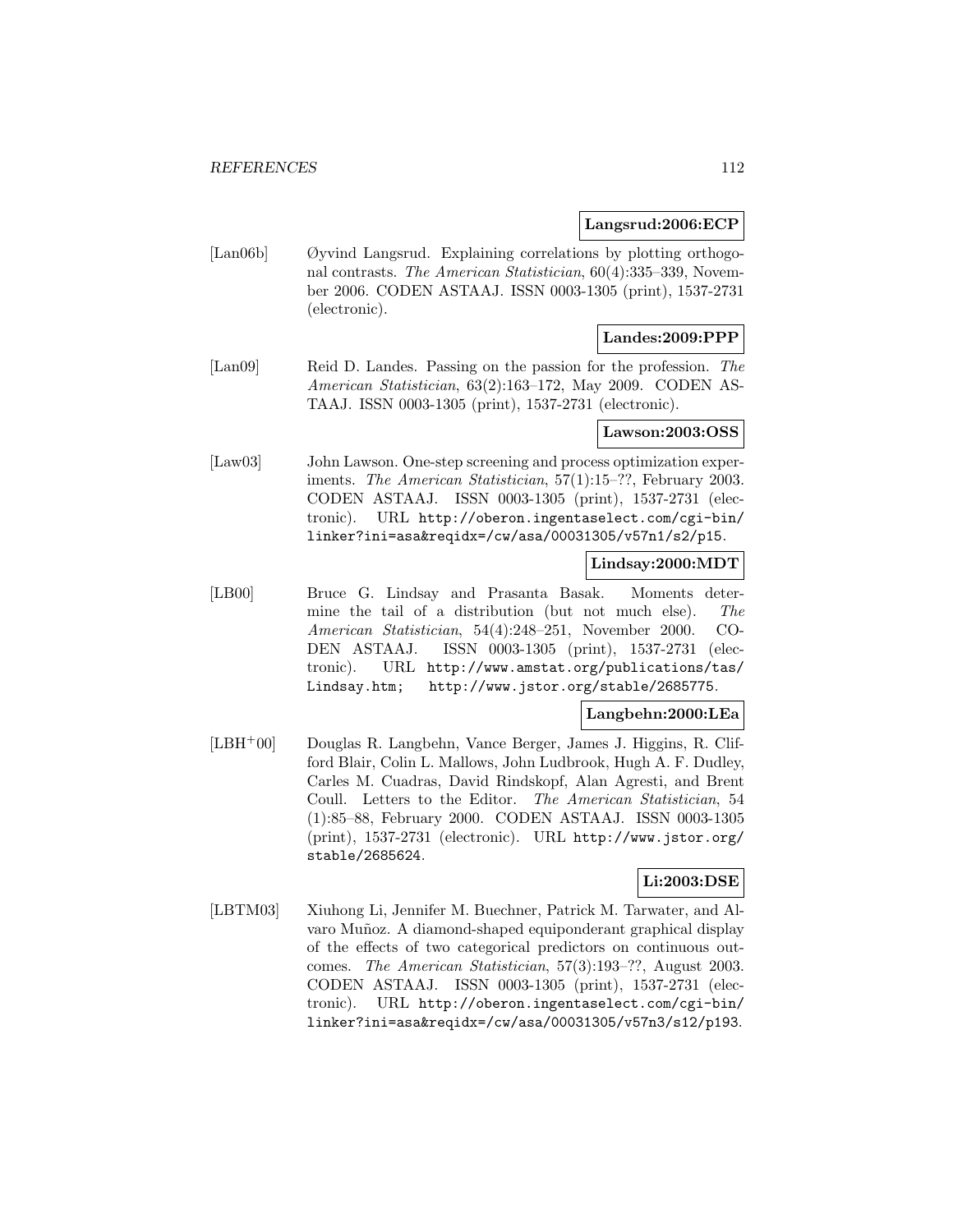#### **Lauzon:2009:EMC**

[LC09] Carolyn Lauzon and Brian Caffo. Easy multiplicity control in equivalence testing using two one-sided tests. The American Statistician, 63(2):147–154, May 2009. CODEN ASTAAJ. ISSN 0003-1305 (print), 1537-2731 (electronic). See correction [CLR13].

### **Langbehn:2000:LEb**

[LDH<sup>+</sup>00] Douglas R. Langbehn, Rafe M. J. Donahue, Klaus Hinkelmann, Russell D. Wolfinger, Walter W. Stroup, Dan Voss, and Antonio Martin Andres. Letters to the Editor. The American Statistician, 54(3):227–230, August 2000. CODEN ASTAAJ. ISSN 0003- 1305 (print), 1537-2731 (electronic). URL http://www.jstor. org/stable/2685599.

# **Long:2000:UHC**

[LE00] J. Scott Long and Laurie H. Ervin. Using heteroscedasticity consistent standard errors in the linear regression model. The American Statistician, 54(3):217–224, August 2000. CODEN ASTAAJ. ISSN 0003-1305 (print), 1537-2731 (electronic). URL http:// www.jstor.org/stable/2685594.

# **Leary:2004:TSU**

[Lea04] Richard J. C. Leary. Teaching statistics using baseball. Jim Albert. The American Statistician, 58(4):358, November 2004. CO-DEN ASTAAJ. ISSN 0003-1305 (print), 1537-2731 (electronic).

# **Ledolter:2003:BRB**

[Led03] Johannes Ledolter. Book review: The Statistical Sleuth (2nd ed.). The American Statistician, 57(2):145–??, May 2003. CODEN ASTAAJ. ISSN 0003-1305 (print), 1537-2731 (electronic). URL http://oberon.ingentaselect.com/cgi-bin/ linker?ini=asa&reqidx=/cw/asa/00031305/v57n2/s18/p145.

# **Lee:2007:CCC**

[Lee07] Herbert K. H. Lee. Chocolate chip cookies as a teaching aid. The American Statistician, 61(4):351–355, November 2007. CODEN ASTAAJ. ISSN 0003-1305 (print), 1537-2731 (electronic).

### **Lee:2008:BMS**

[Lee08] Herbert K. H. Lee. Bayesian methods: a social and behavioral sciences approach. The American Statistician, 62(4):356, Novem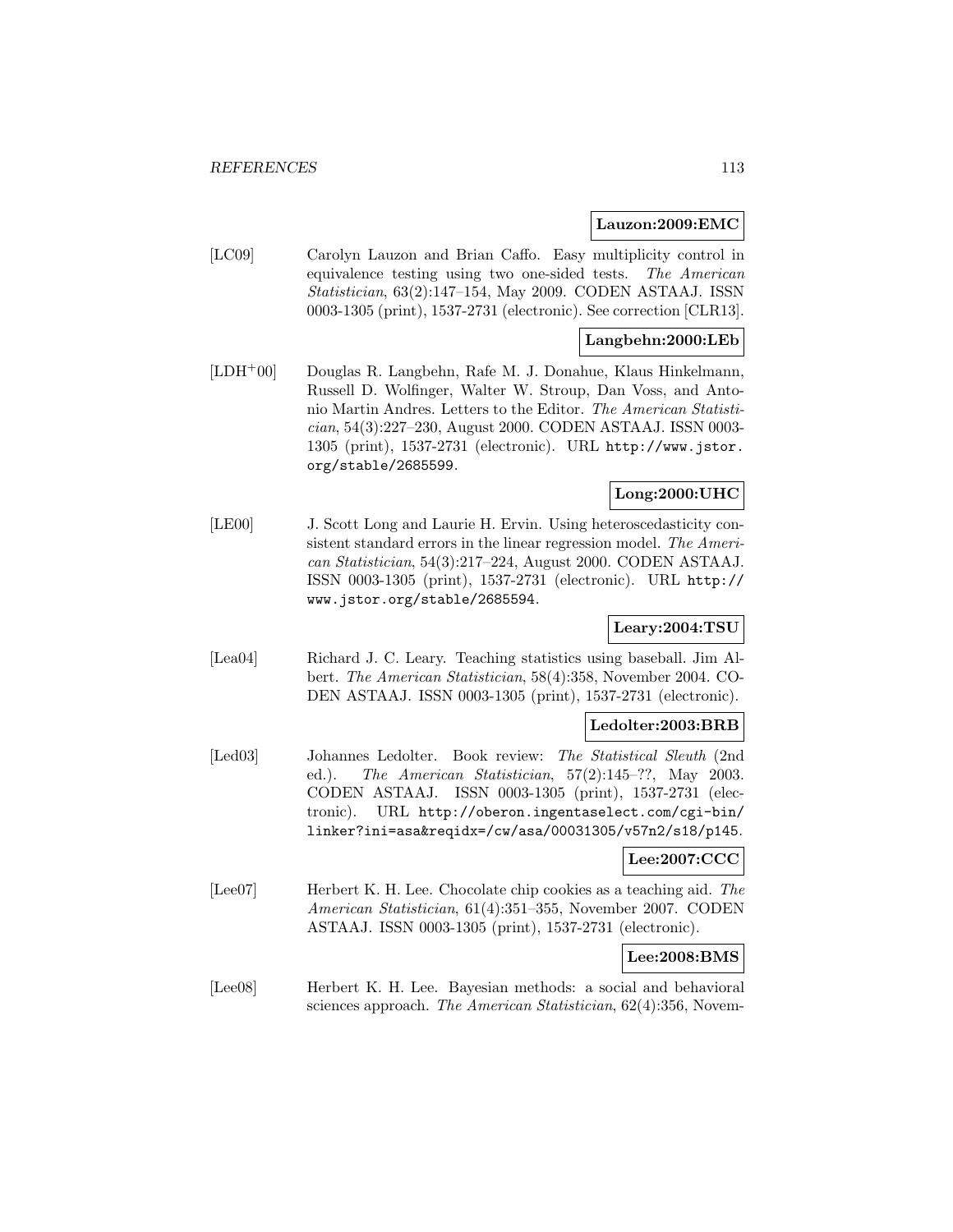ber 2008. CODEN ASTAAJ. ISSN 0003-1305 (print), 1537-2731 (electronic).

# **Lee:2009:RWL**

[Lee09] Jaechoul Lee. A reformulation of weighted least squares estimators. The American Statistician, 63(1):49–55, February 2009. CO-DEN ASTAAJ. ISSN 0003-1305 (print), 1537-2731 (electronic).

# **Lenth:2000:BRB**

[Len00] Russell V. Lenth. Book review: [untitled]. The American Statistician, 54(1):83–84, February 2000. CODEN ASTAAJ. ISSN 0003- 1305 (print), 1537-2731 (electronic). URL http://www.jstor. org/stable/2685622.

### **Lenth:2001:BRBa**

[Len01a] Russell V. Lenth. Book review: *[Introduction to Design and* Analysis of Experiments]. The American Statistician, 55(1):80– 81, February 2001. CODEN ASTAAJ. ISSN 0003-1305 (print), 1537-2731 (electronic). URL http://www.jstor.org/stable/ 2685533.

#### **Lenth:2001:BRBb**

[Len01b] Russell V. Lenth. Book review: [untitled]. The American Statistician, 55(3):256–257, August 2001. CODEN ASTAAJ. ISSN 0003- 1305 (print), 1537-2731 (electronic). URL http://www.jstor. org/stable/2685812.

### **Lenth:2001:BRBc**

[Len01c] Russell V. Lenth. Book review: [untitled]. The American Statistician, 55(4):370, November 2001. CODEN ASTAAJ. ISSN 0003- 1305 (print), 1537-2731 (electronic). URL http://www.jstor. org/stable/2685703.

### **Lenth:2001:RBTa**

[Len01d] Russell V. Lenth. Reviews of books and teaching materials: A First Course in the Design of Experiments: a Linear Models Approach. The American Statistician, 55(4):370–??, 2001. CODEN ASTAAJ. ISSN 0003-1305 (print), 1537-2731 (electronic).

### **Lenth:2001:RBTb**

[Len01e] Russell V. Lenth. Reviews of books and teaching materials: So Much Data So Little Math: How to Predict Data Trends, 5 Easy Profitable Methods. The American Statistician, 55(3):256, 2001.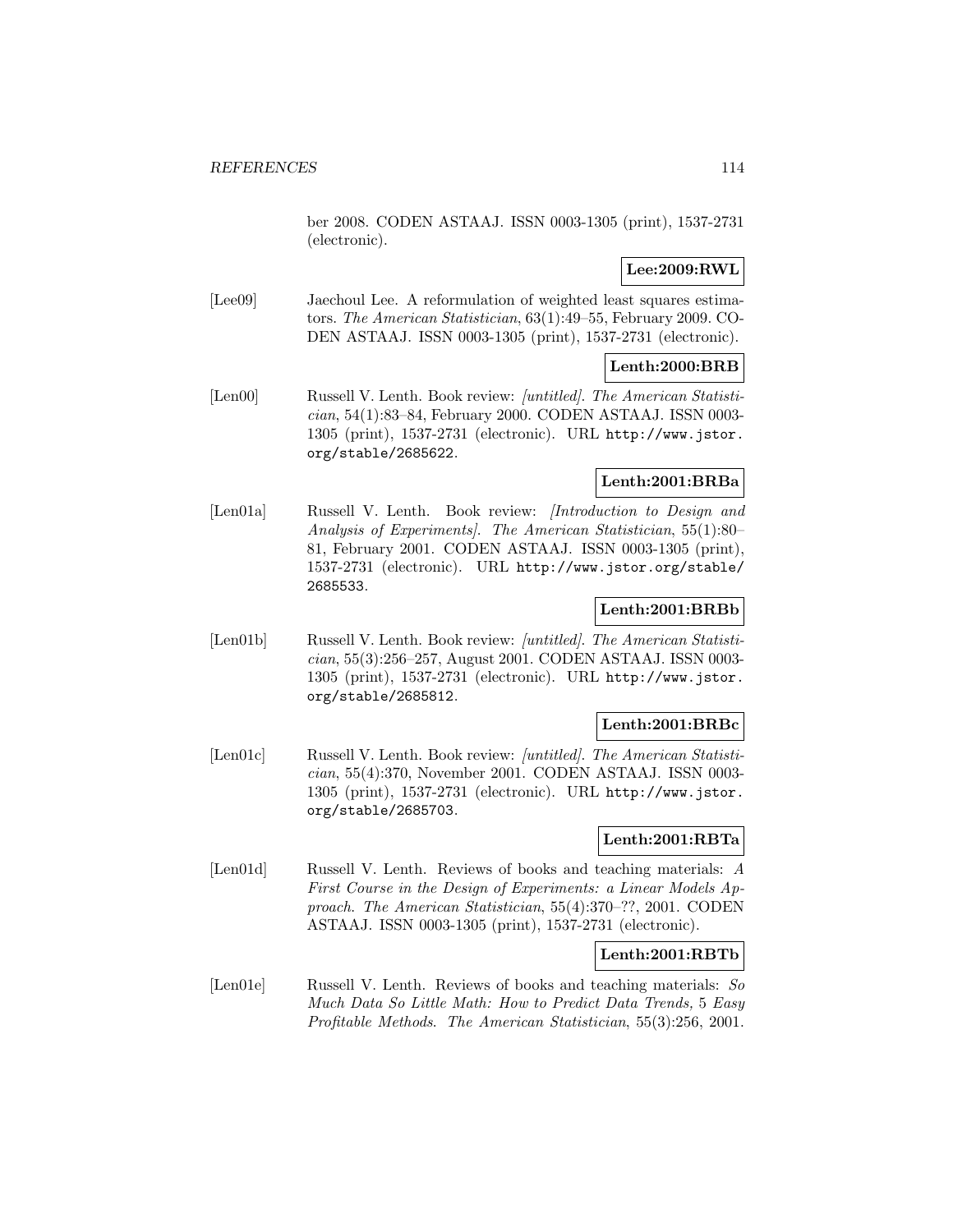CODEN ASTAAJ. ISSN 0003-1305 (print), 1537-2731 (electronic).

# **Lenth:2001:SPS**

[Len01f] Russell V. Lenth. Statistical practice: Some practical guidelines for effective sample size determination. The American Statistician, 55(3):187–193, August 2001. CODEN ASTAAJ. ISSN 0003- 1305 (print), 1537-2731 (electronic). URL http://www.jstor. org/stable/2685797.

## **Lenth:2002:RBT**

[Len02] Russell V. Lenth. Reviews of books and teaching materials: Statistics on the Table: The History of Statistical Concepts and Methods. The American Statistician, 56(1):76, February 2002. CODEN ASTAAJ. ISSN 0003-1305 (print), 1537-2731 (electronic). URL http://www.jstor.org/stable/3087332.

# **Lenth:2004:BR**

[Len04a] Russell V. Lenth. Book reviews. The American Statistician, 58 (2):92, May 2004. CODEN ASTAAJ. ISSN 0003-1305 (print), 1537-2731 (electronic).

### **Lenth:2004:CCC**

[Len04b] Russell V. Lenth. Corrections: CAST (computer-assisted statistics teaching). The American Statistician, 58(2):178, May 2004. CODEN ASTAAJ. ISSN 0003-1305 (print), 1537-2731 (electronic). URL http://www.jstor.org/stable/27643546.

#### **Lesser:2004:WHB**

[Les04] Lawrence M. Lesser. Wainer, H., and Brown, L. M. (2004), "Two Statistical Paradoxes in the Interpretation of Group Differences: Illustrated with Medical School Admission and Licensing Data," The American Statistician, **58**, 117–123: Comment by Lesser. The American Statistician, 58(4):362, November 2004. CODEN ASTAAJ. ISSN 0003-1305 (print), 1537-2731 (electronic). URL http://www.jstor.org/stable/27643601.

### **Levine:2002:HJJ**

[Lev02] Douglas W. Levine. Hanley, J. A., Joseph, L., Platt, R. W., Chung, M. K., and Bélisle, P.  $(2001)$ , "Visualizing the Median as the Minimum-Deviation Location," The American Statistician, **55**, 150-152: Comment by Levine. The American Statistician, 56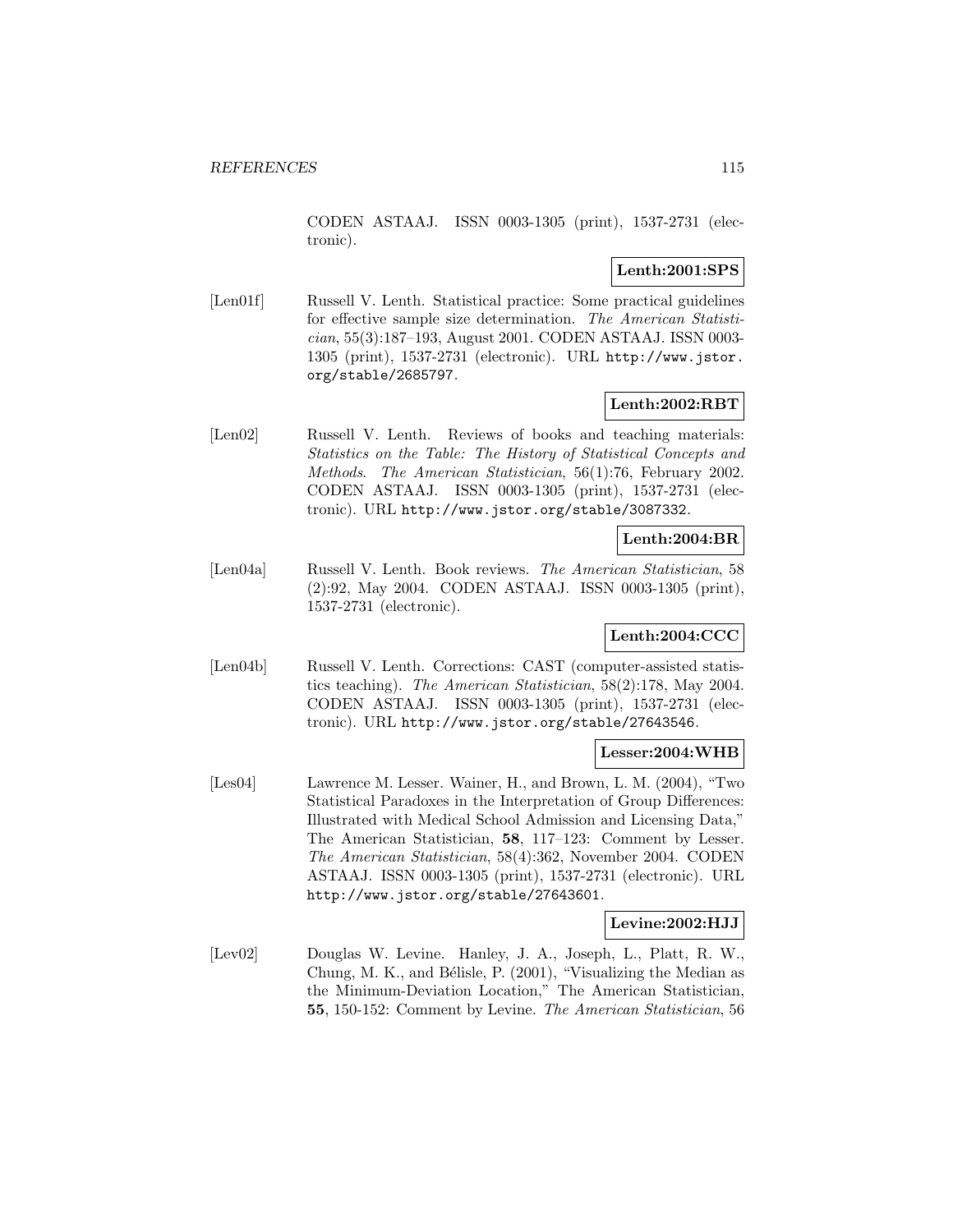(1):81–82, February 2002. CODEN ASTAAJ. ISSN 0003-1305 (print), 1537-2731 (electronic). URL http://www.jstor.org/ stable/3087340.

### **Levine:2000:BRB**

[LF00] Richard A. Levine and Juanjuan Fan. Book review: Practical Statistics by Example Using Microsoft Excel. The American Statistician, 54(2):151–153, May 2000. CODEN ASTAAJ. ISSN 0003-1305 (print), 1537-2731 (electronic). URL http:// www.jstor.org/stable/2686037.

# **Lann:2006:TMM**

[LF06] Avital Lann and Ruma Falk. Tell me the method, I'll give you the mean. The American Statistician, 60(4):322–327, November 2006. CODEN ASTAAJ. ISSN 0003-1305 (print), 1537-2731 (electronic).

# **Lovett:2000:ACT**

[LG00] Marsha C. Lovett and Joel B. Greenhouse. Applying cognitive theory to statistics instruction. The American Statistician, 54(3):196–206, August 2000. CODEN ASTAAJ. ISSN 0003-1305 (print), 1537-2731 (electronic). URL http://www. amstat.org/publications/tas/Lovett.htm; http://www. jstor.org/stable/2685590.

### **Langohr:2005:LMU**

[LG05] Klaus Langohr and Guadalupe Gómez. Likelihood maximization using Web-based optimization tools. The American Statistician, 59(2):192–202, May 2005. CODEN ASTAAJ. ISSN 0003-1305 (print), 1537-2731 (electronic).

### **Lyles:2009:FLD**

[LGH09] Robert H. Lyles, Ying Guo, and Andrew N. Hill. A fresh look at the discriminant function approach for estimating crude or adjusted odds ratios. The American Statistician, 63(4):320–327, November 2009. CODEN ASTAAJ. ISSN 0003-1305 (print), 1537-2731 (electronic).

### **Love:2002:SEM**

[LH02] Thomas E. Love and David K. Hildebrand. Statistics education and the making statistics more effective in schools of business conferences. The American Statistician, 56(2):107–??, May 2002.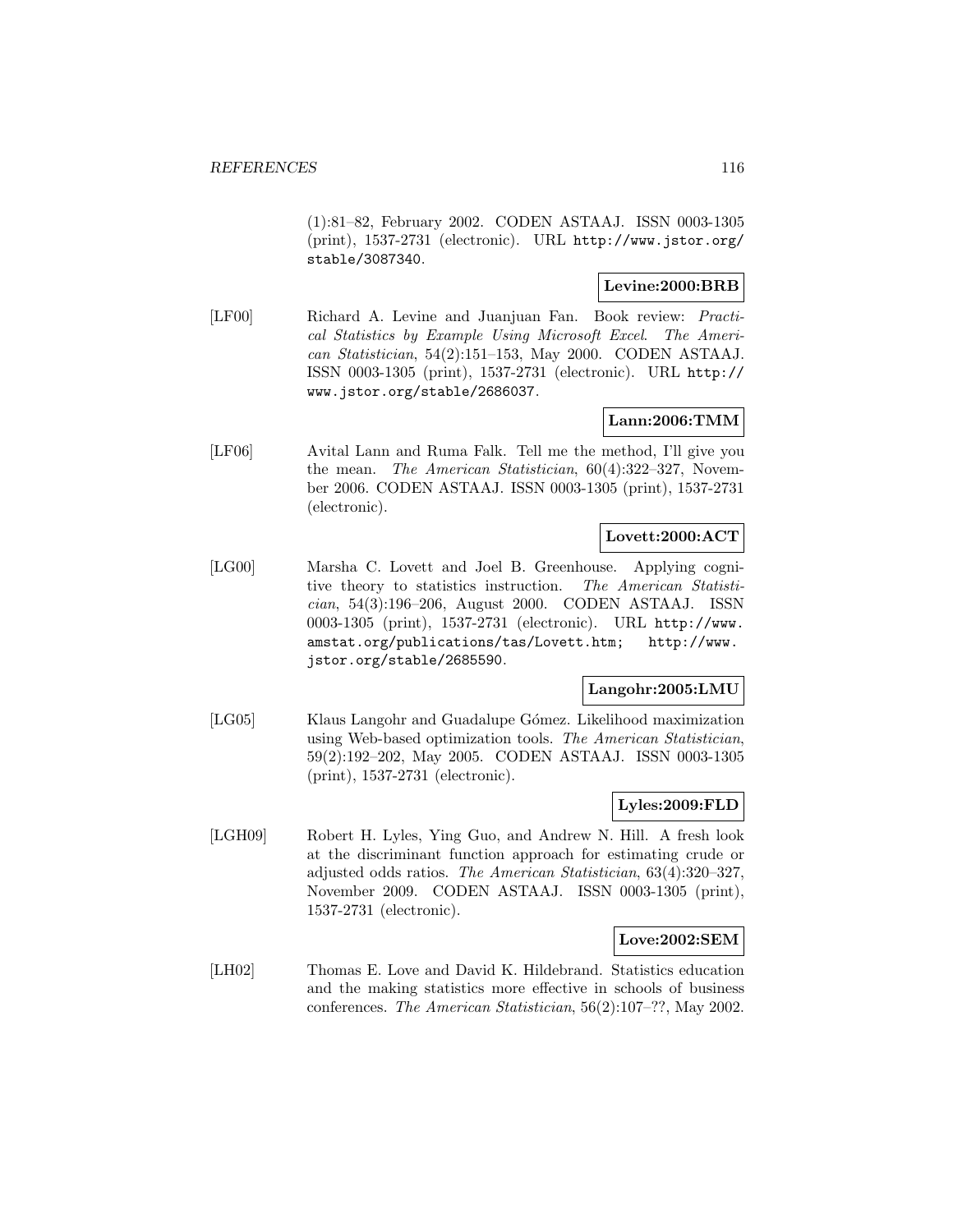CODEN ASTAAJ. ISSN 0003-1305 (print), 1537-2731 (electronic). URL http://oberon.ingentaselect.com/cgi-bin/ linker?ini=asa&reqidx=/cw/asa/00031305/v56n2/s6/p107.

### **Lee:2000:EAE**

[LHD00] J. Jack Lee, Kenneth R. Hess, and Joel A. Dubin. Extensions and applications of event charts. The American Statistician, 54 (1):63–70, February 2000. CODEN ASTAAJ. ISSN 0003-1305 (print), 1537-2731 (electronic). URL http://www.jstor.org/ stable/2685614.

# **Lehr:2000:LE**

[LIdBP<sup>+</sup>00] Robert G. Lehr, Telba Z. Irony, Carlos A. de B. Pereira, Ram C. Tiwari, Michael P. Cohen, Carles M. Cuadras, Lloyd S. Nelson, M. Alvo, P. Cabilio, Simo Puntanen, George P. H. Styan, and Hans Joachim Werner. Letters to the Editor. The American Statistician, 54(4):325–328, November 2000. CODEN ASTAAJ. ISSN 0003-1305 (print), 1537-2731 (electronic). URL http:// www.jstor.org/stable/2685791.

# **Liss:2008:MAP**

[Lis08] Charles L. Liss. Multivariable analysis: a practical guide for clinicians and study design and statistical analysis: a practical guide for clinicians. The American Statistician, 62(1):92, February 2008. CODEN ASTAAJ. ISSN 0003-1305 (print), 1537-2731 (electronic).

### **Little:2006:CB**

[Lit06] Roderick J. Little. Calibrated Bayes. The American Statistician, 60(3):213–223, August 2006. CODEN ASTAAJ. ISSN 0003-1305 (print), 1537-2731 (electronic).

### **Lesch:2009:SST**

[LJ09] Scott M. Lesch and Daniel R. Jeske. Some suggestions for teaching about normal approximations to Poisson and binomial distribution functions. The American Statistician, 63(3):274–277, August 2009. CODEN ASTAAJ. ISSN 0003-1305 (print), 1537- 2731 (electronic).

#### **Larreamendy-Joerns:2005:SOS**

[LJLC05] Jorge Larreamendy-Joerns, Gaea Leinhardt, and Javier Corredor. Six online statistics courses: Examination and review. The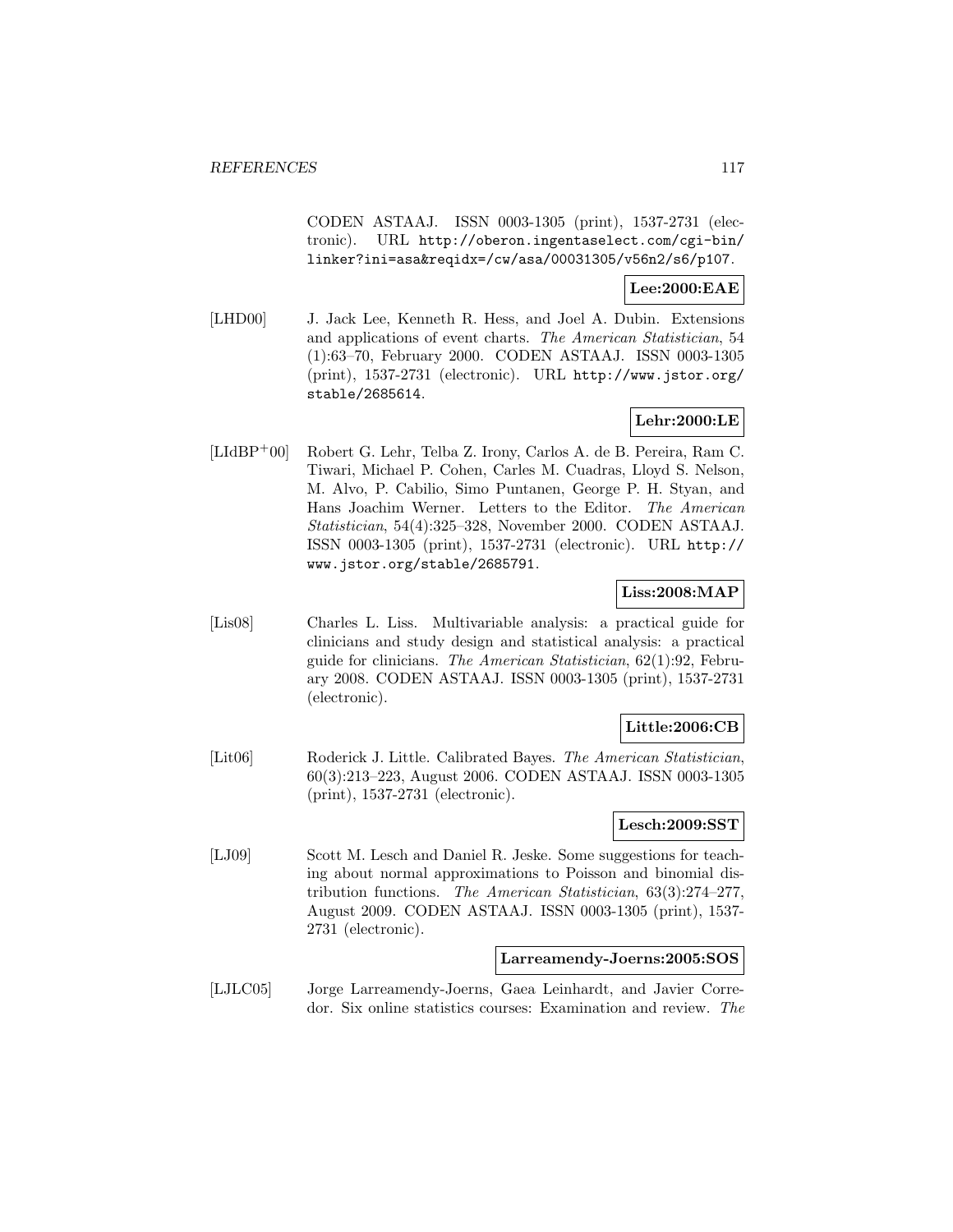American Statistician, 59(3):240–251, August 2005. CODEN AS-TAAJ. ISSN 0003-1305 (print), 1537-2731 (electronic).

# **Liao:2003:ACD**

[LM03] J. G. Liao and Dan McGee. Adjusted coefficients of determination for logistic regression. The American Statistician, 57(3):161–??, August 2003. CODEN ASTAAJ. ISSN 0003-1305 (print), 1537- 2731 (electronic). URL http://oberon.ingentaselect.com/ cgi-bin/linker?ini=asa&reqidx=/cw/asa/00031305/v57n3/ s3/p161.

## **Leemis:2008:UDR**

[LM08] Lawrence M. Leemis and Jacquelyn T. McQueston. Univariate distribution relationships. The American Statistician, 62(1):45– 53, February 2008. CODEN ASTAAJ. ISSN 0003-1305 (print), 1537-2731 (electronic).

# **Lohr:2004:SFS**

[Loh04] Sharon L. Lohr. Statistical frontiers in survey sampling. The American Statistician, 58(2):145–149, May 2004. CODEN AS-TAAJ. ISSN 0003-1305 (print), 1537-2731 (electronic). URL http://www.jstor.org/stable/27643524.

### **Losinger:2004:HDS**

[Los04a] Willard C. Losinger. How to do statistical research. The American Statistician, 58(3):200, August 2004. CODEN ASTAAJ. ISSN 0003-1305 (print), 1537-2731 (electronic). URL http:// www.jstor.org/stable/27643556.

### **Losinger:2004:RGW**

[Los04b] Willard C. Losinger. A review of the GUM workbench. The American Statistician, 58(2):165–167, May 2004. CODEN AS-TAAJ. ISSN 0003-1305 (print), 1537-2731 (electronic). URL http://www.jstor.org/stable/27643529.

### **Leon:2000:UCH**

[LP00] Ramón V. León and William C. Parr. Use of course home pages in teaching statistics. The American Statistician, 54(1):44–48, February 2000. CODEN ASTAAJ. ISSN 0003-1305 (print), 1537-2731 (electronic). URL http://www.jstor.org/stable/ 2685610.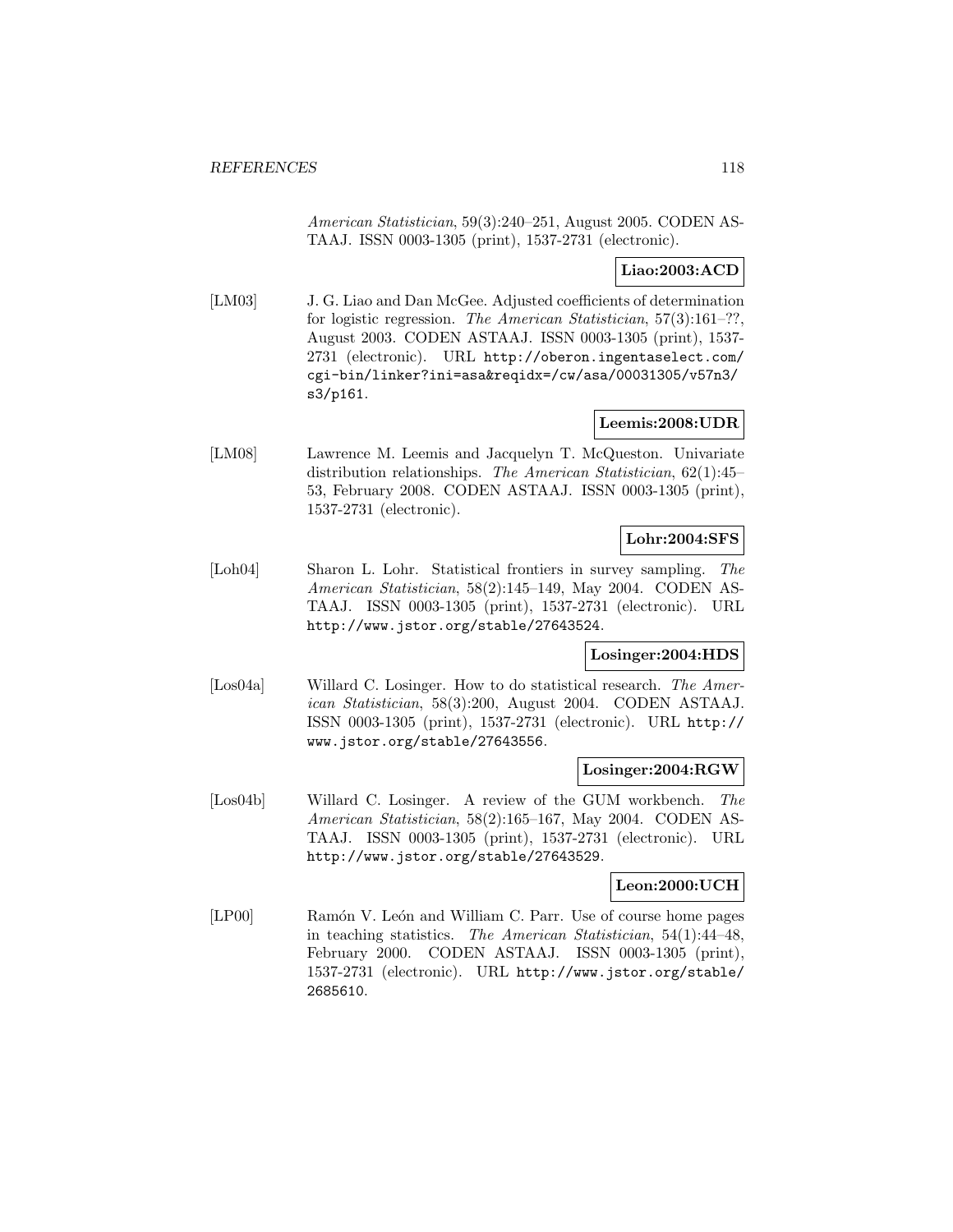# **Liao:2001:FSA**

[LR01] J. G. Liao and Ori Rosen. Fast and stable algorithms for computing and sampling from the noncentral hypergeometric distribution. The American Statistician, 55(4):366–369, November 2001. CODEN ASTAAJ. ISSN 0003-1305 (print), 1537-2731 (electronic). URL http://www.jstor.org/stable/2685702.

# **Loken:2006:PCM**

[LR06] Eric Loken and Michael J. Rovine. Peirce's 19th Century mixture model approach to rater agreement. The American Statistician, 60(2):158–161, May 2006. CODEN ASTAAJ. ISSN 0003-1305 (print), 1537-2731 (electronic).

# **Larocque:2008:CID**

[LR08] Denis Larocque and Ronald H. Randles. Confidence intervals for a discrete population median. The American Statistician, 62 (1):32–39, February 2008. CODEN ASTAAJ. ISSN 0003-1305 (print), 1537-2731 (electronic).

## **Lad:2001:DAE**

[LS01] Frank Lad and Romano Scozzafava. Distributions agreeing with exchangeable sequential forecasting. The American Statistician, 55(2):131–139, May 2001. CODEN ASTAAJ. ISSN 0003-1305 (print), 1537-2731 (electronic). URL http://www.jstor.org/ stable/2686000.

#### **Landon:2008:CCP**

[LS08] Joshua Landon and Nozer D. Singpurwalla. Choosing a coverage probability for prediction intervals. The American Statistician, 62(2):120–124, May 2008. CODEN ASTAAJ. ISSN 0003-1305 (print), 1537-2731 (electronic).

### **Leemis:2000:SDS**

[LSE00] Lawrence M. Leemis, Bruce W. Schmeiser, and Diane L. Evans. Survival distributions satisfying Benford's Law. The American Statistician, 54(4):236–241, November 2000. CO-DEN ASTAAJ. ISSN 0003-1305 (print), 1537-2731 (electronic). URL http://www.amstat.org/publications/tas/ Leemis.htm; http://www.jstor.org/stable/2685773.

# **Langford:2001:PBP**

[LSO01] Eric Langford, Neil Schwertman, and Margaret Owens. Is the property of being positively correlated transitive? The American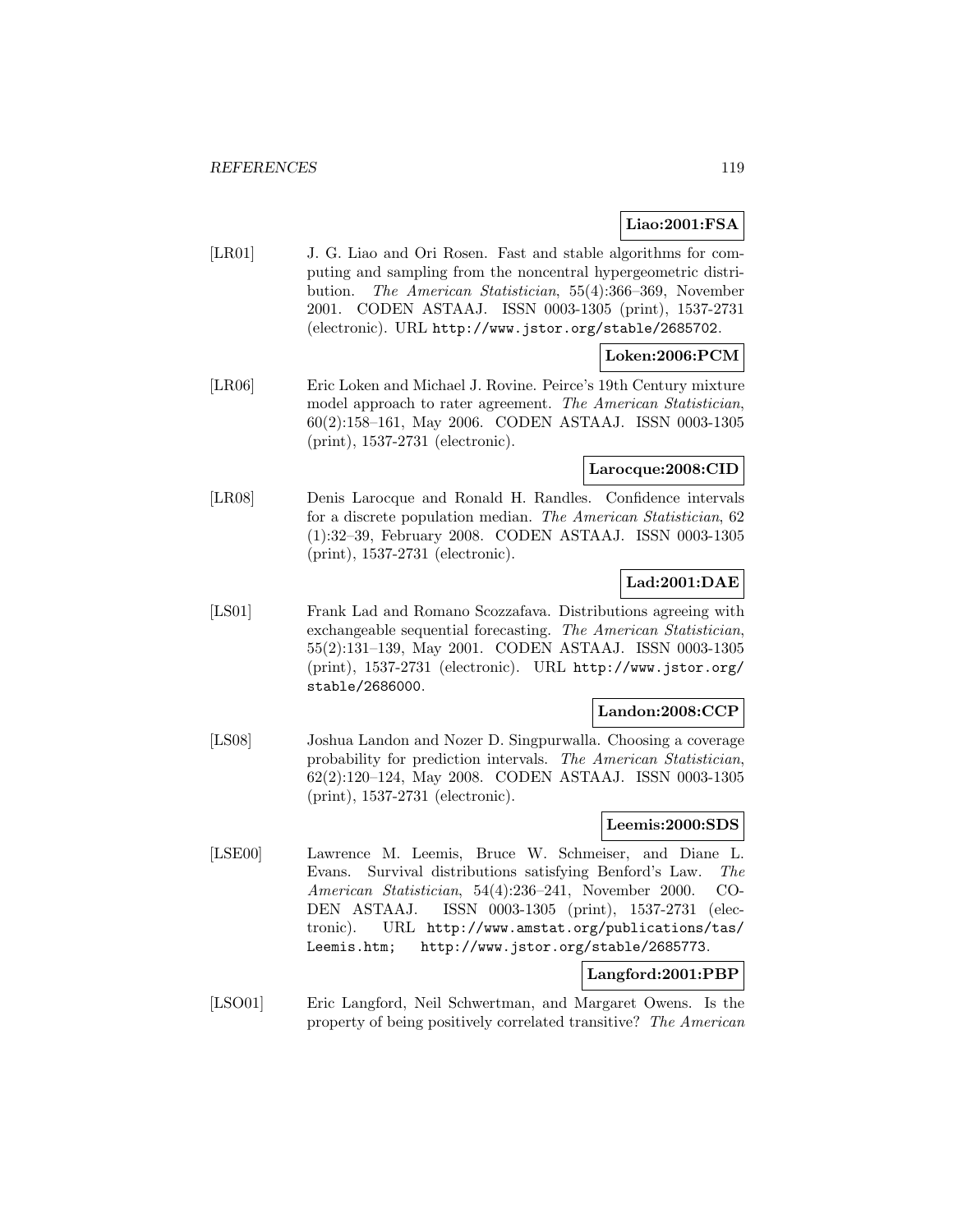Statistician, 55(4):322–325, November 2001. CODEN ASTAAJ. ISSN 0003-1305 (print), 1537-2731 (electronic). URL http:// www.jstor.org/stable/2685695. See comment [Fri15].

# **Ludbrook:2005:RFL**

[Lud05] John Ludbrook. R. A. Fisher's life and death in Australia, 1959– 1962. The American Statistician, 59(2):164–165, May 2005. CO-DEN ASTAAJ. ISSN 0003-1305 (print), 1537-2731 (electronic).

## **Lund:2002:BRBb**

[Lun02a] Robert Lund. Book review: Stochastic Processes. An Introduction. The American Statistician, 56(4):332–??, November 2002. CODEN ASTAAJ. ISSN 0003-1305 (print), 1537-2731 (electronic). URL http://oberon.ingentaselect.com/cgi-bin/ linker?ini=asa&reqidx=/cw/asa/00031305/v56n4/s19/p332.

# **Lund:2002:BRBa**

[Lun02b] Ulric J. Lund. Book review: Understanding Statistical Concepts Using S-Plus. The American Statistician, 56(3):249–??, August 2002. CODEN ASTAAJ. ISSN 0003-1305 (print), 1537-2731 (electronic). URL http://oberon.ingentaselect.com/cgibin/linker?ini=asa&reqidx=/cw/asa/00031305/v56n3/s18/ p249.

# **Lund:2004:BRBb**

[Lun04a] Robert Lund. Book review: Stochastic Processes and Their Applications, by Frank E. Beichelt; L. Paul Fatti. The American Statistician, 58(3):261, August 2004. CODEN ASTAAJ. ISSN 0003- 1305 (print), 1537-2731 (electronic). URL http://www.jstor. org/stable/27643571.

# **Lund:2004:SPT**

[Lun04b] Robert Lund. Stochastic processes and their applications. The American Statistician, 58(3):261, August 2004. CODEN AS-TAAJ. ISSN 0003-1305 (print), 1537-2731 (electronic).

# **Lund:2004:BRBa**

[Lun04c] Robert B. Lund. Book review: Elementary Probability Theory with Stochastic Processes and an Introduction to Mathematical Finance, by Kai Lai Chung; Farid Aitsahlia. The American Statistician, 58(2):173–174, May 2004. CODEN ASTAAJ. ISSN 0003-1305 (print), 1537-2731 (electronic). URL http:// www.jstor.org/stable/27643534.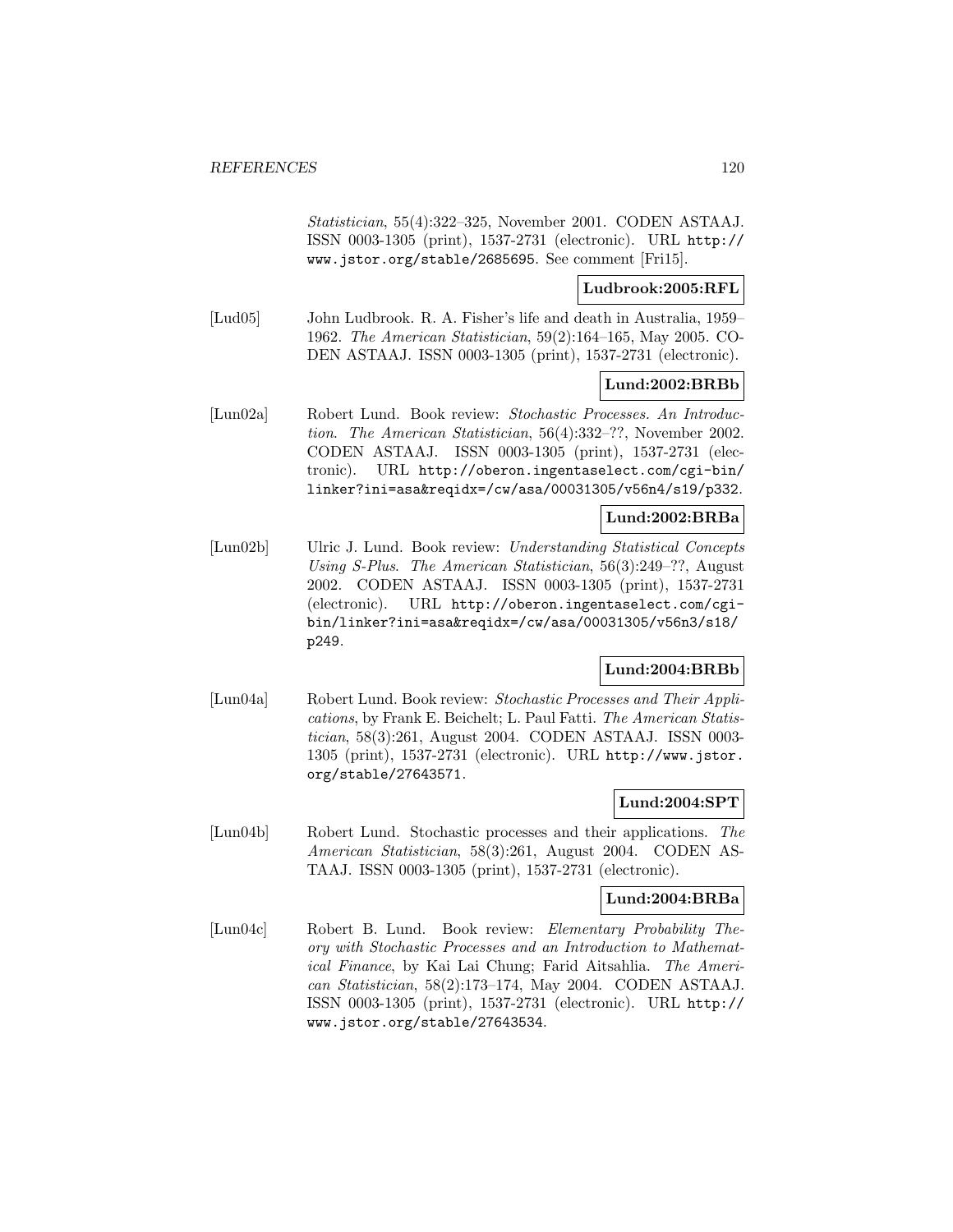## **Lund:2007:RWS**

[Lun07a] Robert Lund. Revenge of the white swan. The American Statistician, 61(3):189–192, August 2007. CODEN ASTAAJ. ISSN 0003-1305 (print), 1537-2731 (electronic).

# **Lund:2007:BRB**

[Lun07b] Ulric J. Lund. Book review: A Handbook of Statistical Analyses Using R. The American Statistician, 61(3):277–278, August 2007. CODEN ASTAAJ. ISSN 0003-1305 (print), 1537-2731 (electronic).

# **Lynn:2003:SCA**

[Lyn03] Henry S. Lynn. Suppression and confounding in action. The American Statistician, 57(1):58–??, February 2003. CO-DEN ASTAAJ. ISSN 0003-1305 (print), 1537-2731 (electronic). URL http://oberon.ingentaselect.com/cgi-bin/ linker?ini=asa&reqidx=/cw/asa/00031305/v57n1/s9/p58.

### **Mackisack:2001:RBT**

[Mac01] Margaret Mackisack. Reviews of books and teaching materials: Chance Encounters: a First Course in Data Analysis and Inference, by Christopher J. Wild; George A. F. Seber. The American Statistician, 55(3):255–256, August 2001. CODEN ASTAAJ. ISSN 0003-1305 (print), 1537-2731 (electronic). URL http:// www.jstor.org/stable/2685811.

### **Machler:2007:SIU**

[Mäc07] Martin Mächler. Statistics: An introduction using R. The American Statistician, 61(1):100–101, February 2007. CODEN AS-TAAJ. ISSN 0003-1305 (print), 1537-2731 (electronic).

### **Mammen:2006:SM**

[Mam06] Enno Mammen. Statistical models. The American Statistician, 60(2):204–205, May 2006. CODEN ASTAAJ. ISSN 0003-1305 (print), 1537-2731 (electronic).

#### **Manola:2003:BRB**

[Man03] Judith Manola. Book review: A Handbook of Statistical Analyses using S-Plus (2nd ed.). The American Statistician,  $57(2)$ :146-??. May 2003. CODEN ASTAAJ. ISSN 0003-1305 (print), 1537- 2731 (electronic). URL http://oberon.ingentaselect.com/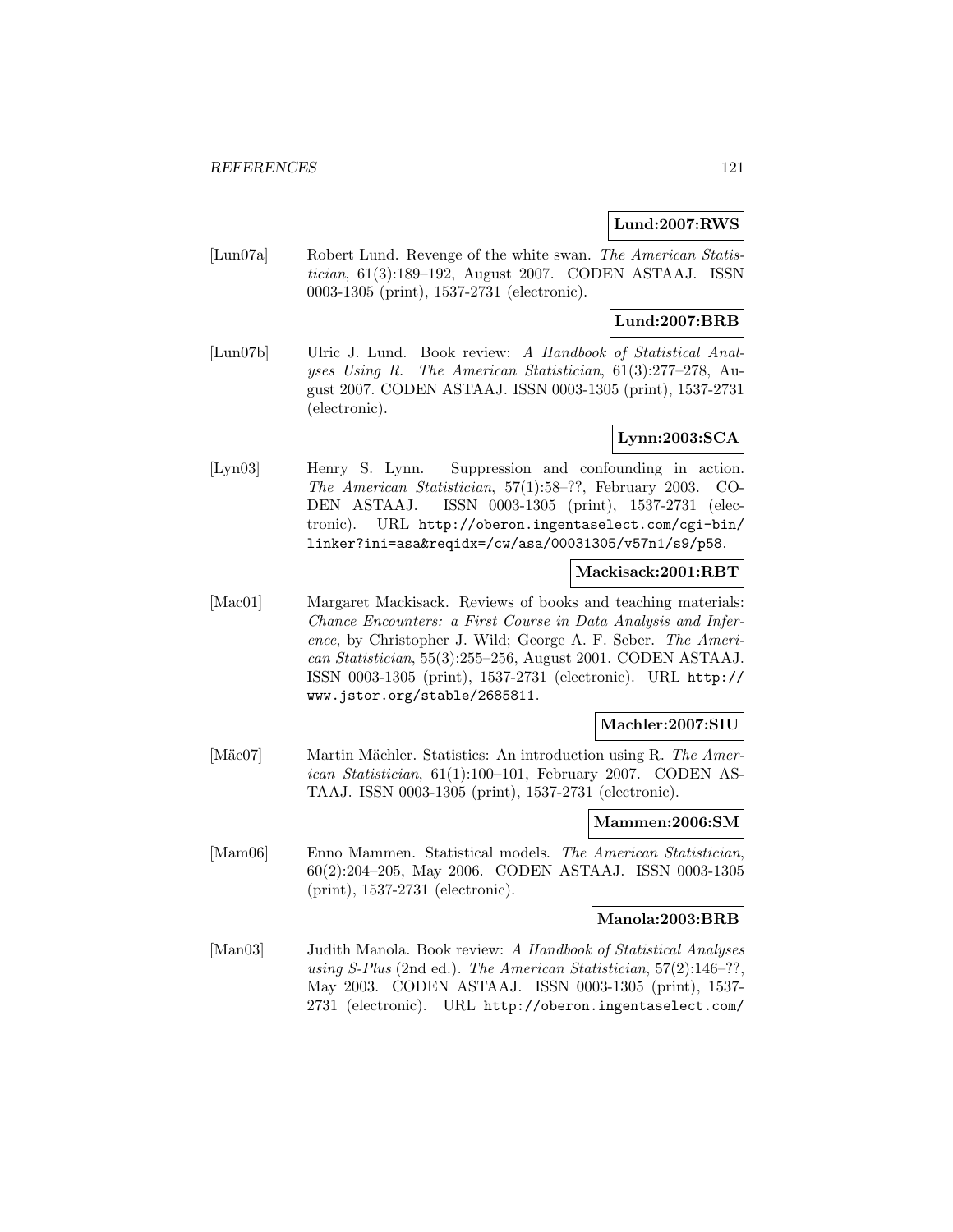cgi-bin/linker?ini=asa&reqidx=/cw/asa/00031305/v57n2/ s19/p146.

## **Mandel:2007:CTH**

[Man07] Micha Mandel. Censoring and truncation — highlighting the differences. The American Statistician, 61(4):321–324, November 2007. CODEN ASTAAJ. ISSN 0003-1305 (print), 1537-2731 (electronic).

### **Marasinghe:2007:FCS**

[Mar07] Mervyn Marasinghe. A first course in statistical methods. The American Statistician, 61(1):95–97, February 2007. CODEN AS-TAAJ. ISSN 0003-1305 (print), 1537-2731 (electronic).

### **Massey:2004:DSC**

[Mas04] Kenneth Massey. Discussion: Statistics and the college football championship. The American Statistician, 58(3):185–187, August 2004. CODEN ASTAAJ. ISSN 0003-1305 (print), 1537-2731 (electronic).

# **Morrell:2000:LRE**

[MB00] Christopher H. Morrell and Larry J. Brant. Lines in random effects plots from the linear mixed-effects model. The American Statistician, 54(1):1–4, February 2000. CODEN ASTAAJ. ISSN 0003-1305 (print), 1537-2731 (electronic). URL http:// www.jstor.org/stable/2685602.

# **McGee:2006:APS**

[MB06] Monnie McGee and Nora V. Bergasa. Analysis of a pilot study for amelioration of itching in liver disease. The American Statistician, 60(4):303–308, November 2006. CODEN ASTAAJ. ISSN 0003-1305 (print), 1537-2731 (electronic).

### **McCue:2001:SFM**

[McC01] Kenneth F. McCue. The statistical foundations of the EI method. The American Statistician, 55(2):106–110, May 2001. CODEN ASTAAJ. ISSN 0003-1305 (print), 1537-2731 (electronic). URL http://www.jstor.org/stable/2685996.

# **McDonald:2004:IS**

[McD04] Elaine T. McDonald. Intro stats. The American Statistician, 58(1):86–??, February 2004. CODEN ASTAAJ. ISSN 0003-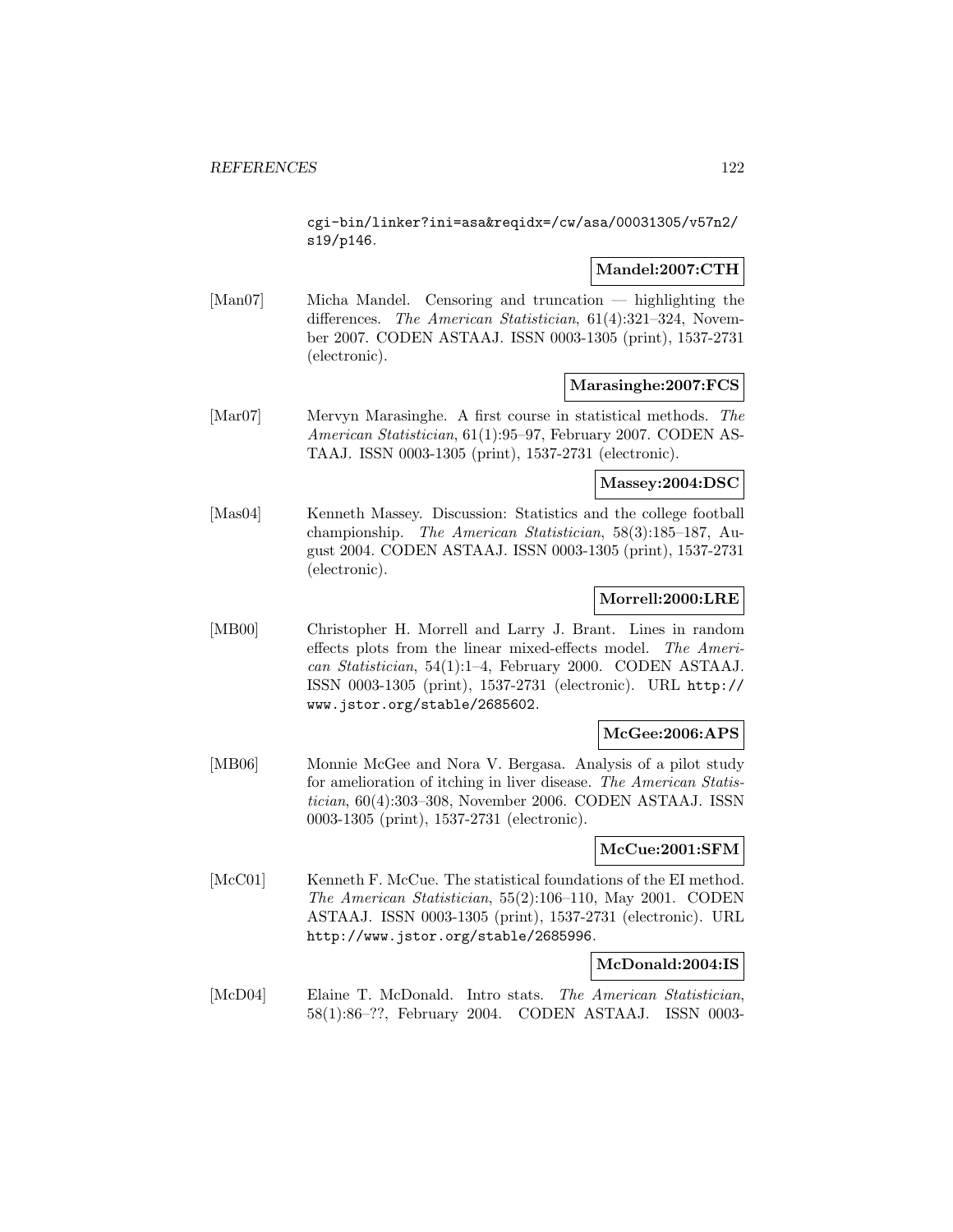1305 (print), 1537-2731 (electronic). URL http://oberon. ingentaselect.com/cgi-bin/linker?ini=asa&reqidx=/cw/asa/ 00031305/v58n1/s18/p86.

## **McGee:2005:ISA**

[McG05] Daniel L. McGee. An introduction to survival analysis using Stata (rev.). The American Statistician, 59(1):113, February 2005. CO-DEN ASTAAJ. ISSN 0003-1305 (print), 1537-2731 (electronic).

### **McIntyre:2005:MUS**

[McI05] G. A. McIntyre. A method for unbiased selective sampling, using ranked sets. The American Statistician, 59(3):230–232, August 2005. CODEN ASTAAJ. ISSN 0003-1305 (print), 1537-2731 (electronic).

### **Mease:2003:PML**

[Mea03] David Mease. A penalized maximum likelihood approach for the ranking of college football teams independent of victory margins. The American Statistician, 57(4):241–??, November 2003. CODEN ASTAAJ. ISSN 0003-1305 (print), 1537-2731 (electronic). URL http://oberon.ingentaselect.com/cgi-bin/ linker?ini=asa&reqidx=/cw/asa/00031305/v57n4/s4/p241.

### **Mease:2004:DSC**

[Mea04] David Mease. Discussion: Statistics and the college football championship. The American Statistician, 58(3):192–194, August 2004. CODEN ASTAAJ. ISSN 0003-1305 (print), 1537-2731 (electronic).

### **Mehlum:2009:IPR**

[Meh09] Halvor Mehlum. The island problem revisited. The American Statistician, 63(3):269–273, August 2009. CODEN ASTAAJ. ISSN 0003-1305 (print), 1537-2731 (electronic).

#### **Menard:2000:CDM**

[Men00] Scott Menard. Coefficients of determination for multiple logistic regression analysis. The American Statistician, 54(1):17–24, February 2000. CODEN ASTAAJ. ISSN 0003-1305 (print), 1537-2731 (electronic). URL http://www.jstor.org/stable/ 2685605.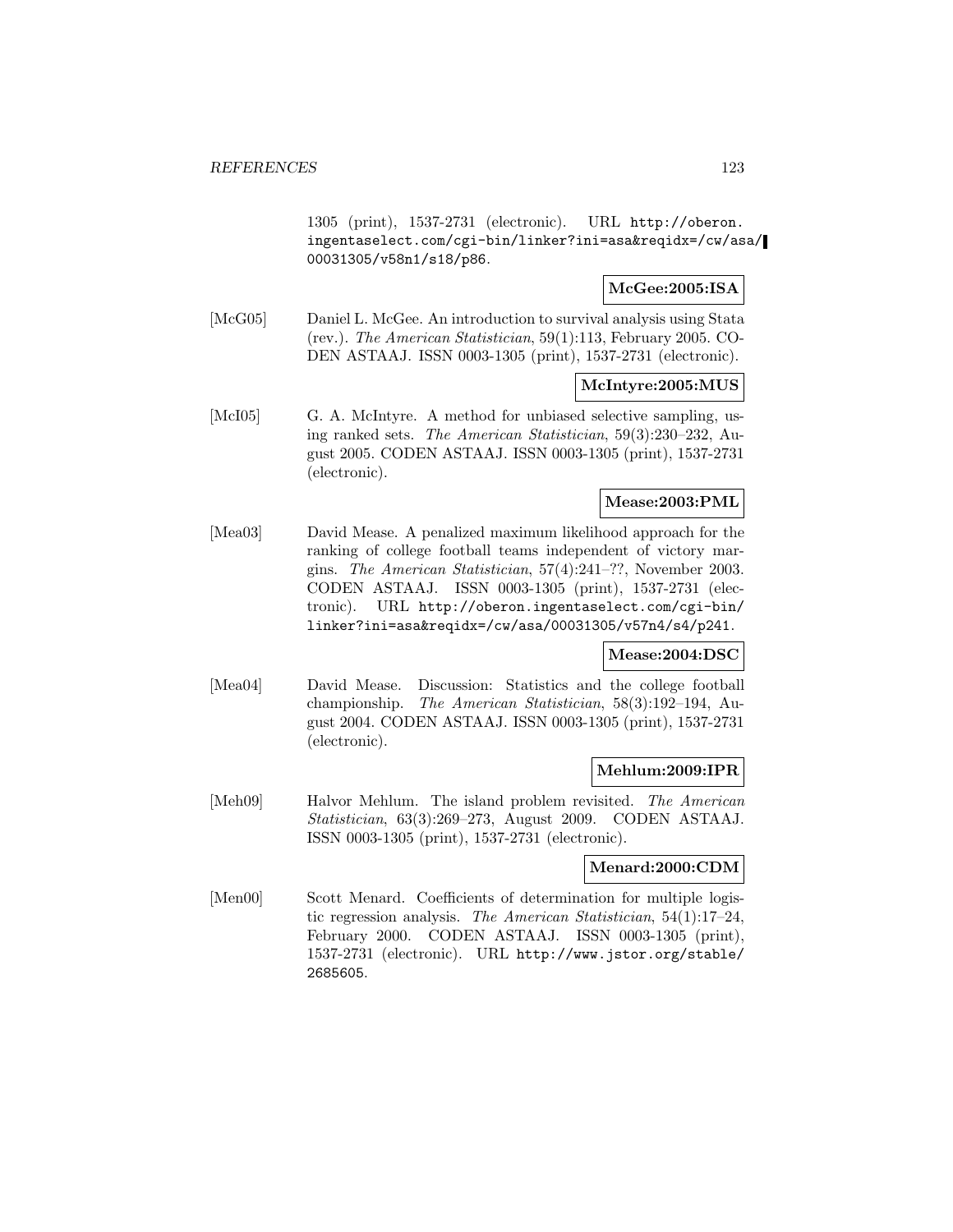#### **Menard:2004:CSA**

[Men04a] Scott Menard. Correction: Six approaches to calculating standardized logistic regression coefficients. The American Statistician, 58(4):364, November 2004. CODEN ASTAAJ. ISSN 0003- 1305 (print), 1537-2731 (electronic). URL http://www.jstor. org/stable/27643603. See [Men04b].

# **Menard:2004:SAC**

[Men04b] Scott Menard. Six approaches to calculating standardized logistic regression coefficients. The American Statistician, 58(3):218– 223, August 2004. CODEN ASTAAJ. ISSN 0003-1305 (print), 1537-2731 (electronic). URL http://www.jstor.org/stable/ 27643560. See correction [Men04a].

## **Meng:2009:DFW**

[Men09] Xiao-Li Meng. Desired and feared — what do we do now and over the next 50 years? The American Statistician, 63(3):202– 210, August 2009. CODEN ASTAAJ. ISSN 0003-1305 (print), 1537-2731 (electronic).

# **Miller:2007:FDD**

[MF07] Gregory K. Miller and Stephanie L. Fridell. A forgotten discrete distribution? reviving the negative hypergeometric model. The American Statistician, 61(4):347–350, November 2007. CODEN ASTAAJ. ISSN 0003-1305 (print), 1537-2731 (electronic).

### **Murad:2003:SSO**

[MFS<sup>+</sup>03] Havi Murad, Anat Fleischman, Siegal Sadetzki, Orna Geyer, and Laurence S. Freedman. Small samples and ordered logistic regression: Does it help to collapse categories of outcome? The American Statistician, 57(3):155–??, August 2003. CODEN ASTAAJ. ISSN 0003-1305 (print), 1537-2731 (electronic). URL http://oberon.ingentaselect.com/cgi-bin/ linker?ini=asa&reqidx=/cw/asa/00031305/v57n3/s2/p155.

### **Miao:2004:EDC**

[MG04] Weiwen Miao and Joseph L. Gastwirth. The effect of dependence on confidence intervals for a population proportion. The American Statistician, 58(2):124–130, May 2004. CODEN ASTAAJ. ISSN 0003-1305 (print), 1537-2731 (electronic). URL http:// www.jstor.org/stable/27643520.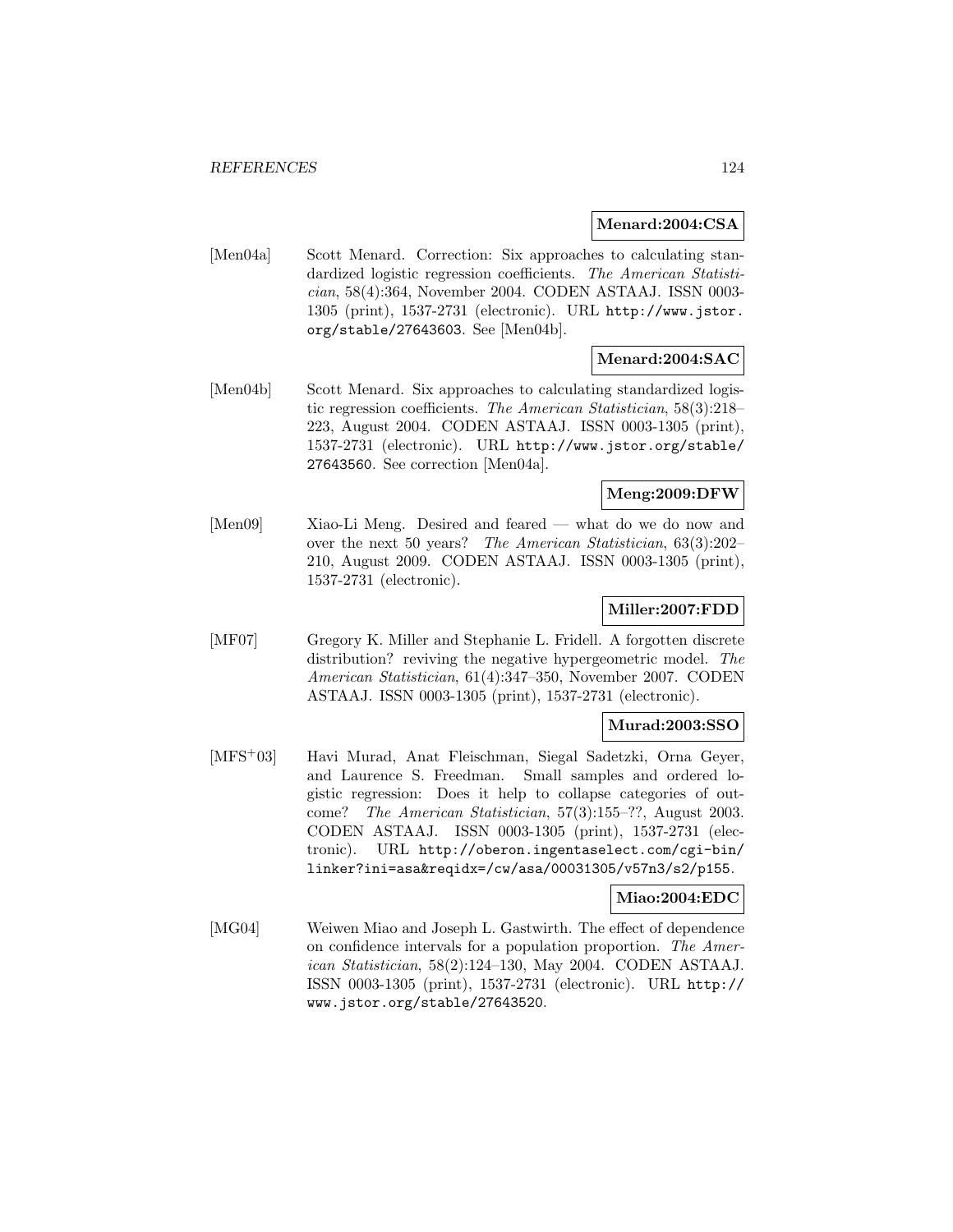#### **Madigan:2009:CWS**

[MG09] David Madigan and Andrew Gelman. Comment: What is statistics? The American Statistician, 63(2):114, May 2009. CODEN ASTAAJ. ISSN 0003-1305 (print), 1537-2731 (electronic).

# **Miller:2001:RBT**

[Mil01] Jacqueline B. Miller. Reviews of books and teaching materials: An Electronic Companion to Statistics, by G. W. Cobb; J. A. Witmer; J. D. Cryer; An Electronic Companion to Biostatistics, by A. A. Afifi; M. Lee; G. W. Cobb; An Electronic Companion to Business Statistics by J. D. Cryer; G. W. Cobb; J. A. Witmer. The American Statistician, 55(2):168–169, May 2001. CODEN ASTAAJ. ISSN 0003-1305 (print), 1537-2731 (electronic). URL http://www.jstor.org/stable/2686008.

# **Miller:2003:BRB**

[Mil03] Stephen J. Miller. Book reviews: Basic Statistics and Data Analysis (with InfoTrac and CD-ROM) (1st ed.), Introduction to Probability and Statistics (11th ed.) and Just the Essentials of Elementary Statistics (3rd ed.). The American Statistician, 57(3):219–??, August 2003. CODEN ASTAAJ. ISSN 0003-1305 (print), 1537- 2731 (electronic). URL http://oberon.ingentaselect.com/ cgi-bin/linker?ini=asa&reqidx=/cw/asa/00031305/v57n3/ s19/p219.

### **Miller:2004:BRBb**

[Mil04a] Stephen J. Miller. Book review: CAST (Computer-Assisted Statistics Teaching). The American Statistician, 58(1):87–??, February 2004. CODEN ASTAAJ. ISSN 0003-1305 (print), 1537- 2731 (electronic). URL http://oberon.ingentaselect.com/ cgi-bin/linker?ini=asa&reqidx=/cw/asa/00031305/v58n1/ s19/p87.

# **Miller:2004:BRBa**

[Mil04b] Stephen J. Miller. Book review: Fifty Fathoms: Statistics Demonstrations for Deeper Understanding. The American Statistician, 58(1):86–??, February 2004. CODEN ASTAAJ. ISSN 0003-1305 (print), 1537-2731 (electronic). URL http://oberon. ingentaselect.com/cgi-bin/linker?ini=asa&reqidx=/cw/asa/ 00031305/v58n1/s17/p86.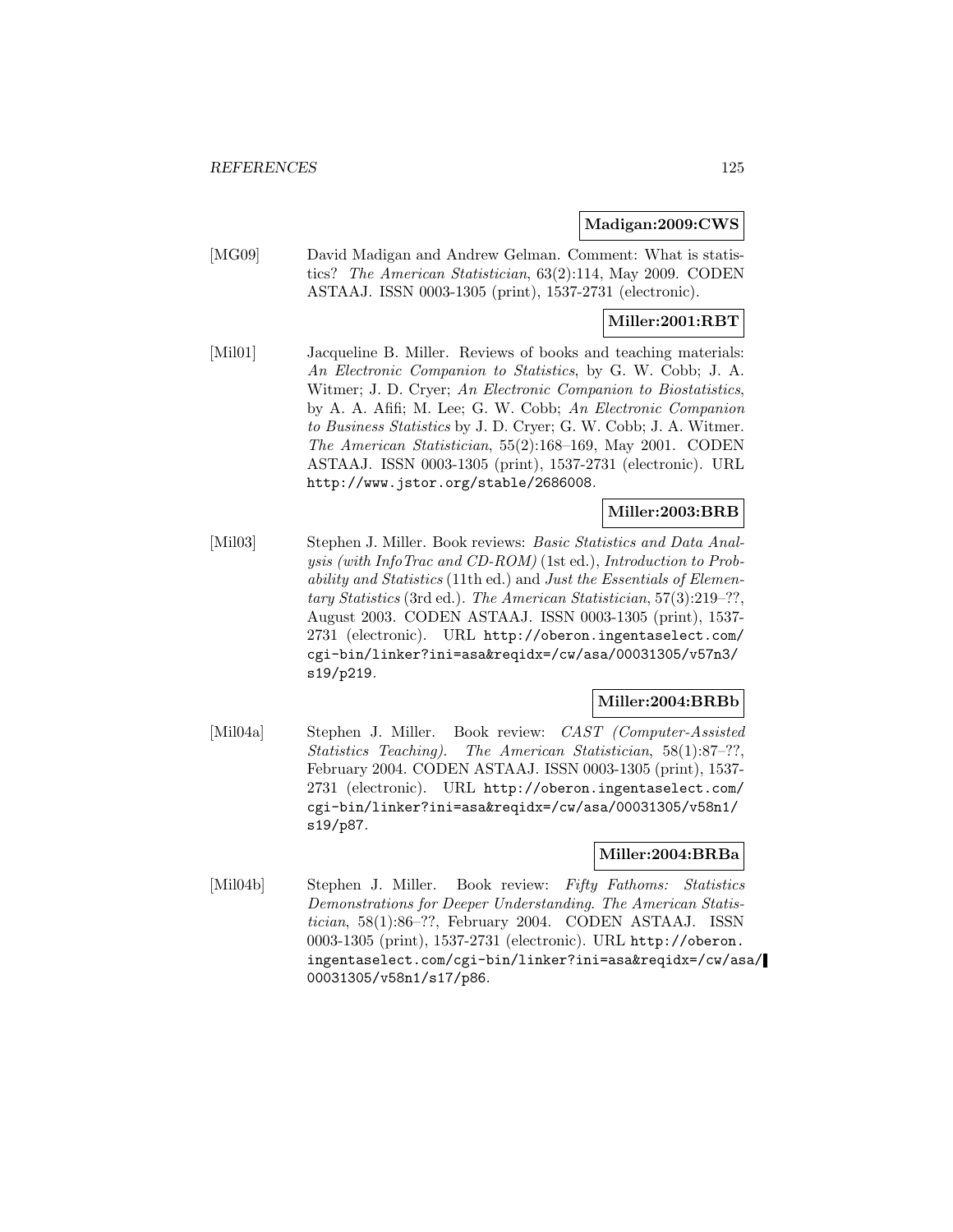#### **Miller:2004:BRBc**

[Mil04c] Stephen J. Miller. Book review: Statistics in Action: Understanding a World of Data, by Anne E. Watkins; Richard L. Schaeffer; George W. Cobb. The American Statistician, 58(3):259–260, August 2004. CODEN ASTAAJ. ISSN 0003-1305 (print), 1537-2731 (electronic). URL http://www.jstor.org/stable/27643569.

## **Minnotte:2007:BRB**

[Min07] Michael Minnotte. Book review: Introduction to Modern Nonparametric Statistics, by James J. Higgins. The American Statistician, 61(2):184, May 2007. CODEN ASTAAJ. ISSN 0003-1305 (print), 1537-2731 (electronic).

### **Mirkin:2001:EWL**

[Mir01] Boris Mirkin. Eleven ways to look at the chi-squared coefficient for contingency tables. The American Statistician, 55(2):111–120, May 2001. CODEN ASTAAJ. ISSN 0003-1305 (print), 1537-2731 (electronic). URL http://www.jstor.org/stable/2685997.

### **Missiakoulis:2006:PLA**

[Mis06] Spyros Missiakoulis. Plutarch and Lucullus' applied sampling. The American Statistician, 60(3):269–270, August 2006. CODEN ASTAAJ. ISSN 0003-1305 (print), 1537-2731 (electronic).

#### **Mills:2004:EAS**

[MJ04] Jamie D. Mills and Elisa L. Johnson. An evaluation of activstats for SPSS for teaching and learning. The American Statistician, 58(3):254–258, August 2004. CODEN ASTAAJ. ISSN 0003-1305 (print), 1537-2731 (electronic). URL http://www.jstor.org/ stable/27643567.

### **Morris:2009:UNN**

[ML09] Carl N. Morris and Kari F. Lock. Unifying the named natural exponential families and their relatives. The American Statistician, 63(3):247–253, August 2009. CODEN ASTAAJ. ISSN 0003-1305 (print), 1537-2731 (electronic).

#### **Moerbeek:2005:RCVa**

[Moe05a] Mirjam Moerbeek. Randomization of clusters versus randomization of persons within clusters. The American Statistician, 59 (1):72–78, February 2005. CODEN ASTAAJ. ISSN 0003-1305 (print), 1537-2731 (electronic).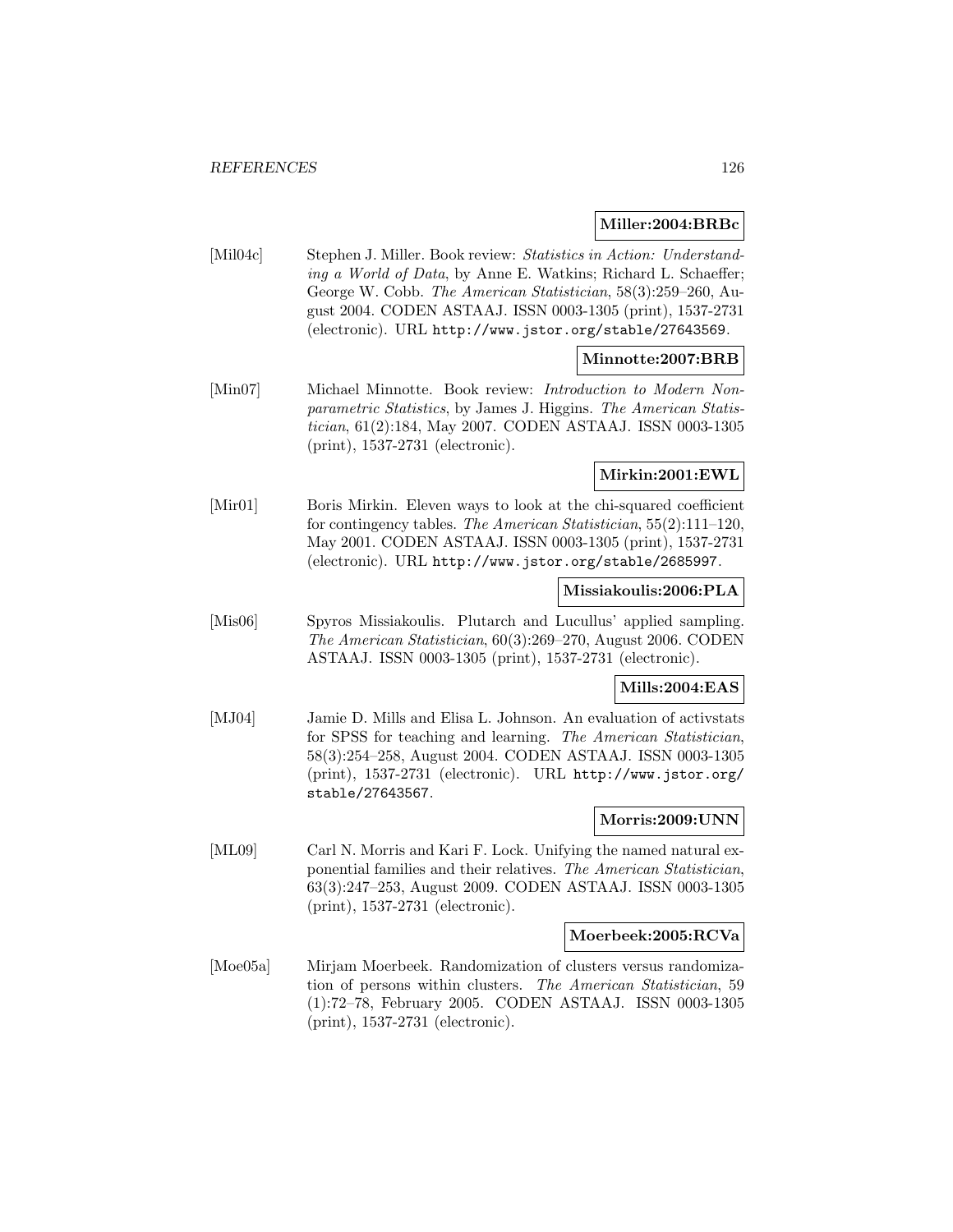#### **Moerbeek:2005:RCVb**

[Moe05b] Mirjam Moerbeek. Randomization of clusters versus randomization of persons within clusters. The American Statistician, 59(2): 173–179, May 2005. CODEN ASTAAJ. ISSN 0003-1305 (print), 1537-2731 (electronic).

# **Monahan:2004:TSC**

[Mon04] John Monahan. Teaching statistical computing at North Carolina State University. The American Statistician, 58(1):6–??, February 2004. CODEN ASTAAJ. ISSN 0003-1305 (print), 1537- 2731 (electronic). URL http://oberon.ingentaselect.com/ cgi-bin/linker?ini=asa&reqidx=/cw/asa/00031305/v58n1/ s3/p6.

# **Monahan:2006:PCR**

[Mon06] John F. Monahan. Professor C. R. Mudgeon and the "order," or writing regression questions so that students do not need a calculator. The American Statistician, 60(1):50–52, February 2006. CODEN ASTAAJ. ISSN 0003-1305 (print), 1537-2731 (electronic).

# **Moore:2001:UPF**

[Moo01] David S. Moore. Undergraduate programs and the future of academic statistics. The American Statistician, 55(1):1–6, February 2001. CODEN ASTAAJ. ISSN 0003-1305 (print), 1537-2731 (electronic). URL http://www.jstor.org/stable/2685522.

### **Moore:2005:PGS**

[Moo05] David S. Moore. Preparing graduate students to teach statistics. The American Statistician, 59(1):1–3, February 2005. CODEN ASTAAJ. ISSN 0003-1305 (print), 1537-2731 (electronic).

#### **Moore:2007:SEI**

[Moo07] Page C. Moore. Statistics explained: An introductory guide for life scientists. The American Statistician, 61(3):274, August 2007. CODEN ASTAAJ. ISSN 0003-1305 (print), 1537-2731 (electronic).

### **Moreno:2007:ISC**

[Mor07] Jerry L. Moreno. Investigating statistical concepts, applications, and methods. The American Statistician, 61(1):98–99, Febru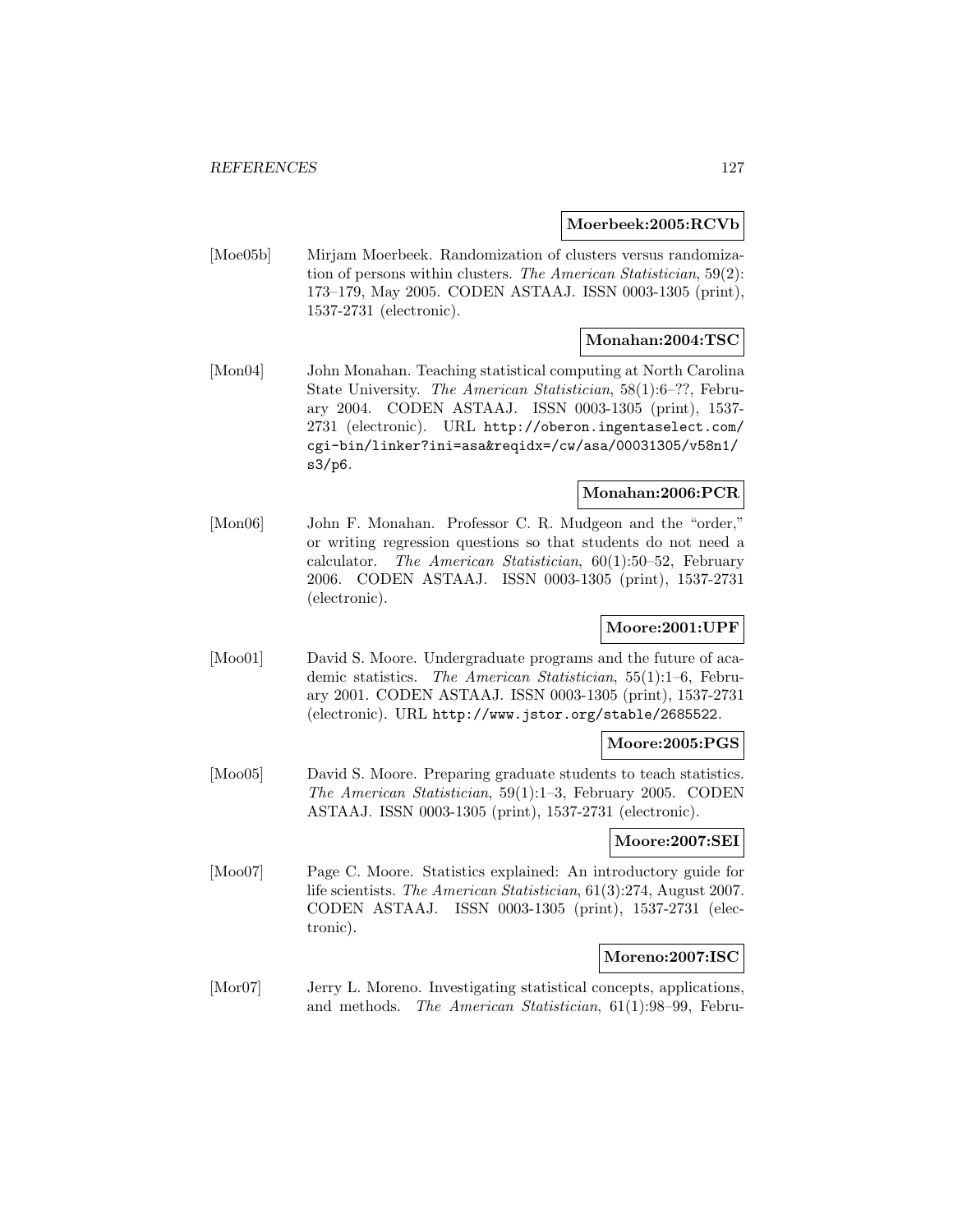ary 2007. CODEN ASTAAJ. ISSN 0003-1305 (print), 1537-2731 (electronic).

## **Morgan:2007:NST**

[MPR07] B. J. T. Morgan, K. J. Palmer, and M. S. Ridout. Negative score test statistic. The American Statistician, 61(4):285–288, November 2007. CODEN ASTAAJ. ISSN 0003-1305 (print), 1537-2731 (electronic).

### **Mandel:2009:SBC**

[MR09] Micha Mandel and Yosef Rinott. A selection bias conflict and frequentist versus Bayesian viewpoints. The American Statistician, 63(3):211–217, August 2009. CODEN ASTAAJ. ISSN 0003-1305 (print), 1537-2731 (electronic).

## **Mrug:2007:EDS**

[Mru07] Sylvie Mrug. Experimental design and statistics for psychology: a first course. The American Statistician, 61(3):275–276, August 2007. CODEN ASTAAJ. ISSN 0003-1305 (print), 1537-2731 (electronic).

# **McCready:2001:SPS**

[MS01] Thomas A. McCready and Neil C. Schwertman. Statistical practice: The statistical paleontology of Charles Lyell and the Coupon Problem. The American Statistician, 55(4):272–278, November 2001. CODEN ASTAAJ. ISSN 0003-1305 (print), 1537-2731 (electronic). URL http://www.jstor.org/stable/2685687.

### **Michael:2002:MAS**

[MS02] John R. Michael and William R. Schucany. The mixture approach for simulating bivariate distributions with specified correlations. The American Statistician, 56(1):48–54, February 2002. CODEN ASTAAJ. ISSN 0003-1305 (print), 1537-2731 (electronic). URL http://www.jstor.org/stable/3087327.

# **Maity:2006:TST**

[MS06] Arnab Maity and Michael Sherman. The two-sample T test with one variance unknown. The American Statistician, 60(2):163–166, May 2006. CODEN ASTAAJ. ISSN 0003-1305 (print), 1537-2731 (electronic).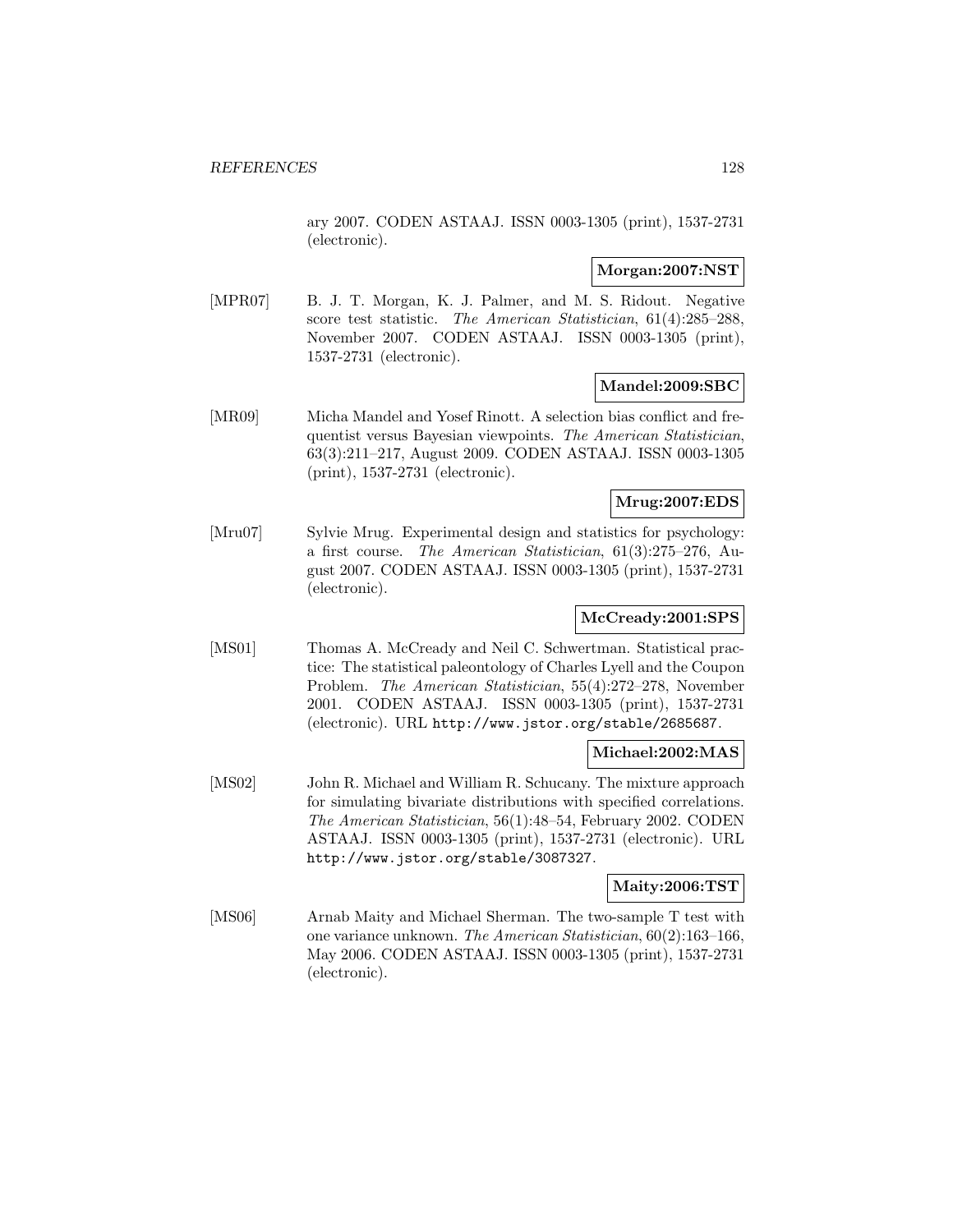#### **McCarthy:2008:PBV**

[MSL<sup>+</sup>08] John McCarthy, Howard Stanislevic, Mark Lindeman, Arlene S. Ash, Vittorio Addona, and Mary Batcher. Percentage-based versus statistical-power-based vote tabulation audits. The American Statistician, 62(1):11–16, February 2008. CODEN ASTAAJ. ISSN 0003-1305 (print), 1537-2731 (electronic).

## **Murdoch:2008:VRV**

[MTA08] Duncan J. Murdoch, Yu-Ling Tsai, and James Adcock. P-values are random variables. The American Statistician, 62(3):242–245, August 2008. CODEN ASTAAJ. ISSN 0003-1305 (print), 1537- 2731 (electronic).

#### **Mukhopadhyay:2006:MMO**

[Muk06] Nitis Mukhopadhyay. MVUE for the mean with one observation. The American Statistician, 60(1):71–74, February 2006. CODEN ASTAAJ. ISSN 0003-1305 (print), 1537-2731 (electronic).

### **Molenberghs:2007:LRS**

[MV07] Geert Molenberghs and Geert Verbeke. Likelihood ratio, score, and Wald tests in a constrained parameter space. The American Statistician, 61(1):22–27, February 2007. CODEN ASTAAJ. ISSN 0003-1305 (print), 1537-2731 (electronic).

### **McGrath:2005:QCT**

[MY05] Richard N. McGrath and Arthur B. Yeh. A quick, compact, twosample dispersion test. The American Statistician, 59(1):47–53, February 2005. CODEN ASTAAJ. ISSN 0003-1305 (print), 1537- 2731 (electronic).

### **Nadarajah:2009:PDP**

[Nad09] Saralees Nadarajah. PDFs and dual PDFs. The American Statistician, 63(1):45–48, February 2009. CODEN ASTAAJ. ISSN 0003-1305 (print), 1537-2731 (electronic).

#### **Nash:2006:SSP**

[Nas06] J. C. Nash. Spreadsheets in statistical practice: Another look. The American Statistician, 60(3):287–289, August 2006. CODEN ASTAAJ. ISSN 0003-1305 (print), 1537-2731 (electronic).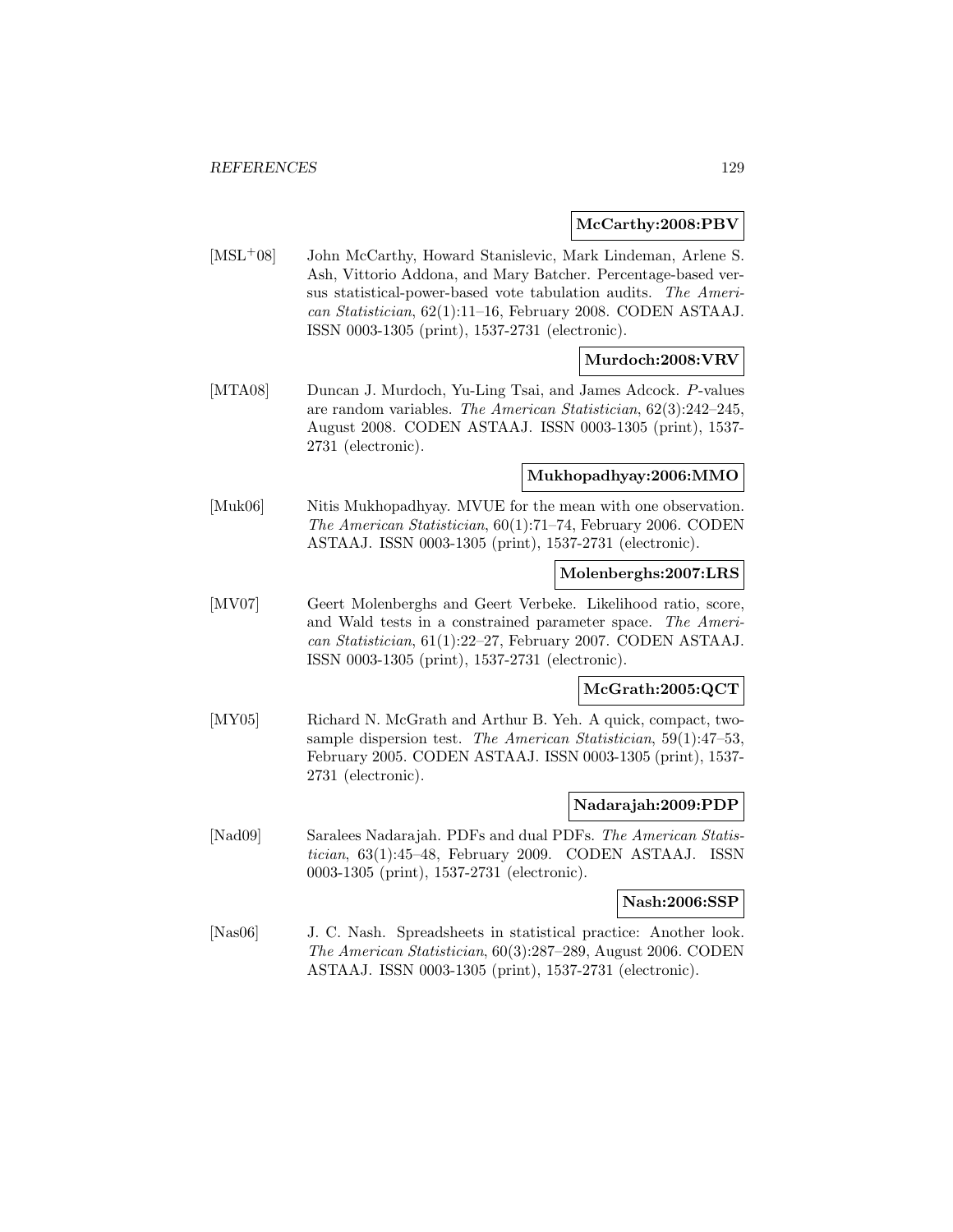### **Nayak:2002:RCT**

[Nay02] Tapan K. Nayak. Rao–Cramer type inequalities for mean squared error of prediction. The American Statistician, 56(2):102–??, May 2002. CODEN ASTAAJ. ISSN 0003-1305 (print), 1537- 2731 (electronic). URL http://oberon.ingentaselect.com/ cgi-bin/linker?ini=asa&reqidx=/cw/asa/00031305/v56n2/ s5/p102.

### **Nelsen:2001:BRB**

[Nel01] Roger Nelsen. Book review: Probability and Random Variables: a Beginner's Guide. The American Statistician, 55(1):82–83, February 2001. CODEN ASTAAJ. ISSN 0003-1305 (print), 1537-2731 (electronic). URL http://www.jstor.org/stable/ 2685536.

#### **Nelson:2007:IMM**

[Nel07] Kerrie Nelson. Introduction to mixed modelling: Beyond regression and analysis of variance. The American Statistician, 61(4): 368–369, November 2007. CODEN ASTAAJ. ISSN 0003-1305 (print), 1537-2731 (electronic).

# **Newcombe:2001:LCI**

[New01] Robert G. Newcombe. Logit confidence intervals and the inverse sinh transformation. The American Statistician, 55(3):200– 202, August 2001. CODEN ASTAAJ. ISSN 0003-1305 (print), 1537-2731 (electronic). URL http://www.jstor.org/stable/ 2685799.

# **Niermann:2005:OOT**

[Nie05] Stefan Niermann. Optimizing the ordering of tables with evolutionary computation. The American Statistician, 59(1):41–46, February 2005. CODEN ASTAAJ. ISSN 0003-1305 (print), 1537- 2731 (electronic).

### **Nolan:2009:CWS**

[NL09] Deborah Nolan and Duncan Temple Lang. Comment: What is statistics? The American Statistician, 63(2):117–121, May 2009. CODEN ASTAAJ. ISSN 0003-1305 (print), 1537-2731 (electronic).

# **Norwood:2007:DOS**

[Nor07] Janet L. Norwood. Discussion: The official statistics Olympic challenge. The American Statistician, 61(1):13–15, February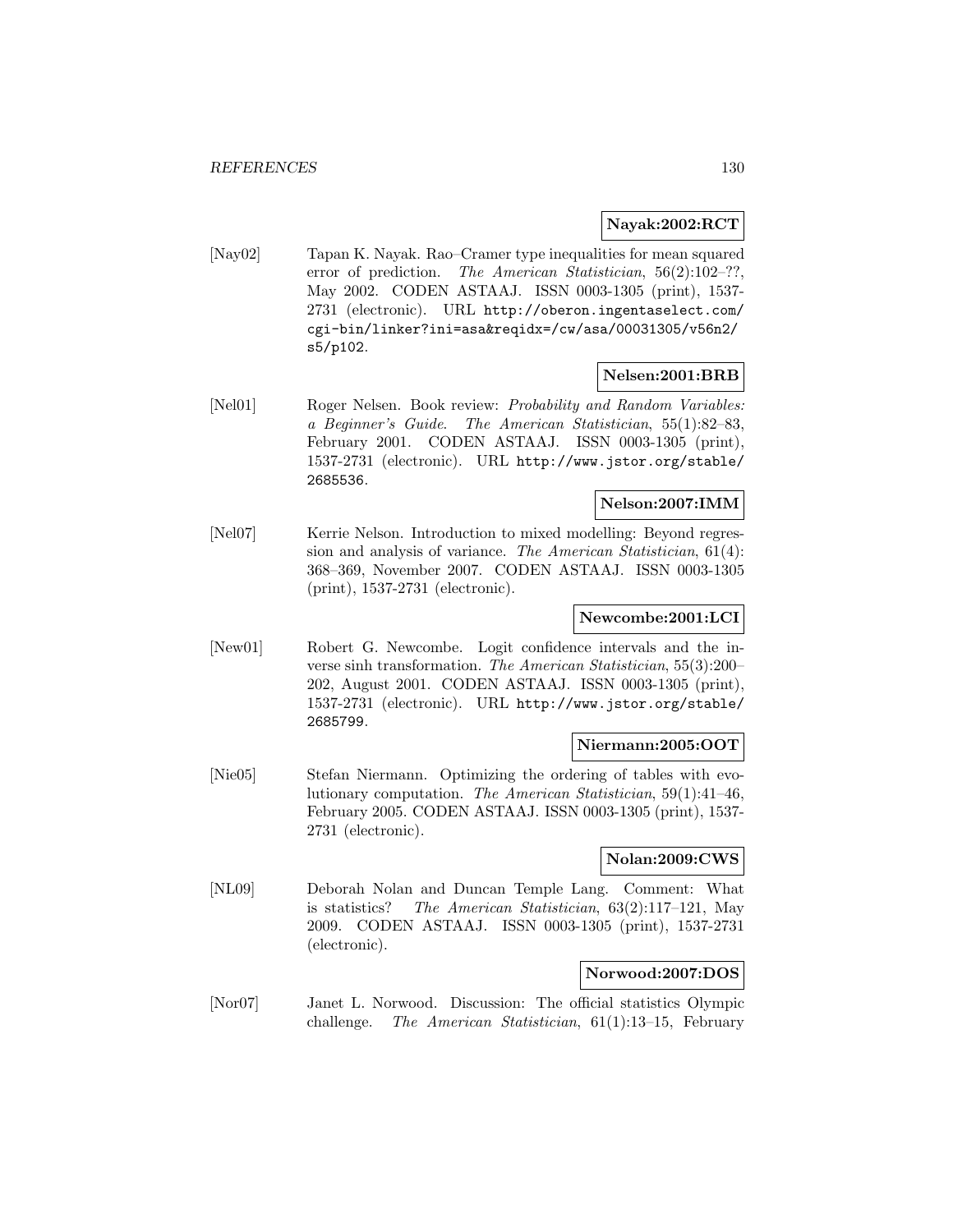2007. CODEN ASTAAJ. ISSN 0003-1305 (print), 1537-2731 (electronic).

#### **Nordman:2009:UHE**

[NVB09] Daniel J. Nordman, Stephen B. Vardeman, and Melissa A. Bingham. Uniformly hyper-efficient Bayes inference in a class of nonregular problems. The American Statistician, 63(3):234–238, August 2009. CODEN ASTAAJ. ISSN 0003-1305 (print), 1537-2731 (electronic).

### **OBrien:2003:GIO**

[OF03] Timothy E. O'Brien and Gerald M. Funk. A gentle introduction to optimal design for regression models. The American Statistician, 57(4):265–??, November 2003. CO-DEN ASTAAJ. ISSN 0003-1305 (print), 1537-2731 (electronic). URL http://oberon.ingentaselect.com/cgi-bin/ linker?ini=asa&reqidx=/cw/asa/00031305/v57n4/s9/p265.

#### **Oster:2008:ESS**

[OH08a] Robert A. Oster and Joseph M. Hilbe. An examination of statistical software packages for parametric and nonparametric data analyses using exact methods. The American Statistician, 62 (1):74–84, February 2008. CODEN ASTAAJ. ISSN 0003-1305 (print), 1537-2731 (electronic). See rejoinder [OH08b].

# **Oster:2008:RES**

[OH08b] Robert A. Oster and Joseph M. Hilbe. Rejoinder to "An Examination of Statistical Software Packages for Parametric and Nonparametric Data Analyses Using Exact Methods". The American Statistician, 62(2):173–176, May 2008. CODEN ASTAAJ. ISSN 0003-1305 (print), 1537-2731 (electronic). See [OH08a].

### **Ord:2007:ECD**

[OI07] J. Keith Ord and Harvey J. Iglarsh. The estimation of conditional distributions from large databases. The American Statistician, 61 (4):308–314, November 2007. CODEN ASTAAJ. ISSN 0003-1305 (print), 1537-2731 (electronic).

### **Owen:2000:PDA**

[OSC00] W. J. Owen, D. Sinha, and M. H. Capozzoli. A paireddata analysis for a lifetime distribution. The American Statistician, 54(4):252–256, November 2000. CODEN ASTAAJ.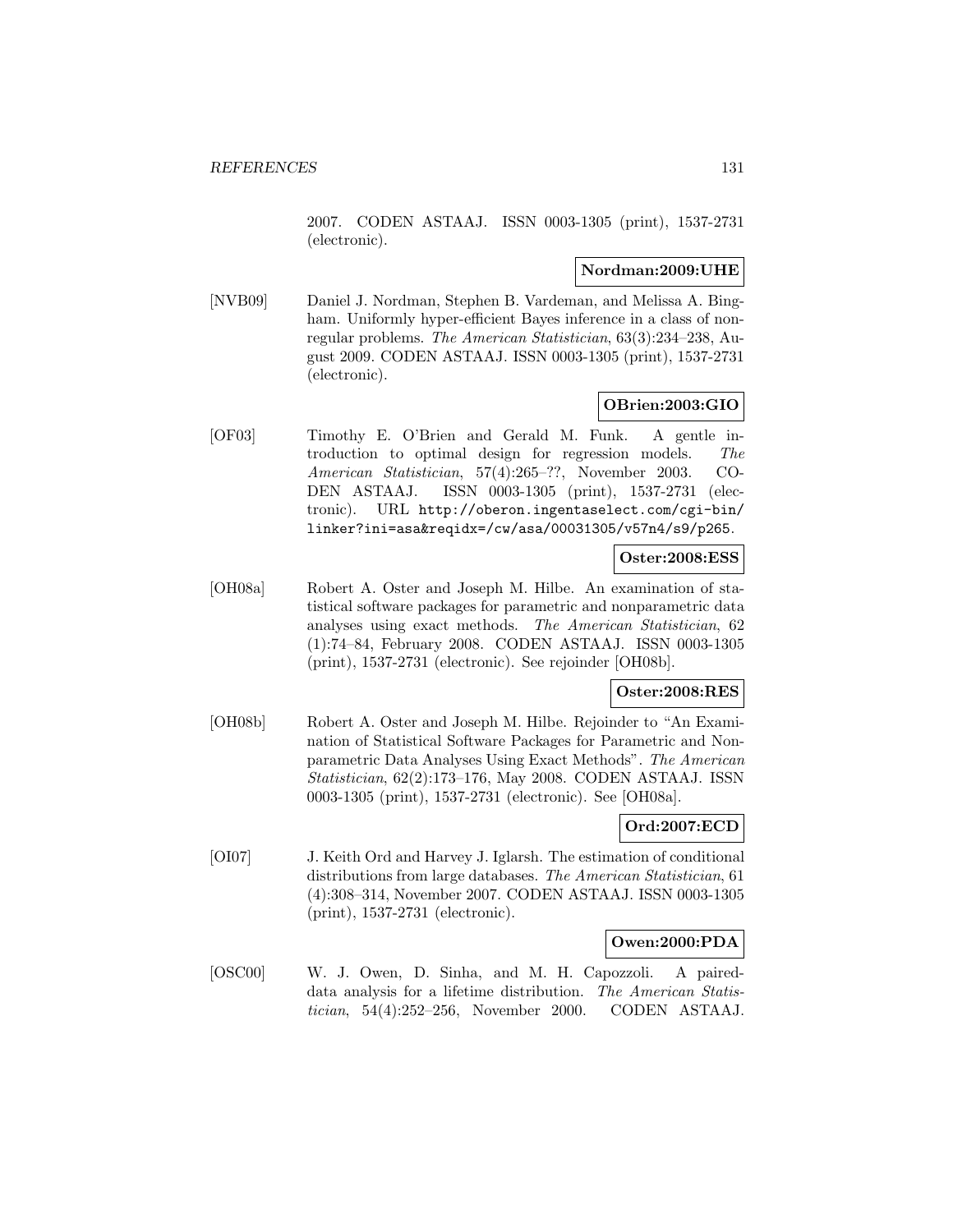ISSN 0003-1305 (print), 1537-2731 (electronic). URL http: //www.amstat.org/publications/tas/Owen.htm; http:// www.jstor.org/stable/2685776.

### **Oster:2002:ESS**

[Ost02] Robert A. Oster. An examination of statistical software packages for categorical data analysis using exact methods. The American Statistician, 56(3):235–??, August 2002. CO-DEN ASTAAJ. ISSN 0003-1305 (print), 1537-2731 (electronic). URL http://oberon.ingentaselect.com/cgi-bin/ linker?ini=asa&reqidx=/cw/asa/00031305/v56n3/s13/p235.

# **Oster:2003:ESS**

[Ost03] Robert A. Oster. An examination of statistical software packages for categorical data analysis using exact methods — Part II. The American Statistician, 57(3):201–??, August 2003. CODEN ASTAAJ. ISSN 0003-1305 (print), 1537-2731 (electronic). URL http://oberon.ingentaselect.com/cgi-bin/ linker?ini=asa&reqidx=/cw/asa/00031305/v57n3/s14/p201.

#### **Oster:2009:SENa**

[Ost09a] Robert A. Oster. Section Editor's notes. The American Statistician, 63(2):187–188, May 2009. CODEN ASTAAJ. ISSN 0003- 1305 (print), 1537-2731 (electronic).

# **Oster:2009:SENb**

[Ost09b] Robert A. Oster. Section Editor's notes. The American Statistician, 63(4):400, November 2009. CODEN ASTAAJ. ISSN 0003- 1305 (print), 1537-2731 (electronic).

### **Owen:2001:BRB**

[Owe01] William B. Owen. Book review: Introduction to Business Statistics: a Computer Integrated, Data Analysis Approach. The American Statistician, 55(1):83–84, February 2001. CODEN ASTAAJ. ISSN 0003-1305 (print), 1537-2731 (electronic). URL http:// www.jstor.org/stable/2685538.

#### **Padgett:2008:VSP**

[Pad08] Lakshmi Padgett. Variations on split plot and split block experiment designs. The American Statistician, 62(2):184, May 2008. CODEN ASTAAJ. ISSN 0003-1305 (print), 1537-2731 (electronic).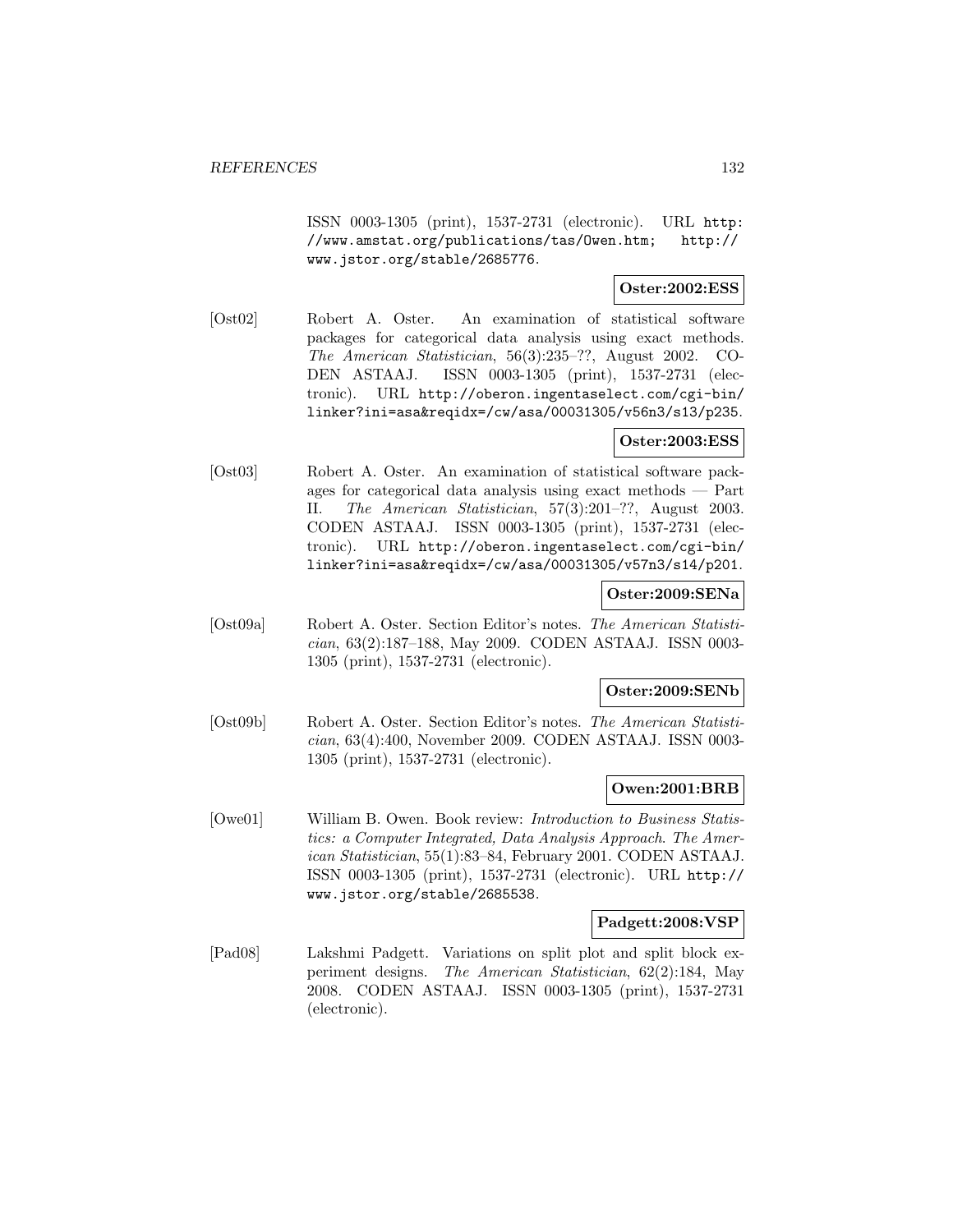#### **Pagano:2000:BRB**

[Pag00] Marcello Pagano. Book review: StatConcepts: a Visual Tour of Statistical Ideas. The American Statistician, 54(4):323–324, November 2000. CODEN ASTAAJ. ISSN 0003-1305 (print), 1537-2731 (electronic). URL http://www.jstor.org/stable/ 2685789.

#### **Palacios:2008:SSR**

[Pal08] José Luis Palacios. On the simple symmetric random walk and its maximal function. The American Statistician, 62(2):138–140, May 2008. CODEN ASTAAJ. ISSN 0003-1305 (print), 1537-2731 (electronic).

# **Pan:2002:NUM**

[Pan02] Wei Pan. A note on the use of marginal likelihood and conditional likelihood in analyzing clustered data. The American Statistician, 56(3):171–??, August 2002. CODEN ASTAAJ. ISSN 0003-1305 (print), 1537-2731 (electronic). URL http://oberon.ingentaselect.com/cgi-bin/linker? ini=asa&reqidx=/cw/asa/00031305/v56n3/s2/p171.

## **Pardoe:2004:MSS**

[Par04] Iain Pardoe. Multidimensional scaling for selecting small groups in college courses. The American Statistician, 58(4):317–321, November 2004. CODEN ASTAAJ. ISSN 0003-1305 (print), 1537-2731 (electronic). URL http://www.jstor.org/stable/ 27643590.

### **Pawitan:2000:RFW**

[Paw00] Yudi Pawitan. A reminder of the fallibility of the Wald statistic: Likelihood explanation. The American Statistician, 54(1):54– 56, February 2000. CODEN ASTAAJ. ISSN 0003-1305 (print), 1537-2731 (electronic). URL http://www.jstor.org/stable/ 2685612.

#### **Parker:2003:SSM**

[PB03] Robert A. Parker and Nancy G. Berman. Sample size: More than calculations. The American Statistician, 57(3):166–??, August 2003. CODEN ASTAAJ. ISSN 0003-1305 (print), 1537- 2731 (electronic). URL http://oberon.ingentaselect.com/ cgi-bin/linker?ini=asa&reqidx=/cw/asa/00031305/v57n3/ s4/p166.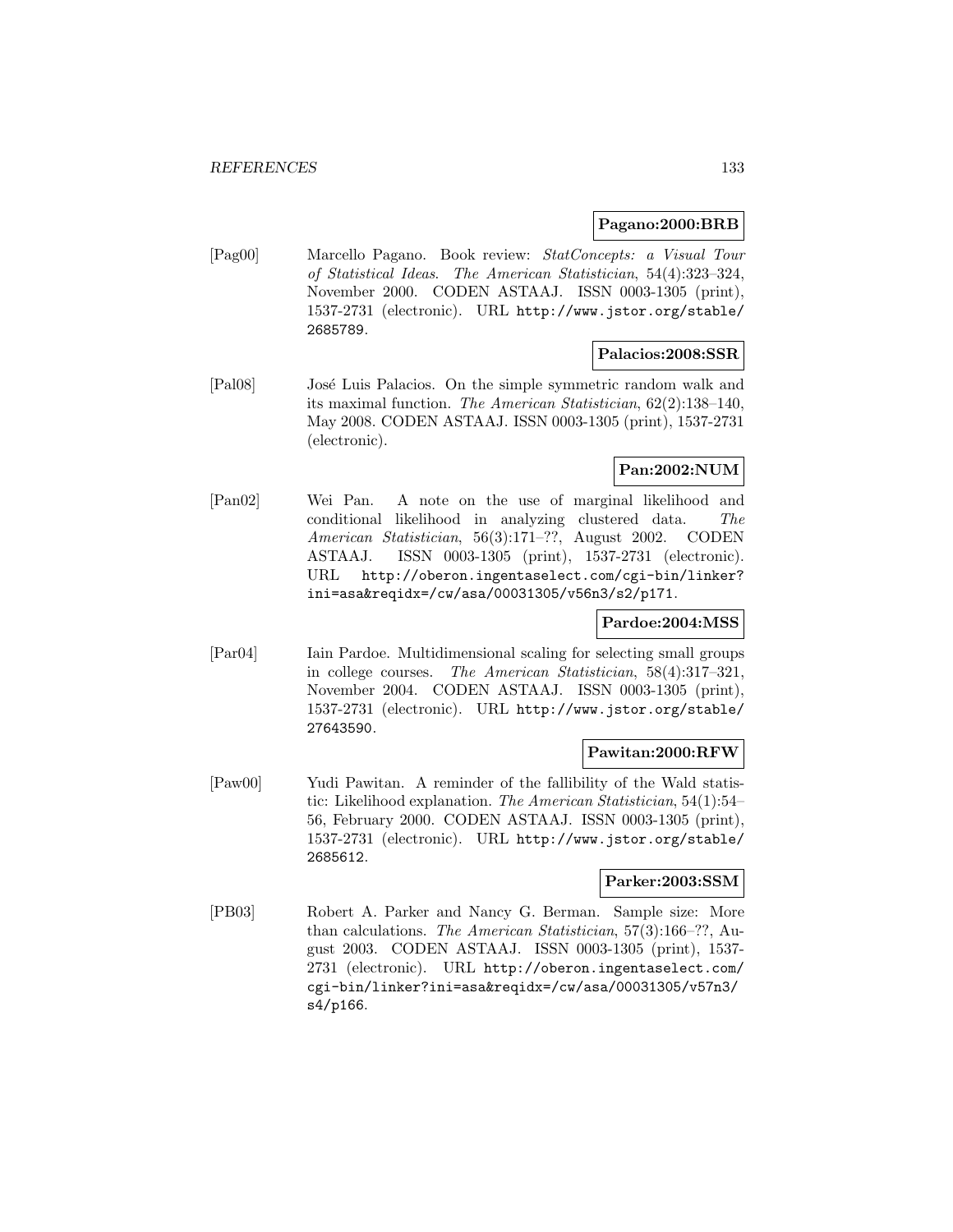#### **Pardoe:2002:GMA**

[PC02] Iain Pardoe and R. Dennis Cook. A graphical method for assessing the fit of a logistic regression model. The American Statistician, 56(4):263–??, November 2002. CO-DEN ASTAAJ. ISSN 0003-1305 (print), 1537-2731 (electronic). URL http://oberon.ingentaselect.com/cgi-bin/ linker?ini=asa&reqidx=/cw/asa/00031305/v56n4/s2/p263.

# **Piepho:2005:SCI**

[PE05] Hans-Peter Piepho and Katharina Emrich. Simultaneous confidence intervals for two estimable functions and their ratio under a linear model. The American Statistician, 59(4):292–300, November 2005. CODEN ASTAAJ. ISSN 0003-1305 (print), 1537-2731 (electronic).

# **Peng:2002:QAL**

[PH02] Roger D. Peng and Nicolas W. Hengartner. Quantitative analysis of literary styles. The American Statistician, 56(3):175–??, August 2002. CODEN ASTAAJ. ISSN 0003-1305 (print), 1537- 2731 (electronic). URL http://oberon.ingentaselect.com/ cgi-bin/linker?ini=asa&reqidx=/cw/asa/00031305/v56n3/ s3/p175.

### **Potthoff:2008:FFC**

[PHSN08] Richard F. Potthoff, Susan Halabi, Joellen M. Schildkraut, and Beth Newman. Flexible frames and control sampling in case-control studies. The American Statistician, 62(4):307–313, November 2008. CODEN ASTAAJ. ISSN 0003-1305 (print), 1537-2731 (electronic).

#### **Pickle:2006:GDT**

[Pic06] Linda Pickle. Graphic discovery: a trout in the milk and other visual adventures. The American Statistician, 60(2):203, May 2006. CODEN ASTAAJ. ISSN 0003-1305 (print), 1537-2731 (electronic).

#### **Piegorsch:2001:BRB**

[Pie01] Walter W. Piegorsch. Book review: Statistics and Experimental Design for Toxicologists (3rd ed.). The American Statistician, 55(1):81, February 2001. CODEN ASTAAJ. ISSN 0003-1305 (print), 1537-2731 (electronic). URL http://www.jstor.org/ stable/2685534.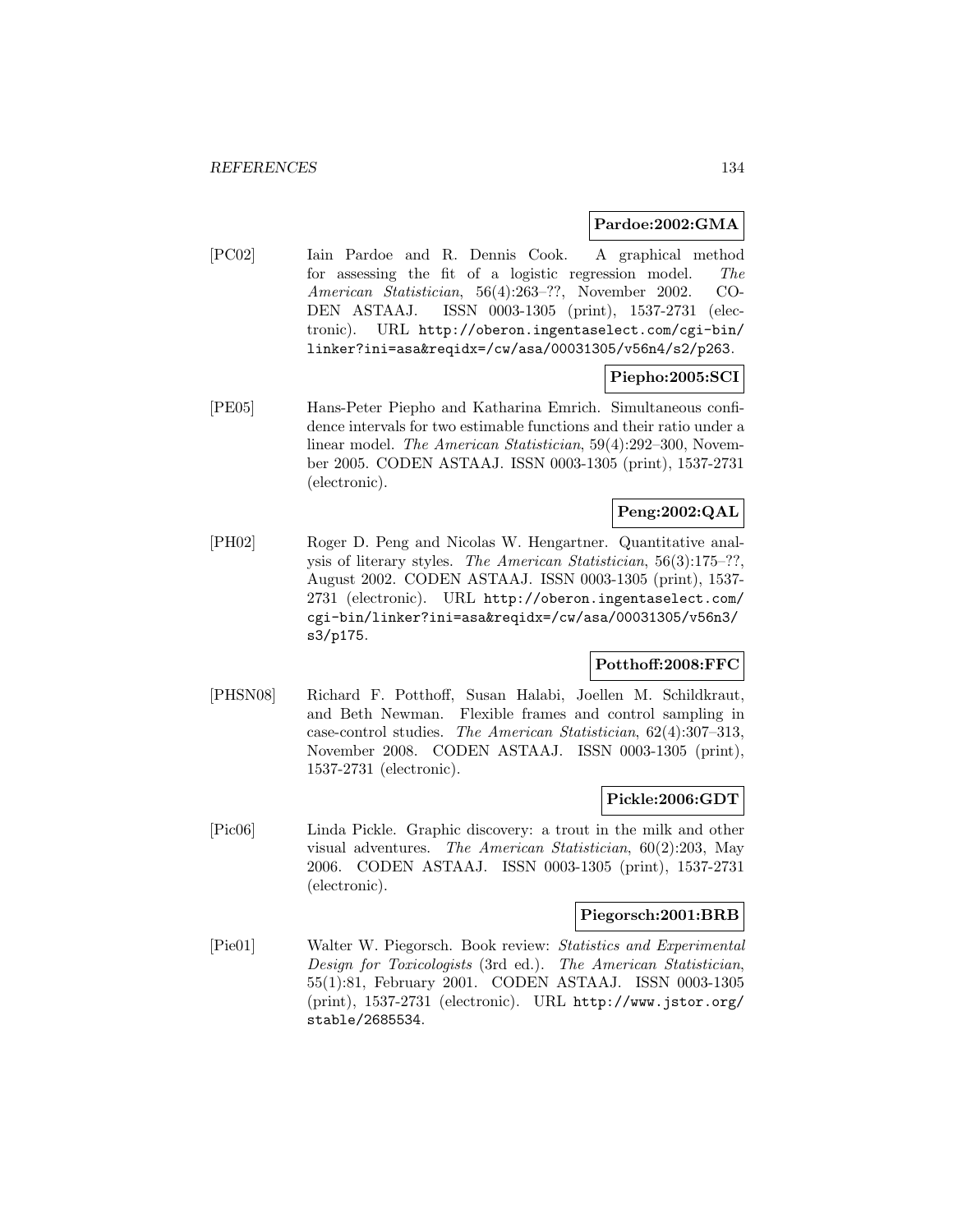## **Pan:2000:NML**

[PLC00] Wei Pan, Thomas A. Louis, and John E. Connett. A note on marginal linear regression with correlated response data. The American Statistician, 54(3):191–195, August 2000. CO-DEN ASTAAJ. ISSN 0003-1305 (print), 1537-2731 (electronic). URL http://www.amstat.org/publications/tas/Pan.htm; http://www.jstor.org/stable/2685589.

### **Peikes:2008:PSM**

[PMO08] Deborah N. Peikes, Lorenzo Moreno, and Sean Michael Orzol. Propensity score matching. The American Statistician, 62(3): 222–231, August 2008. CODEN ASTAAJ. ISSN 0003-1305 (print), 1537-2731 (electronic).

# **Piepho:2007:SSS**

[PO07] Hans-Peter Piepho and Joseph Ochieng Ogutu. Simple statespace models in a mixed model framework. The American Statistician, 61(3):224–232, August 2007. CODEN ASTAAJ. ISSN 0003-1305 (print), 1537-2731 (electronic).

#### **Pourahmadi:2002:RBT**

[Pou02] Mohsen Pourahmadi. Reviews of books and teaching materials: A Course in Time Series Analysis. The American Statistician, 56(1):77, February 2002. CODEN ASTAAJ. ISSN 0003-1305 (print), 1537-2731 (electronic). URL http://www.jstor.org/ stable/3087334.

### **Pavlides:2009:HLS**

[PP09] Marios G. Pavlides and Michael D. Perlman. How likely is Simpson's Paradox? The American Statistician, 63(3):226–233, August 2009. CODEN ASTAAJ. ISSN 0003-1305 (print), 1537-2731 (electronic).

### **Prado:2008:IDE**

[Pra08a] Raquel Prado. Introduction to design of experiments. The American Statistician, 62(4):362, November 2008. CODEN ASTAAJ. ISSN 0003-1305 (print), 1537-2731 (electronic).

## **Pratter:2008:SGJ**

[Pra08b] Frederick M. Pratter. SAS graphics for Java: Examples using SAS AppDev Studio and the output delivery system. The American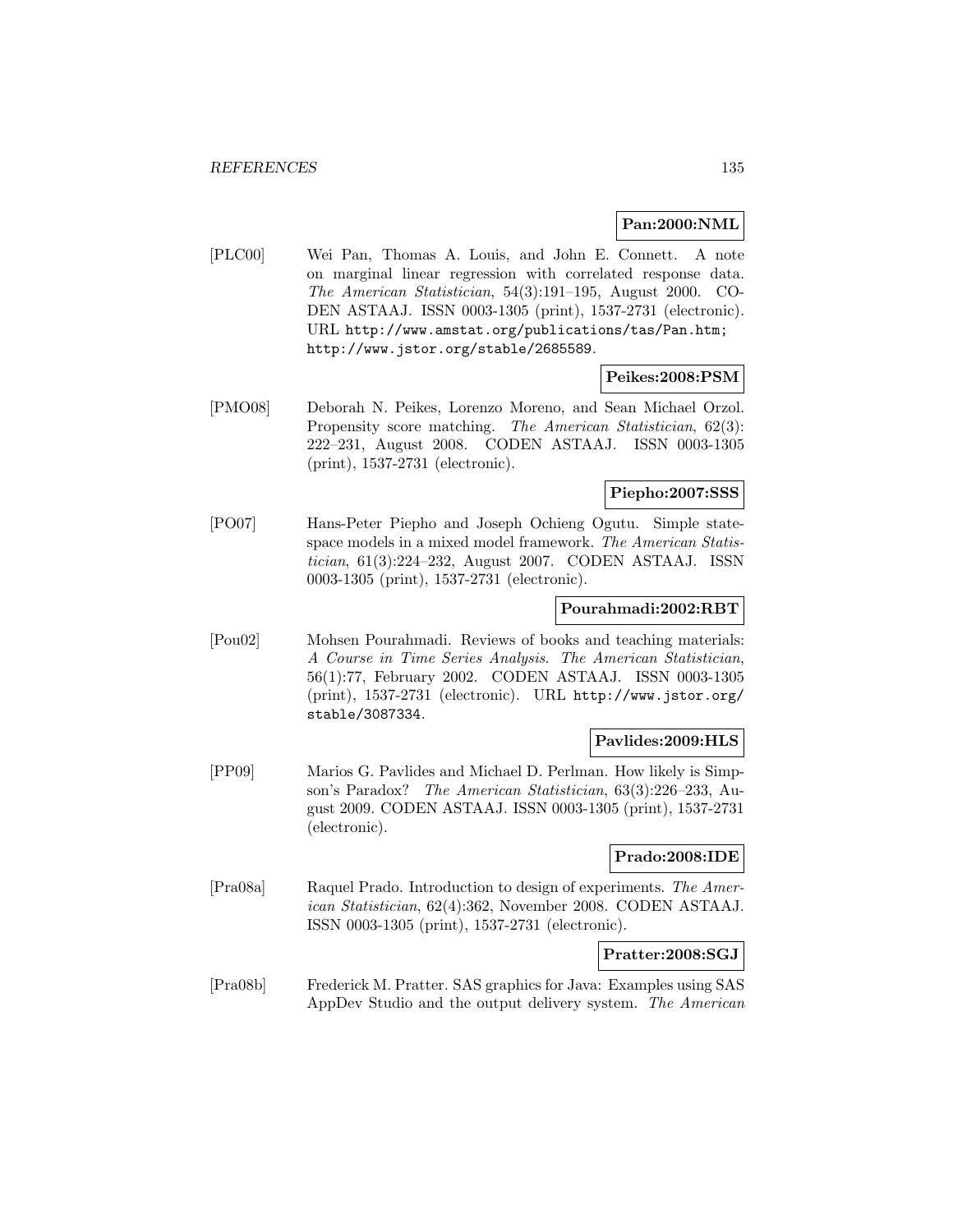Statistician, 62(4):359, November 2008. CODEN ASTAAJ. ISSN 0003-1305 (print), 1537-2731 (electronic).

# **Prins:2005:LMR**

[Pri05a] Samantha C. Bates Prins. Linear models with R. The American Statistician, 59(3):276, August 2005. CODEN ASTAAJ. ISSN 0003-1305 (print), 1537-2731 (electronic).

# **Prins:2005:SAD**

[Pri05b] Samantha C. Bates Prins. Statistical analysis and data display: An intermediate course with examples in S-Plus, R, and SAS. The American Statistician, 59(3):275–276, August 2005. CODEN ASTAAJ. ISSN 0003-1305 (print), 1537-2731 (electronic).

## **Proschan:2008:NAB**

[Pro08] Michael A. Proschan. The normal approximation to the binomial. The American Statistician, 62(1):62–63, February 2008. CODEN ASTAAJ. ISSN 0003-1305 (print), 1537-2731 (electronic).

### **Pearce:2006:PSR**

[PW06] N. D. Pearce and M. P. Wand. Penalized splines and reproducing kernel methods. The American Statistician, 60(3):233–240, August 2006. CODEN ASTAAJ. ISSN 0003-1305 (print), 1537-2731 (electronic).

### **Rovine:2004:PBA**

[RA04] Michael J. Rovine and Douglas R. Anderson. Peirce and Bowditch: An American contribution to correlation and regression. The American Statistician, 58(3):232–236, August 2004. CODEN ASTAAJ. ISSN 0003-1305 (print), 1537-2731 (electronic). URL http://www.jstor.org/stable/27643563.

# **Richards:2007:BRT**

[RACK07] Donald Richards, Christine M. Anderson-Cook, and Alina Kline. Brief reviews of teaching materials. The American Statistician, 61(1):102, February 2007. CODEN ASTAAJ. ISSN 0003-1305 (print), 1537-2731 (electronic).

### **Rakovski:2006:RSD**

[Rak06] Carter Cleveland Rakovski. Regression with social data: Modeling continuous and limited response variables. The American Statistician, 60(2):206, May 2006. CODEN ASTAAJ. ISSN 0003- 1305 (print), 1537-2731 (electronic).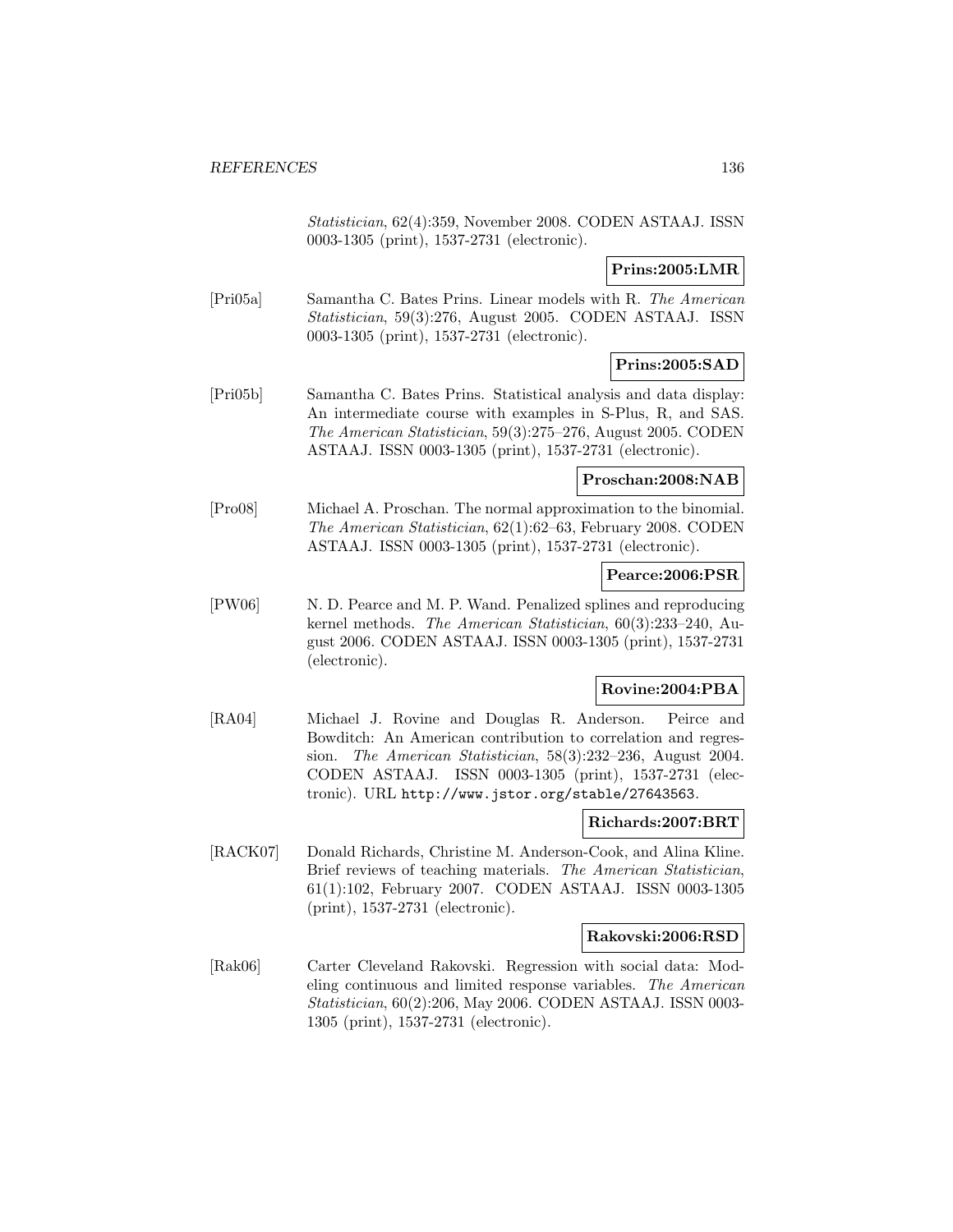#### **Randles:2001:SPN**

[Ran01] Ronald H. Randles. Statistical practice: On neutral responses (zeros) in the sign test and ties in the Wilcoxon–Mann–Whitney test. The American Statistician, 55(2):96–101, May 2001. CO-DEN ASTAAJ. ISSN 0003-1305 (print), 1537-2731 (electronic). URL http://www.jstor.org/stable/2685994.

# **Rosoff:2005:BRT**

[RD05] Jeffrey Rosoff and Carolyn Pillers Dobler. Brief reviews of teaching materials. The American Statistician, 59(4):352, November 2005. CODEN ASTAAJ. ISSN 0003-1305 (print), 1537-2731 (electronic).

## **Reed:2000:BRB**

[Ree00] Gina F. Reed. Book review: [untitled]. The American Statistician, 54(1):83, February 2000. CODEN ASTAAJ. ISSN 0003-1305 (print), 1537-2731 (electronic). URL http://www.jstor.org/ stable/2685621.

# **Rees:2002:RBT**

[Ree02] Kevin D. Rees. Reviews of books and teaching materials: Workshop Statistics: Discovery With Data, A Bayesian Approach. The American Statistician, 56(1):77–78, February 2002. CODEN AS-TAAJ. ISSN 0003-1305 (print), 1537-2731 (electronic). URL http://www.jstor.org/stable/3087336.

### **Reiss:2002:BRB**

[RH02] Elayne Reiss and Lorrie L. Hoffman. Book review: The Elements of Statistics: With Applications to Economics and the Social Sciences. The American Statistician, 56(4):333–??, November 2002. CODEN ASTAAJ. ISSN 0003-1305 (print), 1537-2731 (electronic). URL http://oberon.ingentaselect.com/cgi-bin/ linker?ini=asa&reqidx=/cw/asa/00031305/v56n4/s20/p333.

## **Reich:2006:SAB**

[RHCR06] Brian J. Reich, James S. Hodges, Bradley P. Carlin, and Adam M. Reich. A spatial analysis of basketball shot chart data. The American Statistician, 60(1):3–12, February 2006. CODEN ASTAAJ. ISSN 0003-1305 (print), 1537-2731 (electronic).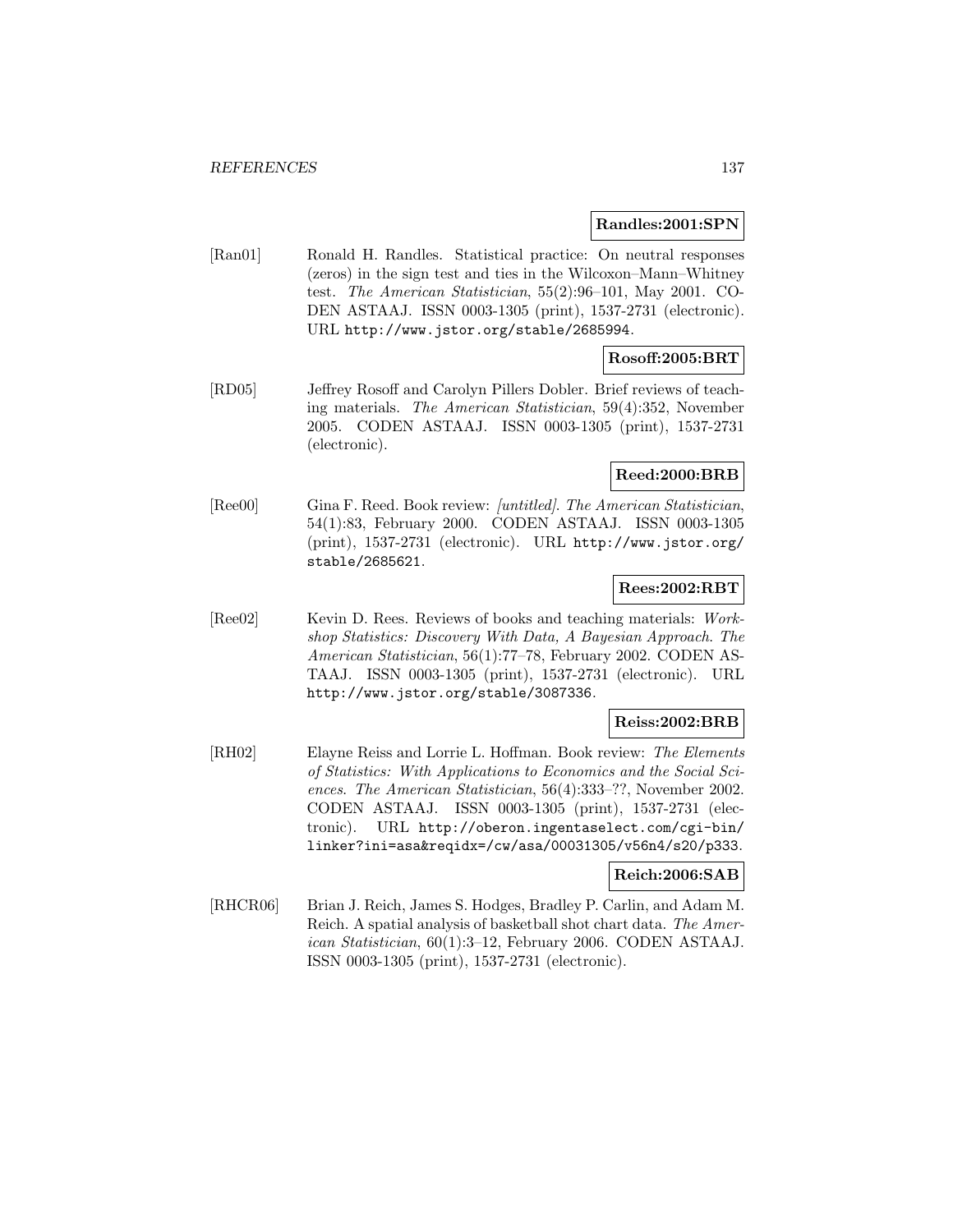#### **Richardson:2008:WSD**

[Ric08] Mary Richardson. Workshop statistics: Discovery with data. The American Statistician, 62(4):363, November 2008. CODEN AS-TAAJ. ISSN 0003-1305 (print), 1537-2731 (electronic).

# **Ridout:2009:SAC**

[Rid09] Martin S. Ridout. Statistical applications of the complex-step method of numerical differentiation. The American Statistician, 63(1):66–74, February 2009. CODEN ASTAAJ. ISSN 0003-1305 (print), 1537-2731 (electronic).

## **Ries:2006:SMC**

[Rie06] Lawrence D. Ries. Statistical methods for communication science. The American Statistician, 60(3):293, August 2006. CODEN AS-TAAJ. ISSN 0003-1305 (print), 1537-2731 (electronic).

# **Rothman:2004:MDP**

[RM04] David Rothman and David Mease. Mease, D. (2003), "A Penalized Maximum Likelihood Approach for the Ranking of College Football Teams Independent of Victory Margins," "The American Statistician, **57**, 241–248: Comment by Rothman and Reply. The American Statistician, 58(2):176, May 2004. CODEN AS-TAAJ. ISSN 0003-1305 (print), 1537-2731 (electronic). URL http://www.jstor.org/stable/27643542.

### **Roback:2003:BRB**

[Rob03] Paul Roback. Book review: Weighing the Odds: A Course in Probability and Statistics. The American Statistician, 57(2):144– ??, May 2003. CODEN ASTAAJ. ISSN 0003-1305 (print), 1537- 2731 (electronic). URL http://oberon.ingentaselect.com/ cgi-bin/linker?ini=asa&reqidx=/cw/asa/00031305/v57n2/ s17/p144.

### **Robinson:2007:DEA**

[Rob07a] Timothy J. Robinson. Design of experiments for agriculture and the natural sciences. The American Statistician, 61(3):275, August 2007. CODEN ASTAAJ. ISSN 0003-1305 (print), 1537-2731 (electronic).

### **Robinson:2007:ICI**

[Rob07b] Timothy J. Robinson. Introduction to computer-intensive methods of data analysis in biology. The American Statistician, 61(4):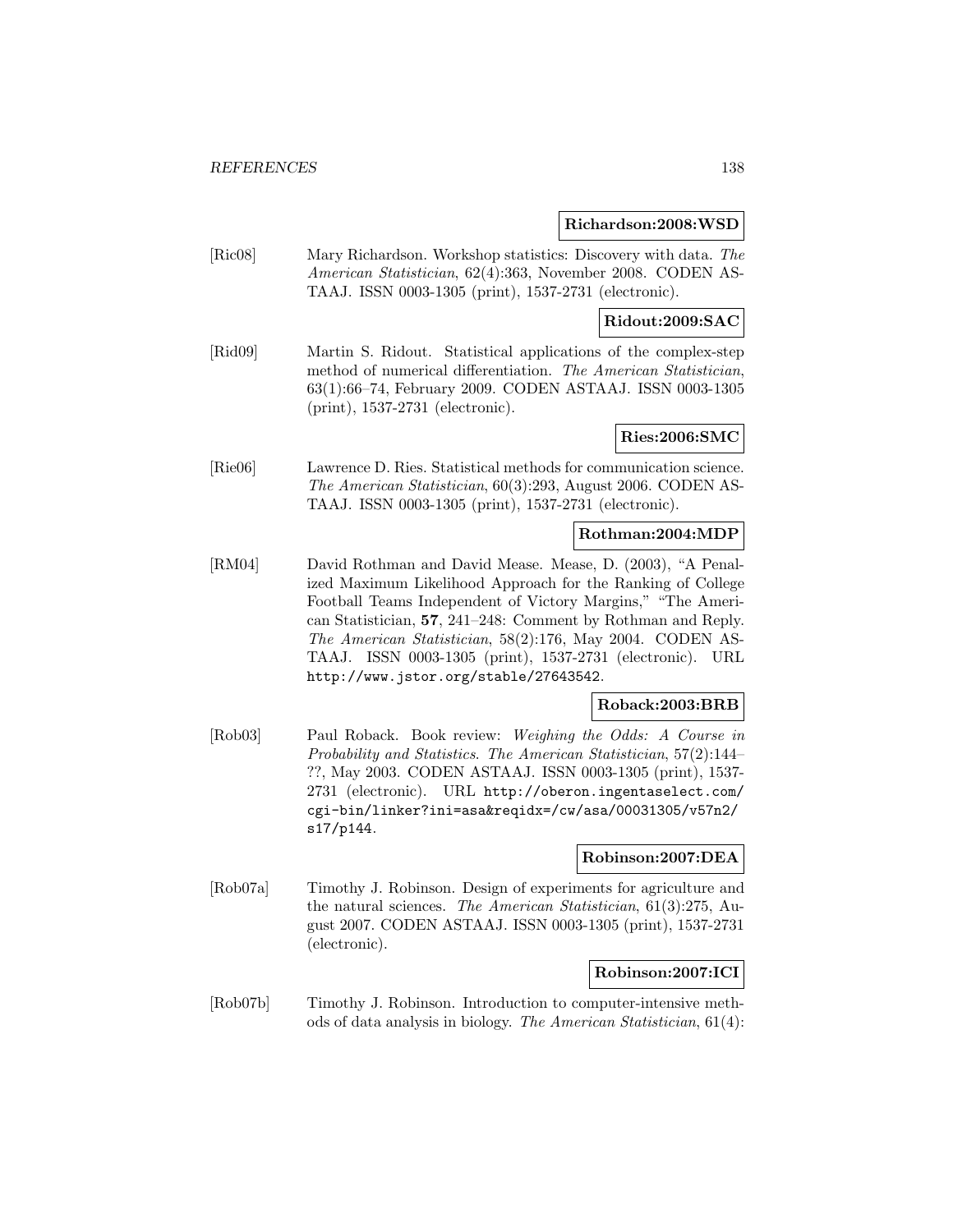371, November 2007. CODEN ASTAAJ. ISSN 0003-1305 (print), 1537-2731 (electronic).

### **Robinson:2008:RB**

[Rob08] Timothy J. Robinson. The R book. The American Statistician, 62(3):272–273, August 2008. CODEN ASTAAJ. ISSN 0003-1305 (print), 1537-2731 (electronic).

## **Rodriguez:2004:FSD**

[Rod04] Ricardo J. Rodriguez. First significant digit patterns from mixtures of uniform distributions. The American Statistician, 58 (1):64–71, February 2004. CODEN ASTAAJ. ISSN 0003- 1305 (print), 1537-2731 (electronic). URL http://oberon. ingentaselect.com/cgi-bin/linker?ini=asa&reqidx=/cw/asa/ 00031305/v58n1/s13/p64.

# **Rosenkrantz:2000:CBQ**

[Ros00a] Walter A. Rosenkrantz. Confidence bands for quantile functions: a parametric and graphic alternative for testing goodness of fit. The American Statistician, 54(3):185– 190, August 2000. CODEN ASTAAJ. ISSN 0003-1305 (print), 1537-2731 (electronic). URL http://www.amstat.org/ publications/tas/Rosenkrantz.htm; http://www.jstor. org/stable/2685588.

### **Rossman:2000:BRB**

[Ros00b] Allan Rossman. Book review: Statistics You Can't Trust: a Friendly Guide to Clear Thinking About Statistics in Everyday Life. The American Statistician, 54(2):151, May 2000. CODEN ASTAAJ. ISSN 0003-1305 (print), 1537-2731 (electronic). URL http://www.jstor.org/stable/2686035.

### **Rosenbaum:2001:REB**

[Ros01] Paul R. Rosenbaum. Replicating effects and biases. The American Statistician, 55(3):223–227, August 2001. CODEN ASTAAJ. ISSN 0003-1305 (print), 1537-2731 (electronic). URL http:// www.jstor.org/stable/2685805.

### **Rosenbaum:2003:ECI**

[Ros03] Paul R. Rosenbaum. Exact confidence intervals for nonconstant effects by inverting the signed rank test. The American Statistician, 57(2):132–??, May 2003. CODEN ASTAAJ. ISSN 0003-1305 (print), 1537-2731 (electronic).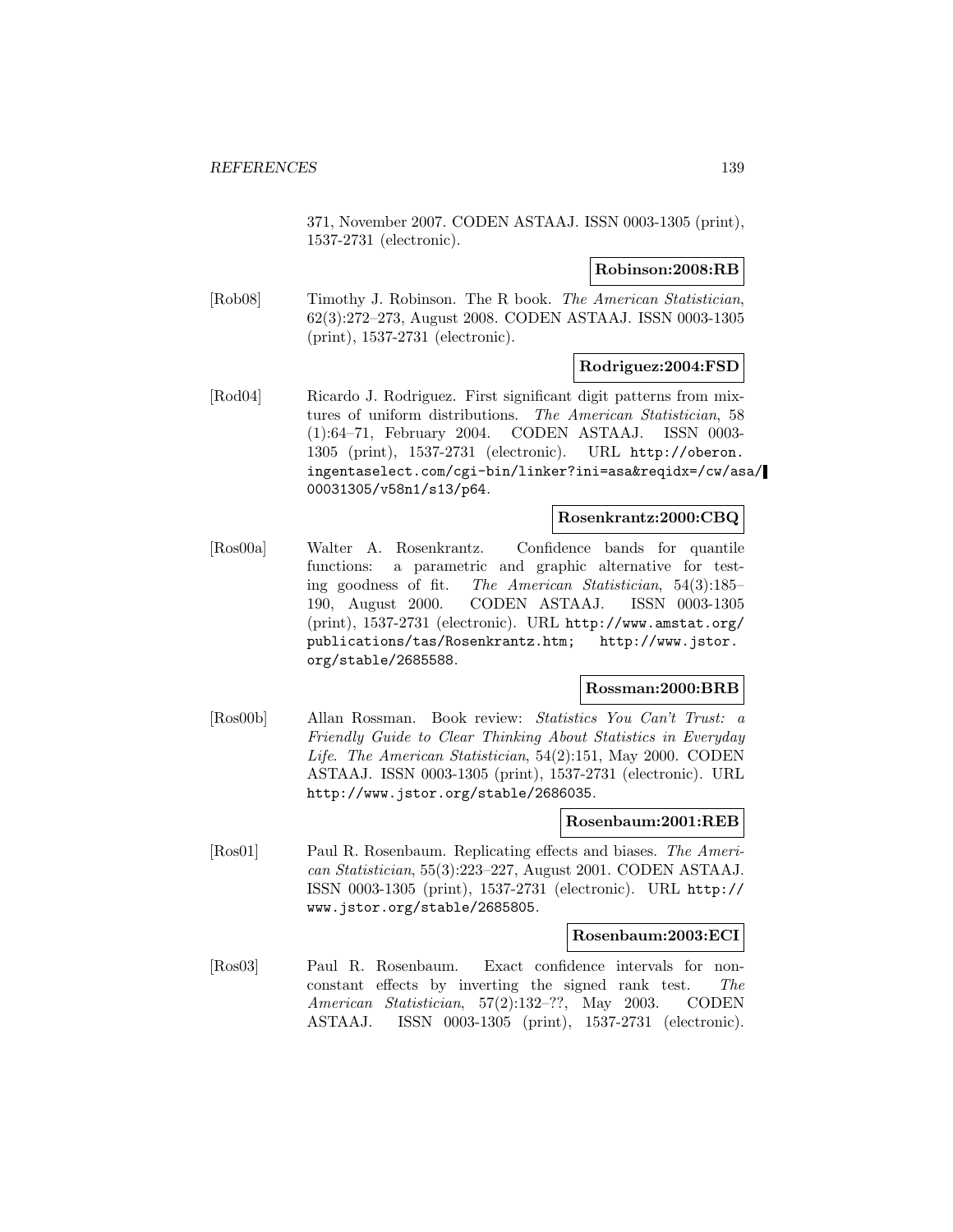URL http://oberon.ingentaselect.com/cgi-bin/linker? ini=asa&reqidx=/cw/asa/00031305/v57n2/s12/p132.

### **Rosenbaum:2005:HC**

[Ros05] Paul R. Rosenbaum. Heterogeneity and causality. The American Statistician, 59(2):147–152, May 2005. CODEN ASTAAJ. ISSN 0003-1305 (print), 1537-2731 (electronic).

# **Rosalsky:2007:SPP**

[Ros07] Andrew Rosalsky. A simple and probabilistic proof of the binomial theorem. The American Statistician, 61(2):161–162, May 2007. CODEN ASTAAJ. ISSN 0003-1305 (print), 1537-2731 (electronic).

## **Rowell:2002:BRB**

[Row02] Ginger Holmes Rowell. Book review: Statistics for Psychologists: An Intermediate Course. The American Statistician, 56(3):248– ??, August 2002. CODEN ASTAAJ. ISSN 0003-1305 (print), 1537-2731 (electronic). URL http://oberon.ingentaselect. com/cgi-bin/linker?ini=asa&reqidx=/cw/asa/00031305/v56n3/ s16/p248.

### **Ritter:2001:APE**

[RSH01] Mary Ann Ritter, Robert R. Starbuck, and Robert V. Hogg. Advice from prospective employers on training BS statisticians. The American Statistician, 55(1):14–18, February 2001. CODEN AS-TAAJ. ISSN 0003-1305 (print), 1537-2731 (electronic). URL http://www.jstor.org/stable/2685524.

# **Root:2001:TCC**

[RT01] Rob Root and Trisha Thorme. Teacher's corner: Communitybased projects in applied statistics: Using service-learning to enhance student understanding. The American Statistician, 55(4): 326–331, November 2001. CODEN ASTAAJ. ISSN 0003-1305 (print), 1537-2731 (electronic). URL http://www.jstor.org/ stable/2685696.

### **Rinott:2003:MRR**

[RT03] Yosef Rinott and Michael Tam. Monotone regrouping, regression, and Simpson's Paradox. The American Statistician, 57(2):139– ??, May 2003. CODEN ASTAAJ. ISSN 0003-1305 (print), 1537- 2731 (electronic). URL http://oberon.ingentaselect.com/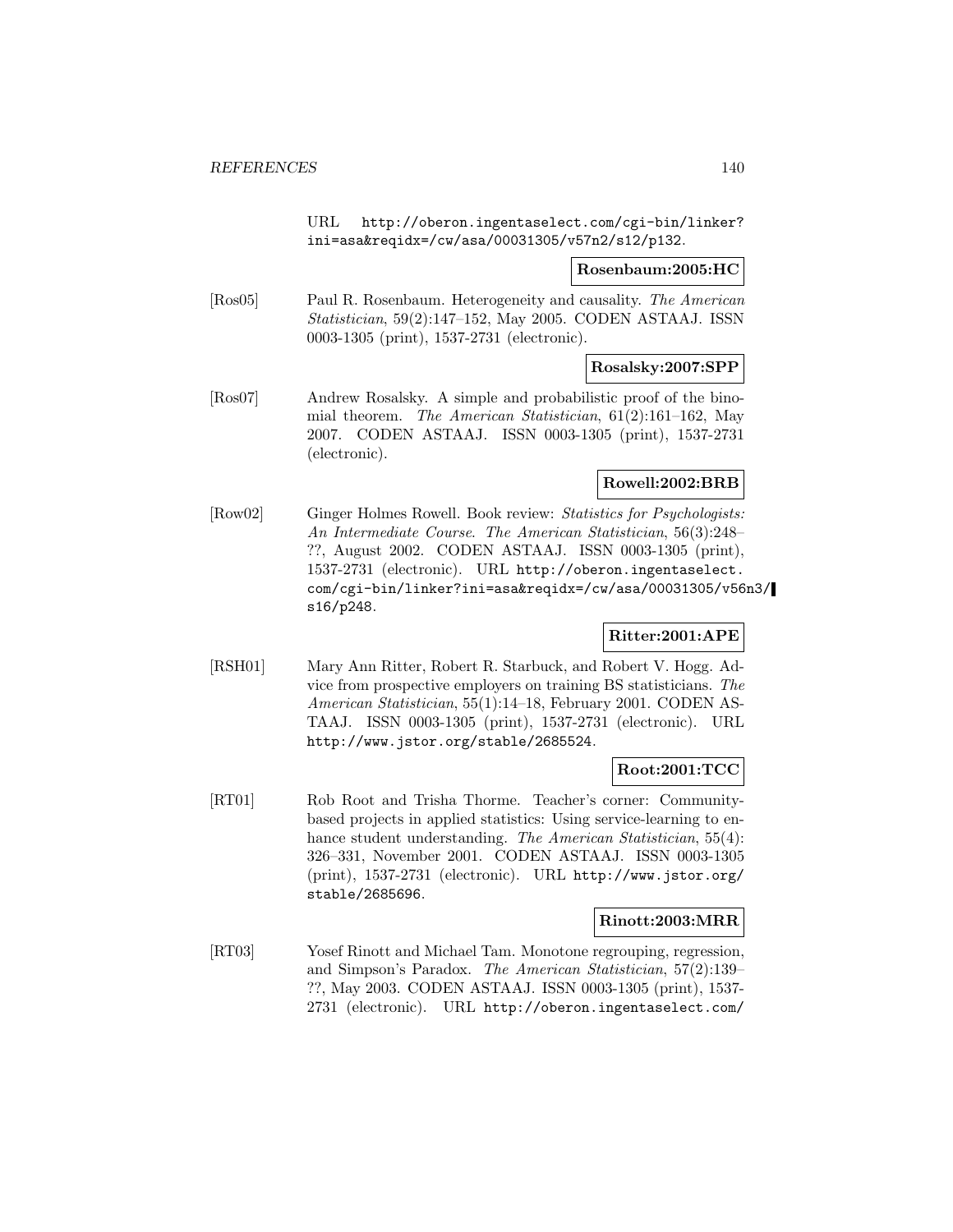cgi-bin/linker?ini=asa&reqidx=/cw/asa/00031305/v57n2/ s13/p139.

# **Rubin:2004:DGF**

[Rub04a] Donald B. Rubin. The design of a general and flexible system for handling nonresponse in sample surveys. The American Statistician, 58(4):298–302, November 2004. CODEN ASTAAJ. ISSN 0003-1305 (print), 1537-2731 (electronic). URL http://www. jstor.org/stable/27643587.

### **Rubin:2004:ABS**

[Rub04b] Donald B. Rubin. On advice for beginners in statistical research. The American Statistician, 58(3):196–197, August 2004. CODEN ASTAAJ. ISSN 0003-1305 (print), 1537-2731 (electronic). URL http://www.jstor.org/stable/27643552.

## **Rue:2004:BRB**

[Rue04] Montserrat Rue. Book review: Statistical Methods for the Analysis of Biomedical Data, by Robert F. Woolson; William R. Clarke. The American Statistician, 58(2):174, May 2004. CODEN AS-TAAJ. ISSN 0003-1305 (print), 1537-2731 (electronic). URL http://www.jstor.org/stable/27643535.

### **Rumsey:2001:RBT**

[Rum01] Deborah J. Rumsey. Reviews of books and teaching materials: Statistics and Data Analysis: From Elementary to Intermediate. The American Statistician, 55(3):255, August 2001. CODEN AS-TAAJ. ISSN 0003-1305 (print), 1537-2731 (electronic). URL http://www.jstor.org/stable/2685810.

### **Rumsey:2006:IBS**

[Rum06] Deborah J. Rumsey. Introduction to Bayesian statistics. The American Statistician, 60(1):98–99, February 2006. CODEN AS-TAAJ. ISSN 0003-1305 (print), 1537-2731 (electronic).

### **Rump:2007:CGS**

[Rum07] Christopher M. Rump. Capital growth and the St. Petersburg Game. The American Statistician, 61(3):213–217, August 2007. CODEN ASTAAJ. ISSN 0003-1305 (print), 1537-2731 (electronic).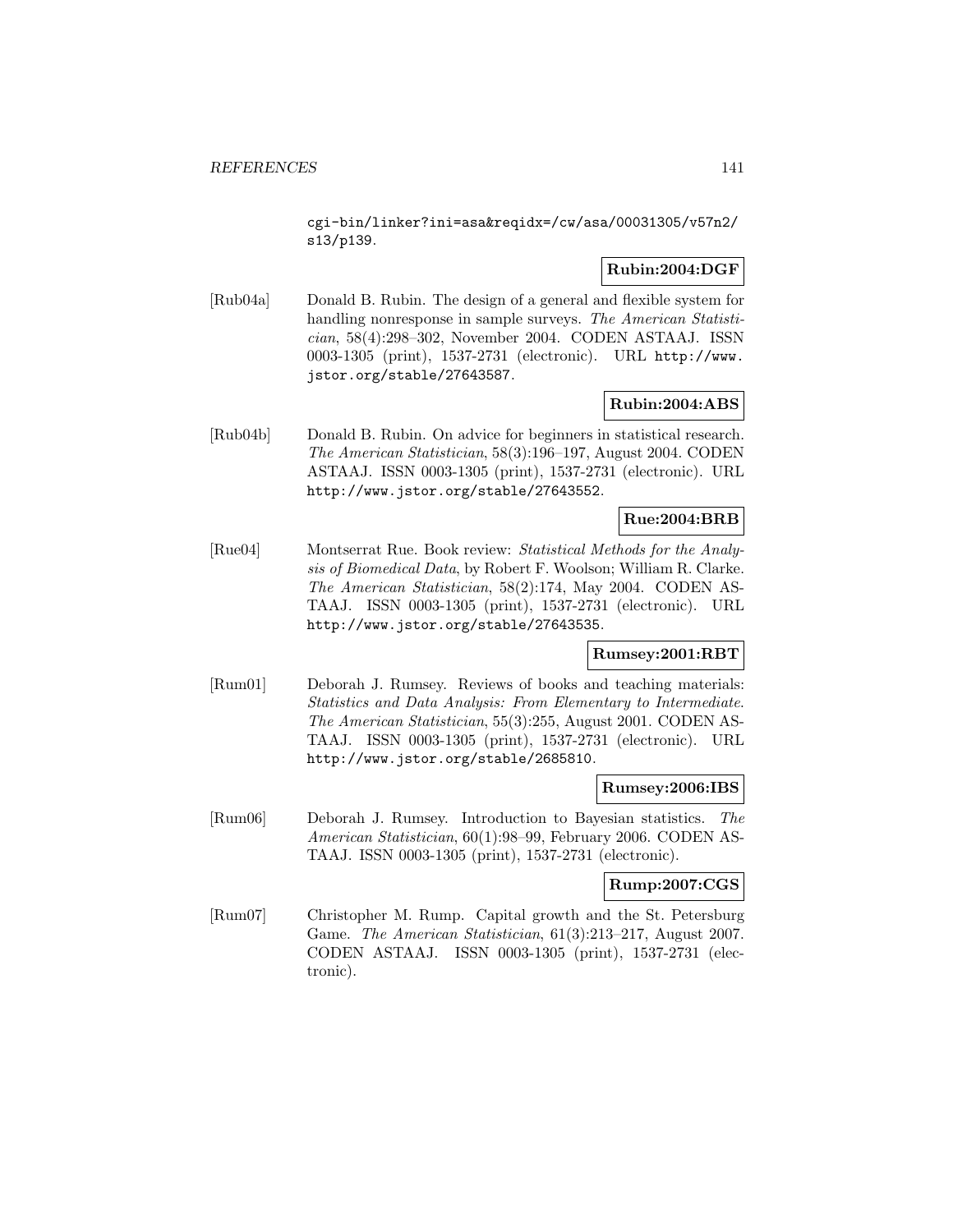#### **Russo:2008:IPR**

[Rus08] Ralph P. Russo. Intuitive probability and random processes using MATLAB. The American Statistician, 62(2):181–182, May 2008. CODEN ASTAAJ. ISSN 0003-1305 (print), 1537-2731 (electronic).

# **Ryan:2009:ACI**

[Rya09] Kenneth J. Ryan. Approximate confidence intervals for  $p$  when double sampling. The American Statistician, 63(2):132–140, May 2009. CODEN ASTAAJ. ISSN 0003-1305 (print), 1537-2731 (electronic).

#### **Reiczigel:2005:BTS**

[RZR05] Jenő Reiczigel, Ildikó Zakariás, and Lajos Rózsa. A bootstrap test of stochastic equality of two populations. The American Statistician, 59(2):156–161, May 2005. CODEN ASTAAJ. ISSN 0003-1305 (print), 1537-2731 (electronic).

## **Sansgiry:2000:TLD**

[SA00] Prashant Sansgiry and Olcay Akman. Transformations of the lognormal distribution as a selection model. The American Statistician, 54(4):307–309, November 2000. CODEN ASTAAJ. ISSN 0003-1305 (print), 1537-2731 (electronic). URL http:// www.amstat.org/publications/tas/Sansgiry.htm; http: //www.jstor.org/stable/2685783.

## **Stokes:2002:ERb**

[SA02] Lynne Stokes and James H. Albert. Editor's reports. The American Statistician, 56(4):261–??, November 2002. CO-DEN ASTAAJ. ISSN 0003-1305 (print), 1537-2731 (electronic). URL http://oberon.ingentaselect.com/cgi-bin/ linker?ini=asa&reqidx=/cw/asa/00031305/v56n4/s1/p261.

# **Spiegelman:2003:NNM**

[SA03] Clifford Spiegelman and Eun Sug Ark. Nearly nonparametric multivariate density estimates that incorporate marginal parametric density information. The American Statistician, 57(3): 183–??, August 2003. CODEN ASTAAJ. ISSN 0003-1305 (print), 1537-2731 (electronic). URL http://oberon.ingentaselect. com/cgi-bin/linker?ini=asa&reqidx=/cw/asa/00031305/v57n3/ s9/p183.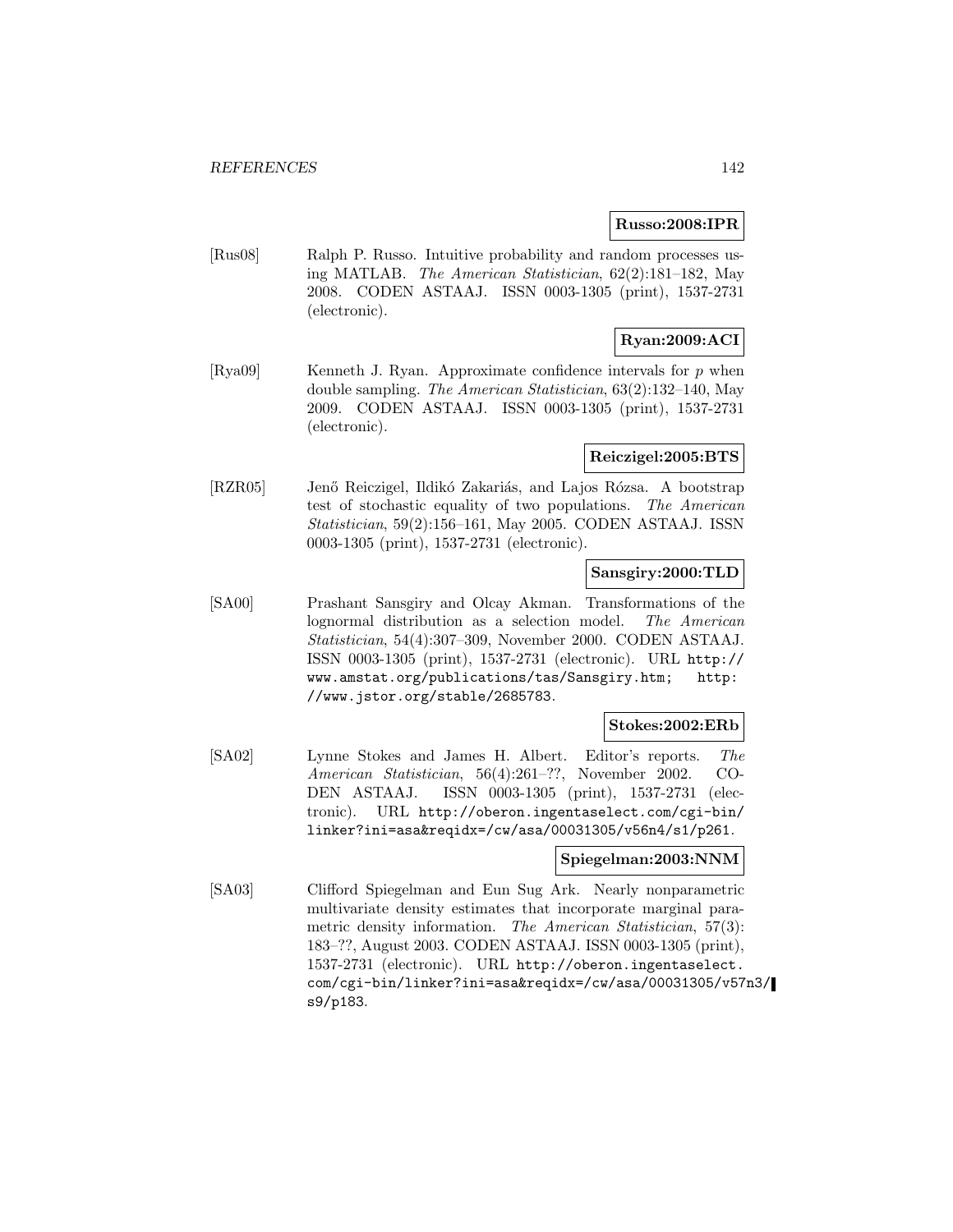### **Sabatti:2002:MDV**

[Sab02] Chiara Sabatti. Measuring dependency with volume tests. The American Statistician, 56(3):191–??, August 2002. CO-DEN ASTAAJ. ISSN 0003-1305 (print), 1537-2731 (electronic). URL http://oberon.ingentaselect.com/cgi-bin/ linker?ini=asa&reqidx=/cw/asa/00031305/v56n3/s5/p191.

## **Stefanski:2002:CE**

[SB02] Leonard A. Stefanski and Dennis D. Boos. The calculus of Mestimation. The American Statistician, 56(1):29–38, February 2002. CODEN ASTAAJ. ISSN 0003-1305 (print), 1537-2731 (electronic). URL http://www.jstor.org/stable/3087324.

### **Smith:2009:MCD**

[SB09] Marlene A. Smith and Peter G. Bryant. Managing case discussions in introductory business statistics classes: Practical approaches for instructors. The American Statistician, 63(4):348– 355, November 2009. CODEN ASTAAJ. ISSN 0003-1305 (print), 1537-2731 (electronic).

### **Sellke:2001:CVT**

[SBB01] Thomas Sellke, M. J. Bayarri, and James O. Berger. Calibration of p values for testing precise null hypotheses. The American Statistician, 55(1):62–71, February 2001. CODEN ASTAAJ. ISSN 0003-1305 (print), 1537-2731 (electronic). URL http:// www.amstat.org/publications/tas/Sellke.htm; http:// www.jstor.org/stable/2685531; http://www.tandfonline. com/doi/abs/10.1198/000313001300339950.

### **Shi:2009:IMG**

[SC09] Lei Shi and Gemai Chen. Influence measures for general linear models with correlated errors. The American Statistician, 63 (1):40–42, February 2009. CODEN ASTAAJ. ISSN 0003-1305 (print), 1537-2731 (electronic).

#### **Schaffner:2000:BRB**

[Sch00] Andrew Schaffner. Book review: Revealing Statistical Principles. The American Statistician, 54(3):225–226, August 2000. CODEN ASTAAJ. ISSN 0003-1305 (print), 1537-2731 (electronic). URL http://www.jstor.org/stable/2685596.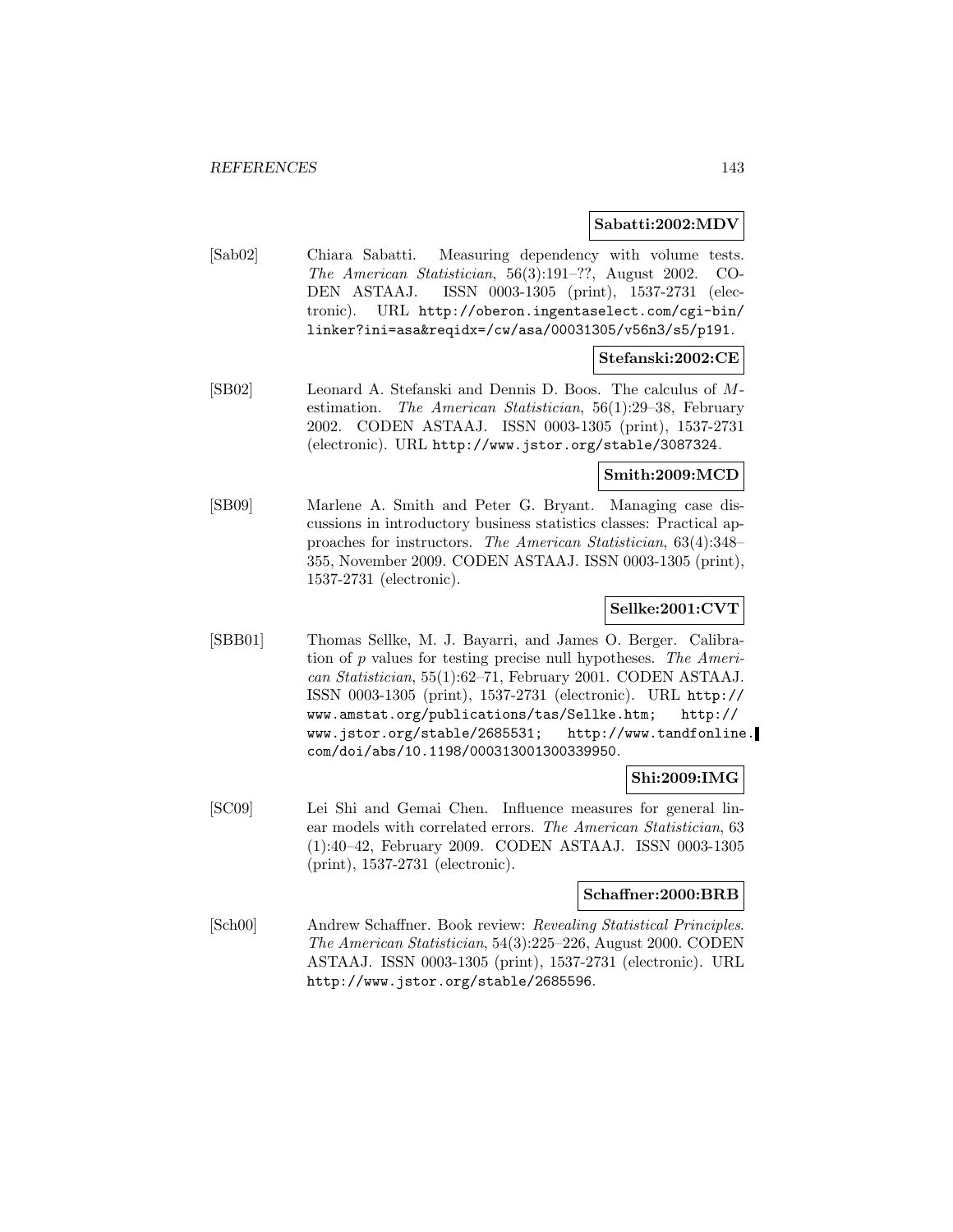#### **Scheuren:2003:Ia**

[Sch03a] Fritz Scheuren. Introduction. The American Statistician, 57(3): 189–??, August 2003. CODEN ASTAAJ. ISSN 0003-1305 (print), 1537-2731 (electronic). URL http://oberon.ingentaselect. com/cgi-bin/linker?ini=asa&reqidx=/cw/asa/00031305/v57n3/ s10/p189.

#### **Scheuren:2003:Ib**

[Sch03b] Fritz Scheuren. Introduction. The American Statistician, 57 (4):253–??, November 2003. CODEN ASTAAJ. ISSN 0003- 1305 (print), 1537-2731 (electronic). URL http://oberon. ingentaselect.com/cgi-bin/linker?ini=asa&reqidx=/cw/asa/ 00031305/v57n4/s6/p253.

## **Scheuren:2003:LBW**

[Sch03c] Fritz Scheuren. Looking back so we can look forward. The American Statistician, 57(2):94–??, May 2003. CO-DEN ASTAAJ. ISSN 0003-1305 (print), 1537-2731 (electronic). URL http://oberon.ingentaselect.com/cgi-bin/ linker?ini=asa&reqidx=/cw/asa/00031305/v57n2/s7/p94.

# **Scheuren:2004:Ia**

[Sch04a] Fritz Scheuren. Introduction. The American Statistician, 58 (1):12–??, February 2004. CODEN ASTAAJ. ISSN 0003- 1305 (print), 1537-2731 (electronic). URL http://oberon. ingentaselect.com/cgi-bin/linker?ini=asa&reqidx=/cw/asa/ 00031305/v58n1/s5/p12.

### **Scheuren:2004:Ib**

[Sch04b] Fritz Scheuren. Introduction. The American Statistician, 58(2): 144, May 2004. CODEN ASTAAJ. ISSN 0003-1305 (print), 1537-2731 (electronic). URL http://www.jstor.org/stable/ 27643523.

#### **Scheuren:2004:Ic**

[Sch04c] Fritz Scheuren. Introduction. The American Statistician, 58(3): 224, August 2004. CODEN ASTAAJ. ISSN 0003-1305 (print), 1537-2731 (electronic). URL http://www.jstor.org/stable/ 27643561.

#### **Scheuren:2004:Id**

[Sch04d] Fritz Scheuren. Introduction. The American Statistician, 58(4): 290–291, November 2004. CODEN ASTAAJ. ISSN 0003-1305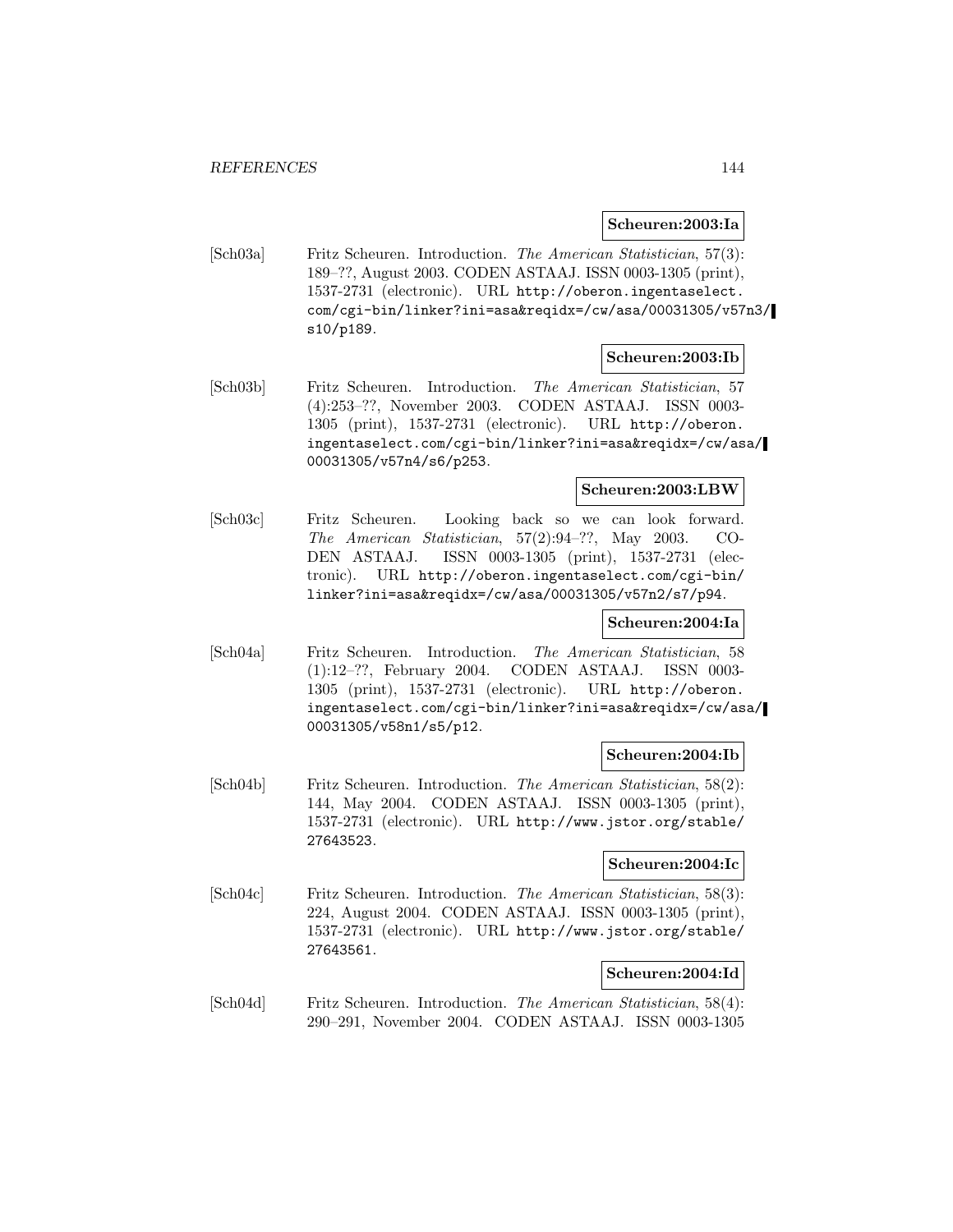(print), 1537-2731 (electronic). URL http://www.jstor.org/ stable/27643584.

### **Schoolfield:2004:BRB**

[Sch04e] Clyde H. Schoolfield, Jr. Book review: Elements of Stochastic Modeling, by K. Borovkov. The American Statistician, 58(4): 360–361, November 2004. CODEN ASTAAJ. ISSN 0003-1305 (print), 1537-2731 (electronic). URL http://www.jstor.org/ stable/27643600.

### **Schwartzbaum:2004:BRB**

[Sch04f] Judith Schwartzbaum. Book review: ActivEpi 1.1 (2nd ed.), by David G. Kleinbaum; ActivEpi Companion Textbook: A Supplement for Use with the ActivEpi CD-ROM by David G. Kleinbaum; Kevin M. Sullivan; Nancy D. Barker. The American Statistician, 58(4):359–360, November 2004. CODEN ASTAAJ. ISSN 0003-1305 (print), 1537-2731 (electronic). URL http:// www.jstor.org/stable/27643598.

### **Scheuren:2005:Ia**

[Sch05a] Fritz Scheuren. Introduction. The American Statistician, 59(1): 57, February 2005. CODEN ASTAAJ. ISSN 0003-1305 (print), 1537-2731 (electronic).

# **Scheuren:2005:Ib**

[Sch05b] Fritz Scheuren. Introduction. The American Statistician, 59(2): 162–163, May 2005. CODEN ASTAAJ. ISSN 0003-1305 (print), 1537-2731 (electronic).

#### **Scheuren:2005:Ic**

[Sch05c] Fritz Scheuren. Introduction. The American Statistician, 59(3): 223, August 2005. CODEN ASTAAJ. ISSN 0003-1305 (print), 1537-2731 (electronic).

### **Scheuren:2005:Id**

[Sch05d] Fritz Scheuren. Introduction. The American Statistician, 59(4): 308, November 2005. CODEN ASTAAJ. ISSN 0003-1305 (print), 1537-2731 (electronic).

#### **Scheuren:2005:MI**

[Sch05e] Fritz Scheuren. Multiple imputation. The American Statistician, 59(4):315–319, November 2005. CODEN ASTAAJ. ISSN 0003- 1305 (print), 1537-2731 (electronic).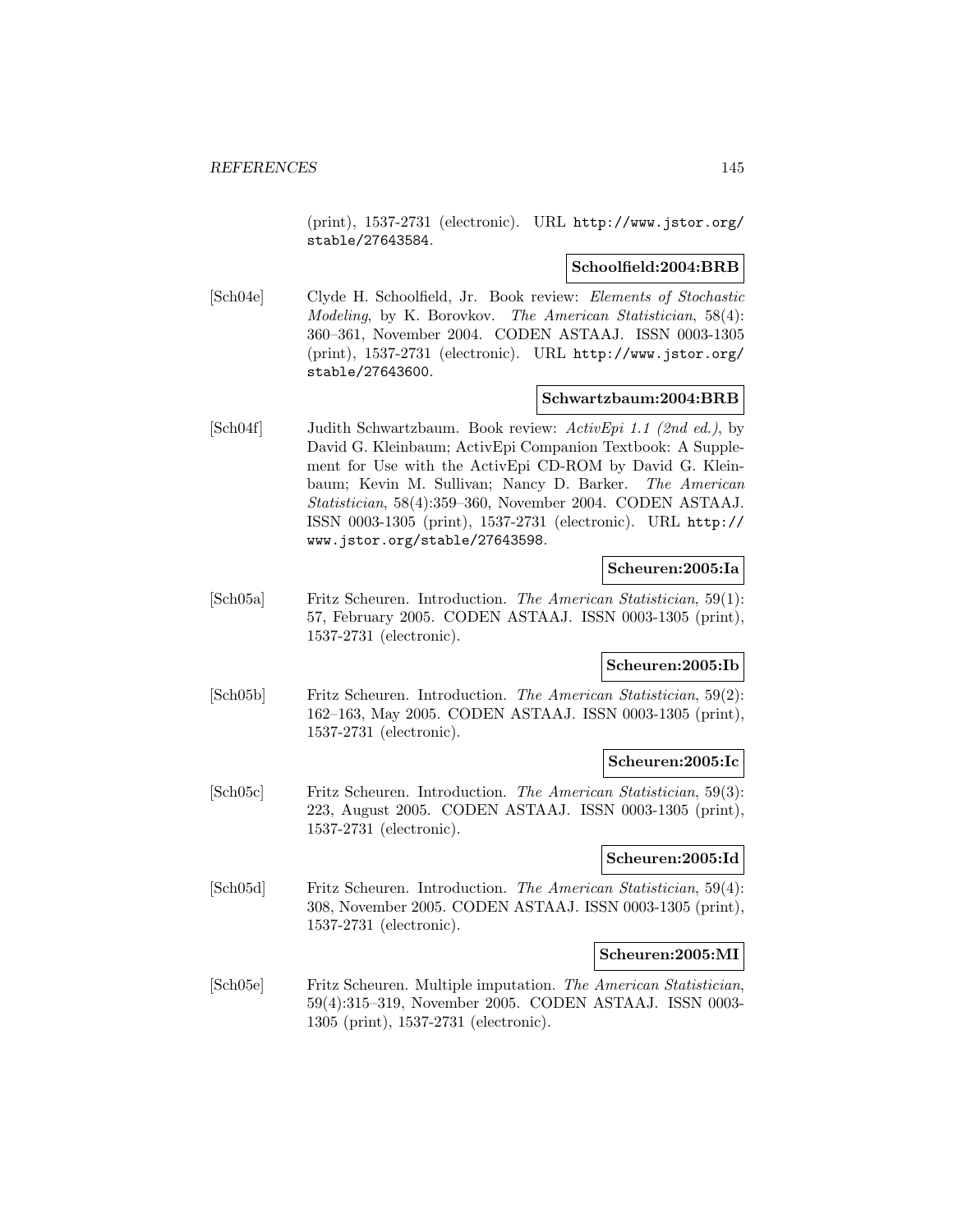### **Scheuren:2006:I**

[Sch06a] Fritz Scheuren. Introduction. The American Statistician, 60 (1):32–33, February 2006. CODEN ASTAAJ. ISSN 0003-1305 (print), 1537-2731 (electronic).

# **Schilling:2006:UPC**

[Sch06b] Mark Schilling. Understanding probability: Chance rules in everyday life. The American Statistician, 60(1):97–98, February 2006. CODEN ASTAAJ. ISSN 0003-1305 (print), 1537-2731 (electronic).

# **Satten:2001:KME**

[SD01] Glen A. Satten and Somnath Datta. The Kaplan–Meier estimator as an inverse-probability-of-censoring weighted average. The American Statistician, 55(3):207–210, August 2001. CODEN AS-TAAJ. ISSN 0003-1305 (print), 1537-2731 (electronic). URL http://www.jstor.org/stable/2685801.

## **Sekar:2004:MEB**

[SD04] C. Chandra Sekar and W. Edwards Deming. On a method of estimating birth and death rates and the extent of registration (excerpt). The American Statistician, 58(1):13–??, February 2004. CODEN ASTAAJ. ISSN 0003-1305 (print), 1537-2731 (electronic). URL http://oberon.ingentaselect.com/cgi-bin/ linker?ini=asa&reqidx=/cw/asa/00031305/v58n1/s6/p13.

#### **Senn:2008:NCS**

[Sen08] Stephen Senn. A note concerning a selection "paradox" of Dawid's. The American Statistician, 62(3):206–210, August 2008. CODEN ASTAAJ. ISSN 0003-1305 (print), 1537-2731 (electronic).

#### **Sparks:2000:UDF**

[SF00] Ross S. Sparks and John B. F. Field. Using Deming's funnel experiment to demonstrate effects of violating assumptions underlying Shewhart's control charts. The American Statistician, 54(4):291–302, November 2000. CODEN ASTAAJ. ISSN 0003-1305 (print), 1537-2731 (electronic). URL http://www. amstat.org/publications/tas/Sparks.htm; http://www. jstor.org/stable/2685781.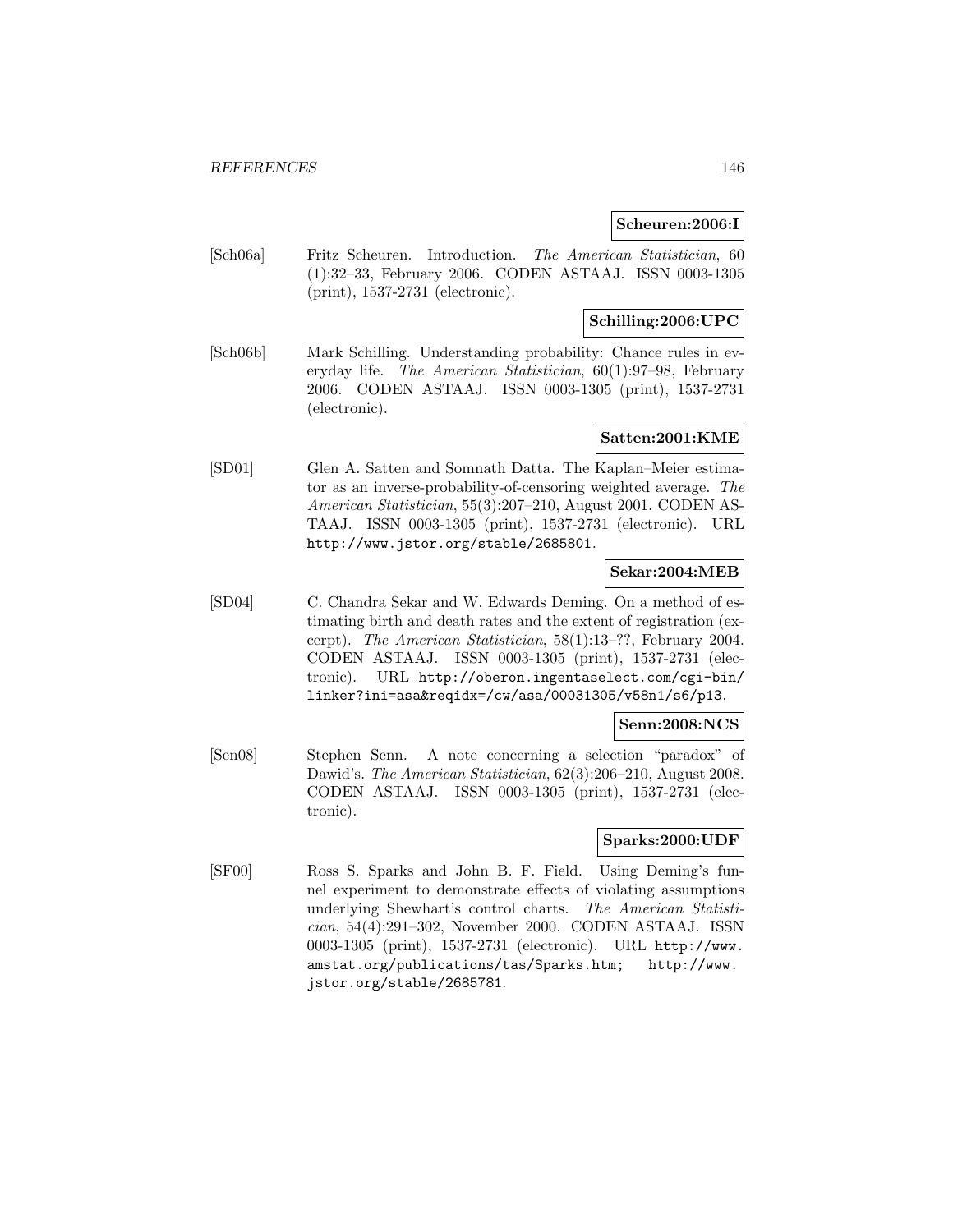### **Schall:2000:DBP**

[SG00] Teddy Schall and Gary Smith General. Do baseball players regress toward the mean? The American Statistician, 54(4):231–235, November 2000. CODEN ASTAAJ. ISSN 0003-1305 (print), 1537-2731 (electronic). URL http://www. amstat.org/publications/tas/Schall.htm; http://www. jstor.org/stable/2685772.

# **Schenker:2001:SPJ**

[SG01] Nathaniel Schenker and Jane F. Gentleman. Statistical practice: On judging the significance of differences by examining the overlap between confidence intervals. The American Statistician, 55 (3):182–186, August 2001. CODEN ASTAAJ. ISSN 0003-1305 (print), 1537-2731 (electronic). URL http://www.jstor.org/ stable/2685796.

# **Stroup:2004:TSP**

[SGCS04] Donna F. Stroup, Richard A. Goodman, Ralph Cordell, and Richard Scheaffer. Teaching statistical principles using epidemiology: Measuring the health of populations. The American Statistician, 58(1):77–??, February 2004. CODEN ASTAAJ. ISSN 0003-1305 (print), 1537-2731 (electronic). URL http://oberon.ingentaselect.com/cgi-bin/linker? ini=asa&reqidx=/cw/asa/00031305/v58n1/s15/p77.

# **Schabenberger:2000:CSE**

[SGK00] Oliver Schabenberger, Timothy G. Gregoire, and Fanzhi Kong. Collections of simple effects and their relationship to main effects and interactions in factorials. The American Statistician, 54(3):210–214, August 2000. CODEN ASTAAJ. ISSN 0003- 1305 (print), 1537-2731 (electronic). URL http://www.amstat. org/publications/tas/Schabenberger.htm; http://www. jstor.org/stable/2685592.

### **Shepherd:2007:ECS**

[SGM07] Bryan E. Shepherd, Peter B. Gilbert, and Devan V. Mehrotra. Eliciting a counterfactual sensitivity parameter. The American Statistician, 61(1):56–63, February 2007. CODEN ASTAAJ. ISSN 0003-1305 (print), 1537-2731 (electronic).

## **Sharpe:2001:RBT**

[Sha01] Norean Radke Sharpe. Reviews of books and teaching materials: Statistics for Management and Economics, Fifth Edition, by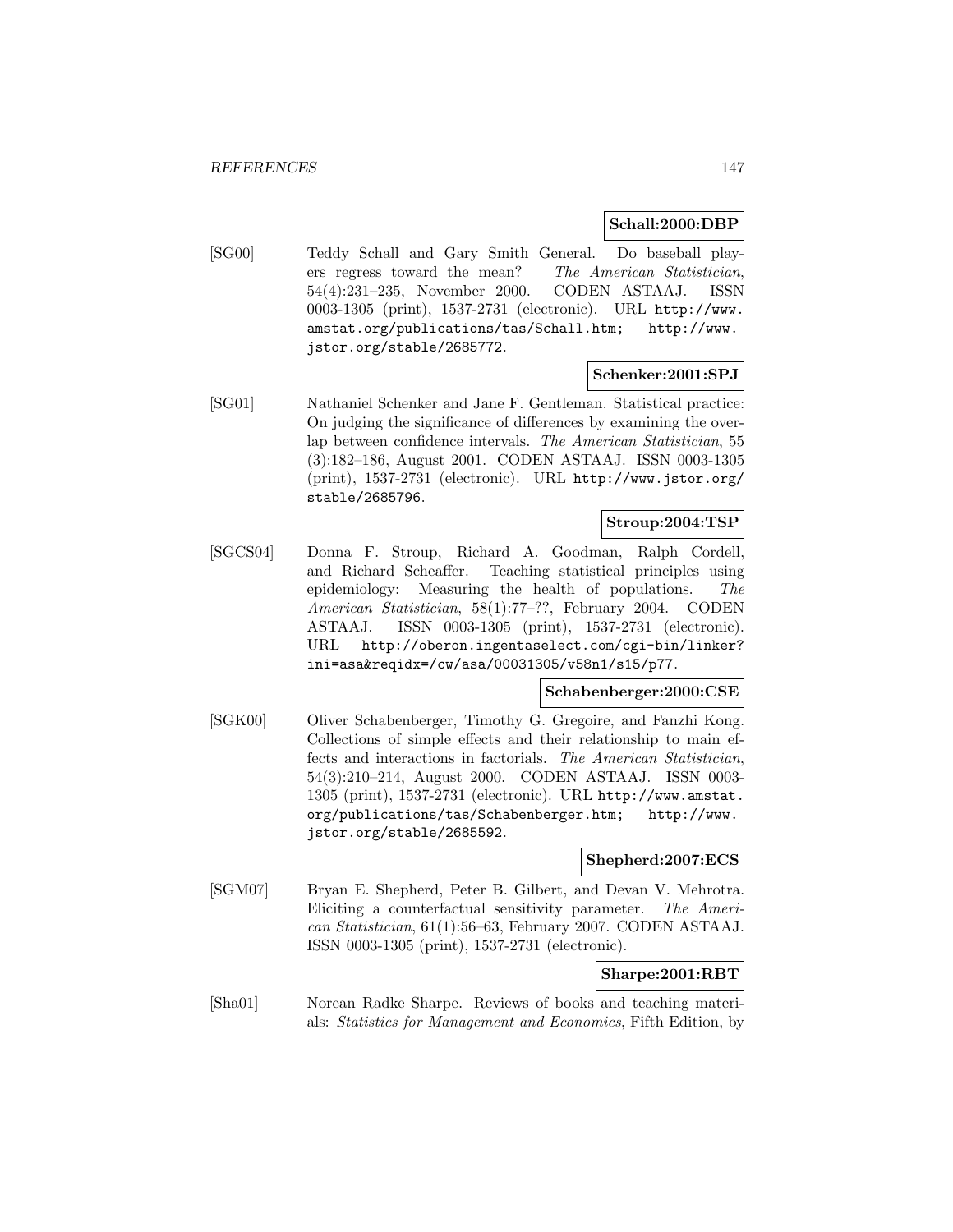Gerald Keller; Brian Warrack. The American Statistician, 55(4): 370–371, November 2001. CODEN ASTAAJ. ISSN 0003-1305 (print), 1537-2731 (electronic). URL http://www.jstor.org/ stable/2685704.

# **Stellman:2000:LE**

[SHD<sup>+</sup>00] Steven D. Stellman, David A. Harville, Michael F. Driscoll, H. J. Keselman, James Algina, Rhonda K. Kowalchuk, Ravindra Khattree, Ananda Sen, Robert M. Hamer, Lyle V. Jones, Bryan E. Adams, Amber G. Adams, Hui-Min Chang, Carol Etzel, Jo-Kang Kuo, Jorge Montemayor, and William R. Schucany. Letters to the Editor. The American Statistician, 54(2):156–160, May 2000. CODEN ASTAAJ. ISSN 0003-1305 (print), 1537-2731 (electronic). URL http://www.jstor.org/stable/2686042.

## **Sherman:2007:PLN**

[She07] Michael Sherman. Probabilities: The little numbers that rule our lives. The American Statistician, 61(4):372, November 2007. CO-DEN ASTAAJ. ISSN 0003-1305 (print), 1537-2731 (electronic).

### **Shieh:2001:IBC**

[Shi01] Gwowen Shieh. The inequality between the coefficient of determination and the sum of squared simple correlation coefficients. The American Statistician, 55(2):121–124, May 2001. CODEN ASTAAJ. ISSN 0003-1305 (print), 1537-2731 (electronic). URL http://www.jstor.org/stable/2685998.

### **Shoemaker:2003:FTE**

[Sho03] Lewis H. Shoemaker. Fixing the F test for equal variances. The American Statistician, 57(2):105–??, May 2003. CODEN ASTAAJ. ISSN 0003-1305 (print), 1537-2731 (electronic). URL http://oberon.ingentaselect.com/cgi-bin/ linker?ini=asa&reqidx=/cw/asa/00031305/v57n2/s9/p105.

#### **Stasny:2004:SRT**

[SHS04] Elizabeth A. Stasny, Michael Hamada, and Randy Sitter. Some random thoughts on doing research with response. The American Statistician, 58(3):200–202, August 2004. CODEN ASTAAJ. ISSN 0003-1305 (print), 1537-2731 (electronic). URL http:// www.jstor.org/stable/27643557.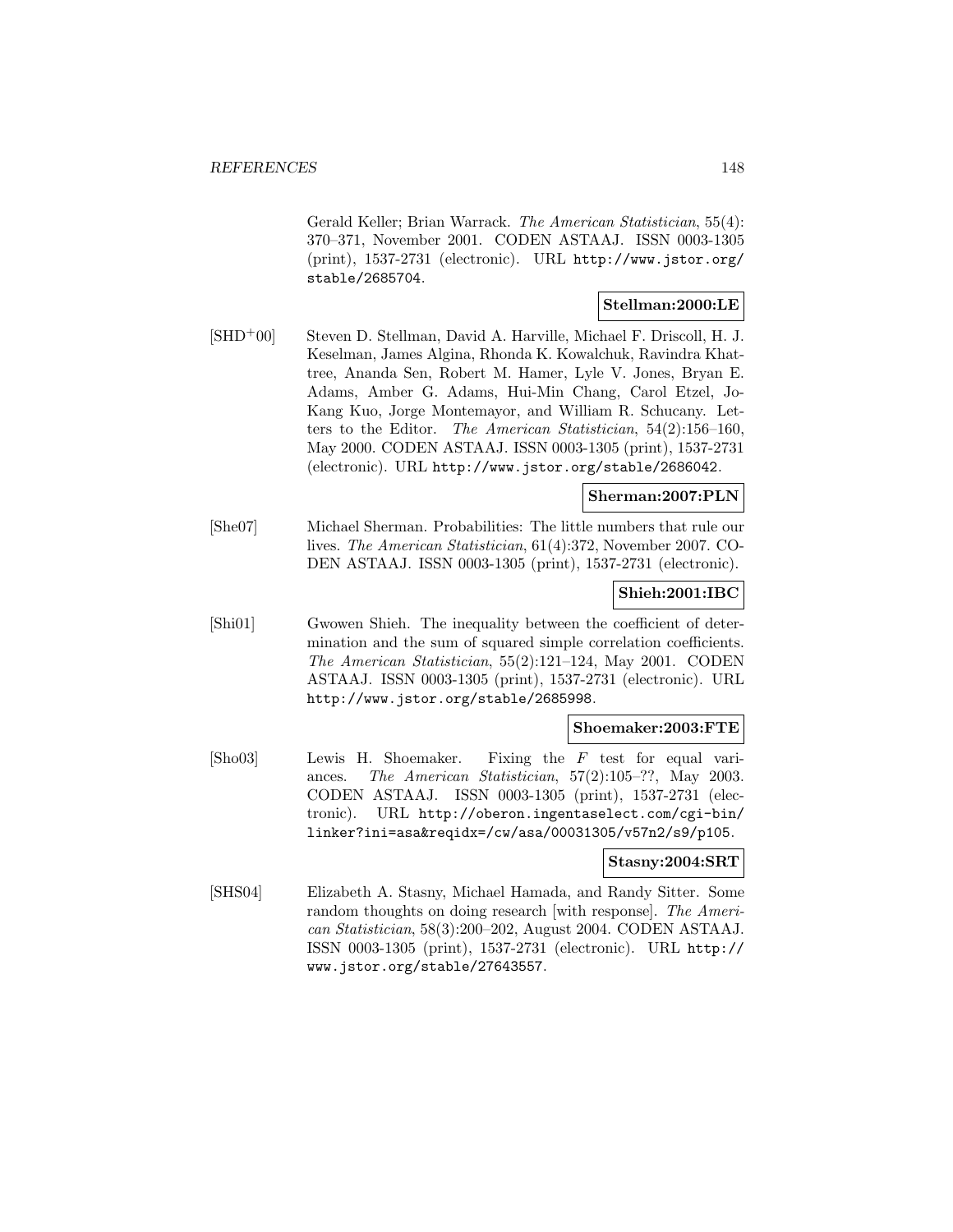### **Shuster:2001:DSC**

[Shu01] Jonathan Shuster. Dependence in simulation: a case study from the game of contract bridge. The American Statistician, 55(4): 306–309, November 2001. CODEN ASTAAJ. ISSN 0003-1305 (print), 1537-2731 (electronic). URL http://www.jstor.org/ stable/2685692.

### **Shuster:2006:UTP**

[Shu06] Jonathan J. Shuster. Using a two-player coin game paradox in the classroom. The American Statistician, 60(1):68–70, February 2006. CODEN ASTAAJ. ISSN 0003-1305 (print), 1537-2731 (electronic).

# **Simon:2007:ARM**

[Sim07] Gary Simon. Applied regression modeling: a business approach. The American Statistician, 61(4):367–368, November 2007. CO-DEN ASTAAJ. ISSN 0003-1305 (print), 1537-2731 (electronic).

# **Singpurwalla:2000:PPP**

[Sin00] Nozer D. Singpurwalla. The point process paradox: Where should we extend the conversation? The American Statistician, 54(2):119–120, May 2000. CODEN ASTAAJ. ISSN 0003-1305 (print), 1537-2731 (electronic). URL http://www. amstat.org/publications/tas/Singpurwalla.htm; http: //www.jstor.org/stable/2686029.

# **Sinha:2008:IBS**

[Sin08] Samiran Sinha. Introduction to Bayesian statistics. The American Statistician, 62(3):268, August 2008. CODEN ASTAAJ. ISSN 0003-1305 (print), 1537-2731 (electronic).

# **Sisson:2007:G**

[Sis07] S. A. Sisson. Genetics. The American Statistician, 61(2):112–119, May 2007. CODEN ASTAAJ. ISSN 0003-1305 (print), 1537-2731 (electronic).

### **Snapinn:2005:IIT**

[SJI05] Steven M. Snapinn, Qi Jiang, and Boris Iglewicz. Illustrating the impact of a time-varying covariate with an extended Kaplan–Meier estimator. The American Statistician, 59(4):301– 307, November 2005. CODEN ASTAAJ. ISSN 0003-1305 (print), 1537-2731 (electronic).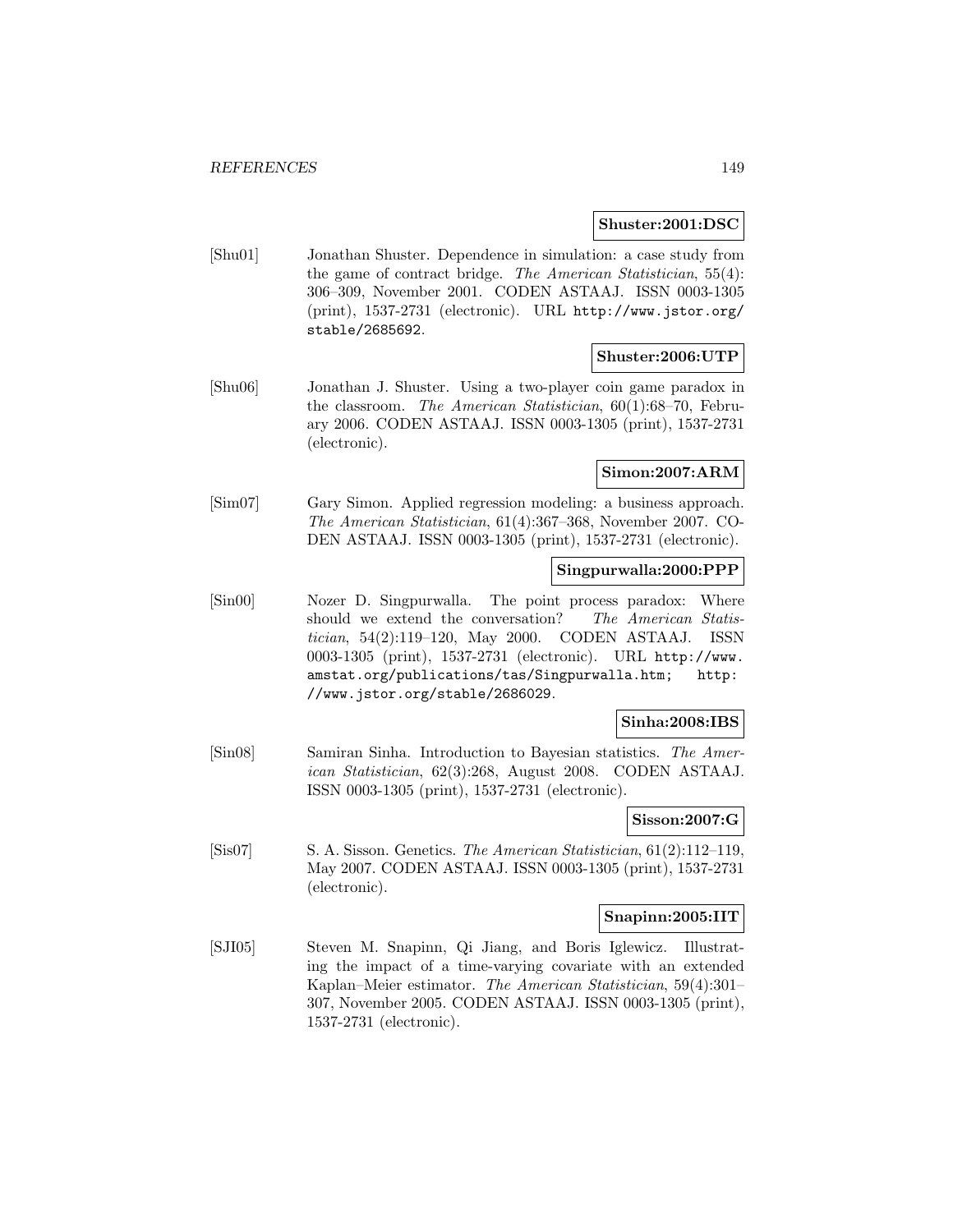## **Sklar:2007:UBS**

[Skl07] Jeffrey C. Sklar. Understanding business statistics. The American Statistician, 61(4):369–370, November 2007. CODEN ASTAAJ. ISSN 0003-1305 (print), 1537-2731 (electronic).

### **Skoulakis:2008:RFC**

[Sko08] Georgios Skoulakis. A recursive formula for computing central moments of a multivariate lognormal distribution. The American Statistician, 62(2):147–150, May 2008. CODEN ASTAAJ. ISSN 0003-1305 (print), 1537-2731 (electronic).

# **Steiner:2009:TVR**

[SM09] Stefan H. Steiner and R. Jock MacKay. Teaching variation reduction using a virtual manufacturing environment. The American Statistician, 63(4):361–365, November 2009. CODEN ASTAAJ. ISSN 0003-1305 (print), 1537-2731 (electronic).

## **Schenker:2007:CFF**

[SMC<sup>+</sup>07] Nathaniel Schenker, Katherine L. Monti, George W. Cobb, Ronald S. Fecso, and Joan S. Chmiel. Combining features of a frequency table and a stem-and-leaf plot to summarize the American Statistical Association's strategic activities. The American Statistician, 61(3):245–247, August 2007. CODEN ASTAAJ. ISSN 0003-1305 (print), 1537-2731 (electronic).

### **Stern:2004:SCF**

[SMH<sup>+</sup>04] Hal S. Stern, Kenneth Massey, David A. Harville, Richard Billingsley, Wes Colley, and David Mease. Statistics and the college football championship [with discussions, with reply]. The American Statistician, 58(3):179–185, August 2004. CODEN AS-TAAJ. ISSN 0003-1305 (print), 1537-2731 (electronic). URL http://www.jstor.org/stable/27643551.

## **Serroyen:2009:NML**

[SMVD09] Jan Serroyen, Geert Molenberghs, Geert Verbeke, and Marie Davidian. Nonlinear models for longitudinal data. The American Statistician, 63(4):378–388, November 2009. CODEN ASTAAJ. ISSN 0003-1305 (print), 1537-2731 (electronic).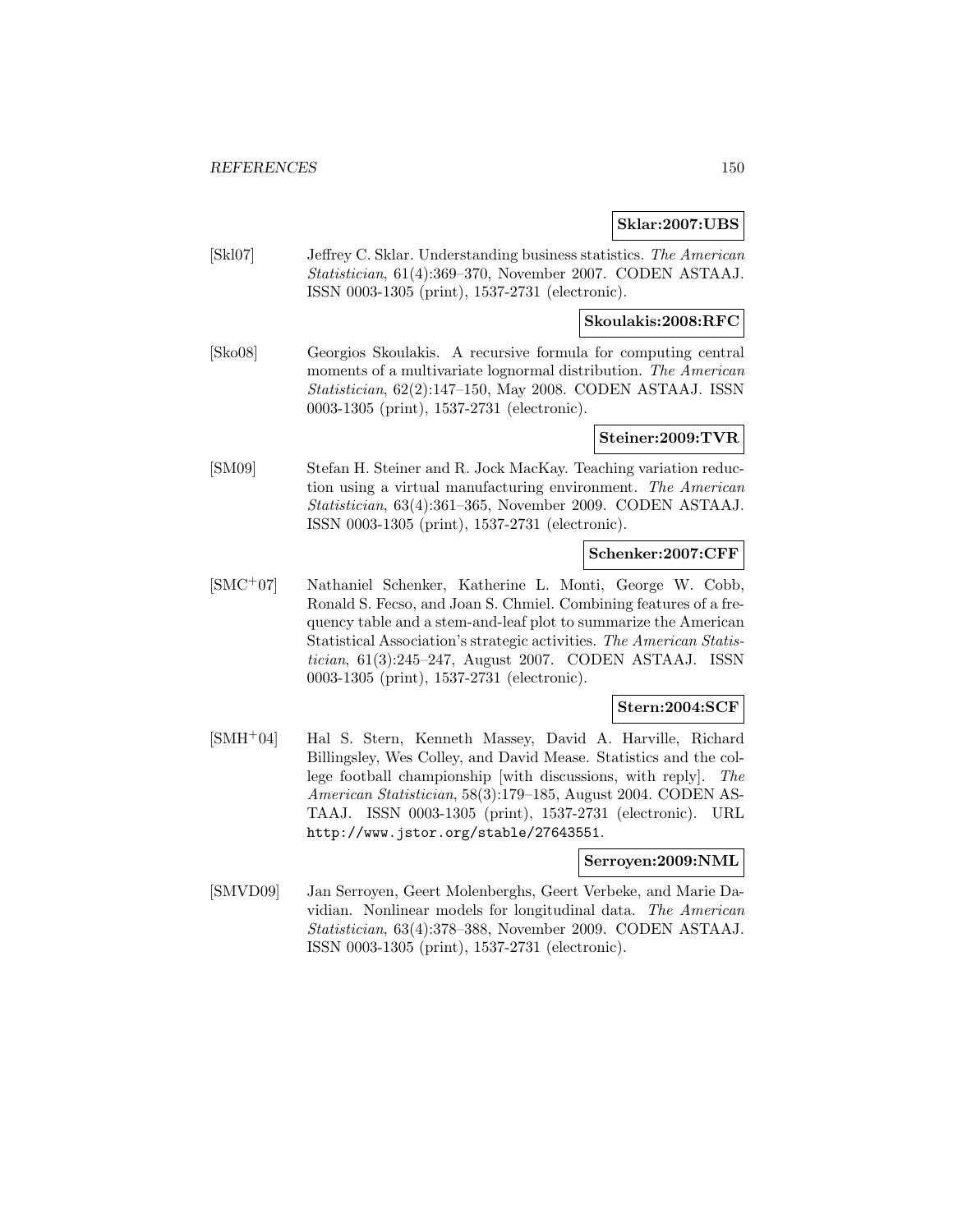### **Snee:2008:WED**

[Sne08] Ronald D. Snee. W. Edwards Deming's "Making AnotherWorld". The American Statistician, 62(3):251–255, August 2008. CODEN ASTAAJ. ISSN 0003-1305 (print), 1537-2731 (electronic).

# **Snyder:2005:PP**

[Sny05] Carl Snyder. The problem of prosperity. The American Statistician, 59(1):62–67, February 2005. CODEN ASTAAJ. ISSN 0003-1305 (print), 1537-2731 (electronic).

# **Solo:2000:SDS**

[Sol00] V. Solo. A simple derivation of the smoothing spline. The American Statistician, 54(1):40–43, February 2000. CODEN ASTAAJ. ISSN 0003-1305 (print), 1537-2731 (electronic). URL http:// www.jstor.org/stable/2685609.

# **Sen:2001:LE**

[SOS<sup>+</sup>01] Ananda Sen, W. Jason Owen, Sunil K. Sapra, Robert M. Price, Jr., and Alan Agresti. Letters to the Editor. The American Statistician, 55(3):260–261, August 2001. CODEN ASTAAJ. ISSN 0003-1305 (print), 1537-2731 (electronic). URL http:// www.jstor.org/stable/2685816.

# **Sowey:2003:GWE**

[Sow03] Eric R. Sowey. The getting of wisdom: Educating statisticians to enhance their clients' numeracy. The American Statistician, 57 (2):89–??, May 2003. CODEN ASTAAJ. ISSN 0003-1305 (print), 1537-2731 (electronic). URL http://oberon.ingentaselect. com/cgi-bin/linker?ini=asa&reqidx=/cw/asa/00031305/v57n2/ s5/p89.

# **Sparks:2008:MD**

[Spa08] JonDavid Sparks. Missing data. The American Statistician, 62 (3):269–270, August 2008. CODEN ASTAAJ. ISSN 0003-1305 (print), 1537-2731 (electronic).

## **Speed:2008:SPE**

[Spe08] F. Michael Speed. SAS programming for enterprise guide users. The American Statistician, 62(4):362, November 2008. CODEN ASTAAJ. ISSN 0003-1305 (print), 1537-2731 (electronic).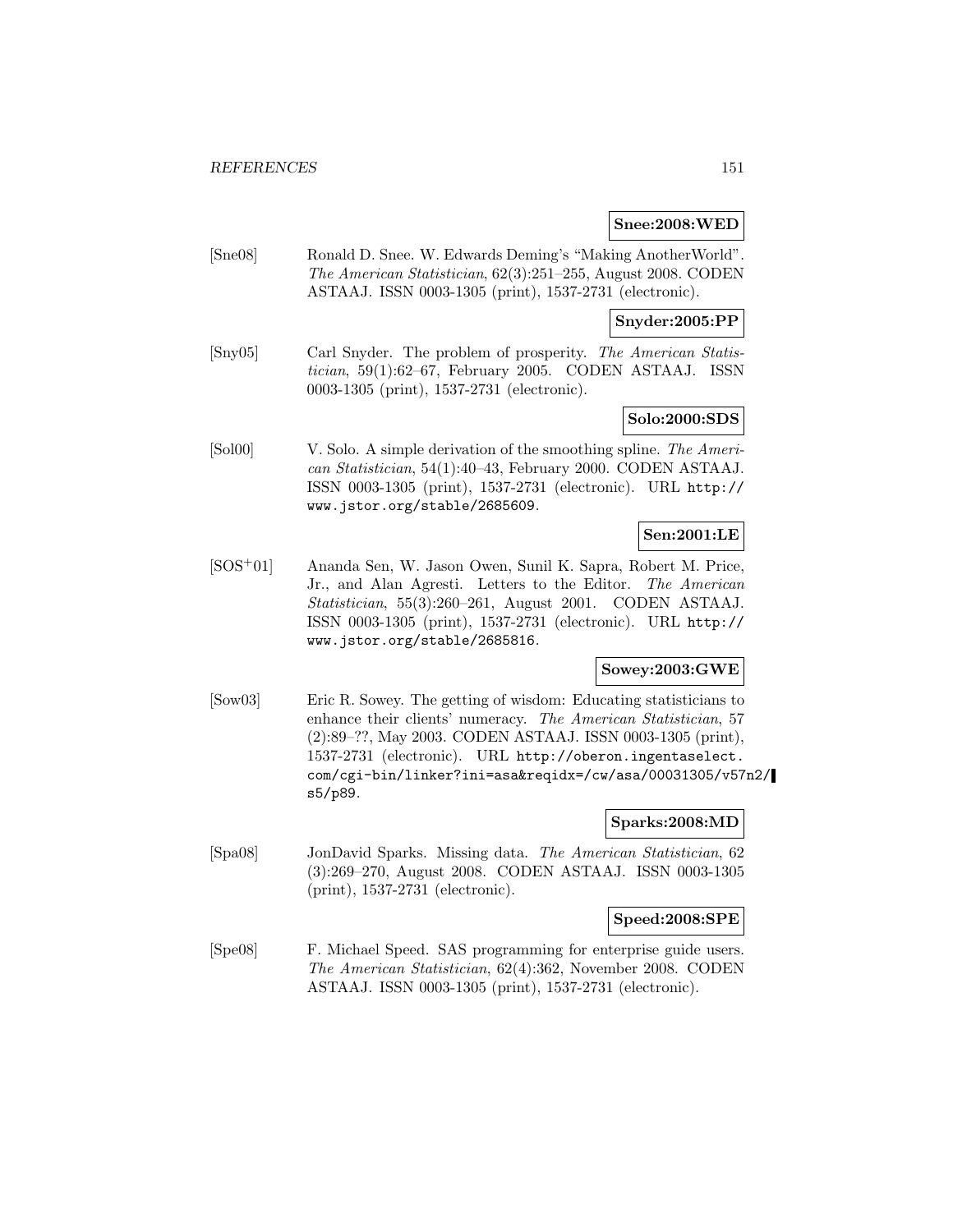## **Spirling:2007:TPI**

[Spi07] Arthur Spirling. "turning points" in the Iraq conflict. The American Statistician, 61(4):315–320, November 2007. CODEN AS-TAAJ. ISSN 0003-1305 (print), 1537-2731 (electronic).

# **Szekely:2004:SPP**

[SR04] Gábor J. Székely and Donald St. P. Richards. The St. Petersburg Paradox and the crash of high-tech stocks in 2000. The American Statistician, 58(3):225–231, August 2004. CODEN ASTAAJ. ISSN 0003-1305 (print), 1537-2731 (electronic). URL http:// www.jstor.org/stable/27643562.

## **Szekely:2005:RRS**

[SR05] Gabor J. Székely and Donald St. P. Richards. Response: Remain steadfast with the St. Petersburg Paradox to quantify irrational exuberance. The American Statistician, 59(3):235–239, August 2005. CODEN ASTAAJ. ISSN 0003-1305 (print), 1537- 2731 (electronic).

# **Strug:2007:IES**

[SRC07] Lisa J. Strug, Charles A. Rohde, and Paul N. Corey. An introduction to evidential sample size calculations. The American Statistician, 61(3):207–212, August 2007. CODEN ASTAAJ. ISSN 0003-1305 (print), 1537-2731 (electronic).

## **Speckman:2008:DPC**

[SRMP08] Paul L. Speckman, Jeffrey N. Rouder, Richard D. Morey, and Michael S. Pratte. Delta plots and coherent distribution ordering. The American Statistician, 62(3):262–266, August 2008. CODEN ASTAAJ. ISSN 0003-1305 (print), 1537-2731 (electronic).

## **Singpurwalla:2001:NRB**

[SS01] Nozer D. Singpurwalla and Andrew Swift. Network reliability and Borel's paradox. The American Statistician, 55(3):213–218, August 2001. CODEN ASTAAJ. ISSN 0003-1305 (print), 1537-2731 (electronic). URL http://www.jstor.org/stable/2685803.

### **Sinharay:2002:SBF**

[SS02] Sandip Sinharay and Hal S. Stern. On the sensitivity of Bayes factors to the prior distributions. The American Statistician, 56(3): 196–??, August 2002. CODEN ASTAAJ. ISSN 0003-1305 (print),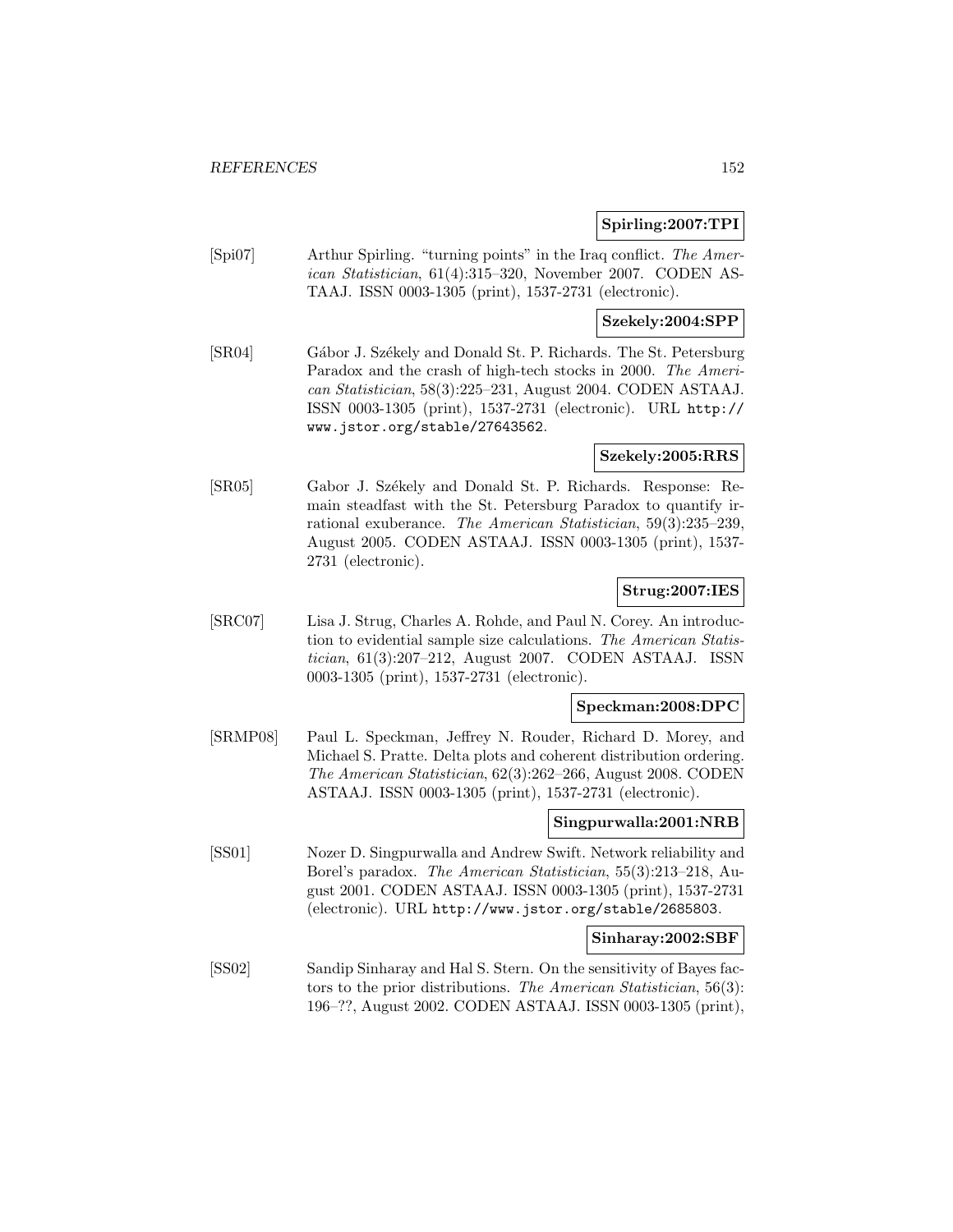1537-2731 (electronic). URL http://oberon.ingentaselect. com/cgi-bin/linker?ini=asa&reqidx=/cw/asa/00031305/v56n3/ s6/p196.

## **Scheaffer:2004:SUE**

[SS04] Richard L. Scheaffer and Elizabeth A. Stasny. The state of undergraduate education in statistics: a report from the CBMS 2000. The American Statistician, 58(4):265–271, November 2004. CO-DEN ASTAAJ. ISSN 0003-1305 (print), 1537-2731 (electronic). URL http://www.jstor.org/stable/27643581.

# **Solow:2005:HSN**

[SS05] Andrew R. Solow and Woollcott Smith. How surprising is a new record? The American Statistician, 59(2):153–155, May 2005. CODEN ASTAAJ. ISSN 0003-1305 (print), 1537-2731 (electronic).

# **Simon:2006:LL**

[SS06] Gary A. Simon and Jeffrey S. Simonoff. "last licks". The American Statistician, 60(1):13–18, February 2006. CODEN ASTAAJ. ISSN 0003-1305 (print), 1537-2731 (electronic).

#### **Scott:2008:SHF**

[SS08] David W. Scott and Warren R. Scott. Smoothed histograms for frequency data on irregular intervals. The American Statistician, 62(3):256–261, August 2008. CODEN ASTAAJ. ISSN 0003-1305 (print), 1537-2731 (electronic).

### **Solow:2009:SPC**

[SS09] Andrew R. Solow and Woollcott K. Smith. A statistical problem concerning the Mar Saba letter. The American Statistician, 63 (3):254–257, August 2009. CODEN ASTAAJ. ISSN 0003-1305 (print), 1537-2731 (electronic).

#### **Stasny:2001:HGJ**

[Sta01] Elizabeth A. Stasny. How to get a job in academics. The American Statistician, 55(1):35–40, February 2001. CODEN ASTAAJ. ISSN 0003-1305 (print), 1537-2731 (electronic). URL http:// www.amstat.org/publications/tas/Stasny.htm; http:// www.jstor.org/stable/2685527.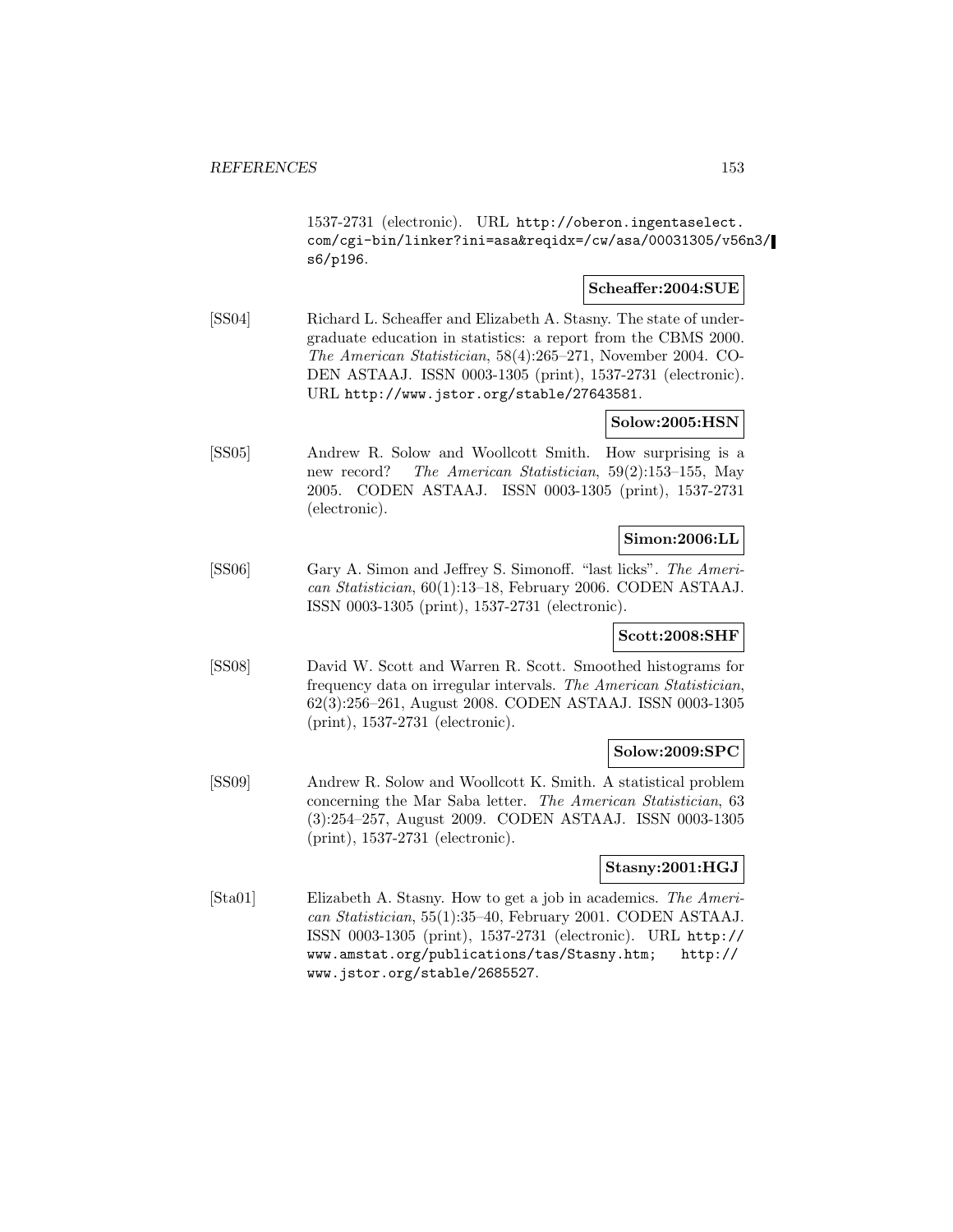### **Stamey:2008:MMS**

[Sta08] James Stamey. Modern mathematical statistics with applications. The American Statistician, 62(4):358, November 2008. CODEN ASTAAJ. ISSN 0003-1305 (print), 1537-2731 (electronic).

### **Stephenson:2001:BRB**

[Ste01] W. Robert Stephenson. Book review: Introduction to Probability and Statistics for Engineers and Scientists (2nd ed.). The American Statistician, 55(1):81–82, February 2001. CODEN ASTAAJ. ISSN 0003-1305 (print), 1537-2731 (electronic). URL http:// www.jstor.org/stable/2685535.

### **Stefanski:2007:RR**

[Ste07] Leonard A. Stefanski. Residual (sur)realism. The American Statistician, 61(2):163–177, May 2007. CODEN ASTAAJ. ISSN 0003-1305 (print), 1537-2731 (electronic).

## **Stefanski:2008:NCL**

[Ste08] Leonard A. Stefanski. The North Carolina Lottery coincidence. The American Statistician, 62(2):130–134, May 2008. CODEN ASTAAJ. ISSN 0003-1305 (print), 1537-2731 (electronic).

# **Stine:2000:BRB**

[Sti00] Robert Stine. Book review: Statistics with Mathematica. The American Statistician, 54(2):153, May 2000. CODEN ASTAAJ. ISSN 0003-1305 (print), 1537-2731 (electronic). URL http:// www.jstor.org/stable/2686038.

# **Stigler:2008:SHT**

[Sti08] Stephen M. Stigler. Statistics at Harvard? A toast to the Harvard Statistics Department. The American Statistician, 62(3):246–250, August 2008. CODEN ASTAAJ. ISSN 0003-1305 (print), 1537- 2731 (electronic).

#### **Stokes:2001:ER**

[Sto01] Lynne Stokes. Editor's report. The American Statistician, 55(2): 87–88, May 2001. CODEN ASTAAJ. ISSN 0003-1305 (print), 1537-2731 (electronic). URL http://www.jstor.org/stable/ 2685992.

## **Stokes:2002:ERa**

[Sto02] Lynne Stokes. Editor's reports. The American Statistician, 56(2): 83–??, May 2002. CODEN ASTAAJ. ISSN 0003-1305 (print),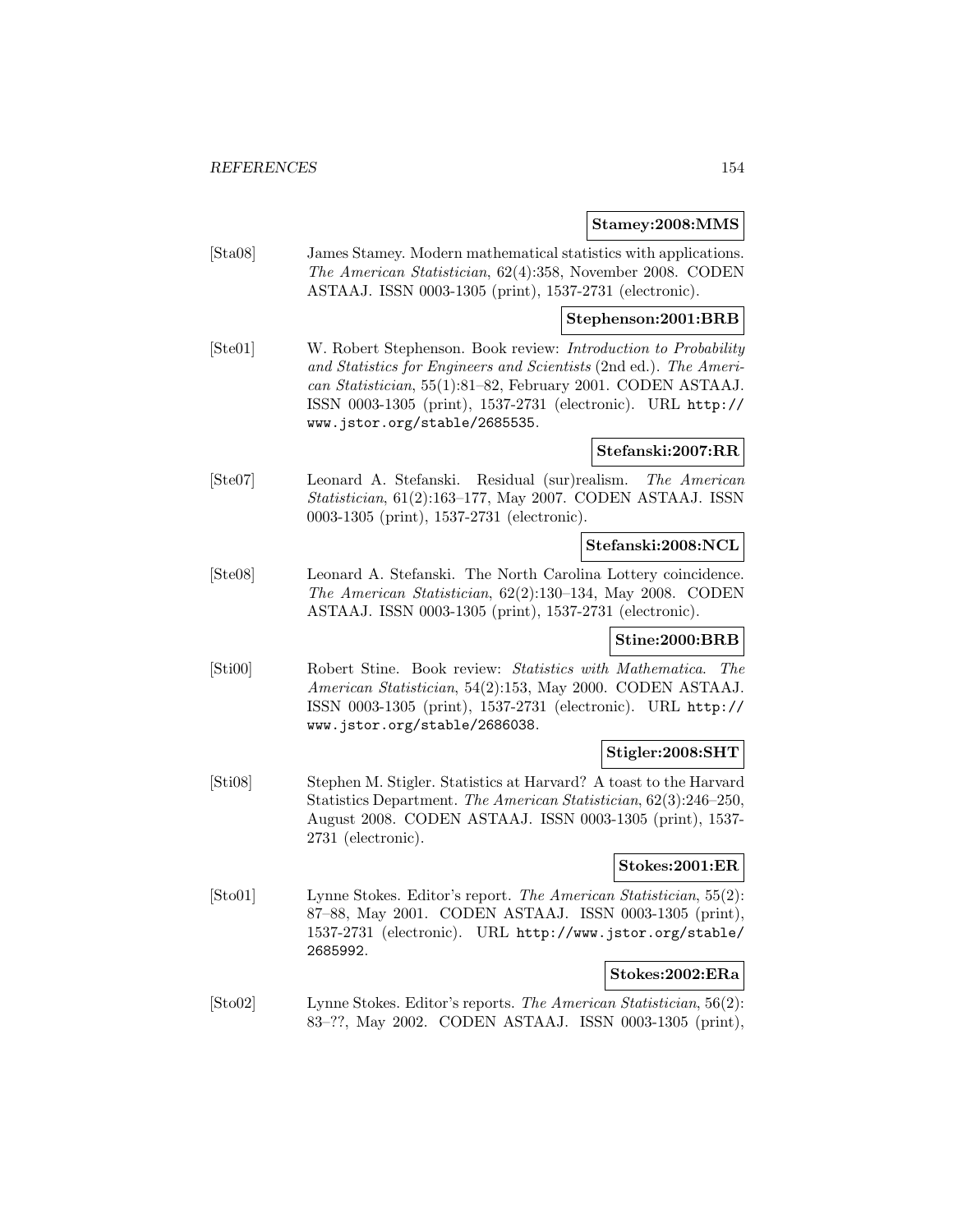1537-2731 (electronic). URL http://oberon.ingentaselect. com/cgi-bin/linker?ini=asa&reqidx=/cw/asa/00031305/v56n2/ s1/p83.

# **Strickland:2002:RBT**

[Str02] Pamela A. Ohman Strickland. Reviews of books and teaching materials: SPSS for Windows: An Introduction to Use and Interpretation in Research. The American Statistician, 56(1):77, February 2002. CODEN ASTAAJ. ISSN 0003-1305 (print), 1537-2731 (electronic). URL http://www.jstor.org/stable/3087335.

# **Stroup:2004:CTS**

[Str04] Donna L. Stroup. Corrections: Teaching statistical principles using epidemiology: Measuring the health of populations. The American Statistician, 58(2):178, May 2004. CODEN ASTAAJ. ISSN 0003-1305 (print), 1537-2731 (electronic). URL http:// www.jstor.org/stable/27643547.

# **Stufken:2009:IEI**

[Stu09] John Stufken. An invitation: Editor's introduction to "Desired and Feared — What Do We Do Now and Over the Next 50 Years?". The American Statistician, 63(3):201, August 2009. CO-DEN ASTAAJ. ISSN 0003-1305 (print), 1537-2731 (electronic).

# **Su:2008:DMM**

[Su08] Xiaogang Su. Data mining methods and models. The American Statistician, 62(1):91, February 2008. CODEN ASTAAJ. ISSN 0003-1305 (print), 1537-2731 (electronic).

### **Symanzik:2003:TEC**

[SV03] Jürgen Symanzik and Natascha Vukasinovic. Teaching experiences with a course on "Web-based statistics". The American Statistician, 57(1):46–??, February 2003. CODEN ASTAAJ. ISSN 0003-1305 (print), 1537-2731 (electronic). URL http://oberon.ingentaselect.com/cgi-bin/linker? ini=asa&reqidx=/cw/asa/00031305/v57n1/s7/p46.

## **Spence:2005:WPH**

[SW05] Ian Spence and Howard Wainer. William Playfair and his graphical inventions: An excerpt from the introduction to the republication of his atlas and statistical breviary. The American Statistician, 59(3):224–229, August 2005. CODEN ASTAAJ. ISSN 0003-1305 (print), 1537-2731 (electronic).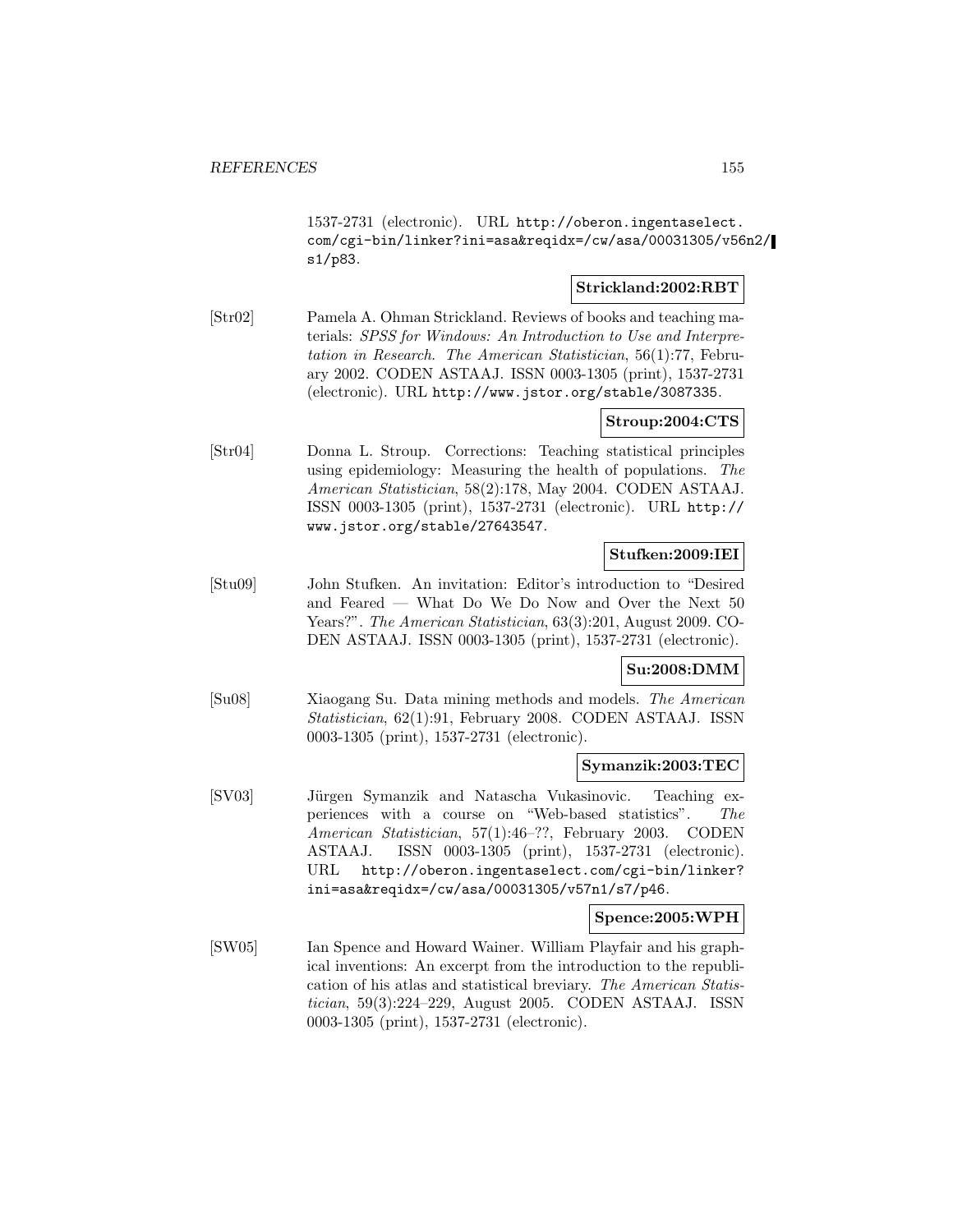### **Schilling:2002:HHB**

[SWW02] Mark F. Schilling, Ann E. Watkins, and William Watkins. Is human height bimodal? The American Statistician, 56(3):223-??, August 2002. CODEN ASTAAJ. ISSN 0003-1305 (print), 1537- 2731 (electronic). URL http://oberon.ingentaselect.com/ cgi-bin/linker?ini=asa&reqidx=/cw/asa/00031305/v56n3/ s10/p223.

### **Strasak:2007:USM**

[SZM<sup>+</sup>07] Alexander M. Strasak, Qamruz Zaman, Gerhard Marinell, Karl P. Pfeiffer, and Hanno Ulmer. The use of statistics in medical research. The American Statistician, 61(1):47–55, February 2007. CODEN ASTAAJ. ISSN 0003-1305 (print), 1537-2731 (electronic).

# **Taleb:2007:BSD**

[Tal07] Nassim Nicholas Taleb. Black swans and the domains of statistics. The American Statistician, 61(3):198–200, August 2007. CODEN ASTAAJ. ISSN 0003-1305 (print), 1537-2731 (electronic).

# **Tang:2002:BRB**

[Tan02] Boxin Tang. Book review: Experimental Design With Applications in Management, Engineering, and the Sciences. The American Statistician, 56(4):333–??, November 2002. CO-DEN ASTAAJ. ISSN 0003-1305 (print), 1537-2731 (electronic). URL http://oberon.ingentaselect.com/cgi-bin/ linker?ini=asa&reqidx=/cw/asa/00031305/v56n4/s21/p333.

## **Tarpey:2000:NPS**

[Tar00] Thaddeus Tarpey. A note on the prediction sum of squares statistic for restricted least squares. The American Statistician, 54(2):116–118, May 2000. CODEN ASTAAJ. ISSN 0003-1305 (print), 1537-2731 (electronic). URL http://www. amstat.org/publications/tas/Tarpey.htm; http://www. jstor.org/stable/2686028.

### **Tarpey:2007:LTM**

[Tar07] Thaddeus Tarpey. Linear transformations and the k-means clustering algorithm. The American Statistician, 61(1):34–40, February 2007. CODEN ASTAAJ. ISSN 0003-1305 (print), 1537-2731 (electronic).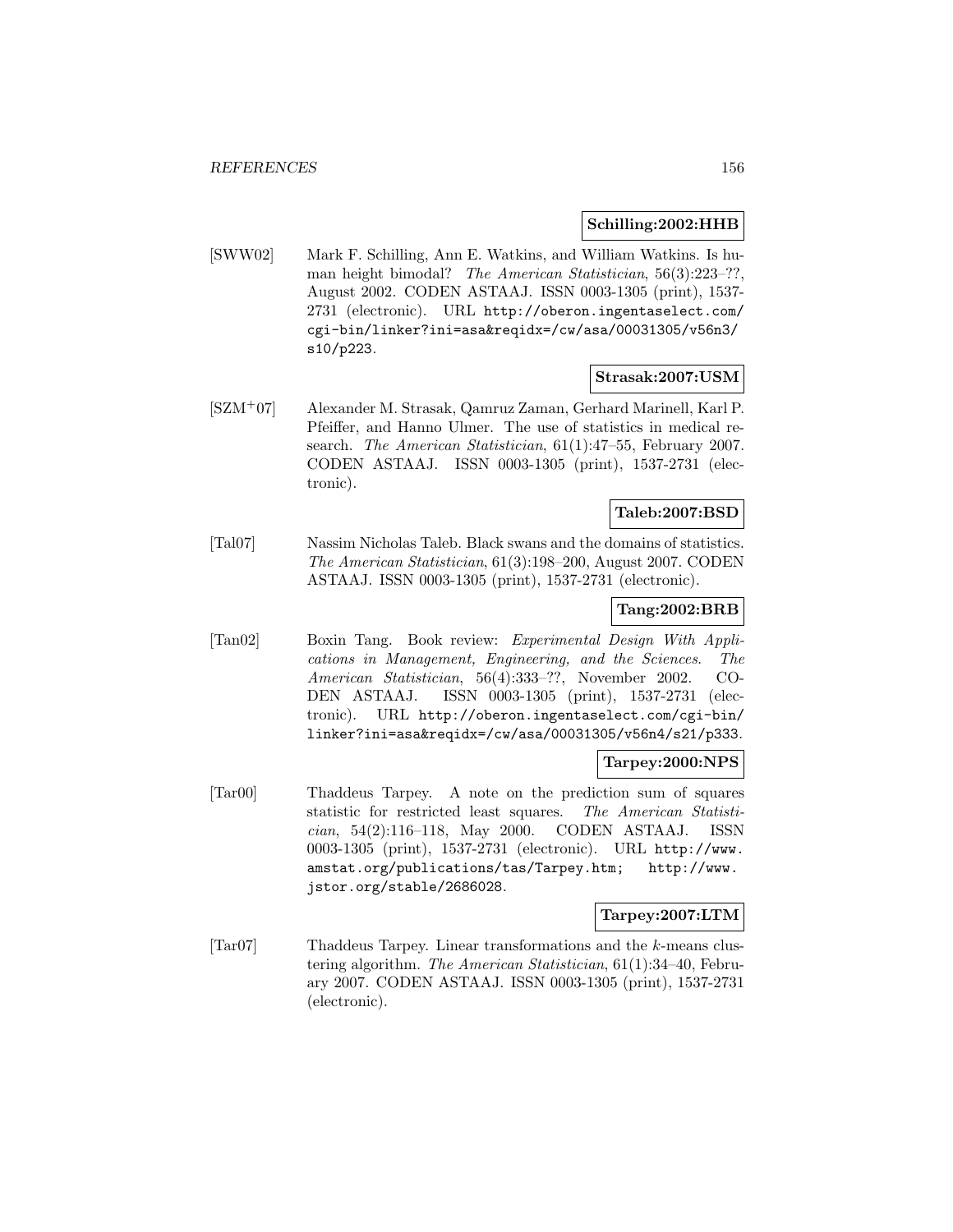### **Terrell:2003:BRB**

[Ter03] George Terrell. Book review: All the Mathematics You Missed [But Need to Know for Graduate School]. The American Statistician, 57(1):69–??, February 2003. CODEN ASTAAJ. ISSN 0003-1305 (print), 1537-2731 (electronic). URL http://oberon.ingentaselect.com/cgi-bin/linker? ini=asa&reqidx=/cw/asa/00031305/v57n1/s17/p69.

# **Terpstra:2005:SIC**

[Ter05] Jeff T. Terpstra. Some illustrative classroom examples regarding sums of discrete random variables with finite support. The American Statistician, 59(3):258–265, August 2005. CODEN ASTAAJ. ISSN 0003-1305 (print), 1537-2731 (electronic).

**Tuyl:2008:CBL**

[TGM08] Frank Tuyl, Richard Gerlach, and Kerrie Mengersen. A comparison of Bayes–Laplace, Jeffreys, and other priors. The American Statistician, 62(1):40–44, February 2008. CODEN ASTAAJ. ISSN 0003-1305 (print), 1537-2731 (electronic).

### **Tarpey:2000:SB**

[TH00] Thaddeus Tarpey and John Holcomb. Spline bottles. The American Statistician, 54(2):129–135, May 2000. CODEN ASTAAJ. ISSN 0003-1305 (print), 1537-2731 (electronic). URL http:// www.amstat.org/publications/tas/Tarpey2.htm; http:/ /www.jstor.org/stable/2686031.

### **Thompson:2004:IW**

[Tho04] Elizabeth Thompson. The importance of "why?". The American Statistician, 58(3):198, August 2004. CODEN ASTAAJ. ISSN 0003-1305 (print), 1537-2731 (electronic). URL http:// www.jstor.org/stable/27643554.

# **Timm:2004:EES**

[Tim04] Neil H. Timm. Estimating effect sizes in exploratory experimental studies when using a linear model. The American Statistician, 58 (3):213–217, August 2004. CODEN ASTAAJ. ISSN 0003-1305 (print), 1537-2731 (electronic). URL http://www.jstor.org/ stable/27643559.

# **Tjur:2009:CDL**

[Tju09] Tue Tjur. Coefficients of determination in logistic regression mod $els$  — a new proposal: The coefficient of discrimination. The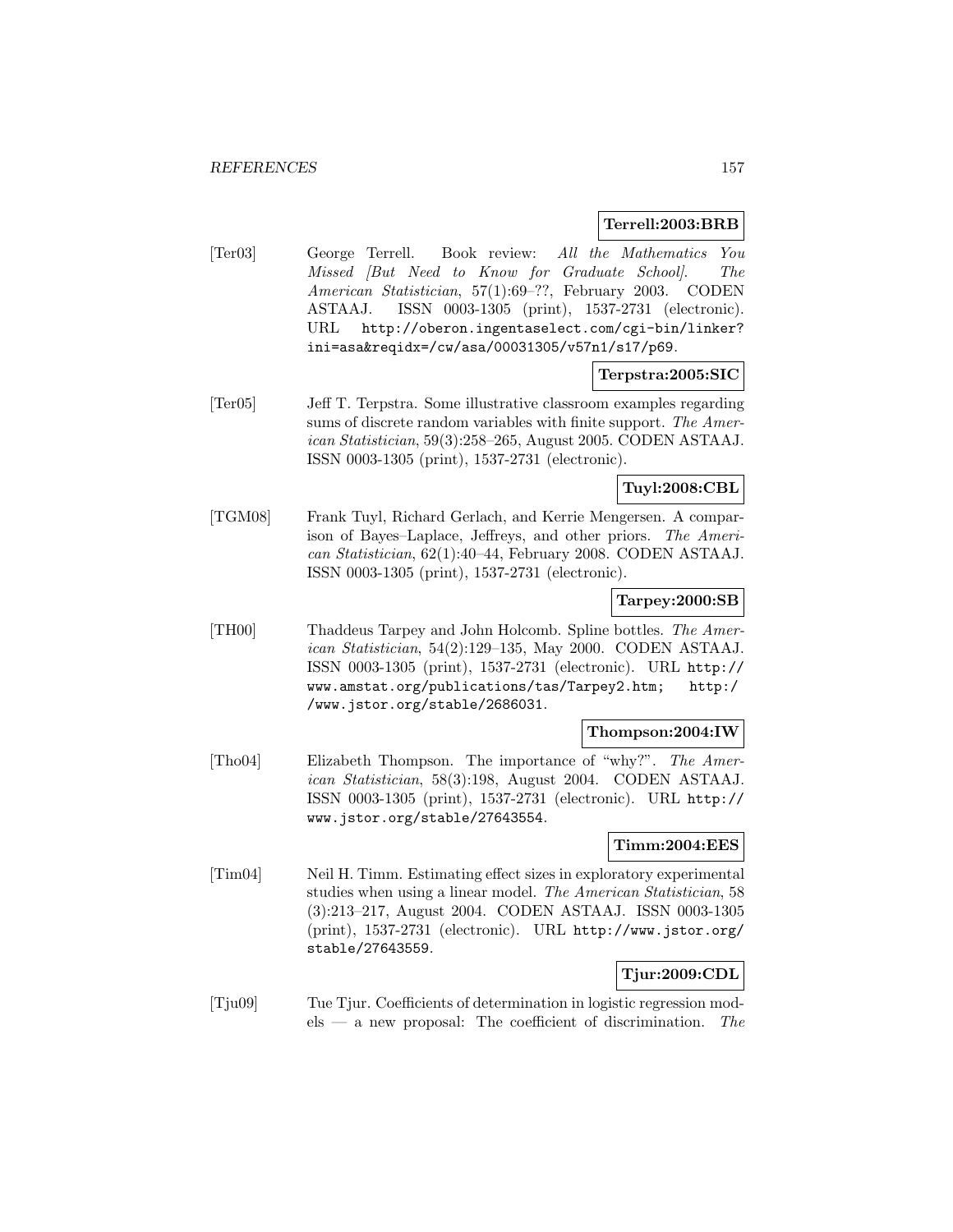American Statistician, 63(4):366–372, November 2009. CODEN ASTAAJ. ISSN 0003-1305 (print), 1537-2731 (electronic).

## **Troendle:2004:ESC**

[TKM04] James F. Troendle, Edward L. Korn, and Lisa M. McShane. An example of slow convergence of the bootstrap in high dimensions. The American Statistician, 58(1):25–??, February 2004. CODEN ASTAAJ. ISSN 0003-1305 (print), 1537-2731 (electronic). URL http://oberon.ingentaselect.com/cgi-bin/ linker?ini=asa&reqidx=/cw/asa/00031305/v58n1/s8/p25.

# **Tobias:2004:AAS**

[Tob04] Justin L. Tobias. Assessing assessments of school performance: The case of California. The American Statistician, 58(1):55–??, February 2004. CODEN ASTAAJ. ISSN 0003-1305 (print), 1537- 2731 (electronic). URL http://oberon.ingentaselect.com/ cgi-bin/linker?ini=asa&reqidx=/cw/asa/00031305/v58n1/ s12/p55.

# **Torrieri:2007:ACC**

[Tor07] Nancy K. Torrieri. America is changing, and so is the Census. The American Statistician, 61(1):16–21, February 2007. CODEN ASTAAJ. ISSN 0003-1305 (print), 1537-2731 (electronic).

# **Tra:2007:EYC**

[Tra07] Yolande Tra. Even you can learn statistics: a guide for everyone who has ever been afraid of statistics. The American Statistician, 61(2):182, May 2007. CODEN ASTAAJ. ISSN 0003-1305 (print), 1537-2731 (electronic).

### **Theoharakis:2003:HDS**

[TS03] Vasilis Theoharakis and Mary Skordia. How do statisticians perceive statistics journals? The American Statistician, 57(2):115– ??, May 2003. CODEN ASTAAJ. ISSN 0003-1305 (print), 1537- 2731 (electronic). URL http://oberon.ingentaselect.com/ cgi-bin/linker?ini=asa&reqidx=/cw/asa/00031305/v57n2/ s10/p115.

## **Tan:2009:SSS**

[TTT09] Ming T. Tan, Guo-Liang Tian, and Man-Lai Tang. Sample surveys with sensitive questions: a nonrandomized response approach. The American Statistician, 63(1):9–16, February 2009.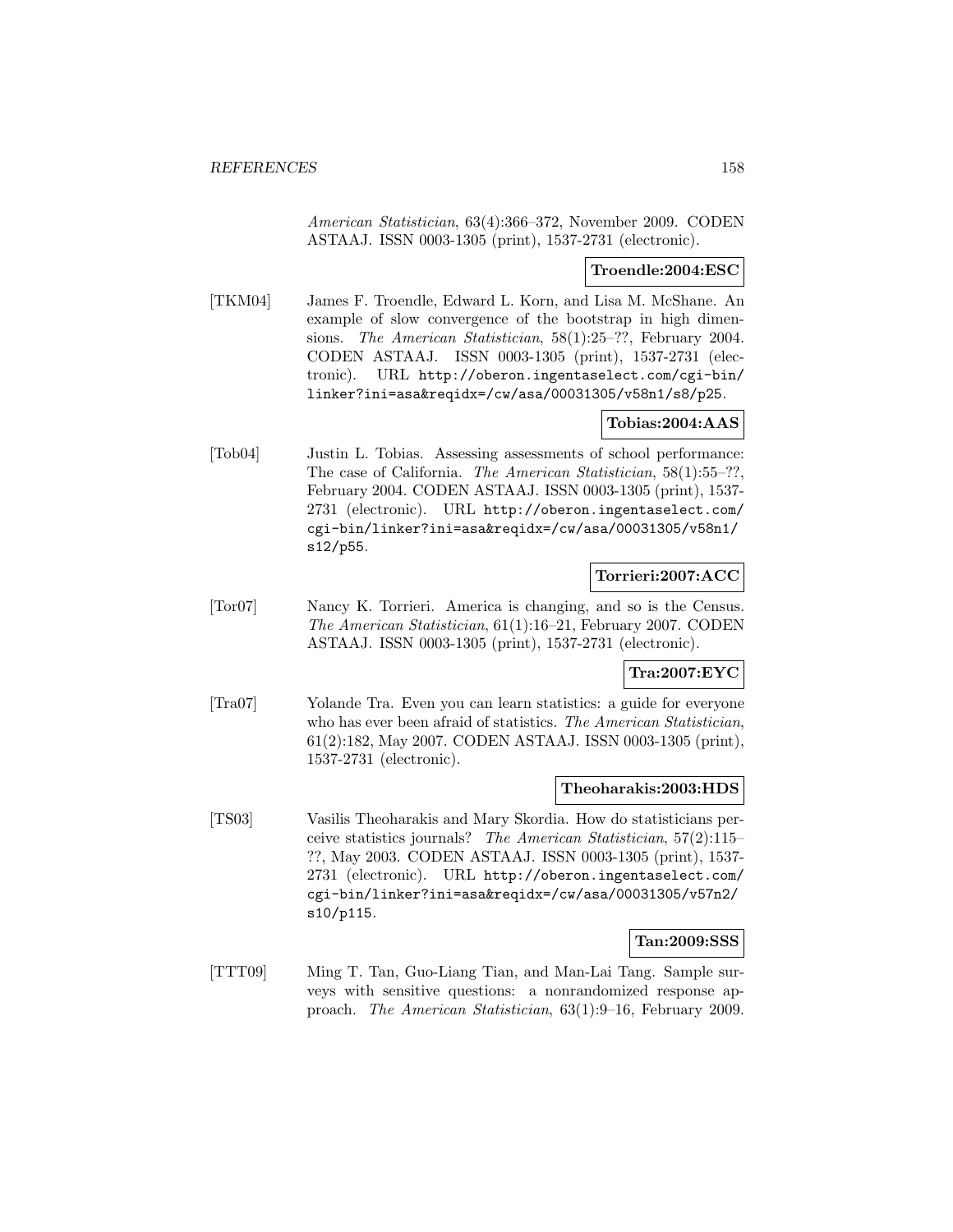CODEN ASTAAJ. ISSN 0003-1305 (print), 1537-2731 (electronic).

# **Turiel:2007:QRB**

[Tur07] Thomas P. Turiel. Quantum random bit generators. The American Statistician, 61(3):255–259, August 2007. CODEN ASTAAJ. ISSN 0003-1305 (print), 1537-2731 (electronic).

# **Tuyl:2009:LE**

[Tuy09] Frank Tuyl. Letter to the Editor. The American Statistician, 63 (3):294, August 2009. CODEN ASTAAJ. ISSN 0003-1305 (print), 1537-2731 (electronic).

# **Wu:2001:CGM**

[tWGB01] Chi tsung Wu, Marcia L. Gumpertz, and Dennis D. Boos. Comparison of GEE, MINQUE, ML, and REML estimating equations for normally distributed data. The American Statistician, 55(2): 125–130, May 2001. CODEN ASTAAJ. ISSN 0003-1305 (print), 1537-2731 (electronic). URL http://www.jstor.org/stable/ 2685999.

# **Utts:2008:ETB**

[UJ08] Jessica Utts and Wesley Johnson. The evolution of teaching Bayesian statistics to nonstatisticians. The American Statistician, 62(3):199–201, August 2008. CODEN ASTAAJ. ISSN 0003-1305 (print), 1537-2731 (electronic).

# **Upton:2000:CIM**

[Upt00] Graham J. G. Upton. Conditional independence, Mantel– Haenszel test, and the Yates correction. The American Statistician, 54(2):112–115, May 2000. CODEN ASTAAJ. ISSN 0003-1305 (print), 1537-2731 (electronic). URL http:/ /www.amstat.org/publications/tas/Upton.htm; http:// www.jstor.org/stable/2686027.

# **Upton:2001:TSD**

[Upt01] Graham J. G. Upton. A toroidal scatter diagram for ternary variables. The American Statistician, 55(3):240–243, August 2001. CODEN ASTAAJ. ISSN 0003-1305 (print), 1537-2731 (electronic). URL http://www.jstor.org/stable/2685808.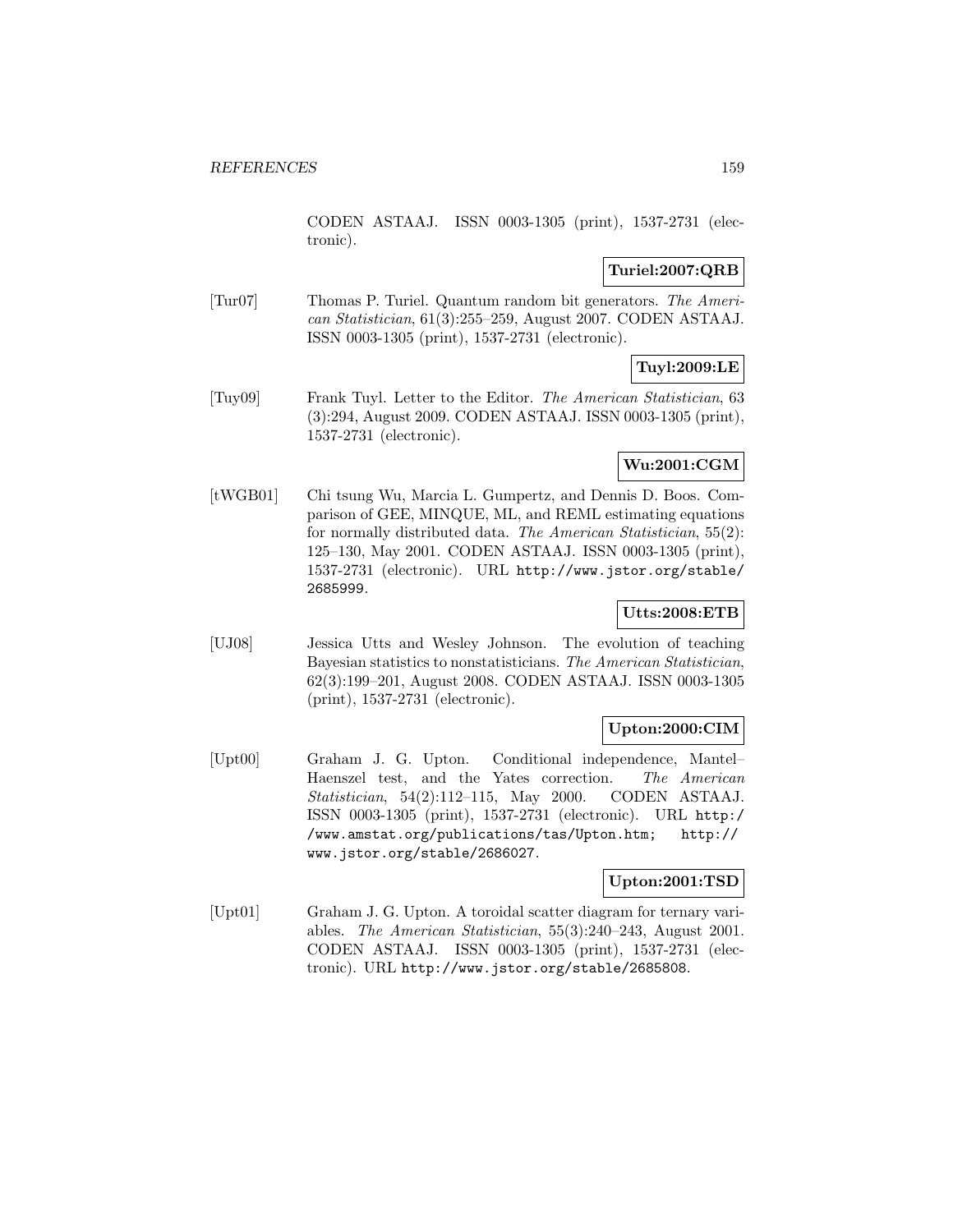### **Utts:2002:BRB**

[Utt02] Jessica Utts. Book review: News and Numbers: A Guide to Reporting Statistical Claims and Controversies in Health and Related Fields, (2nd Ed.). The American Statistician, 56(4):330–??, November 2002. CODEN ASTAAJ. ISSN 0003-1305 (print), 1537-2731 (electronic). URL http://oberon.ingentaselect. com/cgi-bin/linker?ini=asa&reqidx=/cw/asa/00031305/v56n4/ s15/p330.

### **Utts:2003:SSS**

[Utt03a] Jessica Utts. Special section on statistical literacy: How you can help. The American Statistician, 57(2):73–??, May 2003. CODEN ASTAAJ. ISSN 0003-1305 (print), 1537-2731 (electronic). URL http://oberon.ingentaselect.com/cgi-bin/ linker?ini=asa&reqidx=/cw/asa/00031305/v57n2/s1/p73.

# **Utts:2003:WEC**

[Utt03b] Jessica Utts. What educated citizens should know about statistics and probability. The American Statistician, 57(2):74–??, May 2003. CODEN ASTAAJ. ISSN 0003-1305 (print), 1537- 2731 (electronic). URL http://oberon.ingentaselect.com/ cgi-bin/linker?ini=asa&reqidx=/cw/asa/00031305/v57n2/ s2/p74.

# **Verrill:2005:DFT**

[VD05] Steve Verrill and Mark Durst. The decline and fall of Type II error rates. The American Statistician, 59(4):287–291, November 2005. CODEN ASTAAJ. ISSN 0003-1305 (print), 1537-2731 (electronic).

# **vanDorp:2002:STS**

[vDK02] J. René van Dorp and Samuel Kotz. The standard two-sided power distribution and its properties: With applications in financial engineering. The American Statistician, 56(2):90-??, May 2002. CODEN ASTAAJ. ISSN 0003-1305 (print), 1537- 2731 (electronic). URL http://oberon.ingentaselect.com/ cgi-bin/linker?ini=asa&reqidx=/cw/asa/00031305/v56n2/ s3/p90.

# **Villa:2006:UMG**

[VE06] Enrique R. Villa and Luis A. Escobar. Using moment generating functions to derive mixture distributions. The American Statis-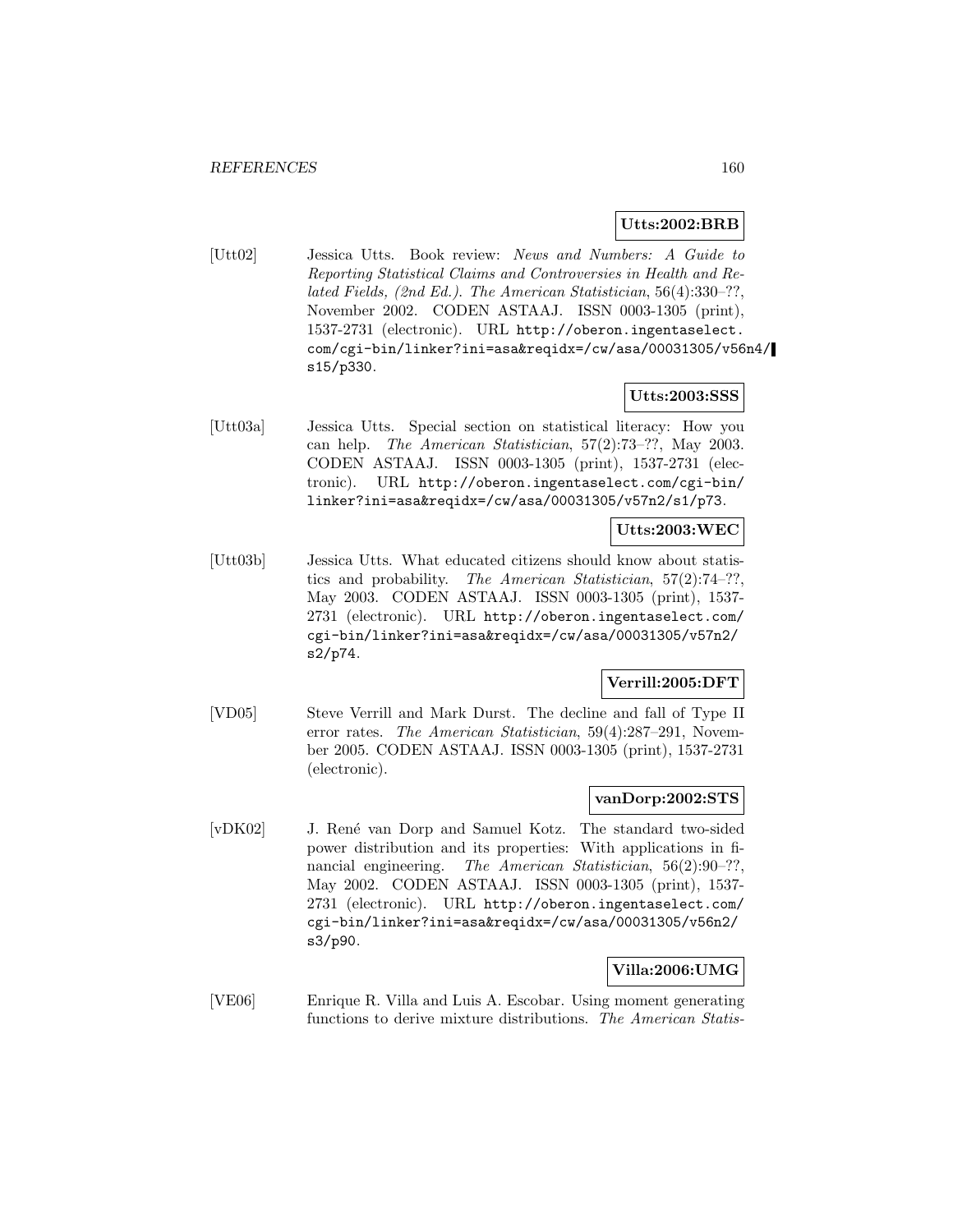tician, 60(1):75–80, February 2006. CODEN ASTAAJ. ISSN 0003-1305 (print), 1537-2731 (electronic).

# **Verrall:2001:BRB**

[Ver01] Richard Verrall. Book review: Introduction to Statistics With Applications in General Insurance. The American Statistician, 55(1):84, February 2001. CODEN ASTAAJ. ISSN 0003-1305 (print), 1537-2731 (electronic). URL http://www.jstor.org/ stable/2685539.

### **vonHippel:2004:BSM**

[vH04] Paul T. von Hippel. Biases in SPSS 12.0 missing value analysis. The American Statistician, 58(2):160–164, May 2004. CODEN ASTAAJ. ISSN 0003-1305 (print), 1537-2731 (electronic). URL http://www.jstor.org/stable/27643528.

# **Vos:2005:ECD**

[VH05] Paul W. Vos and Suzanne Hudson. Evaluation criteria for discrete confidence intervals. The American Statistician, 59(2):137–142, May 2005. CODEN ASTAAJ. ISSN 0003-1305 (print), 1537-2731 (electronic).

# **Vickers:2008:DAE**

[Vic08] Andrew J. Vickers. Decision analysis for the evaluation of diagnostic tests, prediction models, and molecular markers. The American Statistician, 62(4):314–320, November 2008. CODEN ASTAAJ. ISSN 0003-1305 (print), 1537-2731 (electronic).

#### **Vardeman:2003:SES**

[VM03] Stephen B. Vardeman and Max D. Morris. Statistics and ethics: Some advice for young statisticians. The American Statistician, 57(1):21–??, February 2003. CODEN ASTAAJ. ISSN 0003-1305 (print), 1537-2731 (electronic). URL http://oberon. ingentaselect.com/cgi-bin/linker?ini=asa&reqidx=/cw/asa/ 00031305/v57n1/s3/p21.

#### **Verbeke:2007:WCG**

[VM07] Geert Verbeke and Geert Molenberghs. What can go wrong with the score test? The American Statistician, 61(4):289–290, November 2007. CODEN ASTAAJ. ISSN 0003-1305 (print), 1537-2731 (electronic).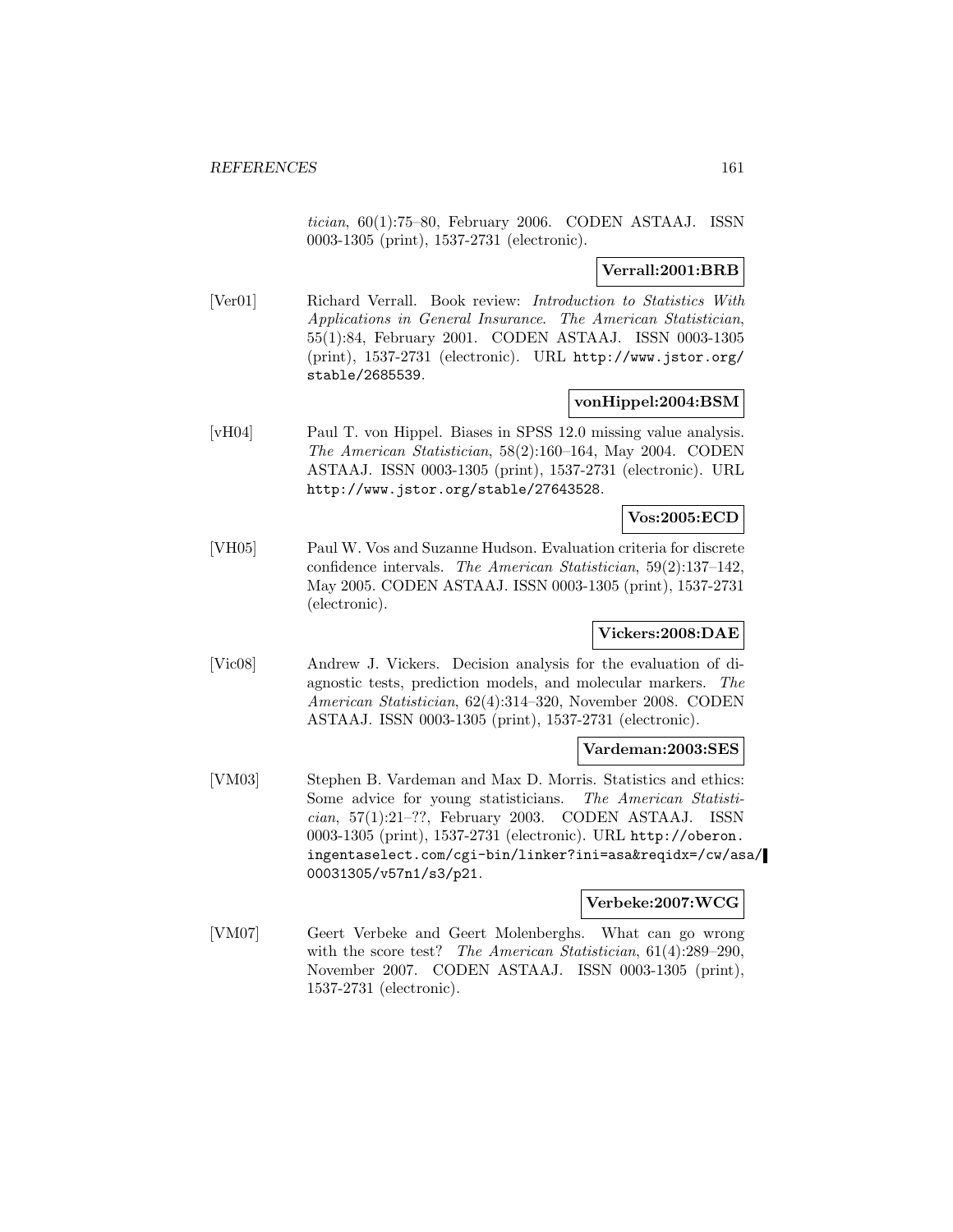### **Verbeke:2001:CLM**

[VSL01] Geert Verbeke, Bart Spiessens, and Emmanuel Lesaffre. Conditional linear mixed models. The American Statistician, 55 (1):25–34, February 2001. CODEN ASTAAJ. ISSN 0003-1305 (print), 1537-2731 (electronic). URL http://www.amstat.org/ publications/tas/Verbeke.htm; http://www.jstor.org/ stable/2685526.

### **Waldman:2000:EDC**

[Wal00a] Donald M. Waldman. Estimation in discrete choice models with choice-based samples. The American Statistician, 54(4): 303–306, November 2000. CODEN ASTAAJ. ISSN 0003-1305 (print), 1537-2731 (electronic). URL http://www.amstat.org/ publications/tas/Waldman.htm; http://www.jstor.org/ stable/2685782.

### **Wallace:2000:BRB**

[Wal00b] Edward C. Wallace. Book review: A Basic Course in Statistics, 4th edition. The American Statistician, 54(2):151, May 2000. CO-DEN ASTAAJ. ISSN 0003-1305 (print), 1537-2731 (electronic). URL http://www.jstor.org/stable/2686036.

# **Walker:2002:BRB**

[Wal02] John H. Walker. Book review: Contemporary Business Statistics with Microsoft Excel. The American Statistician, 56(3):250-??, August 2002. CODEN ASTAAJ. ISSN 0003-1305 (print), 1537- 2731 (electronic). URL http://oberon.ingentaselect.com/ cgi-bin/linker?ini=asa&reqidx=/cw/asa/00031305/v56n3/ s19/p250.

# **Walker:2005:RAS**

[Wal05] Helen M. Walker. The role of the American Statistical Association. The American Statistician, 59(1):68–71, February 2005. CODEN ASTAAJ. ISSN 0003-1305 (print), 1537-2731 (electronic).

### **Wang:2000:FIW**

[Wan00] Y. H. Wang. Fiducial intervals: What are they? The American Statistician, 54(2):105–111, May 2000. CODEN ASTAAJ. ISSN 0003-1305 (print), 1537-2731 (electronic). URL http: //www.amstat.org/publications/tas/Wang.htm; http:// www.jstor.org/stable/2686026.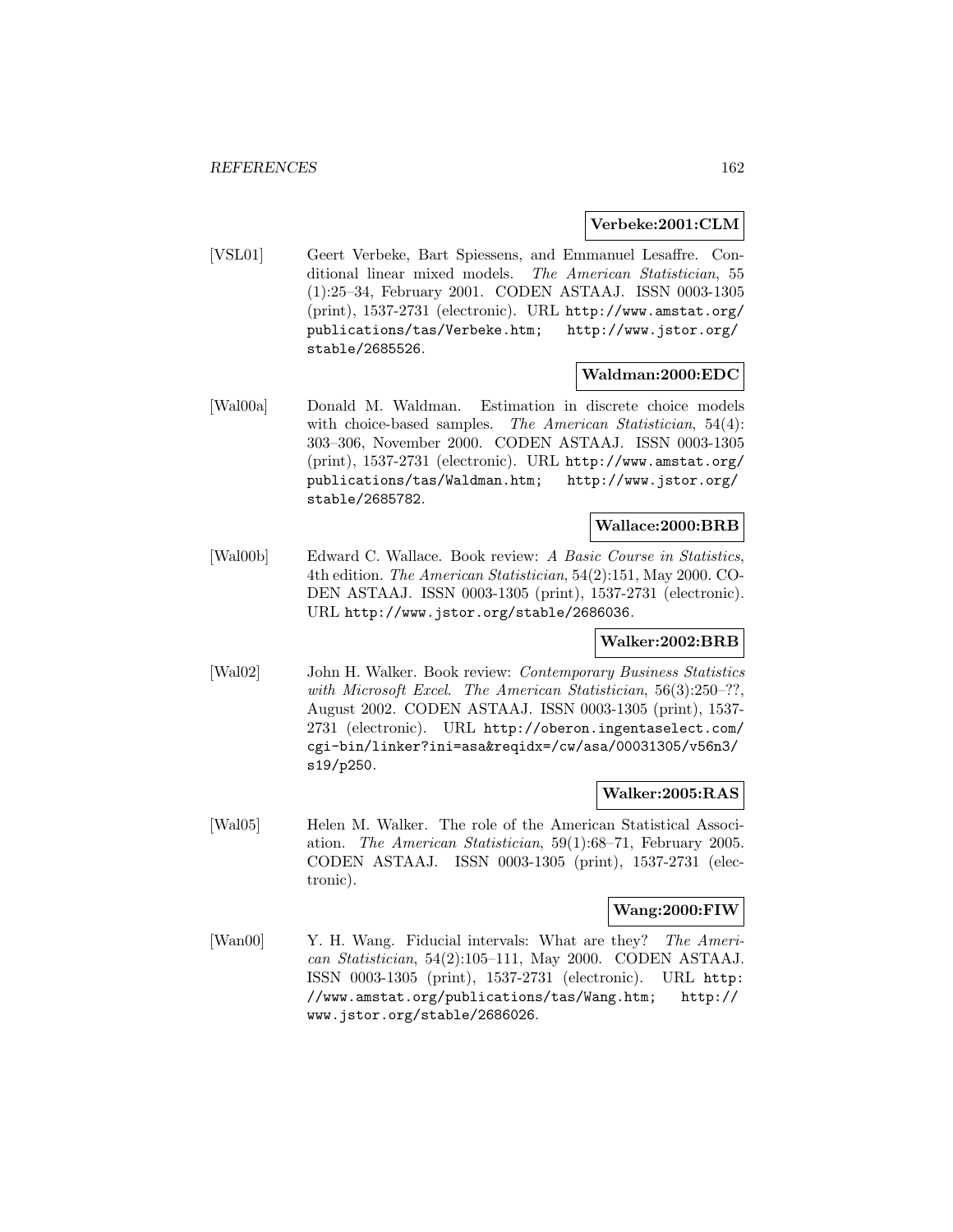### **Wand:2002:VDC**

[Wan02] M. P. Wand. Vector differential calculus in statistics. The American Statistician, 56(1):55–62, February 2002. CODEN ASTAAJ. ISSN 0003-1305 (print), 1537-2731 (electronic). URL http:// www.jstor.org/stable/3087328.

### **Warner:2002:RBT**

[War02] Bradley A. Warner. Reviews of books and teaching materials: Basic Engineering Data Collection and Analysis, by Stephen B. Vardeman; J. Marcus Jobe. The American Statistician, 56(1):76– 77, February 2002. CODEN ASTAAJ. ISSN 0003-1305 (print), 1537-2731 (electronic). URL http://www.jstor.org/stable/ 3087333.

# **Wasserman:2006:ACD**

[Was06] Stanley Wasserman. Analyzing categorical data. The American Statistician, 60(3):291–292, August 2006. CODEN ASTAAJ. ISSN 0003-1305 (print), 1537-2731 (electronic).

# **White:2002:TPR**

[WB02] Chris White and Scott Berry. Tiered polychotomous regression: Ranking NFL quarterbacks. The American Statistician, 56(1):10– 21, February 2002. CODEN ASTAAJ. ISSN 0003-1305 (print), 1537-2731 (electronic). URL http://www.jstor.org/stable/ 3087322.

### **Wainer:2004:TSP**

[WB04] Howard Wainer and Lisa M. Brown. Two statistical paradoxes in the interpretation of group differences: Illustrated with medical school admission and licensing data. The American Statistician, 58(2):117–123, May 2004. CODEN ASTAAJ. ISSN 0003-1305 (print), 1537-2731 (electronic). URL http://www.jstor.org/ stable/27643519.

## **Wall:2001:ECI**

[WBT01] Melanie M. Wall, James Boen, and Richard Tweedie. An effective confidence interval for the mean with samples of size one and two. The American Statistician, 55(2):102–105, May 2001. CODEN ASTAAJ. ISSN 0003-1305 (print), 1537-2731 (electronic). URL http://www.jstor.org/stable/2685995.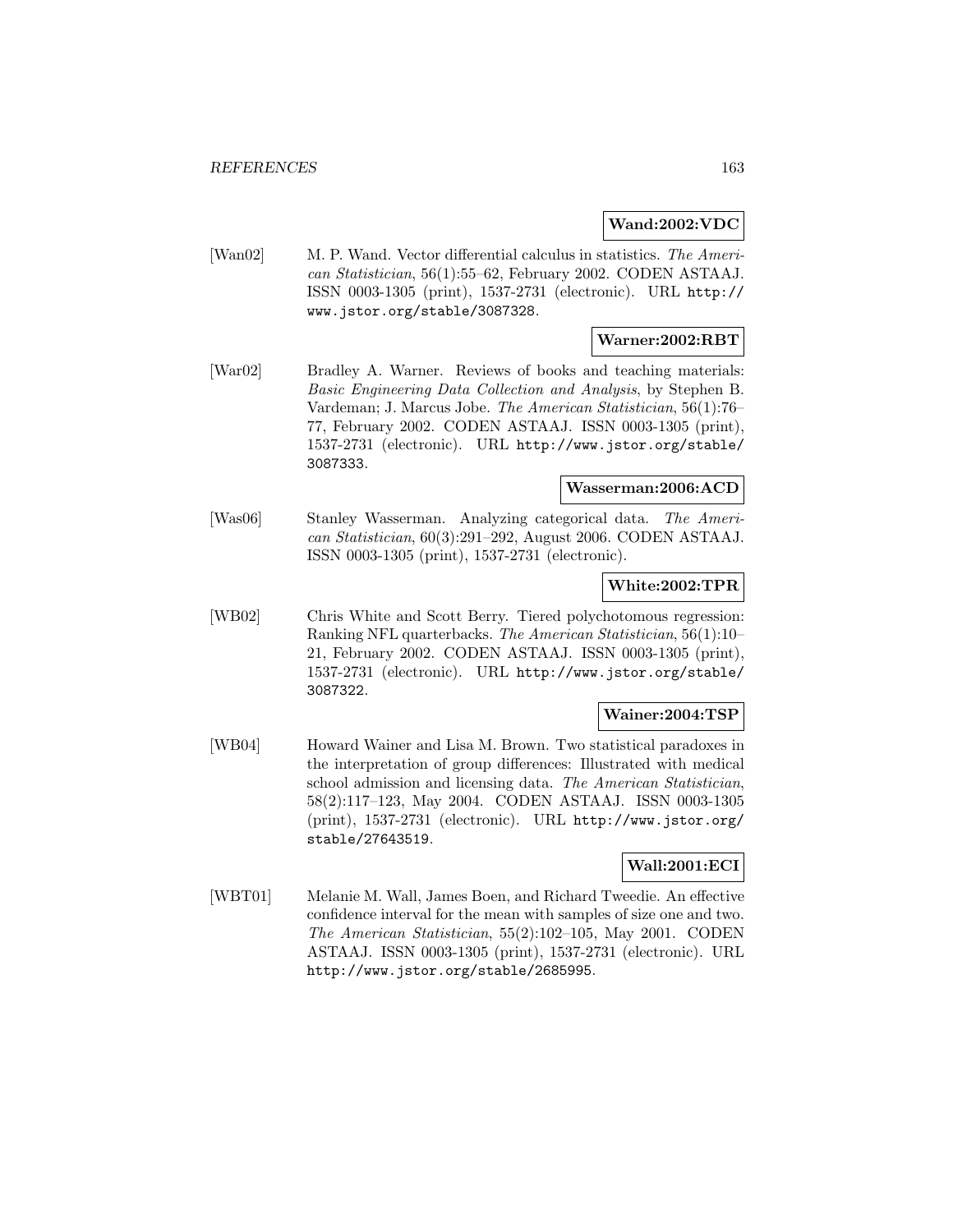### **Wickham:2007:RG**

[WC07] Hadley Wickham and Dianne Cook. R graphics. The American Statistician, 61(1):99–100, February 2007. CODEN ASTAAJ. ISSN 0003-1305 (print), 1537-2731 (electronic).

# **Webber:2004:CHL**

[WCLS04] W. Fred Webber, Hwan Chung, Eric Loken, and Joseph L. Schafer. Chung, H., Loken, E., and Schafer, J. L. (2004), "Difficulties in Drawing Inferences with Finite-Mixture Models: A Simple Example with a Simple Solution," "The American Statistician", **58**, 152–158: Comment by Webber and Reply. The American Statistician, 58(4):362–363, November 2004. CODEN ASTAAJ. ISSN 0003-1305 (print), 1537-2731 (electronic). URL http:// www.jstor.org/stable/27643602.

## **Whiteside:2008:BEN**

[WE08] Mary M. Whiteside and Mark E. Eakin. A better estimate of the number of valid signatures on a petition. The American Statistician, 62(1):17–21, February 2008. CODEN ASTAAJ. ISSN 0003-1305 (print), 1537-2731 (electronic).

## **Weir:2007:ISF**

[Wei07] Bruce Weir. Introduction to statistics for forensic scientists. The American Statistician, 61(3):274, August 2007. CODEN AS-TAAJ. ISSN 0003-1305 (print), 1537-2731 (electronic).

## **Westfall:2006:E**

[Wes06] Peter Westfall. Editorial. The American Statistician, 60(1):1– 2, February 2006. CODEN ASTAAJ. ISSN 0003-1305 (print), 1537-2731 (electronic).

# **Westfall:2007:ER**

[Wes07] Peter H. Westfall. Editor's report. The American Statistician, 61(2):103–104, May 2007. CODEN ASTAAJ. ISSN 0003-1305 (print), 1537-2731 (electronic).

### **Westfall:2008:EN**

[Wes08] Peter H. Westfall. Editor's note. The American Statistician, 62 (3):189, August 2008. CODEN ASTAAJ. ISSN 0003-1305 (print), 1537-2731 (electronic).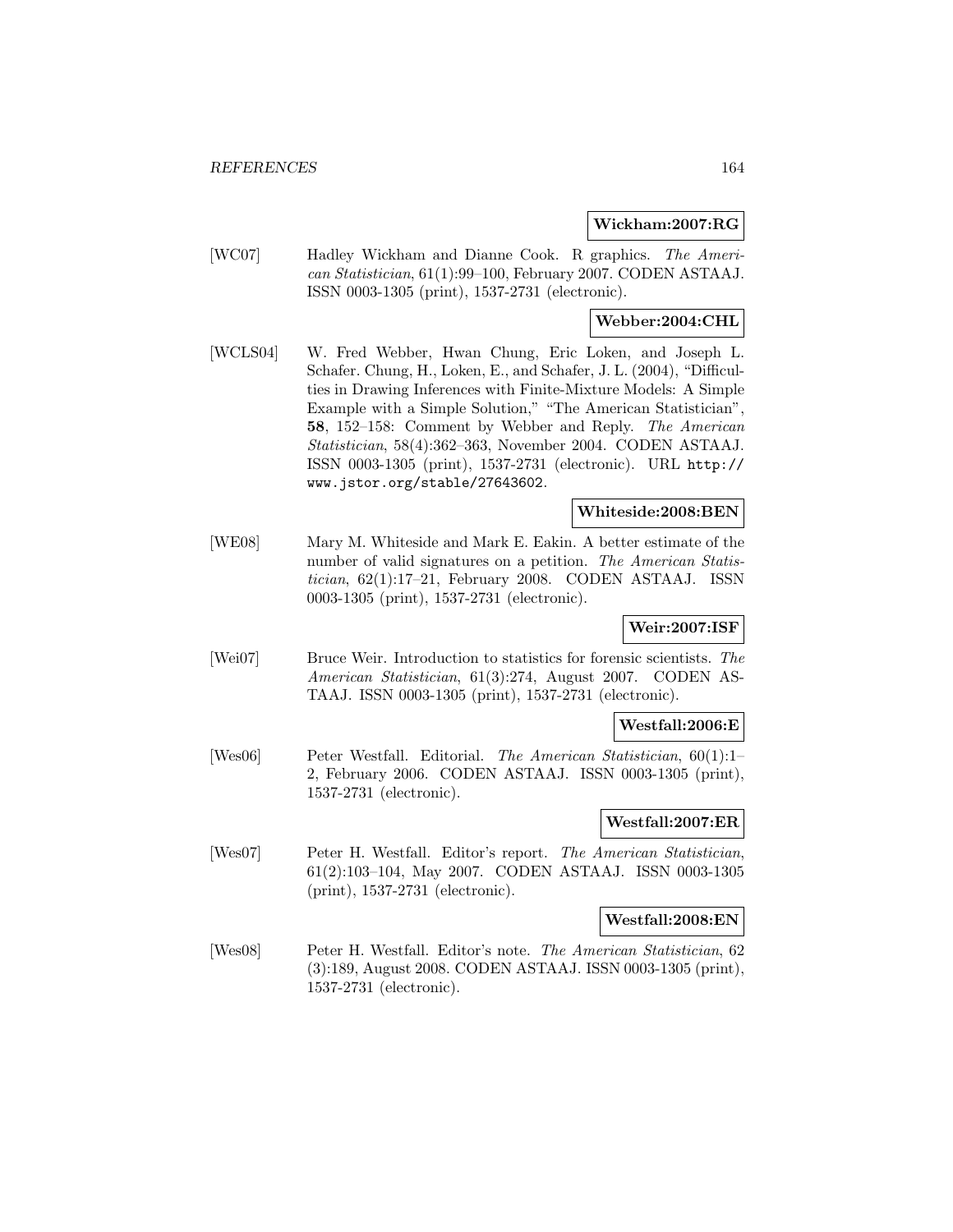### **Wilkinson:2009:HCH**

[WF09] Leland Wilkinson and Michael Friendly. The history of the cluster heat map. The American Statistician, 63(2):179–184, May 2009. CODEN ASTAAJ. ISSN 0003-1305 (print), 1537-2731 (electronic).

### **Woodward:2009:EFB**

[WGHE09] Wayne A. Woodward, Henry L. Gray, James R. Haney, and Alan C. Elliott. Examining factors to better understand autoregressive models. The American Statistician, 63(4):335–342, November 2009. CODEN ASTAAJ. ISSN 0003-1305 (print), 1537-2731 (electronic).

# **Westfall:2007:BS**

[WH07] Peter H. Westfall and Joseph M. Hilbe. The black swan. The American Statistician, 61(3):193–194, August 2007. CODEN AS-TAAJ. ISSN 0003-1305 (print), 1537-2731 (electronic).

### **Wiegand:2006:SAM**

[Wie06] Ryan E. Wiegand. Statistical analysis of medical data using SAS. The American Statistician, 60(4):345–346, November 2006. CO-DEN ASTAAJ. ISSN 0003-1305 (print), 1537-2731 (electronic).

# **Wiens:2007:HSD**

[Wie07] Brian Wiens. Handbook of statistical distributions with applications. The American Statistician, 61(4):370, November 2007. CO-DEN ASTAAJ. ISSN 0003-1305 (print), 1537-2731 (electronic).

### **Wiegand:2008:DPA**

[Wie08] Ryan E. Wiegand. Data preparation for analytics using SAS. The American Statistician, 62(4):356–357, November 2008. CODEN ASTAAJ. ISSN 0003-1305 (print), 1537-2731 (electronic).

# **Williams:2002:BRB**

[Wil02] Calvin Williams. Book review: Applied Multivariate Data Analysis (2nd Edition). The American Statistician, 56(3):248–??, August 2002. CODEN ASTAAJ. ISSN 0003-1305 (print), 1537- 2731 (electronic). URL http://oberon.ingentaselect.com/ cgi-bin/linker?ini=asa&reqidx=/cw/asa/00031305/v56n3/ s17/p248.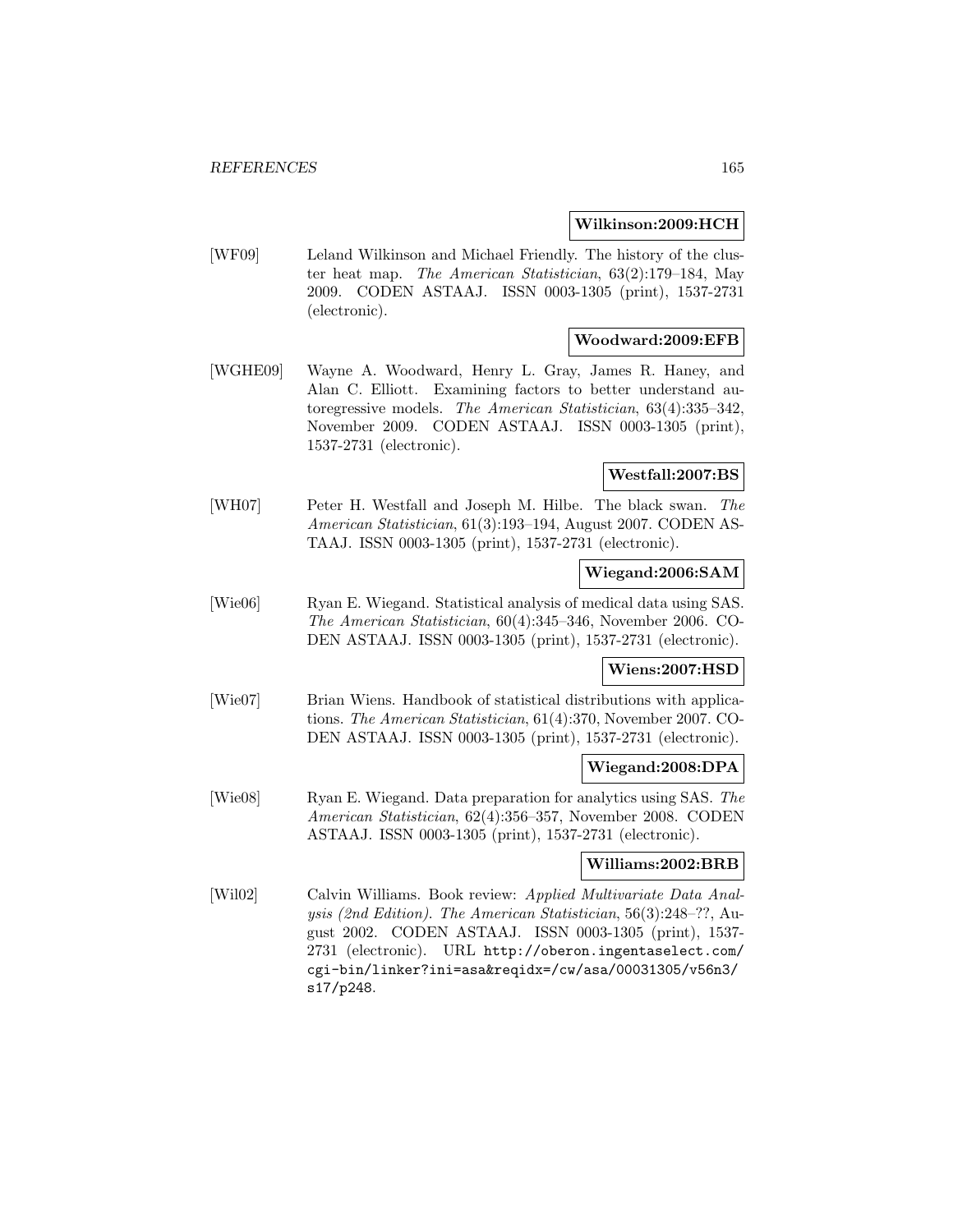#### **Wilkinson:2006:RPC**

[Wil06a] Leland Wilkinson. Revising the Pareto chart. The American Statistician, 60(4):332–334, November 2006. CODEN ASTAAJ. ISSN 0003-1305 (print), 1537-2731 (electronic).

# **Wilks:2006:USE**

[Wil06b] S. S. Wilks. Undergraduate statistical education. The American Statistician, 60(1):39–45, February 2006. CODEN ASTAAJ. ISSN 0003-1305 (print), 1537-2731 (electronic).

# **Willink:2008:UPN**

[Wil08] Robin Willink. A unique property of the normal distribution associated with perturbing a general random variable. The American Statistician, 62(2):144–146, May 2008. CODEN ASTAAJ. ISSN 0003-1305 (print), 1537-2731 (electronic).

### **Wolter:2003:RUB**

[WJM<sup>+</sup>03] Kirk Wolter, Diana Jergovic, Whitney Moore, Joe Murphy, and Colm O'Muircheartaigh. Reliability of the uncertified ballots in the 2000 Presidential Election in Florida. The American Statistician, 57(1):1–??, February 2003. CO-DEN ASTAAJ. ISSN 0003-1305 (print), 1537-2731 (electronic). URL http://oberon.ingentaselect.com/cgi-bin/ linker?ini=asa&reqidx=/cw/asa/00031305/v57n1/s1/p1.

### **Williamson:2009:RCO**

[WMAY09] Patricia Pepple Williamson, Darcy P. Mays, Ghidewon Abay Asmerom, and Yingying Yang. Revisiting the classical occupancy problem. The American Statistician, 63(4):356–360, November 2009. CODEN ASTAAJ. ISSN 0003-1305 (print), 1537-2731 (electronic).

## **Withers:2007:RRM**

[WN07] Christopher S. Withers and Saralees Nadarajah. A recurrence relation for moments of the noncentral chi square. The American Statistician, 61(4):337–338, November 2007. CODEN ASTAAJ. ISSN 0003-1305 (print), 1537-2731 (electronic).

## **Wood:2008:CFA**

[Woo08] Phil Wood. Confirmatory factor analysis for applied research. The American Statistician, 62(1):91–92, February 2008. CODEN ASTAAJ. ISSN 0003-1305 (print), 1537-2731 (electronic).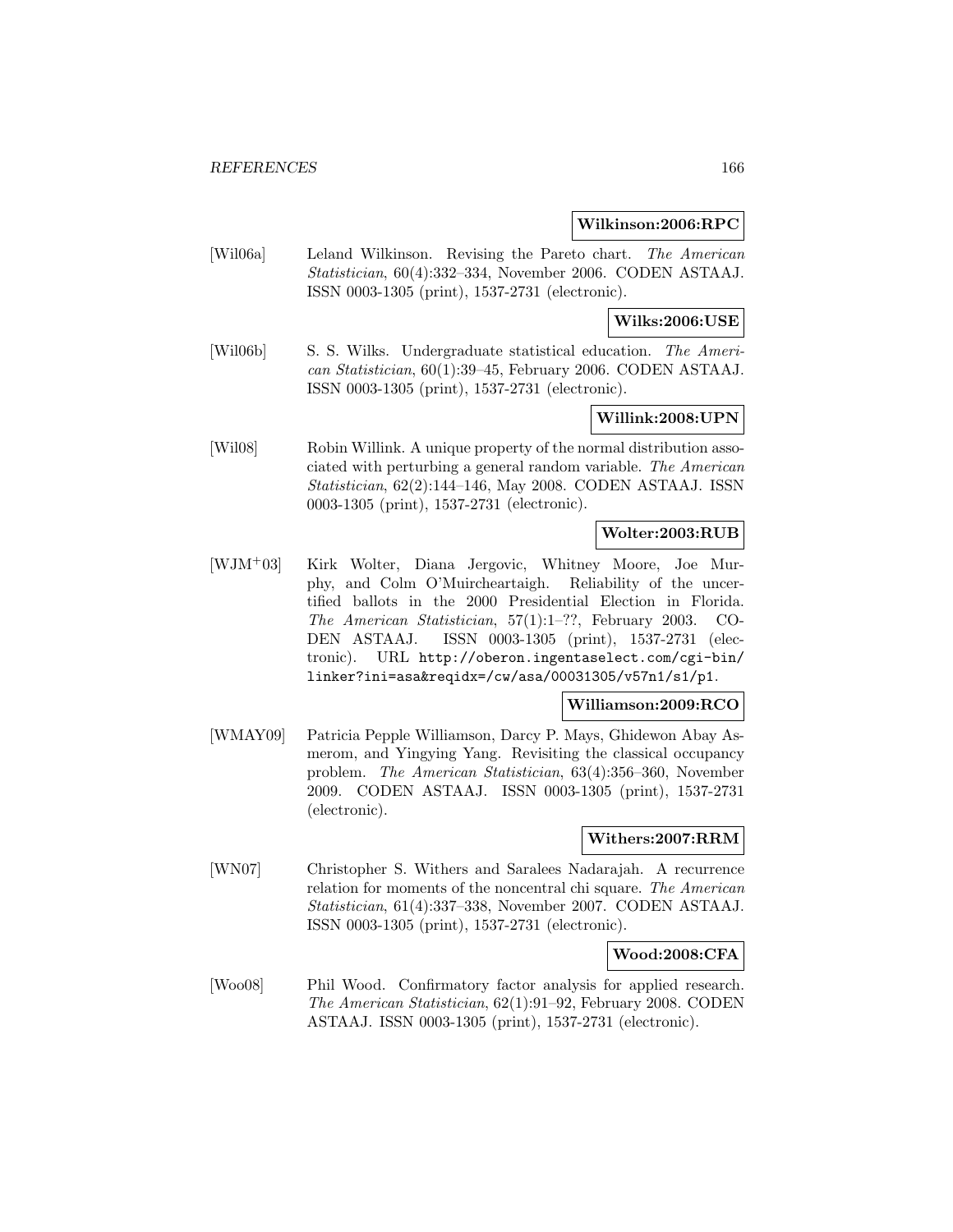# **Wendell:2001:LCI**

[WS01] John P. Wendell and Josef Schmee. Likelihood confidence intervals for proportions in finite populations. The American Statistician, 55(1):55–61, February 2001. CODEN ASTAAJ. ISSN 0003- 1305 (print), 1537-2731 (electronic). URL http://www.amstat. org/publications/tas/Wendell.htm; http://www.jstor. org/stable/2685530.

# **Winkler:2002:SPR**

[WSF02] Robert L. Winkler, James E. Smith, and Dennis G. Fryback. Statistical practice: The role of informative priors in zero-numerator problems: Being conservative versus being candid. The American Statistician, 56(1):1–4, February 2002. CODEN ASTAAJ. ISSN 0003-1305 (print), 1537-2731 (electronic). URL http:// www.jstor.org/stable/3087320.

# **Wulff:2003:BRB**

[Wul03] Shaun S. Wulff. Book review: A First Course in Design and Analysis of Experiments. The American Statistician, 57(1):66–??, February 2003. CODEN ASTAAJ. ISSN 0003-1305 (print), 1537- 2731 (electronic). URL http://oberon.ingentaselect.com/ cgi-bin/linker?ini=asa&reqidx=/cw/asa/00031305/v57n1/ s12/p66.

# **Wulff:2007:SMM**

[Wul07] Shaun S. Wulff. SAS for mixed models. The American Statistician, 61(2):184–185, May 2007. CODEN ASTAAJ. ISSN 0003- 1305 (print), 1537-2731 (electronic).

## **Wuthrich:2008:SPM**

[Wüt08] Mario V. Wüthrich. Statistical and probabilistic methods in actuarial science. The American Statistician, 62(4):360, November 2008. CODEN ASTAAJ. ISSN 0003-1305 (print), 1537-2731 (electronic).

### **Wachsmuth:2003:GBP**

[WWD03] Amanda Wachsmuth, Leland Wilkinson, and Gerard E. Dallal. Galton's bend: a previously undiscovered nonlinearity in Galton's family stature regression data. The American Statistician, 57(3): 190–??, August 2003. CODEN ASTAAJ. ISSN 0003-1305 (print), 1537-2731 (electronic). URL http://oberon.ingentaselect. com/cgi-bin/linker?ini=asa&reqidx=/cw/asa/00031305/v57n3/ s11/p190.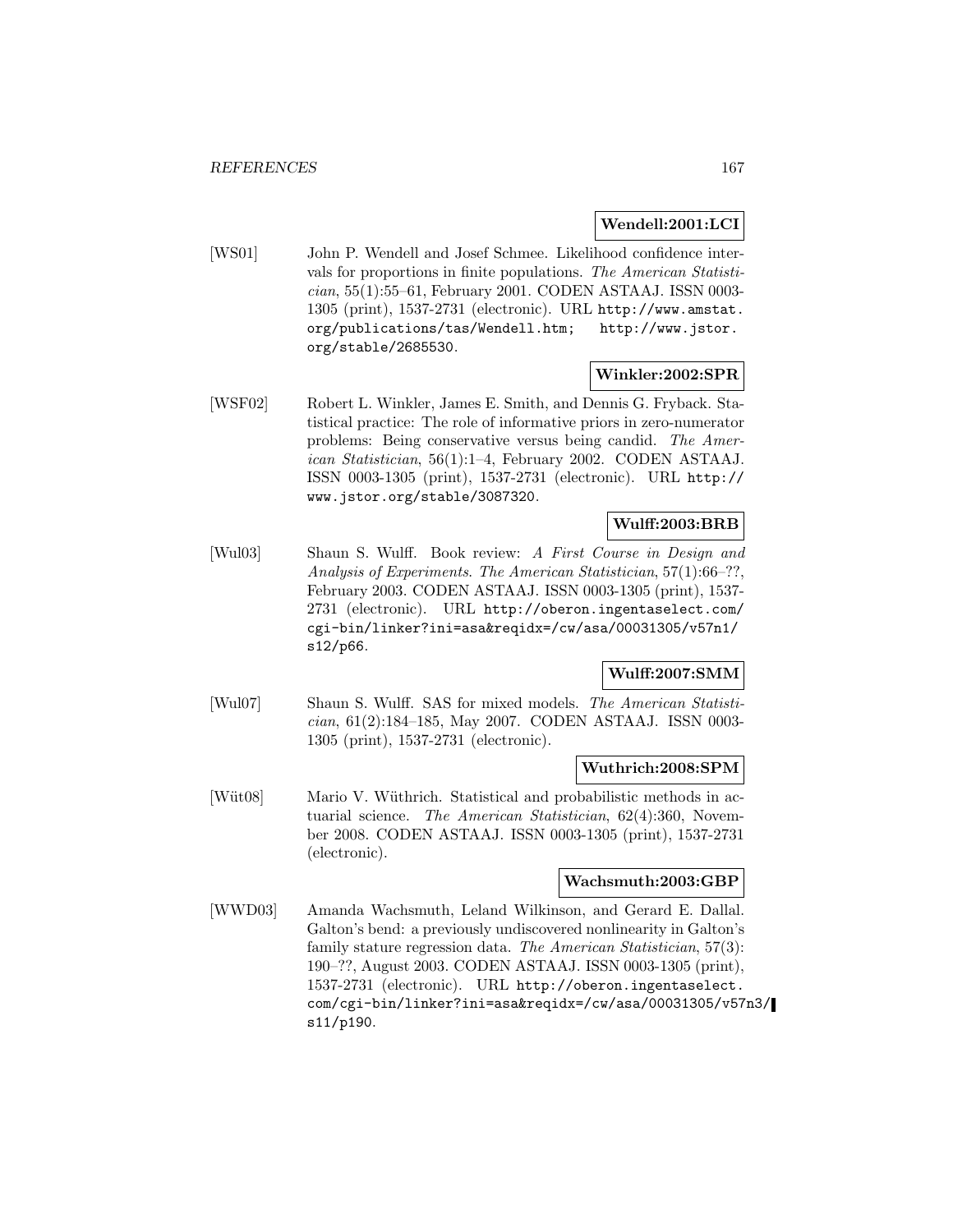# **Wu:2004:ECD**

[WY04] Samuel S. Wu and Mark C. K. Yang. Evaluation of the current decision rule in figure skating and possible improvements. The American Statistician, 58(1):46–??, February 2004. CODEN ASTAAJ. ISSN 0003-1305 (print), 1537-2731 (electronic). URL http://oberon.ingentaselect.com/cgi-bin/ linker?ini=asa&reqidx=/cw/asa/00031305/v58n1/s11/p46.

# **Xie:2003:SAD**

[XN03] Rongrong Xie and Paul I. Nelson. Separation among distributions related by linear regression. The American Statistician, 57(1):33– ??, February 2003. CODEN ASTAAJ. ISSN 0003-1305 (print), 1537-2731 (electronic). URL http://oberon.ingentaselect. com/cgi-bin/linker?ini=asa&reqidx=/cw/asa/00031305/v57n1/ s5/p33.

# **Yu:2009:IPI**

[YA09] Keming Yu and Abdallah Ally. Improving prediction intervals: Some elementary methods. The American Statistician, 63(1):17– 19, February 2009. CODEN ASTAAJ. ISSN 0003-1305 (print), 1537-2731 (electronic).

# **Yalta:2007:NRG**

[Yal07] A. Talha Yalta. The numerical reliability of GAUSS 8.0. The American Statistician, 61(3):262–268, August 2007. CODEN AS-TAAJ. ISSN 0003-1305 (print), 1537-2731 (electronic).

# **Yu:2006:SES**

[YCF06] Philip L. H. Yu, Jennifer S. K. Chan, and Wing K. Fung. Statistical exploration from SARS. The American Statistician, 60 (1):81–91, February 2006. CODEN ASTAAJ. ISSN 0003-1305 (print), 1537-2731 (electronic).

## **Yucel:2008:UCI**

[YHZ08] Recai M. Yucel, Yulei He, and Alan M. Zaslavsky. Using calibration to improve rounding in imputation. The American Statistician, 62(2):125–129, May 2008. CODEN ASTAAJ. ISSN 0003- 1305 (print), 1537-2731 (electronic).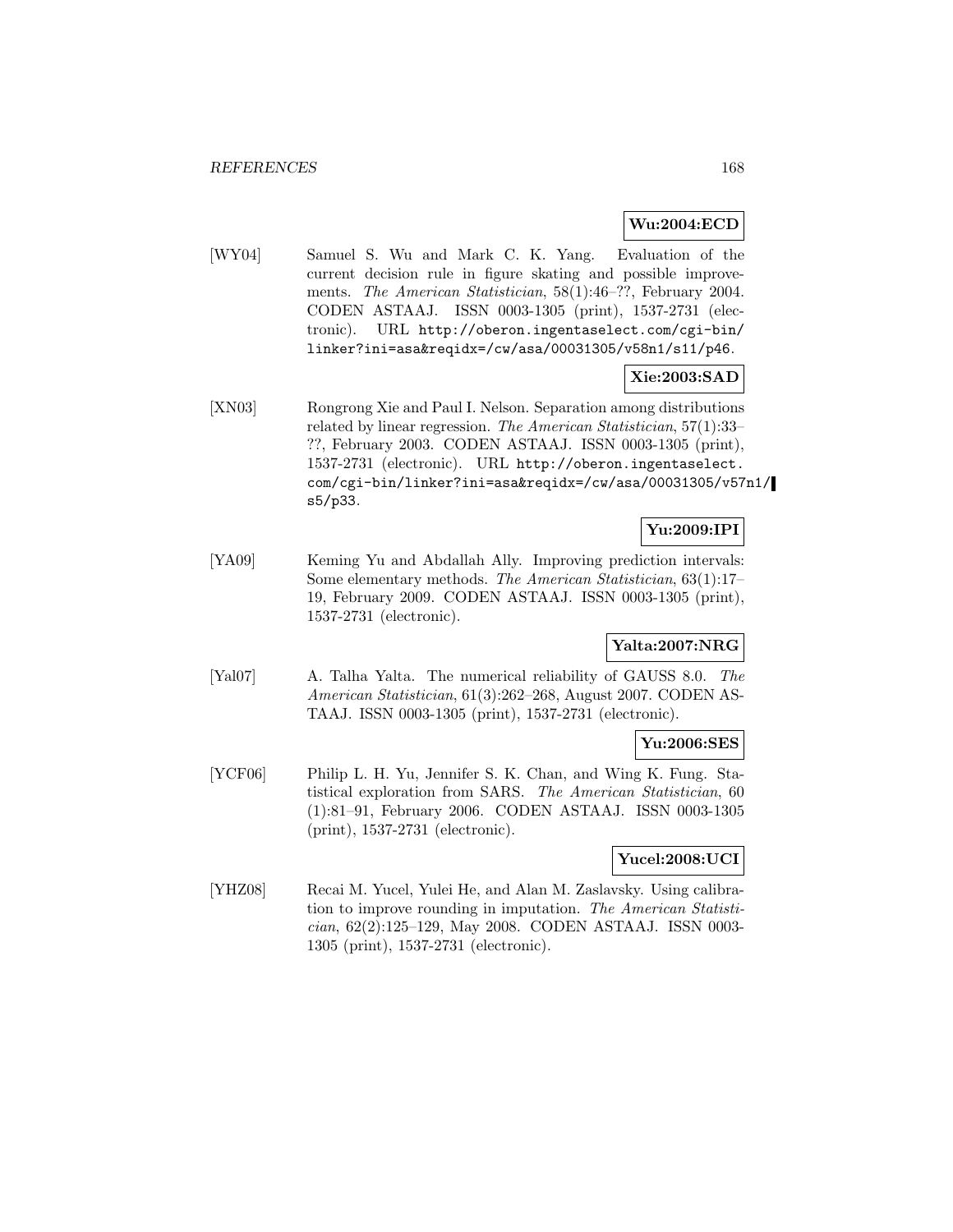### **Young:2005:NSW**

[You05] Allyn A. Young. National statistics in war and peace. The American Statistician, 59(1):58–61, February 2005. CODEN ASTAAJ. ISSN 0003-1305 (print), 1537-2731 (electronic).

# **Yang:2001:ESE**

[YT01] Li Yang and Anastasios A. Tsiatis. Efficiency study of estimators for a treatment effect in a pretest-posttest trial. The American Statistician, 55(4):314–321, November 2001. CODEN ASTAAJ. ISSN 0003-1305 (print), 1537-2731 (electronic). URL http:// www.jstor.org/stable/2685694.

## **Yozgatligil:2009:RMS**

[YW09] Ceylan Yozgatligil and William W. S. Wei. Representation of multiplicative seasonal vector autoregressive moving average models. The American Statistician, 63(4):328–334, November 2009. CO-DEN ASTAAJ. ISSN 0003-1305 (print), 1537-2731 (electronic).

# **Zamba:2008:SDQ**

[Zam08] Gideon (K. D.) Zamba. Statistical development of quality in medicine. The American Statistician, 62(4):359–360, November 2008. CODEN ASTAAJ. ISSN 0003-1305 (print), 1537-2731 (electronic).

## **Zhou:2000:OSC**

[ZG00] Xiao-Hua Zhou and Sujuan Gao. One-sided confidence intervals for means of positively skewed distributions. The American Statistician, 54(2):100–104, May 2000. CODEN ASTAAJ. ISSN 0003-1305 (print), 1537-2731 (electronic). URL http: //www.amstat.org/publications/tas/Zhou.htm; http:// www.jstor.org/stable/2686025.

## **Zhang:2000:PSC**

[Zha00] Li-Chun Zhang. Post-stratification and calibration — a synthesis. The American Statistician, 54(3):178–184, August 2000. CODEN ASTAAJ. ISSN 0003-1305 (print), 1537-2731 (electronic). URL http://www.amstat.org/publications/tas/Li-Chun.htm; http://www.jstor.org/stable/2685587.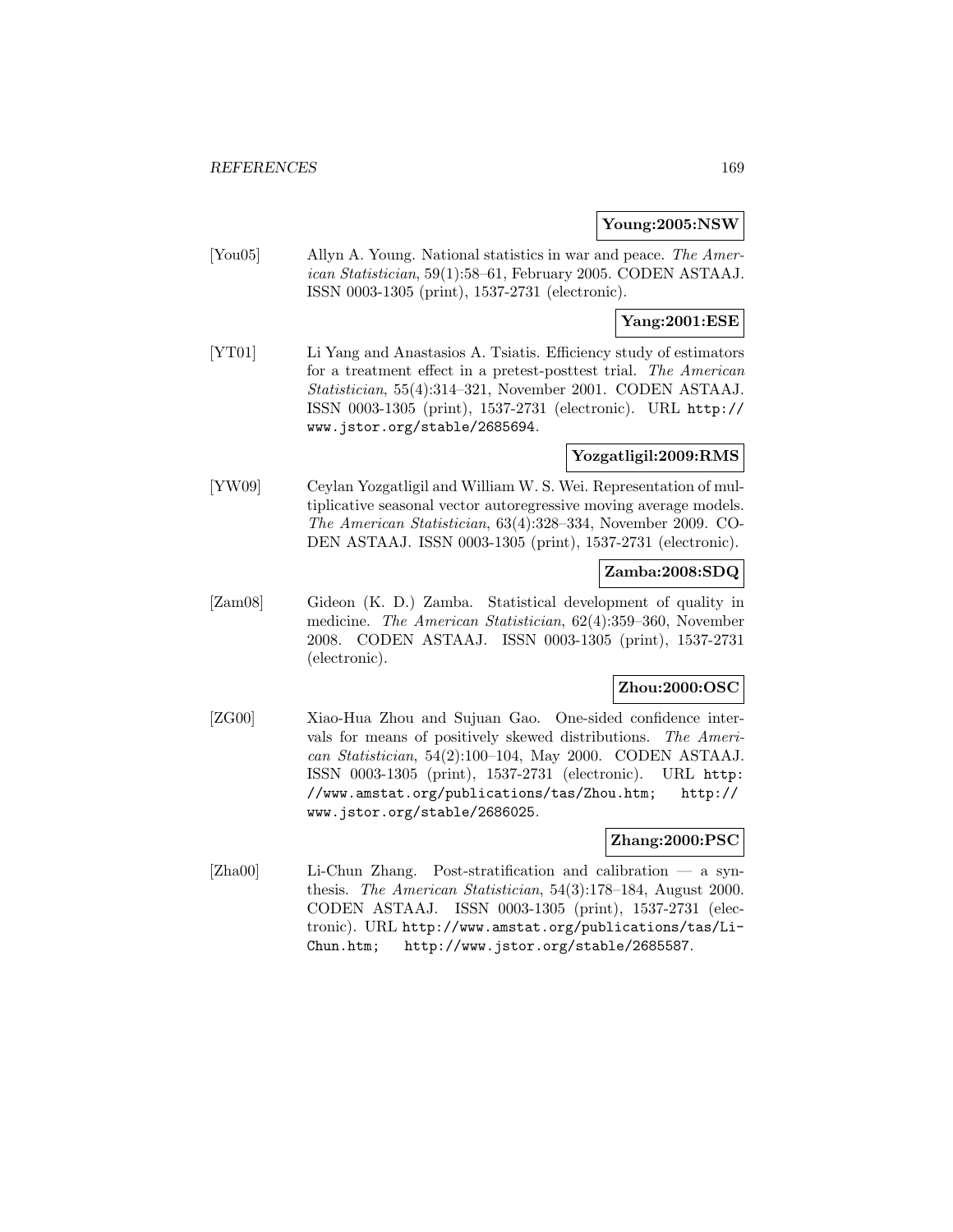### **Zhang:2007:SMS**

[Zha07a] Lingyun Zhang. Sample mean and sample variance. The American Statistician, 61(2):159–160, May 2007. CODEN ASTAAJ. ISSN 0003-1305 (print), 1537-2731 (electronic).

# **Zhang:2007:FB**

[Zha07b] Ying Zhang. Fundamentals of biostatistics. The American Statistician, 61(2):183, May 2007. CODEN ASTAAJ. ISSN 0003-1305 (print), 1537-2731 (electronic).

# **Zhou:2001:TCU**

[Zho01] Mai Zhou. Teacher's corner: Understanding the Cox regression models with time-change covariates. The American Statistician, 55(2):153–155, May 2001. CODEN ASTAAJ. ISSN 0003-1305 (print), 1537-2731 (electronic). URL http://www.jstor.org/ stable/2686004.

# **Zhu:2008:KE**

[Zhu08] Mu Zhu. Kernels and ensembles. The American Statistician, 62(2):97–109, May 2008. CODEN ASTAAJ. ISSN 0003-1305 (print), 1537-2731 (electronic).

# **Zimmerman:2000:SCS**

[Zim00] Dale L. Zimmerman. Statistical computing software reviews: Viewing the correlation structure of longitudinal data through a PRISM. The American Statistician, 54(4):310–318, November 2000. CODEN ASTAAJ. ISSN 0003-1305 (print), 1537-2731 (electronic). URL http://www.amstat.org/publications/ tas/Zimmerman.htm; http://www.jstor.org/stable/2685784.

### **Zimmerman:2007:SPD**

[Zim07] M. Bridget Zimmerman. SAS programming and data analysis: a theory and program-driven approach. The American Statistician, 61(3):277–278, August 2007. CODEN ASTAAJ. ISSN 0003-1305 (print), 1537-2731 (electronic).

#### **Zhou:2009:RMR**

[ZL09] Hua Zhou and Kenneth Lange. Rating movies and rating the raters who rate them. The American Statistician, 63(4):297–307, November 2009. CODEN ASTAAJ. ISSN 0003-1305 (print), 1537-2731 (electronic).